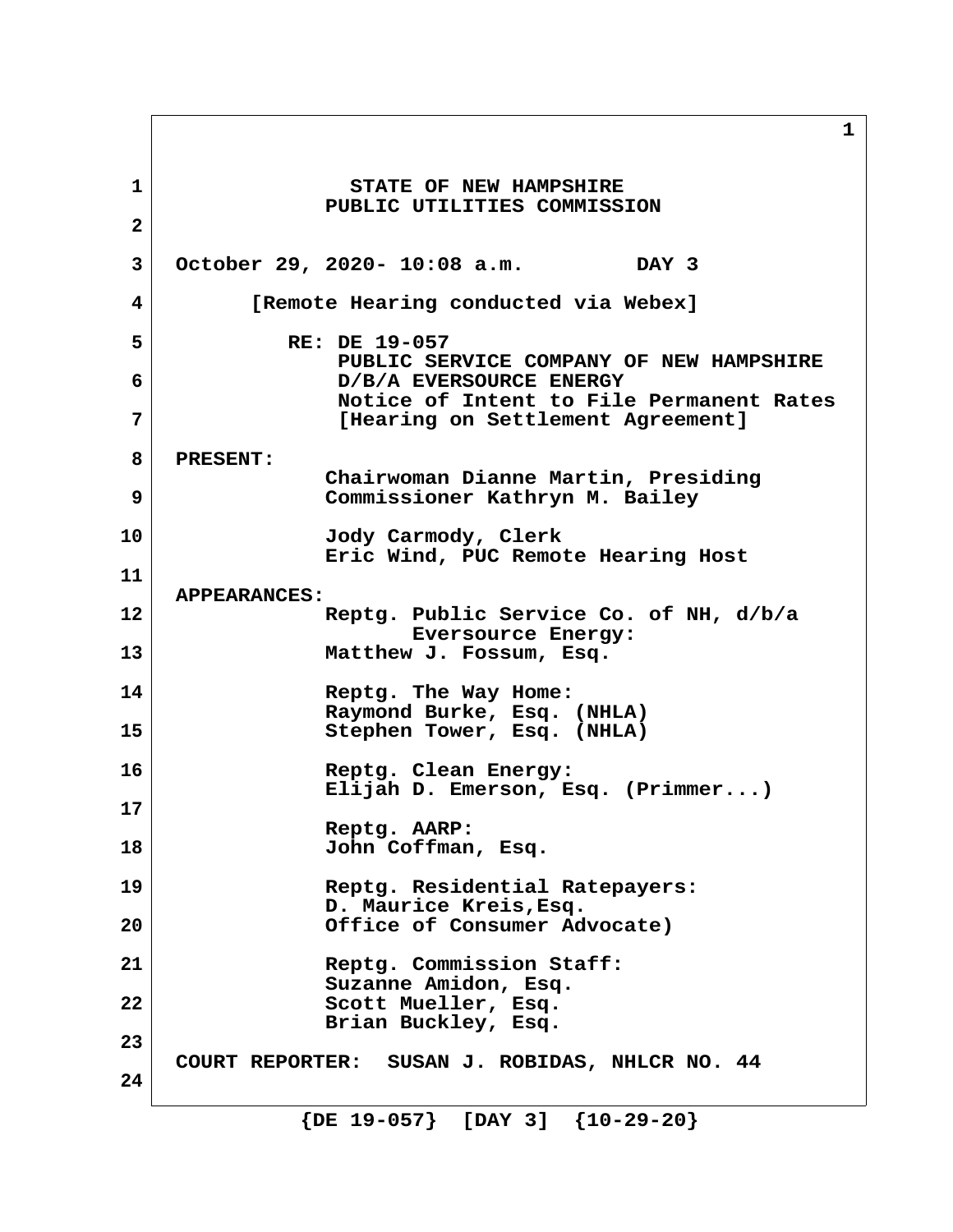**1 I N D E X 2 WITNESS PANEL: PENELOPE McLEAN CONNOR 3** DOUGLAS HORTON  **ERICA MENARD 4 RICHARD CHAGNON KURT DEMMER 5 6 EXAMINATION PAGE 7 Direct Examination by Mr. Fossum 9 8 Direct Examination by Mr. Buckley 20 9 Interrogatories by Commissioners: 10 By Commissioner Bailey 23 11 By Chairwoman Martin 40 12 By Commissioner Bailey 61 13 Redirect Examination by Mr. Fossum 64 14 \* \* \* \* \* 15 WITNESS PANEL: PENELOPE McLEAN CONNOR DOUGLAS HORTON 16** RICHARD CHAGNON  **ROGER COLTON 17 AMANDA NOONAN 18 Direct Examination by Mr. Fossum 66 19 Direct Examination by Mr. Burke 73 20 Direct Examination by Ms. Amidon 85 21 Interrogatories by Commissioners: 22 By Commissioner Bailey 95 23 By Chairwoman Martin 117 24 Redirect Examination by Mr. Fossum 130**

 **{DE 19-057} [DAY 3] {10-29-20}**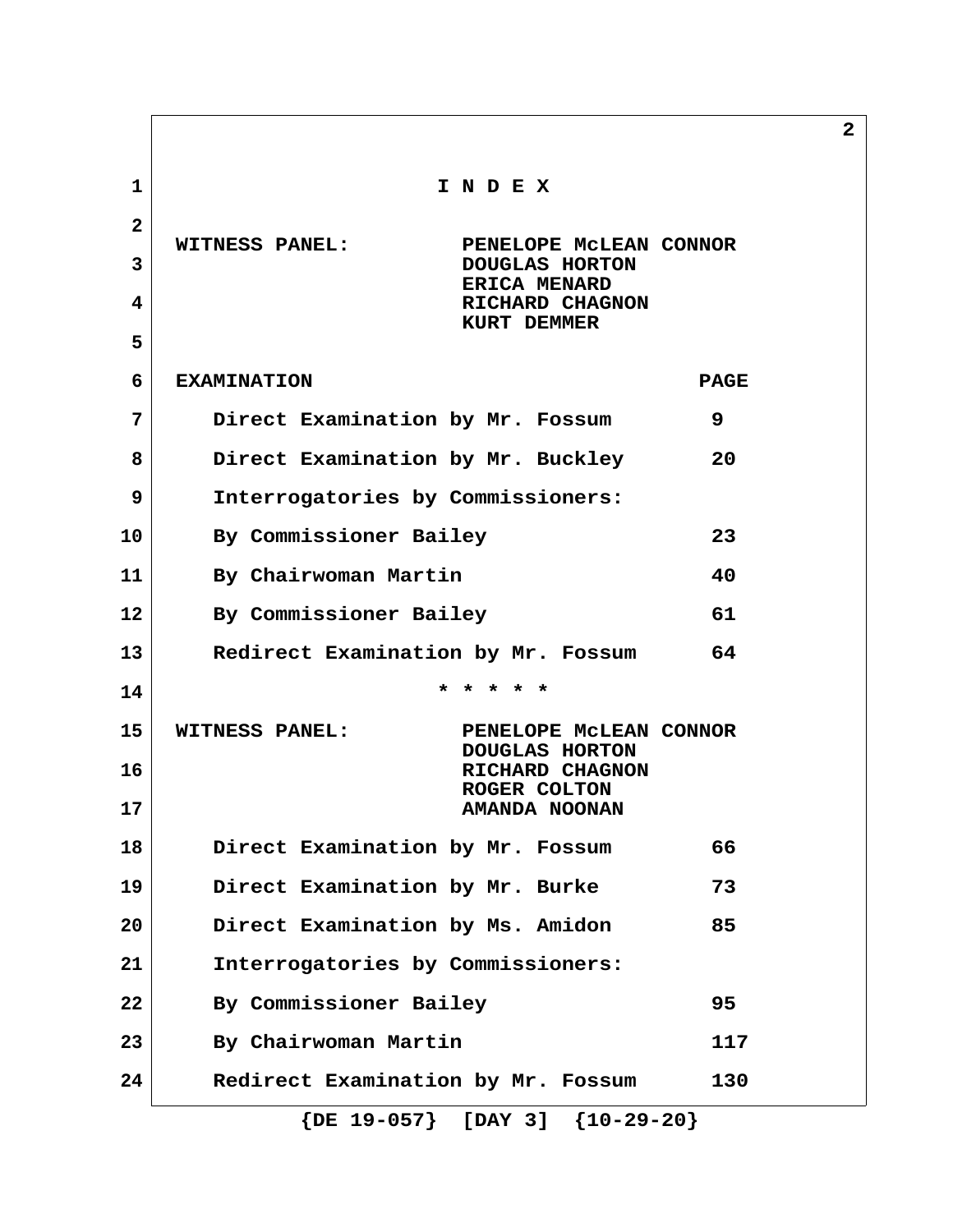**1 I N D E X (CONT'D) 3 CLOSING STATEMENTS BY: 4 Mr. Kreis 133** Ms. Buchanan Mr. Burke 142 7 Mr. Coffman 146 8 Ms. Amidon 149 Mr. Fossum 156  **{DE 19-057} [DAY 3] {10-29-20}**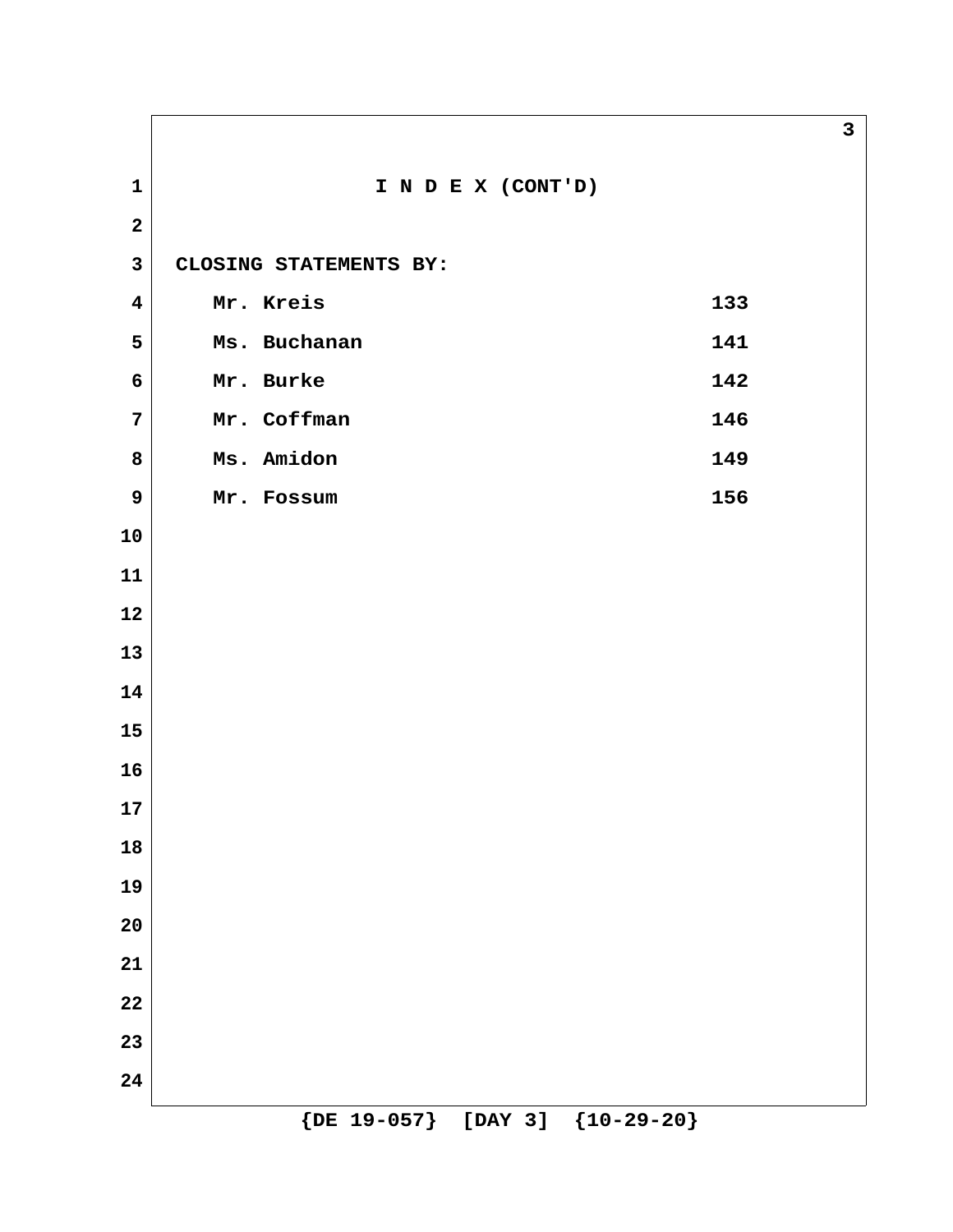**1 P R O C E E D I N G S 2 CHAIRWOMAN MARTIN: All right. 3 Let's go on the record. We're here this 4 morning to continue the hearing in DE 19-057 5 regarding the Eversource Energy Petition for 6 Permanent Rates. We already made the 7 necessary findings to hold this hearing 8 remotely. However, I will remind everyone 9 that if you have an issue during the hearing, 10 you should call (603)271-2431. And if the 11 public are unable to participate, the hearing 12 will be adjourned and rescheduled. 13 Okay. Let's take roll call 14 attendance of the Commission. My name is 15 Dianne Martin. I am the Chairwoman of the 16 Public Utilities Commission, and I am alone. 17 Commissioner Bailey. 18 COMMISSIONER BAILEY: Good morning. 19 Commissioner Kathryn Bailey, and I am alone 20 as well. 21 CHAIRWOMAN MARTIN: All right. And 22 let's take appearances next, starting with 23 Mr. Fossum. 24 MR. FOSSUM: Good morning, {DE 19-057} [DAY 3] {10-29-20}**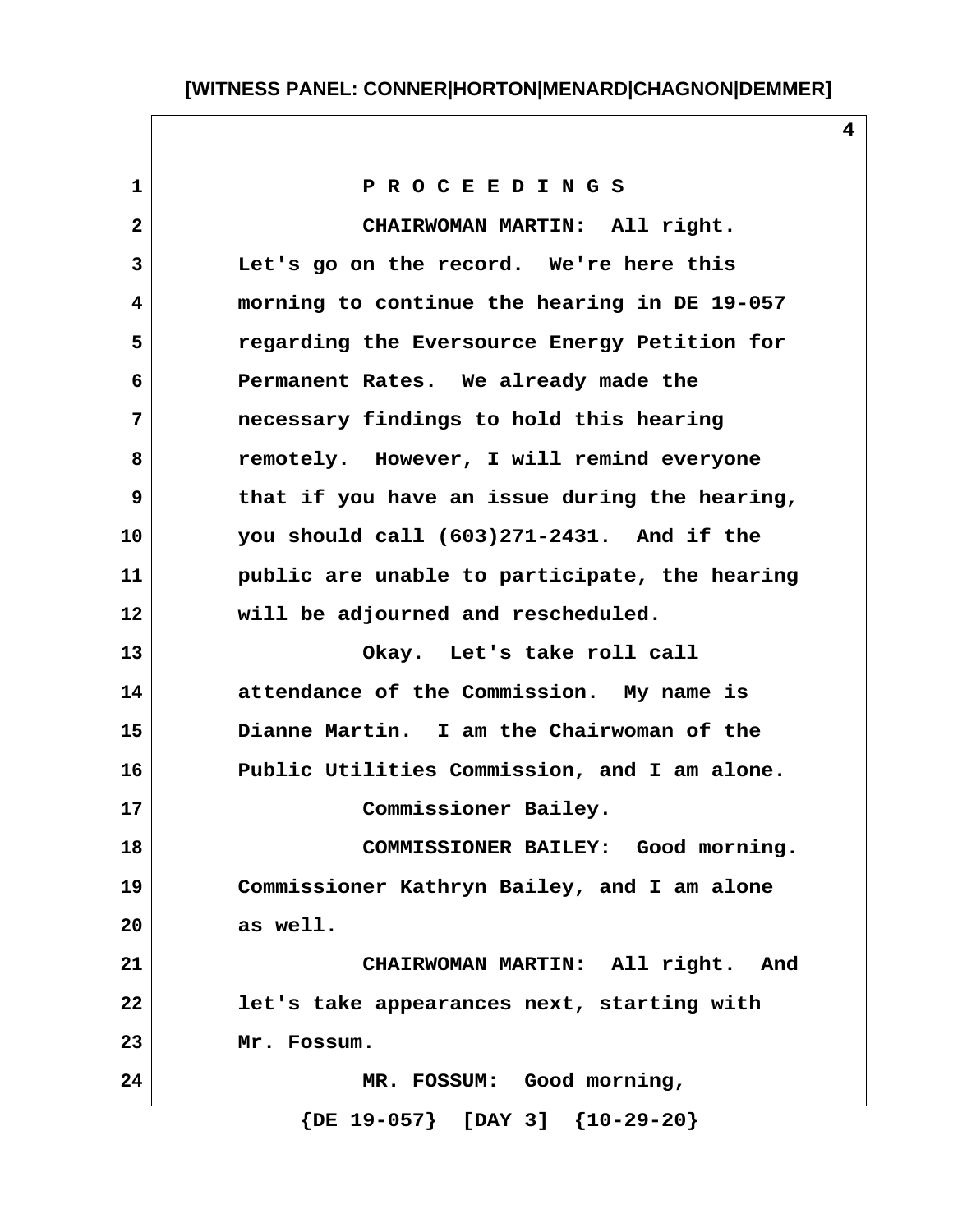| 1            | Commissioners and assembled parties. This is  |
|--------------|-----------------------------------------------|
| $\mathbf{2}$ | Matthew Fossum, here for Public Service       |
| 3            | Company, doing business as Eversource Energy. |
| 4            | CHAIRWOMAN MARTIN: All right.                 |
| 5            | Thank you.                                    |
| 6            | And Mr. Kreis.                                |
| 7            | MR. KREIS: Good morning,                      |
| 8            | Commissioners, and good morning fellow        |
| 9            | litigants. I am D. Maurice Kreis, the         |
| 10           | consumer advocate, speaking to you today from |
| 11           | the world headquarters of the Office of the   |
| 12           | Consumer Advocate. And of course, I'm here    |
| 13           | on behalf of the Company's residential        |
| 14           | customers.                                    |
| 15           | CHAIRWOMAN MARTIN: All right.                 |
| 16           | Thank you.                                    |
| 17           | Ms. Amidon.                                   |
| 18           | MS. AMIDON: Suzanne Amidon for                |
| 19           | Commission Staff. And with me today is Scott  |
| 20           | Mueller and Brian D. Buckley. And for your    |
| 21           | information, Attorney Buckley will be         |
| 22           | conducting the examination of the first       |
| 23           | panel.                                        |
| 24           | CHAIRWOMAN MARTIN: Okay. Thank                |
|              | $\{DE 19-057\}$ [DAY 3] $\{10-29-20\}$        |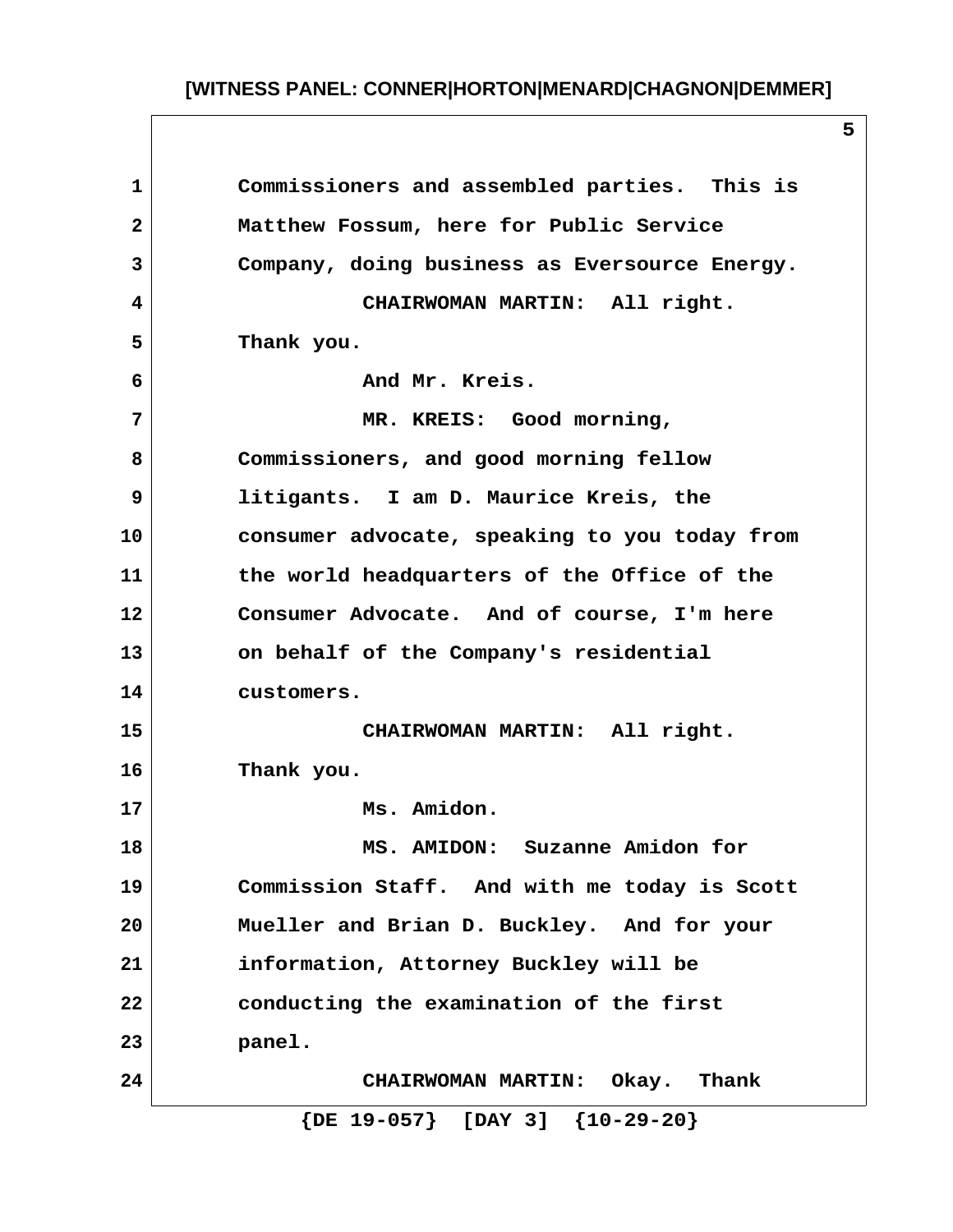**1 you for letting me know. And I'll just go 2 through the other counsel I see on the 3 screen. If I miss anyone, let me know. 4 Let's see. Mr. Coffman. 5 MR. COFFMAN: Good morning, Your 6 Honor. Appearing on behalf of AARP, I'm John 7 Coffman. 8 CHAIRWOMAN MARTIN: All right. 9 Thank you. 10 Mr. Burke. 11 MR. BURKE: Good morning, 12 Commissioners, and good morning to the other 13 parties. Raymond Burke from New Hampshire 14 Legal Assistance, representing The Way Home. 15 And with me today, appearing as my 16 co-counsel, also from Legal Assistance, 17 Stephen Tower. 18 CHAIRWOMAN MARTIN: Okay. Mr. 19 Emerson. 20 MR. EMERSON: Good morning, 21 Commissioners. This is Eli Emerson from 22 Primmer, Piper, Eggleston & Cramer, on behalf 23 of Clean Energy New Hampshire. Just as a 24 note for the Commissioners, at 1:30, if the {DE 19-057} [DAY 3] {10-29-20}**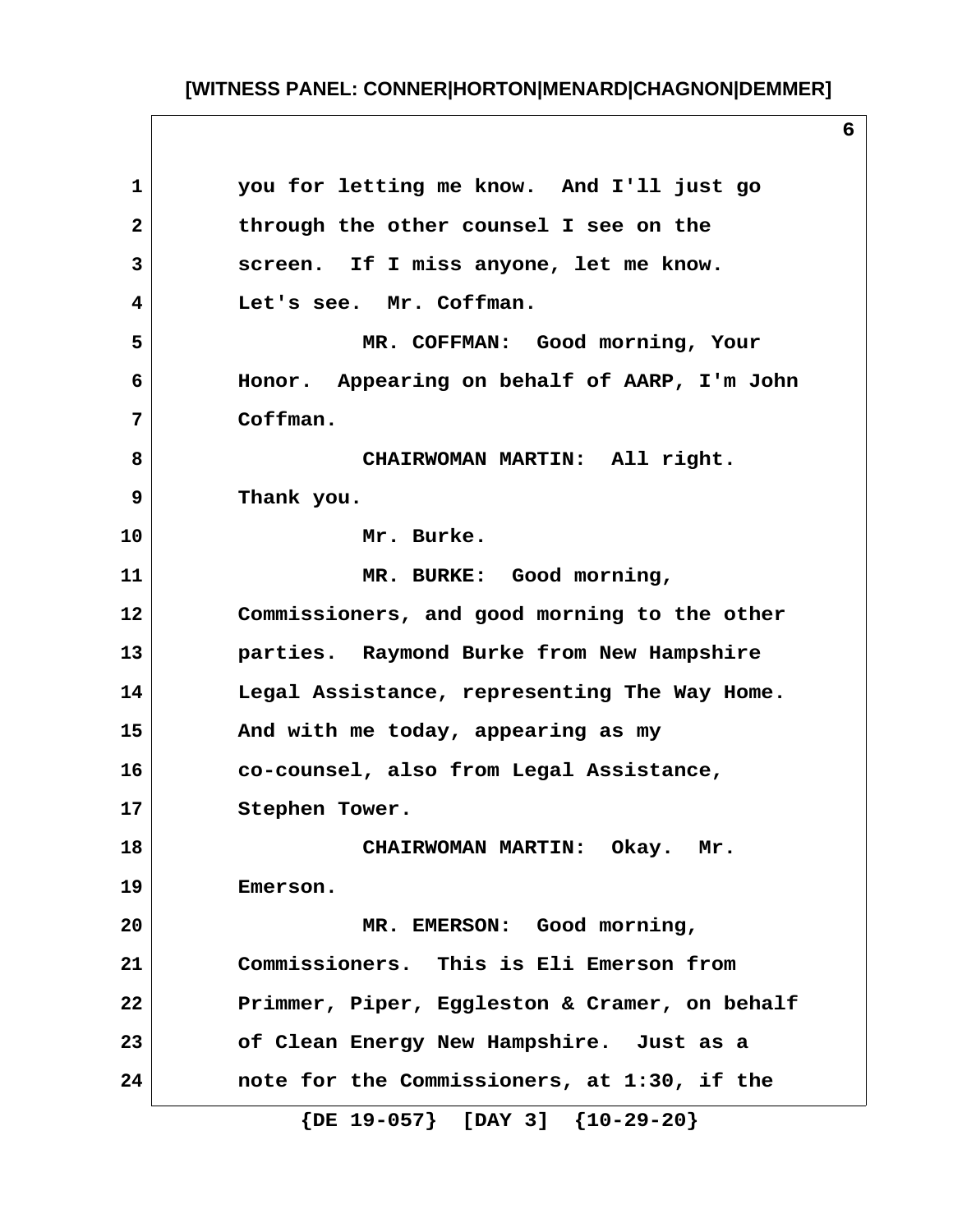| $\mathbf 1$  | hearing is still going on, I have to leave,    |
|--------------|------------------------------------------------|
| $\mathbf{2}$ | and Kelly Buchanan from Clean Energy New       |
| 3            | Hampshire will be representing CENH from that  |
| 4            | point forward. Thank you.                      |
| 5            | CHAIRWOMAN MARTIN: All right.                  |
| 6            | Thank you for letting us know that.            |
| 7            | I think everyone else on the screen            |
| 8            | as co-counsel has already been identified.     |
| 9            | But if I did miss anyone, please speak up      |
| 10           | now.                                           |
| 11           | [No verbal response]                           |
| 12           | CHAIRWOMAN MARTIN: Okay. All                   |
| 13           | right. For preliminary matters, I have the     |
| 14           | Company's motion for confidential treatment.   |
| 15           | I did -- the Company raised this on the first  |
| 16           | day of hearing, and no one objected at that    |
| 17           | time.<br>Does anyone have an objection at this |
| 18           | time?<br>I just want to make sure that we've   |
| 19           | heard from everyone as to whether's there's    |
| 20           | an objection.                                  |
| 21           | [No verbal response]                           |
| 22           | CHAIRWOMAN MARTIN: Okay. Seeing                |
| 23           | none, the Commission has considered the        |
| 24           | motion and grants the request for              |
|              | $\{DE 19-057\}$ [DAY 3] $\{10-29-20\}$         |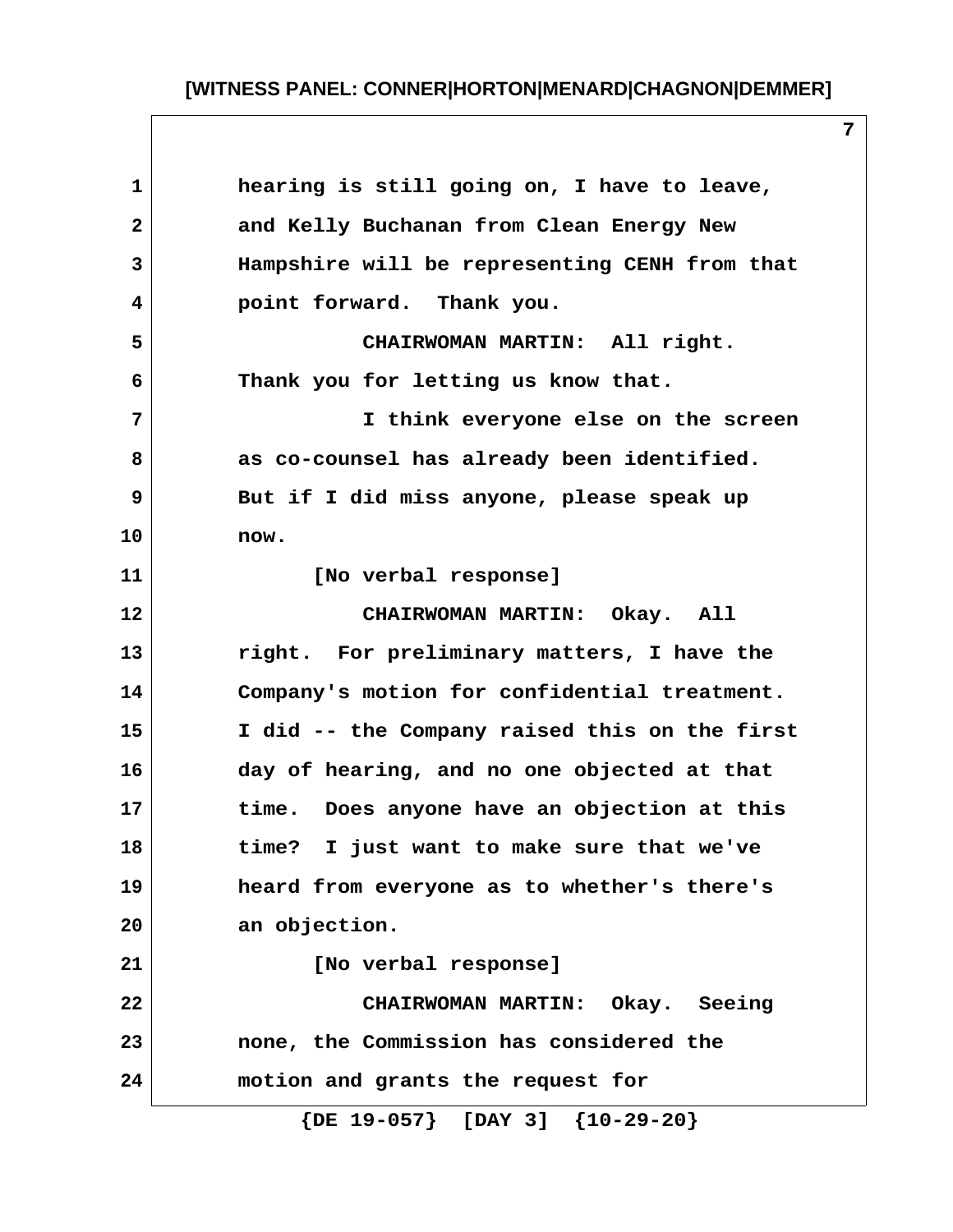**1 confidential treatment of the attachments and 2 information identified in Appendix A of the 3 motion. 4 All right. Anything else we need 5 to cover before we start with witnesses? 6 [No verbal response] 7 CHAIRWOMAN MARTIN: Okay. Seeing 8 none, let's get the first panel of witnesses 9 sworn in. Ms. Robidas. 10 (WHEREUPON, PENELOPE McLEAN CONNER, 11 DOUGLAS HORTON, ERICA MENARD, RICH 12 CHAGNON and KURT DEMMER were duly sworn 13 and cautioned by the Court Reporter.) 14** PENELOPE MCLEAN CONNER, SWORN **15 DOUGLAS HORTON, SWORN 16 ERICA MENARD, SWORN 17 RICH CHAGNON, SWORN 18** KURT DEMMER, SWORN **19 CHAIRWOMAN MARTIN: Okay. Thank 20 you. 21 Mr. Fossum, would you like to 22 begin? 23 MR. FOSSUM: I will. So the 24 Company witness panel this morning is Mr. {DE 19-057} [DAY 3] {10-29-20}**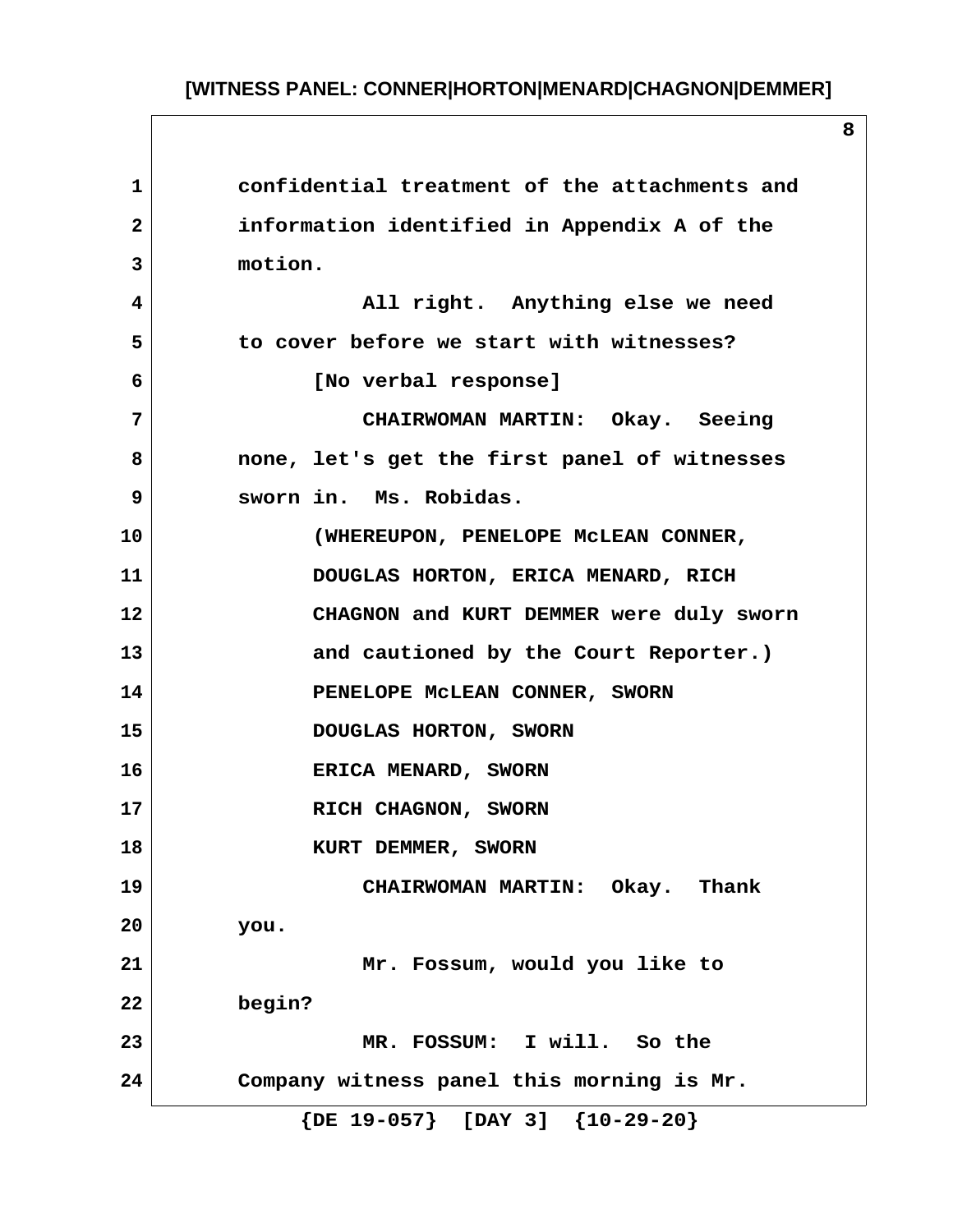**9**

| 1            | Horton, Ms. Menard and Ms. Conner. As Mr.          |
|--------------|----------------------------------------------------|
| $\mathbf{2}$ | Horton and Ms. Menard have previously              |
| 3            | testified in this hearing, I'll just have          |
| 4            | them identify themselves and move on to Ms.        |
| 5            | Conner, just to give a flavor.                     |
| 6            | DIRECT EXAMINATION                                 |
| 7            | BY MR. FOSSUM:                                     |
| 8            | So with that, Mr. Horton, could you just<br>$Q$ .  |
| 9            | please state your name and position and            |
| 10           | responsibilities for the record again.             |
| 11           | (Horton) Yes. Doug Horton, vice-president of<br>Α. |
| 12           | distribution rates and regulatory                  |
| 13           | requirements. My group is responsible for          |
| 14           | all rate and regulatory filings at the             |
| 15           | Commission.                                        |
| 16           | And Ms. Menard, likewise, could you state<br>Q.    |
| 17           | your name, position and responsibilities for       |
| 18           | the record again.                                  |
| 19           | (Menard) Good morning. My name is Erica<br>Α.      |
| 20           | Menard. I'm manager of revenue requirements        |
| 21           | for Eversource Energy. And in my position I        |
| 22           | am responsible for rates and regulatory            |
| 23           | matters and revenue requirement calculations       |
| 24           | for a variety of rates presented before this       |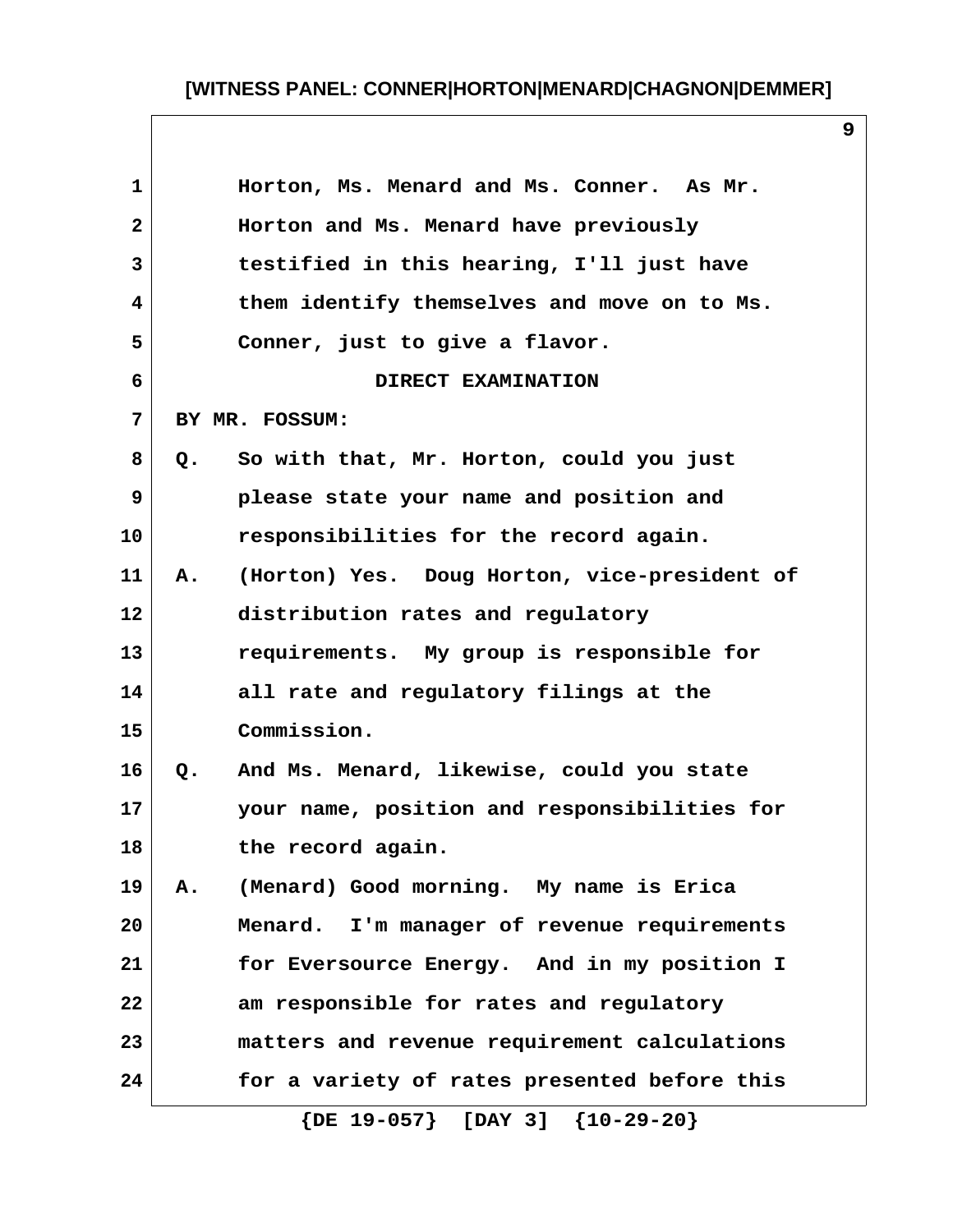1 Commission.

| $\overline{2}$          | Q. | Thank you. Now, Ms. Conner, could you also    |
|-------------------------|----|-----------------------------------------------|
| 3                       |    | now please state your name, your position and |
| $\overline{\mathbf{4}}$ |    | your responsibilities for the record.         |
| 5                       | A. | (Conner) Yes. Penni McLean Conner. I am the   |
| 6                       |    | senior vice-president of the customer group   |
| 7                       |    | at Eversource. In that role, I have           |
| 8                       |    | responsibilities for ensuring that our        |
| 9                       |    | customers receive high-quality service, and   |
| 10                      |    | that involves directly providing them service |
| 11                      |    | for call center, metering, billing, credit    |
| $12 \,$                 |    | and collections, meter reading; including,    |
| 13                      |    | also, my team delivers our energy-efficiency  |
| 14                      |    | programs, supports customers who are          |
| 15                      |    | installing new services, program managers     |
| 16                      |    | that work with our new customer connects, and |
| 17                      |    | provide support via social care. So those     |
| 18                      |    | are responsibilities that I have.             |
| 19                      | Q. | Thank you. Ms. Conner, have you previously    |
| 20                      |    | testified before this Commission?             |
| 21                      | Α. | (Conner) I have, yes.                         |
| 22                      | Q. | Thank you. Ms. Conner, back on May 28, 2019,  |
| 23                      |    | did you submit testimony and attachments as   |
| 24                      |    | part of the Company's initial filing in what  |
|                         |    | $\{DE 19-057\}$ [DAY 3] $\{10-29-20\}$        |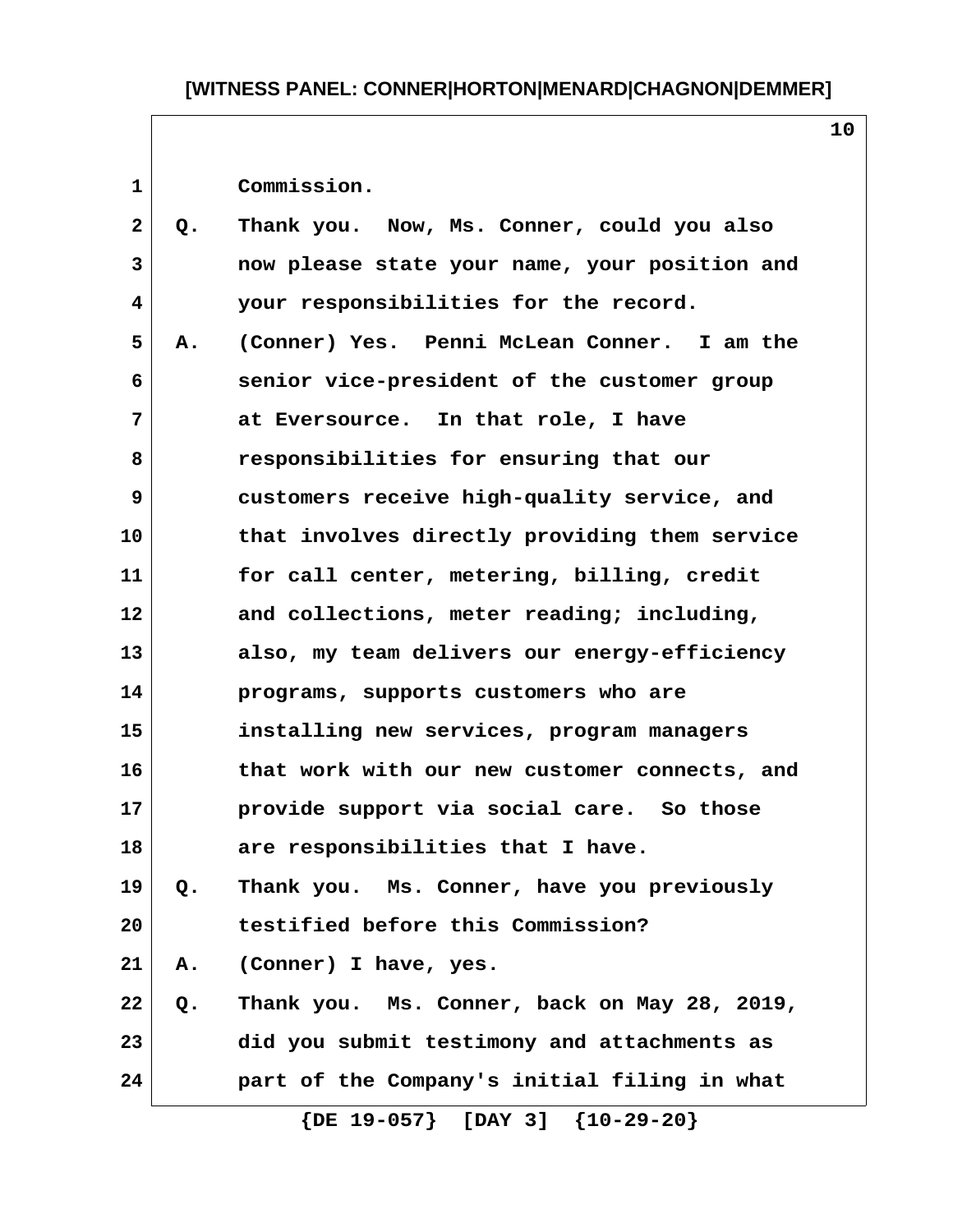$\overline{\phantom{a}}$ 

| $\mathbf{1}$ |               | has been marked as Exhibit 11?                |
|--------------|---------------|-----------------------------------------------|
| 2            | А.            | (Conner) Yes.                                 |
| 3            | Q.            | And that same testimony, what has been marked |
| 4            |               | is the -- apologies. Is that same             |
| 5            |               | testimony -- is the confidential version of   |
| 6            |               | that same testimony what has been marked as   |
| 7            |               | Exhibit 12?                                   |
| 8            |               | A. (Conner) Yes.                              |
| 9            | Q.            | And for both those exhibits, was that         |
| 10           |               | testimony prepared by you or at your          |
| 11           |               | direction?                                    |
| 12           |               | A. (Conner) Yes.                              |
| 13           | $Q_{\bullet}$ | And do you have any corrections to that       |
| 14           |               | testimony this morning?                       |
| 15           |               | A. (Conner) No.                               |
| 16           |               | Q. And do you adopt that testimony as your    |
| 17           |               | testimony for this proceeding?                |
| 18           | Α.            | (Conner) Yes.                                 |
| 19           | Q.            | Ms. Conner, did you also, on March 4th, 2020, |
| 20           |               | file testimony and attachments as part of the |
| 21           |               | Company's rebuttal and included in what has   |
| 22           |               | been marked as Exhibit 48?                    |
| 23           | А.            | (Conner) Yes.                                 |
| 24           | Q.            | And was that testimony prepared by you or at  |
|              |               | $\{DE 19-057\}$ [DAY 3] $\{10-29-20\}$        |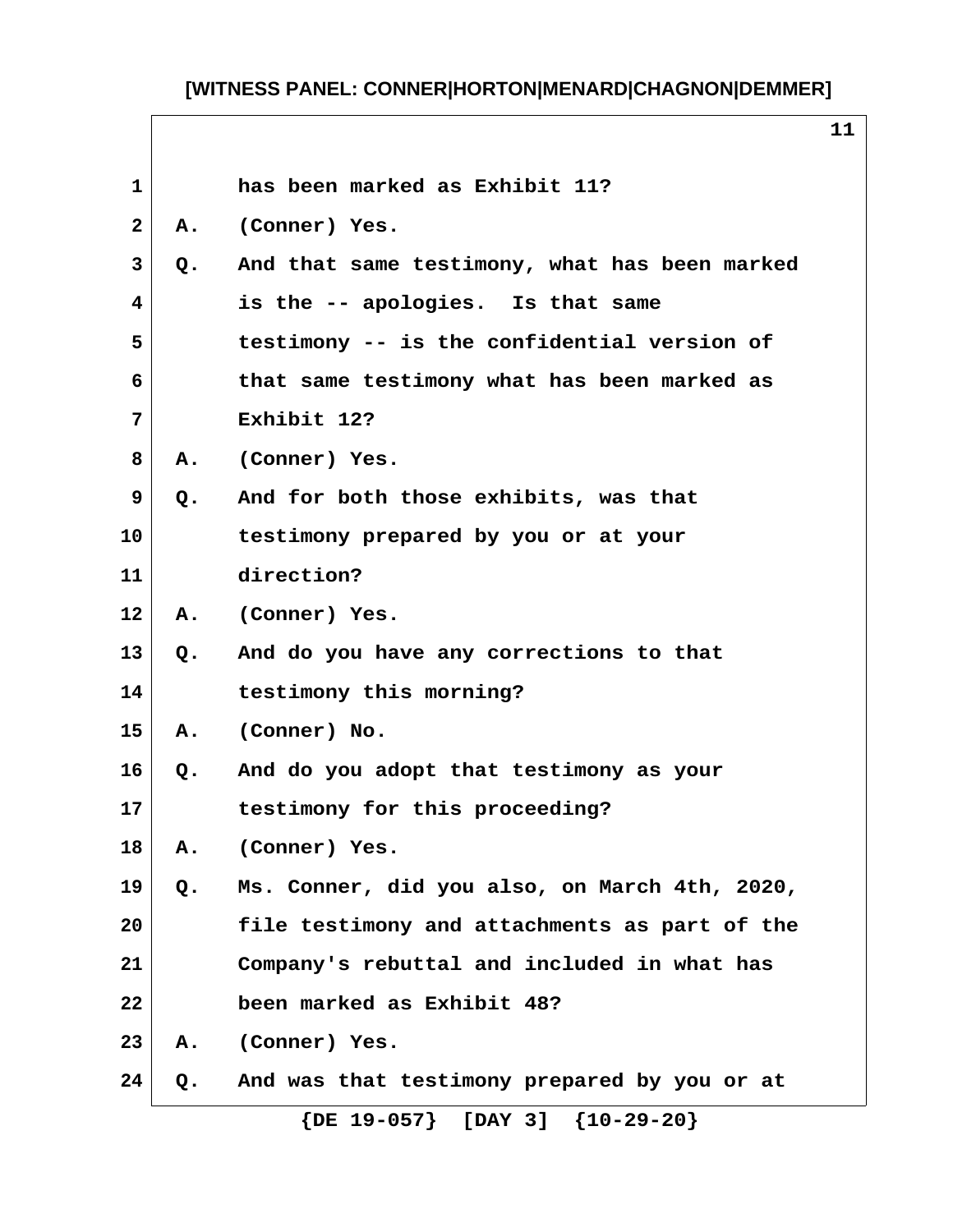$\overline{\phantom{a}}$ 

**12**

|       | your direction?                               |                                 |
|-------|-----------------------------------------------|---------------------------------|
| Α.    |                                               |                                 |
| $Q$ . | Do you have any corrections to that           |                                 |
|       | testimony?                                    |                                 |
| Α.    | (Conner) No.                                  |                                 |
| Q.    | And do you adopt that as your testimony for   |                                 |
|       | this proceeding?                              |                                 |
| Α.    | (Conner) Yes.                                 |                                 |
|       | MR. FOSSUM: Thank you. Now, I                 |                                 |
|       | know that this panel is intended to look at   |                                 |
|       | metering issues. I know that earlier -- I'll  |                                 |
|       | note that earlier in the week there was some  |                                 |
|       | discussion of the requirements of Sections 3  |                                 |
|       | and 4 relative to metering, and so I won't    |                                 |
|       | belabor those, but I do have a couple of      |                                 |
|       | brief questions.                              |                                 |
|       |                                               |                                 |
| $Q$ . | Turning first to Mr. Horton. As a follow-up   |                                 |
|       | to some questions earlier in the week, do you |                                 |
|       | recall a question from Commissioner Bailey    |                                 |
|       | relating to the service life of the Company's |                                 |
|       | analog -- that is, the pre-AMR meters?        |                                 |
| Α.    | (Horton) I do.                                |                                 |
| Q.    | There was the question of -- relative to that |                                 |
|       |                                               | (Conner) Yes.<br>BY MR. FOSSUM: |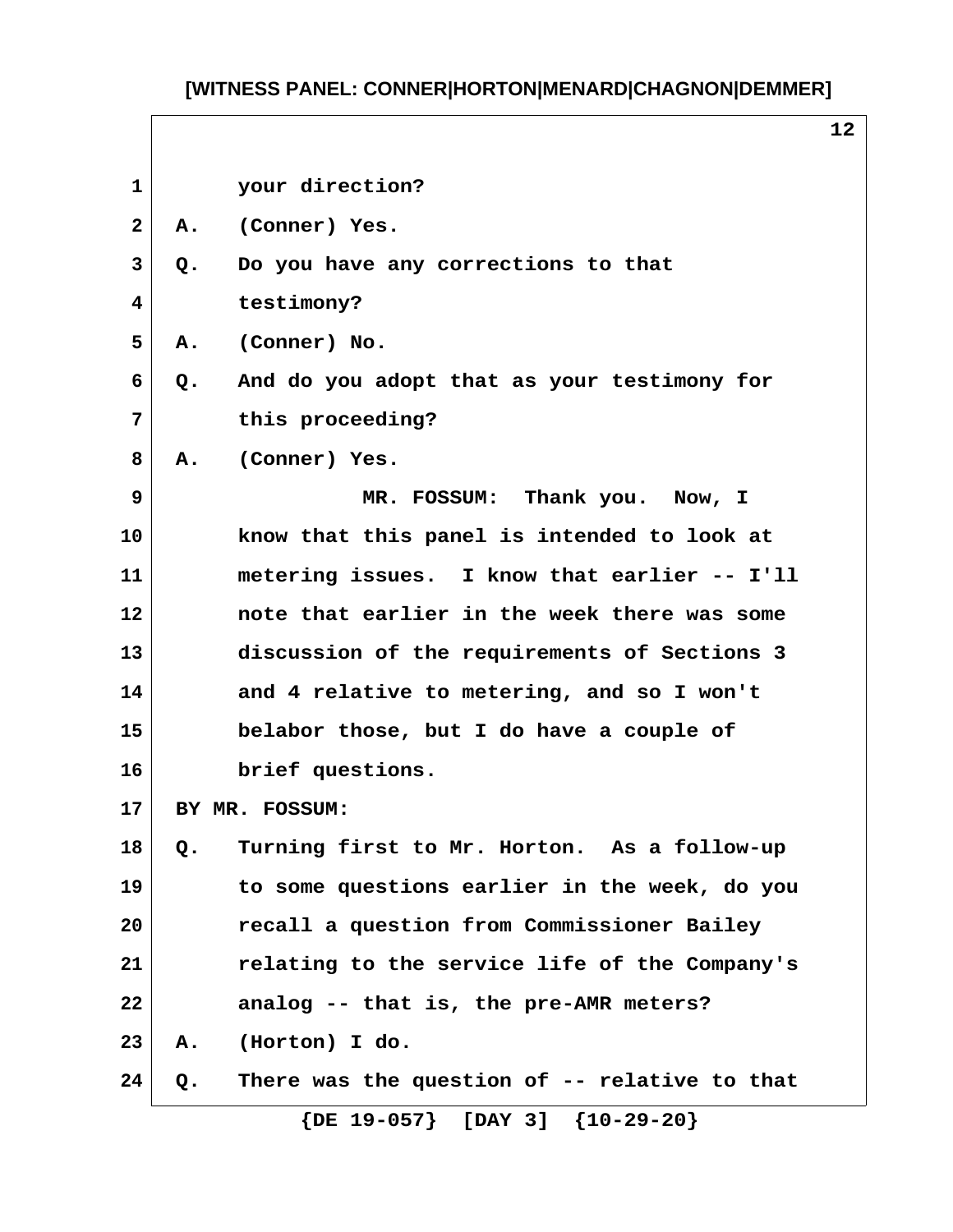**13**

| 1              |    | question, do you know the general service    |
|----------------|----|----------------------------------------------|
| $\mathbf{2}$   |    | lives of those meters?                       |
| 3              | Α. | (Horton) Yes. I looked into it.<br>Мy        |
| $\overline{4}$ |    | understanding is generally the expected      |
| 5              |    | service life of those meters was             |
| 6              |    | approximately 30 Years. There was also some  |
| 7              |    | discussions around, you know, what was the   |
| 8              |    | age of those meters at the time when we      |
| 9              |    | replaced them with AMR, and through this     |
| 10             |    | process we had presented information.<br>The |
| 11             |    | meters, more than 60 percent of the meters   |
| 12             |    | that were in service at that time were over  |
| 13             |    | 20 years old. And across the system, the     |
| 14             |    | average life was about 26-1/2 years old. So  |
| 15             |    | the pre-AMR meters were approaching the end  |
| 16             |    | of their useful life at the time the meters  |
| 17             |    | were replaced.                               |
| 18             | o. | Thank you. Likewise, with respect to the     |
| 19             |    | depreciation of the meters, do you recall a  |
| 20             |    | question about the depreciation term of nine |
| 21             |    | years that was agreed to in the settlement?  |
| 22             | Α. | (Horton) I do.                               |
| 23             | Q. | And there was a question about when that     |
| 24             |    | nine-year depreciation life began. Do you    |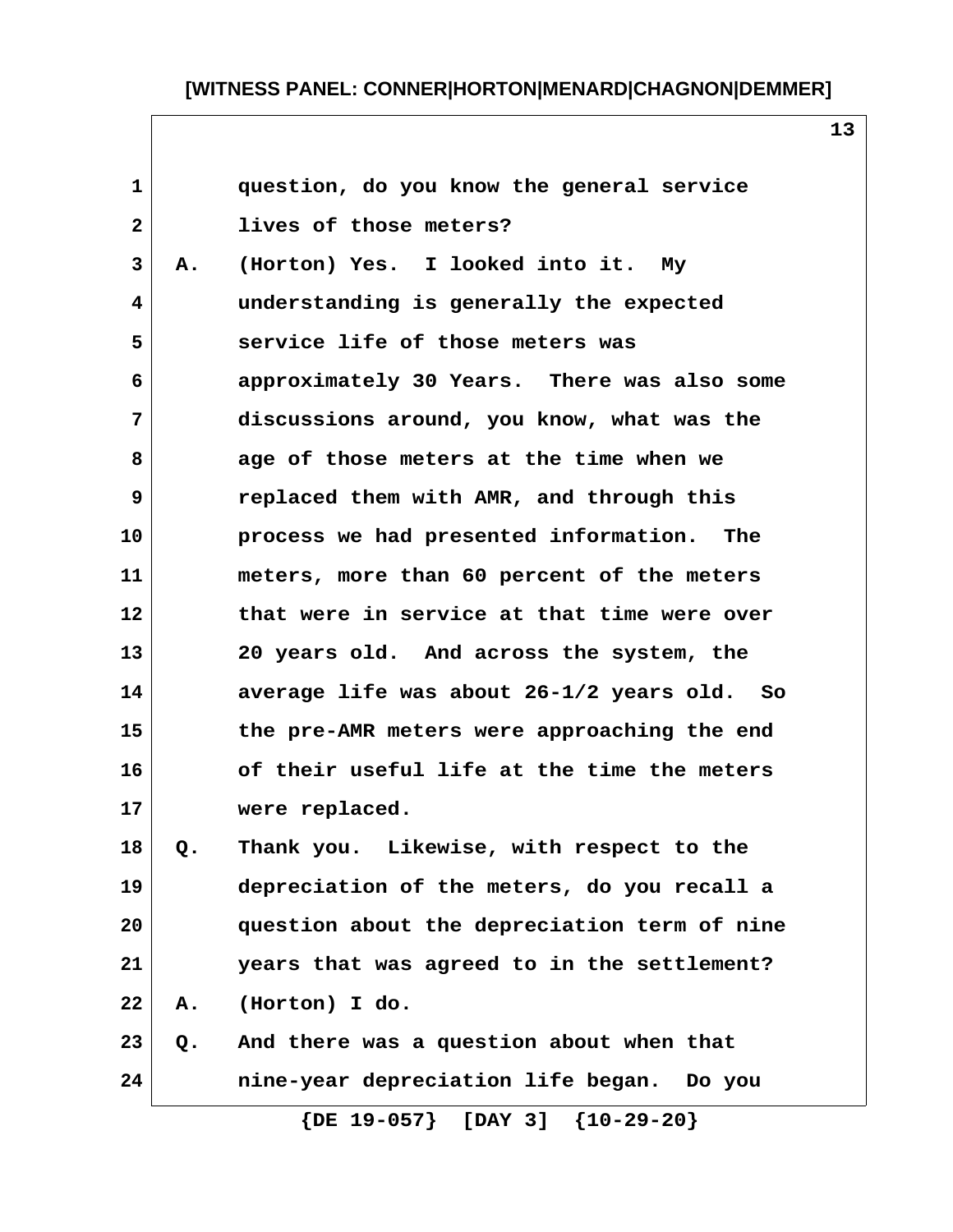| 1            |    | have some additional clarity to provide in    |
|--------------|----|-----------------------------------------------|
| $\mathbf{2}$ |    | response to that question?                    |
| 3            | Α. | (Horton) I do. So, for this settlement        |
| 4            |    | agreement, if we were to apply the whole life |
| 5            |    | method of depreciation, which is also a term  |
| 6            |    | within the settlement agreement, the general  |
| 7            |    | average life that would -- for the meters     |
| 8            |    | from today would have been 11 years of the    |
| 9            |    | meters that were left.                        |
| 10           |    | The way that a depreciation study is          |
| 11           |    | run, it's not, you know, a clear, straight    |
| 12           |    | line. There's more that goes into it. And     |
| 13           |    | it's based on the dispersion of expected      |
| 14           |    | retirement. Some will be retired -- or        |
| 15           |    | expected to be retired sooner than that,      |
| 16           |    | others later than that. But generally it was  |
| 17           |    | an average life of 11 years. So the nine      |
| 18           |    | years is really an acceleration of two years  |
| 19           |    | from that amount. The nine years, in other    |
| 20           |    | words, starts essentially today, not from the |
| 21           |    | date the meters were installed.               |
| 22           | Q. | Thank you. Now turning to Ms. Conner. It's    |
| 23           |    | not directly related to metering, but         |
| 24           |    | somewhat related. There were questions --     |
|              |    | $\{DE 19-057\}$ [DAY 3] $\{10-29-20\}$        |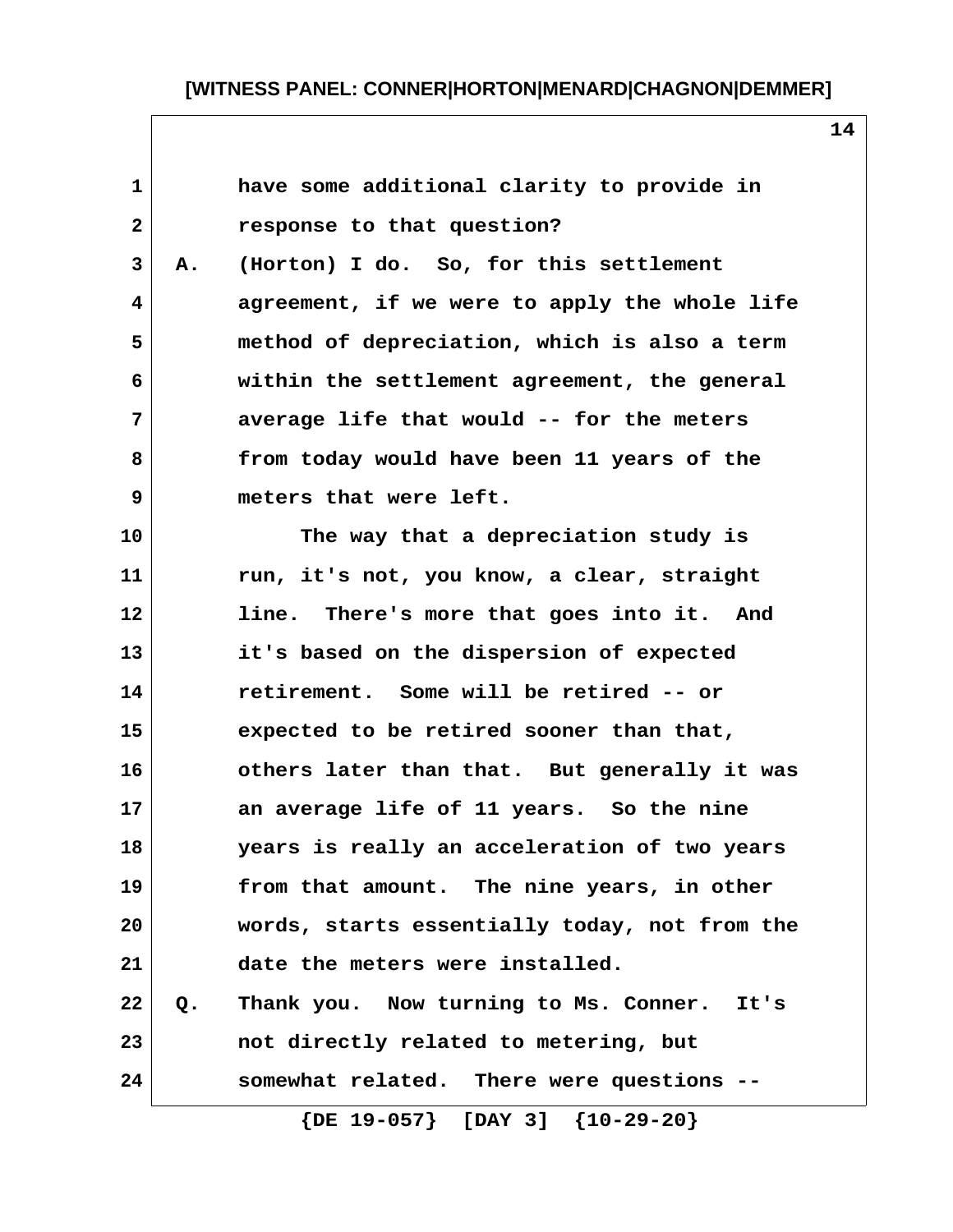| $\mathbf{1}$      |    | and I understand you were not on the panel    |  |
|-------------------|----|-----------------------------------------------|--|
| $\mathbf{2}$      |    | earlier this week. But there were questions   |  |
| $\mathbf{3}$      |    | earlier this week about elimination of the    |  |
| $\overline{4}$    |    | supplier block provision, as stated in        |  |
| 5                 |    | Section 14.2 of the settlement agreement.     |  |
| 6                 |    | Could you please explain that enrollment      |  |
| 7                 |    | process and how that block might have worked, |  |
| 8                 |    | just for clarity.                             |  |
| 9                 | Α. | (Conner) Absolutely. So when a customer       |  |
| 10                |    | enrolls with a new supplier, we receive an    |  |
| 11                |    | enrollment via EDI, and we process that. If   |  |
| $12 \overline{ }$ |    | the customer made that in error, it would --  |  |
| 13                |    | the customer would need to contact their      |  |
| 14                |    | supplier, have that reversed, and it would    |  |
| 15                |    | not be effective until the next read date.    |  |
| 16                |    | So there is a bit of time. We have            |  |
| 17                |    | implemented in Massachusetts and Connecticut  |  |
| 18                |    | the option for customers for a block.<br>This |  |
| 19                |    | has generally been requested by customers who |  |
| 20                |    | are tired of suppliers calling them and       |  |
| 21                |    | encouraging them to go on competitive supply. |  |
| 22                |    | However, as Staff appropriately noted, there  |  |
| 23                |    | is a major difference between Massachusetts   |  |
| 24                |    | and Connecticut and New Hampshire.<br>In      |  |

 **{DE 19-057} [DAY 3] {10-29-20}**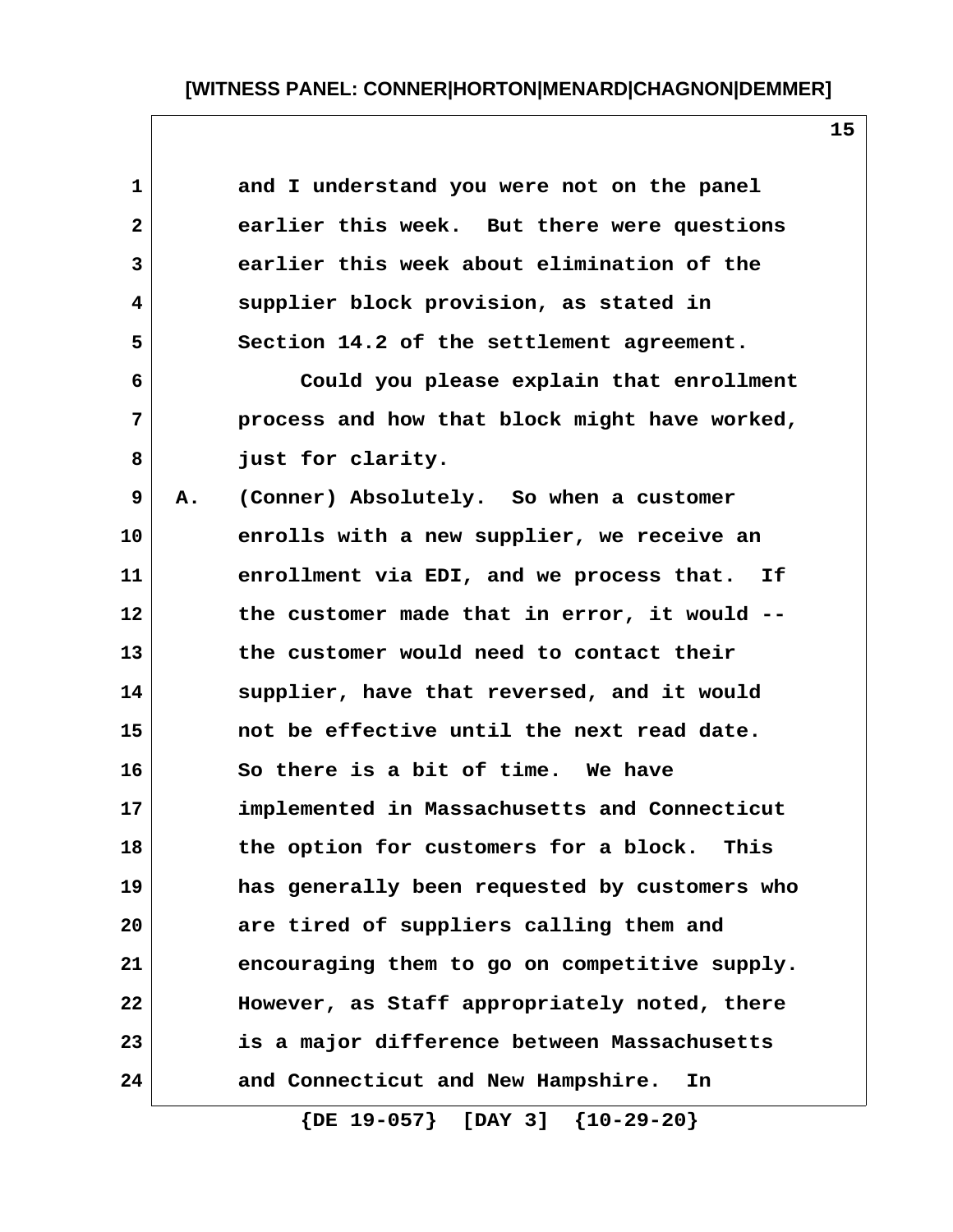**1 Massachusetts and Connecticut, we're required 2 to provide the suppliers on a regular basis a 3 listing of customer contact information so 4 that suppliers can market to them. This 5 block by customers protects them from this 6 marketing. And so we have had customers 7 request that.**

 **8 In our hearings, Staff asked that if we 9 were going to pursue a block in New 10 Hampshire, then we would also need to provide 11 a block for customers who are very happy with 12 their competitive supplier and 13 correspondingly didn't want to be 14 accidentally dropped from them. That process 15 would have required programming. So in the 16 end, we felt like it is not a concern here in 17 New Hampshire as it was in Massachusetts and 18 Connecticut about customers receiving robo 19 calls and outreach from marketers that was 20 not to their liking because we don't provide 21 that information. So we simply dropped the 22 provision to offer that block to customers. 23 Q. Thank you. And lastly, to follow up on items 24 that were raised earlier this week, there was**

 **{DE 19-057} [DAY 3] {10-29-20}**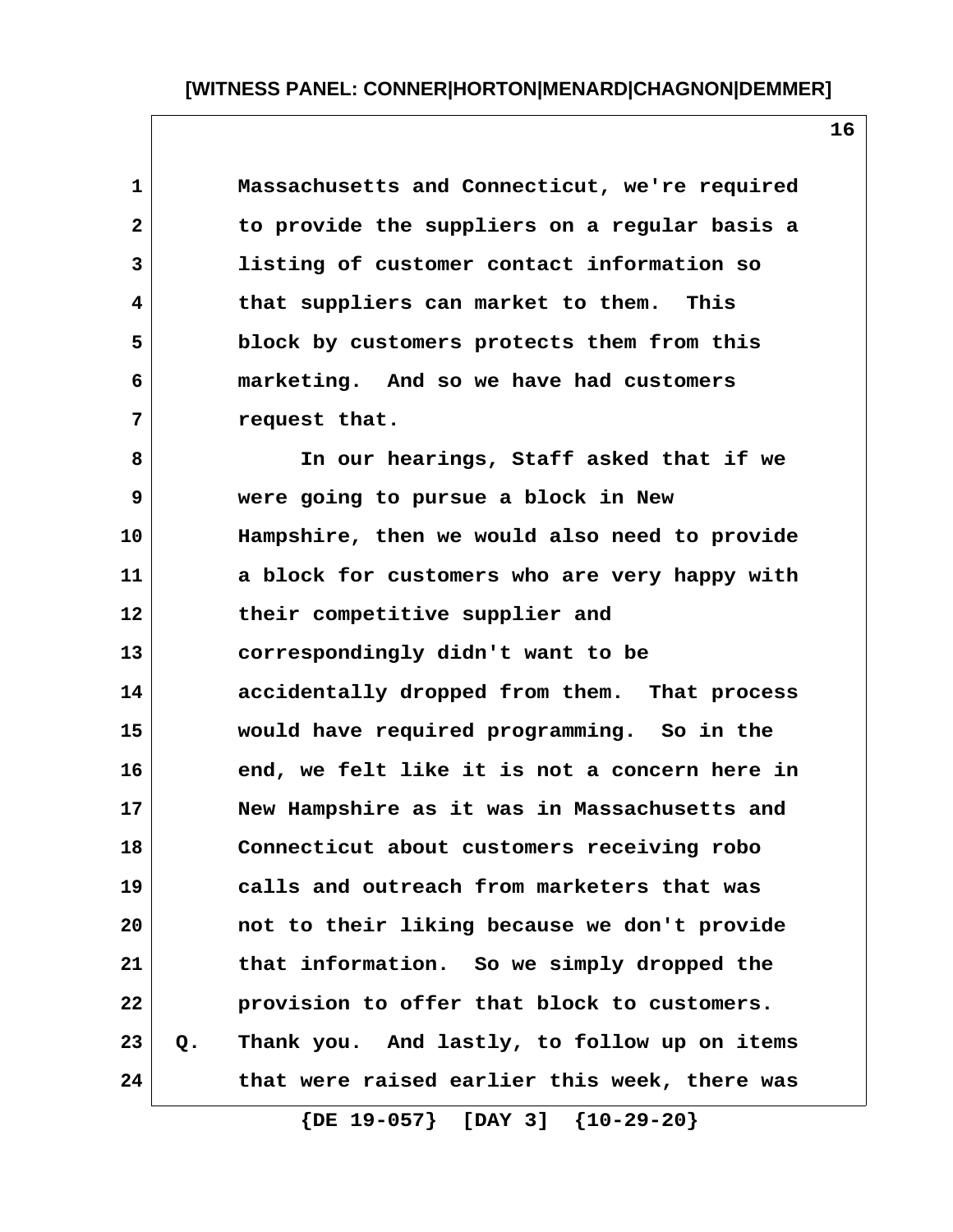| $\mathbf{1}$ |    | some discussion earlier this week on the      |
|--------------|----|-----------------------------------------------|
| $\mathbf{2}$ |    | customer survey that's mentioned in Section   |
| 3            |    | 11.4 of the agreement that were deferred      |
| 4            |    | until you could respond to them. And so now   |
| 5            |    | that you are here, could you please explain,  |
| 6            |    | generally speaking, how the Company does its  |
| 7            |    | customer surveys now and how this survey      |
| 8            |    | would fit into that.                          |
| 9            | Α. | (Conner) I'd be happy to. So we use a         |
| 10           |    | variety of tools to capture the voice of the  |
| 11           |    | customer. But in regards to our survey        |
| 12           |    | tools, we complete both an ongoing voice of   |
| 13           |    | the customer survey, a perception survey that |
| 14           |    | asks a series of questions that are in        |
| 15           |    | alignment with J.D. Power that cover the six  |
| 16           |    | categories that J.D. Power looks at that are  |
| 17           |    | important to customers, based on J.D. Power   |
| 18           |    | research, which includes reliability,         |
| 19           |    | pricing, billing and payment, customer        |
| 20           |    | service, citizenship. And so we do that       |
| 21           |    | survey on an ongoing basis to understand      |
| 22           |    | overall customer perceptions.                 |
| 23           |    | We also do transactional surveys, such        |
| 24           |    | as if we have a storm event, as we're         |

 **{DE 19-057} [DAY 3] {10-29-20}**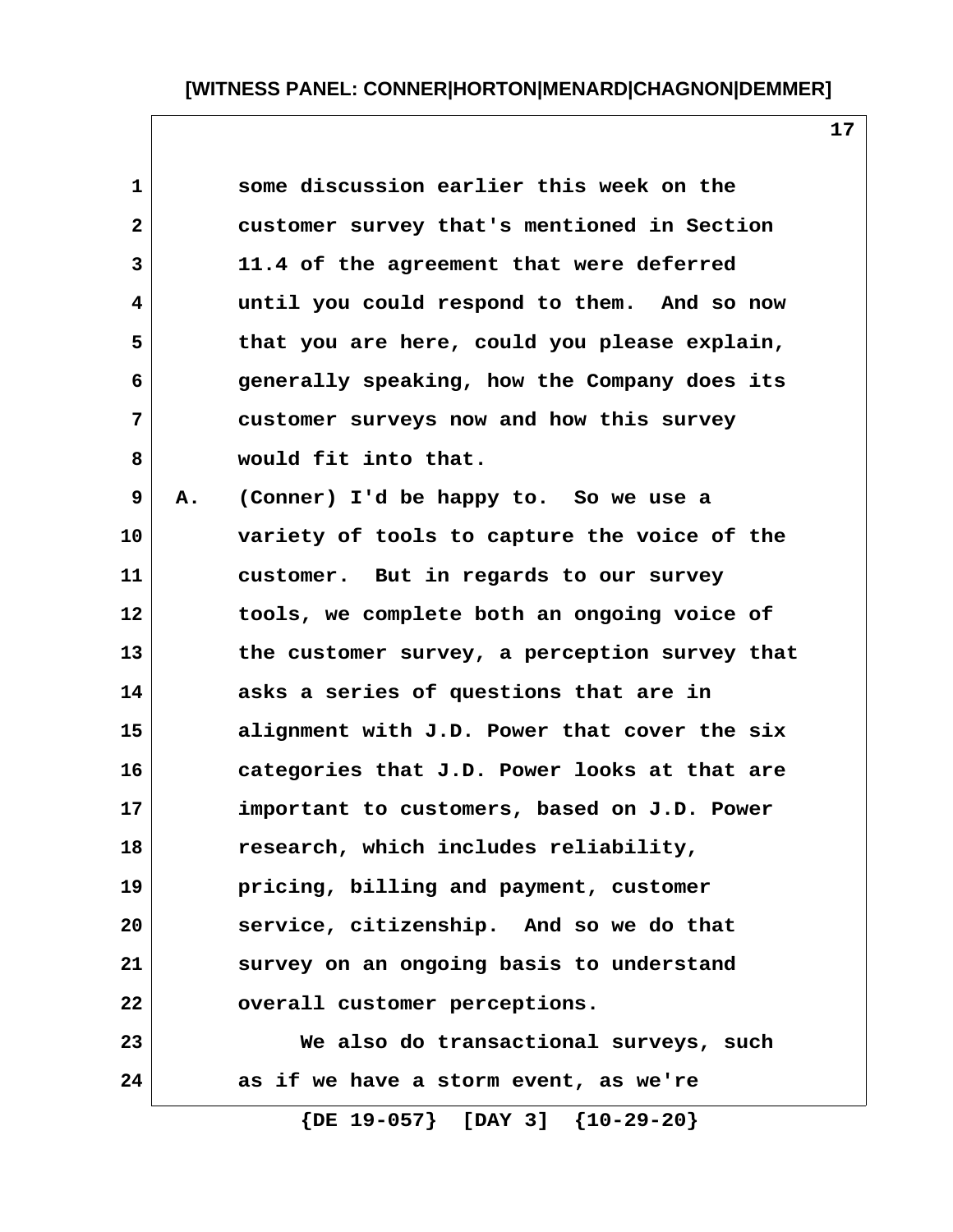| $\mathbf{1}$ | preparing for as we look at some weather     |
|--------------|----------------------------------------------|
| $\mathbf{2}$ | coming in this week, if that does occur,     |
| 3            | after the storm event we do survey our       |
| 4            | customers, a sample of our customers, to     |
| 5            | understand their perceptions on our response |
| 6            | to that, our ability to provide them with    |
| 7            | information.                                 |

 **8 What we're proposing here is we're 9 really exploring how customers feel about 10 reliability. And so our proposal here would 11 be to take the information we've gleaned from 12 our ongoing perception surveys and our 13 transactional surveys as they are associated 14 with outages and use that to develop a more 15 granular survey that probes into customers' 16 feelings and concerns and feedback on 17 reliability in our maintenance programs. We 18 would propose to do these surveys with our 19 different classes of customers: Our 20 residential, our commercial, our large 21 commercial customers. We would also plan to 22 leverage our online panel, which we have 23 stood up and has representatives from 24 residential and commercial in New Hampshire.**

 **{DE 19-057} [DAY 3] {10-29-20}**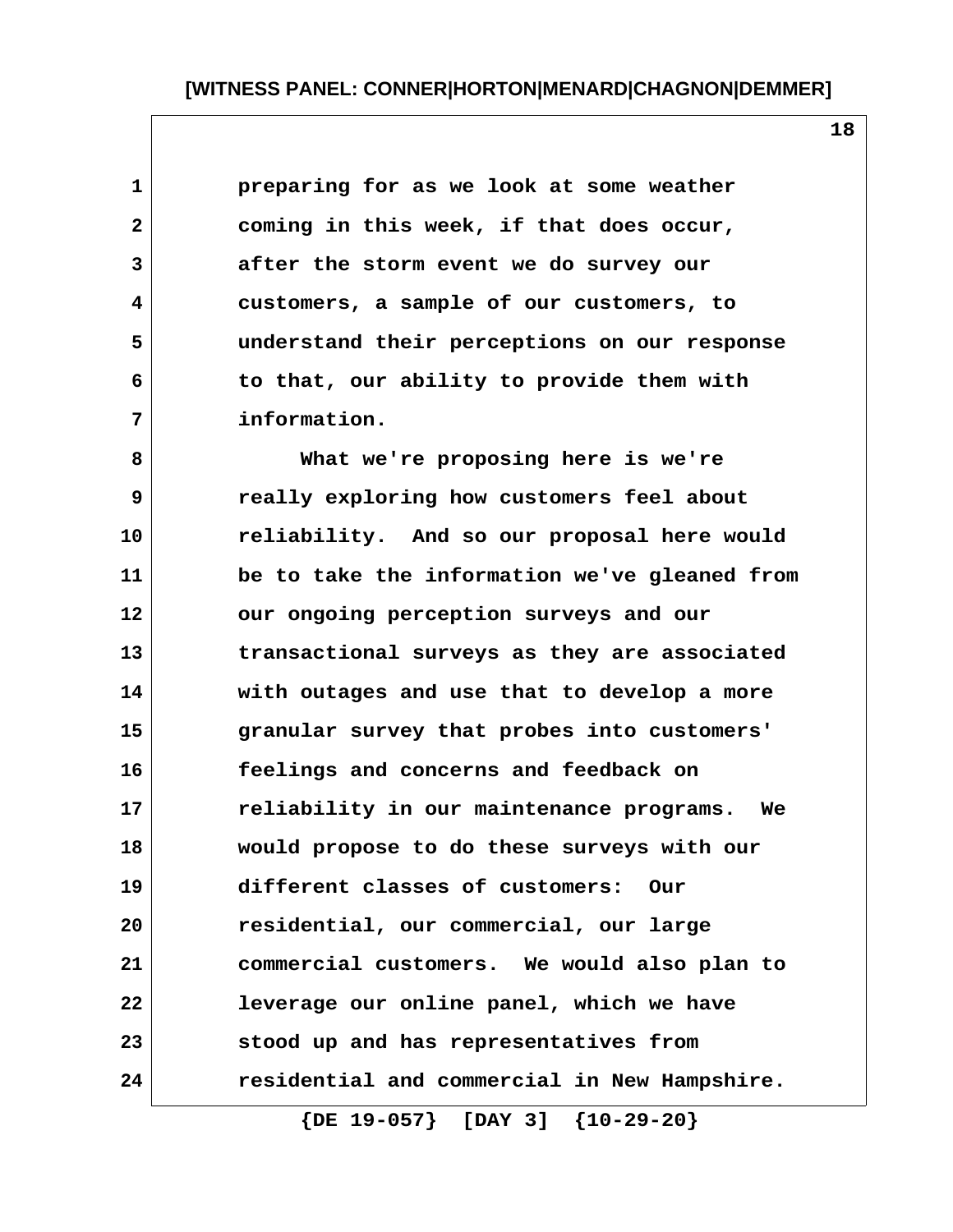| $\mathbf 1$    |    | And the benefit of this online panel is we     |
|----------------|----|------------------------------------------------|
| $\overline{2}$ |    | can have the panel be moderated and actually   |
| 3              |    | equate it to a focus group. We wouldn't rule   |
| 4              |    | out perhaps doing additional focus groups or   |
| 5              |    | focus meetings with stakeholder groups. We     |
| 6              |    | are open to feedback and input on how the      |
| 7              |    | Staff would like to see this process. But      |
| 8              |    | that is our thinking about how we would        |
| 9              |    | explore gaining an understanding of New        |
| 10             |    | Hampshire customers and their feelings about   |
| 11             |    | our quality and reliability.                   |
| 12             | Q. | Thank you. And I believe you mentioned near    |
| 13             |    | the end of your response, but just for         |
| 14             |    | clarity, ultimately the survey that's          |
| 15             |    | conducted would be done consistent with input  |
| 16             |    | from the Staff and the OCA; is that correct?   |
| 17             | Α. | (Conner) That is correct.                      |
| 18             | Q. | Thank you. Just one last question, and in      |
| 19             |    | line with the questions I ask everybody.<br>Is |
| 20             |    | it your opinion and the Company's position     |
| 21             |    | that the terms in the settlement agreement     |
| 22             |    | that you've spoken about are just and          |
| 23             |    | reasonable and in the public interest?         |
| 24             | Α. | (Conner) I do.                                 |

 **{DE 19-057} [DAY 3] {10-29-20}**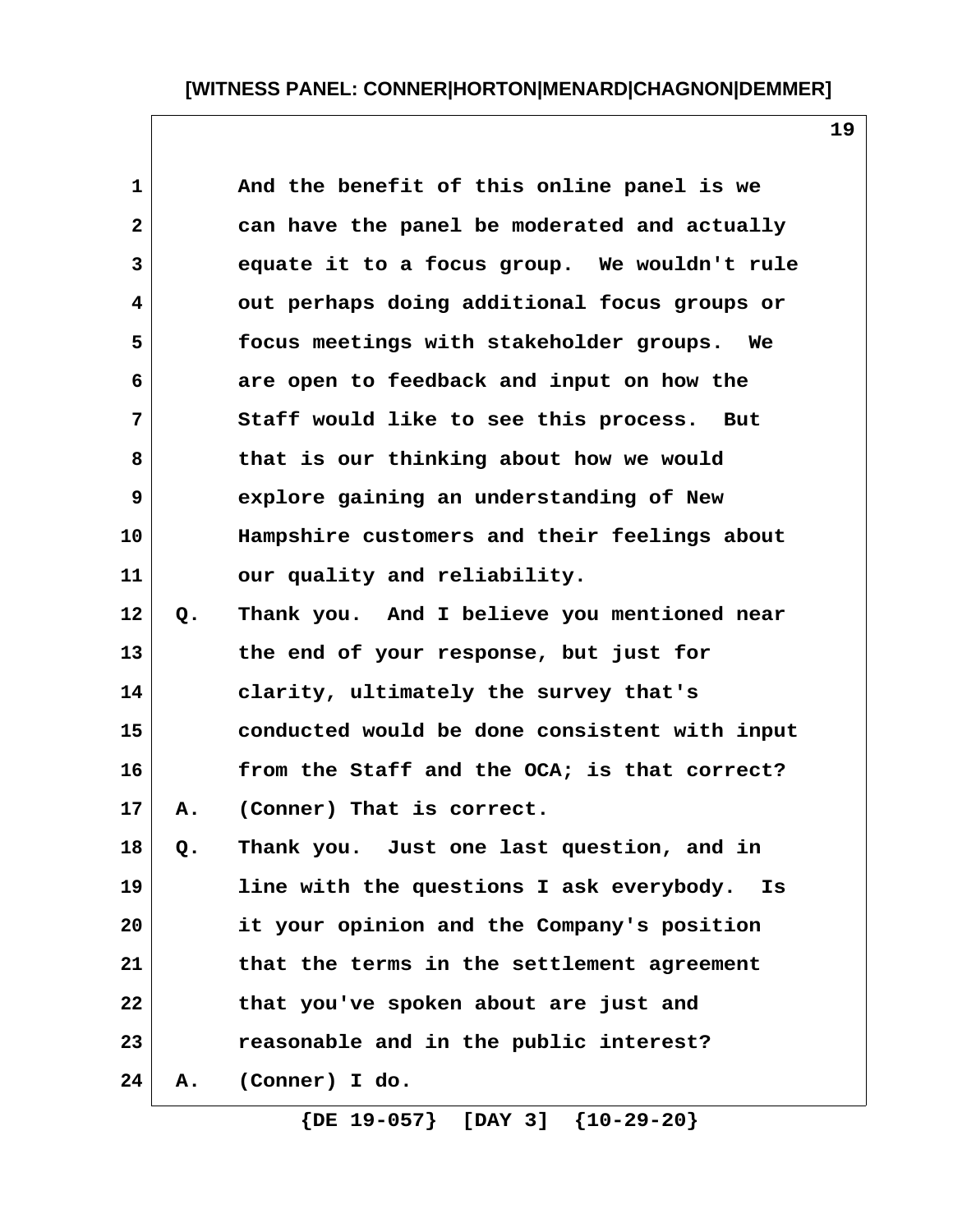**20**

 **1 Q. Thank you. 2 MR. FOSSUM: That's what I have for 3 direct this morning. 4 CHAIRWOMAN MARTIN: All right. 5 Thank you. 6 Mr. Buckley, do you have direct? 7 MR. BUCKLEY: Yes, I do. Just a 8 brief direct for both Mr. Chagnon and Mr. 9 Demmer, and I will start with Mr. Demmer. 10 DIRECT EXAMINATION 11 BY MR. BUCKLEY: 12 Q. If you could, just please state your name and 13 position with the Commission. 14 A. (Demmer) My name is Kurt Demmer. I'm a 15 senior analyst for the Electric Division for 16 the New Hampshire PUC. 17 Q. Thank you, Mr. Demmer. 18 And moving to Mr. Chagnon, could you 19 please briefly state your name and position 20 with the Commission. 21 A. (Chagnon) Yes. Good morning. Richard 22 Chagnon, and I'm the assistant director of 23 the Electric Division here at the New 24 Hampshire Public Utilities Commission.**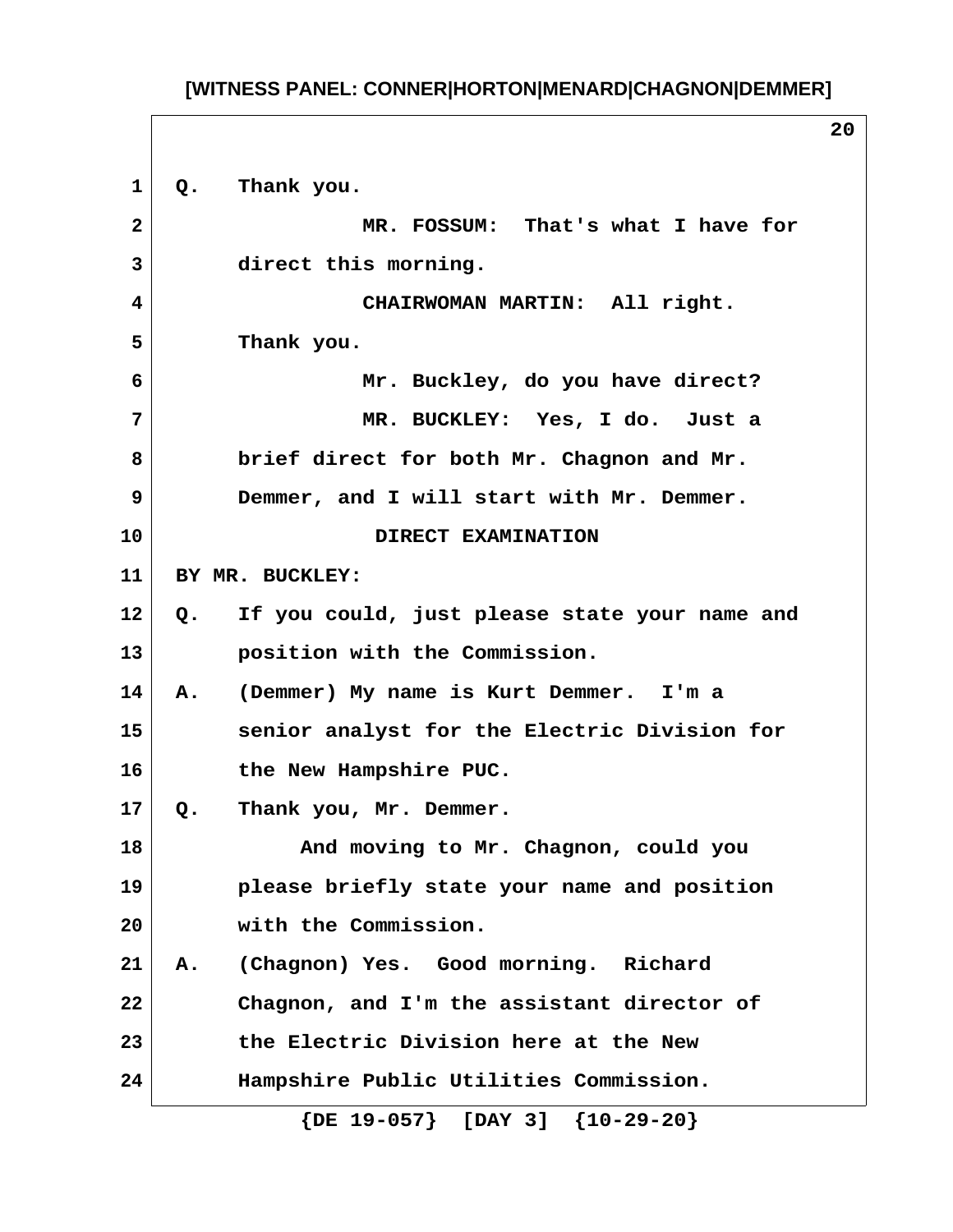| $\mathbf{1}$   | Q. | Thank you, Mr. Chagnon. And now, Mr.          |
|----------------|----|-----------------------------------------------|
| $\overline{2}$ |    | Chagnon, are you familiar with Section 4 of   |
| 3              |    | the settlement agreement, which describes the |
| 4              |    | advanced metering functionality and           |
| 5              |    | feasibility assessment; Section, 3.3 of the   |
| 6              |    | settlement, which provides for a specific     |
| 7              |    | accounting treatment of the Company's         |
| 8              |    | existing stock AMR meters; and Section 3.4 of |
| 9              |    | the settlement, in which the Company, Staff   |
| 10             |    | and OCA agree to work collaboratively,        |
| 11             |    | potentially with the help of an independent   |
| 12             |    | accounting firm to verify the accuracy of the |
| 13             |    | accounting for and number of meter            |
| 14             |    | retirements?                                  |
| 15             | Α. | (Chagnon) Yes, I am.                          |
| 16             | Q. | And do you believe that the settlement's      |
| 17             |    | resolution of the issues described in those   |
| 18             |    | provisions is in the public interest and will |
| 19             |    | result in just and reasonable rates?          |
| 20             | Α. | (Chagnon) Yes, I do.                          |
| 21             | Q. | And now, Mr. Chagnon, would you like to       |
| 22             |    | comment further on those provisions in the    |
| 23             |    | settlement agreement?                         |
| 24             | Α. | (Chagnon) Yes. Thank you. Staff believes      |
|                |    | $\{DE 19-057\}$ [DAY 3] $\{10-29-20\}$        |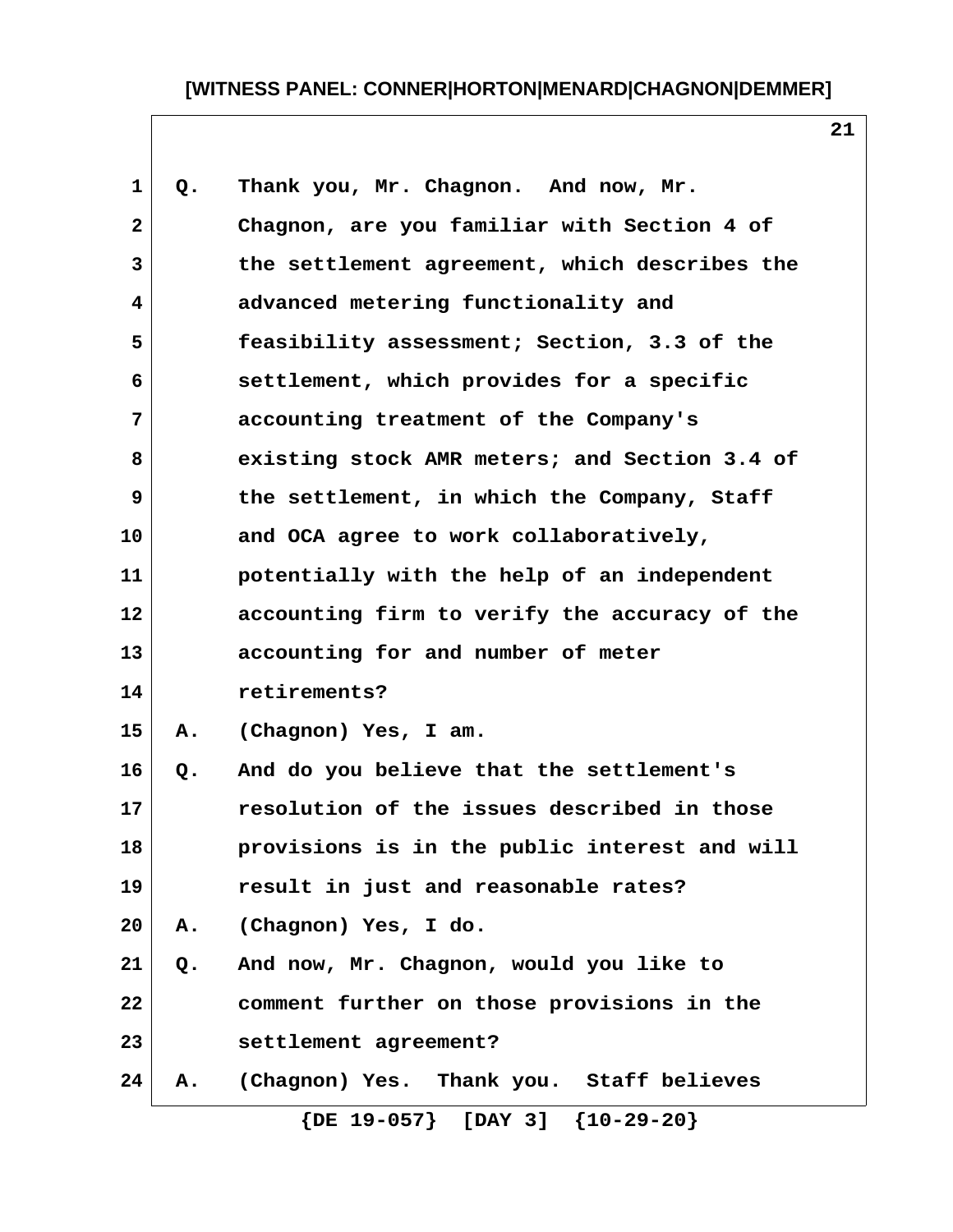**22**

| $\mathbf 1$    | that the advanced metering feasibility         |
|----------------|------------------------------------------------|
| $\overline{2}$ | assessment is a good step forward, bringing    |
| 3              | better information to the perpetual            |
| 4              | discussion taking place in multiple venues     |
| 5              | regarding metering and time-of-use             |
| 6              | capabilities, such as grid mod, electric       |
| 7              | vehicles, rate cases, et cetera. It does not   |
| 8              | lock in a future course, but rather helps us   |
| 9              | understand the options available, including    |
| 10             | those options which may not have been          |
| 11             | addressed in the Connecticut analysis, such    |
| 12             | as examining whether the existing broadband    |
| 13             | or cellular communication networks can be      |
| 14             | used for communication with devices other      |
| 15             | than Company meters which might offer          |
| 16             | advanced metering functionality.               |
| 17             | Staff does appreciate the Company's            |
| 18             | willingness to continue to review the          |
| 19             | accounting treatment of the retirements of     |
| 20             | the meters. As the settlement states, that     |
| 21             | is an unresolved issue in the minds of the     |
| 22             | settling parties, and we look forward to       |
| 23             | resolving that in the months to come.<br>Thank |
| 24             | you.                                           |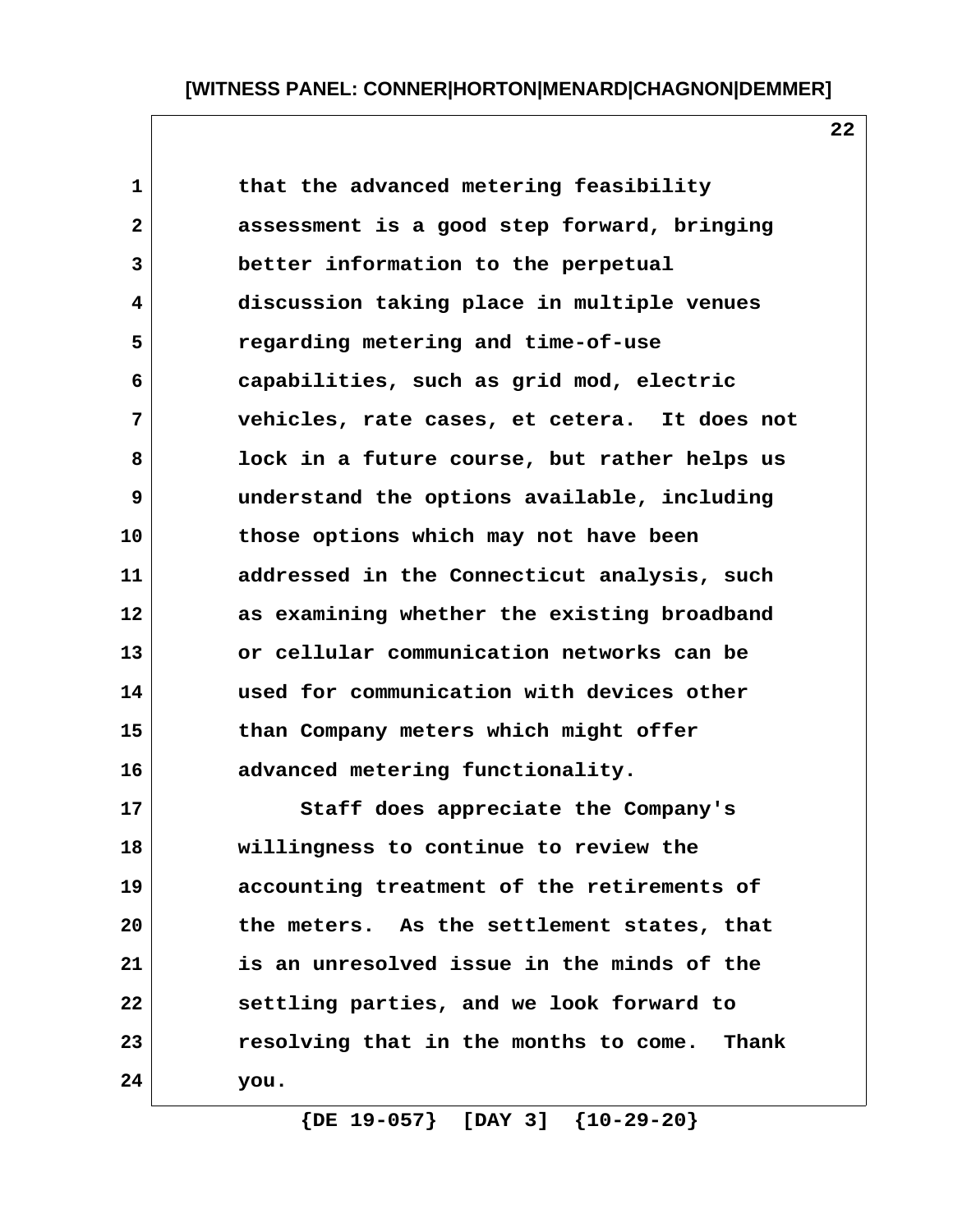**23**

 **1 MR. BUCKLEY: That's all from 2 Staff. Thank you. 3 CHAIRWOMAN MARTIN: All right. 4 Thank you. 5 Commissioner Bailey. 6 COMMISSIONER BAILEY: Thank you. 7 INTERROGATORIES BY COMMISSIONERS: 8 BY COMMISSIONER BAILEY: 9 Q. Good morning, everyone. 10 Mr. Horton, do you know what the average 11 service life of an AMR meter is? 12 A. (Horton) I believe, subject to check, and 13 Penni may be able to help, I believe it's 20 14 years is the assumed depreciable life. 15 Q. Okay. And I didn't really understand what 16 you were saying when you said something about 17 the average life of the AMR meters were 11 18 years, and we were going to depreciate over 19 the next 9 years the remainder of the meters, 20 the AMR meters. So if we start today and 21 depreciate over nine years, and the first one 22 was installed in 2013, that was seven years 23 ago. So you have seven years of depreciation 24 on the books for these AMR meters?**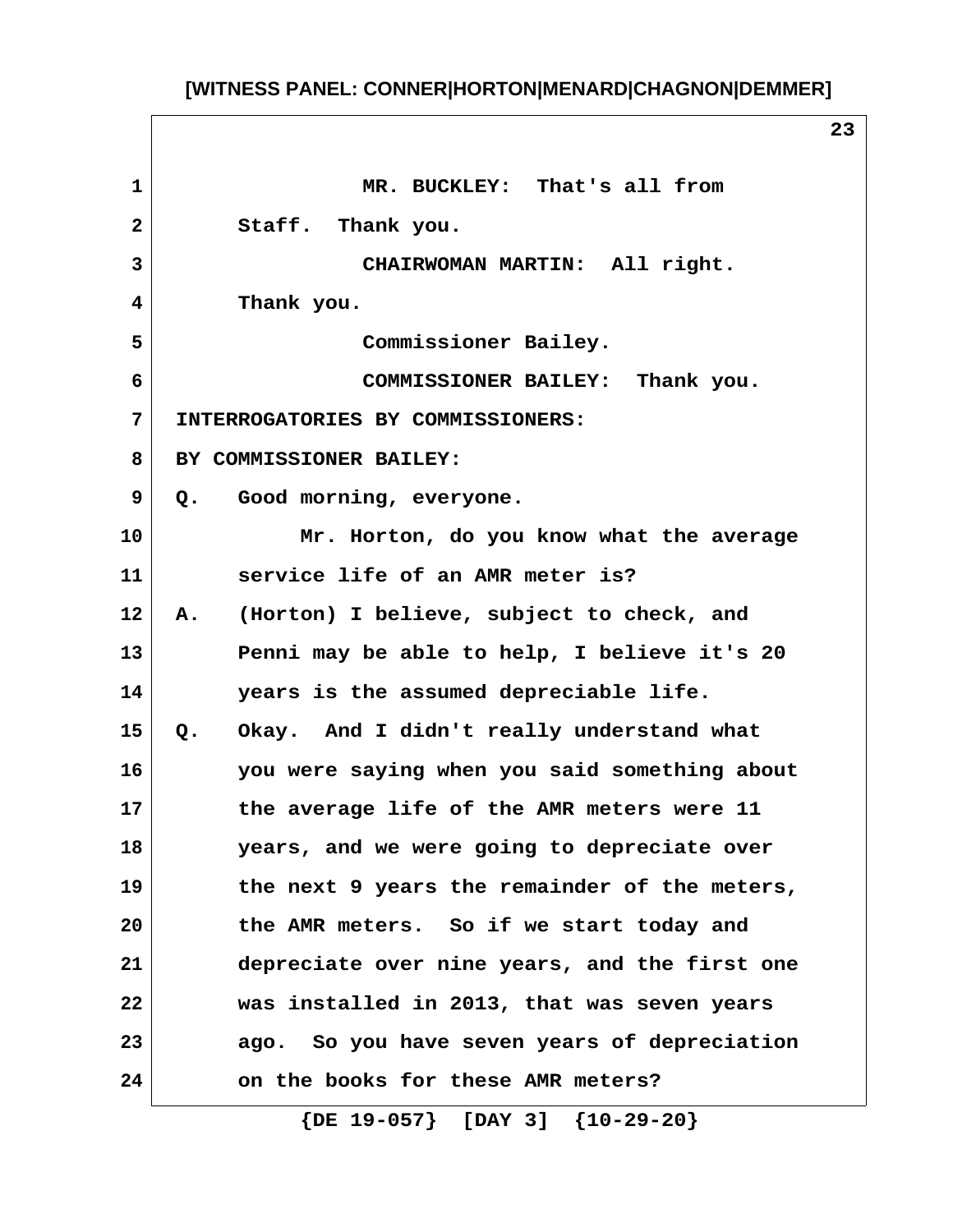| 1              | Α. | (Horton) Yes. So just to clarify, what I was  |
|----------------|----|-----------------------------------------------|
| $\overline{2}$ |    | trying to explain is, on the one hand, if we  |
| 3              |    | had just implemented the whole life method of |
| 4              |    | depreciation and not had a separate           |
| 5              |    | accommodation or provision in the settlement  |
| 6              |    | related to nine years, I was trying to        |
| 7              |    | clarify what the difference was. I'm getting  |
| 8              |    | some feedback. I don't know if that's --      |
| 9              | Q. | Oh, let me put myself on mute.                |
| 10             | Α. | (Horton) Okay. That seems better. Thank       |
| 11             |    | you.                                          |
| 12             |    | So I was trying to -- there was               |
| 13             |    | confusion earlier in the week, and I probably |
| 14             |    | caused it, around what does the nine-year     |
| 15             |    | depreciation provision stand for, how much of |
| 16             |    | an acceleration is that. And what I was just  |
| 17             |    | trying to clarify in the direct by Mr. Fossum |
| 18             |    | was that it is a slight acceleration versus   |
| 19             |    | sort of the status quo. But it's not          |
| 20             |    | significant, really. If we were to just       |
| 21             |    | implement the whole life method, there would  |
| 22             |    | be roughly 11 years remaining of depreciation |
| 23             |    | expense built into rates. So in your          |
| 24             |    | example, a meter that was installed in 2013   |
|                |    |                                               |

 **{DE 19-057} [DAY 3] {10-29-20}**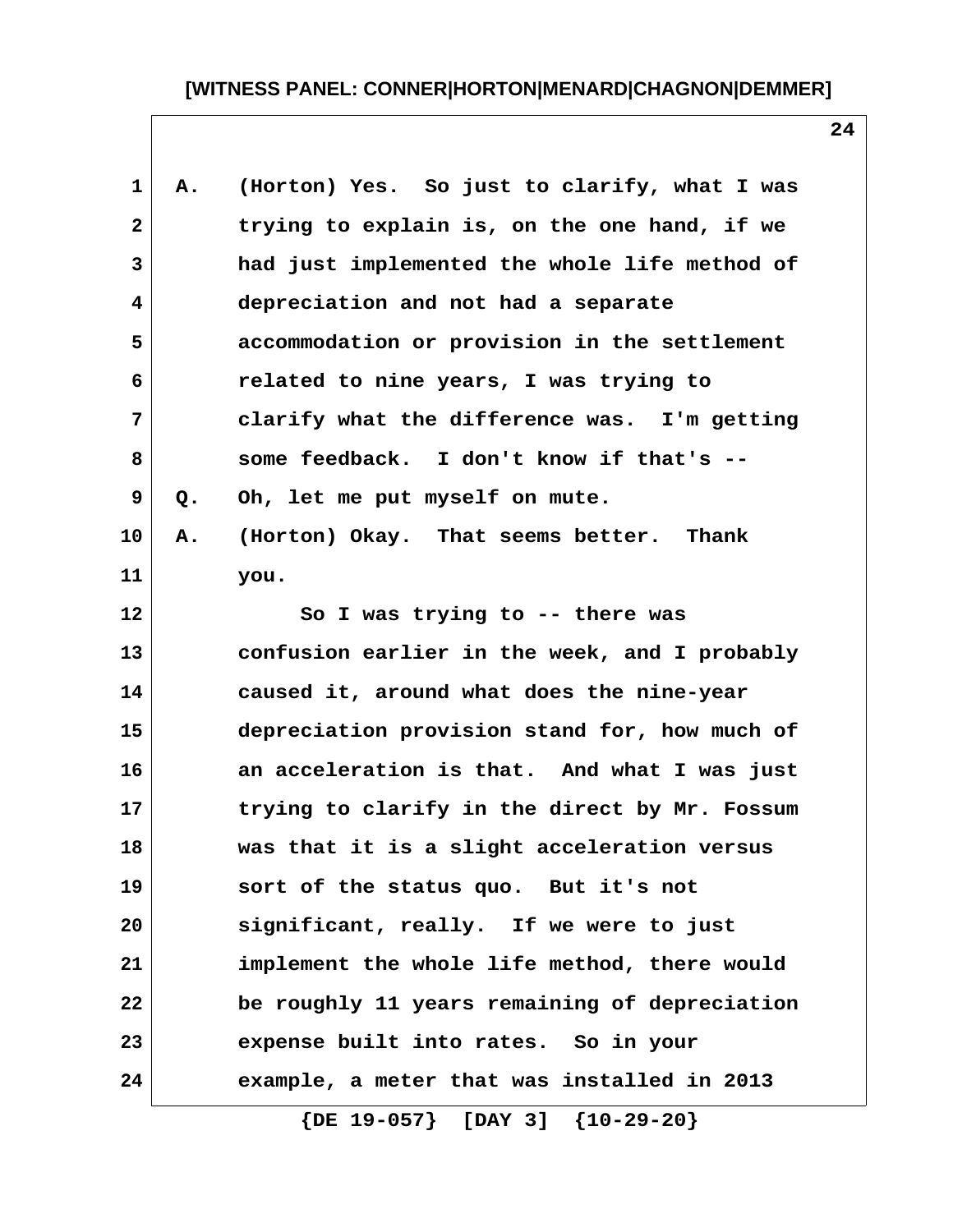**25**

| $\mathbf{1}$ |    | will have seven years of depreciation. And    |
|--------------|----|-----------------------------------------------|
| $\mathbf{2}$ |    | if we were just to implement the whole life   |
| 3            |    | method, it would assume 11 years of           |
| 4            |    | depreciation left, so that in total it would  |
| 5            |    | be depreciated over 18 years; whereas, with   |
| 6            |    | the execution of the settlement agreement, we |
| 7            |    | are accelerating from that roughly 11 years   |
| 8            |    | remaining to 9 years, so that same asset      |
| 9            |    | would depreciate over 16 years.               |
| 10           | Q. | Okay. So does that mean that you can't        |
| 11           |    | install AMI meters before they're fully       |
| 12           |    | depreciated?                                  |
| 13           | Α. | (Horton) No. I always look at the decision    |
| 14           |    | to install AMI meters is a decision that's    |
| 15           |    | made on its own based on an evaluation of the |
| 16           |    | cost and the benefits of that. Oftentimes     |
| 17           |    | when companies move to that, though, there's  |
| 18           |    | a consideration given to the existing         |
| 19           |    | metering that's in place and the remaining    |
| 20           |    | costs of that, realizing that customers will  |
| 21           |    | be paying for meters that are taken out of    |
| 22           |    | service potentially prior to the end of their |
| 23           |    | accounting life, which is not something       |
| 24           |    | that's atypical, especially for utilities.    |
|              |    |                                               |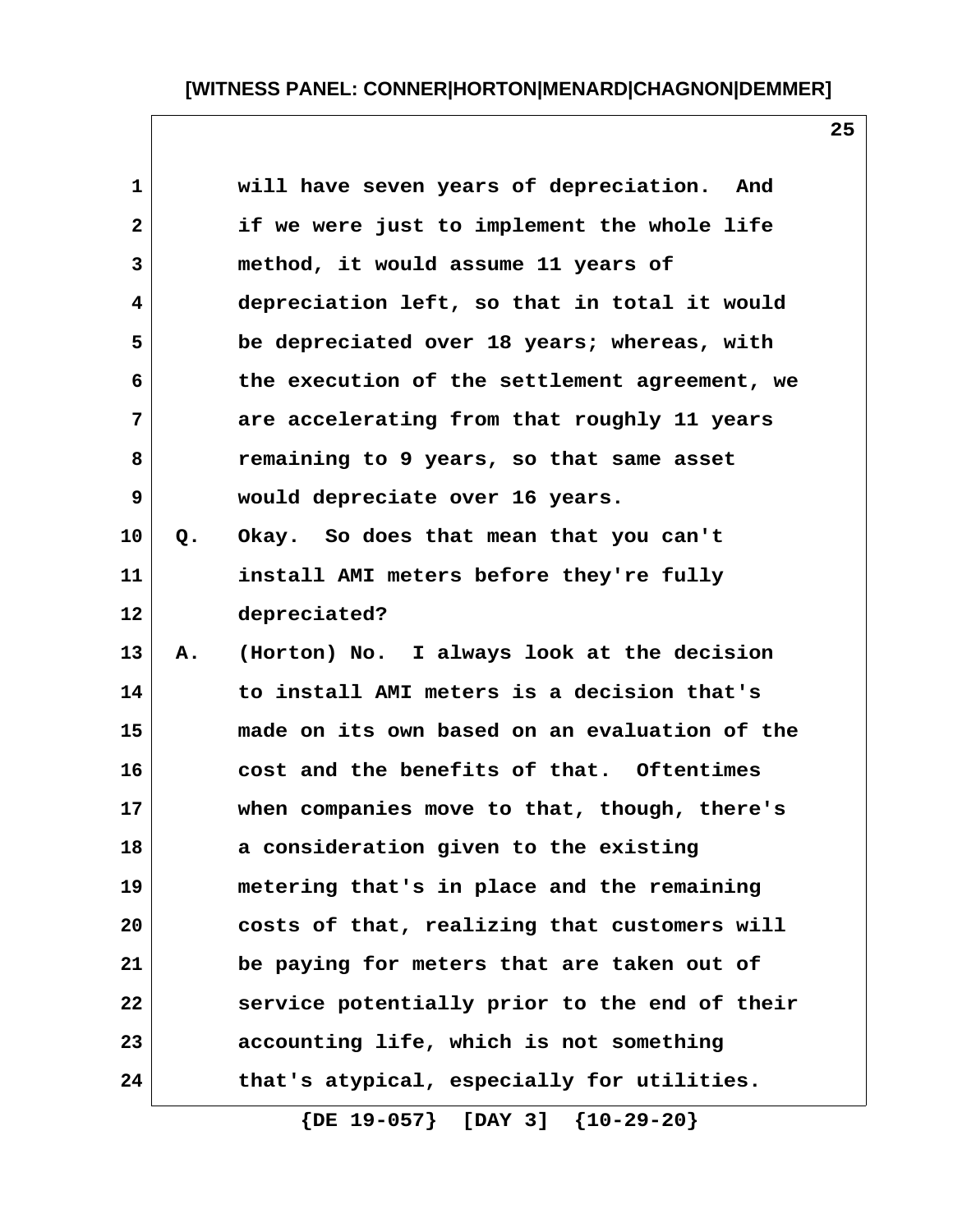| $\mathbf{1}$ | We replace assets all the time without regard |
|--------------|-----------------------------------------------|
| $\mathbf{2}$ | to their accounting life. It's a              |
| 3            | different -- you know, the accounting of      |
| 4            | the -- the accounting for the cost of an      |
| 5            | asset is really an accounting and regulatory  |
| 6            | cost recovery exercise; whereas, decisions we |
| 7            | make in the field to replace a pole when it's |
| 8            | broken, obviously we're not going to go look  |
| 9            | and see if that pole's been fully             |
| 10           | depreciated. We're going to make the          |
| 11           | investment that's needed to run the system.   |
| 12           | So the same theory is in place when we look   |
| 13           | at metering. But oftentimes commissions and   |
| 14           | companies and consumer advocates do take into |
| 15           | consideration the remaining value of the      |
| 16           | existing meters because it will weigh on the  |
| 17           | cost benefit analysis. So we as a Company     |
| 18           | and, you know, as a Commission could decide   |
| 19           | prior to the end of the accounting life when  |
| 20           | is the right time to install AMI in New       |
| 21           | Hampshire. I think this provision is trying   |
| 22           | to accelerate, again, slightly, the           |
| 23           | depreciation, such that that decision will be |
| 24           | less of a factor for us when making the       |

 **{DE 19-057} [DAY 3] {10-29-20}**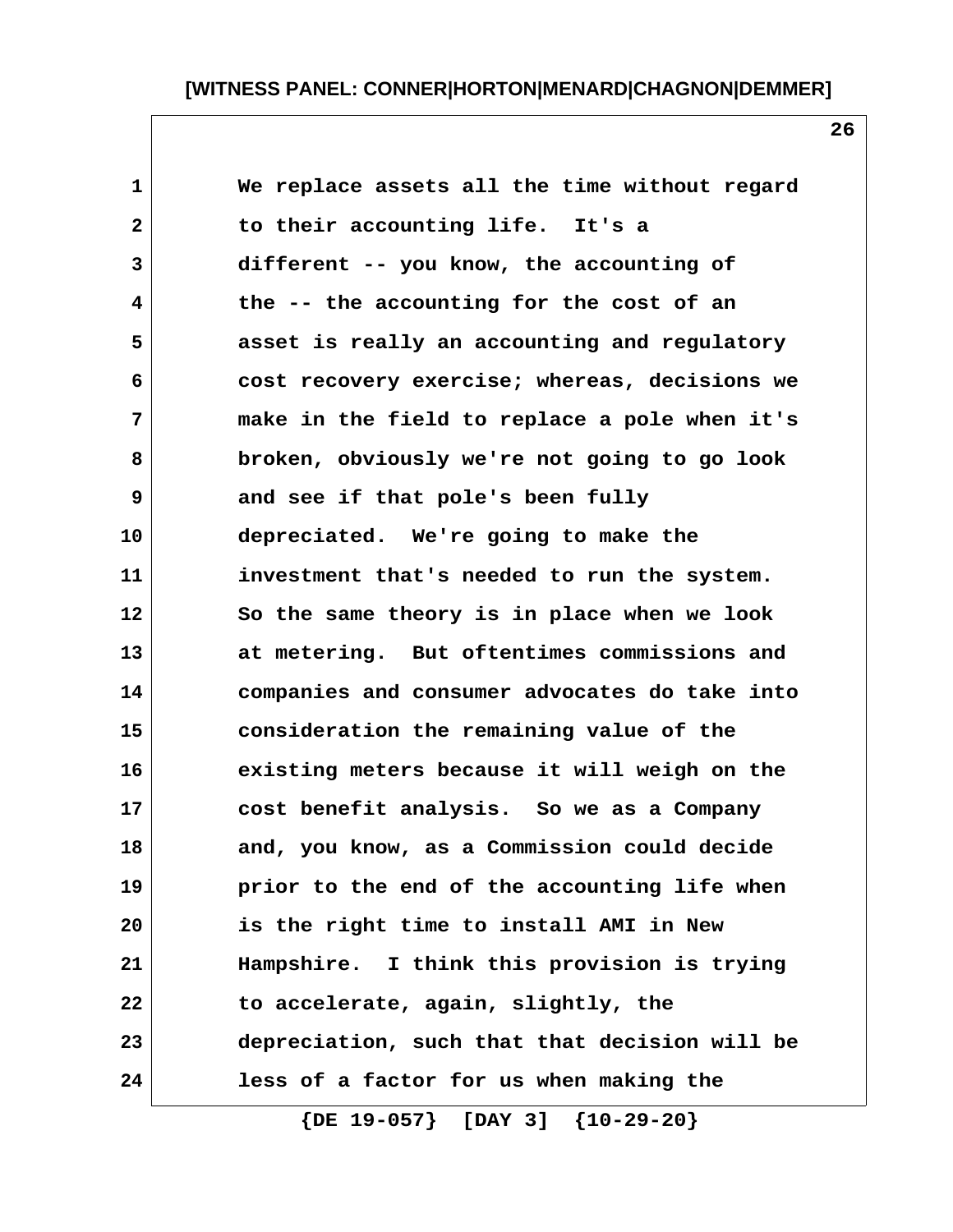1 decision to move to AMI.

| $\mathbf{2}$            | Q. | Okay. And so if you decide to move to AMI,    |
|-------------------------|----|-----------------------------------------------|
| 3                       |    | say in five years, so you still have four     |
| $\overline{\mathbf{4}}$ |    | more years of depreciation expense to         |
| 5                       |    | recover, what happens to that depreciation    |
| 6                       |    | expense?                                      |
| 7                       | Α. | (Horton) It would be part of the cost benefit |
| 8                       |    | analysis that would go in. Recovery of that   |
| 9                       |    | remaining undepreciated balance would be part |
| 10                      |    | of the costs considering, you know, the       |
| 11                      |    | deployment of AMI.                            |
| 12                      | Q. | In your example of a pole that gets broken    |
| 13                      |    | and replaced before its 40 years of useful    |
| 14                      |    | life, what happens to the uncollected         |
| 15                      |    | depreciation expense in that case?            |
| 16                      | Α. | (Horton) So the typical accounting for        |
| 17                      |    | utility assets generally like that is that we |
| 18                      |    | would retire the plant that's retired --      |
| 19                      |    | excuse me -- that's taken out of service for  |
| 20                      |    | accounting purposes so that we would lower    |
| 21                      |    | our gross plant investment and our            |
| 22                      |    | accumulated reserve for depreciation by the   |
| 23                      |    | same amount. The way that's treated for       |
| 24                      |    | utilities is that's sort of all considered in |

 **{DE 19-057} [DAY 3] {10-29-20}**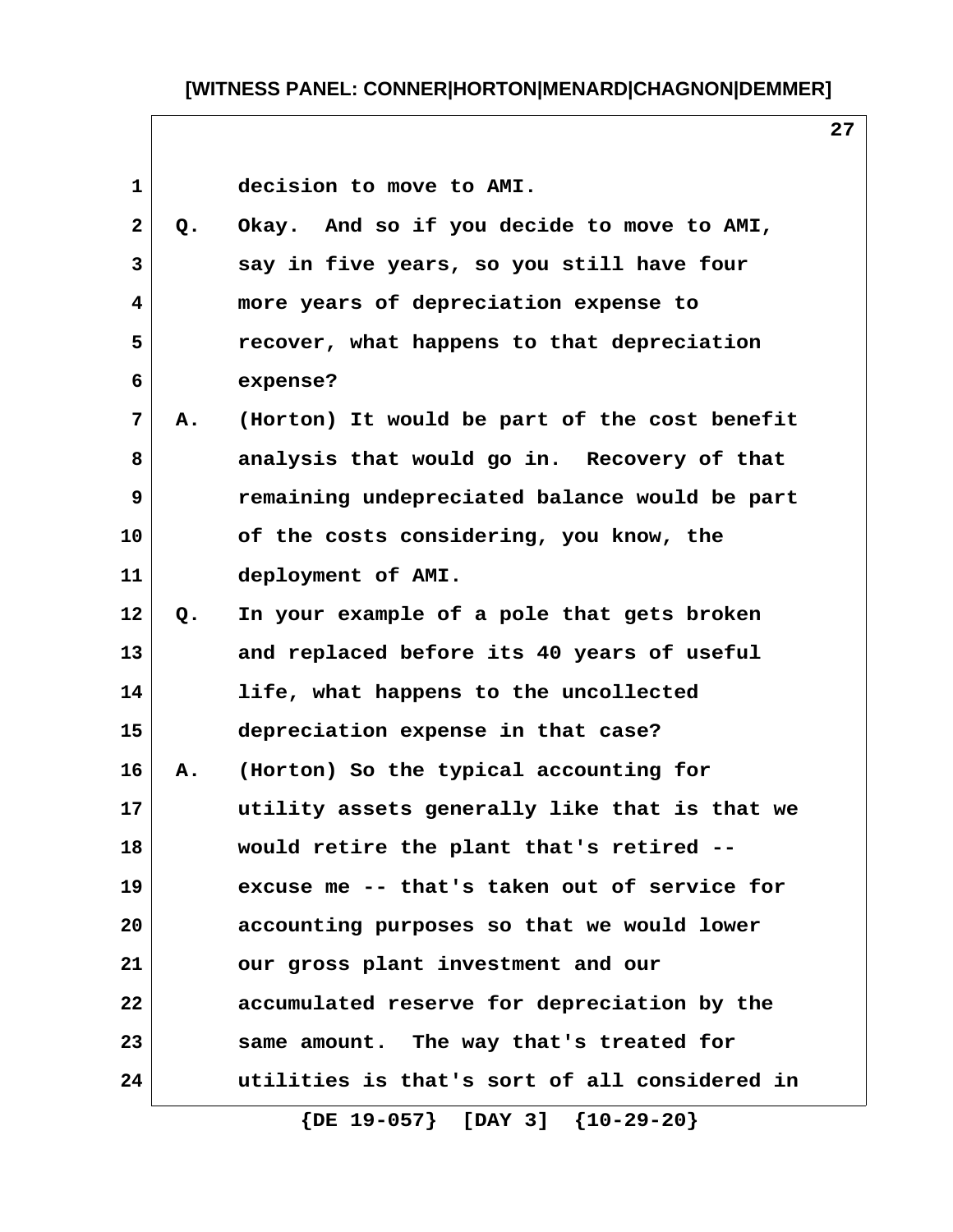1 **1** the context of a rate case, in the context of  **2 a depreciation study, where we have 3 accounting lives that have been established 4 through prior rate cases and prior 5 depreciation studies that differ from actual 6 experience.**

 **7 And so in that example, you know, the 8 depreciation studies says we expect the pole 9 to last whatever it is, 40 years. And then 10 in the study the witnesses will evaluate: 11 What's the actual experience? How much is 12 being retired and for what reason? What are 13 the forces of retirement that are in effect? 14 And then, therefore, looking ahead, what's 15 the right depreciation rate that should be 16 applied? Because the idea is to try as best 17 we can to align recovery with the service 18 life. But that will change over time and for 19 a number of reasons and factors that we don't 20 know today. And so in my mind, it's really 21 just sort of a typical, standard utility 22 accounting exercise that all companies and 23 utilities face, and it's just sort of caught 24 up in the depreciation study. It's not**

 **{DE 19-057} [DAY 3] {10-29-20}**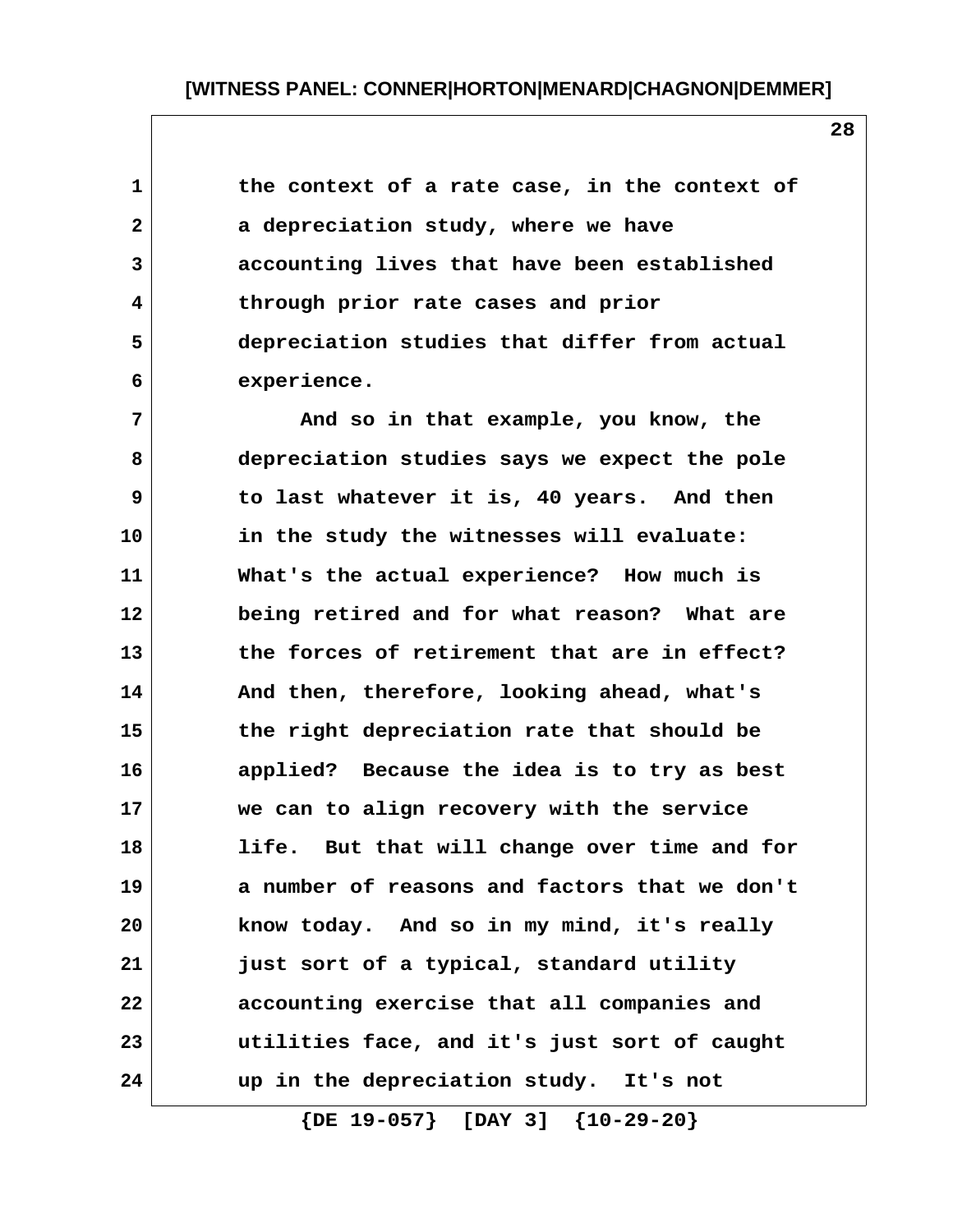| $\mathbf 1$  |    | anything unique or different. It's just       |
|--------------|----|-----------------------------------------------|
| $\mathbf{2}$ |    | that, like I said, for meters in particular,  |
| 3            |    | it's a consideration that everybody weighs    |
| 4            |    | more heavily because it can be a significant  |
| 5            |    | cost. And at times the benefits of going to   |
| 6            |    | AMI relative to the benefits that exist for   |
| 7            |    | AMR, or the electromechanical meters that     |
| 8            |    | existed previously, you know, you need to     |
| 9            |    | take that into account to ensure that the     |
| 10           |    | incremental cost and incremental benefit      |
| 11           |    | makes sense for customers.                    |
| 12           | Q. | Okay. Ms. Conner, in your testimony you said  |
| 13           |    | that there were three options to replacing    |
| 14           |    | the meters, and one of them was AMR to AMI    |
| 15           |    | bridge meter system. Why didn't you go with   |
| 16           |    | that?                                         |
| 17           | Α. | (Conner) So we did not go with the bridge     |
| 18           |    | metering system because those meters, as we   |
| 19           |    | evaluated the cost, were about double the AMR |
| 20           |    | metering, and the benefit seemed di minimus   |
| 21           |    | for us to move forward with the bridge meter. |
| 22           |    | The other piece that occurs when you          |
| 23           |    | move to the bridge meter is that that         |
| 24           |    | particular meter is an Itron product. And it  |
|              |    | $\{DE 19-057\}$ [DAY 3] $\{10-29-20\}$        |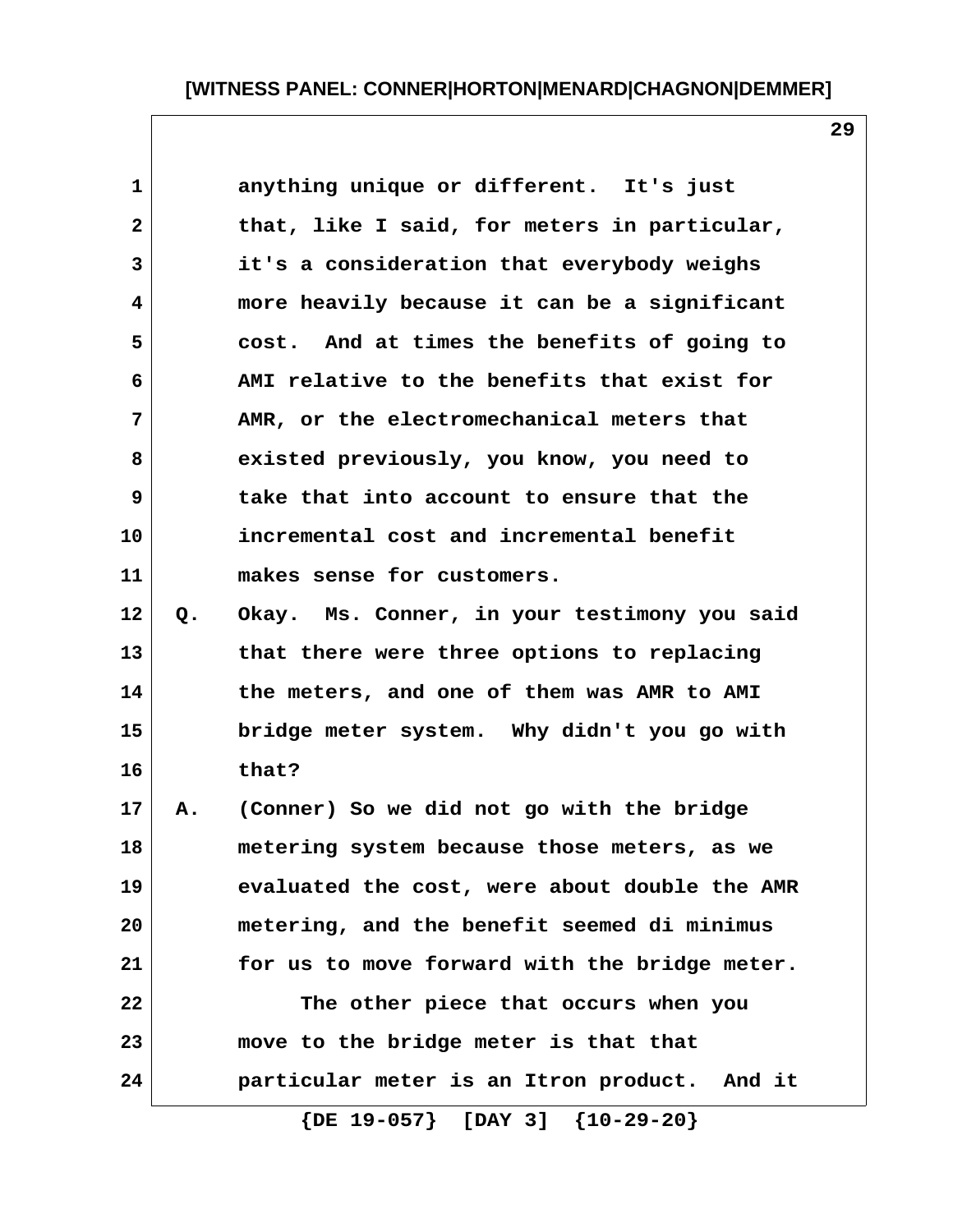| 1                       |    | has a communications protocol built within it |
|-------------------------|----|-----------------------------------------------|
| $\mathbf{2}$            |    | that requires you then to move with the       |
| $\overline{\mathbf{3}}$ |    | communications backhaul that is also          |
| 4                       |    | Itron-proprietary. We felt that moving ahead  |
| 5                       |    | with a bridge meter that locks us in to a     |
| 6                       |    | communications backhaul at that time, plus    |
| 7                       |    | the cost of the bridge meters, that it was    |
| 8                       |    | not feasible to go that route.                |
| 9                       | Q. | Okay. Can we talk a little bit about the      |
| 10                      |    | feasibility study and what exactly we're      |
| 11                      |    | going to get from that? Can you, somebody,    |
| 12                      |    | Mr. Horton, Ms. Conner or Ms. Menard, explain |
| 13                      |    | to me what you think we're going to learn     |
| 14                      |    | from that study?                              |
| 15                      | Α. | (Horton) I can start. I think I agree with    |
| 16                      |    | how Rich described it in the initial outset,  |
| 17                      |    | which is to say that, you know, there's a lot |
| 18                      |    | of things to consider in a rollout to AMI.    |
| 19                      |    | And we're really trying to use this study to  |
| 20                      |    | lay out those considerations as it's specific |
| 21                      |    | to New Hampshire. You know, there is -- this  |
| 22                      |    | is an ongoing dialogue that continues to come |
| 23                      |    | I think it will help all of us if we<br>up.   |
| 24                      |    | have an analysis that's specific to our       |
|                         |    |                                               |

 **{DE 19-057} [DAY 3] {10-29-20}**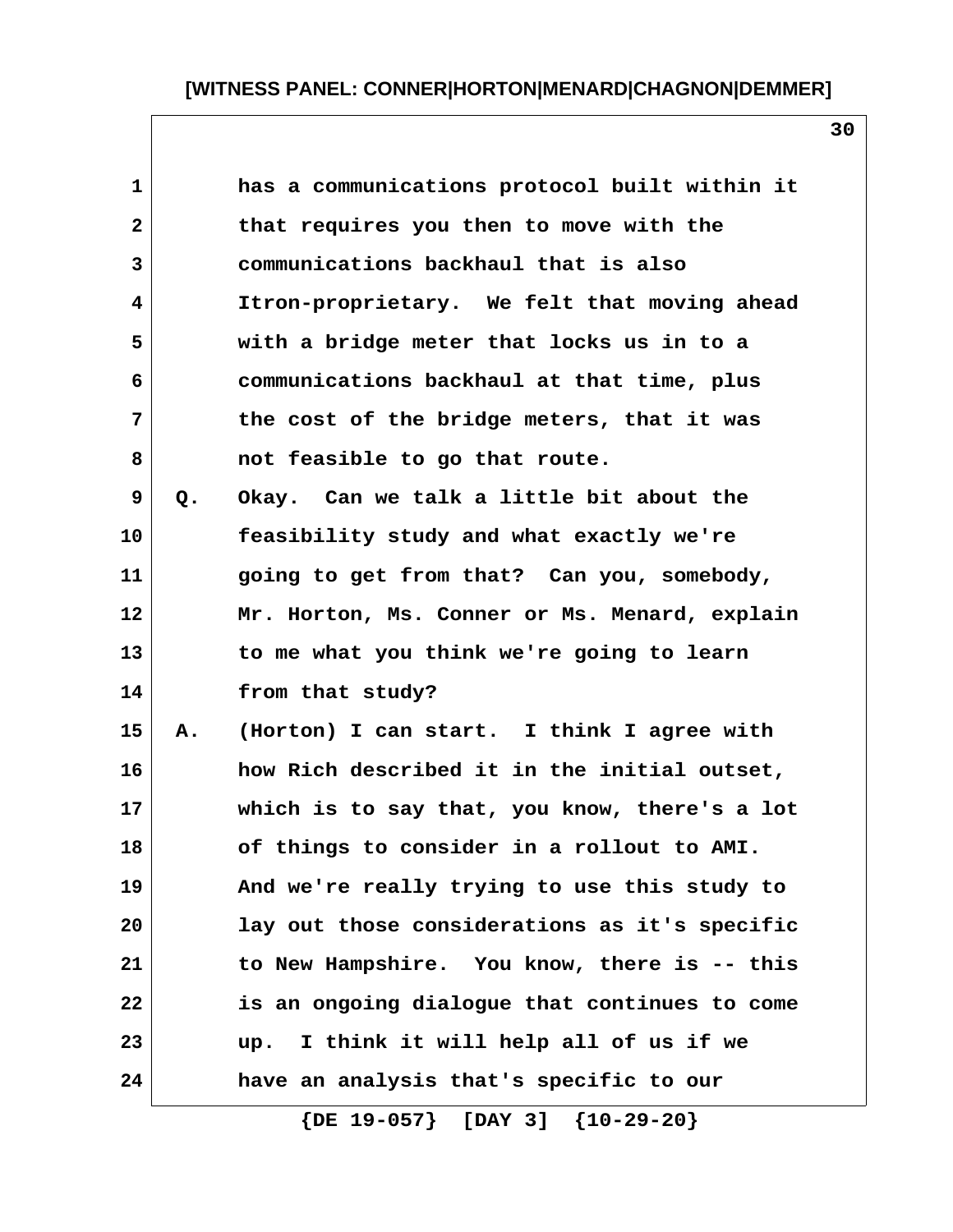| $\mathbf 1$  | service territory in New Hampshire, our          |  |
|--------------|--------------------------------------------------|--|
| $\mathbf{2}$ | customers in New Hampshire, the existing         |  |
| 3            | state of public policy initiatives which are     |  |
| 4            | different in each state.                         |  |
| 5            | So I think what we're going to get is a          |  |
| 6            | comprehensive evaluation of the path forward     |  |
| 7            | to AMI and what considerations and challenges    |  |
| 8            | we expect to face here in New Hampshire.<br>But  |  |
| 9            | then, also, some discussion and consideration    |  |
| 10           | around if there are things that can be done      |  |
| 11           | in the interim, or things that can be done       |  |
| 12           | differently, leveraging potentially existing     |  |
| 13           | communication infrastructure, other means to     |  |
| 14           | achieve some advanced metering, those are        |  |
| 15           | separate things. Looking at the                  |  |
| 16           | communication infrastructures that exist, is     |  |
| 17           | that possible, and why not? And then I think     |  |
| 18           | separately to evaluate what things can be        |  |
| 19           | done in the interim, leveraging existing         |  |
| 20           | technologies and the metering infrastructure     |  |
| 21           | that we do utilize today.                        |  |
| 22           | (Conner) If I may build upon that. I would<br>Α. |  |
| 23           | expect this evaluation to provide us with        |  |
| 24           | some clarity and some business information       |  |
|              |                                                  |  |

 **{DE 19-057} [DAY 3] {10-29-20}**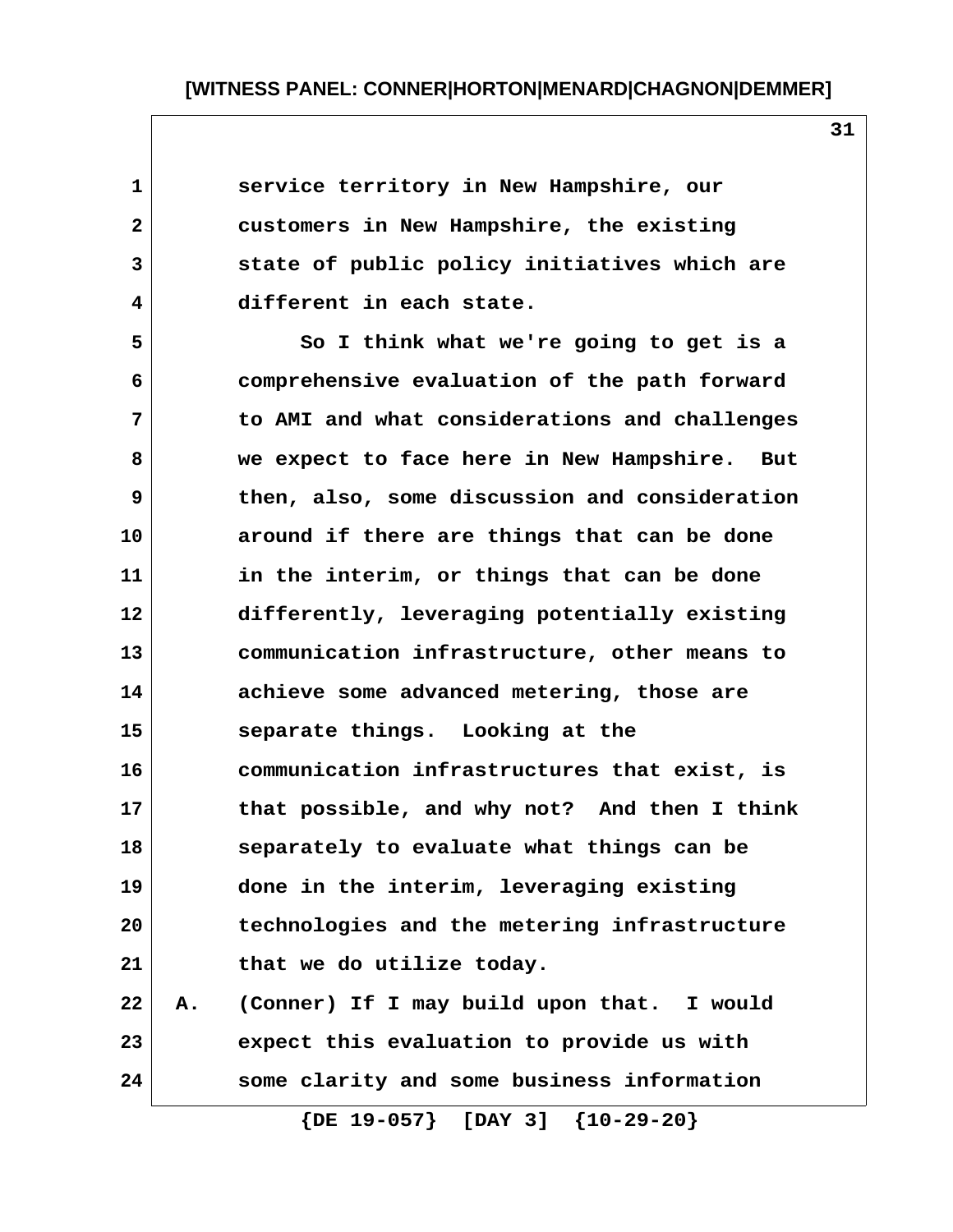**32**

| $\mathbf{1}$ | that allows us to make decisions going        |
|--------------|-----------------------------------------------|
| $\mathbf{2}$ | forward on the benefits of AMI, both from a   |
| 3            | customer perspective, but from an operational |
| 4            | perspective. As this AMI technology has       |
| 5            | matured, we're increasingly gaining           |
| 6            | operational benefits that can be defined,     |
| 7            | such as Volt/VAR optimization. So I would     |
| 8            | expect this study to identify those           |
| 9            | operational benefits, monetize those          |
| 10           | benefits, identify the qualitative benefits   |
| 11           | that customers will receive. It will also     |
| 12           | evaluate, as Mr. Horton noted, the            |
| 13           | environment from a policy perspective and     |
| 14           | from an environment perspective in New        |
| 15           | Hampshire. By "environment," I mean the       |
| 16           | terrain. The communications backhaul for      |
| 17           | metering in New Hampshire will be different   |
| 18           | because of the terrain and the mountains that |
| 19           | we must concur with and ensure that we have   |
| 20           | good coverage to bring data back. Unlike      |
| 21           | data from the SCADA system, the AMI data is   |
| 22           | going to be coming back on some interval      |
| 23           | basis; likely every 15 minutes is fairly      |
| 24           | common in the industry. So we're going to     |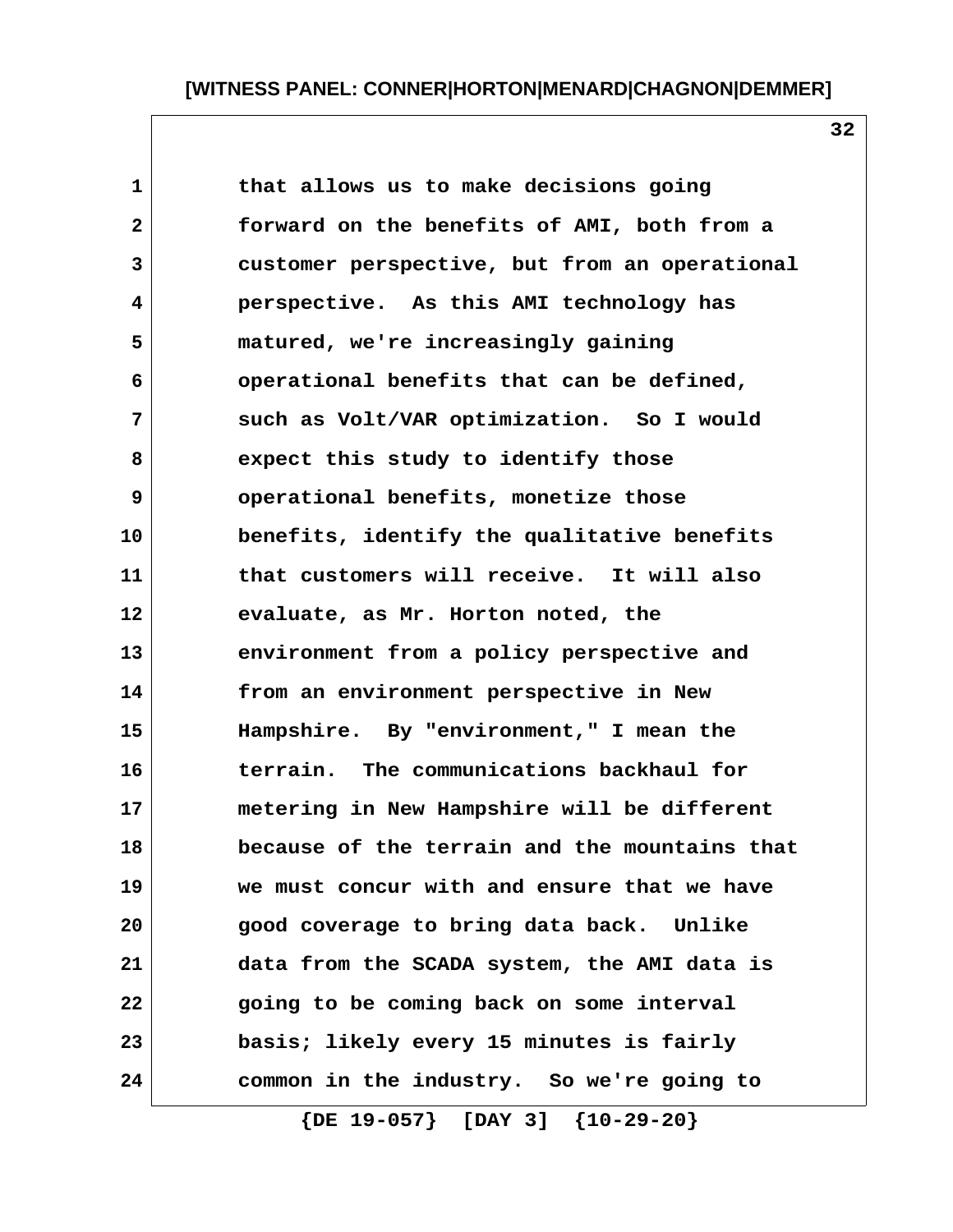| 1              |    | need a backhaul system that is secure, put    |
|----------------|----|-----------------------------------------------|
| $\overline{2}$ |    | that into place. And that may differ because  |
| 3              |    | of just the terrain in New Hampshire.         |
| 4              |    | Also from a policy perspective, what we       |
| 5              |    | have increasingly started to see is that      |
| 6              |    | visibility on the edge of the grid is         |
| 7              |    | increasingly important, and it's increasingly |
| 8              |    | important because of the installation of      |
| 9              |    | distributed energy resources and              |
| 10             |    | behind-the-meter demand assets. This is       |
| 11             |    | something that New Hampshire -- and I notice  |
| 12             |    | we have Clean Energy -- has started to see an |
| 13             |    | increase in the space as policy promotes more |
| 14             |    | of these clean energy resources being placed  |
| 15             |    | on the grid. There's going to be an           |
| 16             |    | increasing need for visibility at the edge of |
| 17             |    | the grid, and AMI provides us that visibility |
| 18             |    | to ensure that we can adequately support      |
| 19             |    | additional distributed energy resources       |
| 20             |    | coming on to the grid.                        |
| 21             | Q. | So it sounds like, rather than a study to     |
| 22             |    | determine whether it is feasible to           |
| 23             |    | transition to AMI, it's more of a study       |
| 24             |    | assuming we're going to transition to AMI,    |
|                |    | $\{DE 19-057\}$ [DAY 3] $\{10-29-20\}$        |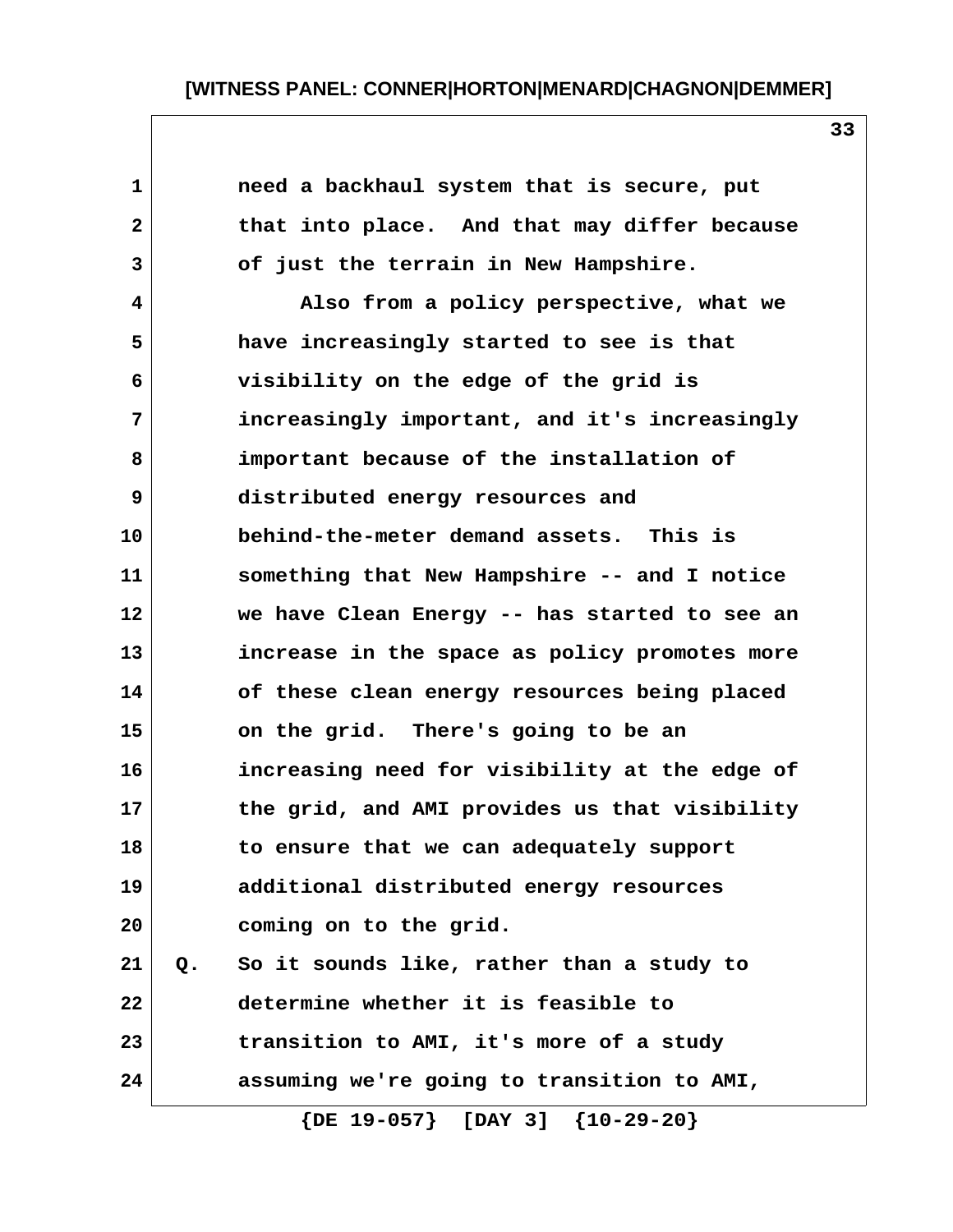**1 what's the best way to do it?**

 **2 A. (Conner) I think it's both the best way to do 3 it and the appropriate timing. So it would 4 also consider the movement forward from a 5 policy perspective, the timing around the 6 infrastructure. There may be some natural 7 moments, as Mr. Horton mentioned. There may 8 be just a moment where there's a large 9 population of meters that are, at the moment, 10 end of life, and it might make sense to 11 capture that opportunity. So it will look at 12 those factors of both the feasibility and the 13 timing of that, yes.**

**14 A. (Horton) I think I said this earlier in the 15 week. I mean, my belief, I do think at some 16 point in our future we'll be installing AMI 17 in New Hampshire. I don't know when that is. 18 But I also don't want to paint too rosy of a 19 picture. It's still very expensive. And the 20 incremental benefits are, you know, tangible 21 in many respects, and then also subject to a 22 lot of interpretation and assumption in 23 others. So the assessment will help to 24 inform that for New Hampshire, you know, what**

 **{DE 19-057} [DAY 3] {10-29-20}**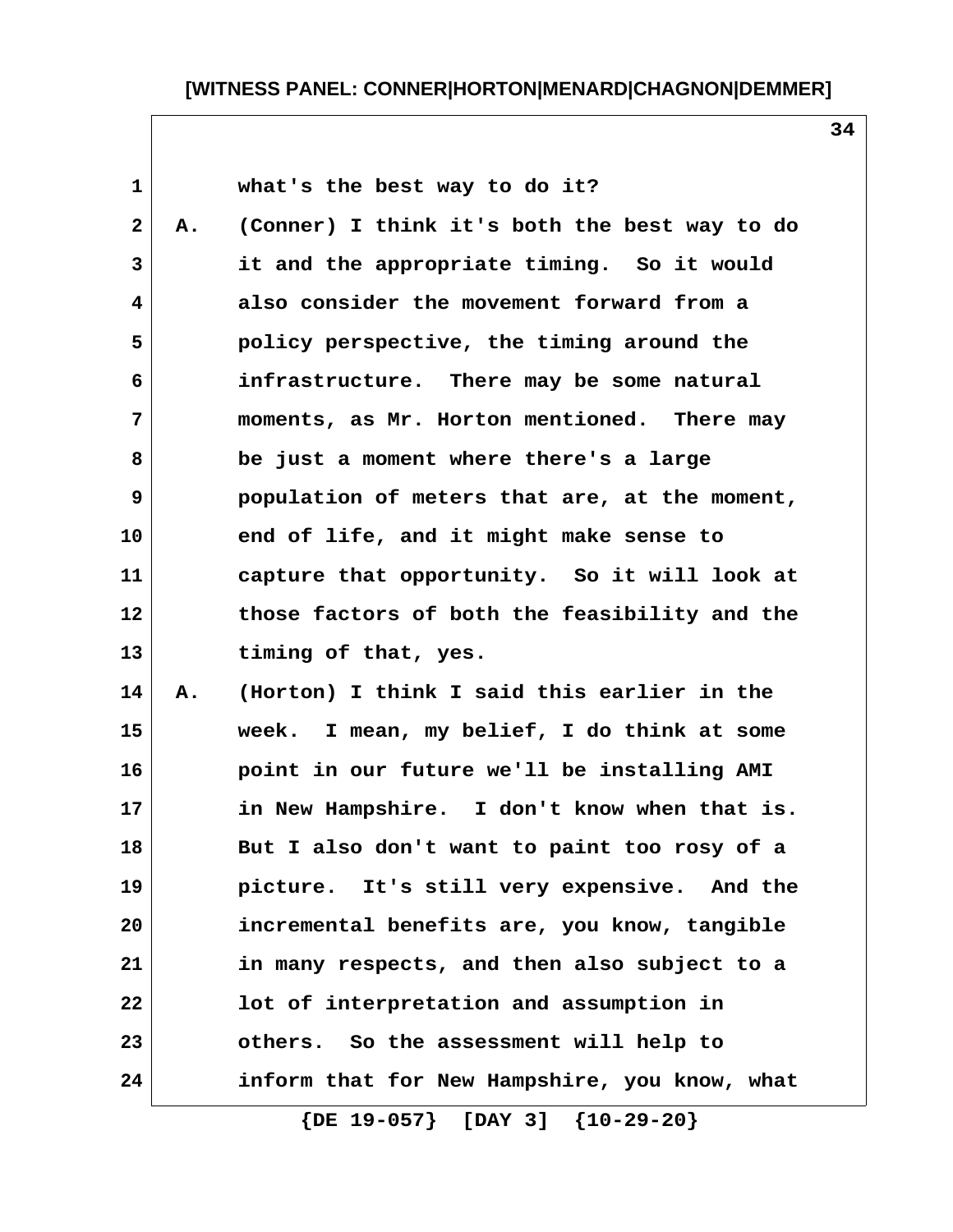| $\mathbf{1}$   | do we think is a reasonable cost benefit           |
|----------------|----------------------------------------------------|
| $\overline{2}$ | analysis now. And we'll work with the              |
| 3              | consultant to figure out, you know, how we         |
| 4              | can establish a road map or what are the key       |
| 5              | levers of considerations for that into the         |
| 6              | future. But I just don't want to overlook          |
| 7              | the fact that it was expensive when we looked      |
| 8              | at it in 2013. The technology has evolved          |
| 9              | significantly, but it's still a very               |
| 10             | expensive proposition for customers.<br>It's       |
| 11             | something that we just need to be aware of.        |
| 12             | In Connecticut, when we did the analysis,          |
| 13             | like I said, it was a positive cost benefit        |
| 14             | for customers. Very different system. Very         |
| 15             | different state of affairs there. But it was       |
| 16             | slightly positive. So we have to see what          |
| 17             | the numbers say. But I just want to -- you         |
| 18             | know, I'm pointing out the obvious; it is          |
| 19             | still very expensive.                              |
| 20             | Okay. So back to a question I had earlier in<br>Q. |

**21 the week about Paragraph B. "The assessment 22 shall include an assumption that AMR meters 23 had not been deployed." What is that going 24 to get us in this analysis?**

 **{DE 19-057} [DAY 3] {10-29-20}**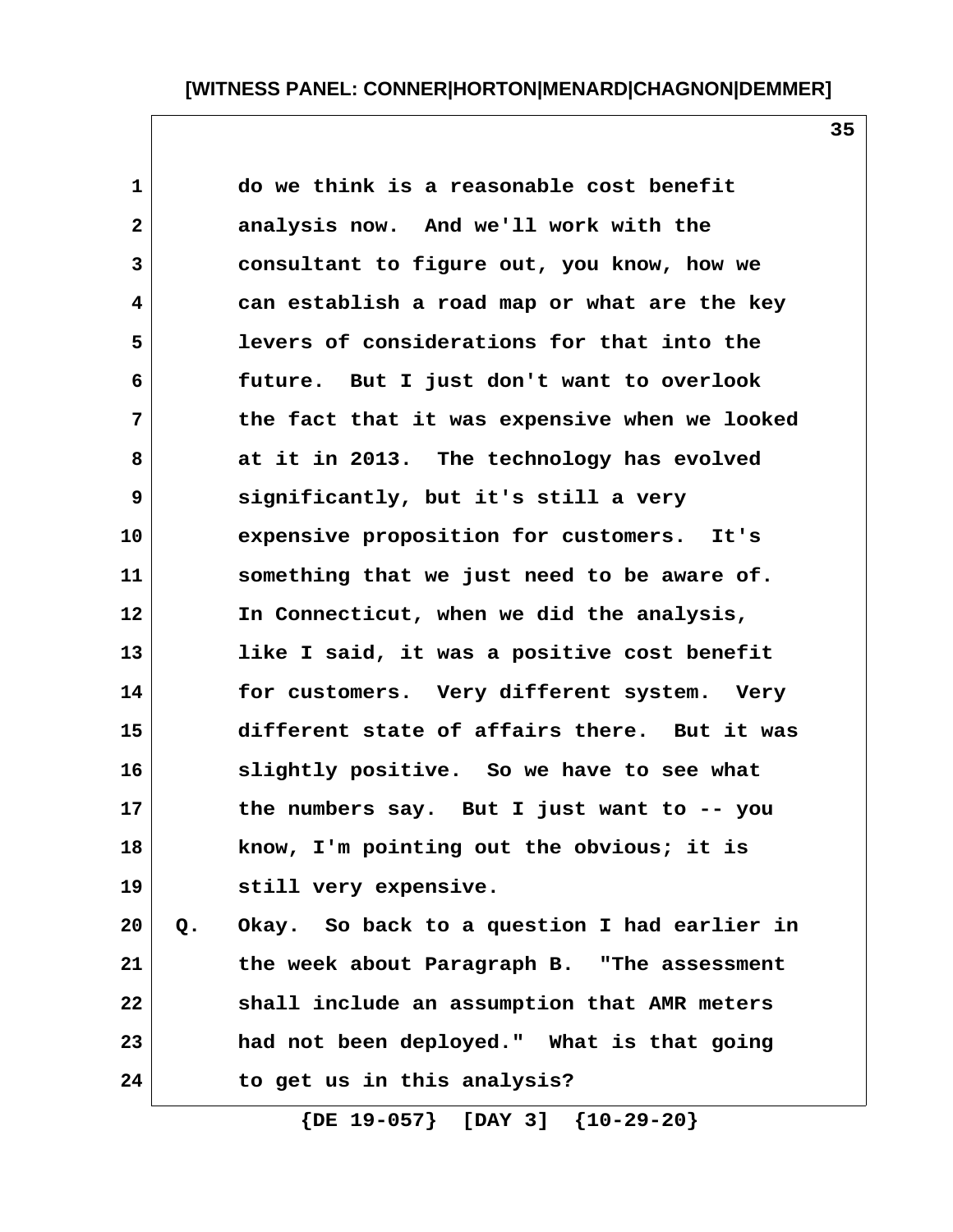1 A. (Horton) With that, so there are incremental  **2 benefits that are -- if we were sitting here 3 today looking at it with the meters that 4 still had, you know, walk-up meter readers, 5 hand-held devices to read the meters, manual 6 entry, and we were going to AMI today or into 7 the future, there are incremental benefits 8 that are captured from that analysis. That's 9 a scenario that would show incremental 10 benefits to the investment. The cost would 11 be the same to go to AMI today. From AMR to 12 AMI, the costs will be I think at least 13 generally the same. But the benefits that 14 AMI would enable would be different. So the 15 benefit cost ratio is a different outcome in 16 that. And I think there was interest by the 17 parties to understand what that would be; 18 whereas, where we've already installed AMR 19 infrastructure into our -- in New Hampshire, 20 we're capturing, many of the benefits that 21 exist that would go to AMI. We're no longer 22 doing the manual meter reading, at least for 23 the vast majority of our customers. We've 24 realized and recognized those cost savings**

 **{DE 19-057} [DAY 3] {10-29-20}**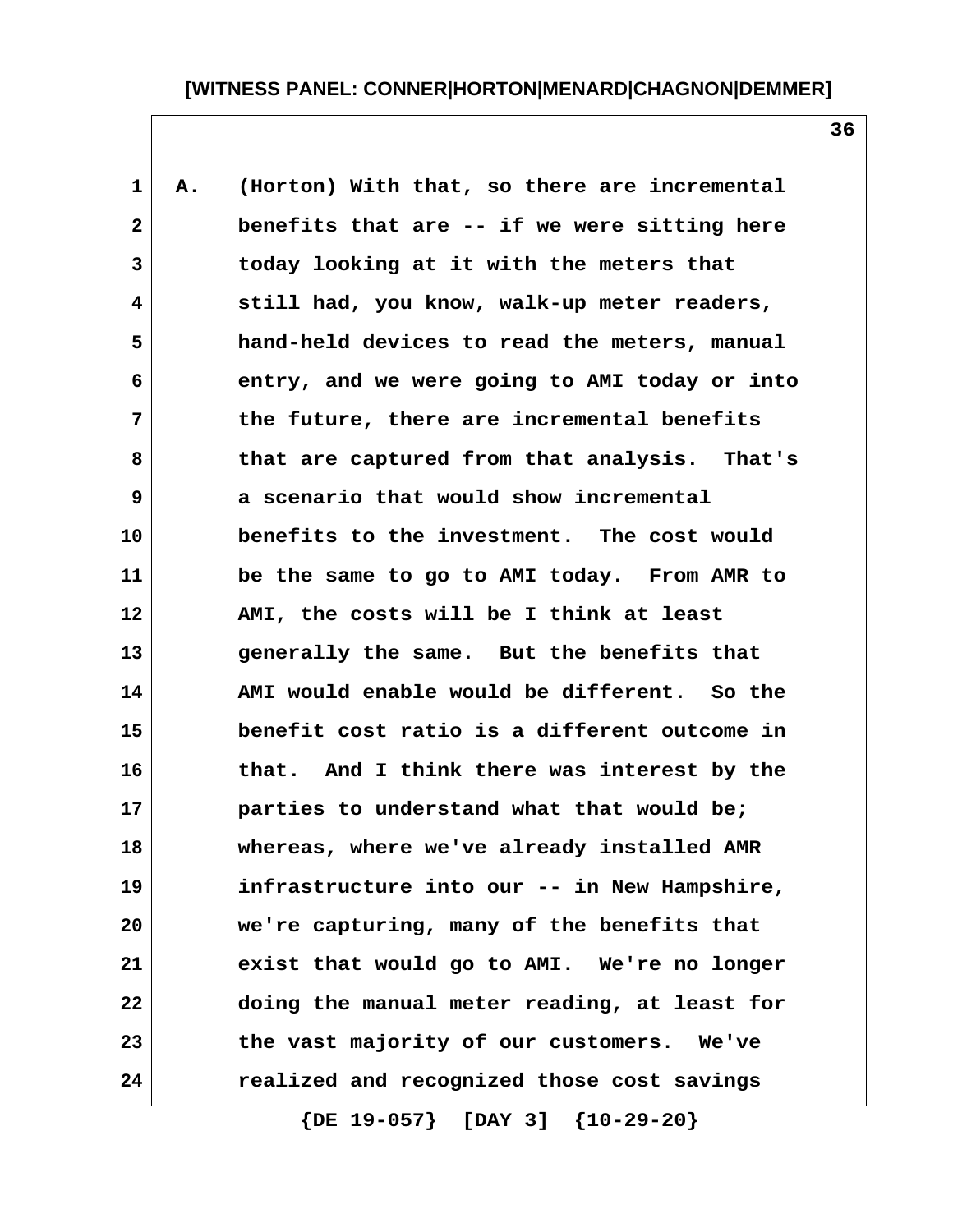| $\mathbf 1$    |    | and efficiencies; they're in the cost of      |
|----------------|----|-----------------------------------------------|
| $\overline{2}$ |    | service. Customers are now getting the        |
| 3              |    | benefit of that. And so that means that the   |
| 4              |    | incremental benefit from our jumping-off      |
| 5              |    | point today is less and different than if we  |
| 6              |    | were going from electromechanical meters to   |
| 7              |    | AMI. In my view, it's a data point. It's an   |
| 8              |    | informational -- it's something that the      |
| 9              |    | settling parties were interested in having us |
| 10             |    | evaluate, and so that's why that's there.     |
| 11             | Q. | So basically it's just going to artificially  |
| 12             |    | increase the benefits because we already have |
| 13             |    | AMR; is that right?                           |
| 14             | Α. | (Horton) I don't see it that way. I think,    |
| 15             |    | again, it's a piece of information that the   |
| 16             |    | settling parties were interested in knowing.  |
| 17             |    | The decision to move forward with AMI won't   |
| 18             |    | be based on that. It will be based on the     |
| 19             |    | cost and benefits of doing it from where we   |
| 20             |    | are today, and that's what all parties are    |
| 21             |    | going to have to weigh and consider.          |
| 22             |    | Q. Okay. Thank you.                           |
| 23             |    | Mr. Demmer or Mr. Chagnon, do you have        |
| 24             |    | anything that you want to add to that?        |
|                |    | $\{DE 19-057\}$ [DAY 3] $\{10-29-20\}$        |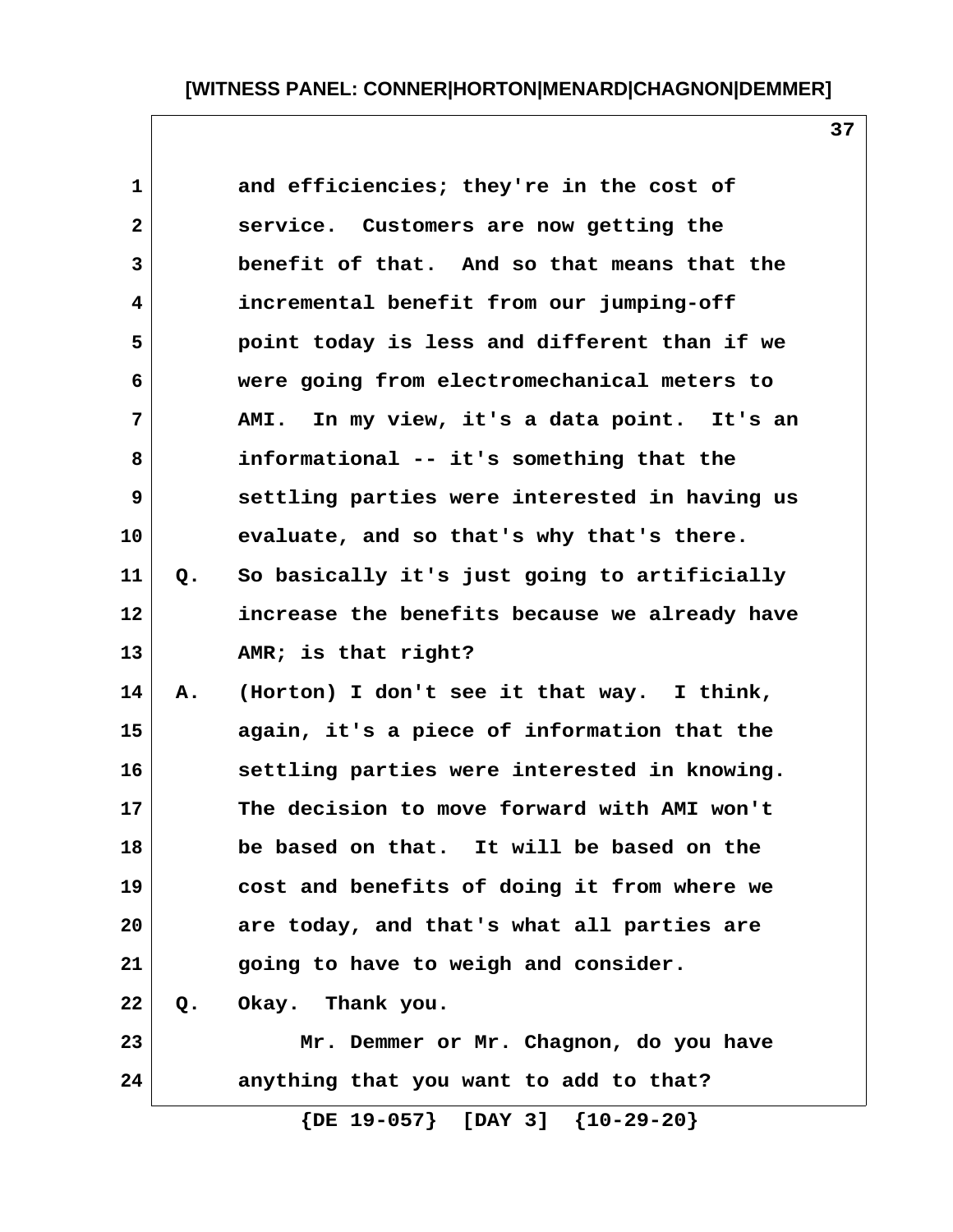| 1  | Α.    | (Chagnon) Only that there were many options   |
|----|-------|-----------------------------------------------|
| 2  |       | that the parties considered to look at. That  |
| 3  |       | was just one of them to satisfy all of us.    |
| 4  | Q.    | Okay. I'm just going through some of my       |
| 5  |       | other questions that I think have been        |
| 6  |       | answered by that discussion. If I could have  |
| 7  |       | just a minute, please.                        |
| 8  |       | (Pause in proceedings)                        |
| 9  | $Q$ . | Okay. Are the parties asking the Commission   |
| 10 |       | to find in this, as a result of this          |
| 11 |       | settlement, that the investment in AMR        |
| 12 |       | metering was prudent?                         |
| 13 | Α.    | (Horton) So I'm not a lawyer. I don't know    |
| 14 |       | what finding needs to be made. But the        |
| 15 |       | settlement does not -- there was no finding   |
| 16 |       | within the settlement that the AMR            |
| 17 |       | investments are imprudent. There was clearly  |
| 18 |       | differences of opinions amongst the parties   |
| 19 |       | of that, and we've made a number of           |
| 20 |       | concessions by all of us in order to          |
| 21 |       | establish a path forward for, you know, going |
| 22 |       | forward processes and things of that nature.  |
| 23 |       | So                                            |
| 24 | Q.    | Did you say there's nothing in the settlement |
|    |       |                                               |

 **{DE 19-057} [DAY 3] {10-29-20}**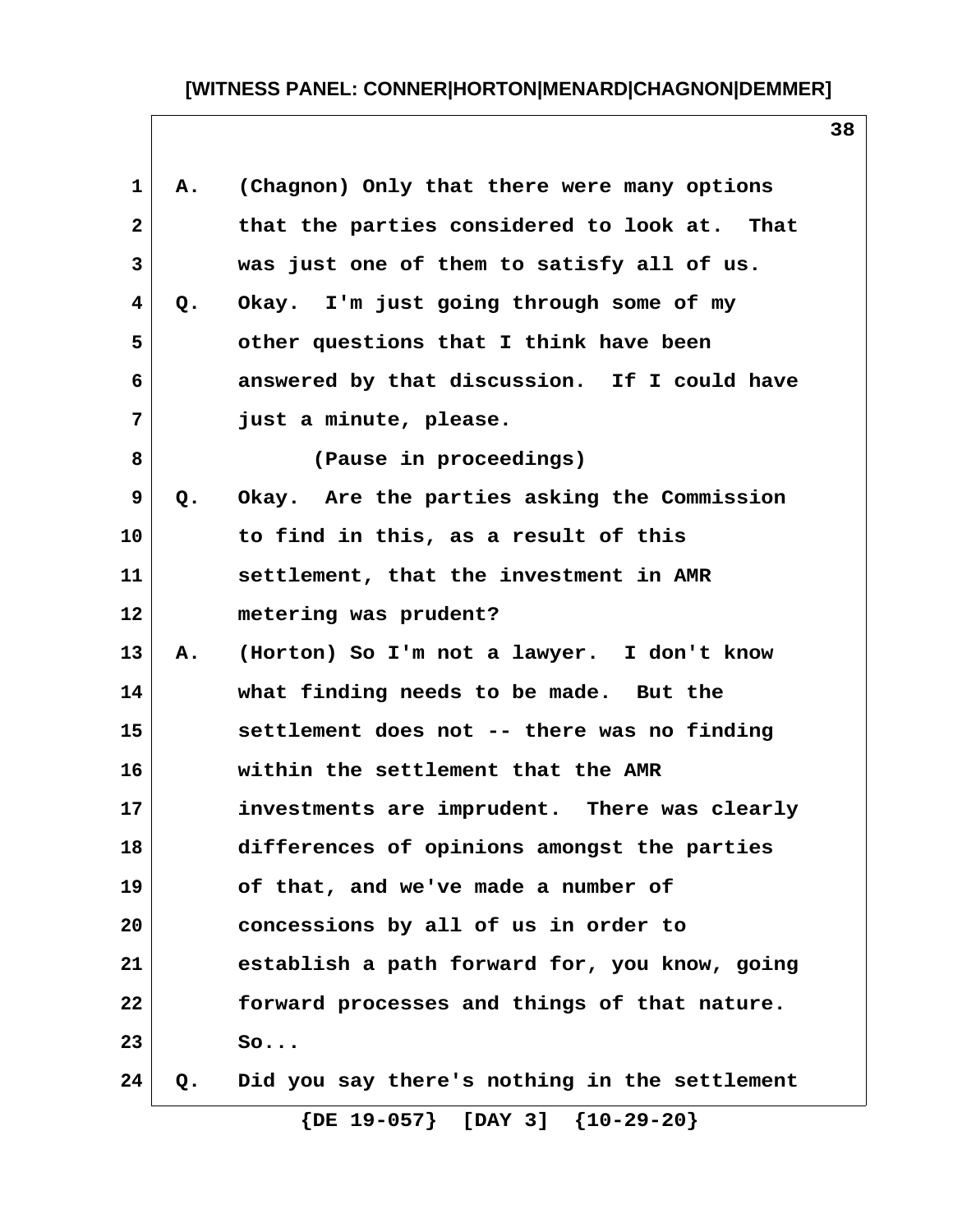| $\mathbf{1}$ |    | that the parties agreed that the AMR meter      |
|--------------|----|-------------------------------------------------|
| $\mathbf{2}$ |    | investment was imprudent or prudent?            |
| 3            | Α. | (Horton) The settlement agreement, we didn't    |
| 4            |    | agree it was imprudent. And there was not a     |
| 5            |    | provision in the settlement that says -- I      |
| 6            |    | mean, just like any of the other investments,   |
| 7            |    | there's no -- there was disagreement amongst    |
| 8            |    | the parties about the prudence of certain       |
| 9            |    | investments during the course of the            |
| 10           |    | proceeding. We don't agree with that. We        |
| 11           |    | didn't agree with that. And the settlement      |
| 12           |    | agreement doesn't have either party agreeing    |
| 13           |    | or disagreeing within the settlement            |
| 14           |    | agreement to the prudence of those              |
| 15           |    | investments. There are concessions made on a    |
| 16           |    | number of fronts and things that we could       |
| 17           |    | live with that allowed us to reach the          |
| 18           |    | comprehensive settlement agreement and          |
| 19           |    | consensus of all parties. Frankly, I think      |
| 20           |    | if we weren't able to make those concessions,   |
| 21           |    | which was very difficult by all parties         |
| 22           |    | making those concessions, those would be        |
| 23           |    | things that we'd be litigating before you.<br>I |
| 24           |    | think the settlement agreement and the          |
|              |    |                                                 |

 **{DE 19-057} [DAY 3] {10-29-20}**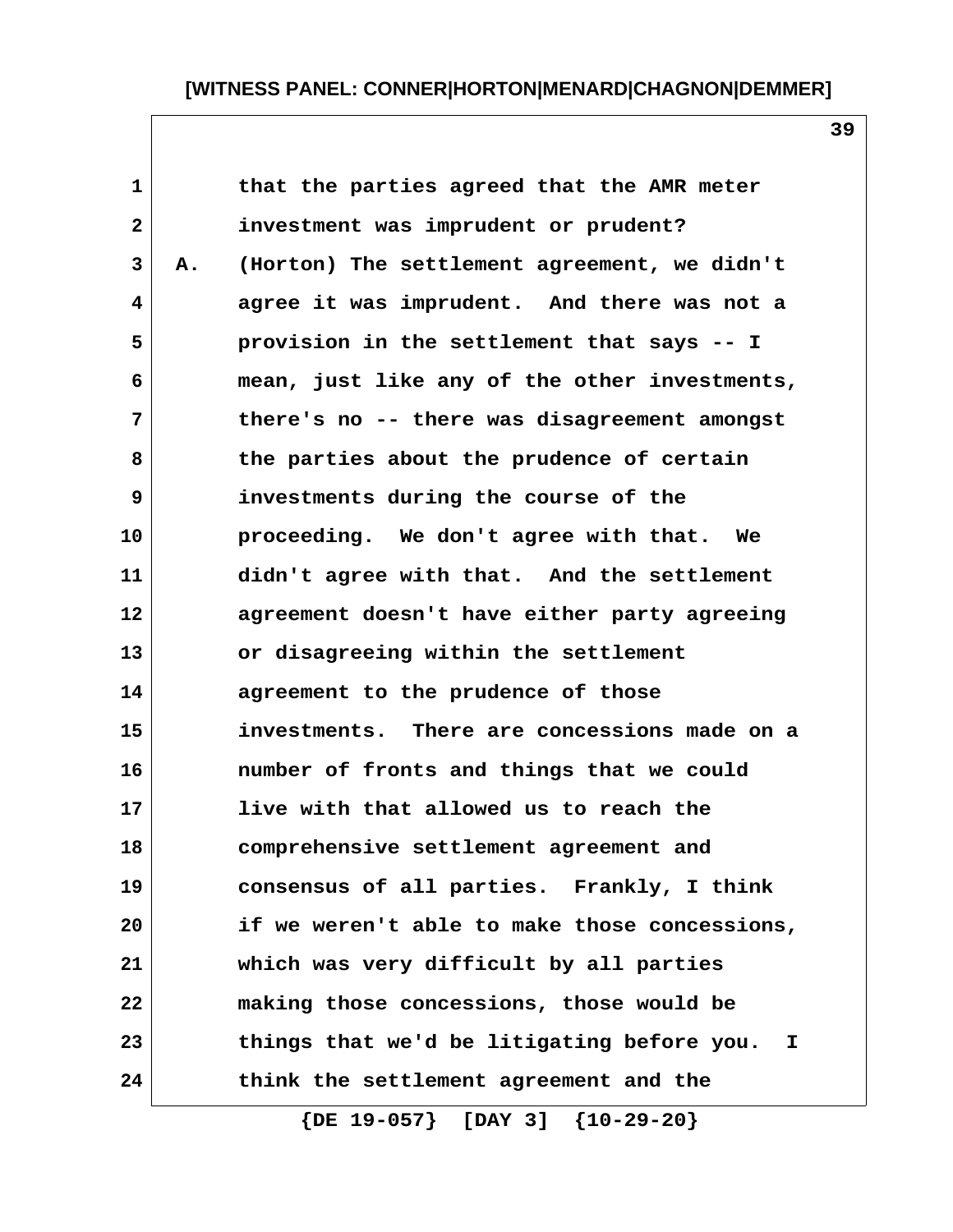| 1                       | compromise that we've reached, the way the        |
|-------------------------|---------------------------------------------------|
| $\mathbf{2}$            | settlement is structured is a, you know,          |
| $\overline{\mathbf{3}}$ | compromise by all parties to resolve the          |
| 4                       | issues that have been presented in the case,      |
| 5                       | including the prudence of investments that we     |
| 6                       | made for AMR and other things.                    |
| 7                       | COMMISSIONER BAILEY: Okay. I'd                    |
| 8                       | like to make a request that the lawyers, in       |
| 9                       | their closing arguments, address the prudency     |
| 10                      | issue that the Commission has to make when we     |
| 11                      | add things to rate base.                          |
| 12                      | Madam Chair, I think that's all on                |
| 13                      | this section. Thank you.                          |
| 14                      | CHAIRWOMAN MARTIN: Okay. Thank                    |
| 15                      | you. I would have the same request as             |
| 16                      | Commissioner Bailey for counsel at closing,       |
| 17                      | as to whether we need to make -- we, the          |
| 18                      | Commission, need to make a prudency finding;      |
| 19                      | and if so, can we do that without something       |
| 20                      | in the settlement agreement to that effect.       |
| 21                      | Okay. Let me start with my                        |
| 22                      | question for Ms. Conner about the blocking.       |
| 23                      | BY CHAIRWOMAN MARTIN:                             |
| 24                      | You were explaining customer enrollment and<br>Q. |

 **{DE 19-057} [DAY 3] {10-29-20}**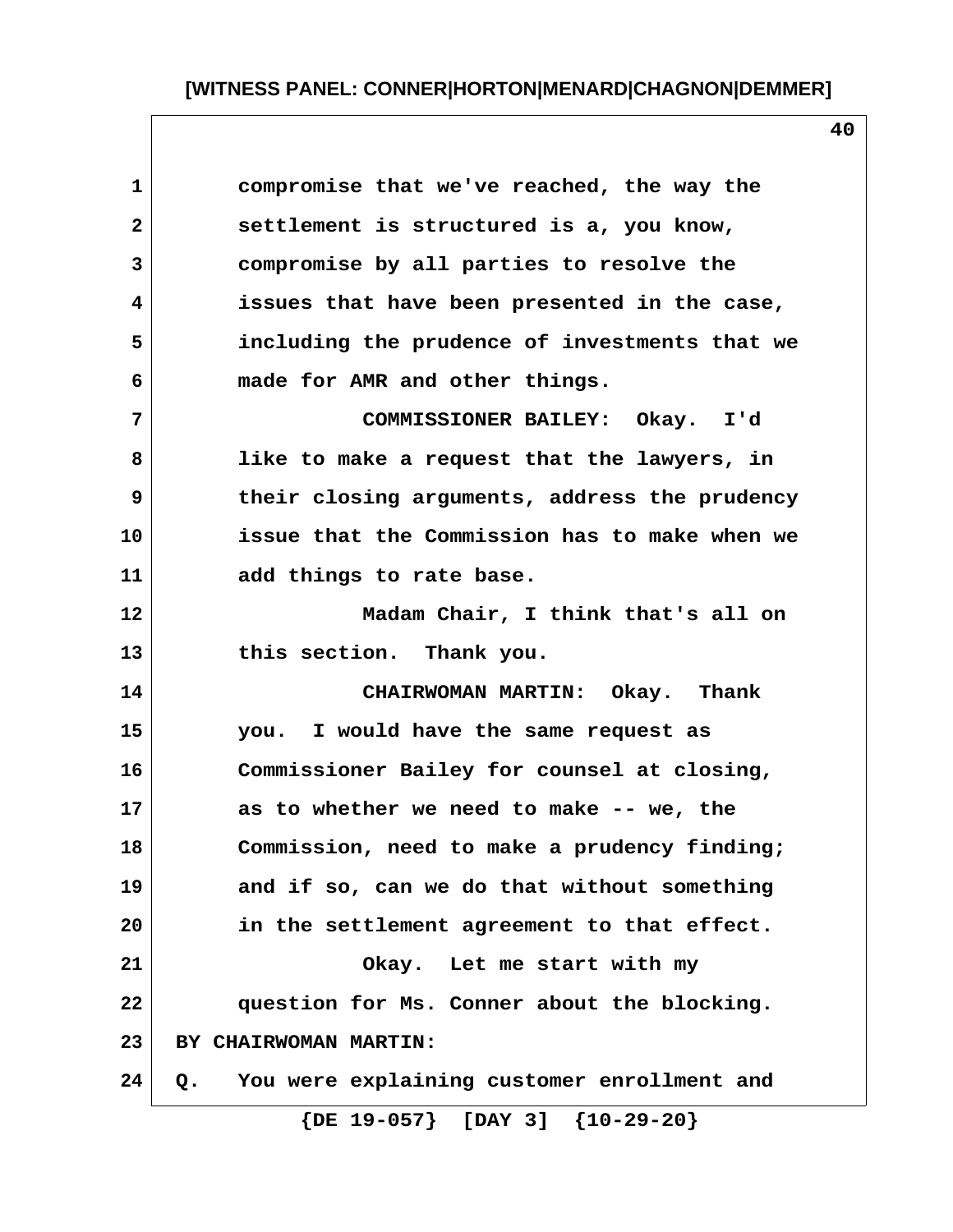**41**

| $\mathbf{1}$ |    | the competitive energy supply. And you said   |
|--------------|----|-----------------------------------------------|
| $\mathbf{2}$ |    | if a customer did that in error, that could   |
| 3            |    | be fixed. But I guess I wasn't clear on how   |
| 4            |    | the customer would enroll. Can you just walk  |
| 5            |    | through that more specifically?               |
| 6            | А. | (Conner) So in New Hampshire, the way the     |
| 7            |    | customer would enroll is that they would      |
| 8            |    | respond to broad-based marketing outreach.    |
| 9            |    | Again, we do not provide the customer list in |
| 10           |    | New Hampshire. So, typically, suppliers in    |
| 11           |    | New Hampshire use more broad-base channels,   |
| 12           |    | think radio or perhaps print media, to        |
| 13           |    | communicate their offerings. And a customer   |
| 14           |    | would respond to the supplier. The supplier   |
| 15           |    | would then submit an EDI, electronic data     |
| 16           |    | interchange request, per protocols defined by |
| 17           |    | New Hampshire to us, and that allows for an   |
| 18           |    | enrollment at the next meter read.<br>If then |
| 19           |    | the customer said, once they got their        |
| 20           |    | bill -- so you could imagine it could be a    |
| 21           |    | month later they get their bill and they see  |
| 22           |    | they're on their new supplier and they        |
| 23           |    | realize that, no, I didn't intend to do that. |
| 24           |    | They might call us. They might call their     |

 **{DE 19-057} [DAY 3] {10-29-20}**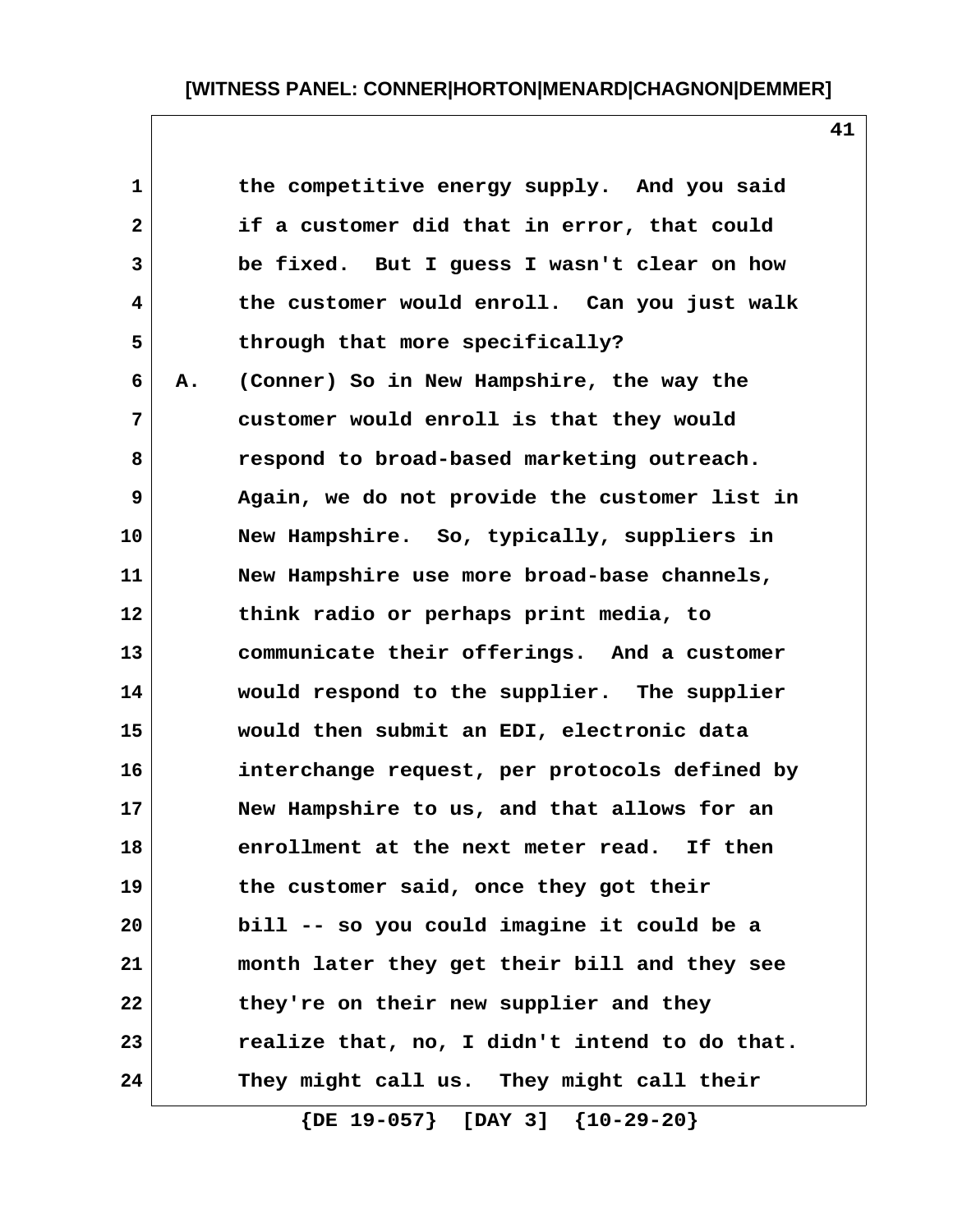**1 supplier. Either way, we would direct them 2 to their supplier to get removed from that 3 service. The supplier then would send us 4 another EDI to remove them, and that would 5 again take another month or so. As I said, 6 in Massachusetts and Connecticut, because we 7 do and are required to share the customer 8 list data, the suppliers then actually 9 reaches out directly to customers on a more 10 personal level. And some customers have 11 found that to be annoying and have asked -- 12 and at customers' request and complaints 13 about this, we built in this blocking 14 mechanism that a customer could request, call 15 us and request that their data not be shared 16 with suppliers.**

**17 So, really, as we start to fully 18 understand the New Hampshire situation, it's 19 not an issue for New Hampshire customers 20 because we are not supplying the data. The 21 request from the Staff was that if we were 22 going to offer this block to customers, then 23 correspondingly we would need to allow them 24 the reverse block; that if I really love my**

 **{DE 19-057} [DAY 3] {10-29-20}**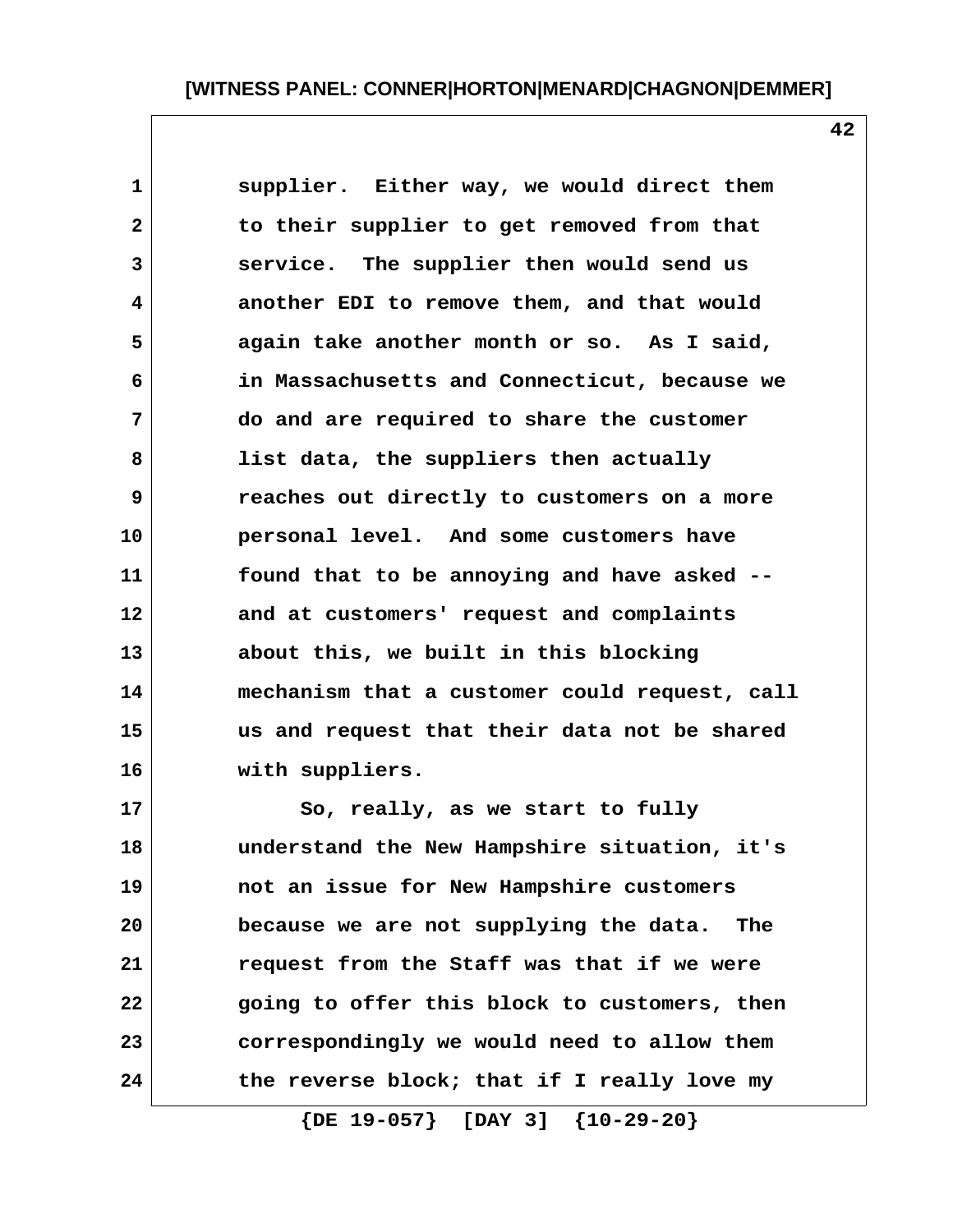**43**

|    | supplier, that I cannot accidentally be       |
|----|-----------------------------------------------|
|    | tripped up and sign up for another supplier   |
|    | or -- and that would have required            |
|    | programming. So in the end, we all agreed to  |
|    | remove that request.                          |
| Q. | Okay. Thank you. That was helpful. But is     |
|    | it ever the case that the switch or the EDI   |
|    | request is done in error by the supplier as   |
|    | opposed to the customer?                      |
| Α. | (Conner) It could be, yes. There are many     |
|    | reasons that there could be an error. I       |
|    | suppose the supplier could do some fat        |
|    | fingering and there would be some information |
|    | that is incorrect when they submit the        |
|    | customer to us. Or perhaps the customer --    |
|    | in the case of New Hampshire, this does       |
|    | happen -- that they have a couple of          |
|    | accounts. Perhaps they have both residence    |
|    | and they might have a barn that's on a        |
|    | separate account. Perhaps they intended for   |
|    | both of those to be on there. So there are    |
|    | reasons that the customer may say this is     |
|    | isn't exactly what I wanted to sign up for.   |
| Q. | Aside from a customer who has multiple        |
|    |                                               |

 **{DE 19-057} [DAY 3] {10-29-20}**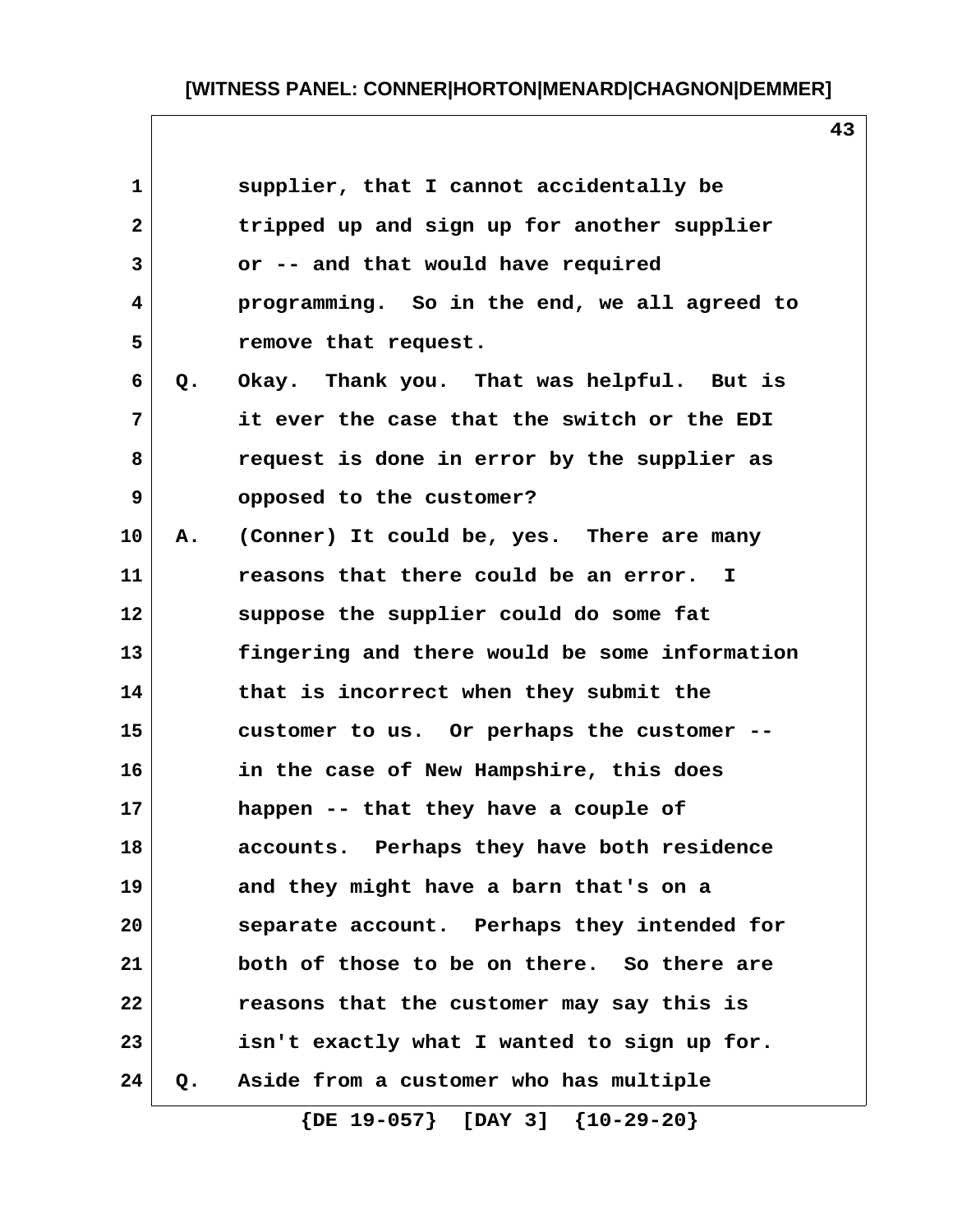**1 accounts, are you aware of that happening in 2 New Hampshire? 3 A. (Conner) Not off the top of my head, no. 4 There is the process of deceptive switching, 5 where suppliers might be preying on elderly 6 customers who were not aware. We have had 7 some of those situations in other states, 8 where suppliers have preyed on -- suppliers 9 perhaps who have also been fined for preying 10 on customers who perhaps where English isn't 11 their first language or perhaps they're going 12 door-to-door and knocking. We have had that 13 issue in some other states, that customers 14 have signed up and then they realize, no, 15 that's not what I intended to do. And so 16 that is something that we're trying to, 17 certainly as we communicate to customers, 18 always, that if they are dealing with a 19 competitive supplier, that there is an 20 opportunity to save money, but you do need to 21 make sure you're asking all those questions, 22 understanding who that supplier is, making 23 sure they're registered and have good 24 reviews, those type of things.**

 **{DE 19-057} [DAY 3] {10-29-20}**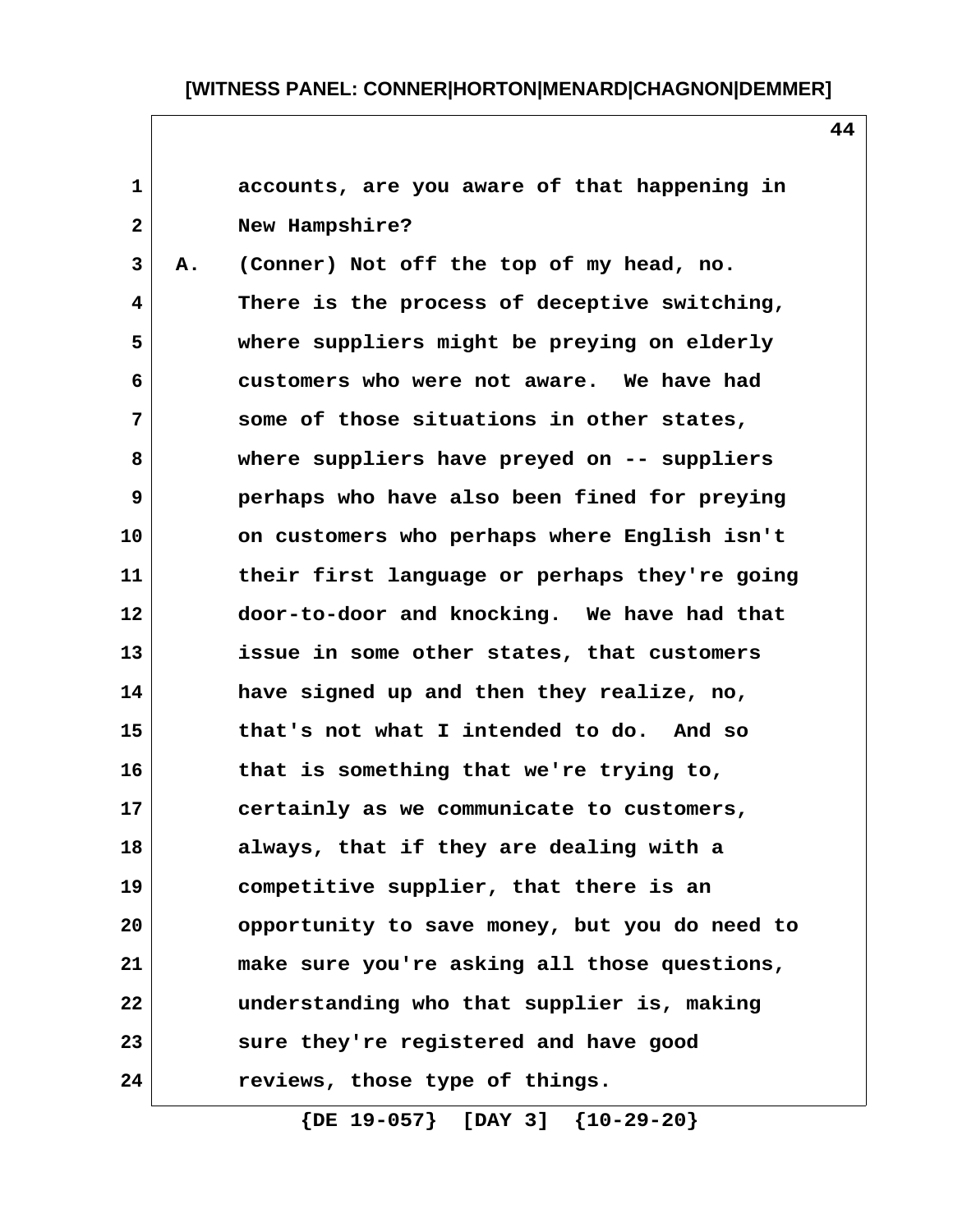| 1              | CHAIRWOMAN MARTIN: And I just see                |
|----------------|--------------------------------------------------|
| $\mathbf{2}$   | that Commissioner Bailey has dropped off, and    |
| $\overline{3}$ | so we need to pause. Let's go off the record     |
| 4              | and try to get her back on. Why don't we         |
| 5              | take a five-minute recess.                       |
| 6              | (Brief recess taken.)                            |
| 7              | CHAIRWOMAN MARTIN: We're going to                |
| 8              | extend the recess to 11:20.                      |
| 9              | (Brief recess was taken at 11:06 a.m.,           |
| 10             | and the hearing resumed at 11:25 a.m.)           |
| 11             | CHAIRWOMAN MARTIN: All right.                    |
| 12             | Let's give it a try. Back on the record.         |
| 13             | BY CHAIRWOMAN MARTIN:                            |
| 14             | Q. Now, Ms. Conner, I apologize for interrupting |
| 15             | you. And I wanted to say thank you for your      |
| 16             | response. That was very helpful.                 |
| 17             | All right. I had a question about Bates          |
| 18             | Page 7, Section 4.1. There is a statement in     |
| 19             | there about the functionalities provided by      |
| 20             | AMR infrastructure are limited when compared     |
| 21             | to those provided by advanced metering, and      |
| 22             | it goes on from there.                           |
| 23             | Is this -- does the Company agree with           |
| 24             | that statement, or is this one of the areas      |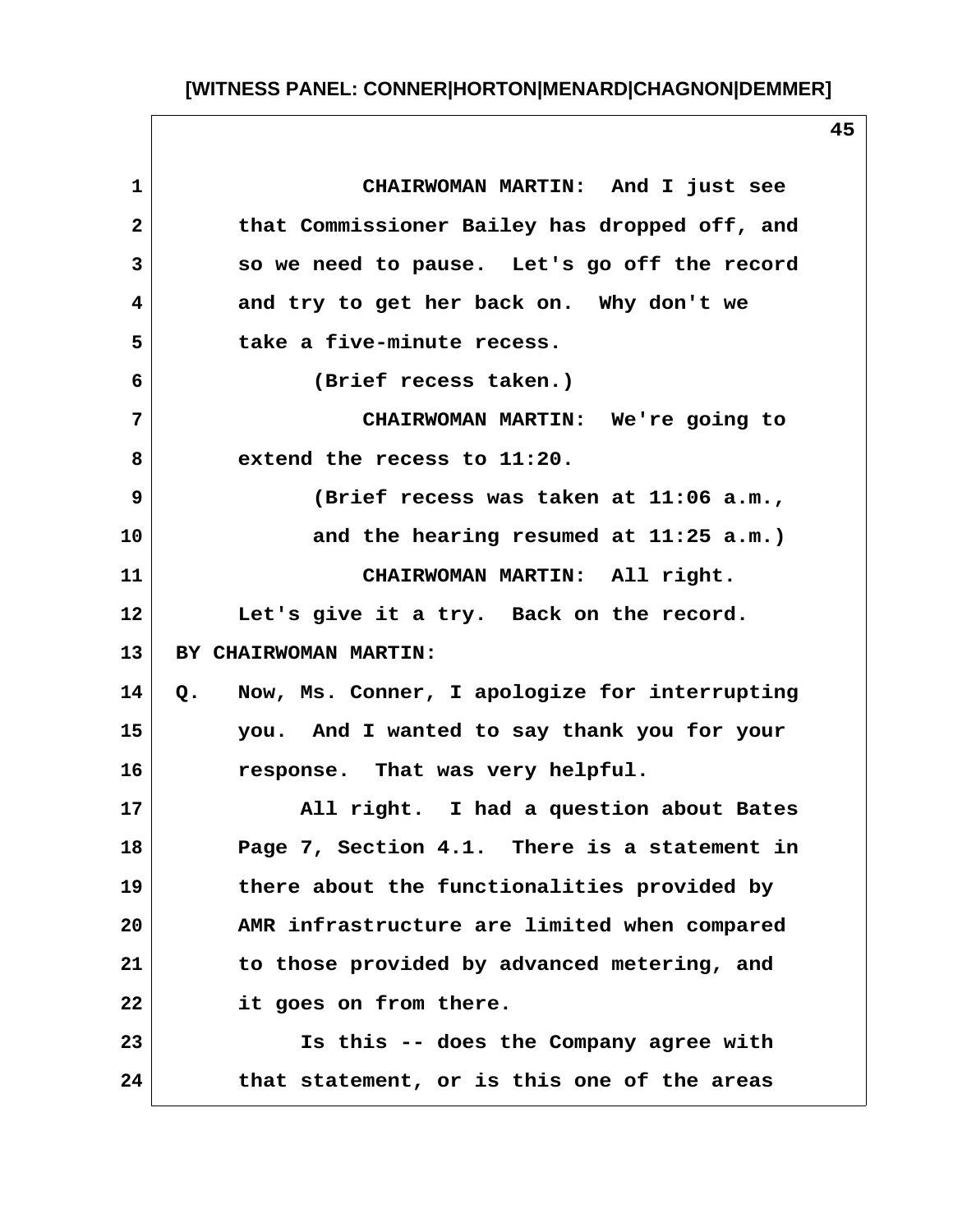1 that remains in dispute?  **2 A. (Conner) The functionality around AMR is 3 different than AMI. That is a correct 4 statement. The AMI does offer additional 5 benefits. Happy to continue. 6 I think it's important to reflect where 7 we were at in 2013. We were looking at 8 metering infrastructure that was very old, 9 electromechanical metering infrastructure 10 that was very old. In fact, 57 percent of 11 the meters in New Hampshire were over 20 12 years old, and there was a population of 13 225,000 meters that were over 40 years. So 14 we were facing a metering population that was 15 beyond useful life. What happens as meters 16 age is they start to slow down. Customers 17 don't seem to mind that. But it is a reality 18 of what happens as electromechanical meters 19 get old. 20 So I was dealing with a metering 21 infrastructure that was very old. I was 22 dealing with a hand-held meter-reading system 23 that was also obsolete that needed to be 24 replaced. I was concerned very much about**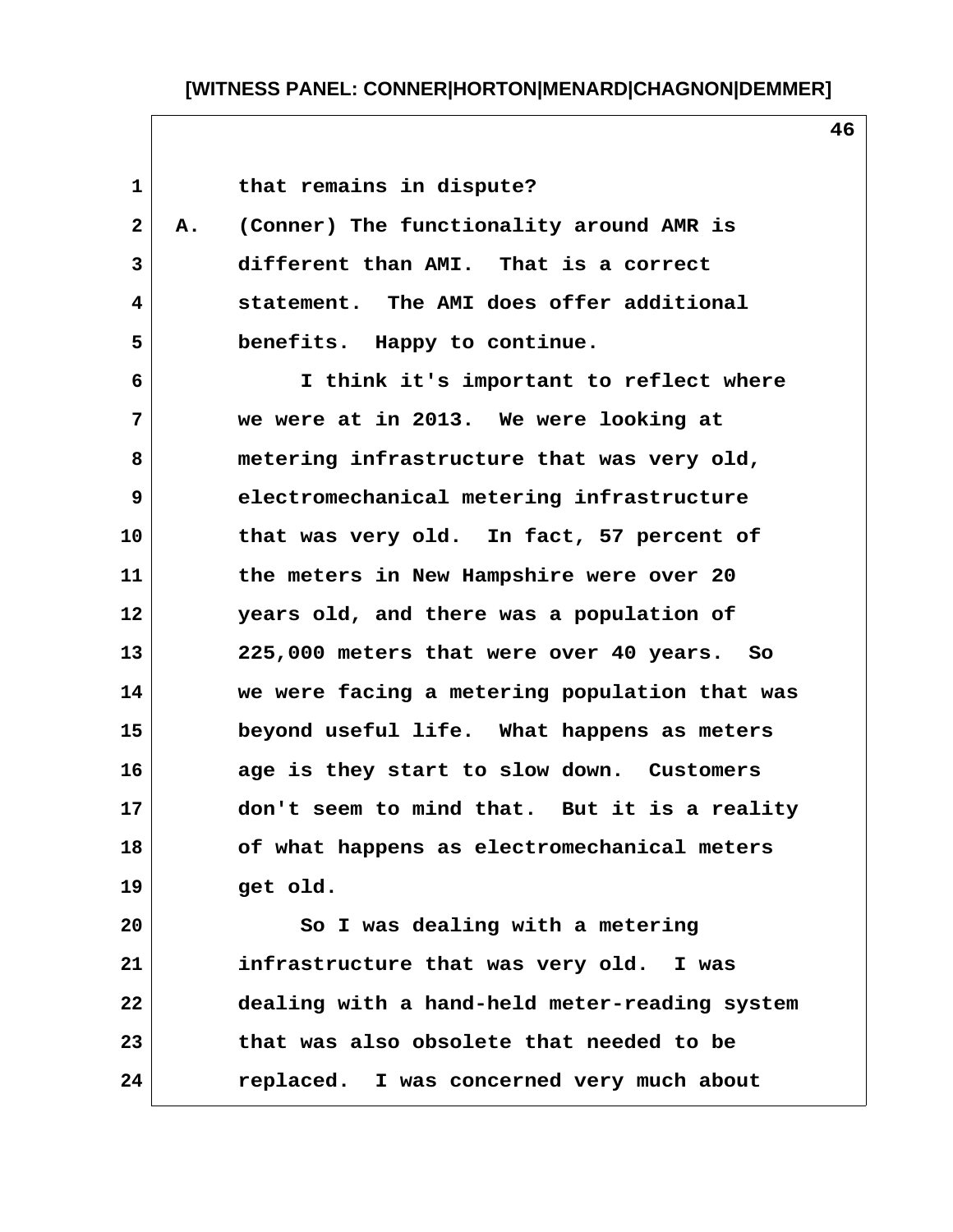**47**

 **1 safety. We had 100 meter readers in the 2 field. I had just dealt with one who had 3 ended up out from work because they fell 4 through a well that was just covered over by 5 leaves in the fall. So keep in mind, we're 6 walking through customers' premises and 7 working through to get their meter reads, and 8 there are sometimes unseen hazards.**

 **9 So from a safety perspective, both from 10 physically walking and from the amount of 11 driving that our meter readers were doing, 12 there was a concern and safety element that I 13 was working with. And then I was looking at 14 customer satisfaction. So we had customers 15 experiencing a higher level of estimated 16 meters; the reason being, if we have a storm 17 event, let's say snow, we're not able to 18 manually meter read. So there were a higher 19 percentage of customers getting estimates. 20 With AMR, that is obviated. With AMI, that 21 would be obviated.**

**22 So back in 2013, we looked at this 23 installed metering infrastructure that was 24 facing obsolescence, was obsolete in many**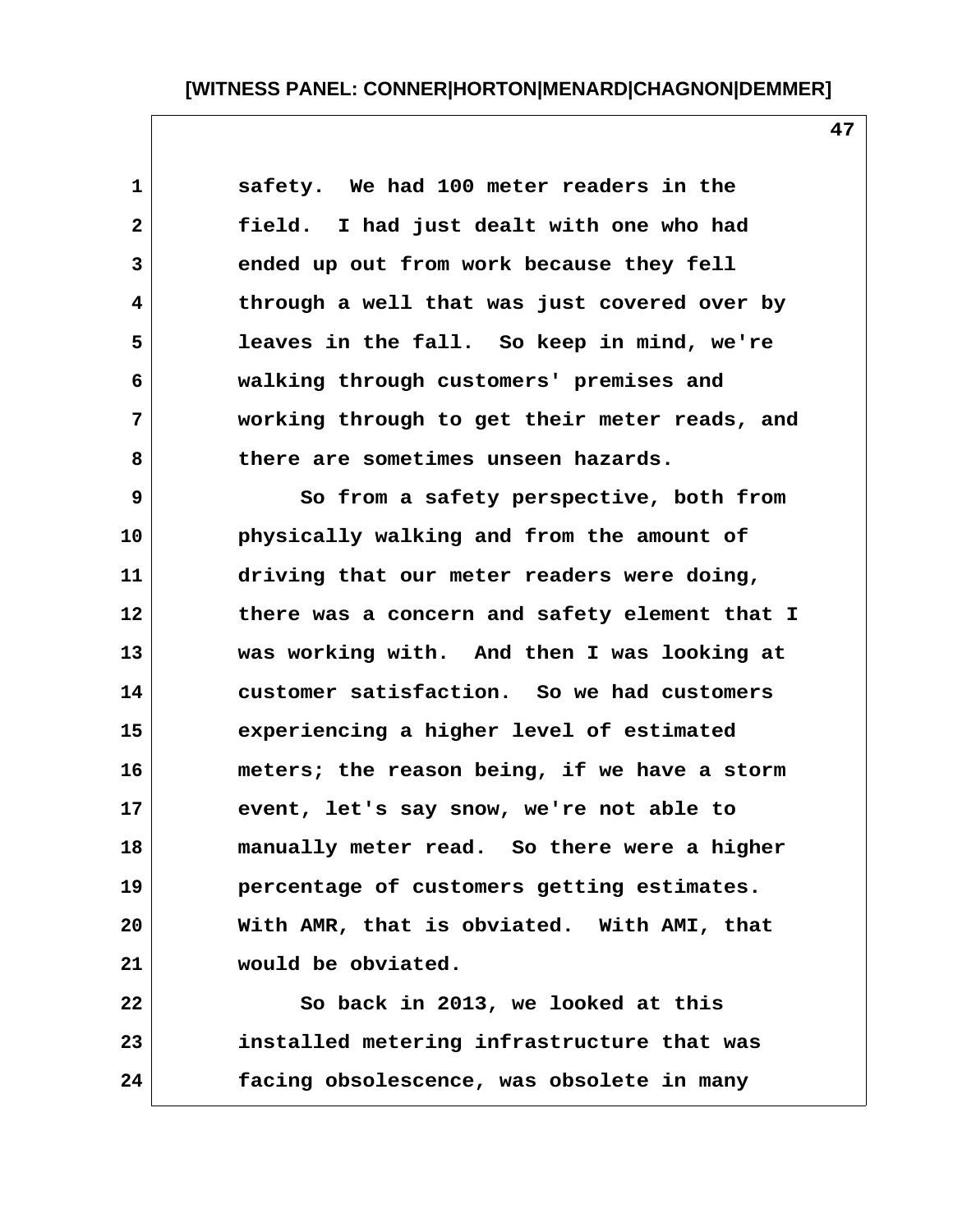**1 cases with 225,000 electromechanical meters 2 over 40 years. We needed to make a decision 3 about how to handle this obsolescence and 4 address the safety. We looked at AMR. We 5 looked at AMI. We also looked also at the 6 bridge meters, as we discussed with 7 Commissioner Bailey. We decided to move 8 forward with AMR, in that it allowed us to 9 deliver high-quality, accurate meter readings 10 to our customers. It enabled us to provide a 11 safe working environment for our employees, 12 and it did allow us to secure the savings 13 associated from moving from manual meter 14 reading to AMR. And those savings, as Mr. 15 Horton noted, have been baked into our 16 revenue requirements going forward. So 17 customers are now seeing the benefit of those 18 savings, as they should.**

**19 We did look at AMI at the time. AMI 20 continues, as that technology evolves, as the 21 metering infrastructure evolves, it becomes a 22 better and better proposition. In fact, in 23 2013, it was a rare case, unless you had some 24 additional government subsistence -- and some**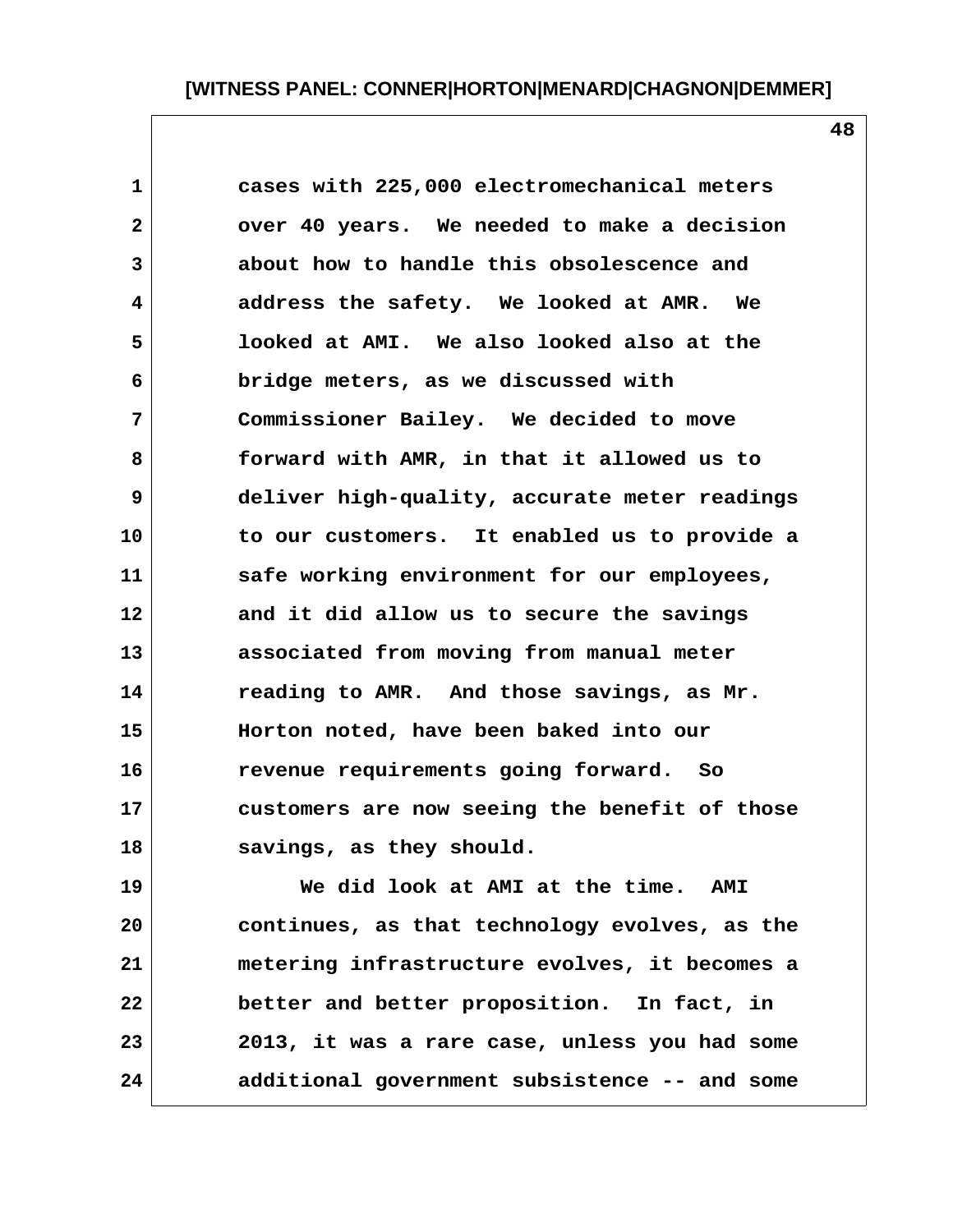| $\mathbf 1$             | utilities did get grants to convert, and you  |
|-------------------------|-----------------------------------------------|
| $\overline{2}$          | saw a number of them do that back during that |
| $\overline{3}$          | Obama era. But without that, these business   |
| $\overline{\mathbf{4}}$ | cases were typically not cost-effective, and  |
| 5                       | it's because the meters were very expensive.  |
| 6                       | And then you had the communications           |
| 7                       | infrastructure that must be put into place.   |
| 8                       | It has to be separate than your SCADA         |
| 9                       | infrastructure.                               |

**10 This is important because, as you are 11 aware, cyber security, energy is a top, top 12 target for bad actors. And so the security 13 piece here becomes important, and actually, 14 going forward is increasingly more important. 15 We certainly don't want to provide the 16 convenience for a bad actor to infiltrate our 17 system from the convenience of their sofa in 18 their home because we have two-way metering. 19 And so the communications infrastructure has 20 to go in.**

**21 AMI starts to make sense for customers 22 when we have -- when we're moving towards a 23 system where we've got time-varying rates, 24 where customers have a load that can be moved**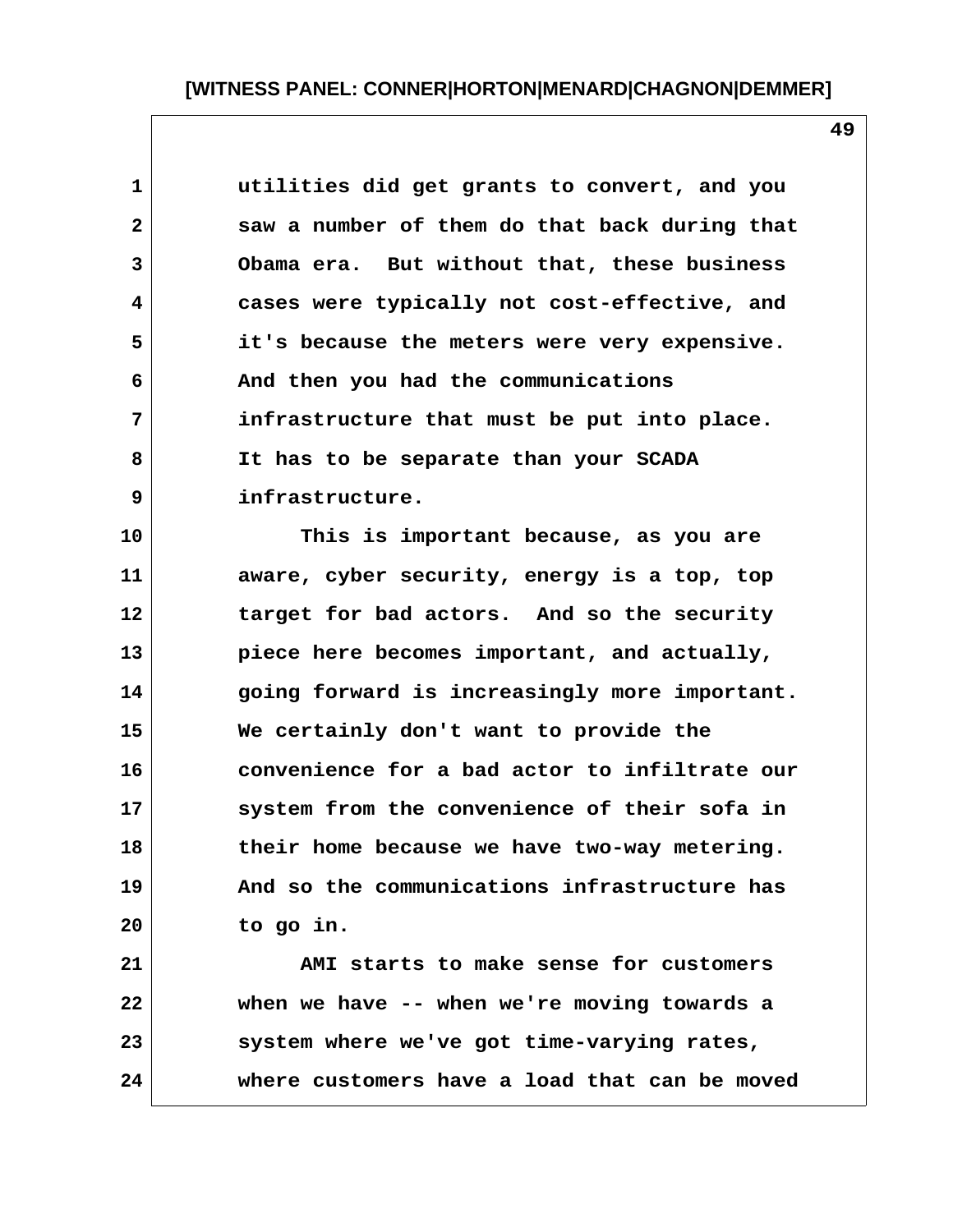1 to benefit from time-varying rates. The  **2 reality is, in New England, unlike where I 3 grew up in the south, we don't have a large 4 investment in essential central AC. So when 5 you start looking at who has the 6 discretionary load to actually benefit from 7 time-varying rates, it becomes a much smaller 8 population. Time-varying rates enforced on 9 customers, we've always advocated at 10 Eversource they be optional. Time-varying 11 rates become something that become really 12 onerous for customers if they were required 13 to move to that. So, but at the time, we 14 were looking at policy, where New Hampshire 15 was at. We had a very low penetration and 16 nothing in the future about more distributed 17 energy resources coming onboard. We had a 18 situation where there wasn't discussion 19 around time-varying rates. At the time, New 20 Hampshire would have been, and still would 21 be, the very first to move forward in our 22 state territory for AMI. Moving to AMI not 23 only means changing out the meters, but it 24 means changing out the communications**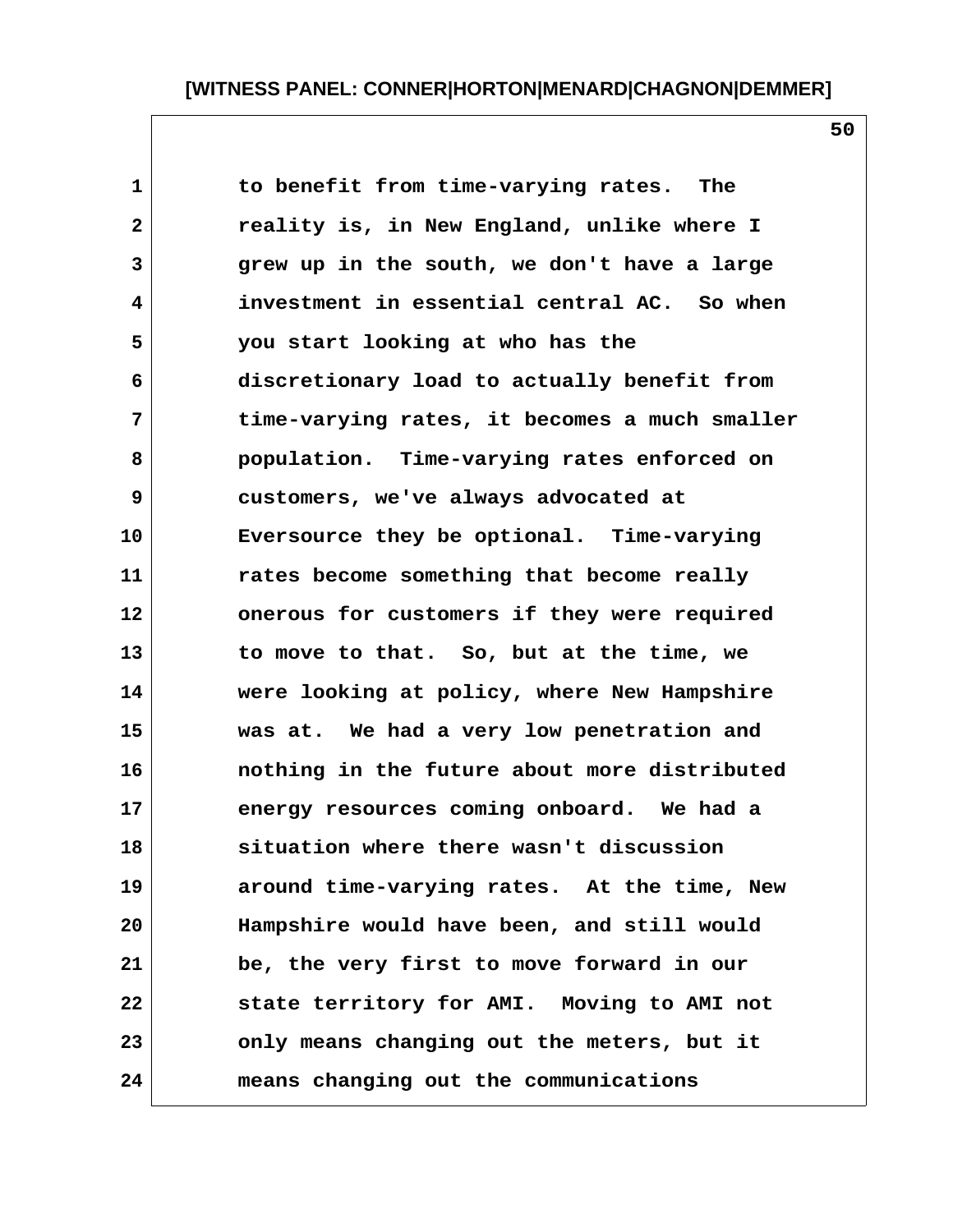**1 infrastructure. It requires a meter data 2 management system to store all those reads. 3 We collect seven pieces of data one time a 4 month from every one of our meters. It 5 increases exponentially if I'm collecting 50 6 pieces of data, which is what AMI does, every 7 15 minutes. I have to collect that data, I 8 have to validate that data, I have to store 9 that data, I have to present that data to 10 customers. So then the final piece that AMI 11 needs to be really effective is a CIS system 12 that can support that. We don't have any of 13 those pieces.**

**14 So when we looked at AMI and we looked 15 at the cost -- and I will be candid. We gave 16 some figures in there around the cost of the 17 communications, the MDM. Those were, as I 18 look at it today, very unrealistic. But the 19 reality was very low. But the reality was 20 magnitude of scale, whether it was 100 21 million or it was 300 million, as we think it 22 would be today, it is a significant 23 investment that we knew would take time to 24 move through and get agreement on and ensure**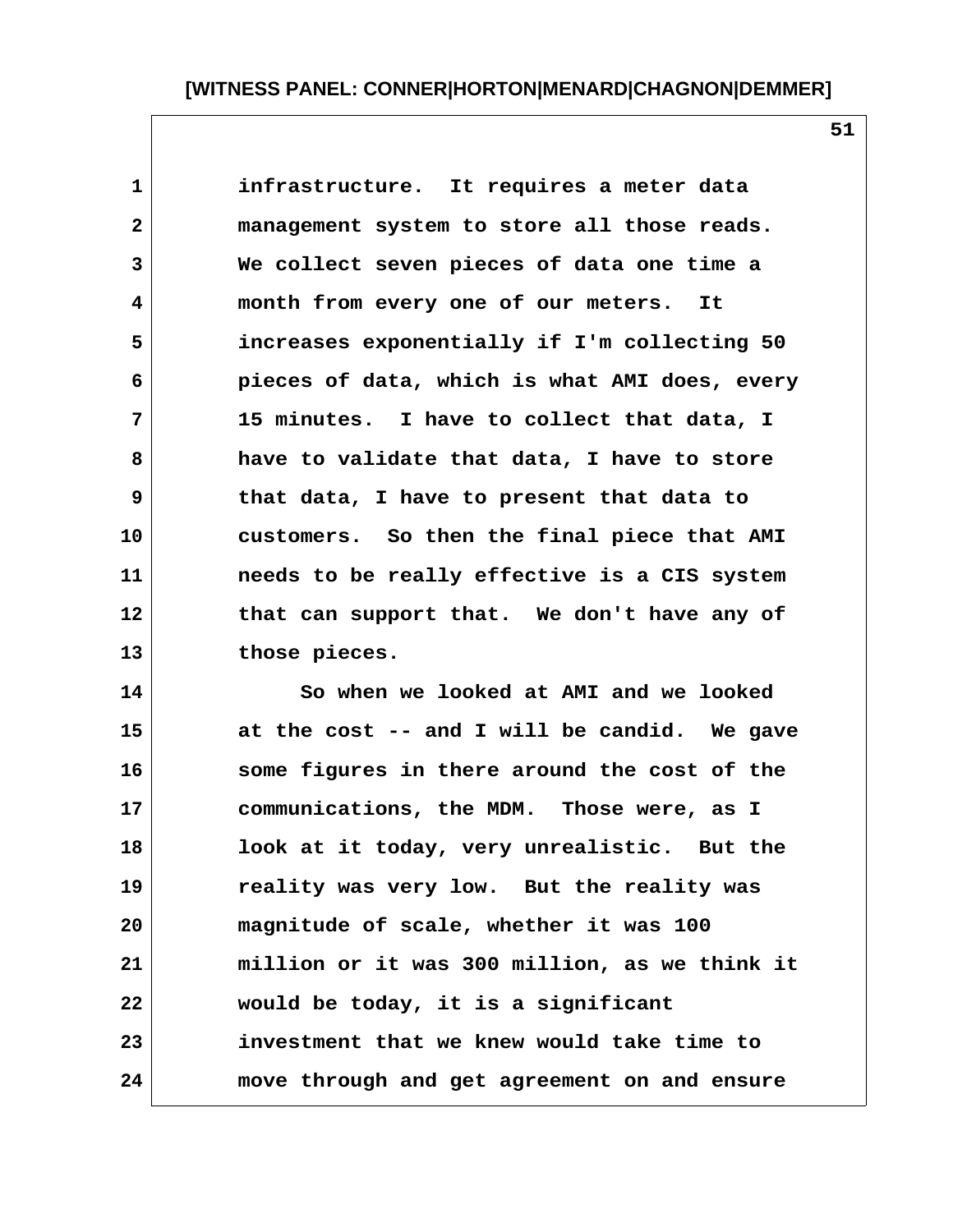**1 it was in alignment with the policies. And 2 yet, I was dealing with an infrastructure 3 that needed to be dealt with now. I was 4 dealing with safety concerns that needed to 5 be dealt with. So that is why we made the 6 move to AMR. We have delivered as we 7 committed to those savings, and that has now 8 been imputed into our revenue requirements. 9 Customers are seeing the benefits. And that 10 is why we didn't move to AMI back in 2013. 11 Today the world is different. AMR -- 12 AMI technology has reduced in price. The 13 sophistication and the ability to install 14 meter data management infrastructure has 15 become more commonplace. So it will be a 16 system that is more likely that there's 17 knowledge and expertise about how to put them 18 in and how to leverage it. And in fact, at 19 the time that we looked at New Hampshire, as 20 Mr. Horton noted, we believe it's a matter of 21 when is the right time, when do we have the 22 policies that drive this need, when is it the 23 right time for consumers. Then we can -- 24 this business case that we're working on will**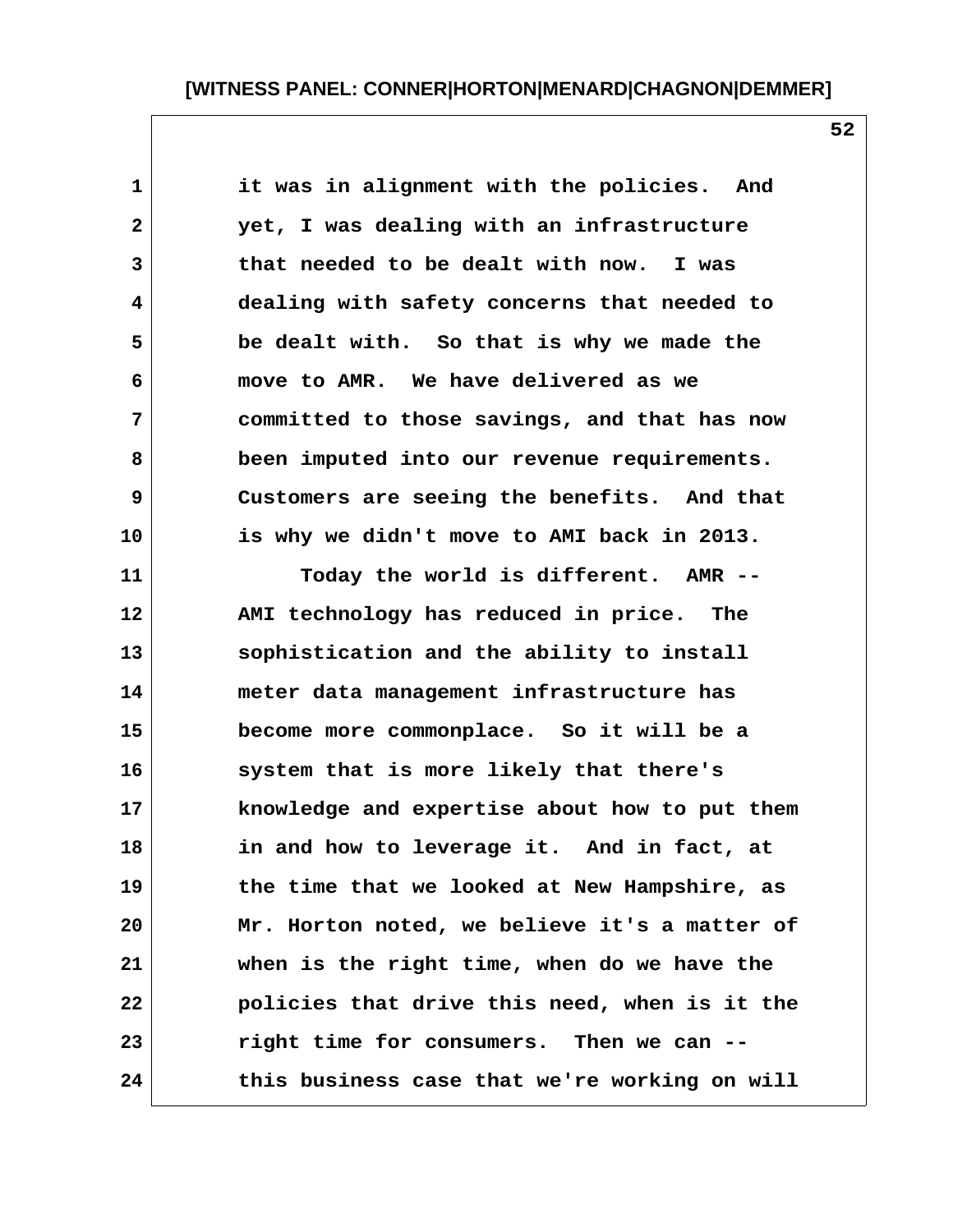**1 help us define both the benefits, and there 2 are many, and more operational benefits that 3 we're starting to see from AMI as we develop 4 these use cases. As more and more utilities 5 across the country enter into AMI, we're 6 starting to get new use cases that we 7 couldn't have imagined in 2013.**

 **8 So what New Hampshire will benefit from 9 as we look at this business case now is a lot 10 of new benefits that are coming to surface as 11 you address AMI. So I wanted to have the -- 12 I'm glad I had the opportunity just to set 13 the groundwork of what I was looking at in 14 2013 and why we made the decision to go to 15 AMR. 16 Q. All right. Thank you. So it sounds like, 17 though, there is no dispute. The Company 18 doesn't dispute that statement at this time, 19 that the AMR infrastructure is more limited. 20 A. (Conner) No, that's a correct statement. The 21 AMR infrastructure is not a two-way 22 communication infrastructure. 23 Q. Okay. Thank you for that. 24 You mentioned cyber security and**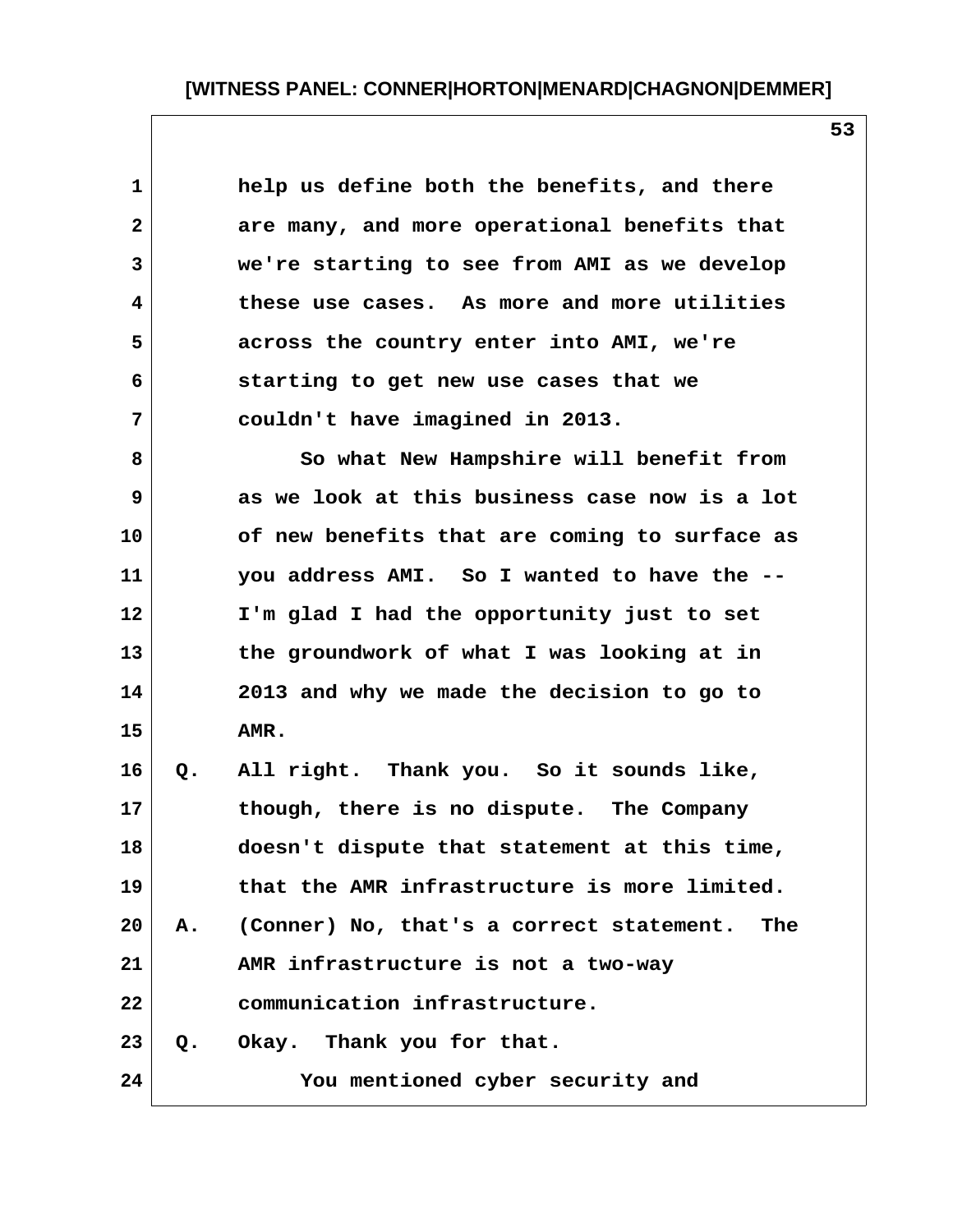| 1            |    | confidentiality concerns. Those are going to  |
|--------------|----|-----------------------------------------------|
| $\mathbf{2}$ |    | be reviewed as part of the feasibility        |
| 3            |    | assessment. But at a high level, can you or   |
| 4            |    | someone else on the panel describe what the   |
| 5            |    | concerns are?                                 |
| 6            | Α. | (Conner) It's the fact that you've got a      |
| 7            |    | two-way communication at the meter, at the    |
| 8            |    | service point at everyone's home. So now I'm  |
| 9            |    | not just sending a signal to get information. |
| 10           |    | It's actually going two ways. I'm sending a   |
| 11           |    | ping to the computer, to the meter, saying I  |
| 12           |    | need data, and the meter is sending back      |
| 13           |    | information over communications               |
| 14           |    | infrastructure. You've provided a gateway at  |
| 15           |    | the consumer's home that in theory we         |
| 16           |    | obviously would need to ensure could not be   |
| 17           |    | penetrated by a customer to allow them to     |
| 18           |    | create, let's say a virus or something like   |
| 19           |    | that. So cyber security, that communications  |
| 20           |    | backhaul, the best practices are it is an     |
| 21           |    | isolated backhaul. It has the encryption.     |
| 22           |    | It has the security procedures to ensure that |
| 23           |    | we keep that data safe. It is not a shared    |
| 24           |    | communications backhaul. It is not a public   |
|              |    |                                               |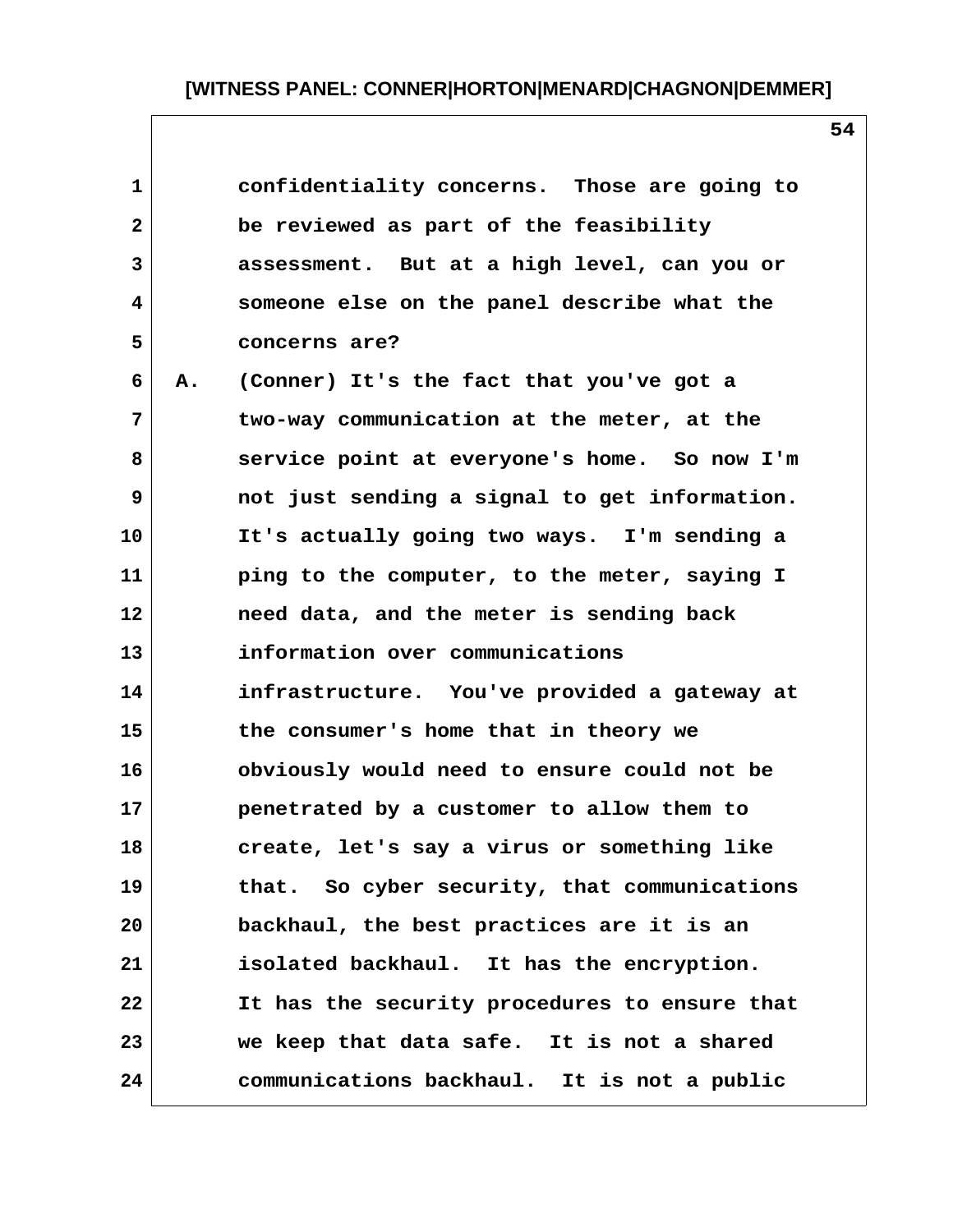| $\mathbf{1}$   |    | communications backhaul.                      |
|----------------|----|-----------------------------------------------|
| $\mathbf{2}$   | Q. | Okay. Thank you.                              |
| $\overline{3}$ |    | The settlement agreement doesn't appear       |
| 4              |    | to provide a timeline for the assessment,     |
| 5              |    | unless I've missed it. Is there a timeline,   |
| 6              |    | or is there an expectation to when this will  |
| 7              |    | be done?                                      |
| 8              | Α. | (Horton) I can speak to that. No, I don't     |
| 9              |    | believe there's a timeline specific to that.  |
| 10             |    | I'll just note that we are trying to leverage |
| 11             |    | to whatever extent we can, realizing it's     |
| 12             |    | going to be different from Connecticut. But   |
| 13             |    | we do have a consultant that we worked        |
| 14             |    | closely with to develop a business case in    |
| 15             |    | Connecticut, and I think there's some         |
| 16             |    | efficiency there to be gained if we were to   |
| 17             |    | utilize that same consultant, which will      |
| 18             |    | degrade over time. So at least from the       |
| 19             |    | Company's perspective, our interest is to     |
| 20             |    | move forward with this once we get approval   |
| 21             |    | of the settlement agreement and then begin to |
| 22             |    | work with Staff and the OCA on the scope, the |
| 23             |    | scope and the scenarios, and then just move   |
| 24             |    | forward with it as quickly as reasonably      |

 $\mathsf{l}$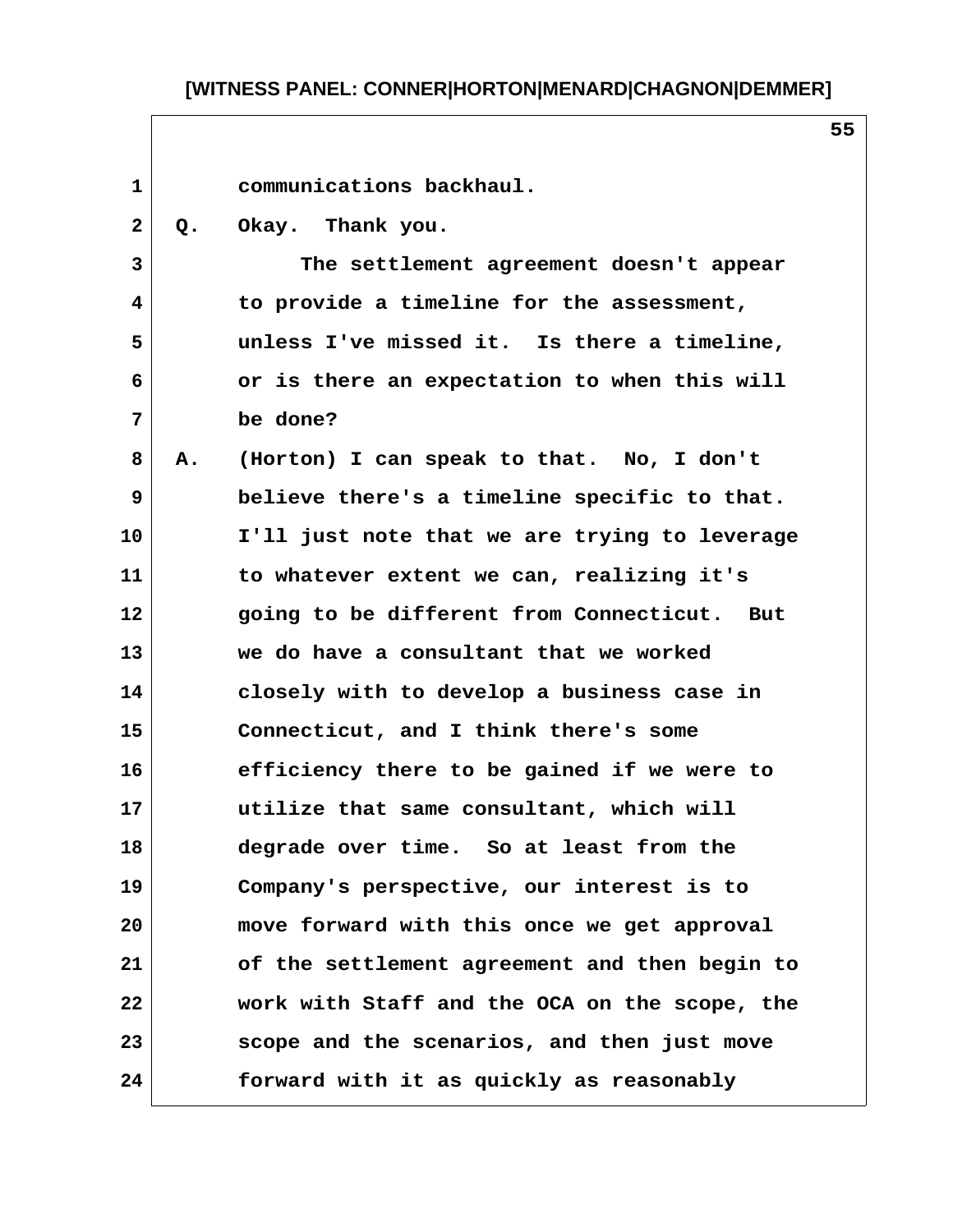| $\mathbf{1}$   |    | possible, in light of all the other work that |
|----------------|----|-----------------------------------------------|
| $\mathbf{2}$   |    | Staff and the OCA have on their plates.       |
| 3              | Q. | What was the timeline in Connecticut? How     |
| 4              |    | long did it take for the --                   |
| 5              | Α. | (Horton) I don't know specifically. I think   |
| 6              |    | it was around six to eight months. We filed   |
| $7\phantom{.}$ |    | that in July. I know we were working on it    |
| 8              |    | at the beginning of the year, but I do think  |
| 9              |    | there was work already underway at that       |
| 10             |    | point. So, you know, it was a fairly          |
| 11             |    | sizeable effort.                              |
| 12             | Α. | (Conner) That is correct, Doug. It was        |
| 13             |    | around nine months we started before this     |
| 14             |    | filing.                                       |
| 15             | Q. | Nine months, including the development of the |
| 16             |    | scope and all, or just for the assessment?    |
| 17             | Α. | (Conner) That was for the assessment and then |
| 18             |    | developing all the testimony and the work     |
| 19             |    | around that. So there was -- I do think that  |
| 20             |    | there will be some efficiencies, as Mr.       |
| 21             |    | Horton mentioned, in that the Company wanted  |
| 22             |    | to make sure that so many of these            |
| 23             |    | assumptions were vetted. So now we have done  |
| 24             |    | that vetting of assumptions. Let's say, for   |

 $\mathsf{l}$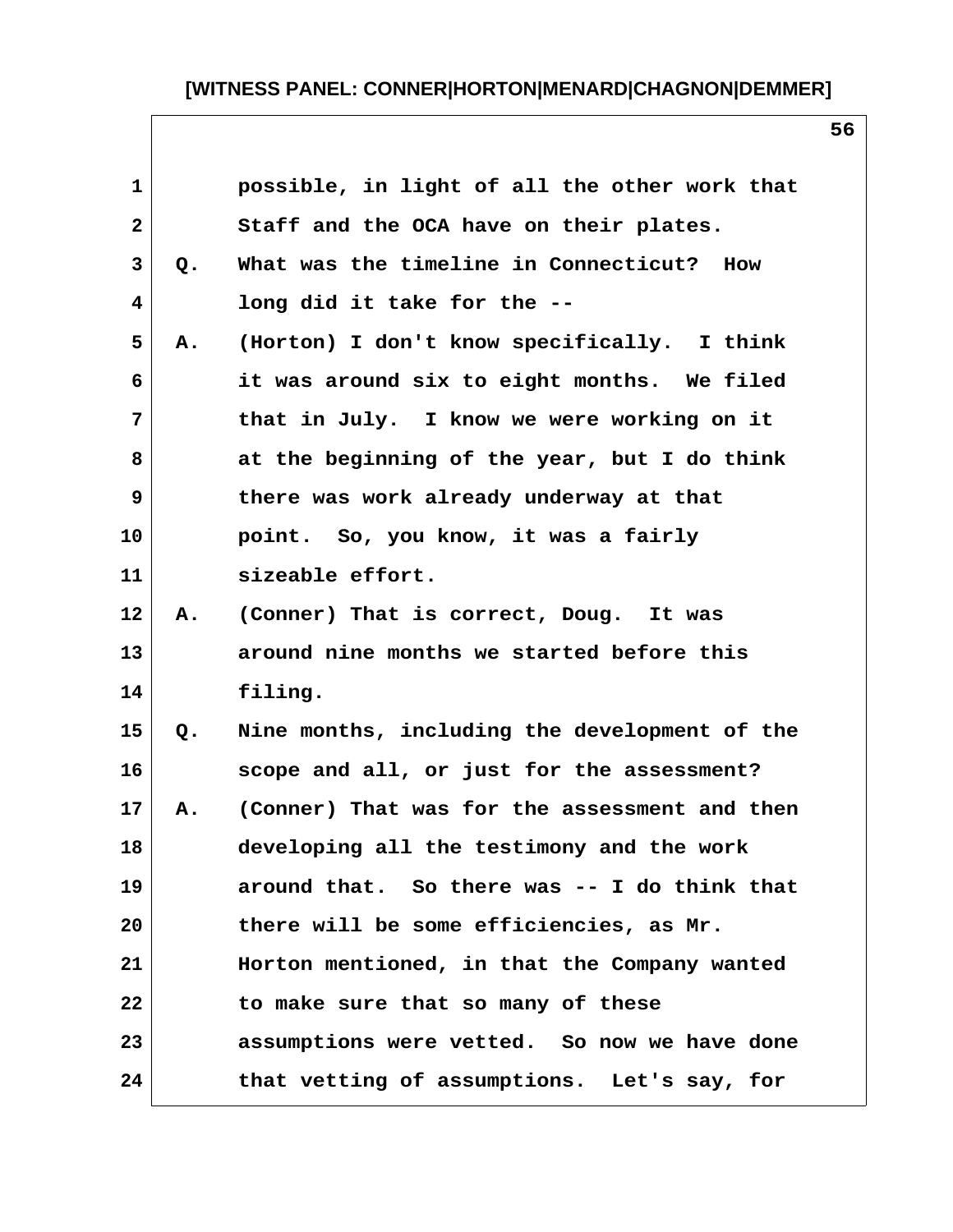| $\mathbf{1}$ |    | example, there were some assumptions in there |
|--------------|----|-----------------------------------------------|
| $\mathbf{2}$ |    | around the displacement of phone calls        |
| 3            |    | associated with high bills because we would   |
| 4            |    | have AMI and the visibility of the meter      |
| 5            |    | reads along the way, the visibility of how my |
| 6            |    | bill was going along the way. We've already   |
| 7            |    | vetted that assumption. And so we would just  |
| 8            |    | be double-checking versus going through the   |
| 9            |    | whole piece of starting with trying to get    |
| 10           |    | the data. So, again, as Mr. Horton said,      |
| 11           |    | there is some benefit in this recent          |
| 12           |    | analysis. We've completed the vetting. What   |
| 13           |    | the Company has done I think would            |
| 14           |    | fast-forward the work associated with this    |
| 15           |    | effort.                                       |
| 16           | Q. | So it sounds like it's reasonable to expect   |
| 17           |    | that this will be done in under nine months.  |
| 18           | Α. | (Conner) I would expect --                    |
| 19           | Α. | (Horton) I expect it to be, yeah.             |
| 20           | Α. | (Conner) Yeah.                                |
| 21           | Q. | Okay. And then after it is complete, what's   |
| 22           |    | the plan to implement the results?            |
| 23           | Α. | (Horton) I think that depends on what --      |
| 24           |    | well, the result, I think, is going to be     |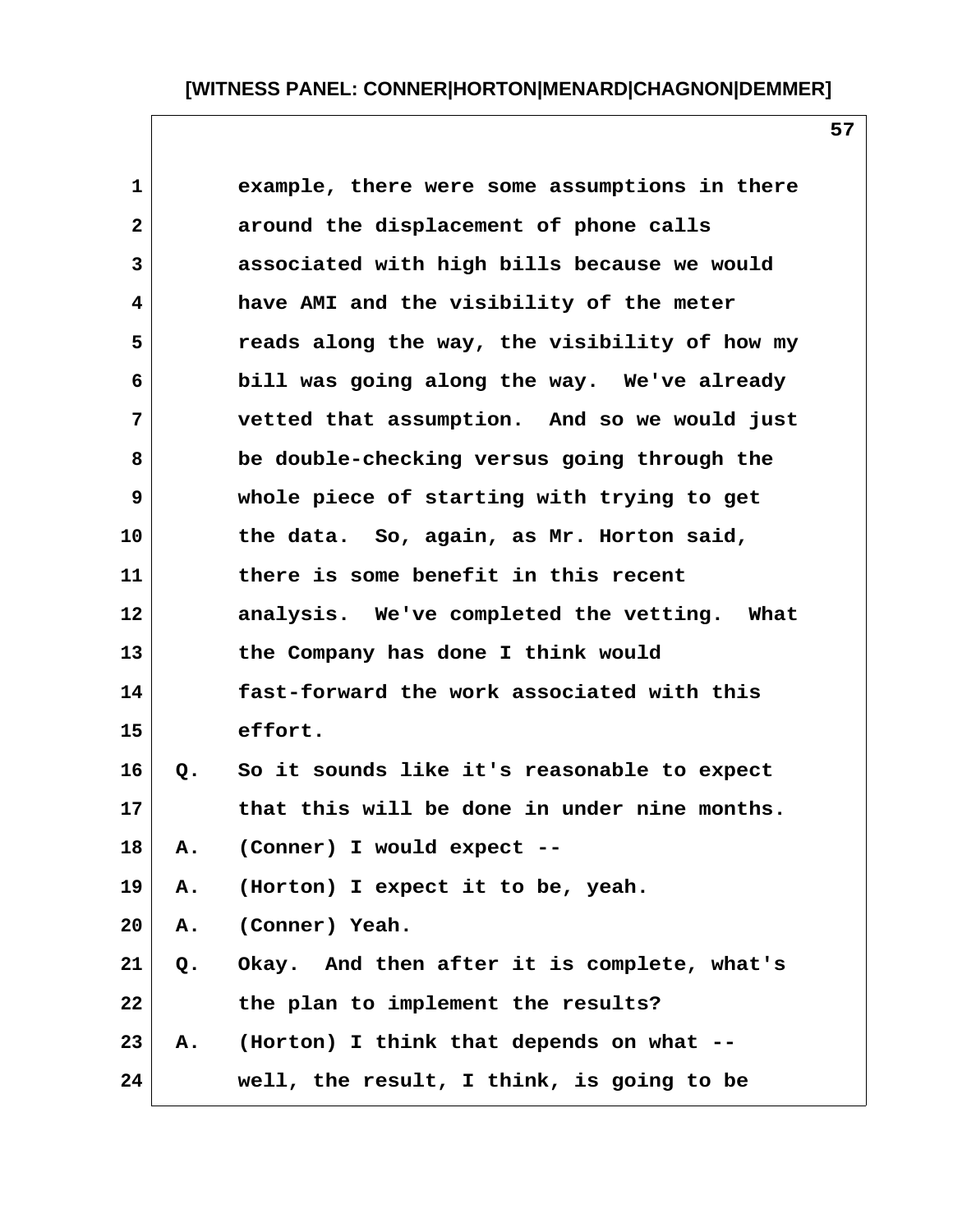**58**

 **1 information. And so I think it's going to 2 depend on what the result tells us, and then 3 we can start to figure out what would be 4 implemented. In other words, you know, I'm 5 not anticipating the result of this is 6 necessarily a plan that would be presented to 7 replace AMI, you know, beginning in '22, 8 right, to install AMI. That's not what this 9 is intended to produce. Because, again, I 10 think the reality is it's an expensive 11 proposition, and we're all concerned about 12 bill impacts to customers. 13 I think what it's going to do is provide 14 a lot more information about what the 15 functionality is that exists, what the 16 functionality could be with AMI, and what are 17 the -- what's a reasonable path forward, as 18 well as what are other limitations or 19 considerations or opportunities in New 20 Hampshire that would be specific and unique 21 to New Hampshire. We've talked about the 22 geography. We've also talked about the 23 different level of adoption of DG and other 24 public policies. There's also considerations**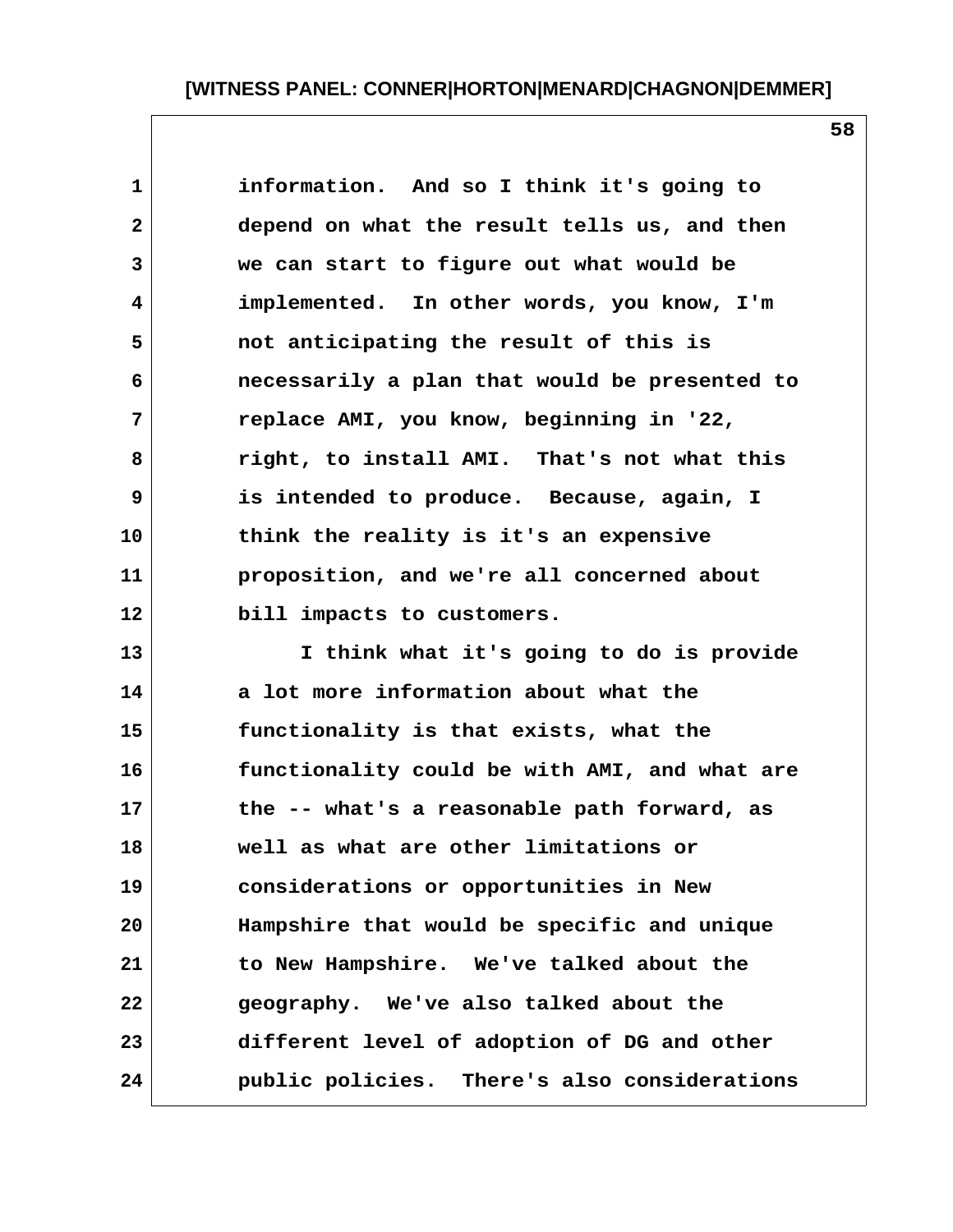**1 that were discussed as part of the proceeding 2 around the opt-in nature of additional 3 functionality that some AMI metering 4 infrastructure does offer; whereas in New 5 Hampshire, it's an opt-in consideration to 6 enable the communication with in-home devices 7 to the meter. And even how does that work 8 when we go to select an AMI infrastructure, 9 in light of the legislation that exists. 10 These are all things that were discussed that 11 I think we need to consider in this 12 assessment.**

**13 So to your specific question, I think we 14 don't know what the next step's going to be. 15 I think the output from it is information 16 that we are all interested in having, and I 17 think would be helpful to the Commission as 18 well as we continue to move through these 19 issues in a number of different dockets. 20 Q. Okay. Thank you. 21 Mr. Chagnon, what's Staff's expectation? 22 A. (Chagnon) Staff's expectation is the same as 23 Mr. Horton, what he just said. It's 24 information that we can just know going**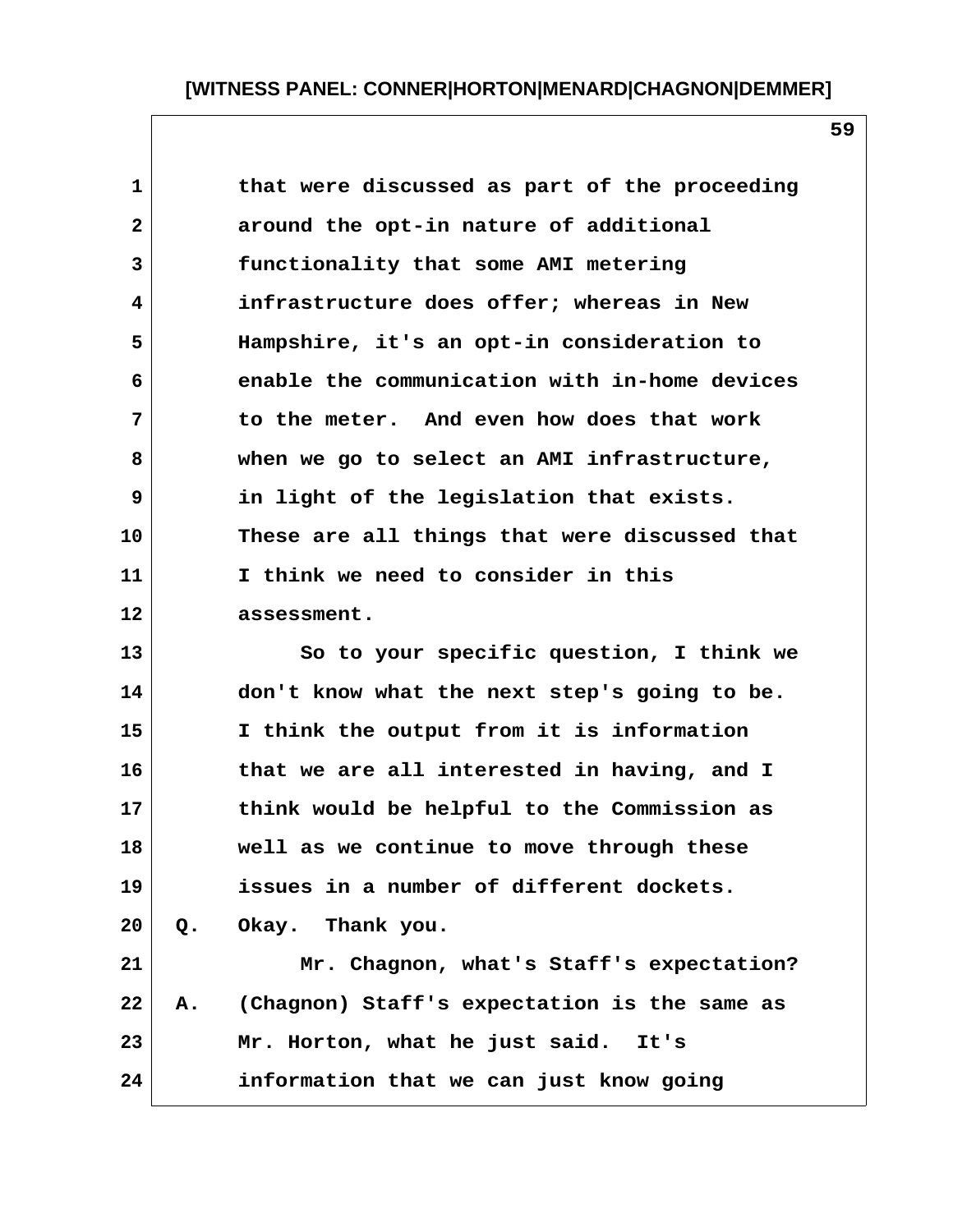| $\mathbf{1}$ |    | forward, but it doesn't necessarily mean it   |  |
|--------------|----|-----------------------------------------------|--|
| $\mathbf{2}$ |    | creates an action or a change right away.     |  |
| 3            | Q. | Okay. Thank you.                              |  |
| 4            |    | I have one more question on Bates             |  |
| 5            |    | Page 7. There's a provision for after the     |  |
| 6            |    | retirement review, the accounting review.     |  |
| 7            |    | There's supposed to be collaboration, and     |  |
| 8            |    | there's a potential to hire a consultant to   |  |
| 9            |    | do an independent review. And then in the     |  |
| 10           |    | last sentence, and Commissioner Bailey raised |  |
| 11           |    | this, it says that nothing precludes Staff or |  |
| 12           |    | the OCA from petitioning the Commission after |  |
| 13           |    | all of that has happened from reviewing the   |  |
| 14           |    | accounting.                                   |  |
| 15           |    |                                               |  |
|              |    | I guess this would go to Staff. What          |  |
| 16           |    | scenario would that occur in? We've already   |  |
| 17           |    | had collaboration. We've had the independent  |  |
| 18           |    | accounting. Where do you see that happening?  |  |
| 19           | Α. | (Chagnon) That was put in just so that we     |  |
| 20           |    | would have a backup, you know, that Staff or  |  |
| 21           |    | OCA or any party wouldn't be locked in to     |  |
| 22           |    | what the result is. If we indeed thought      |  |
| 23           |    | otherwise, then we would bring it forward.    |  |
| 24           |    | So it's just so that it didn't close the door |  |
|              |    |                                               |  |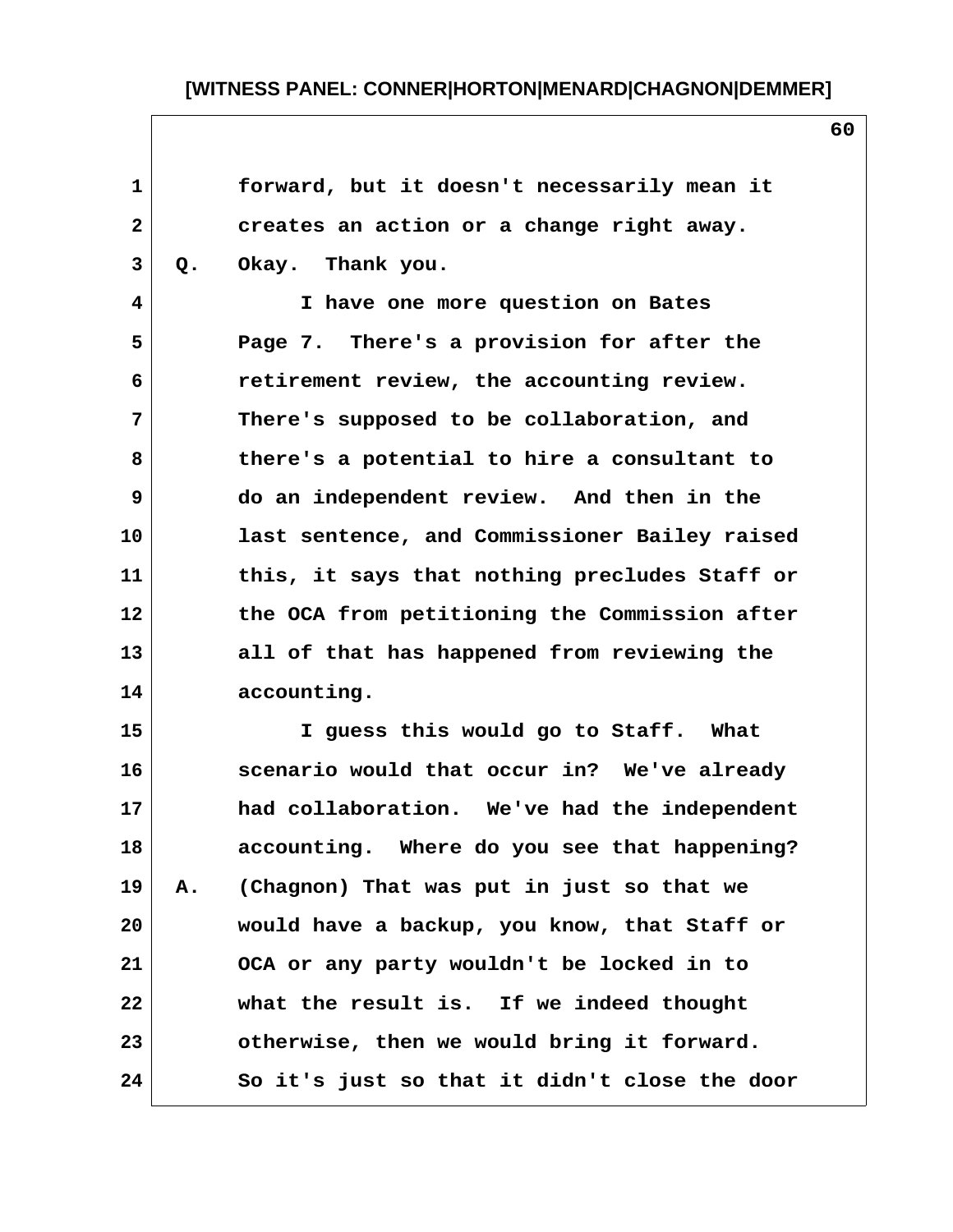| $\mathbf{1}$ | on anything that we thought we needed to               |  |
|--------------|--------------------------------------------------------|--|
| $\mathbf{2}$ | bring to the Commission.                               |  |
| 3            | Okay. Thank you for that.<br>Q.                        |  |
| 4            | CHAIRWOMAN MARTIN: I don't have                        |  |
| 5            | any other questions.                                   |  |
| 6            | Commissioner Bailey, do you have                       |  |
| 7            | any follow-up questions?                               |  |
| 8            | COMMISSIONER BAILEY: I do have one                     |  |
| 9            | follow-up question. I think I touched on               |  |
| 10           | this the last time, in that same area that             |  |
| 11           | you just mentioned.                                    |  |
| 12           | BY COMMISSIONER BAILEY:                                |  |
| 13           | So if the accounting review exposes a<br>$Q_{\bullet}$ |  |
| 14           | deficiency in the way the meters were                  |  |
| 15           | accounted or, you know, all the retirements            |  |
| 16           | were or were not in, and it would have                 |  |
| 17           | affected rates, is it too late to do anything          |  |
| 18           | about it?                                              |  |
| 19           | (Horton) Want me to try to address that?<br>Α.         |  |
| 20           | (Chagnon) Please do.<br>Α.                             |  |
| 21           | (Horton) So obviously coming out of this<br>Α.         |  |
| 22           | case, the Commission will issue a decision             |  |
| 23           | approving the rates that are in effect.                |  |
| 24           | That's clear. I think what this provision              |  |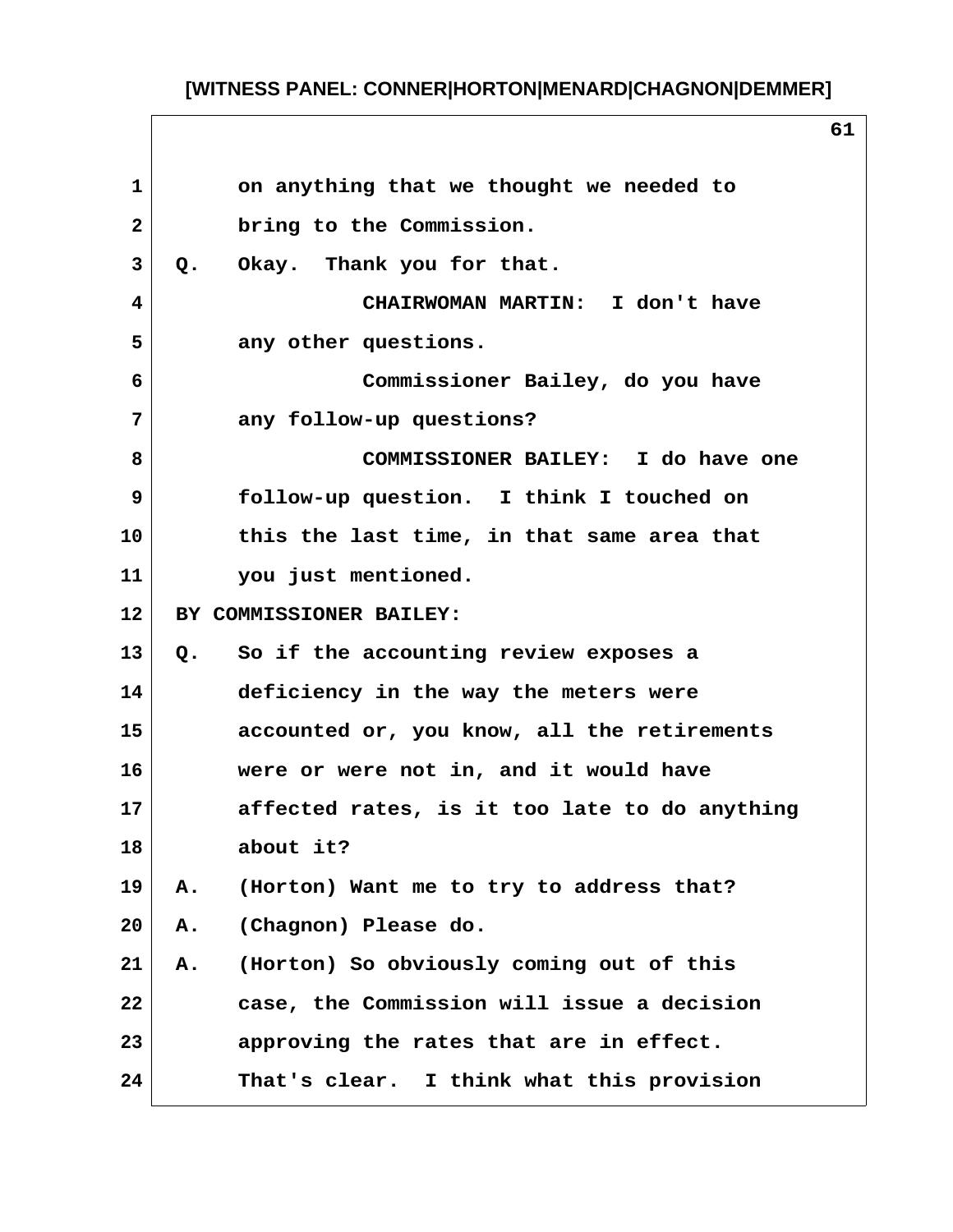**1 acknowledges is that all parties are 2 comfortable and confident that that's the 3 right thing to do. I think everybody has 4 testified the settlement is producing just 5 and reasonable rates. So that's period, you 6 know, end of statement. But we have this 7 issue that's lingering, that we want to make 8 sure that Staff and the OCA are comfortable?**

 **9 And there's the potential that the 10 accounting issues, when we get through this 11 exercise, could result in an adjustment to 12 the accounting, which then could result in a 13 change to the rates. I testified, and I 14 believe that if that were to happen, it would 15 be small and that we'd be able to resolve 16 what the right resolution of that is. And I 17 think that's why we had that last statement 18 in there. However small it is -- and it may 19 not be, I suppose -- Staff wants to have the 20 ability, or other parties, to petition the 21 Commission to do something. I'm confident 22 that we'll be able to -- first I'm confident 23 that we'll be able to resolve the open 24 questions in Staff's and the OCA's mind**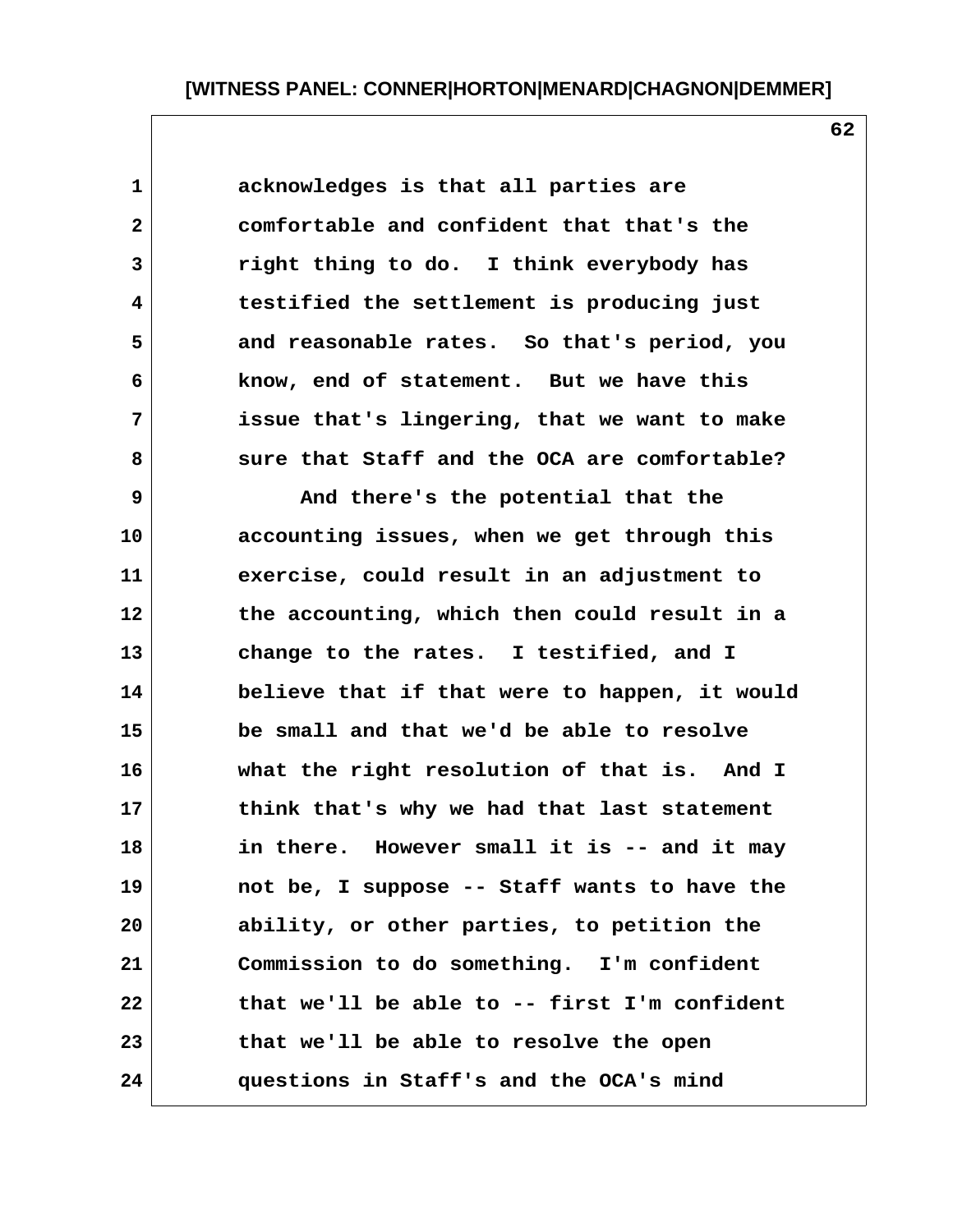**1 through this process and that we'll -- and 2 I'm confident that there will be no other 3 changes coming. But in the event there are, 4 I think we would work together to try to 5 figure out what the solution is. Maybe it's 6 a change that's reflected in the step 7 adjustment. Maybe it's a change that's 8 reflected in the RRA. I think we have to 9 wait to see to get through the first step of 10 the process. And I think, really, to some of 11 the questions you've been asking on other 12 topics, if we didn't have that in there, it 13 would have been sort of like, so what. What 14 are we going to do we if we get through this 15 and there is an issue and Staff didn't -- and 16 we didn't have this provision to allow 17 parties to try to do something with it? One 18 way of saying so I'm not anticipating there 19 to be a problem to come out of this. I 20 believe the rates that we're approving are 21 just and reasonable -- you're approving are 22 just and reasonable. But we do have this 23 process we need to follow through, and there 24 could be a potential to have some other**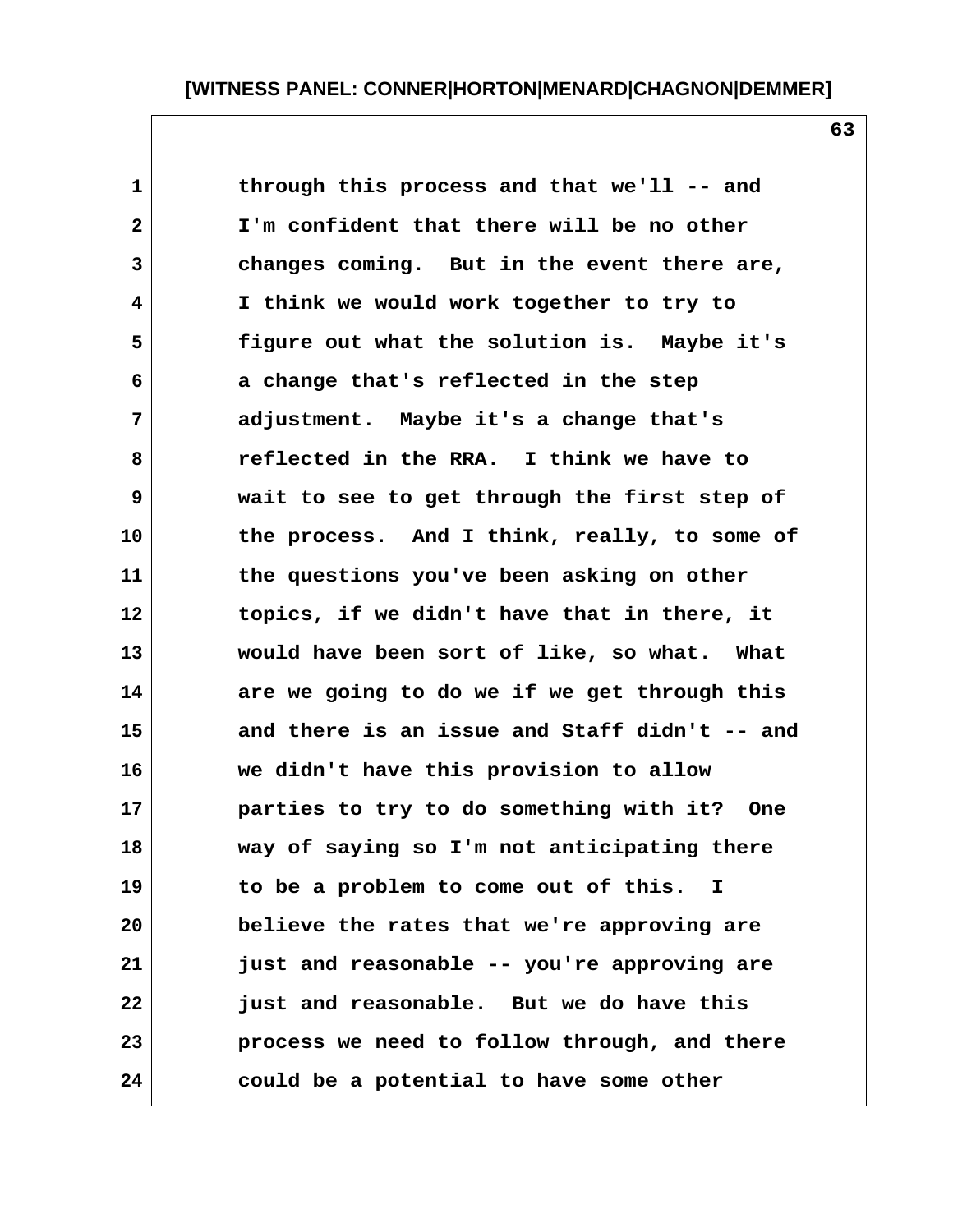**1 adjustment. And we'd work through that at 2 that time. 3 Q. Thank you. That was very helpful. 4 COMMISSIONER BAILEY: That's all I 5 have, Madam Chair. 6 CHAIRWOMAN MARTIN: Okay. 7 Mr. Fossum, do you have any 8 redirect? 9 MR. FOSSUM: I believe I just have 10 one. 11** REDIRECT EXAMINATION **12 BY MR. FOSSUM: 13 Q. Mr. Horton, you were asked a couple questions 14 about the prudence of the AMR investment. Do 15 you recall those questions? 16 A. (Horton) Yes, I do. 17 Q. Do you have, having had a few minutes to 18 think about it, do you have some additional 19 clarity to provide in response to 20 Commissioner Bailey's question on the 21 prudence of that investment? 22 A. (Horton) Yes. Just to be more firm and 23 clear, and also recalling Mr. Chagnon's 24 testimony from earlier in the week, I know he**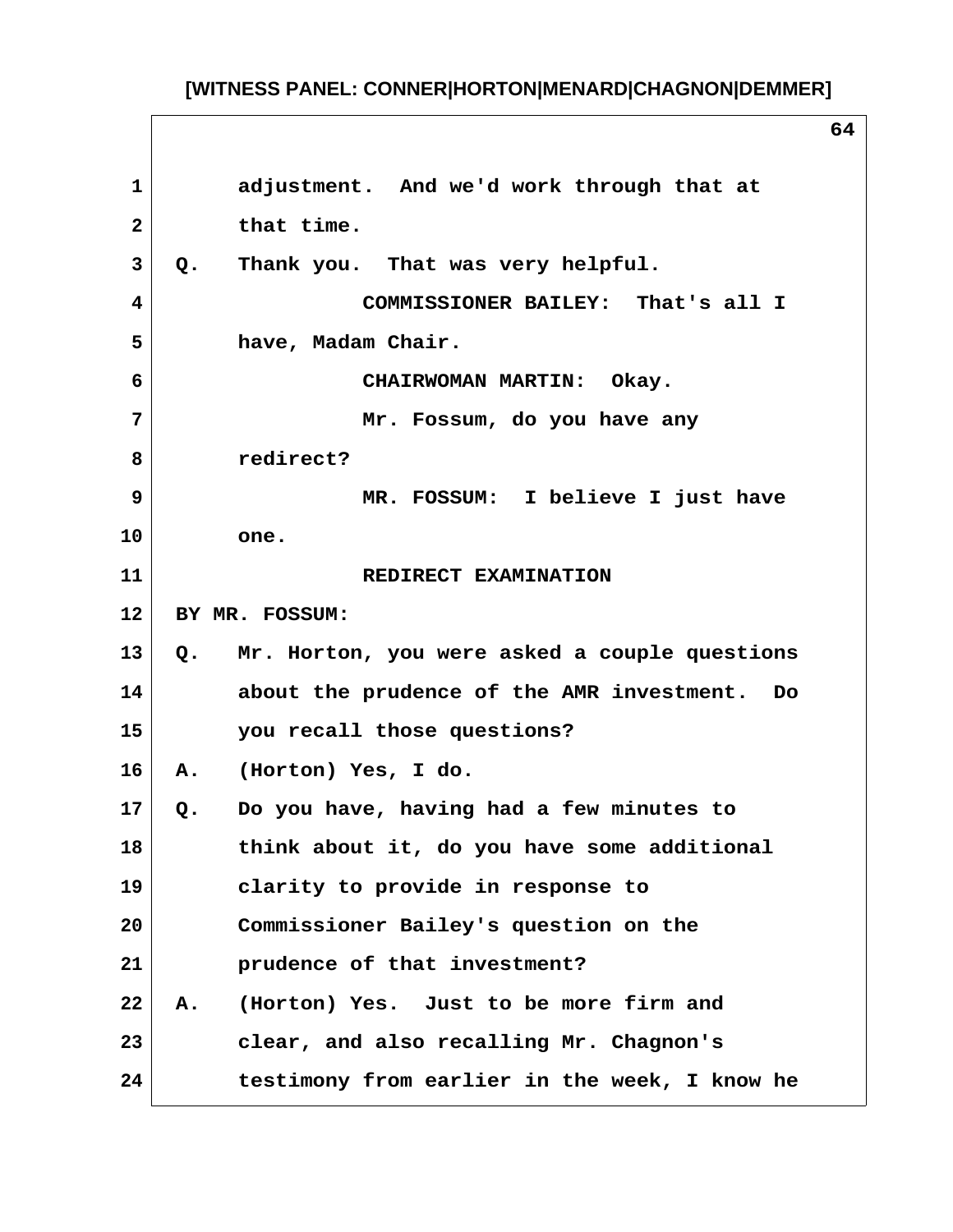| 1              |             | was asked a question, and so I want to just   |
|----------------|-------------|-----------------------------------------------|
| $\mathbf{2}$   |             | echo and be more clear. The settlement        |
| $\overline{3}$ |             | agreement that we've reached here resolves    |
| 4              |             | all of the issues of imprudence for           |
| 5              |             | investments that have been made up through    |
| 6              |             | and including the test year. And so that's    |
| 7              |             | really the clear and succinct way of          |
| 8              |             | answering the questions that I was asked on   |
| 9              |             | that issue. So that would include the AMR     |
| 10             |             | investments, as well as other investments     |
| 11             |             | that were questioned over the course of the   |
| 12             | proceeding. |                                               |
| 13             | $Q$ .       | Thank you. I believe                          |
| 14             |             | MR. FOSSUM: I believe that's all I            |
| 15             | have.       |                                               |
| 16             |             | <b>CHAIRWOMAN MARTIN:</b><br>Okay.            |
| 17             |             | Mr. Buckley, any redirect?                    |
| 18             |             | MR. BUCKLEY: Madam Chair, Staff               |
| 19             |             | has no redirect for this panel.               |
| 20             |             | CHAIRWOMAN MARTIN: Okay. Then we              |
| 21             |             | can move on to the next panel, which has some |
| 22             |             | of the same members, but it looks like we are |
| 23             |             | adding Mr. Colton and Ms. Noonan.             |
| 24             |             | And Ms. Robidas, once they have               |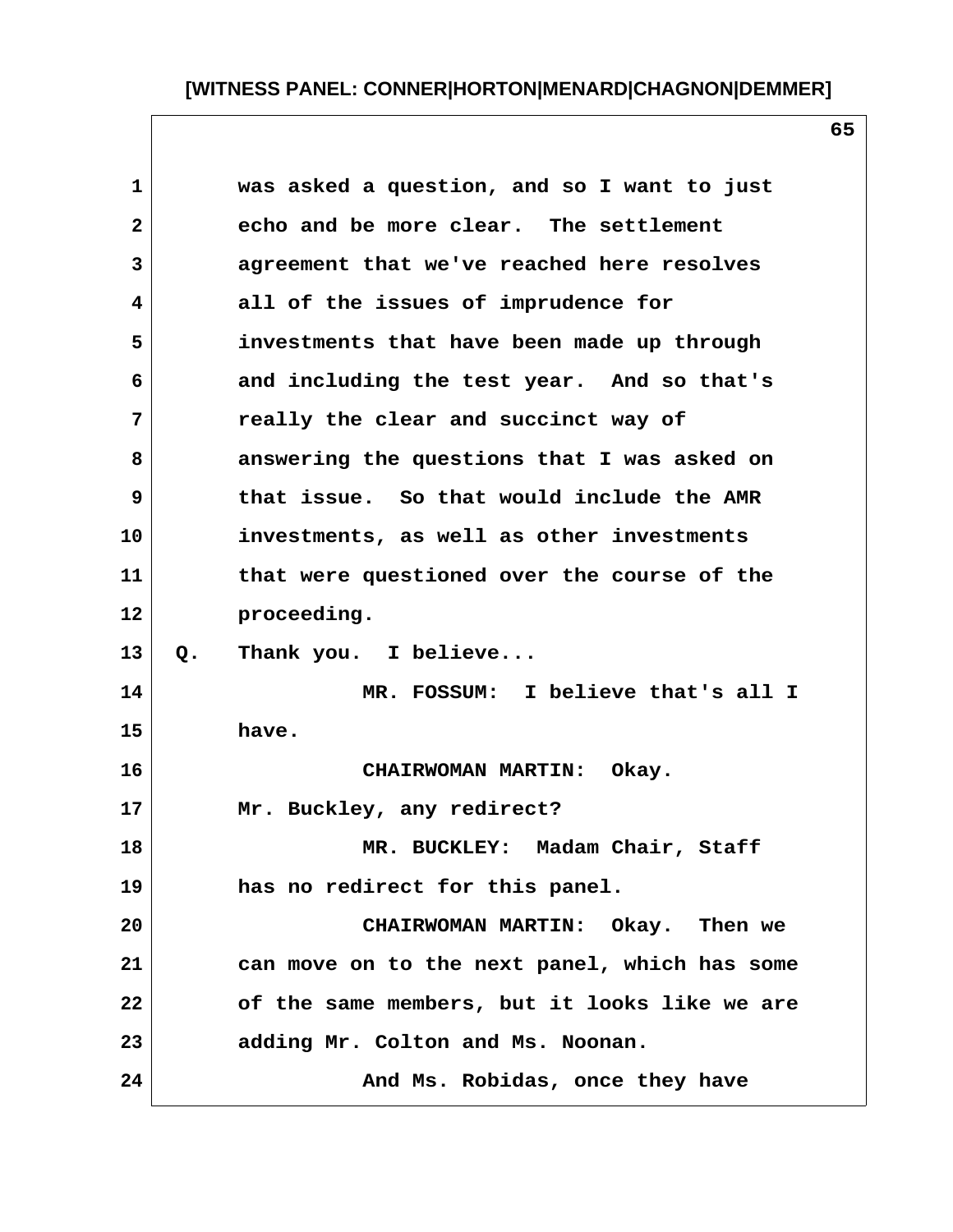# **[WITNESS PANEL: HORTON|CONNER|CHAGNON|COLTON|NOONAN]**

| $\mathbf{1}$ | joined us, if you can swear them in.                |
|--------------|-----------------------------------------------------|
| $\mathbf{2}$ | (WHEREUPON, ROGER COLTON AND AMANDA                 |
| 3            | NOONAN were duly sworn and cautioned by             |
| 4            | the Court Reporter.)                                |
| 5            | ROGER COLTON, SWORN                                 |
| 6            | AMANDA NOONAN, SWORN                                |
| 7            | CHAIRWOMAN MARTIN: Thank you.                       |
| 8            | Mr. Fossum, would you like to                       |
| 9            | begin?                                              |
| 10           | MR. FOSSUM: Thank you. I'll note                    |
| 11           | Mr. Horton and Ms. Conner have been                 |
| 12           | previously qualified, and their testimony has       |
| 13           | been addressed, so I won't be addressing that       |
| 14           | now.                                                |
| 15           | So this panel, we are directing                     |
| 16           | ourselves to a couple of items that we didn't       |
| 17           | really spend much time on in the overview,          |
| 18           | speaking to what's in Sections 12 and 13 of         |
| 19           | the settlement regarding the fee-free credit        |
| 20           | proposal and the New Start program.                 |
| 21           | DIRECT EXAMINATION                                  |
| 22           | BY MR. FOSSUM:                                      |
| 23           | Ms. Conner, Mr. Horton, are you both familiar<br>Q. |
| 24           | with those provisions?                              |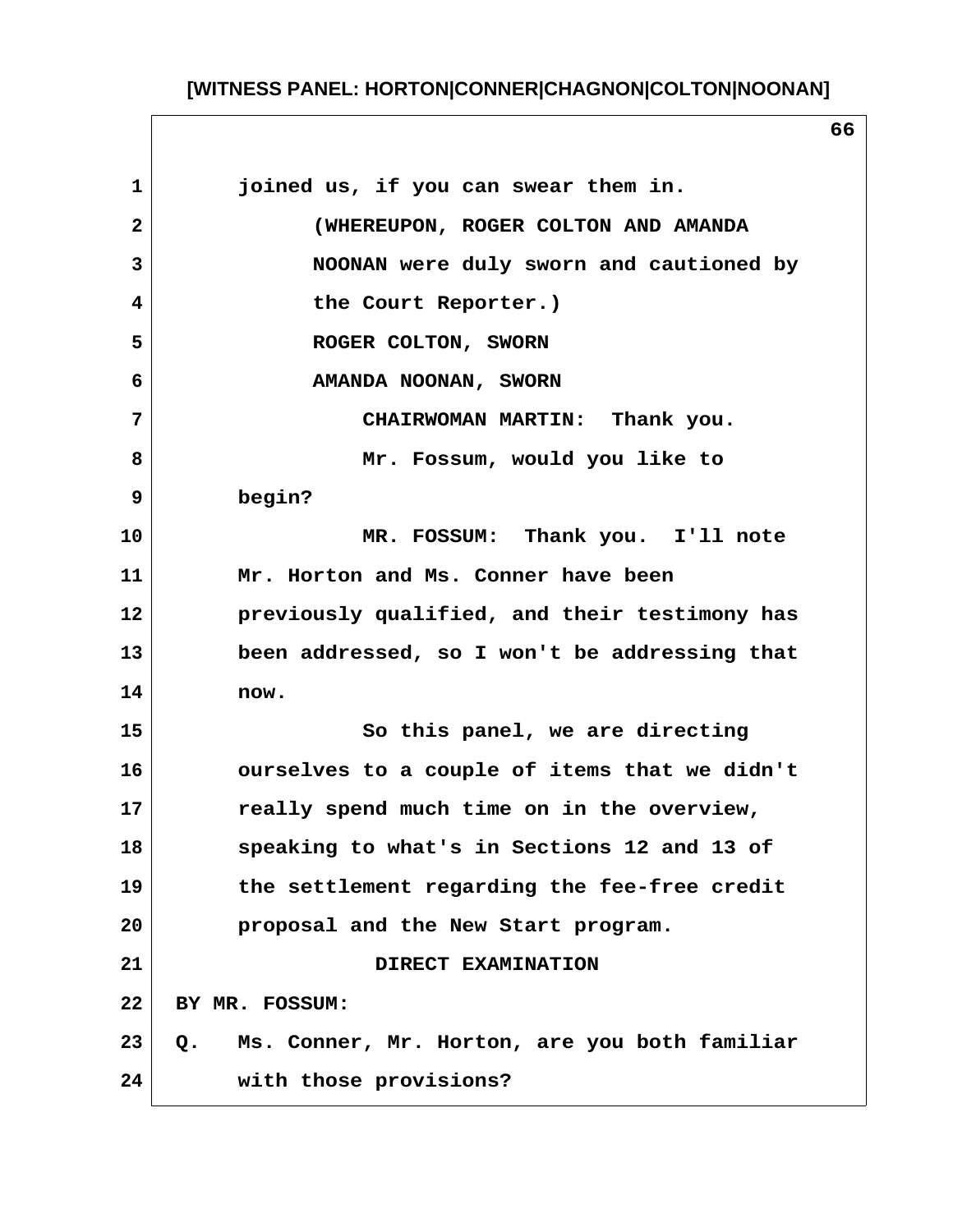### **[WITNESS PANEL: HORTON|CONNER|CHAGNON|COLTON|NOONAN]**

 **1 A. (Conner) Yes.**

 **2 A. (Horton) Yes.**

 **3 Q. Taking them in the order that they appear in 4 the agreement then, Section 12 is discussing 5 this fee-free credit and debit card program.**

 **6 Ms. Conner, could you, beyond what's 7 specified in the agreement, could you provide 8 a little detail about what that program will 9 look like.**

**10 A. (Conner) What we're offering for customers 11 here is on a one-time payment, as they may 12 decide to make a payment, they would have the 13 option to -- today they have the option to 14 pay with a credit card or debit card, but 15 there is a convenience fee associated with 16 that payment. We would, in this settlement, 17 eliminate that fee for making that one-time 18 payment either by credit or debit card. And 19 we know that this, based on customer 20 feedback, is a top dissatisfier for 21 customers, the fact that there is a 22 convenience fee. Obviously, as we look at 23 the world today, moving towards cashless, 24 particularly now in the pandemic, has become**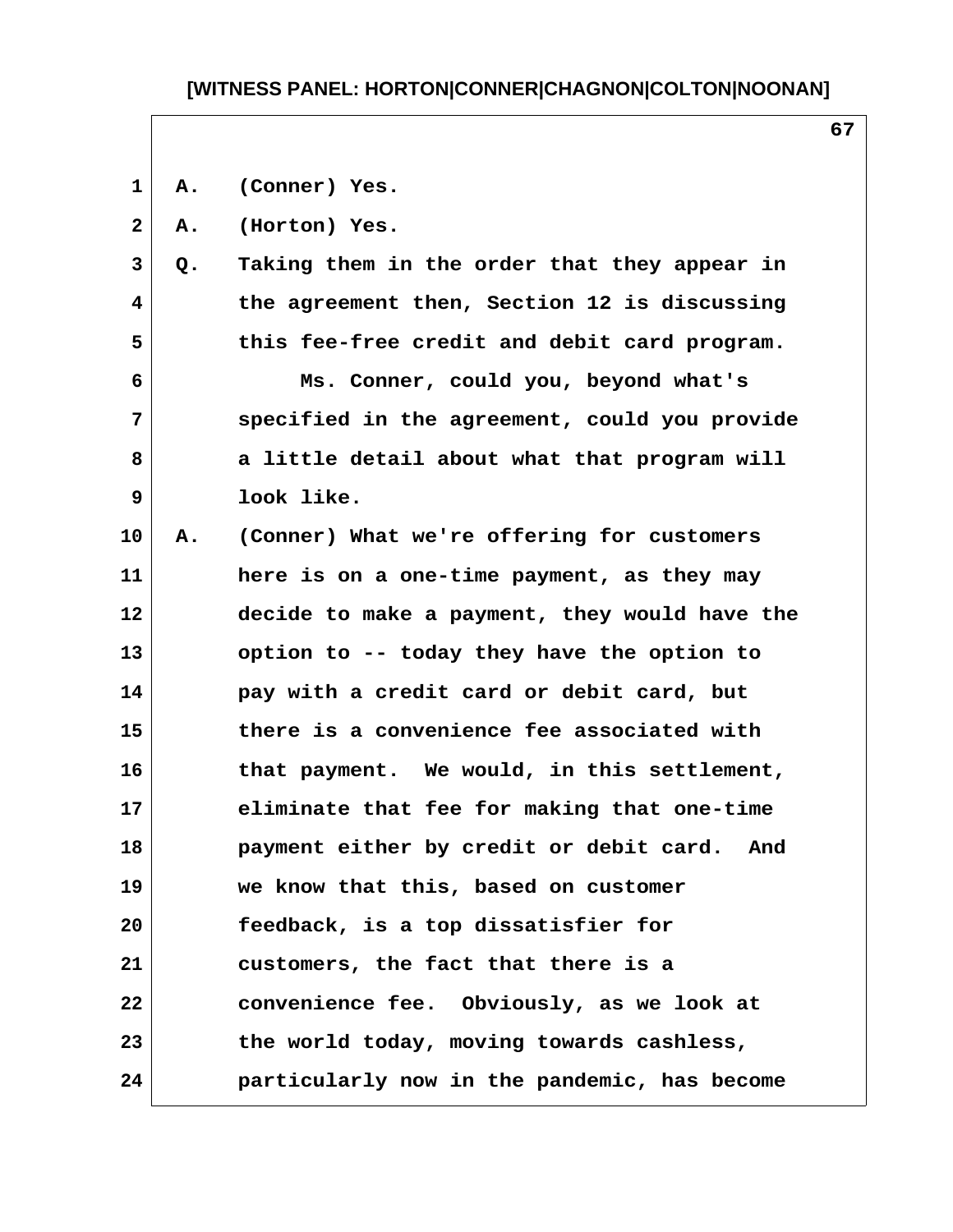|    | even more common. So this offering, I think,  |
|----|-----------------------------------------------|
|    | will be of great value. And we're very        |
|    | pleased to work with Staff to develop a       |
|    | settlement on it.                             |
| Q. | And just to be clear, the version of that     |
|    | program that's being implemented now, is that |
|    | to be in an end-state for that program, or    |
|    | could it be that there might be additional    |
|    | changes in the future?                        |
| Α. | (Conner) I would envision that we'll continue |
|    | to monitor and evaluate this program. I know  |
|    | that Ms. Noonan has identified a series of    |
|    | metrics that we will look at to understand    |
|    | the benefits of this program going forward,   |
|    | and I think that is very prudent. I also      |
|    | know that Staff is very interested in us      |
|    | offering this program for recurring payments. |
|    | So in the case of New Hampshire, if a         |
|    | customer is on recurring payments, which is   |
|    | 92,000 customers, offering them the           |
|    | capability of establishing a credit card or   |
|    | debit card for that recurring payment is of   |
|    | interest to the Staff. That is not included   |
|    | in this settlement, but certainly something   |
|    |                                               |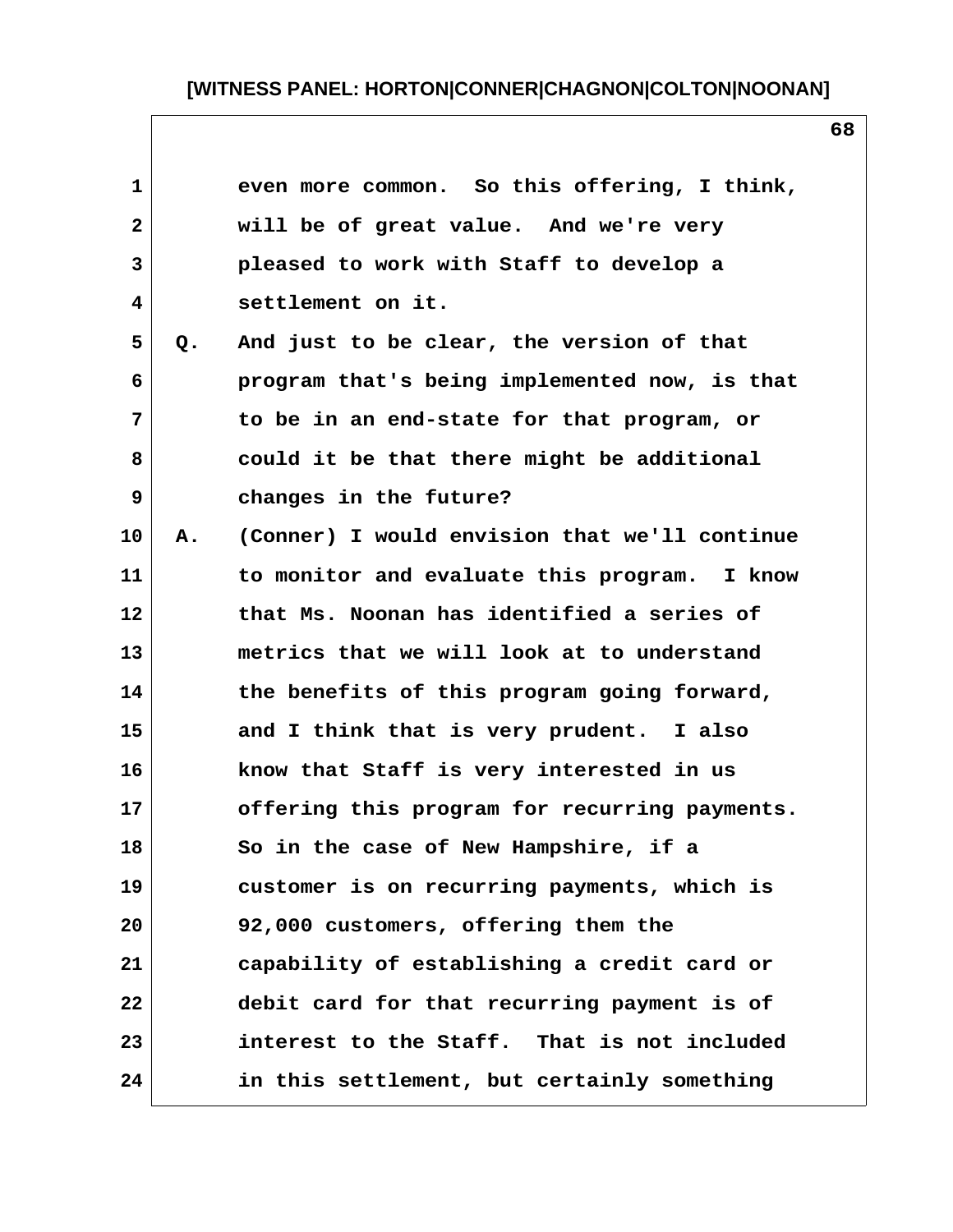# **[WITNESS PANEL: HORTON|CONNER|CHAGNON|COLTON|NOONAN]**

| $\mathbf{1}$ |       | that as we moved forward and get an           |  |
|--------------|-------|-----------------------------------------------|--|
| $\mathbf{2}$ |       | understanding of the adoption rate and the    |  |
| 3            |       | cost we can further discuss if it's the right |  |
| 4            |       | time and right approach for New Hampshire     |  |
| 5            |       | customers.                                    |  |
| 6            | $Q$ . | Thank you. And turning now to the following   |  |
| 7            |       | section, Section 13. Could you, beyond        |  |
| 8            |       | what's specified in the agreement, could you  |  |
| 9            |       | discuss the program that's being implemented  |  |
| 10           |       | through this section.                         |  |
| 11           | Α.    | (Conner) I'm sorry. The arrearage             |  |
| 12           |       | forgiveness program?                          |  |
| 13           | $Q$ . | Yes. Section 13, New Start arrears            |  |
| 14           |       | management program.                           |  |
| 15           | Α.    | (Conner) New Start arrears management. I'm    |  |
| 16           |       | very excited about this. I believe that       |  |
| 17           |       | having this capability to allow our customers |  |
| 18           |       | an arrears management program, that if they   |  |
| 19           |       | qualify and are coded hardship, that they can |  |
| 20           |       | move on -- and it's proven as a best          |  |
| 21           |       | practice -- that it allows a customer to,     |  |
| 22           |       | over the course of the year, demonstrate that |  |
| 23           |       | they can pay their monthly, average monthly   |  |
| 24           |       | energy bill going forward. It creates -- you  |  |
|              |       |                                               |  |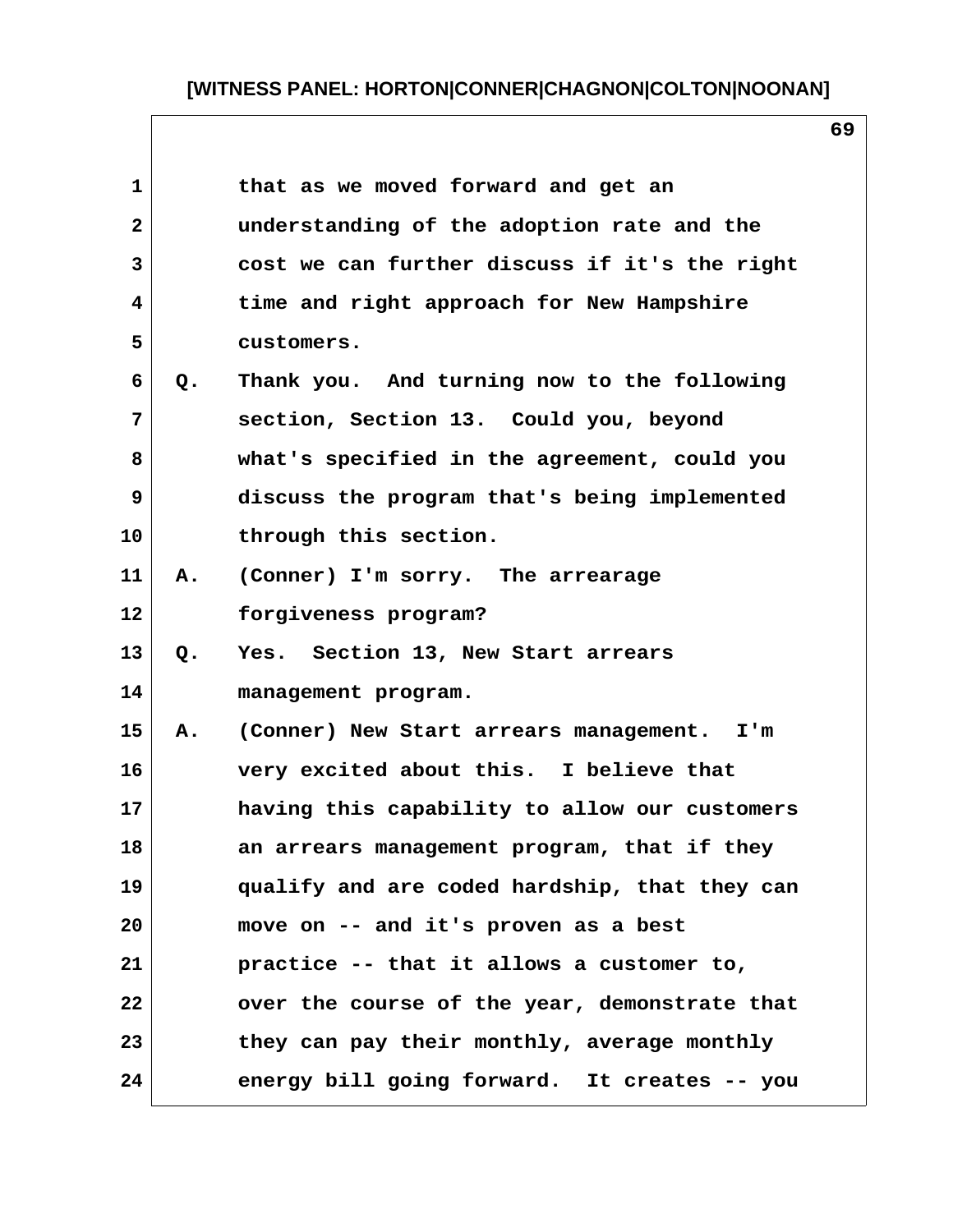**1 know, we'll partner with agencies, such as 2 The Way Home, to get outreach and education 3 for our customers to support them in this. 4 But at the completion of that year-long 5 payment, their arrears that they would have 6 had gets completely forgiven. And we always 7 look forward to those customers continuing to 8 move forward and hopefully not needing that 9 type of program in the future. However, we 10 also know that sometimes more bad things 11 happen, as we've seen with this pandemic. So 12 that program that we're proposing here would 13 allow customers, if they qualify, to enter 14 into an arrears forgiveness arrangement that, 15 as they paid their current bills, they could 16 have their one-twelfth each month of their 17 arrears forgiven. If they miss a payment, 18 they are allowed to make that up and continue 19 on with the program. And then we still have 20 some details to work out and look forward to 21 a collaborative that has been recommended, 22 that we will stand up very quickly at the 23 beginning of the year to work out the finer 24 details with this.**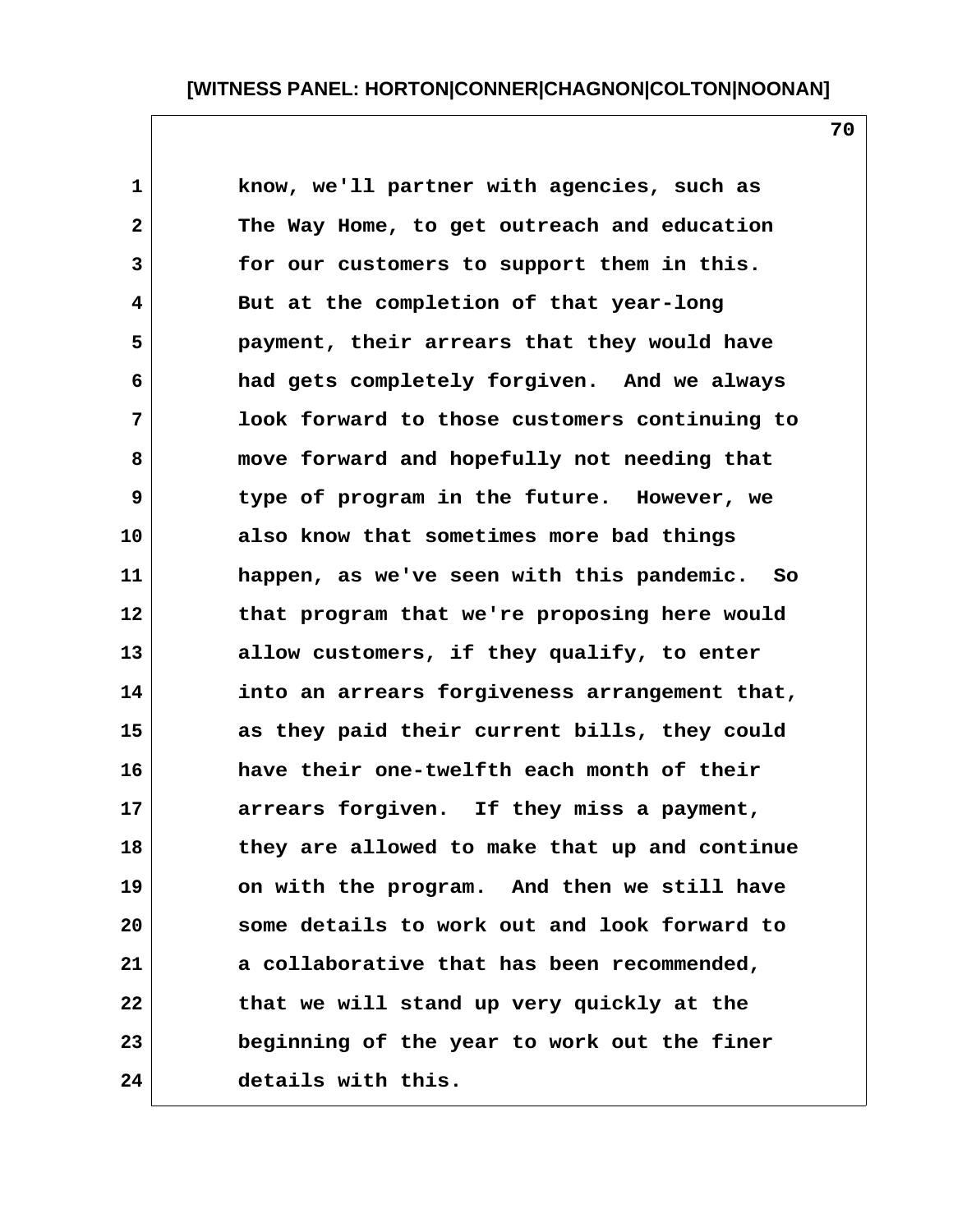# **[WITNESS PANEL: HORTON|CONNER|CHAGNON|COLTON|NOONAN]**

| $\mathbf 1$  | Q. | On that last point, could you explain a       |
|--------------|----|-----------------------------------------------|
| $\mathbf{2}$ |    | little more your expectations for that group  |
| 3            |    | that you said will be "stood up quickly," how |
| 4            |    | that group -- how you envision that           |
| 5            |    | functioning?                                  |
| 6            | Α. | (Conner) Well, I envision it being a          |
| 7            |    | collaborative process where we start a        |
| 8            |    | stakeholder group that would develop the      |
| 9            |    | final recommendations of the program.<br>It   |
| 10           |    | would address some of the nits. These are     |
| 11           |    | small details, and we just ran out of running |
| 12           |    | room during the agreement process to do all   |
| 13           |    | of those minute details. But we would work    |
| 14           |    | with the group to finalize those details and  |
| 15           |    | make it make sense for New Hampshire.         |
| 16           |    | I have found, you know, this is -- we         |
| 17           |    | operate and offer these programs in           |
| 18           |    | Massachusetts and Connecticut. And actually,  |
| 19           |    | only 13 states, now 14 with New Hampshire,    |
| 20           |    | have arrears forgiveness. But more are very   |
| 21           |    | interested in this, doing this. But each one  |
| 22           |    | of them makes the business rules that make    |
| 23           |    | sense for them. And that's what we'll work    |
| 24           |    | with New Hampshire on is what makes the most  |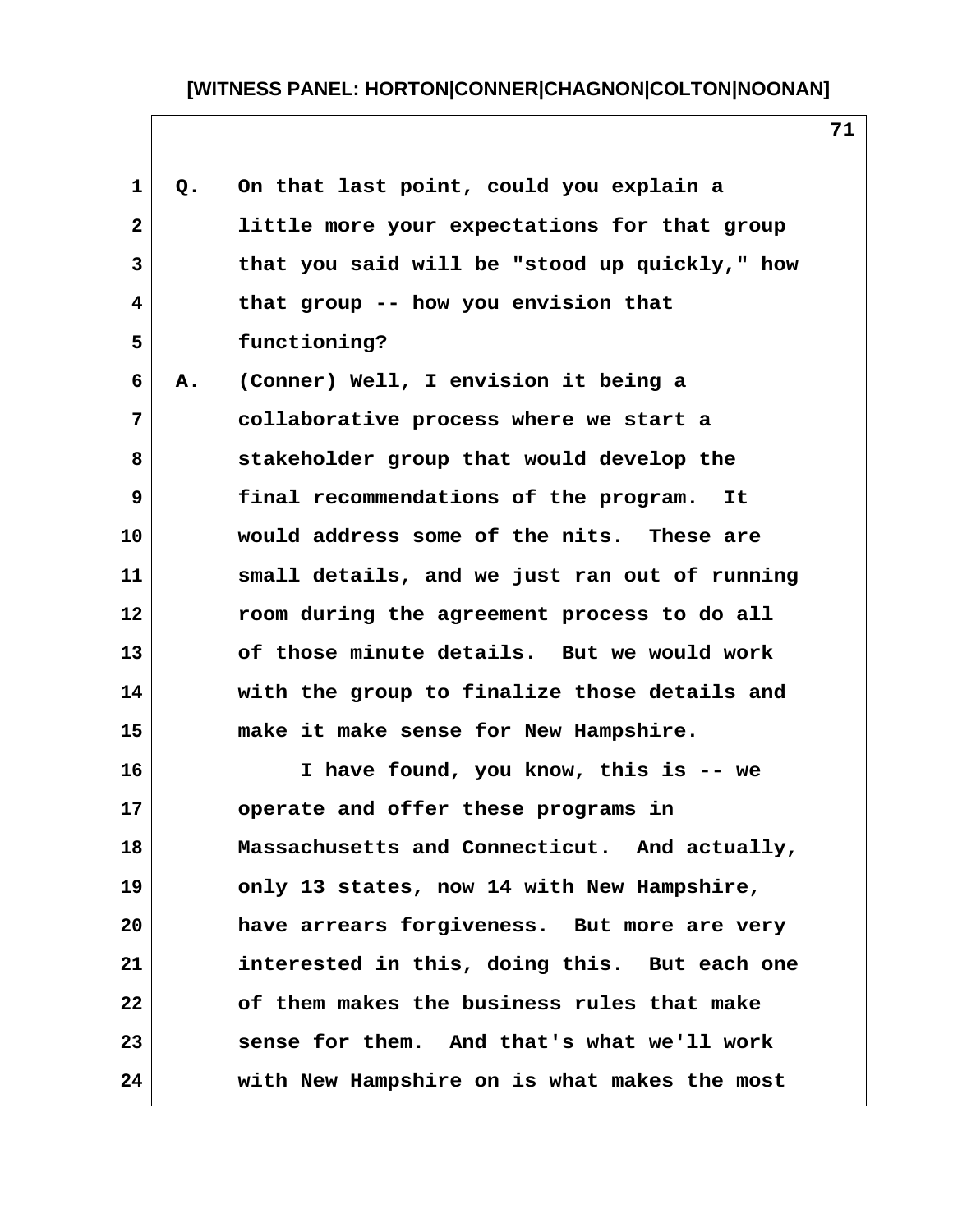| 1            |    | sense for business rules for New Hampshire     |
|--------------|----|------------------------------------------------|
| $\mathbf{2}$ |    | customers. I know that Staff and the various   |
| 3            |    | advocate groups have that intimate knowledge   |
| 4            |    | of their customers, and we'll look forward to  |
| 5            |    | being in a collaborative and looking at those  |
| 6            |    | and doing the fine details on it.              |
| 7            | Q. | And do you also envision this group to         |
| 8            |    | provide sort of continuing input and           |
| 9            |    | information on the program?                    |
| 10           | Α. | (Conner) Well, as part of this, we plan to     |
| 11           |    | have a regular filing of a series of metrics,  |
| 12           |    | which I think also is a very good idea to      |
| 13           |    | understand the participation rates, what the   |
| 14           |    | success rates are, how it impacts or reduces   |
| 15           |    | our truck rolls associated with credit. So     |
| 16           |    | there's some good benefits I think will be     |
| 17           |    | teased out here, a good understanding of       |
| 18           |    | customer behavior associated with this.<br>And |
| 19           |    | I believe we'll gain learnings about how we    |
| 20           |    | communicate and educate on this, perhaps how   |
| 21           |    | we combine it with our energy-efficiency       |
| 22           |    | programs, so that we can reduce the share of   |
| 23           |    | wallet that our hardship customers have        |
| 24           |    | associated with energy. So I do envision       |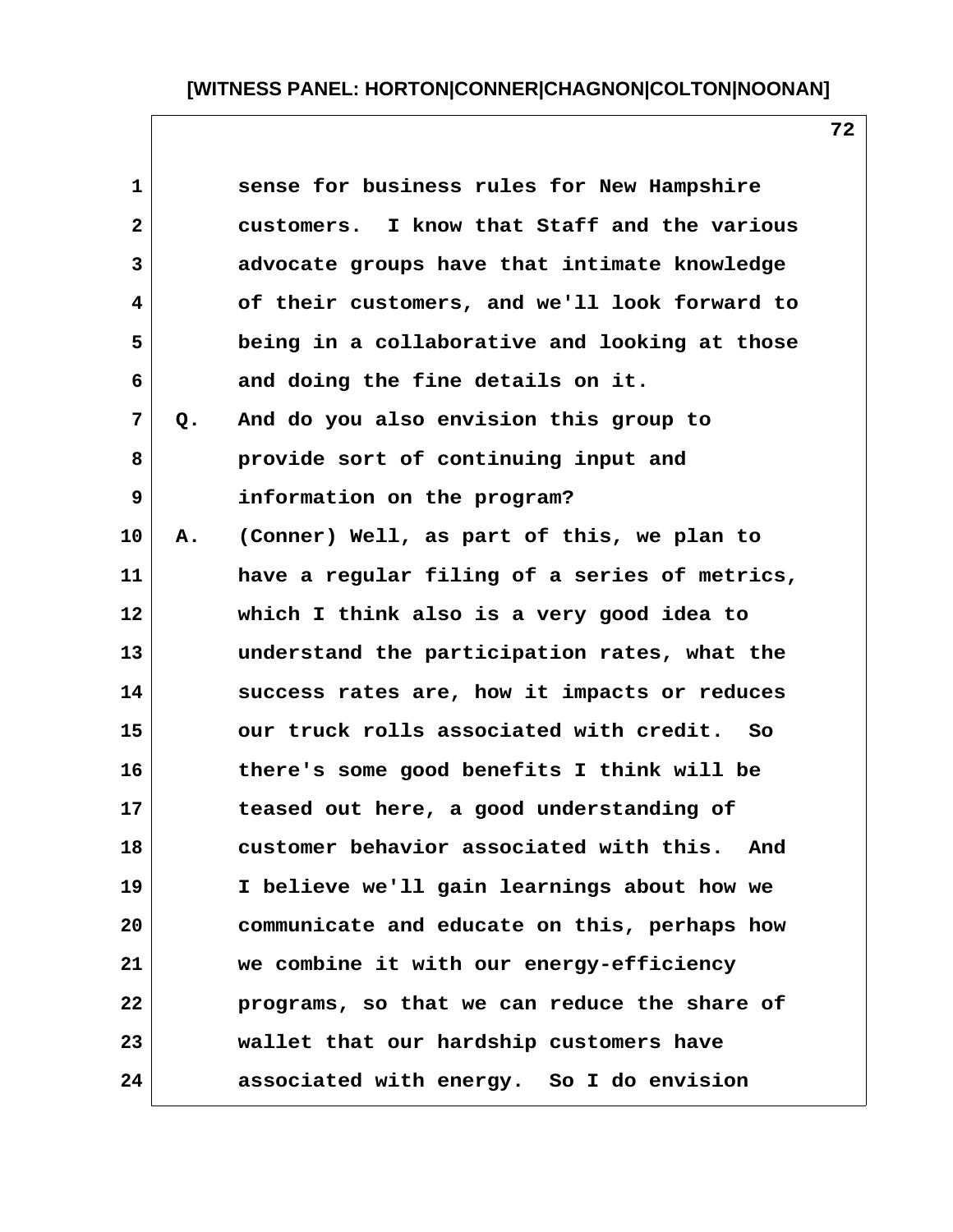| $\mathbf{1}$ | that ongoing we'll take learnings from the          |
|--------------|-----------------------------------------------------|
| $\mathbf{2}$ | program and use it to enhance the program           |
| 3            | going forward.                                      |
| 4            | Very good. Thank you.<br>$Q$ .                      |
| 5            | MR. FOSSUM: That is what I have                     |
| 6            | for direct on these topics.                         |
| 7            | CHAIRWOMAN MARTIN: All right.                       |
| 8            | Thank you.                                          |
| 9            | Mr. Burke.                                          |
| 10           | MR. BURKE: Thank you, Madam Chair.                  |
| 11           | DIRECT EXAMINATION                                  |
| 12           | BY MR. BURKE:                                       |
| 13           | Mr. Colton, could you please state your name,<br>Q. |
| 14           | your position and your role in this case.           |
| 15           | (Colton) My name is Roger Colton. I am a<br>Α.      |
| 16           | principal in the firm of Fisher, Sheehan &          |
| 17           | Colton, Public Finance and General Economics.       |
| 18           | I have been retained to provide expert              |
| 19           | testimony for The Way Home, an intervenor in        |
| 20           | this proceeding.                                    |
| 21           | Thank you. And could you tell us, have you<br>Q.    |
| 22           | previously testified before this Commission?        |
| 23           | (Colton) I have previously testified before<br>Α.   |
| 24           | the New Hampshire Commission, and I've worked       |
|              |                                                     |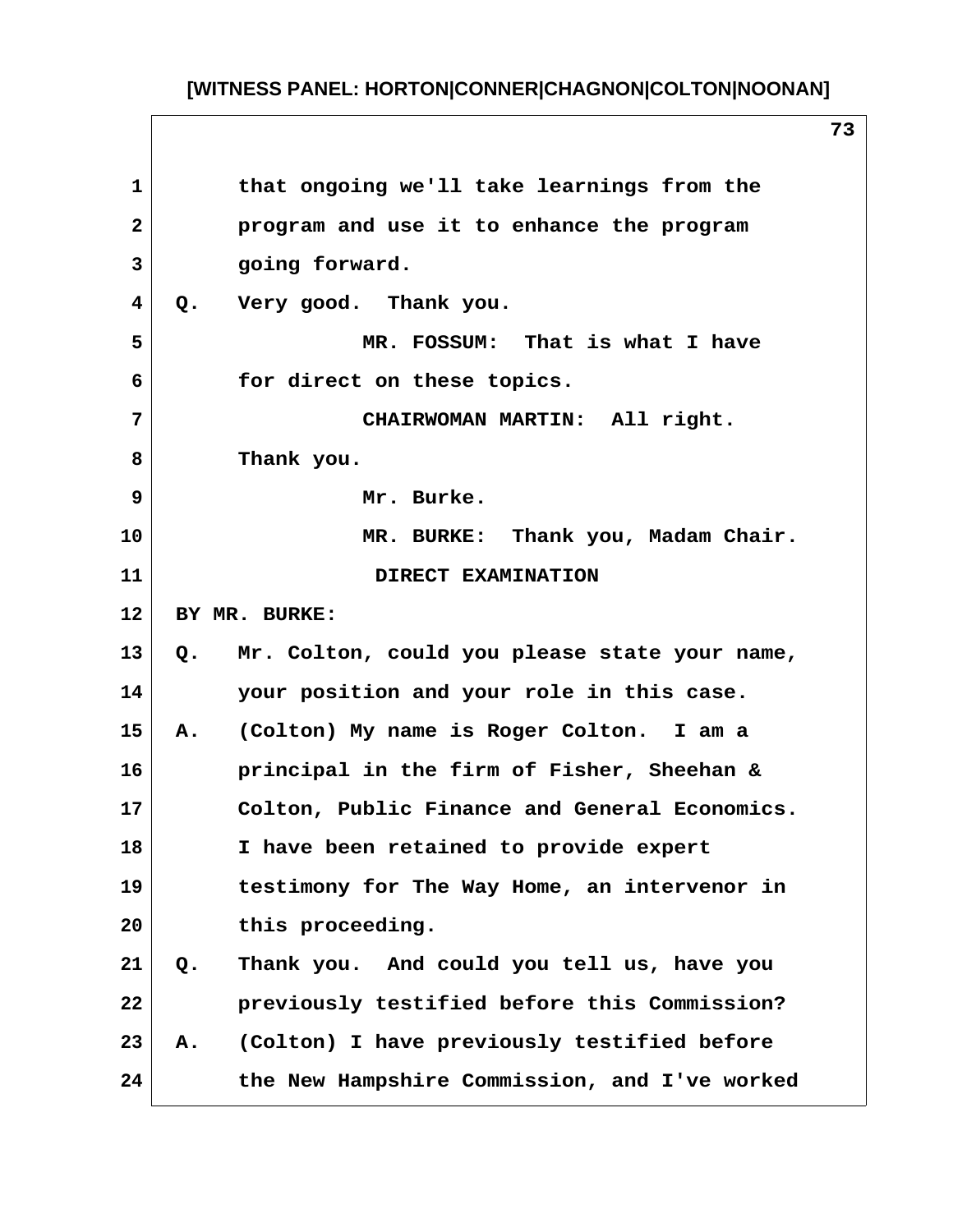| 1            |               | on behalf of the Commission. My testimony     |
|--------------|---------------|-----------------------------------------------|
| $\mathbf{2}$ |               | has related primarily to low-income issues,   |
| 3            |               | both customer service issues, rate            |
| 4            |               | affordability issues or bill affordability    |
| 5            |               | issues, and energy efficiency or              |
| 6            |               | usage-reduction issues.                       |
| 7            | $Q$ .         | Thank you. And did you prepare written        |
| 8            |               | direct testimony with the attachments that    |
| 9            |               | were filed on behalf of The Way Home in       |
| 10           |               | connection with this proceeding that were     |
| 11           |               | dated December 20th, 2019?                    |
| 12           | Α.            | (Colton) I did.                               |
| 13           | $Q_{\bullet}$ | And has that direct testimony been marked for |
| 14           |               | identification purposes as Exhibit 24 for     |
| 15           |               | this hearing?                                 |
| 16           |               | A. (Colton) It has.                           |
| $17\,$       | Q.            | And do you have a copy of Exhibit 24 in front |
| 18           |               | of you now as we speak?                       |
| 19           | Α.            | (Colton) I do.                                |
| 20           | Q.            | And was this testimony prepared by you or at  |
| 21           |               | your direction?                               |
| 22           | Α.            | (Colton) It was.                              |
| 23           | Q.            | And Mr. Colton, does this direct testimony,   |
| 24           |               | premarked as Exhibit 24, accurately reflect   |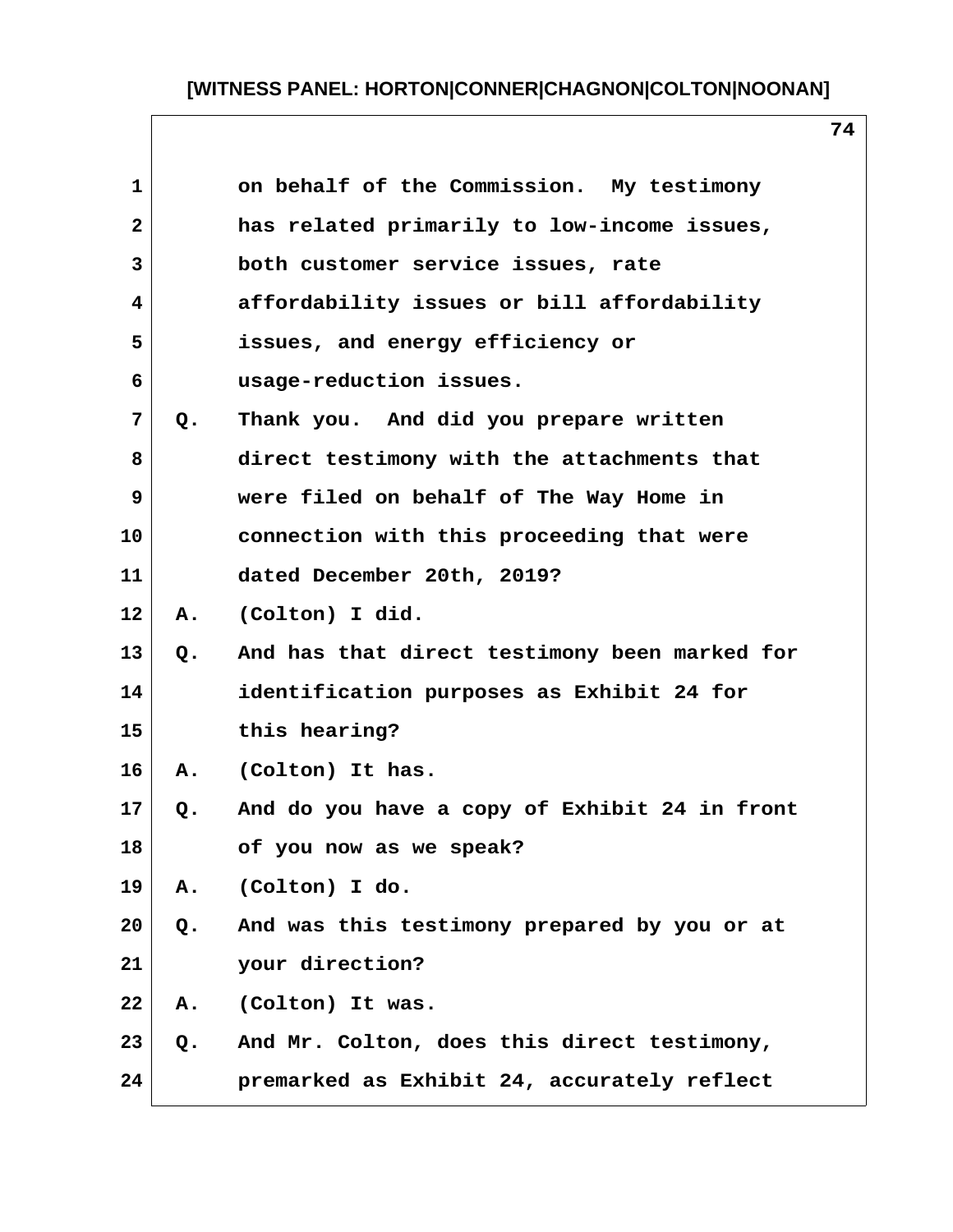| $\mathbf{1}$ |               | your opinion at the time you prepared it,     |
|--------------|---------------|-----------------------------------------------|
| $\mathbf{2}$ |               | based on facts known to you at that time?     |
| 3            | А.            | (Colton) It was. It did.                      |
| 4            | Q.            | And do you have any corrections to note or to |
| 5            |               | make today to your direct testimony?          |
| 6            | A.            | (Colton) I do not.                            |
| 7            | Q.            | So if I asked you all of the questions that   |
| 8            |               | you were asked in Exhibit 24 as to the        |
| 9            |               | original Company proposal, would your answers |
| 10           |               | be the same today?                            |
| 11           | A.            | (Colton) They would be.                       |
| 12           | $Q_{\bullet}$ | And do you adopt Exhibit 24 as your sworn     |
| 13           |               | testimony today?                              |
| 14           | Α.            | (Colton) I do.                                |
| 15           | Q.            | Broadly speaking, and without going into      |
| 16           |               | specifics, what subject matters did you       |
| 17           |               | review and cover in your direct testimony     |
| 18           |               | with regard to the Company's proposal, as it  |
| 19           |               | was filed on May 28, 2019?                    |
| 20           |               | A. (Colton) Broadly speaking, my testimony    |
| 21           |               | addressed primarily the arrearage management  |
| 22           |               | program that the Company proposed.<br>I.      |
| 23           |               | addressed the need for the arrearage          |
| 24           |               | management program. I addressed certain       |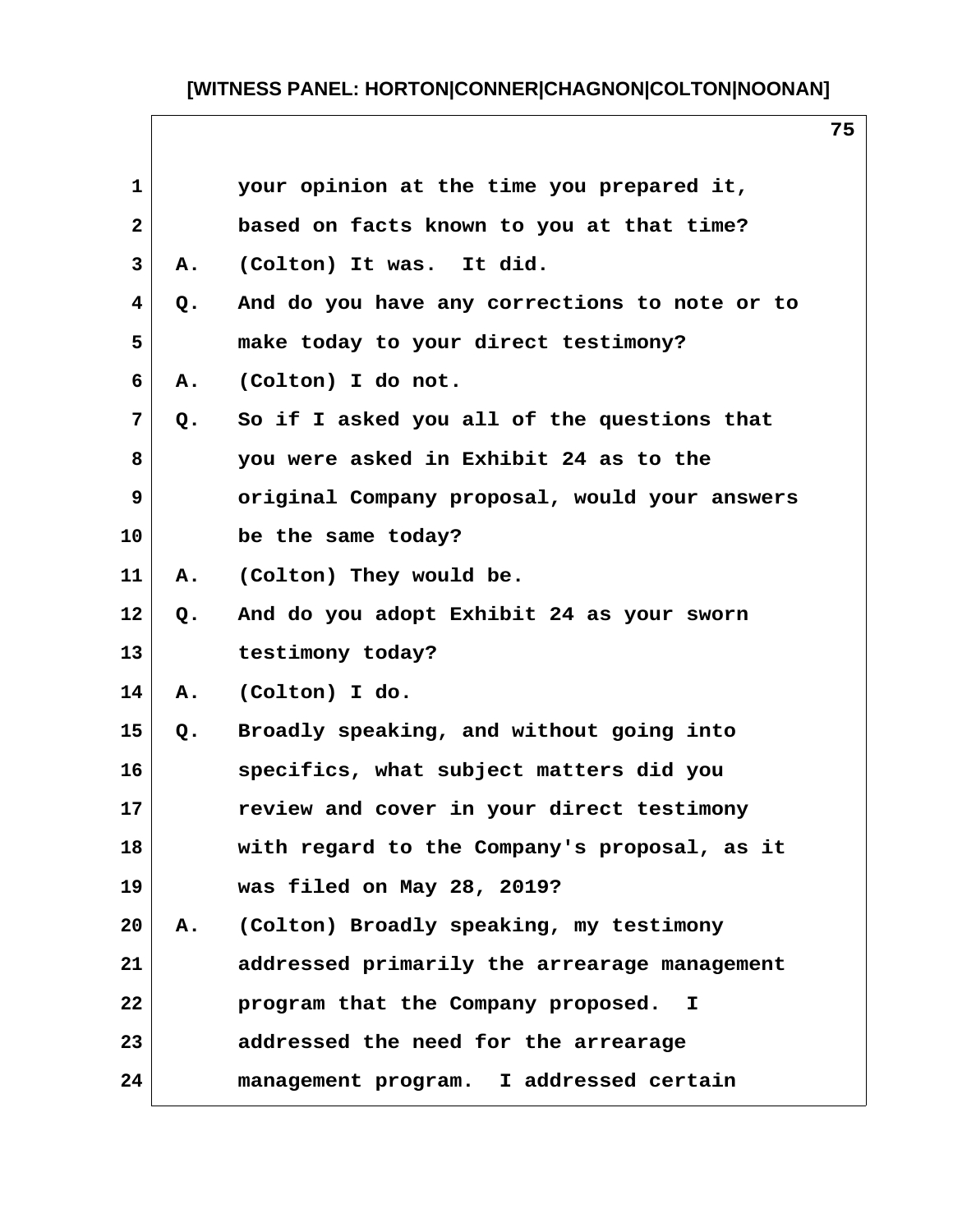| $\mathbf{1}$ |               | structural aspects of how an arrearage        |  |
|--------------|---------------|-----------------------------------------------|--|
| $\mathbf{2}$ |               | management program should be designed and     |  |
| 3            |               | developed. I addressed certain issues         |  |
| 4            |               | involving the actual implementation of the    |  |
| 5            |               | arrearage management program, and I raised    |  |
| 6            |               | some cost recovery issues. Outside of         |  |
| 7            |               | arrearage management, I further addressed     |  |
| 8            |               | certain customer service issues which weren't |  |
| 9            |               | addressed in the settlement. So I'll just     |  |
| 10           |               | leave it that I did raise some customer       |  |
| 11           |               | service issues.                               |  |
| 12           | Q.            | Thank you. And Mr. Colton, did you also       |  |
| 13           |               | prepare written rebuttal testimony that was   |  |
| 14           |               | filed on behalf of The Way Home, dated        |  |
| 15           |               | March 3rd, 2020, which has been marked for    |  |
| 16           |               | identification as Exhibit 42 for this         |  |
| 17           |               | hearing?                                      |  |
| 18           | Α.            | (Colton) Yes.                                 |  |
| 19           | Q.            | And do you have a copy of Exhibit 42 in front |  |
| 20           |               | of you now as we speak?                       |  |
| 21           |               | A. (Colton) I do.                             |  |
| 22           | $Q_{\bullet}$ | And was this rebuttal testimony prepared by   |  |
| 23           |               | you or at your direction?                     |  |
| 24           | Α.            | (Colton) It was, yes.                         |  |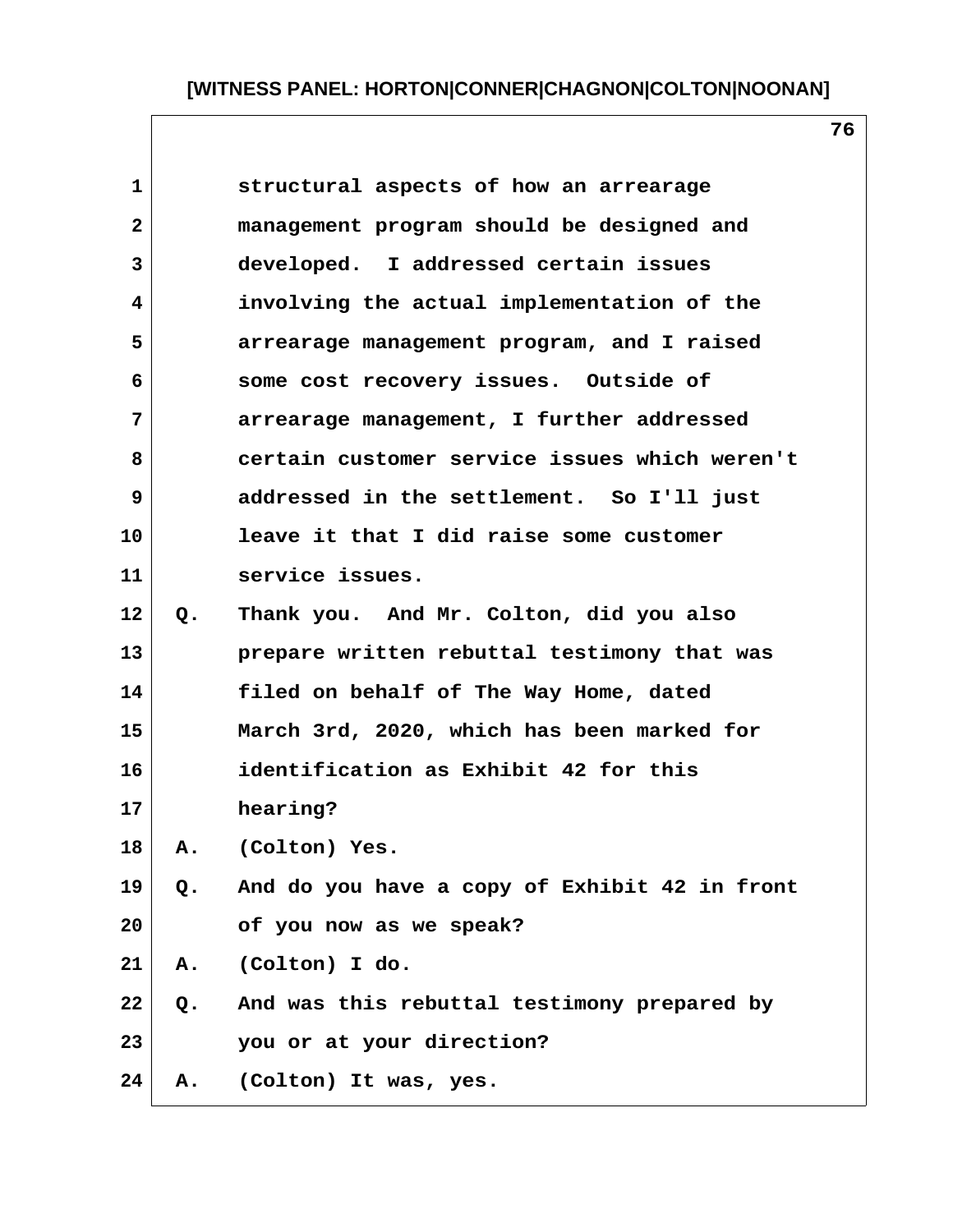| $\mathbf 1$  | Q. | And similar to the questions about --         |
|--------------|----|-----------------------------------------------|
| $\mathbf{2}$ |    | (connectivity issue)                          |
| 3            |    | (Court Reporter interrupts.)                  |
| 4            | Q. | -- the questions that I asked about the       |
| 5            |    | direct testimony, is this Exhibit 42, does it |
| 6            |    | accurately reflect your opinion at the time   |
| 7            |    | you prepared it, based on facts known to you  |
| 8            |    | at this time -- at that time? Excuse me.      |
| 9            | Α. | (Colton) Yes.                                 |
| 10           | Q. | And do you have any corrections to make to    |
| 11           |    | your rebuttal testimony today?                |
| 12           | Α. | (Colton) I do not.                            |
| 13           | Q. | So if I asked you all of the questions that   |
| 14           |    | you were asked in Exhibit 42, would your      |
| 15           |    | answers be the same today?                    |
| 16           | Α. | (Colton) They would be.                       |
| 17           | Q. | And do you adopt Exhibit 42 as your sworn     |
| 18           |    | testimony today?                              |
| 19           | Α. | (Colton) I do.                                |
| 20           | Q. | Thank you. And broadly speaking, without      |
| 21           |    | going into specifics, what subject matter did |
| 22           |    | you address in your rebuttal testimony?       |
| 23           | Α. | (Colton) In my rebuttal testimony, I again    |
| 24           |    | addressed the proposed arrearage management   |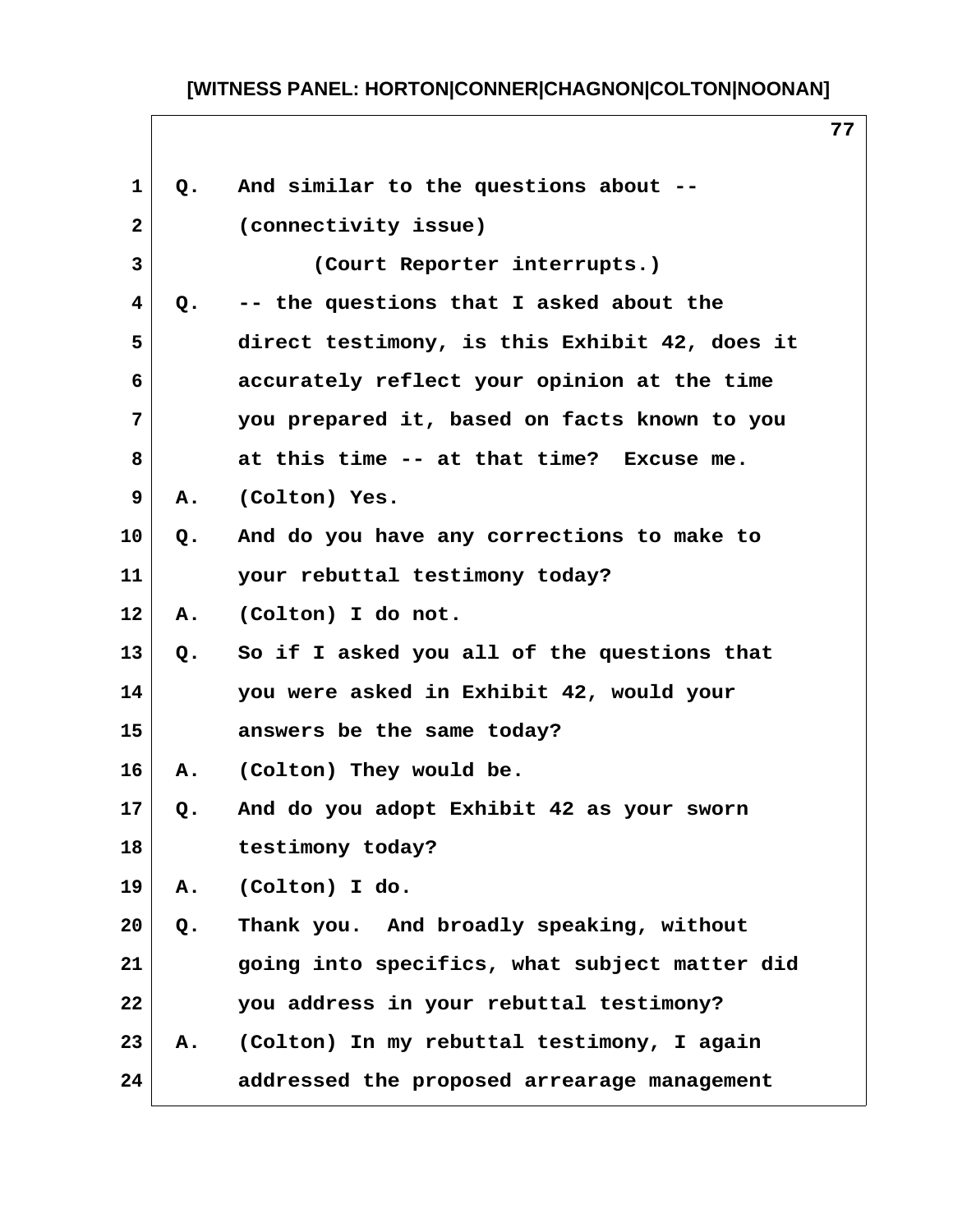| $\mathbf{1}$   |               | program. There were not specific              |
|----------------|---------------|-----------------------------------------------|
| $\overline{2}$ |               | disagreements in my rebuttal testimony. My    |
| 3              |               | rebuttal testimony was devoted to the         |
| 4              |               | reporting requirements that I would recommend |
| 5              |               | in order to track the operation and impacts   |
| 6              |               | of the proposed arrearage management program. |
| 7              | Q.            | Thank you. I would like now to draw your      |
| 8              |               | attention to -- (connectivity issue)          |
| 9              |               | (Court Reporter interrupts.)                  |
| 10             | A.            | -- the document that has been marked for      |
| 11             |               | identification as Exhibit 58 in the           |
| 12             |               | settlement agreement and the attachments      |
| 13             |               | which are the primary subject of these        |
| 14             |               | hearings.                                     |
| 15             |               | Mr. Colton, are you familiar with             |
| 16             |               | Exhibit 58 and the terms of the settlement,   |
| 17             |               | specifically as they relate to the New Start  |
| 18             |               | program, which is covered at Bates Pages 27   |
| 19             |               | through 29, and in Appendix 7, at Bates 64 to |
| 20             |               | 67?                                           |
| 21             | Α.            | (Colton) I am, yes.                           |
| 22             | $Q_{\bullet}$ | And do you have a copy of Exhibit 58 in front |
| 23             |               | of you?                                       |
| 24             | Α.            | (Colton) I do. I have a copy of Section 13    |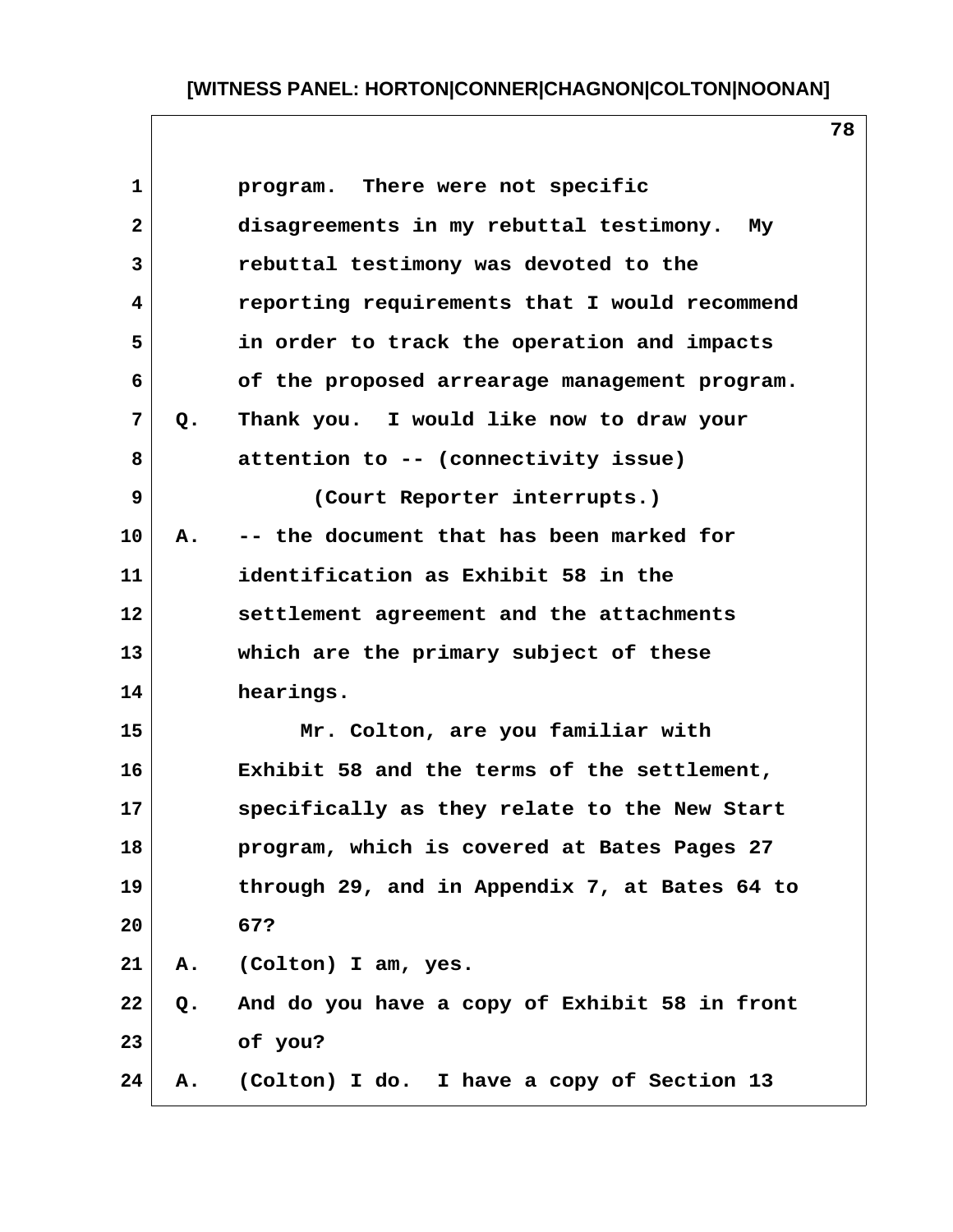| $\mathbf 1$  |               | and Appendix 7 in front of me.                |
|--------------|---------------|-----------------------------------------------|
| $\mathbf{2}$ | $Q_{\bullet}$ | And did you -- oops, excuse me.               |
| 3            |               | And did you participate in the                |
| 4            |               | discussions and negotiations that led to the  |
| 5            |               | settlement agreement marked as Exhibit 58?    |
| 6            | A.            | (Colton) I did.                               |
| 7            | Q.            | And would you be in a position to answer      |
| 8            |               | questions about the New Start program as it's |
| 9            |               | described in Exhibit 58?                      |
| 10           | Α.            | (Colton) Yes.                                 |
| 11           | $Q$ .         | Thank you. Just a few more questions.         |
| 12           |               | Mr. Colton, do you support the approval       |
| 13           |               | of the New Start program as described in      |
| 14           |               | Exhibit 58?                                   |
| 15           | Α.            | (Colton) I do. I believe that the -- yes.     |
| 16           |               | The answer to your question is yes.           |
| 17           | Q.            | And as I think you were about to do, could    |
| 18           |               | you please briefly describe why you support   |
| 19           |               | the approval of New Start as it's described   |
| 20           |               | in Exhibit 58 and why you believe the program |
| 21           |               | is important specifically for low-income      |
| 22           |               | customers.                                    |
| 23           | А.            | (Colton) Sure. As we started out in one of    |
| 24           |               | the early questions you asked me, you asked   |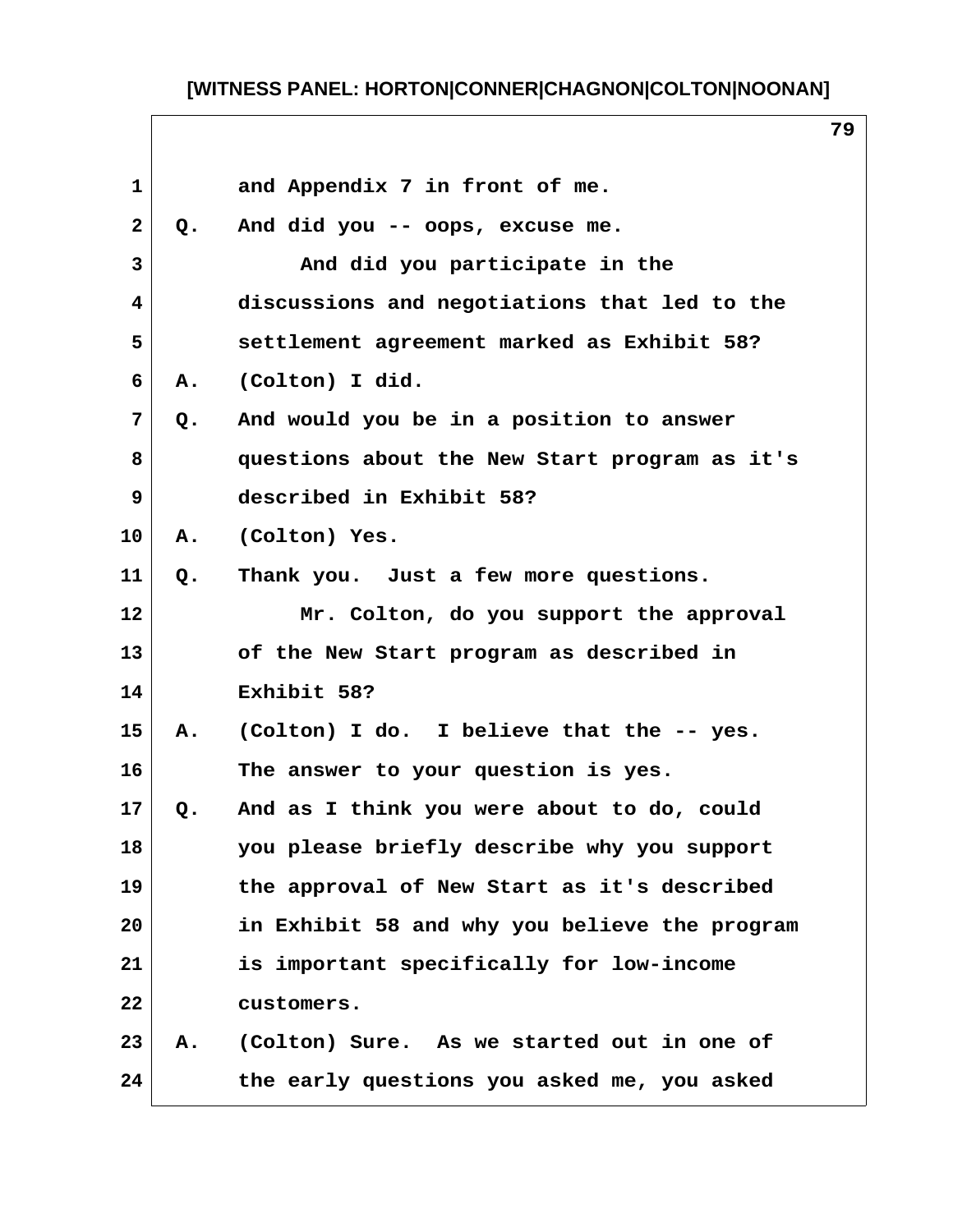**1 if I had appeared before the New Hampshire 2 Commission before. And I indicated that I 3 had not only appeared as a witness before the 4 New Hampshire Commission, but I've worked 5 with this Staff, and indeed in a 6 collaborative involving the Staff, the 7 Community Action Agencies, the utilities, and 8 The Way Home. 9 We've put -- we, in New Hampshire, the 10 stakeholders in New Hampshire, have put a lot 11 of effort into promoting bill affordability 12 for income-eligible customers in New 13 Hampshire. What we've learned in the last 14 few years, however, is that, even if you 15 adequately address the affordability of bills 16 for current service on a going-forward basis, 17 bills could remain unaffordable because of 18 pre-existing arrears. People don't make 19 separate payments toward their bills for 20 current service and for their bills for 21 pre-existing arrears. People make payments 22 toward their total bills. And so a Company 23 such as Eversource needs to address not only 24 the bill for current service, but needs to**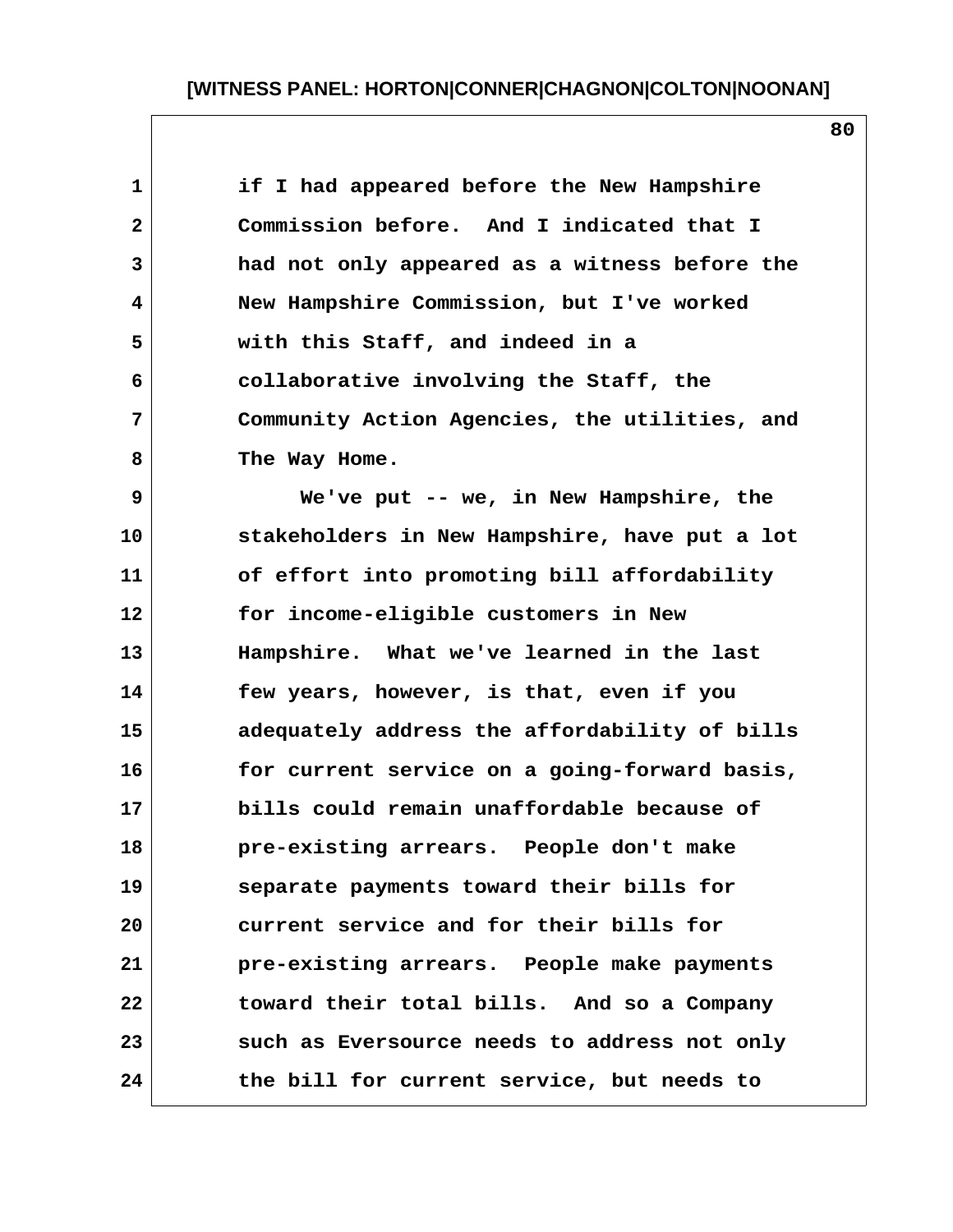1 address the arrearages as well.  **2 In my experience in New Hampshire, I 3 believe that by addressing the bills for 4 current service, as has been done through the 5 years, in combination with an arrearage 6 management program, bills will be made 7 affordable both from the perspective of the 8 customer who might otherwise have an 9 inability to pay, and from the perspective of 10 the utility, in the sense of inability to 11 collect. So it will provide -- "it," being 12 an arrearage management program, will provide 13 benefits to the customer base, to the 14 low-income customer base, to the 15 non-low-income customer base, and to the 16 utility itself. It is a good idea. It 17 should be pursued. It should be approved. 18 Q. Thank you. And I would like to now draw your 19 attention to Appendix 7 of Exhibit 58, at 20 Pages 64 to 67. This appendix describes the 21 metrics that the Company will report with 22 respect to the New Start program that Ms. 23 Conner mentioned a moment ago. Do you 24 support the reporting of those metrics as**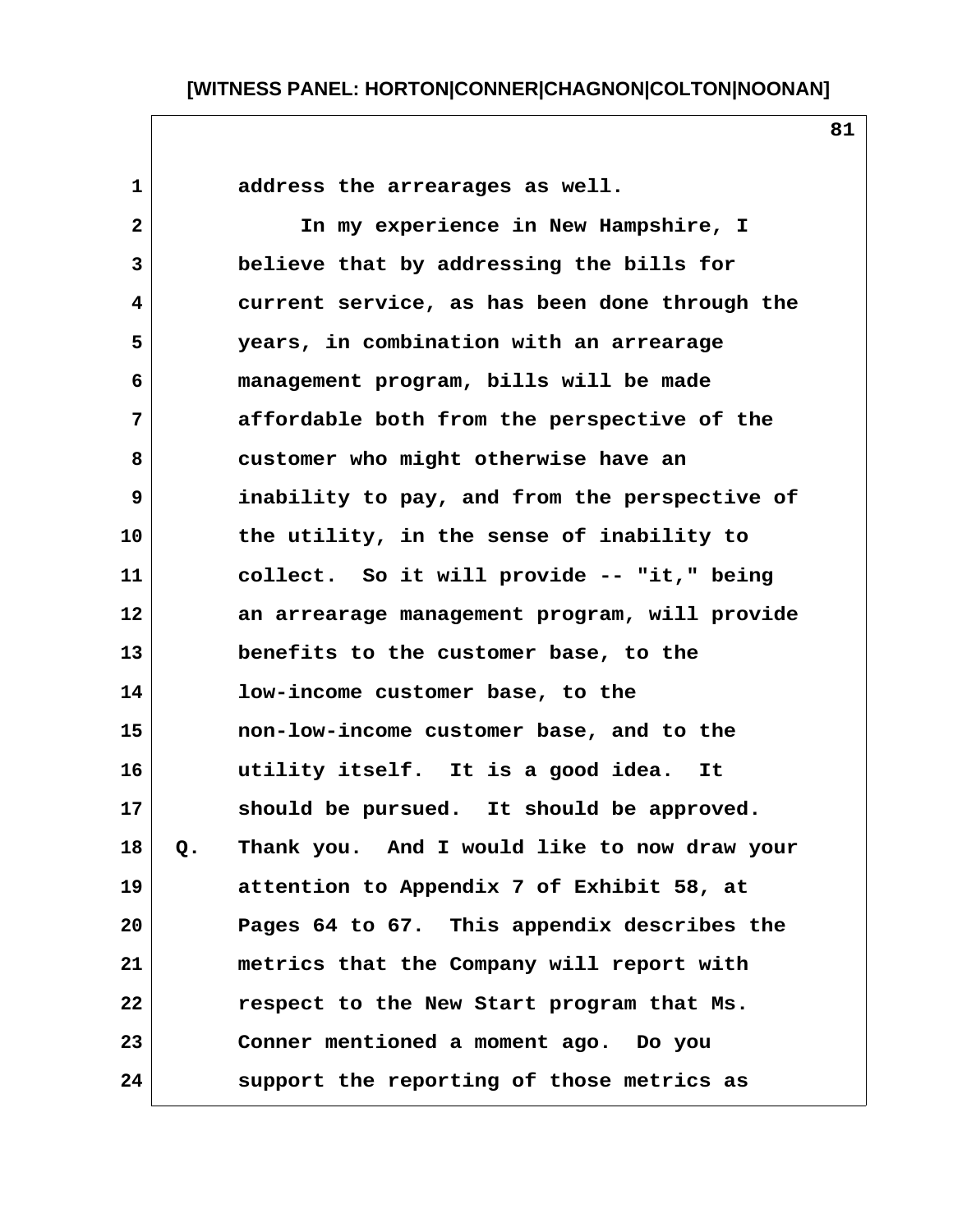| $\mathbf{1}$ |    | they're described in Exhibit 58?              |
|--------------|----|-----------------------------------------------|
| $\mathbf{2}$ | Α. | (Colton) I support both the metrics that have |
| 3            |    | been proposed, and I support the timing of    |
| 4            |    | the reporting which was addressed in the      |
| 5            |    | settlement.                                   |
| 6            | Q. | And could you briefly explain, in your        |
| 7            |    | opinion, why the data collection and          |
| 8            |    | reporting is important and why you support    |
| 9            |    | this provision of Exhibit 58?                 |
| 10           | Α. | (Colton) Sure. I believe that what's being    |
| 11           |    | proposed in New Hampshire is the right way to |
| 12           |    | approach a proposal such as this. What we're  |
| 13           |    | trying to do through -- or what Eversource -- |
| 14           |    | I say "we" -- but what Eversource is trying   |
| 15           |    | to do through a proposal such as the          |
| 16           |    | recommended AMP is not simply to provide      |
| 17           |    | dollars to low-income customers because       |
| 18           |    | they're low income, we're trying to           |
| 19           |    | accomplish a specific outcome. We believe     |
| 20           |    | that there are customers who have arrearages, |
| 21           |    | who, unless we address those arrearages, will |
| 22           |    | face an inability to retain service. And so   |
| 23           |    | the metrics that are being proposed allow the |
| 24           |    | Company, allow the Commission, allow the OCA, |

 $\mathbf{I}$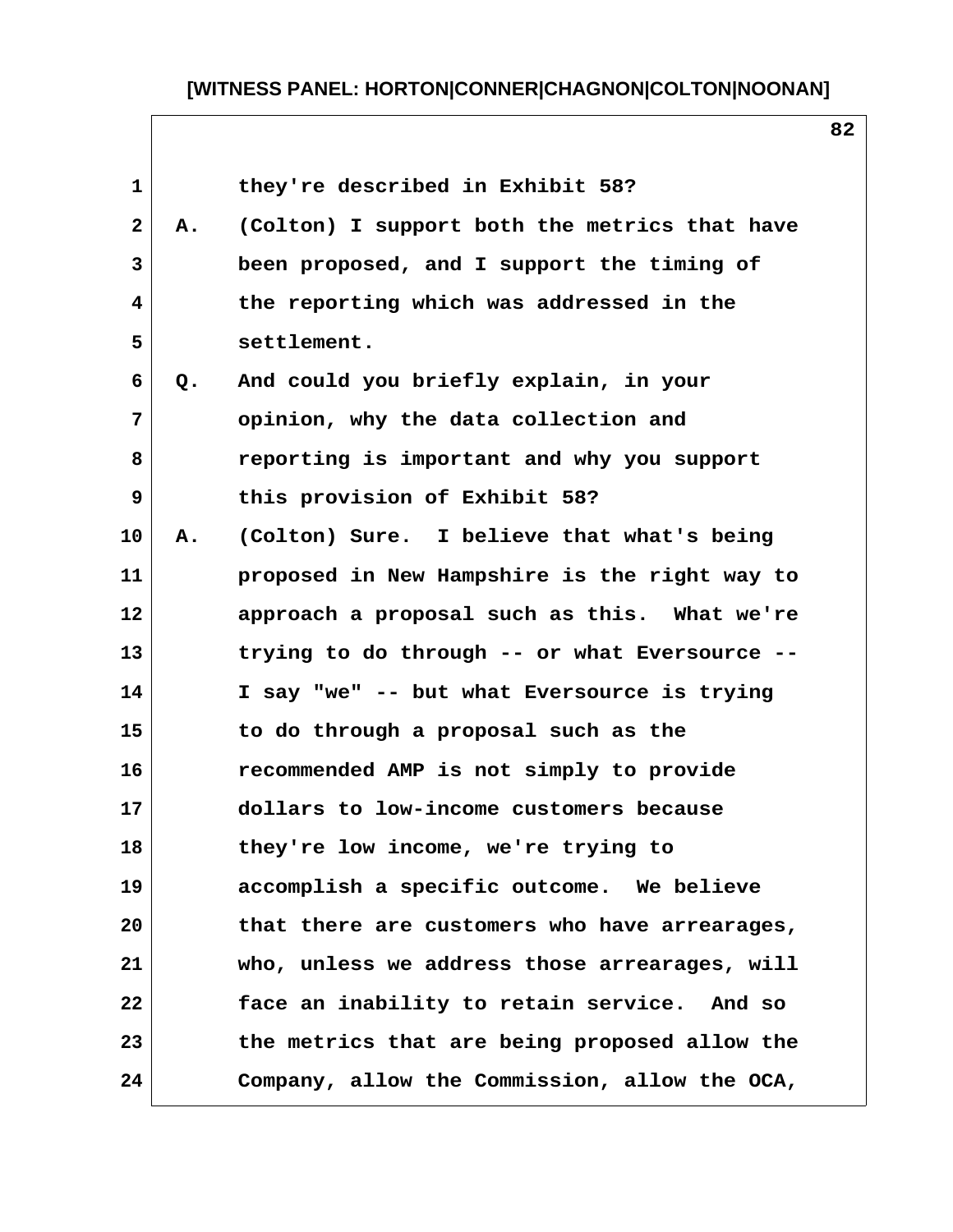| $\mathbf{1}$ |       | and allow stakeholders such as The Way Home,  |
|--------------|-------|-----------------------------------------------|
| $\mathbf{2}$ |       | to be able to measure and follow or track the |
| 3            |       | outcomes, not merely the expenditures on the  |
| 4            |       | program, but what the program is actually     |
| 5            |       | accomplishing. And I believe that having      |
| 6            |       | that outcome-based approach to an ongoing     |
| 7            |       | review of the AMP is an appropriate way to    |
| 8            |       | design and implement a program such as this.  |
| 9            | Q.    | Thank you. Now drawing your attention to      |
| 10           |       | Paragraphs 13.5 and 13.6 on Bates Pages 28    |
| 11           |       | through 29 of the settlement agreement.       |
| 12           |       | These paragraphs discuss the creation of a    |
| 13           |       | stakeholder group to develop a comprehensive  |
| 14           |       | program design and to assistant in the        |
| 15           |       | long-term monitoring and evaluation of the    |
| 16           |       | Is that correct? Is that your<br>program.     |
| 17           |       | understanding of these paragraphs?            |
| 18           | А.    | That is my understanding.<br>It is.           |
| 19           | $Q$ . | And do you support the creation of a          |
| 20           |       | stakeholder group?                            |
| 21           | Α.    | Absolutely.                                   |
| 22           | Q.    | And in your opinion, why is it important to   |
| 23           |       | create a stakeholder group that is charged    |
| 24           |       | with the development and monitoring of the    |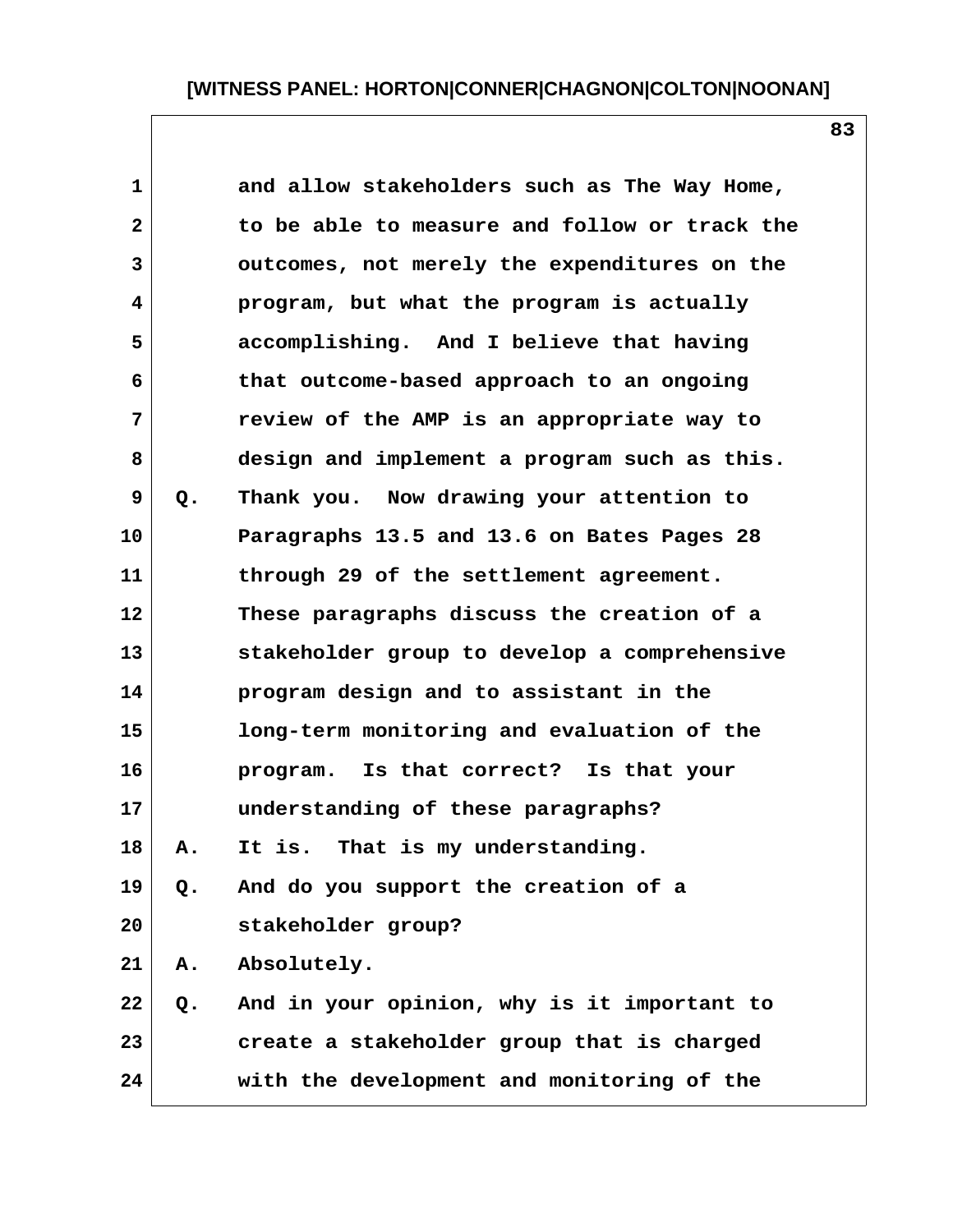**84**

### **1 program?**

 **2 A. (Colton) I agree with the testimony that was 3 previously given just a few minutes ago by 4 the Company's witness, in that there are 5 details in the implementation of a program 6 such as this which simply can't be or cannot 7 be worked out in a litigated case. The 8 details of the operation and the actual 9 implementation require frequently a 10 discussion amongst stakeholders about what 11 should be done. But it also requires the 12 monitoring of how the program is being 13 implemented and how the intended 14 beneficiaries are reacting to the program. 15 And there needs to be a group that can 16 respond to the data that we just talked about 17 a minute ago that's being developed and 18 reported, and factoring that data into how 19 the program itself will be implemented. And 20 that absolutely needs to be done at the first 21 level through a collaborative process such as 22 the work group. 23 Q. Thank you, Mr. Colton. And finally, do you**

**24 believe that the creation of the New Start**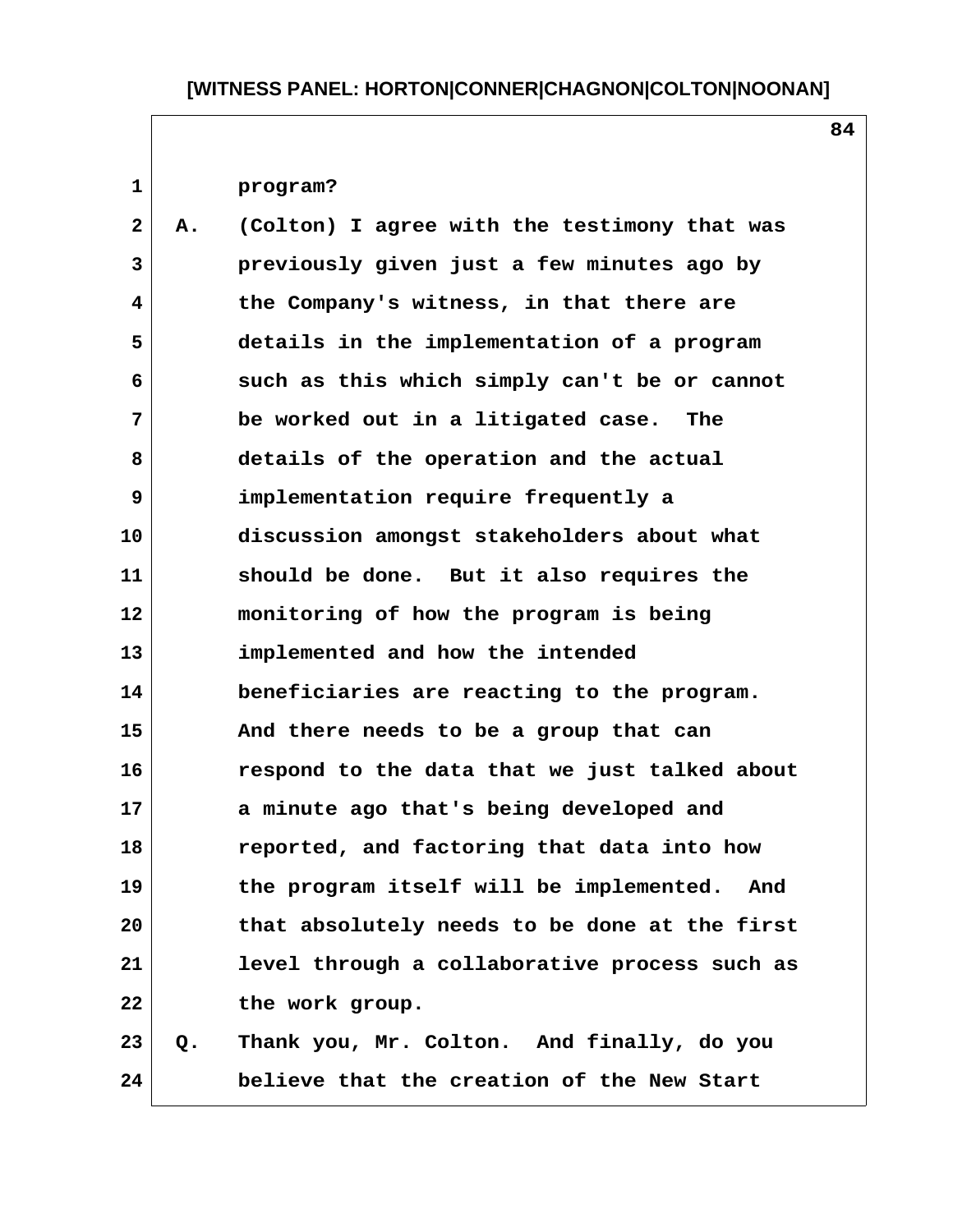| $\mathbf{1}$   | program as described in Exhibit 58 is in the                  |
|----------------|---------------------------------------------------------------|
| $\overline{2}$ | public interest and will aid in establishing                  |
| 3              | just and reasonable rates?                                    |
| $\overline{4}$ | A. (Colton) I do.                                             |
| 5              | Thank you.<br>$Q_{\bullet}$                                   |
| 6              | MR. BURKE: Madam Chair, no further                            |
| 7              | questions from me at this time.                               |
| 8              | CHAIRWOMAN MARTIN: All right.                                 |
| $\mathbf{9}$   | Thank you.                                                    |
| 10             | Ms. Amidon.                                                   |
| 11             | MS. AMIDON: Thank you.                                        |
| 12             | DIRECT EXAMINATION                                            |
| 13             | BY MS. AMIDON:                                                |
|                |                                                               |
| 14             | And good afternoon, Ms. Noonan. We heard Ms.<br>$Q_{\bullet}$ |
| 15             | Conner mention you in her testimony here                      |
| 16             | today. I would like to take care of the                       |
| 17             | preliminary matters first.                                    |
| 18             | By whom are you employed, and what is                         |
| 19             | your position?                                                |
| 20             | (Noonan) Good morning. I'm employed by the<br>Α.              |
| 21             | New Hampshire Public Utilities Commission as                  |
| 22             | the director of Consumer Affairs -- Consumer                  |
| 23             | Services and External Affairs.                                |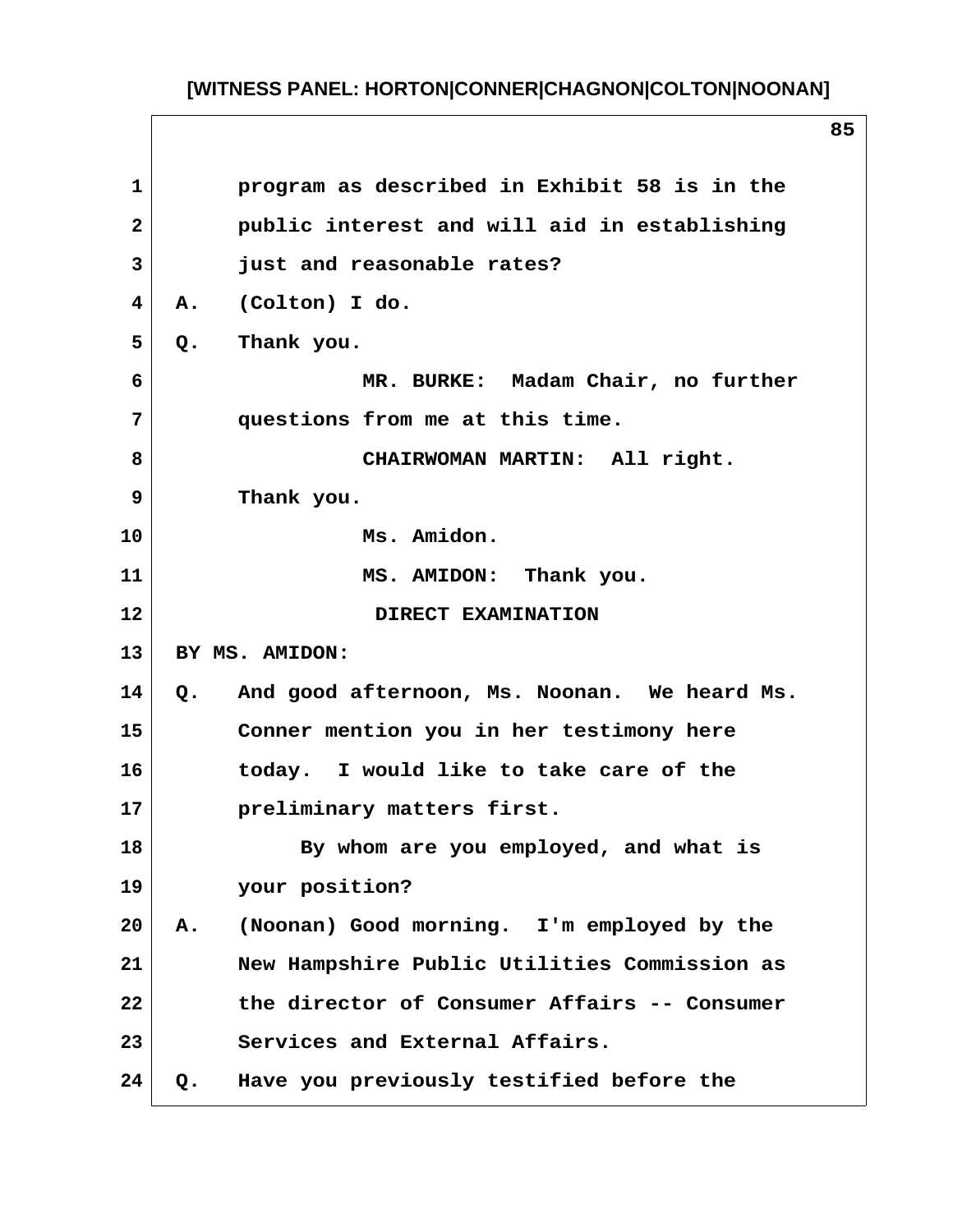$\overline{\phantom{a}}$ 

| 1            |    | Commission?                                   |  |
|--------------|----|-----------------------------------------------|--|
| $\mathbf{2}$ | Α. | (Noonan) Yes, I have.                         |  |
| 3            | Q. | And did you participate in the investigation  |  |
| 4            |    | of this petition?                             |  |
| 5            | Α. | (Noonan) Yes, I did.                          |  |
| 6            | Q. | Could you please summarize the aspects of the |  |
| 7            |    | petition that you examined.                   |  |
| 8            | Α. | (Noonan) Certainly. My focus was on three     |  |
| 9            |    | areas. The first was the proposal known as    |  |
| 10           |    | the fee-free program, which is applicable to  |  |
| 11           |    | residential customers, and would eliminate    |  |
| 12           |    | the fee incurred when paying a utility bill   |  |
| 13           |    | via credit card. The second was the           |  |
| 14           |    | introduction of an arrears management program |  |
| 15           |    | called New Start for those residential        |  |
| 16           |    | customers who would be considered financial   |  |
| 17           |    | hardship, as defined in the Commission's      |  |
| 18           |    | rules. And the third area was a review of     |  |
| 19           |    | the proposed tariff language changes.         |  |
| 20           | Q. | Thank you. And did you file testimony before  |  |
| 21           |    | the -- with the Commission in December, which |  |
| 22           |    | is identified as Exhibit 31 in this docket?   |  |
| 23           | Α. | (Noonan) Yes, I did.                          |  |
| 24           | Q. | Do you have any corrections to that           |  |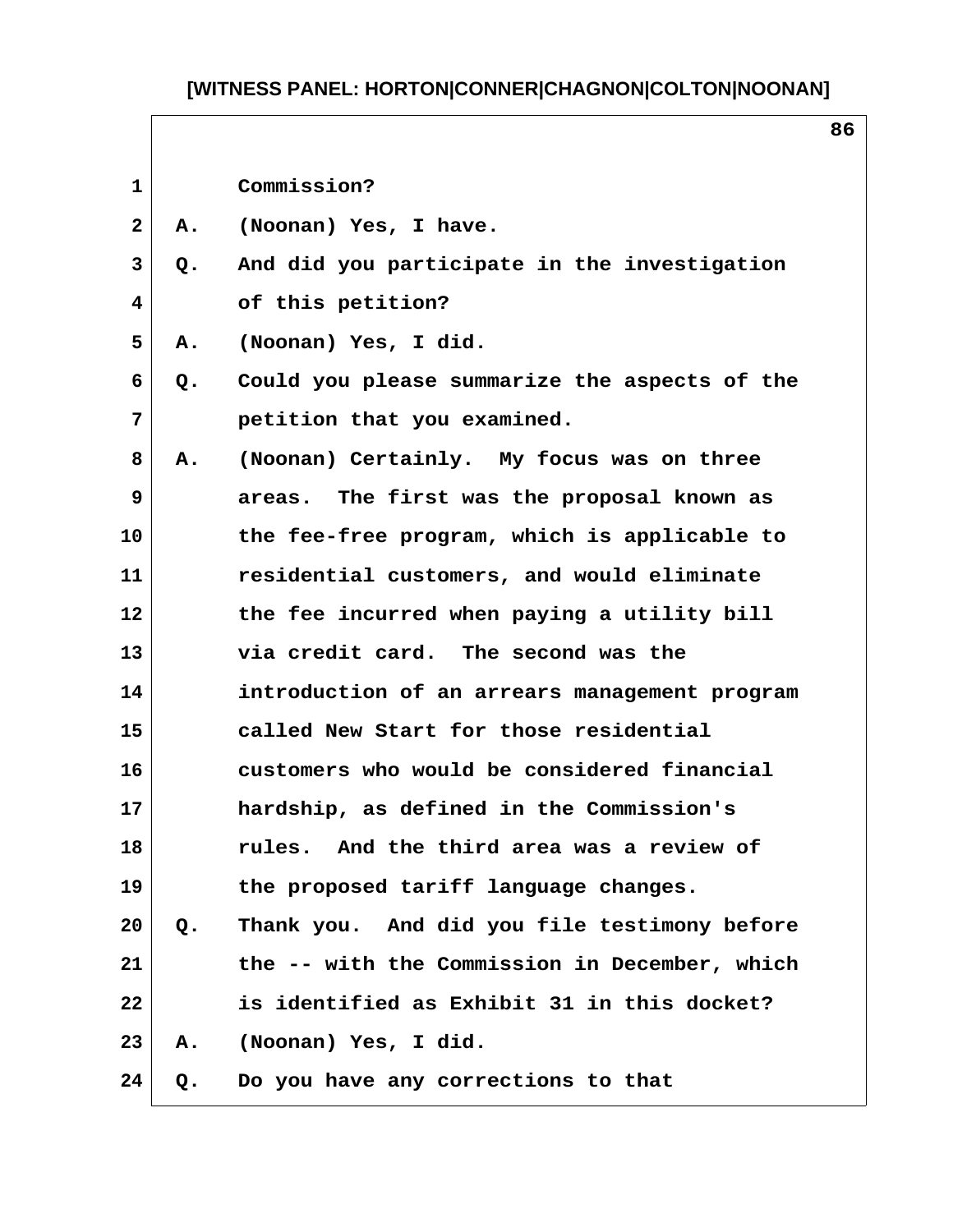| 1  |    | testimony?                                    |  |
|----|----|-----------------------------------------------|--|
| 2  | Α. | (Noonan) No, I have no correction.            |  |
| 3  | Q. | And would you attest that your testimony      |  |
| 4  |    | accurately represents your opinions based on  |  |
| 5  |    | the facts that you had available at the time  |  |
| 6  |    | you prepared it?                              |  |
| 7  | Α. | (Noonan) Yes, I would.                        |  |
| 8  | Q. | Thank you. Please address each item that you  |  |
| 9  |    | addressed in your testimony. And I guess we   |  |
| 10 |    | should start with the fee-free program, if    |  |
| 11 |    | you would, please.                            |  |
| 12 |    | (Court Reporter interrupts.)                  |  |
| 13 | Α. | (Noonan) Certainly. Well, as I just           |  |
| 14 |    | mentioned a moment ago, the fee-free program  |  |
| 15 |    | would allow residential customers who pay     |  |
| 16 |    | their utility bill via a credit card to do so |  |
| 17 |    | without incurring a fee. How customers make   |  |
| 18 |    | payments continues to evolve -- has evolved   |  |
| 19 |    | and continues to evolve. And credit card      |  |
| 20 |    | payments are simply another payment channel.  |  |
| 21 |    | No other payment channel currently -- writing |  |
| 22 |    | a check, an automatic debit, an electronic    |  |
| 23 |    | payment via the bank's online billing         |  |
| 24 |    | system -- have fees associated with the       |  |

 $\mathbf{I}$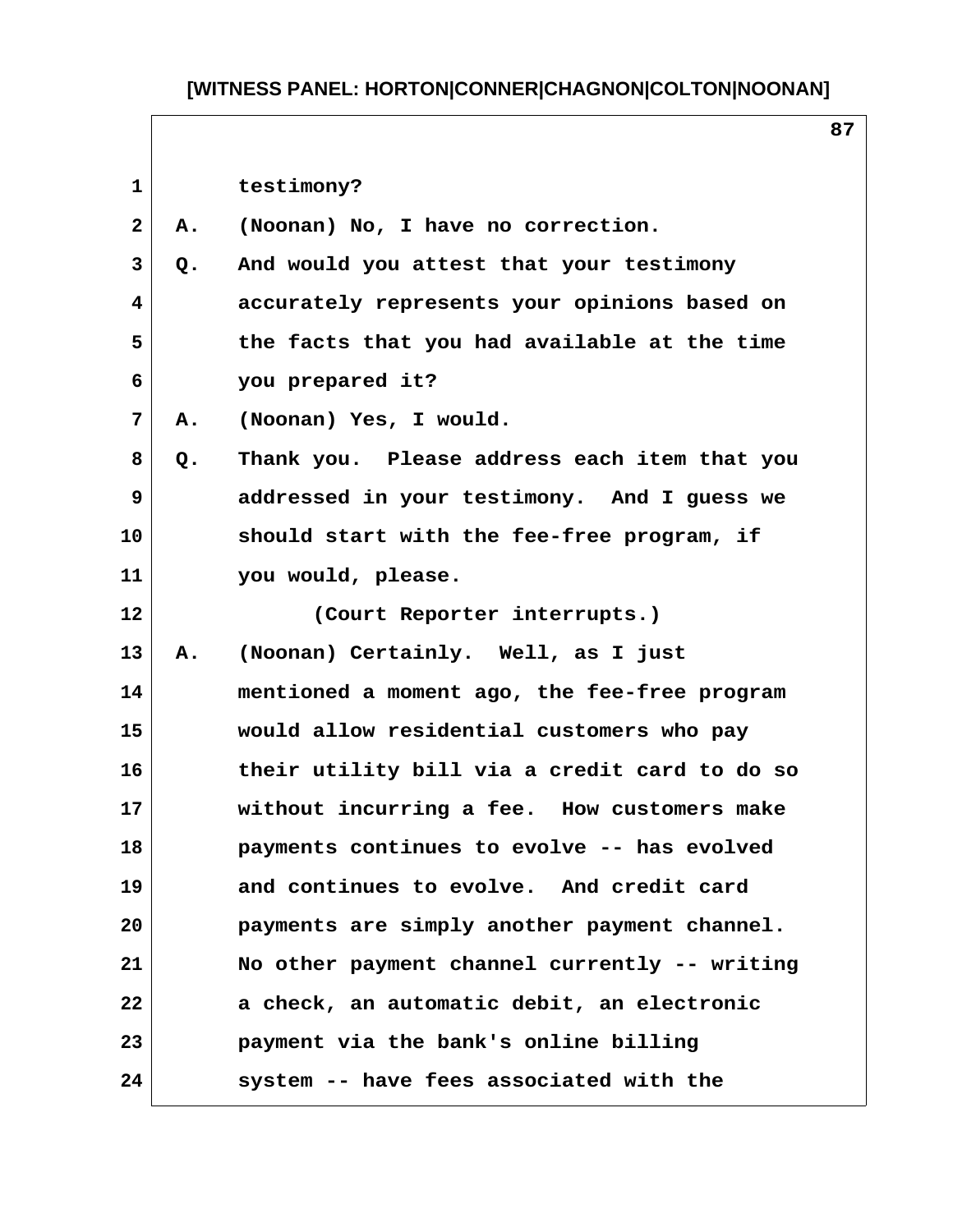1 **payment.** So I would support the  **2 implementation of the fee-free program in New 3 Hampshire so as to not penalize those 4 customers who opt to pay their bill via 5 credit card. I view it simply as another 6 payment channel. As we continue to evolve 7 with technology, I'm sure there'll be more in 8 the future. But here's where we are today. 9 As the Company expressed its concerns 10 about the cost of implementing the program, 11 the settlement agreement would implement the 12 program only for non-recurring payments 13 first. Ms. Conner alluded to this earlier. 14 We'll be collecting some data. The Company 15 will be monitoring and reporting on 16 participation levels and costs to help Staff 17 and Commission and other interested parties 18 later evaluate whether expansion of the 19 program would be appropriate. 20 CHAIRWOMAN MARTIN: Ms. Amidon, 21 you're on mute still. 22 MS. AMIDON: Technology baffles me. 23 Thank you. 24 BY MS. AMIDON:**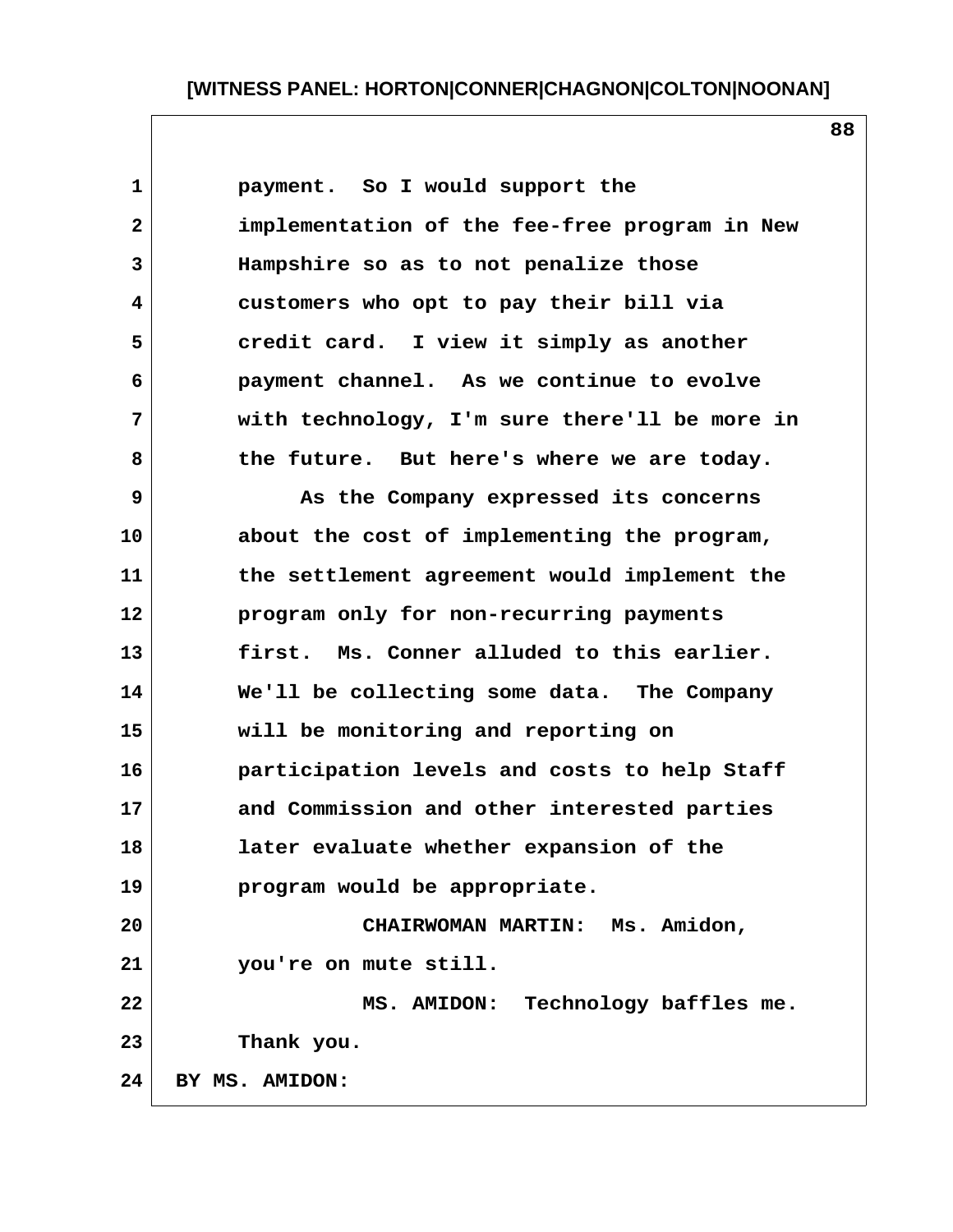| $\mathbf{1}$ | Q. | Next I'd like you to describe the New Start   |
|--------------|----|-----------------------------------------------|
| $\mathbf{2}$ |    | program. And if you could address the issue   |
| 3            |    | of eligibility, because Mr. Colton said       |
| 4            |    | something that I wasn't sure the Commission   |
| 5            |    | understands when he said "low income and      |
| 6            |    | others who may not be low income." And I'm    |
| 7            |    | paraphrasing at this point, so I'm not trying |
| 8            |    | to attribute any specific characterization to |
| 9            |    | him. But if you could also spend some time    |
| 10           |    | talking about eligibility for the program and |
| 11           |    | how you see the program working here.         |
| 12           | Α. | (Noonan) Sure. The New Start program, as has  |
| 13           |    | already been mentioned, is an arrears         |
| 14           |    | management program. Ms. Conner explained      |
| 15           |    | briefly how it worked earlier. But simply     |
| 16           |    | put: For every on-time monthly payment an     |
| 17           |    | enrolled customer makes, a portion of the     |
| 18           |    | customer's past-due balance is forgiven.      |
| 19           |    | Eligible customers include any customer that  |
| 20           |    | falls under the "financial hardship"          |
| 21           |    | definition in the Commission's rules.<br>The  |
| 22           |    | rule number is 1202.09. And briefly, it's     |
| 23           |    | any customer or member of the customer's      |
| 24           |    | household who receives benefits from an       |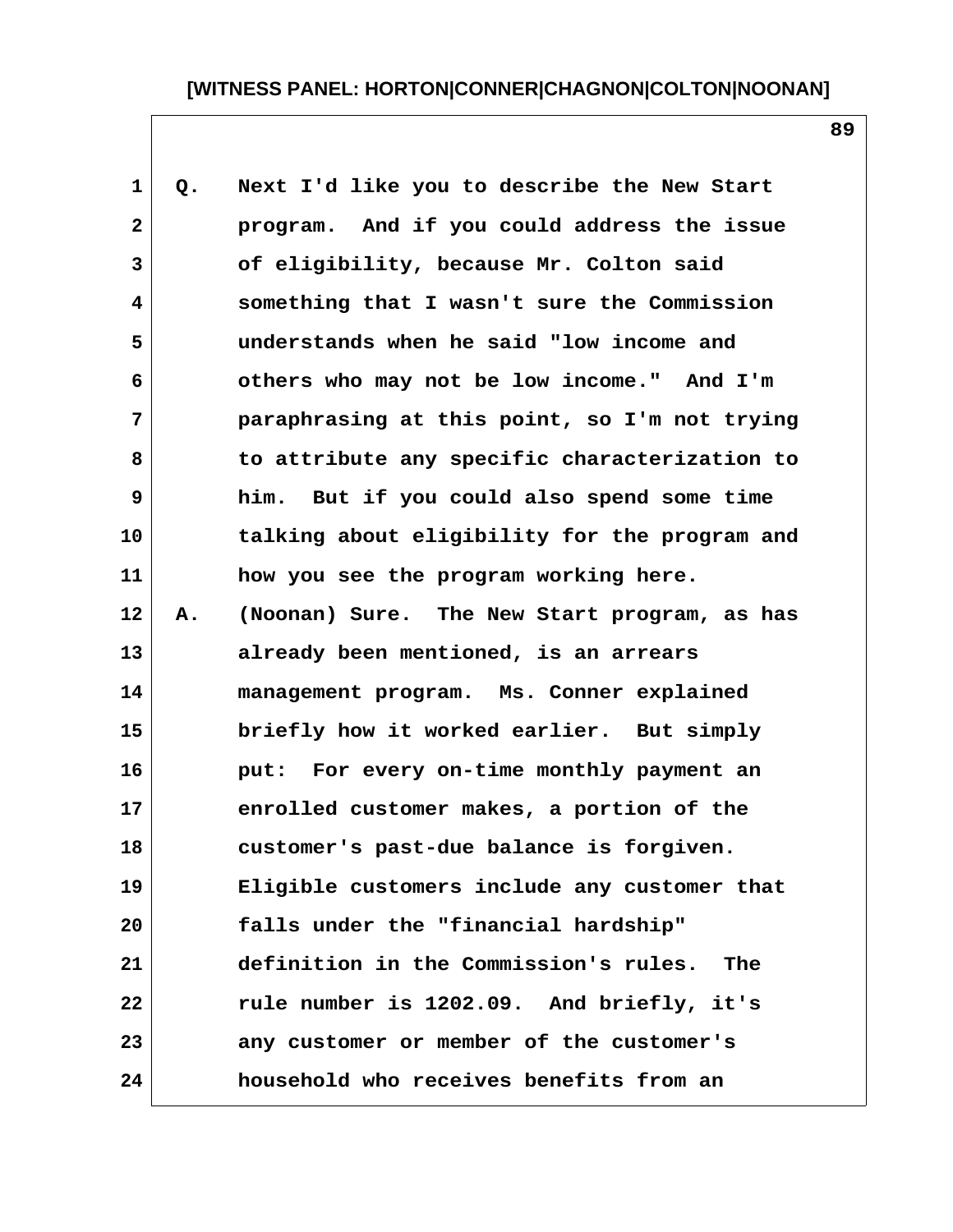**1 income-eligible program. So it could be the 2 fuel assistance program, the electric 3 assistance program, the gas assistance 4 program, Neighbor Helping Neighbor or any 5 successor program to that. Any state, 6 federal or local welfare assistance type of 7 program that provides assistance to the 8 customers based on a financial determination 9 of eligibility.**

**10 The goals of the program are to help 11 those customers who are eligible under that 12 rule definition to develop consistent 13 payment, bill payment habits while protecting 14 their account from service disconnection, and 15 to provide those customers with a fresh 16 start. Other benefits of the program, and 17 you heard Mr. Colton talk about the outcomes 18 of the program, but these are other less 19 tangible benefits, are improved -- 20 enhanced -- improvements or enhancements to 21 communications between the utilities, their 22 customers and social service agencies, as 23 well as potential improvements in the 24 customer's safety, health and nutrition. The**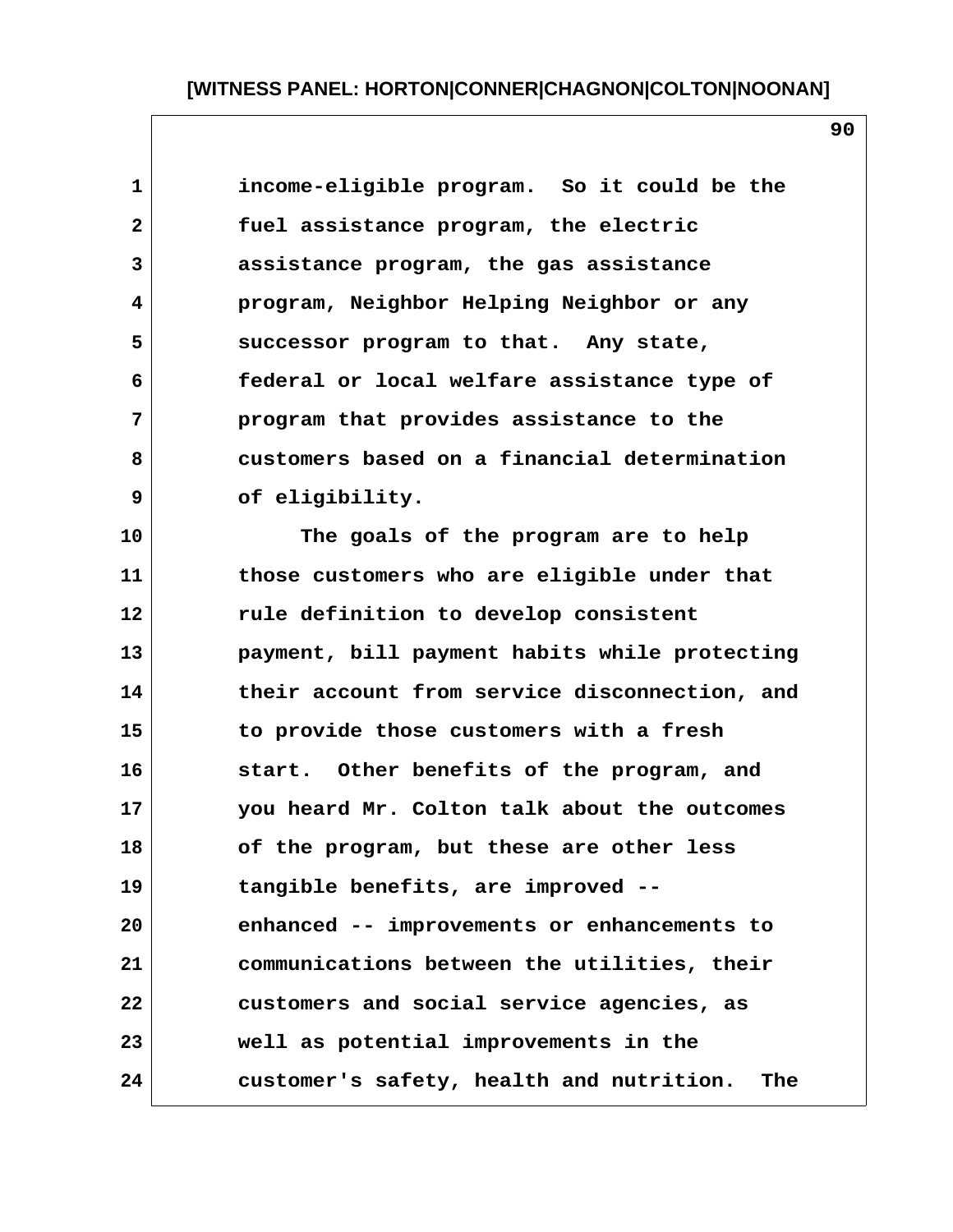| $\mathbf{1}$ | program should also reduce -- that will be    |
|--------------|-----------------------------------------------|
| $\mathbf{2}$ | one of the metrics measured -- the utilities  |
| 3            | cost per collections, field visits,           |
| 4            | disconnections, reconnections, potential      |
| 5            | impacts on lead-lag carrying costs and        |
| 6            | uncollectible accounts.                       |
| 7            | I support the implementation of New           |
| 8            | Start in New Hampshire. Eversource has        |
| 9            | considerable experience with the program in   |
| 10           | both Connecticut and Massachusetts. That      |
| 11           | forms the basis for the program outlined in   |
| 12           | Appendix 7 of the settlement. And I           |
| 13           | recommend adoption in New Hampshire.          |
| 14           | To ensure this program meets New              |
| 15           | Hampshire-specific needs, though, because we  |
| 16           | all recognize every state is a little bit     |
| 17           | different. The settlement calls for the       |
| 18           | creation of the stakeholder group that's been |
| 19           | discussed. That group will work with          |
| 20           | Eversource to develop a comprehensive program |
| 21           | designed to kind of fill in the details, so   |
| 22           | to speak, that are missing from that          |
| 23           | high-level overview in Appendix 7, and to     |
| 24           | assist in the long-term monitoring and        |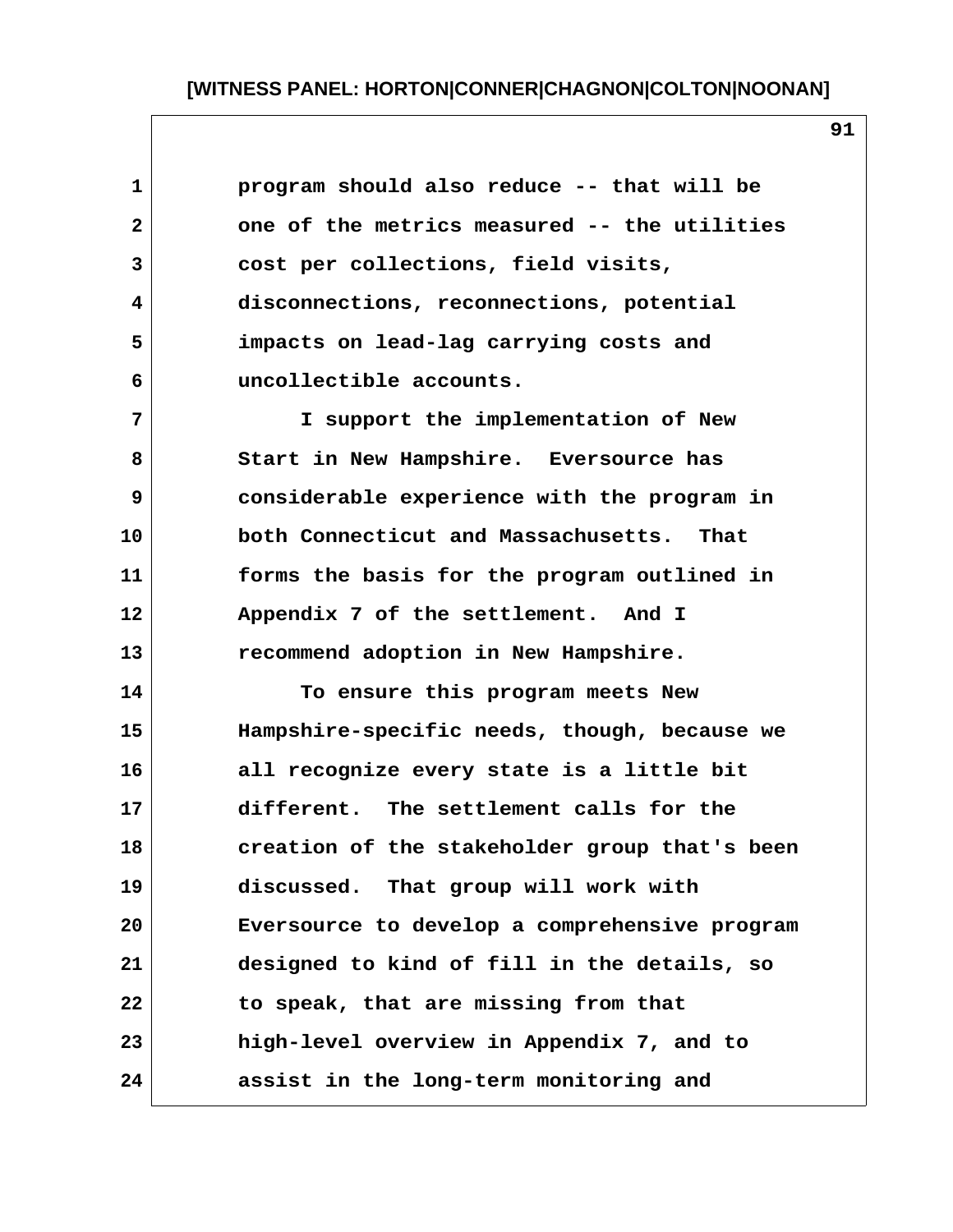| 1            |               | evaluation of the program to ensure that it   |  |
|--------------|---------------|-----------------------------------------------|--|
| $\mathbf{2}$ |               | meets the needs of New Hampshire's customers. |  |
| 3            | $Q_{\bullet}$ | Thank you. And thank you also for clarifying  |  |
| 4            |               | that, the eligibility requirement for the     |  |
| 5            |               | program. That was helpful.                    |  |
| 6            |               | Finally, you addressed your concerns          |  |
| 7            |               | about a competitive supplier provision in the |  |
| 8            |               | tariff concerning blocking. I thought your    |  |
| 9            |               | testimony was very clear in this regard, and  |  |
| 10           |               | I wondered if you would summarize your view   |  |
| 11           |               | of this matter and how the Company addressed  |  |
| 12           |               | it.                                           |  |
| 13           | Α.            | (Noonan) Certainly. I think, as Ms. Conner    |  |
| 14           |               | explained earlier this morning, in            |  |
| 15           |               | Connecticut and Massachusetts, the utilities  |  |
| 16           |               | are required to provide the suppliers with a  |  |
| 17           |               | list of customers for marketing purposes.     |  |
| 18           |               | And in those states, customers have the       |  |
| 19           |               | ability to say I don't want to be on that     |  |
| 20           |               | list that you provide periodically to the     |  |
| 21           |               | suppliers. Because New Hampshire has no such  |  |
| 22           |               | requirement, as we started to discuss how     |  |
| 23           |               | this worked and what was driving it and how   |  |
| 24           |               | it would be implemented, it became clear that |  |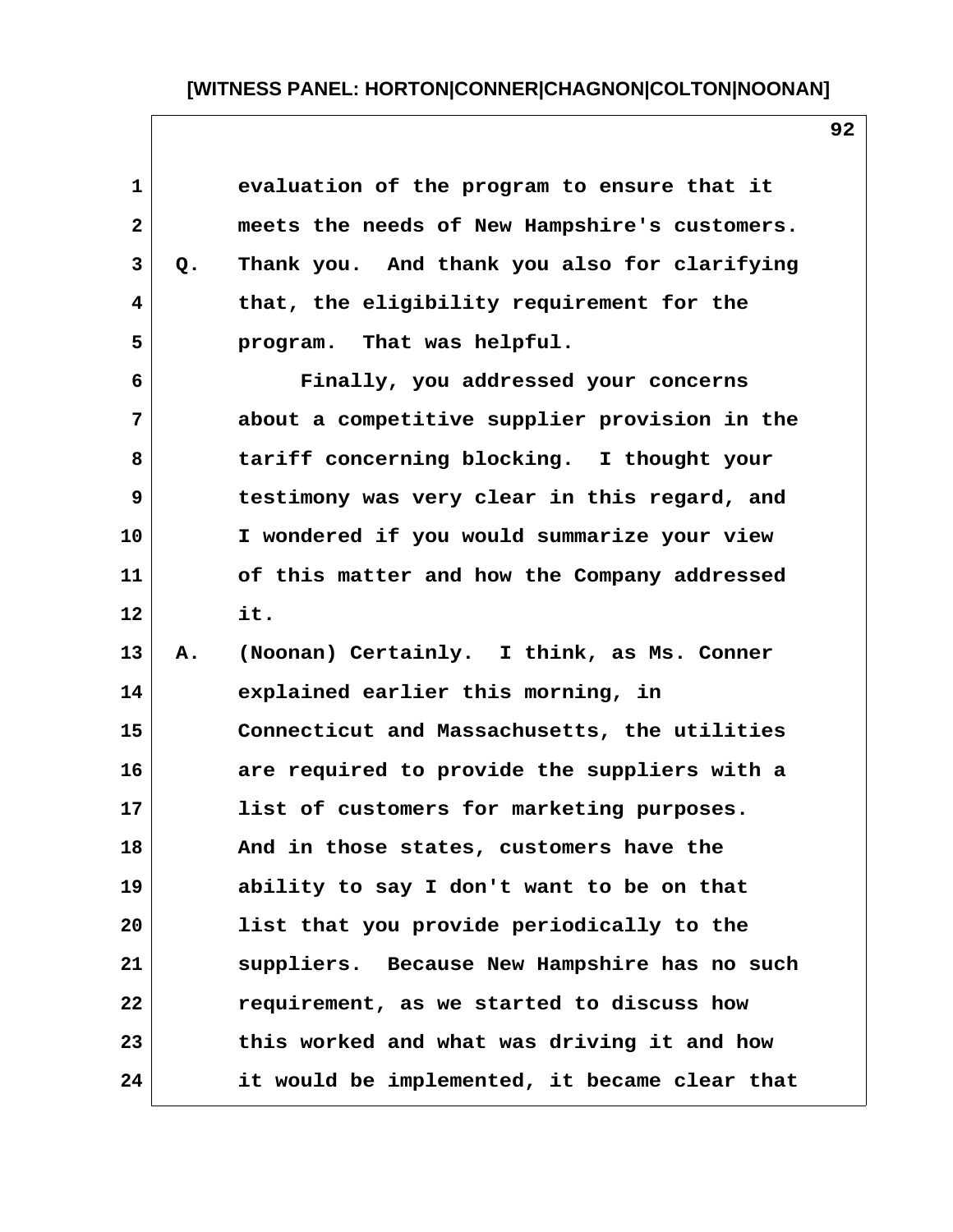| $\mathbf{1}$ | the purpose for this in other states didn't   |
|--------------|-----------------------------------------------|
| $\mathbf{2}$ | match the regulatory paradox in New           |
| 3            | Hampshire. And so there is no release of a    |
| 4            | customer list to competitive suppliers in New |
| 5            | Hampshire, and so there would be no need to   |
| 6            | have this similar requirement for removal     |
| 7            | from what's basically a marketing list for    |
| 8            | the supplier. We did discuss that if there    |
| 9            | was an enrollment block, it should be for all |
| 10           | customers, not just default service           |
| 11           | customers. Because if you're happy with       |
| 12           | where you are, you shouldn't be able to       |
| 13           | have -- or your service should be protected   |
| 14           | from being changed without your               |
| 15           | authorization. After some conversation about  |
| 16           | the feasibility and the ease of doing that,   |
| 17           | there was general agreement to defer that     |
| 18           | issue and to drop this provision from the     |
| 19           | tariff.                                       |
| 20           | There are also concerns about the             |
| 21           | potential as proposed of the impact this      |
| 22           | might have on the competitive energy supply   |

**23 market, and particularly as we move towards**

**24 community power aggregation, how that would**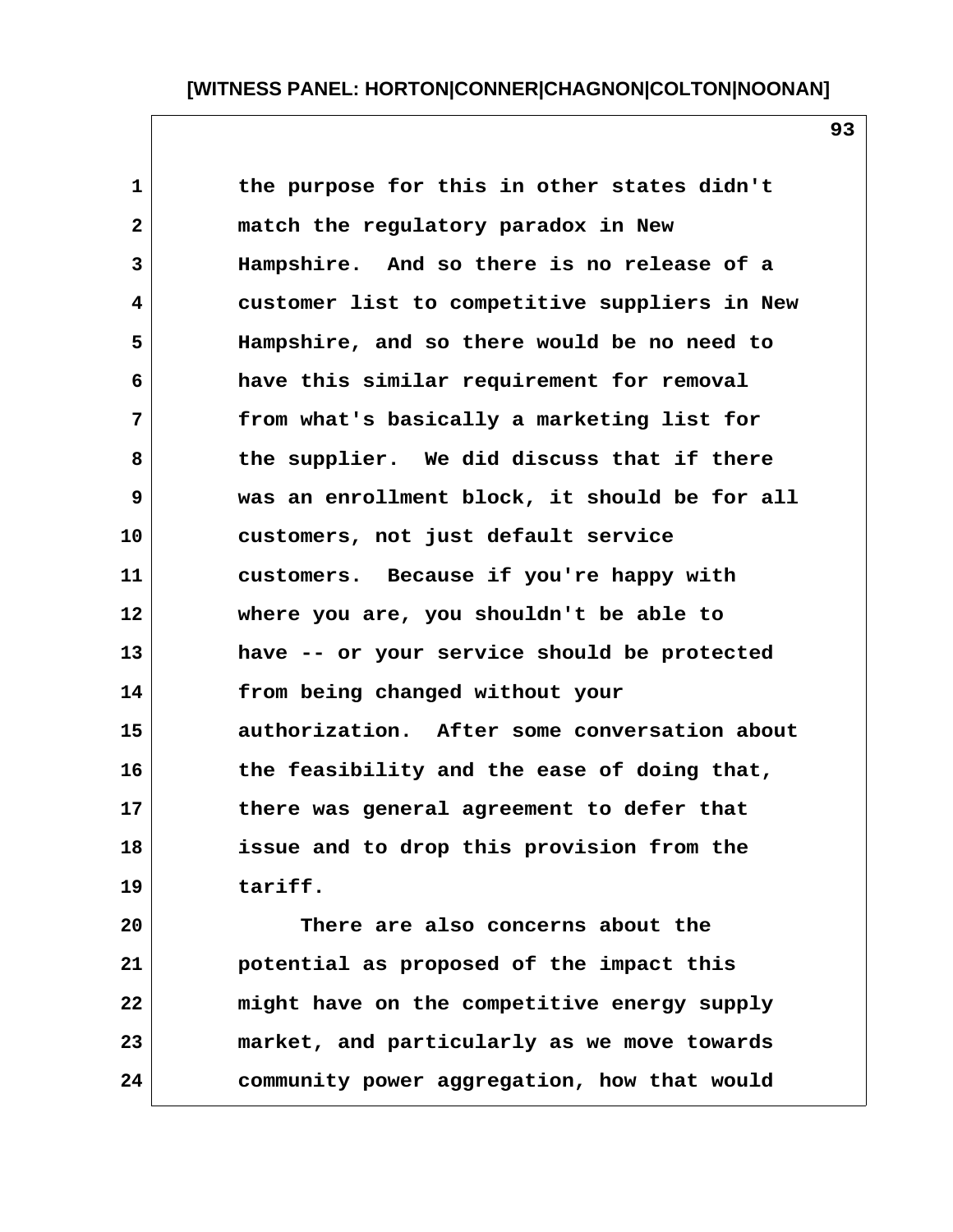| $\mathbf{1}$ |       | interact with an enrollment block where       |
|--------------|-------|-----------------------------------------------|
| $\mathbf{2}$ |       | community power aggregation is now opt-out    |
| 3            |       | versus opt-in. So                             |
| 4            |       | CHAIRWOMAN MARTIN: Ms. Amidon,                |
| 5            |       | you're on mute.                               |
| 6            |       | BY MS. AMIDON:                                |
| 7            | Q.    | Ms. Noonan, you have reviewed the provisions  |
| 8            |       | of the settlement agreement as it pertains to |
| 9            |       | the fee-free, the New Start, and this tariff  |
| 10           |       | provision regarding competitive suppliers;    |
| 11           |       | have you not?                                 |
| 12           | Α.    | (Noonan) Yes, I have.                         |
| 13           | $Q$ . | And do you believe that the settlement        |
| 14           |       | agreement terms meet the public interest and  |
| 15           |       | results in just and reasonable rates?         |
| 16           | Α.    | (Noonan) Yes, I do.                           |
| 17           | Q.    | Thank you. Do you have any additional         |
| 18           |       | comments you would like to make?              |
| 19           | A.    | (Noonan) No I, have nothing else to add at    |
| 20           |       | this time.                                    |
| 21           | $Q$ . | Okay.                                         |
| 22           |       | MS. AMIDON: Thank you very much.              |
| 23           |       | CHAIRWOMAN MARTIN: All right.                 |
| 24           |       | Thank you.                                    |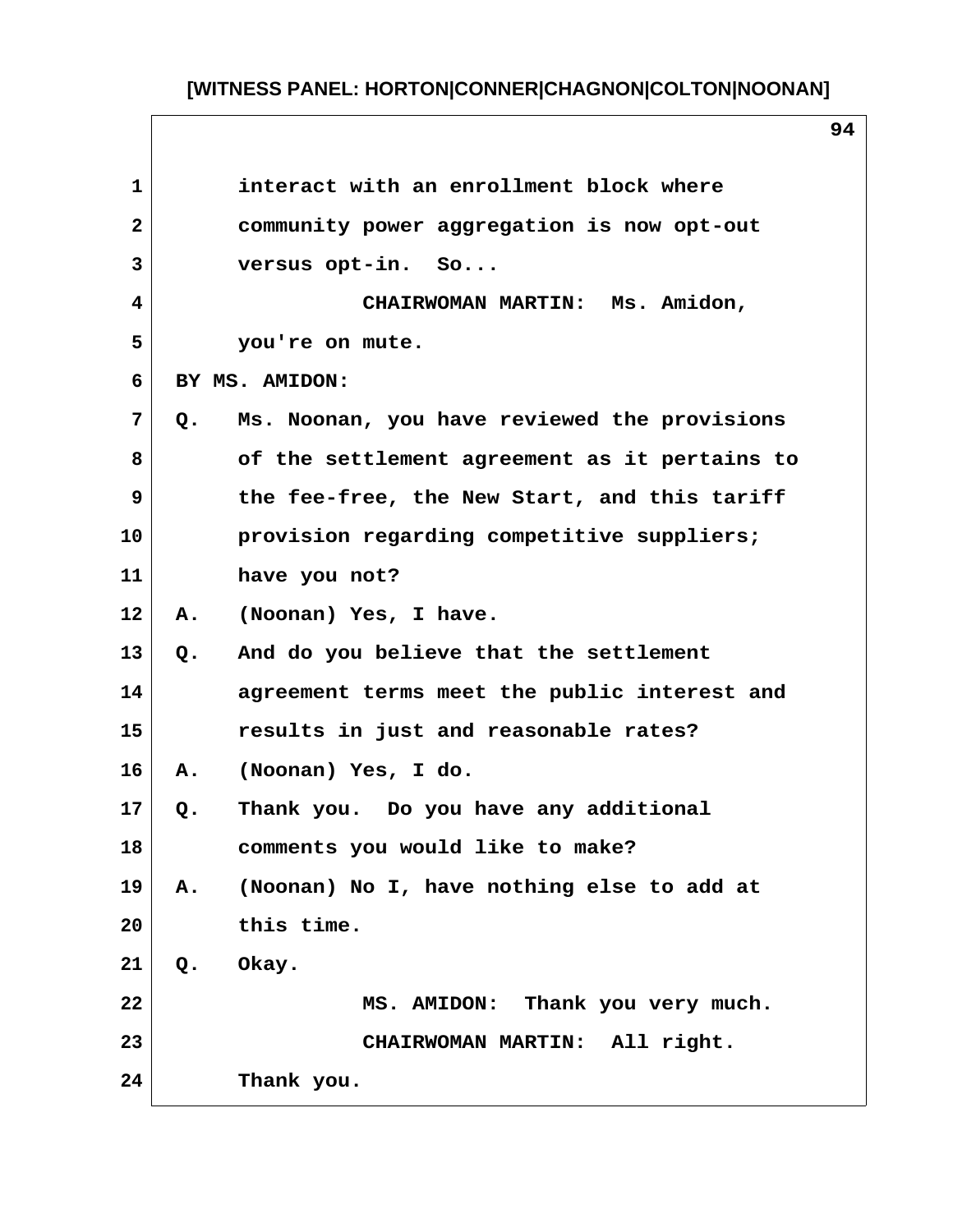| $\mathbf{1}$   | Commissioner Bailey.                                |
|----------------|-----------------------------------------------------|
| $\overline{a}$ | COMMISSIONER BAILEY: Thank you.                     |
| 3              | INTERROGATORIES BY COMMISSIONERS:                   |
| 4              | BY COMMISSIONER BAILEY:                             |
| 5              | Ms. Conner, why did you have a fee for<br>Q.        |
| 6              | customers who opted to pay by credit card in        |
| 7              | the past?                                           |
| 8              | (Conner) We applied a fee because of the cost<br>Α. |
| 9              | associated with credit card payments. So if         |
| 10             | we think about the various payment channels         |
| 11             | that Ms. Noonan identified, we have customers       |
| 12             | who have an auto pay which links to their           |
| 13             | bank, probably our lowest cost method. We're        |
| 14             | talking between 2 and 3 cents maybe to              |
| 15             | process that type of payment. We have               |
| 16             | customers who mail in a check. And that has         |
| 17             | gotten super efficient over the years and is        |
| 18             | now down to about 10 cents a payment.<br>Wе         |
| 19             | have customers that perhaps walk in to one of       |
| 20             | our walk-in locations. That price is about          |
| 21             | 50 cents. But when it comes to fee free on          |
| 22             | credit cards and debit cards, we have to work       |
| 23             | with the service provider, who works back           |
| 24             | through with the credit card companies to           |

 $\mathbf{I}$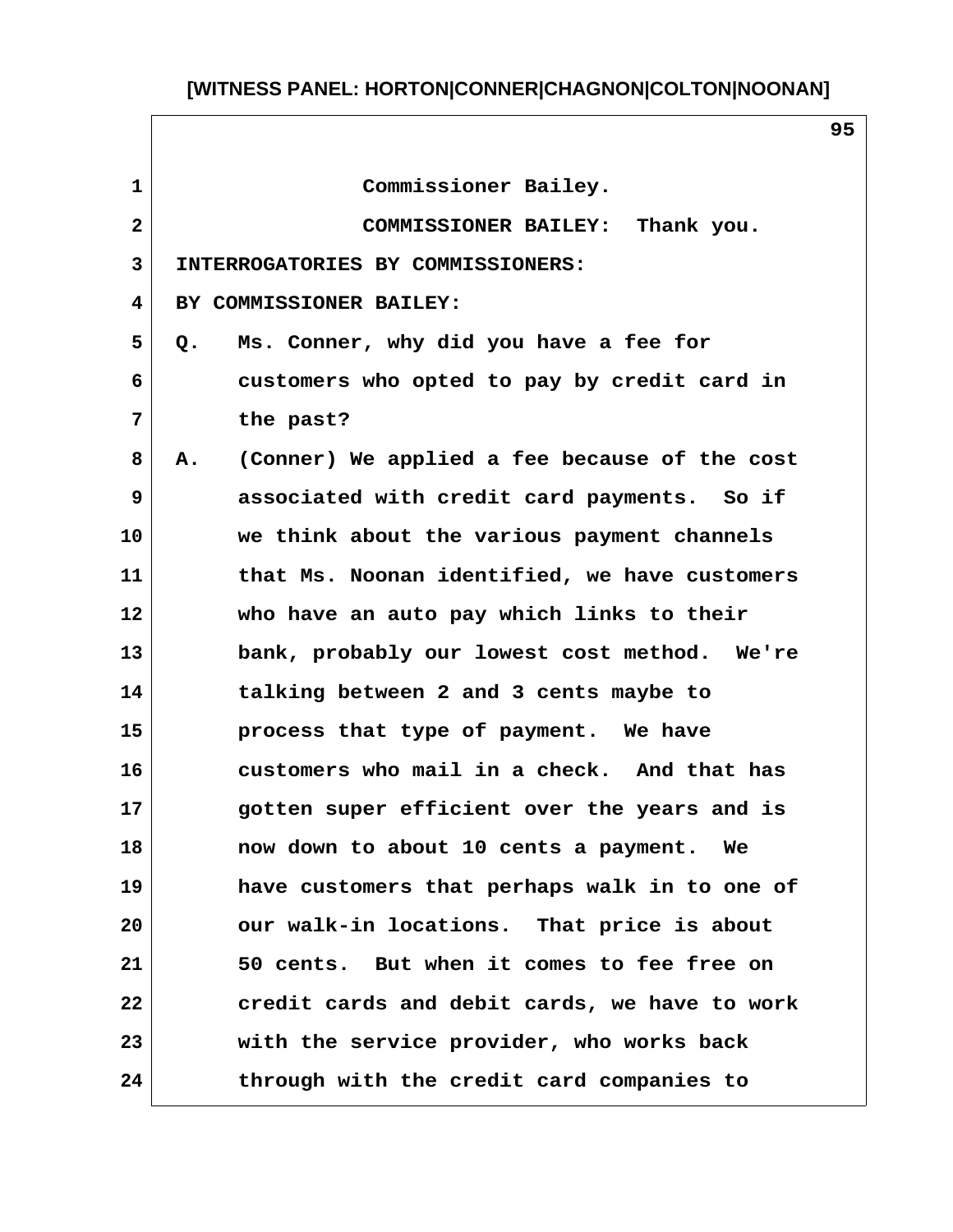| $\mathbf{1}$ | establish a rate. And that rate is typically        |  |
|--------------|-----------------------------------------------------|--|
| $\mathbf{2}$ | in the 1 to $1-1/2$ , even up to 2 percent cost.    |  |
| 3            | So if it is a \$100 bill, then if it were a         |  |
| 4            | 1 percent fee we were paying for that, it           |  |
| 5            | would be a \$1 fee. So you can see that the         |  |
| 6            | cost for a credit card or debit card payment        |  |
| 7            | is higher than our other channels,                  |  |
| 8            | particularly when you think about less than 2       |  |
| 9            | to 3 cents for an electronic payment, or 10         |  |
| 10           | cents for a check payment. But we also              |  |
|              | 11<br>recognize that this is an increasingly        |  |
| 12           | popular channel. We recognize that as we            |  |
| 13           | looked at the customers in New Hampshire,           |  |
|              | 14<br>that we have customers such as the ones we    |  |
|              | 15<br>were just talking about, hardship customers,  |  |
| 16           | who perhaps in an effort to avoid disconnect        |  |
|              | 17<br>are using a credit card to pay that and       |  |
| 18           | paying the fee. We felt that offering this          |  |
|              | 19<br>one-time fee-free payment allowed us to meet  |  |
| 20           | the needs of customers who want to avoid that       |  |
| 21           | convenience fee and open up this channel.           |  |
| 22           | And when you say "a one-time opportunity," or<br>Q. |  |
| 23           | whatever you just said, you mean that they          |  |
| 24           | pay each month and they have to start over          |  |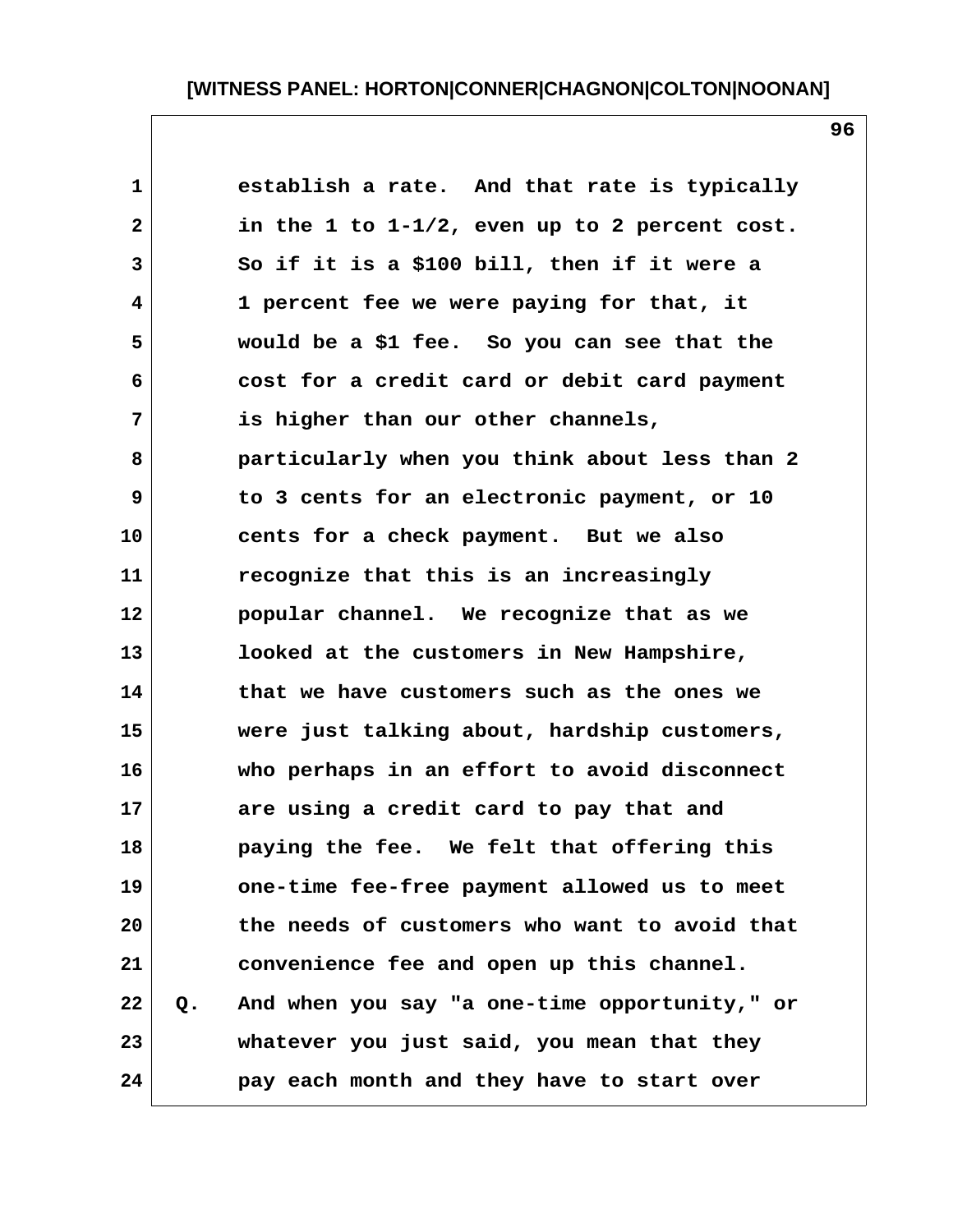**1 again each month. That's what "one time" 2 means, not that they only have one 3 opportunity to pay by credit card; right? 4 A. (Conner) That is correct, Commissioner** 5 Bailey. What would happen is -- and  **6 customers like, for example, use the mobile 7 app that we've offered. This is becoming 8 increasingly popular. So they receive their 9 bill alert. They can pay their bill, and at 10 that moment they can choose to pay that bill 11 with a credit card or a debit card. But the 12 information would not be retained. So they 13 would have to re-enter that every time versus 14 a customer -- as I mentioned, we have 92,000 15 customers on auto pay. They have stored 16 their payment information on our system so 17 that we can draft from that checking account. 18 Q. Okay. So the \$375,000 in program-related 19 costs, is that to cover the costs from the 20 credit card company charges? 21 A. (Conner) That is correct. Based on the 22 adoption rate that we envision, we did adjust 23 that from our original filed adoption rate 24 because of our experience in offering this in**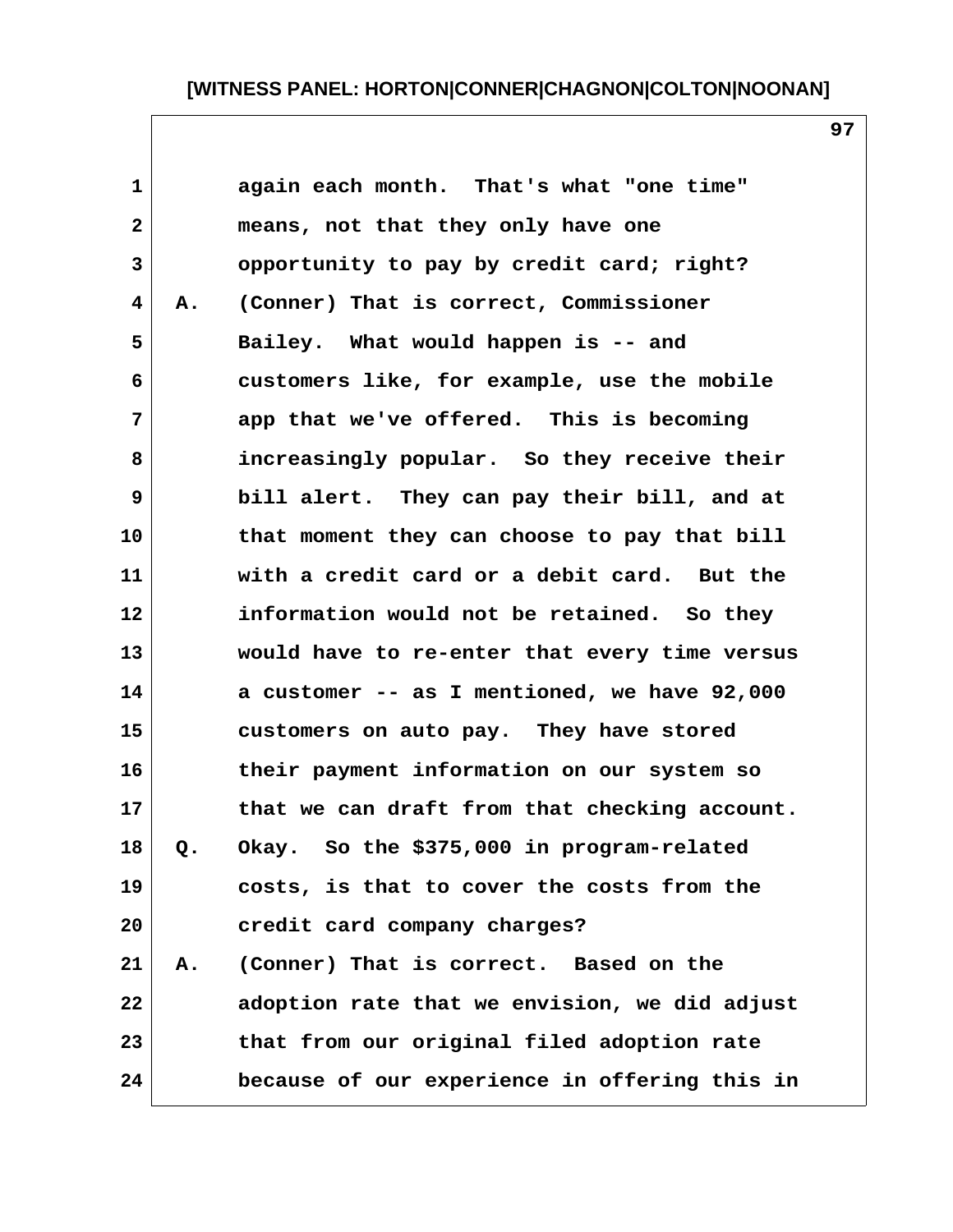**1 Connecticut. Connecticut is the first state 2 in our jurisdiction where we have secured 3 fee-free credit cards, and we have 4 experienced a lower adoption rate than we had 5 previously filed originally. So in the 6 settlement, we adjusted that adoption rate. 7 We also, though, had an increase in the 8 fee. The vendor cost moved from \$1.40 in our 9 original filing to \$1.48 per payment. That 10 is because what our vendor has identified is 11 they charge us per payment based on their 12 analysis of the average dollar amounts 13 customers are paying with a credit card. And 14 the realization is the balances are higher 15 that they're paying with a credit card than 16 was assumed, and so that adjustment was 17 incorporated in. 18 But, yeah, even with that, our refiled 19 settlement shows a decrease from our original 20 filing of 745,000. 21 Q. Okay. In Paragraph 12.3, at the bottom of 22 Bates Page 26 of Exhibit 58, it says, "If the 23 actual costs resulting from customers' 24 adoption of the fee-free option exceeds the**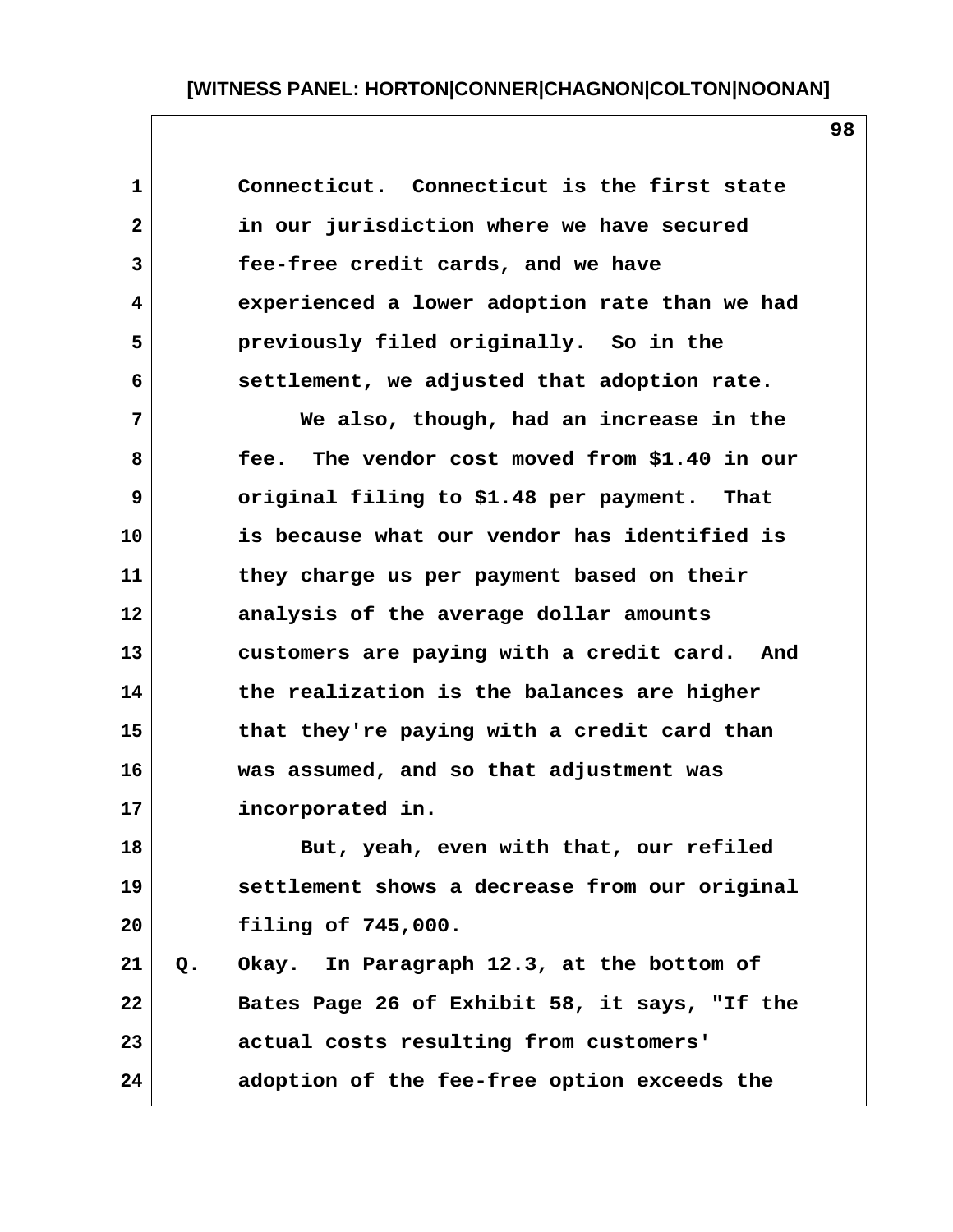| $\mathbf 1$  |    | \$375,000 allowed in rates in the first year,    |
|--------------|----|--------------------------------------------------|
| $\mathbf{2}$ |    | the Company shall increase the amount in         |
| 3            |    | rates to an amount reflecting the estimated      |
| 4            |    | cost, but not more than \$520,500, effective     |
| 5            |    | February 1st, 2022."                             |
| 6            |    | Can you tell me how that will be                 |
| 7            |    | implemented? I mean, just assume                 |
| 8            |    | hypothetically that you need to increase it      |
| 9            |    | to \$520,000. Is there a rate that will be       |
| 10           |    | adjusted to accommodate that increased           |
| 11           |    | expense, or will that go in your RRA? How        |
| 12           |    | does that get recovered?                         |
| 13           | Α. | (Horton) I can speak to that. That would         |
| 14           |    | be -- my personal belief is that would be an     |
| 15           |    | adjustment to the base rate as of                |
| 16           |    | February 1st. And what that was originally,      |
| 17           |    | as Ms. Conner said, we had an estimate in the    |
| 18           |    | costs, recovering an amount in our base rates    |
| 19           |    | that would then be reconciled based on actual    |
| 20           |    | experience. Through the course of the            |
| 21           |    | settlement, we adjusted that for a number of     |
| 22           |    | reasons, as Ms. Conner said. But we were         |
| 23           |    | also acknowledging that that first year is       |
| 24           |    | lower. The adoption rate is lower.<br><b>The</b> |

 $\mathsf{l}$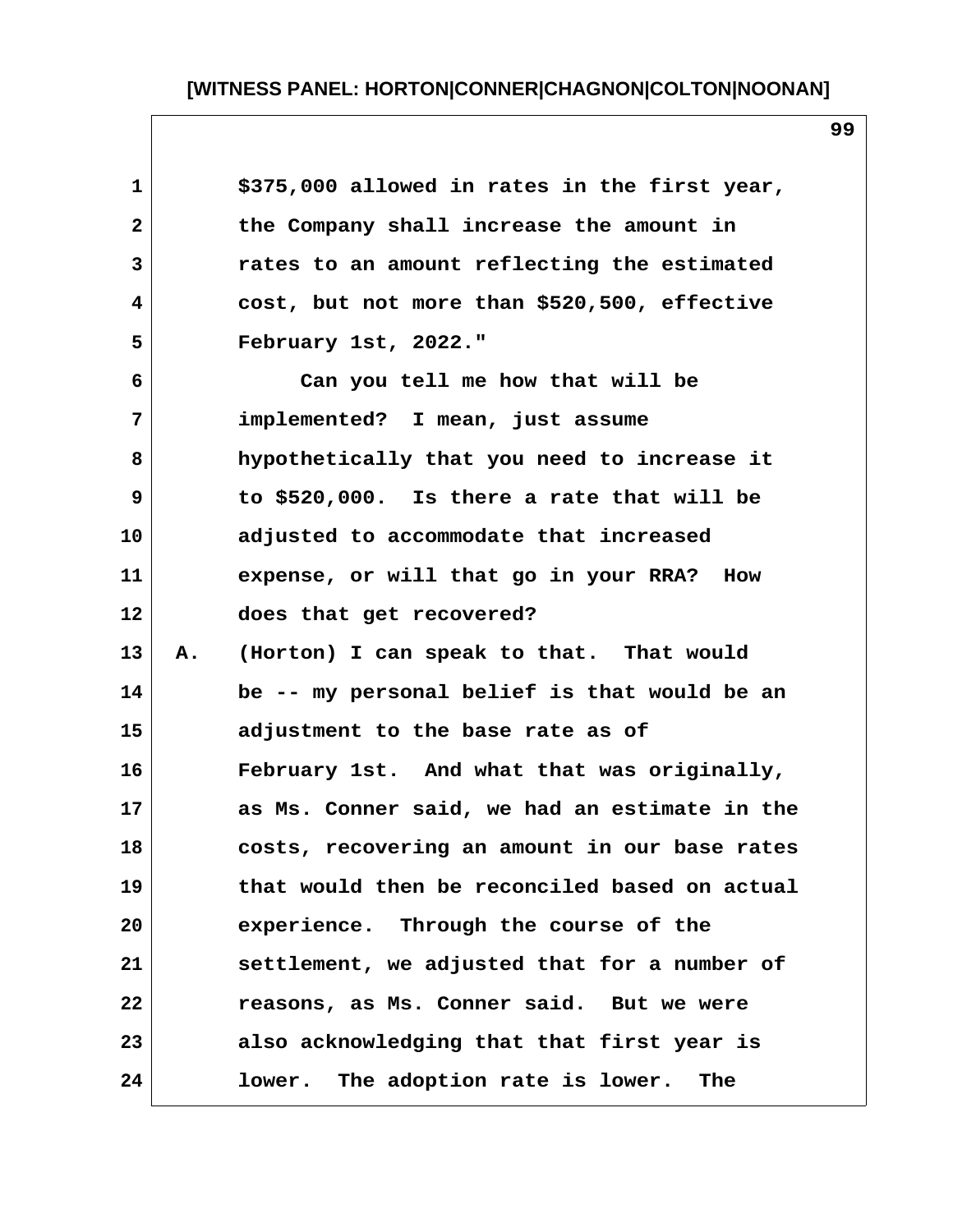**1 costs are lower as a way to help mitigate the 2 initial bill increase. The settling parties, 3 we agreed to incorporate our estimate of the 4 first year with the first implementation of 5 rates in this proceeding, and then depending 6 on actual adoption rates, we have the ability 7 to increase that.**

 **8 Stepping back just briefly, what we had 9 originally put in was an average annual 10 charge. And so over that period of time it 11 stepped up to a higher amount, and we 12 incorporated the average. So what we would 13 do is we're putting in the first year 14 estimate of 375,000. That's part of base 15 rates in this proceeding. Again, based on 16 our actual experience in customer adoption 17 level, if we determine that the costs are 18 higher than that 375, we would make a filing 19 with the Commission and adjust base rates to 20 get back to what the experience tells us is 21 the appropriate amount to put in rates, but 22 capped at that 520,000. And that would go 23 into effect on February 1, 2022. 24 MS. AMIDON: And Commissioner**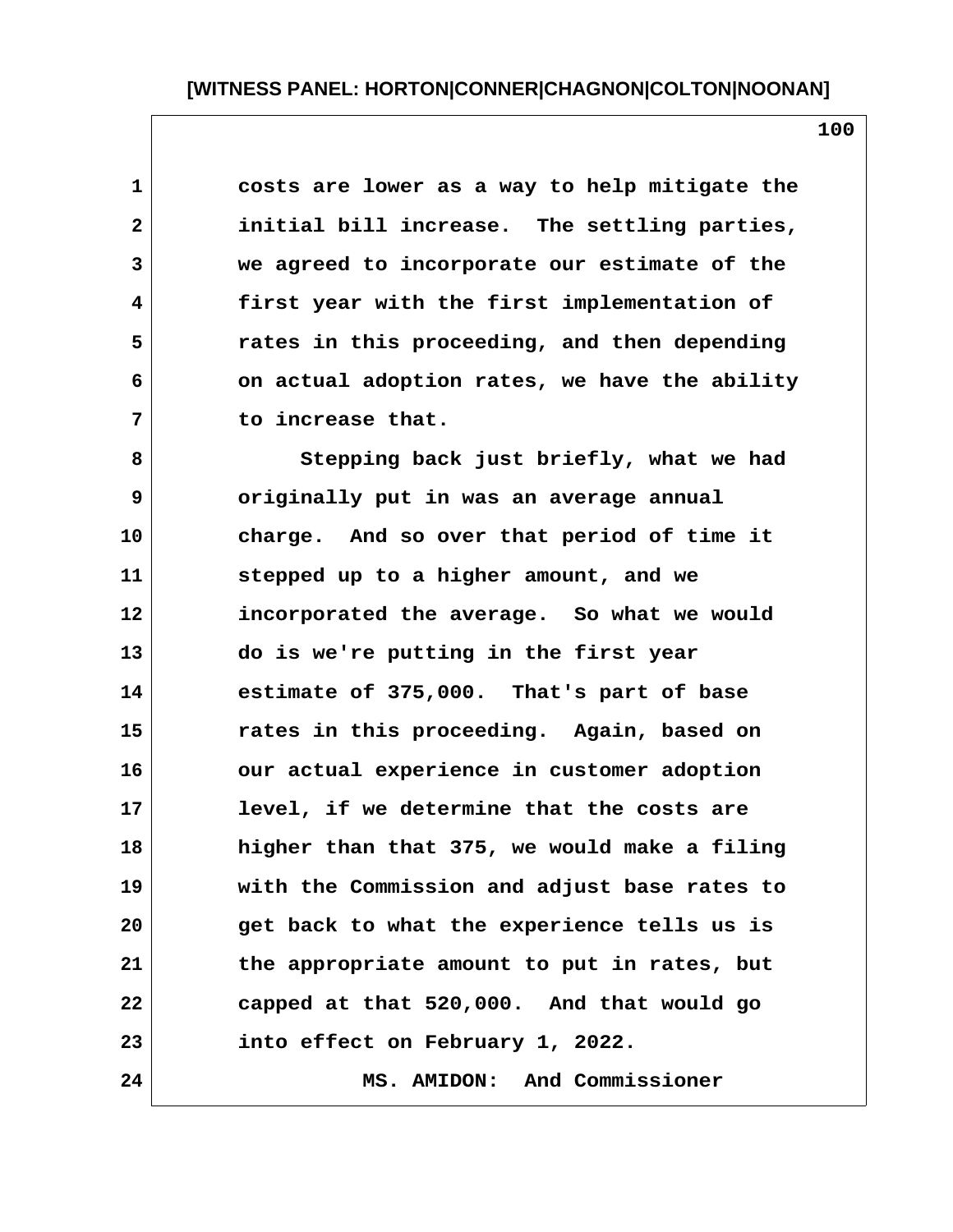| $\mathbf{1}$            |    | Bailey, this is Attorney Amidon. Mr. Chagnon  |
|-------------------------|----|-----------------------------------------------|
| $\overline{\mathbf{2}}$ |    | is also prepared to answer any questions      |
| 3                       |    | regarding rate recovery. I should have        |
| 4                       |    | mentioned that he's part of this panel for    |
| 5                       |    | that purpose. Thank you.                      |
| 6                       |    | COMMISSIONER BAILEY: Okay. Thank              |
| 7                       |    | you.                                          |
| 8                       | Q. | Well, Mr. Chagnon, I'll ask you the next      |
| 9                       |    | question then. So is that a one-time          |
| 10                      |    | opportunity for the Company until they file   |
| 11                      |    | the next rate case?                           |
| 12                      | Α. | (Chagnon) Yes, it is. It's all reconciled in  |
| 13                      |    | the next rate case.                           |
| 14                      | Q. | So if the cost is \$600,000, on February 1st  |
| 15                      |    | they'd be allowed to increase their revenue   |
| 16                      |    | by up to \$520,500 on February 1st, 2022. But |
| 17                      |    | they wouldn't be able to increase it if the   |
| 18                      |    | cost went up the next year until they filed   |
| 19                      |    | their next rate case; is that right?          |
| 20                      | Α. | (Chagnon) That is correct.                    |
| 21                      | Q. | Okay. Moving on to the New Start arrearage    |
| 22                      |    | management program, the idea that for every   |
| 23                      |    | monthly payment an enrolled customer makes, a |
| 24                      |    | portion of the past-due balance gets          |
|                         |    |                                               |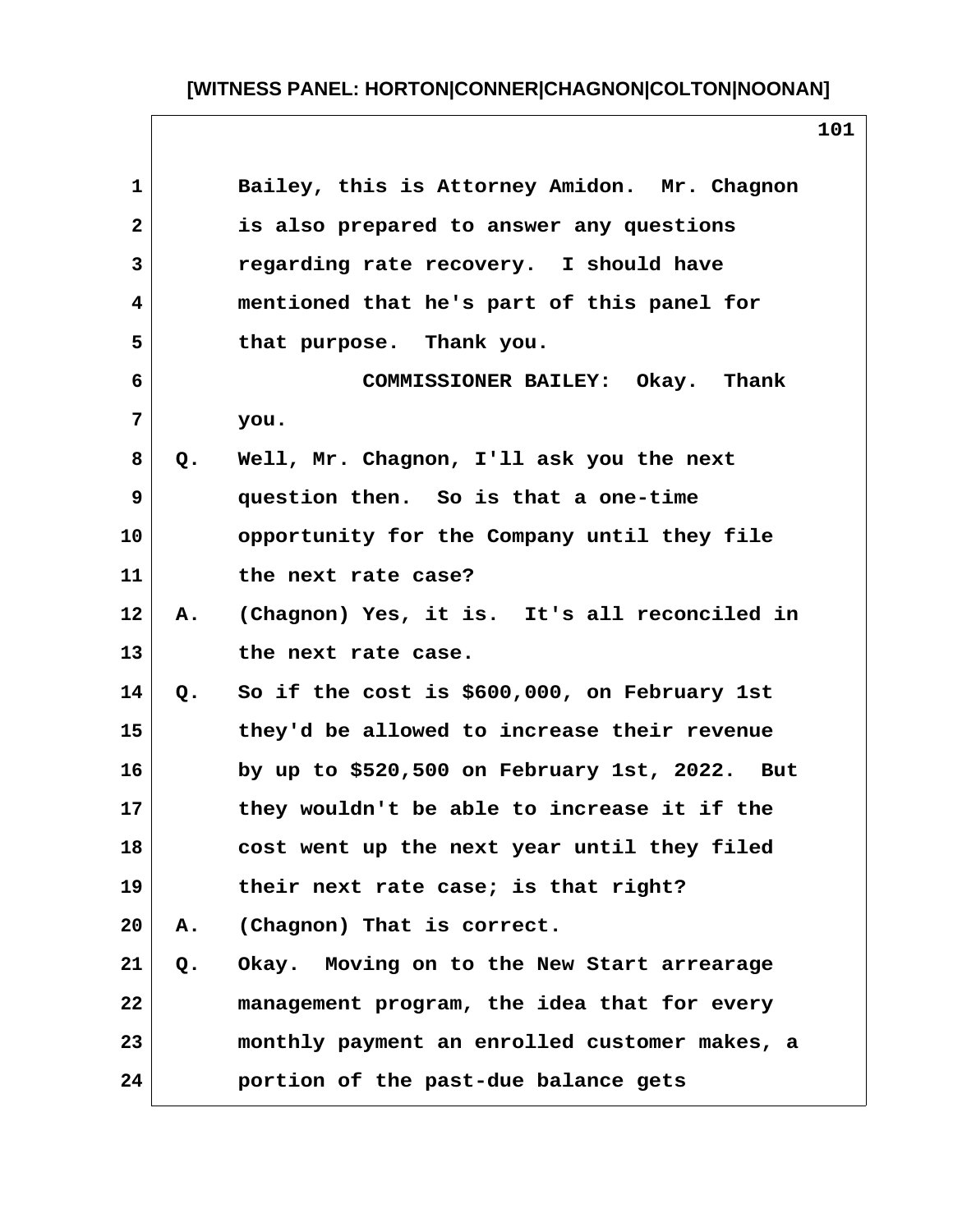| $\mathbf{1}$ |    | forgiven. Does the required monthly payment   |  |
|--------------|----|-----------------------------------------------|--|
| $\mathbf{2}$ |    | include a portion of past-due amounts, or is  |  |
| 3            |    | it just current charges?                      |  |
| 4            | Α. | (Conner) The way we calculate the amount for  |  |
| 5            |    | the monthly payment is we look forward on the |  |
| 6            |    | 12 months forward and assume an average       |  |
| 7            |    | amount, forecast out their billings for the   |  |
| 8            |    | next 12 months, essentially, looking at       |  |
| 9            |    | probably historical, obviously. And that      |  |
| 10           |    | is -- we identify a monthly bill that they    |  |
| 11           |    | should be able to pay. If they pay that, in   |  |
| 12           |    | theory they're paying their current bills,    |  |
| 13           |    | and then that arrearage then gets forgiven    |  |
| 14           |    | over the next 12 months.                      |  |
| 15           | Q. | So they're not contributing anything to the   |  |
| 16           |    | arrearage?                                    |  |
| 17           | Α. | (Conner) That is correct.                     |  |
| 18           | Q. | Okay. At the bottom of Bates Page 27,         |  |
| 19           |    | Paragraph 13.3, it says the Company shall be  |  |
| 20           |    | permitted to recover a million dollars, I'm   |  |
| 21           |    | rounding, in base rates annually, beginning   |  |
| 22           |    | February 1st, 2022. What is that amount for?  |  |
| 23           |    | Is that for the arrearages that have been     |  |
| 24           |    | forgiven by this program?                     |  |

 $\mathbf{I}$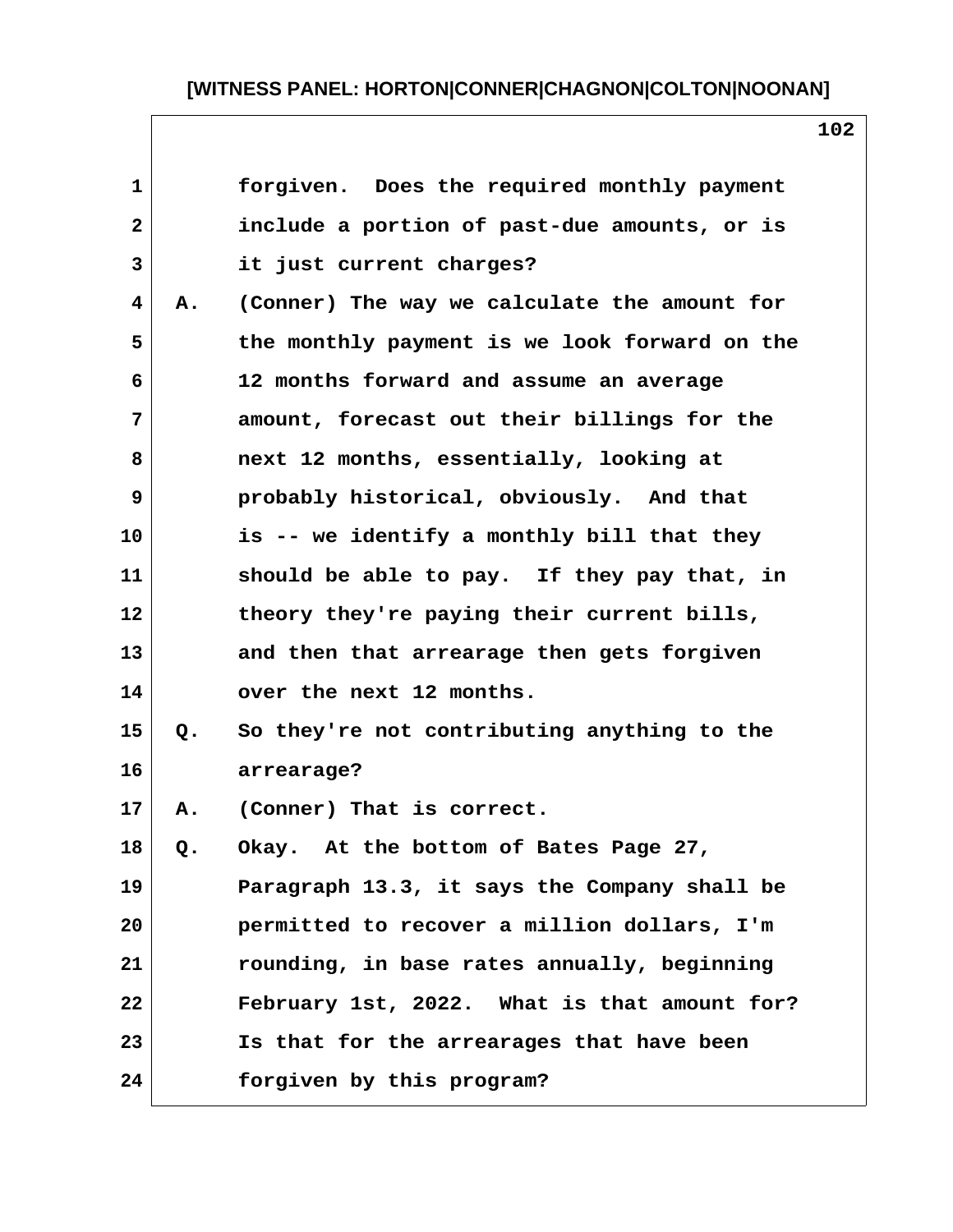| $\mathbf 1$    | Α.    | (Horton) That's right. That's our estimate    |
|----------------|-------|-----------------------------------------------|
| $\overline{2}$ |       | of the cost of the arrears that are forgiven. |
| 3              |       | We implement it on February 1, 2022, that     |
| 4              |       | change in rates on February 1, 2022, because  |
| 5              |       | of the fact that it will take us time to      |
| 6              |       | develop the IT support and also to resolve    |
| 7              |       | some of the remaining details as Ms. Conner   |
| 8              |       | spoke to. And so our expectation is the       |
| 9              |       | program will be an offering later in 2021 or  |
| 10             |       | early in the 2022 time frame.                 |
| 11             | Q.    | Are arrearages that you don't collect         |
| 12             |       | included in uncollectibles?                   |
| 13             | Α.    | (Horton) Uncollectibles expense is calculated |
| 14             |       | based on when customers who don't pay their   |
| 15             |       | bills, accounts are turned off and            |
| 16             |       | receivables are deemed uncollectible.<br>- So |
| 17             |       | this program is an offering to try to         |
| 18             |       | essentially reduce that over time by          |
| 19             |       | encouraging good payment practices by         |
| 20             |       | customers who struggle to pay their bills and |
| 21             |       | qualify to participate in the program.        |
| 22             | $Q$ . | So the arrearage that gets forgiven because   |
| 23             |       | the customer would never be disconnected,     |
| 24             |       | theoretically, would not be included in the   |
|                |       |                                               |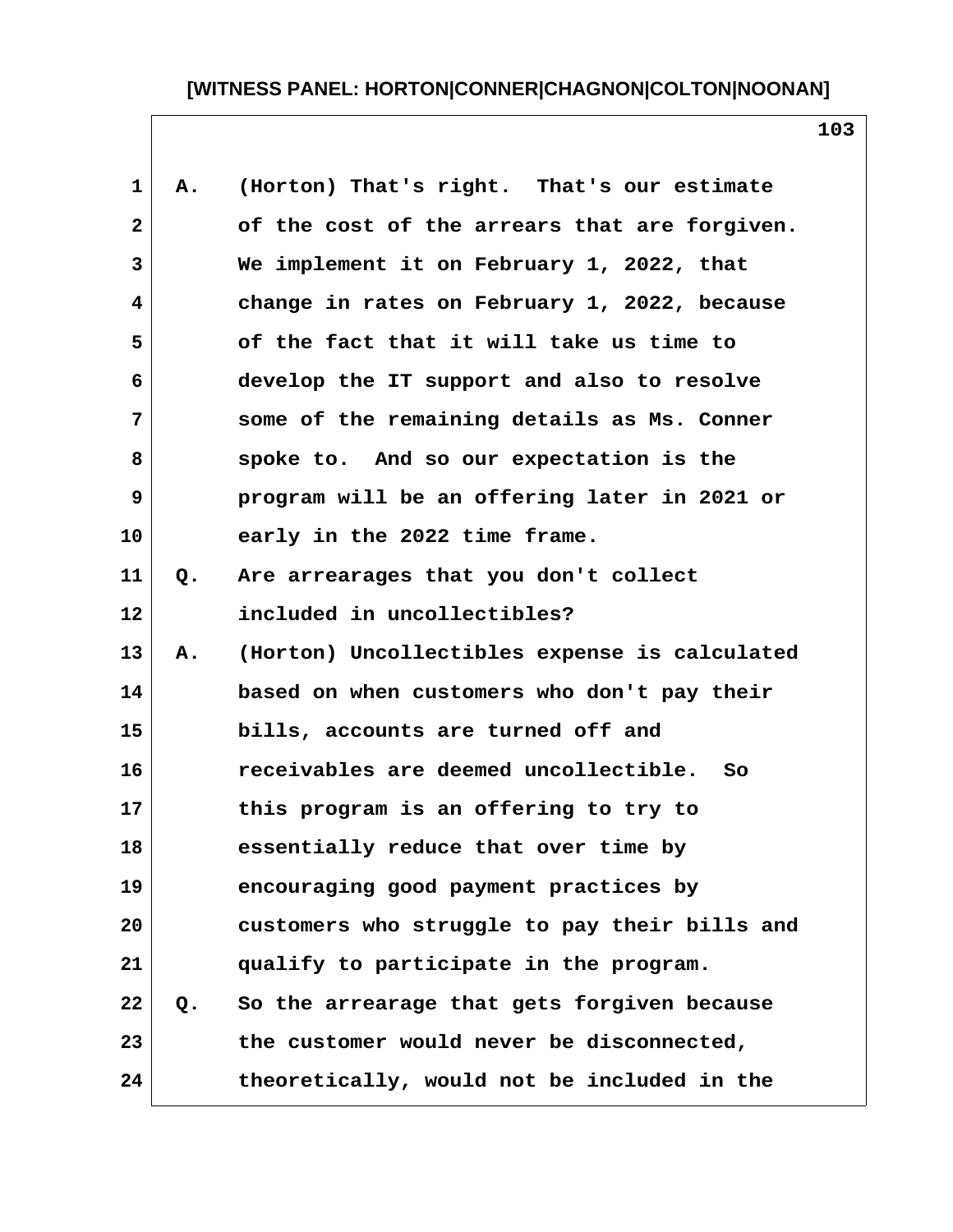|    | uncollectible amount that you're collecting   |
|----|-----------------------------------------------|
|    | otherwise; is that right?                     |
| Α. | (Horton) Correct. You have that right.        |
| Q. | How much -- do you have any indication or     |
|    | expectations about how much of -- how much    |
|    | this will reduce your uncollectibles?         |
| Α. | (Conner) We do not. That's one of the         |
|    | reasons that we wanted to and supported the   |
|    | recommendations to have regular updates.      |
|    | This was something that we've put into place  |
|    | in other states so that you could see the     |
|    | data associated with arrears forgiveness, and |
|    | because each state implements it differently. |
|    | So we don't have an expectation on that.      |
| Q. | Well, what was your experience in the other   |
|    | states where you've implemented it? Is that   |
|    | collectibles?                                 |
|    | (Conner) So we have a differing experience.   |
|    | We haven't linked it to without it would      |
|    | there have been a difference in               |
|    | uncollectibles. Rather, we've looked at it    |
|    | from the success rate of customers            |
|    | participating, the avoided truck rolls        |
|    | associated with that. And then of course      |
|    |                                               |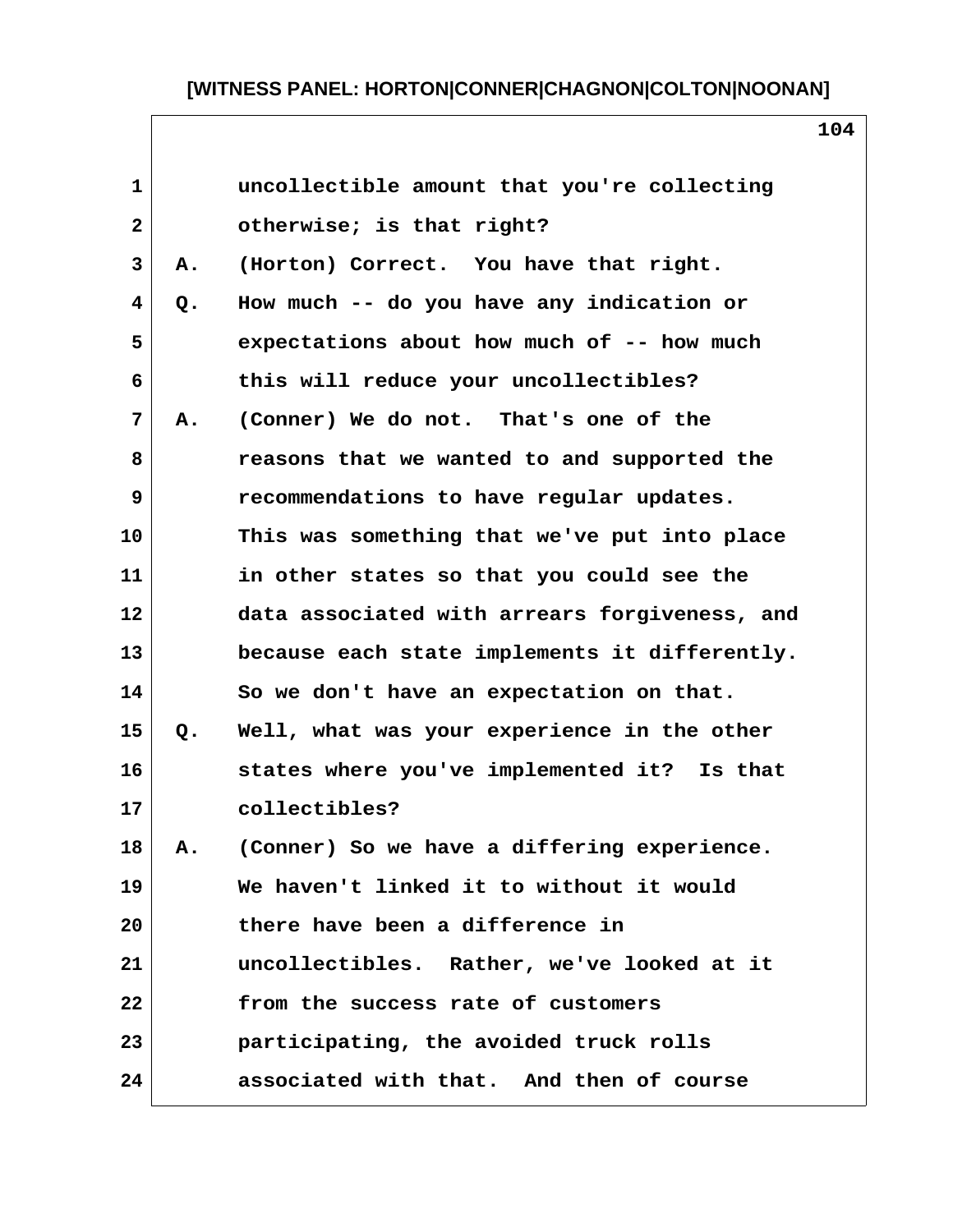**105**

 **1 there are some non-monetary benefits, such as 2 health and wellness and choices customers are 3 making. And so -- but it's interesting. The 4 success rate varies. It's something that we 5 did discuss during the hearings and the way 6 the programs are designed and the 7 complementary programs that are with it.**

 **8 So in Massachusetts, for example, you 9 have, just as we would in New Hampshire, you 10 would have a -- we would encourage customers 11 to participate in the energy efficiency 12 programs that would allow them to certainly 13 optimize their energy usage, reduce 14 unnecessary wasted usage associated perhaps 15 with the home not being fully insulated as it 16 could be. But Massachusetts also has a 17 low-income discount rate. So there is -- so 18 the success rate will differ.**

**19 In Connecticut, for example, they have 20 some differing rules about the total amount 21 that can be forgiven. They have differing 22 rules about who can participate that is 23 broader than just hardship customers, and so 24 they have a different success rate associated**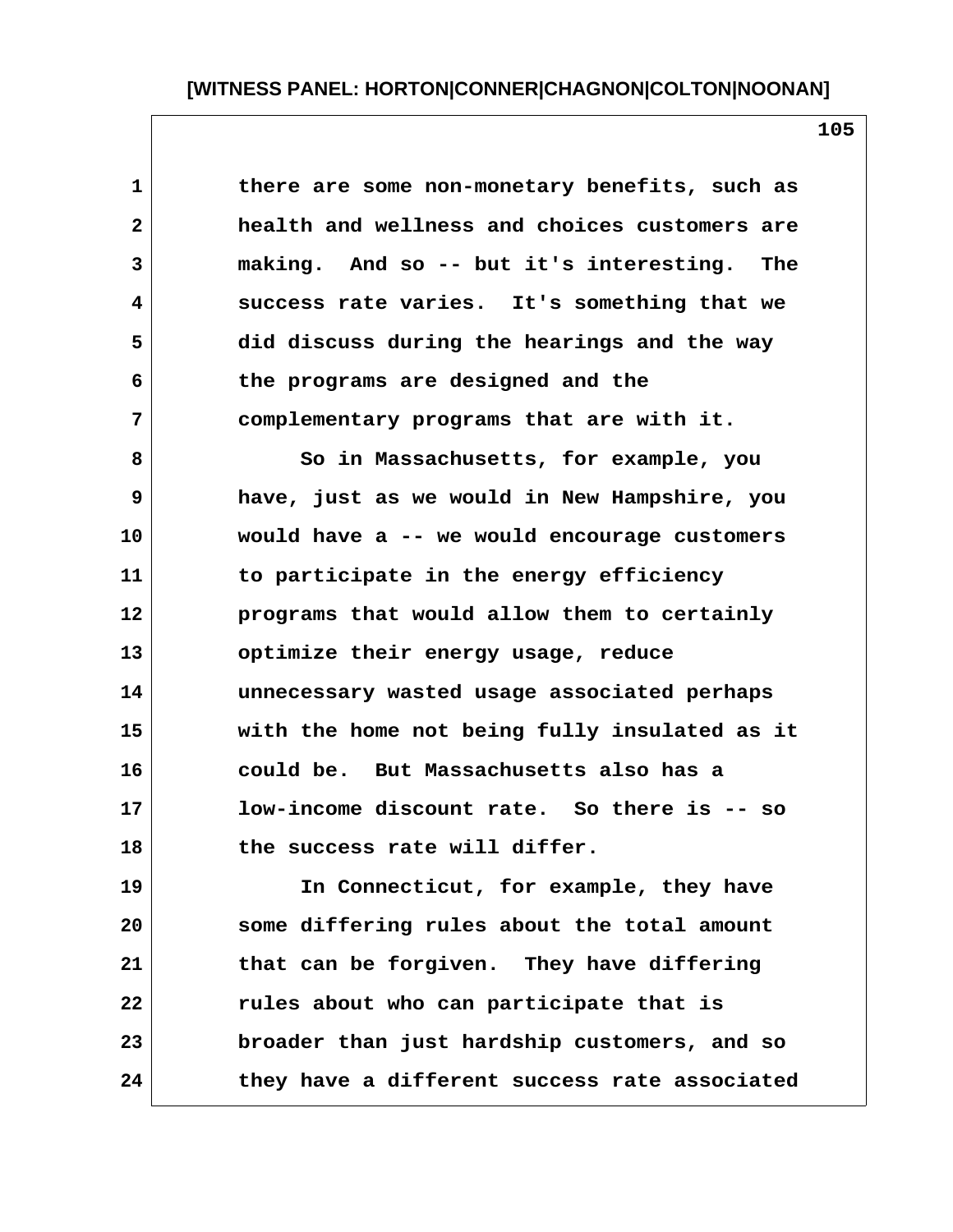| 1  |    | with it. We've also seen, as is recommended  |
|----|----|----------------------------------------------|
| 2  |    | in this settlement, that as you reduce the   |
| 3  |    | amount of arrears as the trigger, customers  |
| 4  |    | are more likely to be able to succeed. When  |
| 5  |    | we see the arrears get so large, at some     |
| 6  |    | point customers just can't see a way out of  |
| 7  |    | that. So reducing that amount has become     |
| 8  |    | something we've seen as a benefit.           |
| 9  | Q. | Is there any data to indicate in Connecticut |
| 10 |    | or Massachusetts that fewer low-income       |
| 11 |    | customers are being disconnected as a result |
| 12 |    | of the program?                              |
| 13 | Α. | (Conner) Well, certainly we have the data    |
| 14 |    | that indicates that the customers who are    |
| 15 |    | protected, we assume that they avoided       |
| 16 |    | disconnects associated with the program.     |
| 17 |    | When it comes to the disconnects that        |
| 18 |    | are completed, the reality is that we have   |
| 19 |    | more customers eligible for disconnect than  |
| 20 |    | resources probably would ever allow us to,   |
| 21 |    | you know, and would we ever want to redo     |
| 22 |    | every customer that was eligible. Although,  |
| 23 |    | AMI does introduce that capability, by the   |
| 24 |    | way.                                         |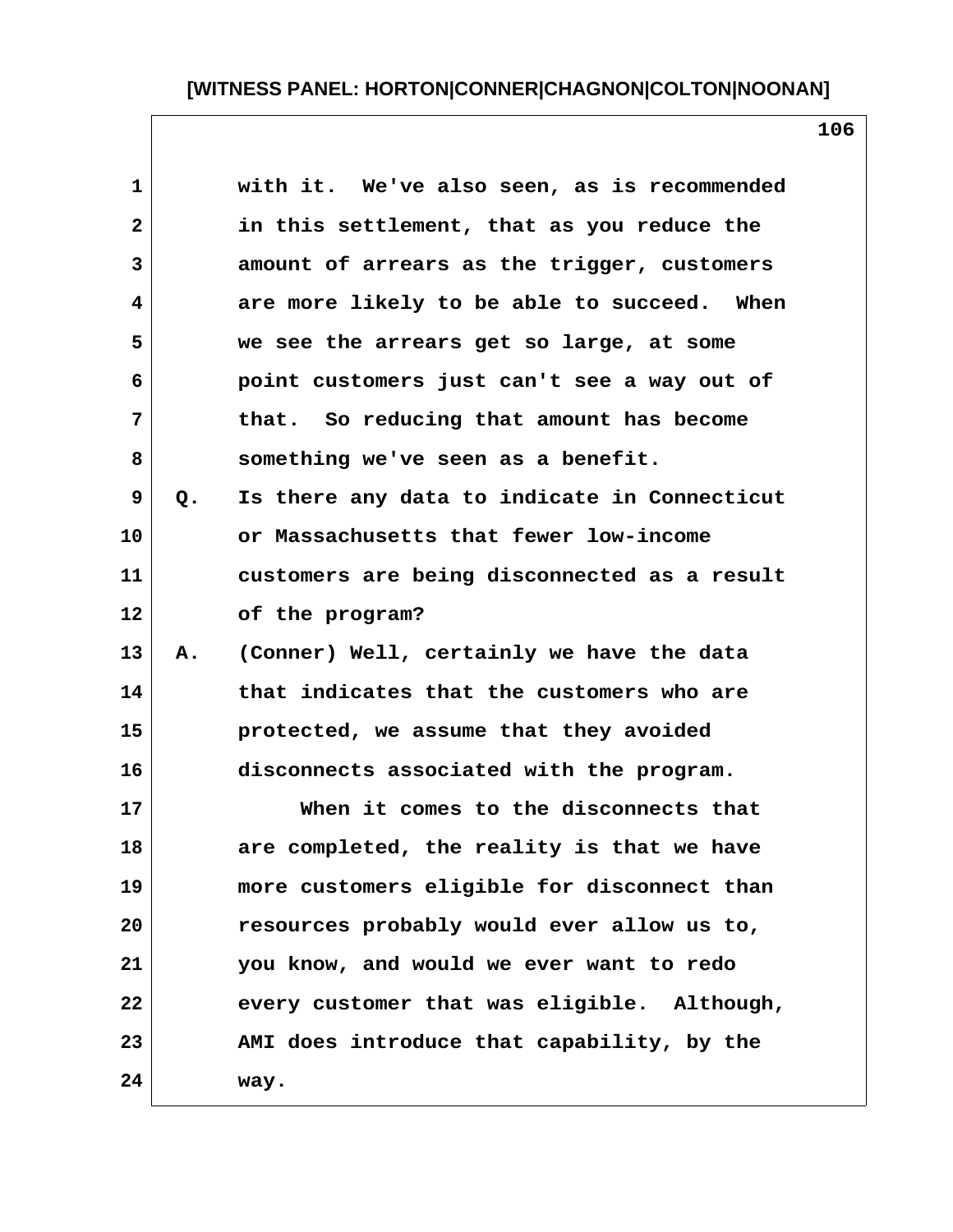|    | But I think that that's where we run          |                                              |
|----|-----------------------------------------------|----------------------------------------------|
|    | into the challenges of trying to tick and tie |                                              |
|    | the exact impact. But I do believe that as    |                                              |
|    | we get more data -- and I know I provided     |                                              |
|    | information in the filings that Charlie       |                                              |
|    | Herrick has developed with the National Law   |                                              |
|    | Foundation. I got the name not exactly        |                                              |
|    | correct. But anyway, he has published a       |                                              |
|    | study. He has some data in there that         |                                              |
|    | demonstrates some of the benefits associated  |                                              |
|    | with the arrearage management programs across |                                              |
|    | the country.                                  |                                              |
| Q. | Mr. Colton, do you have any information to    |                                              |
|    | share as a result of your experience with     |                                              |
|    | these programs elsewhere?                     |                                              |
|    |                                               |                                              |
|    | clear, Charlie Herrick works for the National |                                              |
|    | Consumer Law Center here in Boston.           |                                              |
|    | I do. I've worked with arrearage              |                                              |
|    | management programs throughout the country.   |                                              |
|    | And one of the things that I mentioned        |                                              |
|    | upfront was that AMP doesn't provide simply   |                                              |
|    | benefits to the participants, but it provides |                                              |
|    | benefits to customers, irrespective of their  |                                              |
|    |                                               | A. (Colton) Yes. And just to make the record |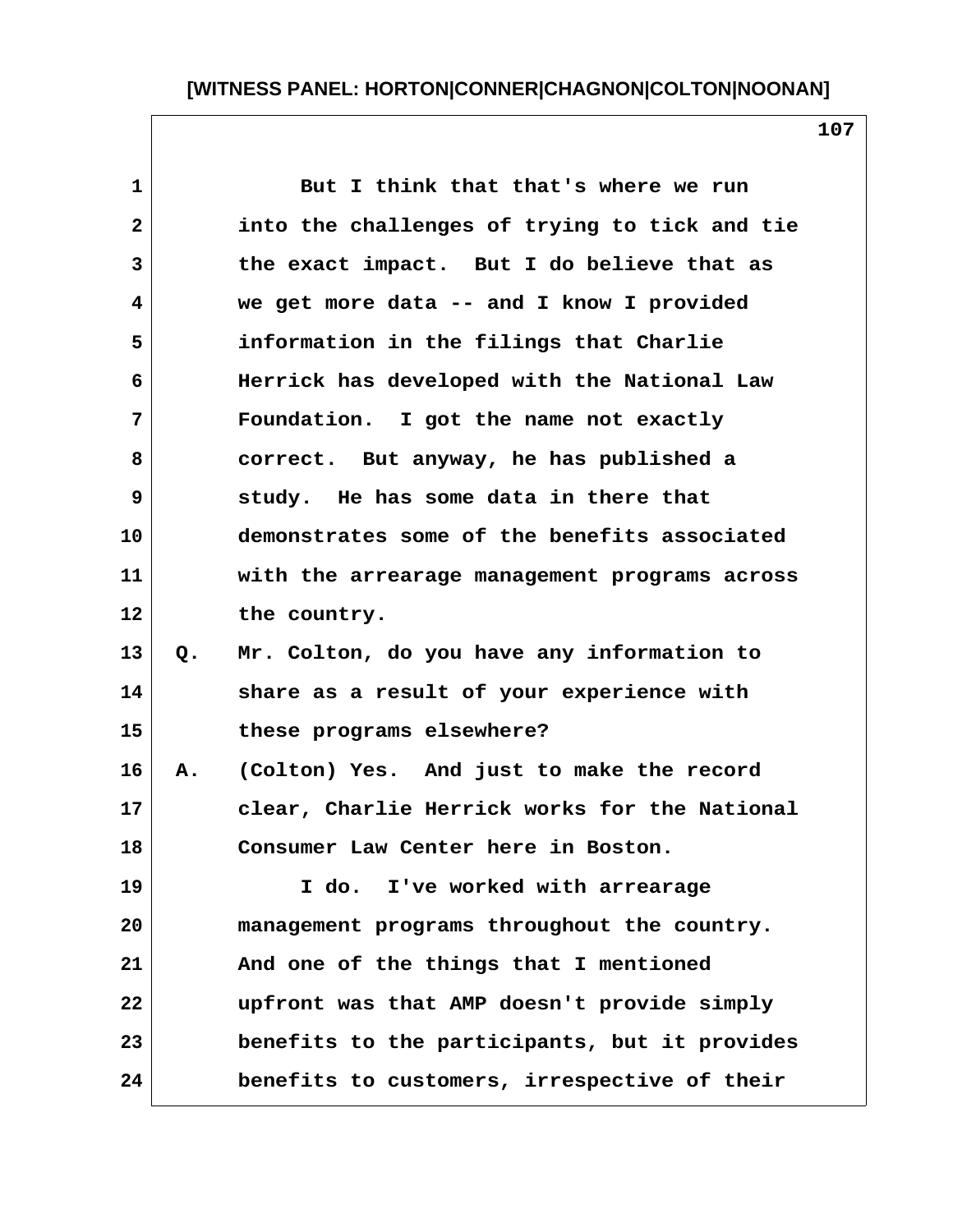**1 income. And you're touching on what I 2 intended to say by that. The 3 non-income-eligible customers don't receive 4 direct benefits. But some of the benefits 5 that have been experienced, and that all 6 three witnesses -- Ms. Conner and myself and 7 Ms. Noonan -- have talked about are a 8 reduction in uncollectibles; a reduction in 9 collection costs, whether it be truck roll 10 rates or the issuance -- the issue of 11 disconnect notice -- anyway, the provision of 12 a disconnect notice. One of the big benefits 13 is a reduction in working capital, because as 14 people reduce their arrears, the Company 15 doesn't have to carry those arrears for as 16 long.**

**17 One thing that hasn't been mentioned is 18 fewer people have final bills because the 19 participants have their housing stabilized. 20 And by having their housing stabilized, the 21 Company is able to preserve a revenue stream 22 that it might otherwise lose. One of the 23 things that Amanda, Ms. Noonan, talked about 24 was the improved communications between the**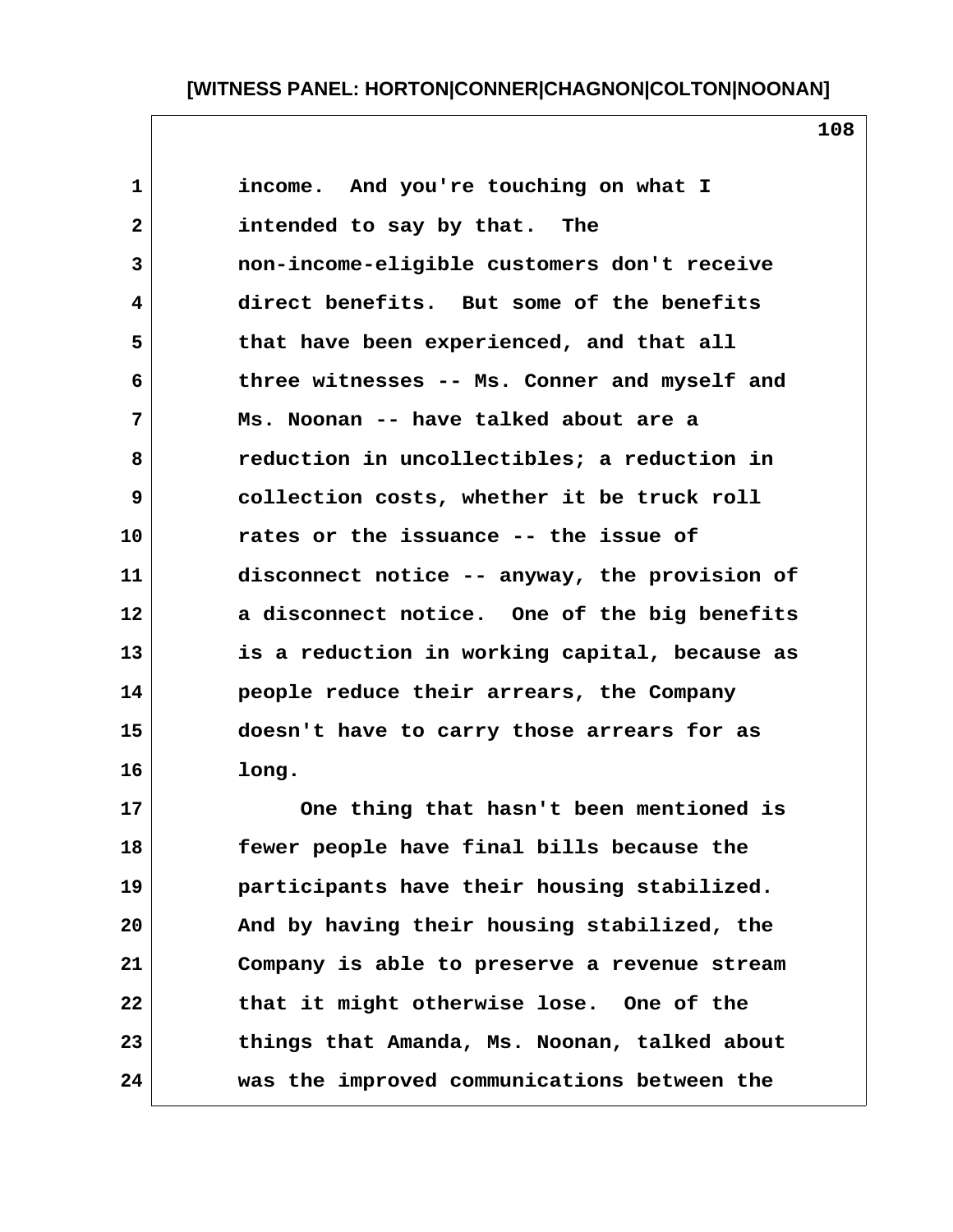| 1            | utility and social service agencies, which      |
|--------------|-------------------------------------------------|
| $\mathbf{2}$ | not only benefits the participants, but         |
| 3            | benefits all customers.                         |
| 4            | And there is data. I do a lot of work           |
| 5            | in Pennsylvania, where customers who both       |
| 6            | participate in the affordability program and    |
| 7            | in the arrearage management program move from   |
| 8            | being hundreds and hundreds of -- \$5-, \$6-,   |
| 9            | \$7-, \$800 in arrears to paying between 85 and |
| 10           | 95 percent of their bills. In New Jersey,       |
| 11           | the evaluation that was found or that was       |
| 12           | performed for the board of public utilities     |
| 13           | for the state regulatory commission found       |
| 14           | that participants were paying -- that many      |
| 15           | participants, most participants, were paying    |
| 16           | more than 90 percent of their bill, and many    |
| 17           | participants were paying more than              |
| 18           | 100 percent of their bill over time.<br>So the  |
| 19           | combination of customer payments and public     |
| 20           | assistance benefits was more than covering      |
| 21           | their bill. So the experience in -- well,       |
| 22           | one last state. Colorado, which has a           |
| 23           | similar program, found that the improvement     |
| 24           | occurred in a couple of ways. Number one was    |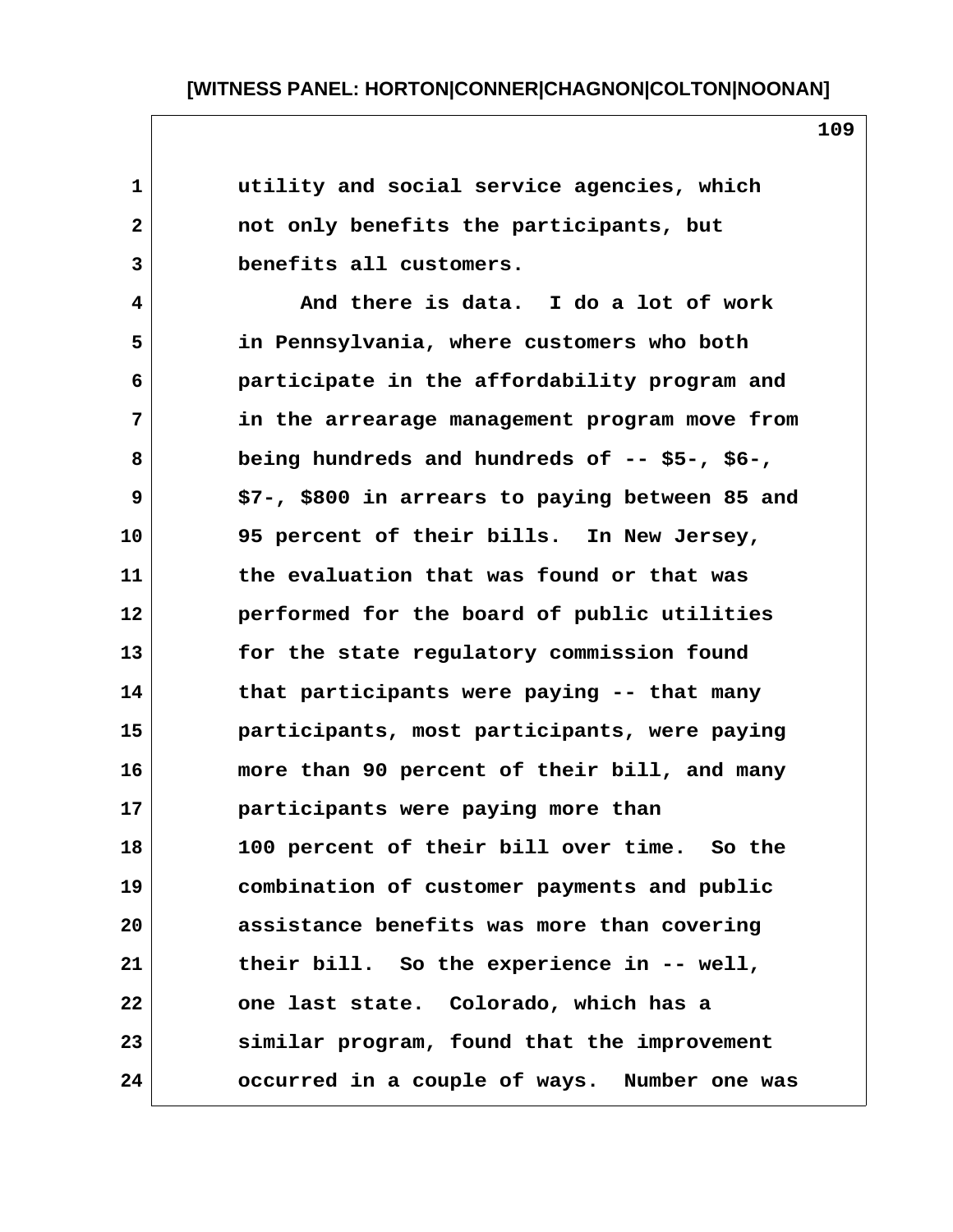**1 what's called the payment coverage ratio, so 2 low-income customers were paying a higher 3 percentage of their bill. No. 2 was the 4 payment regularity ratio. So instead of 5 making six payments a year, customers were 6 making eight and nine payments a year. And 7 one was the continuity of payments. So 8 customers, instead of making a payment in 9 month one, skipping months two and three, and 10 then making it all up in month four were 11 paying, making a payment in month one and a 12 payment in month two and a payment in month 13 three. So the risk of nonpayment to the 14 utility and therefore to everybody else was 15 reduced. And this all gets reflected not 16 explicitly, but in the next rate case. And 17 what it means is that the overall revenue 18 requirement that the Company will need to ask 19 for will be lower. Whether or not we can 20 tell you that it's \$17 or \$170, we know that 21 the reduction is more than zero and that it's 22 likely substantial. 23 Q. Thank you.**

**24 Can you, probably Ms. Conner, talk about**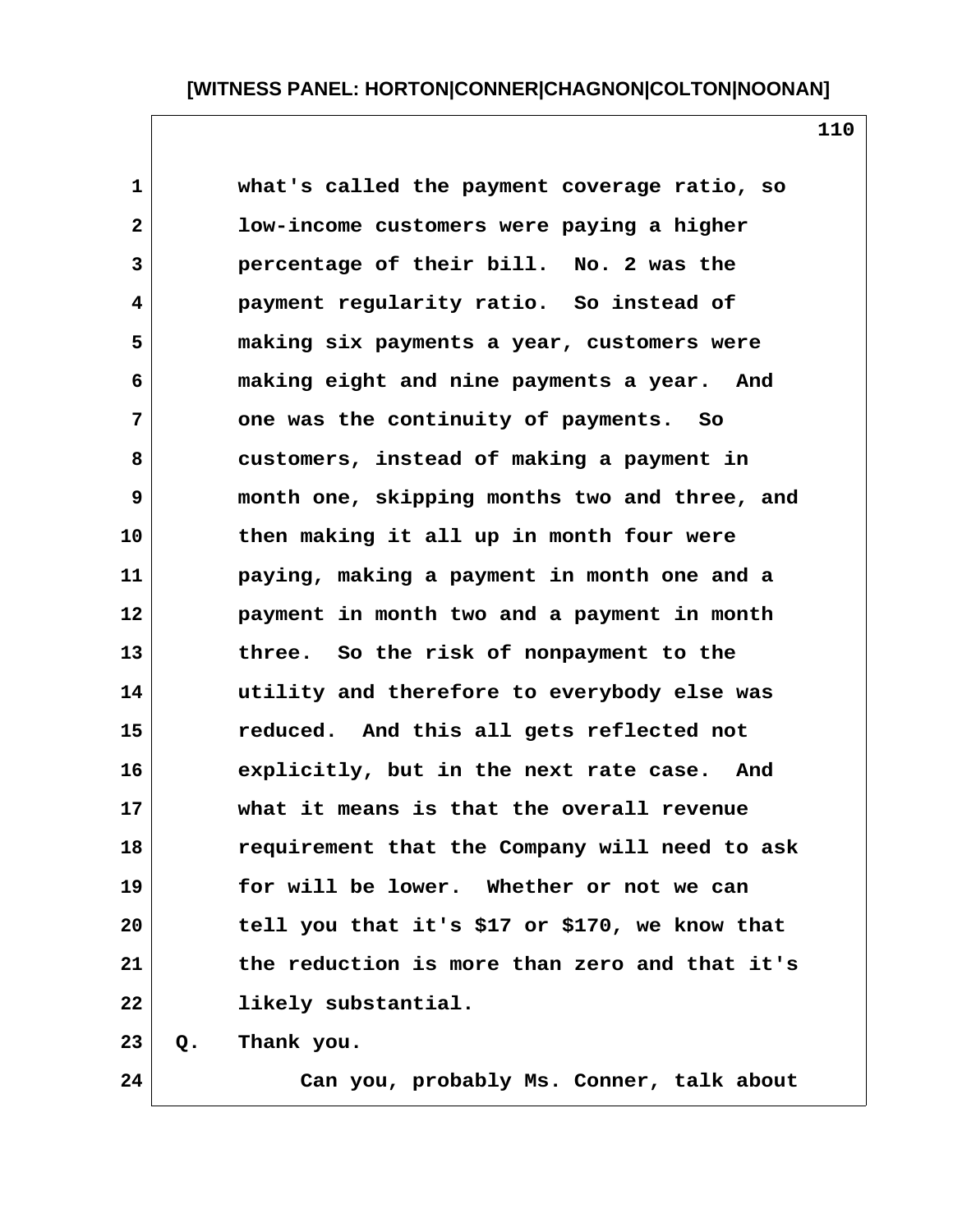|    | some of the rules associated with the          |
|----|------------------------------------------------|
|    | program, or is that something to be figured    |
|    | out by the stakeholder group? For instance,    |
|    | a customer, you know, goes along and makes     |
|    | the monthly payment for six months and then    |
|    | misses the seventh month. Does that mean       |
|    | that customer is off the program? Do they      |
|    | have any ability to get back on the program?   |
|    | What are those kind of details?                |
| Α. | (Conner) So some of those details,             |
|    | Commissioner Bailey, have indeed been worked   |
|    | out, that customers who miss two payments      |
|    | could come back on to the program, but they    |
|    | would need to make up those missed payments.   |
|    | So let's say that we've identified that their  |
|    | average monthly payment to cover their usage   |
|    | would be \$100. If they missed month seven     |
|    | and eight, so now they haven't paid \$200,     |
|    | they would need to make that up to             |
|    | re-establish on to the program. Also, if the   |
|    | customer we've discussed, if the customer      |
|    | completes the program successfully, then       |
|    | there is a period at which they would not be   |
|    | eligible to start again on the program.<br>And |
|    |                                                |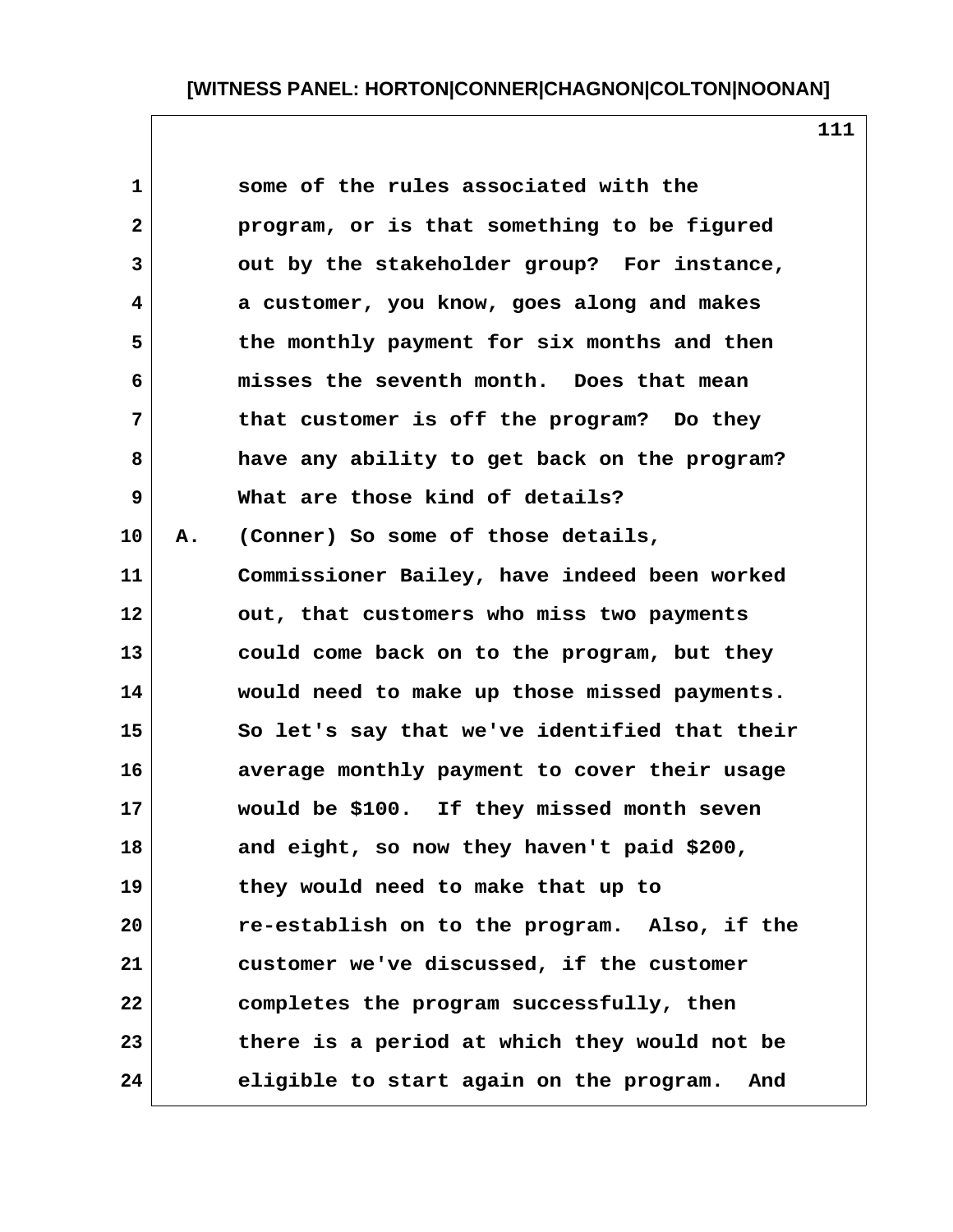1 subject to check, I believe we settled on 12  **2 months in regards to that amount. And then 3 the amount of arrears, of how much the 4 customer is in arrears, is that we were, 5 subject to check -- let me just double-check 6 here on my notes. We had -- our settlement 7 assumes \$150 threshold of arrears for a 8 customer to qualify for the program and 60 9 days in arrears. So those are some of the 10 levers that have already been developed. But 11 there's the enrollment after shut-off. Those 12 details the group needs to decide on. So 13 there's still some nits. And those 14 particular nits impact our programming. So 15 I'm so pleased that we're going to kick this 16 off very quickly and we're going to have a 17 short time frame to resolve this so that we 18 can get the program in place and offer this 19 as quickly as possible. 20 Q. So if a customer is successful and pays 12**

**21 months and their arrears are forgiven, and 22 then they get into trouble again the next 23 year, what happens?**

**24 A. (Conner) My understanding is that the**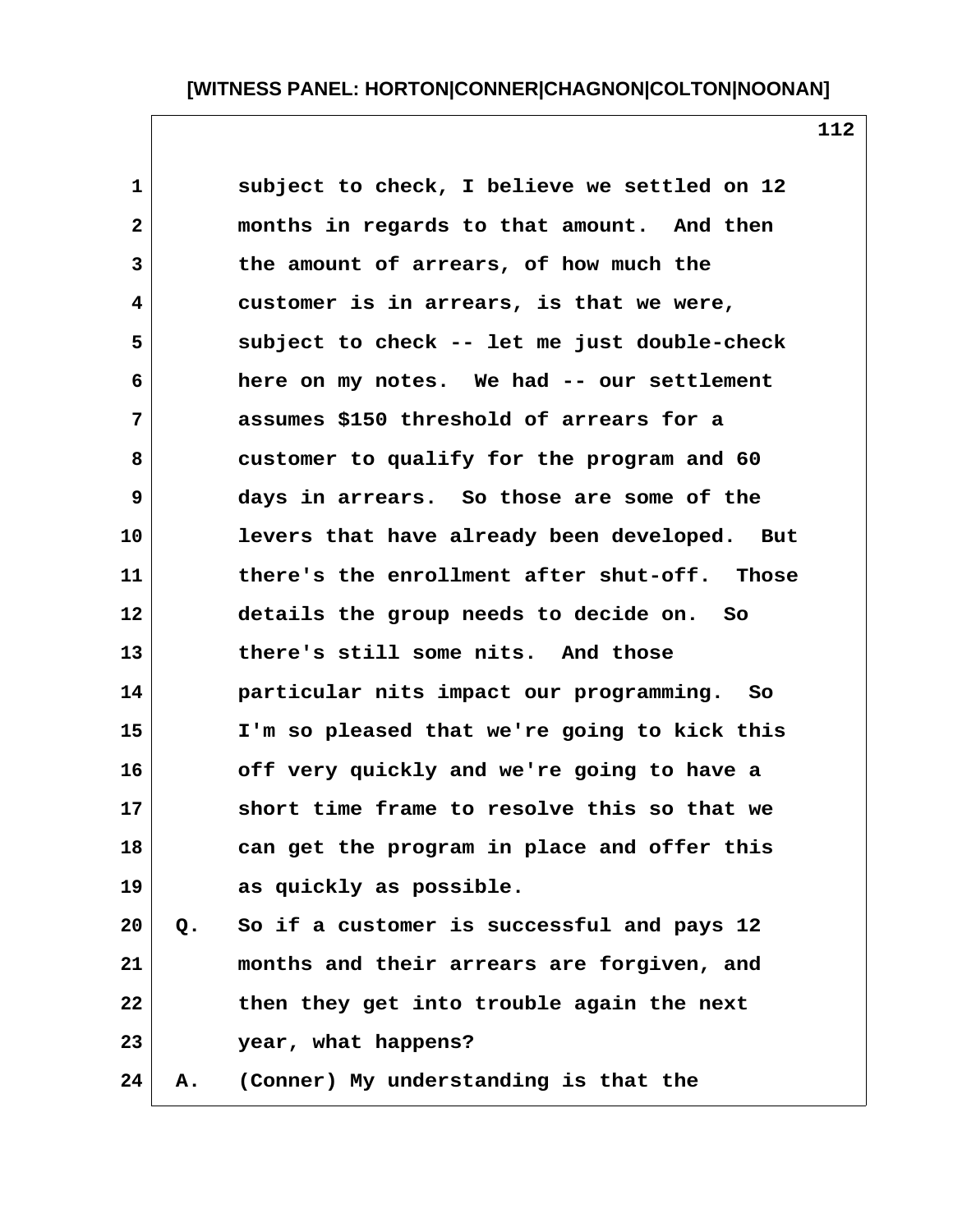| $\mathbf{1}$   |    | customer would have to be out for 12 months   |
|----------------|----|-----------------------------------------------|
| $\mathbf{2}$   |    | before they could start a new enrollment.     |
| 3              | Q. | So they could get disconnected in those 12    |
| 4              |    | months if they stopped paying?                |
| 5              | Α. | (Conner) Yes, they could get disconnected in  |
| 6              |    | those 12 months if they completely stopped    |
| $\overline{7}$ |    | paying.                                       |
| 8              | Q. | Okay. Let's talk a little bit about the       |
| 9              |    | stakeholder group. Who do you expect to       |
| 10             |    | participate in the stakeholder group?         |
| 11             | Α. | (Conner) Well, I would anticipate engagement  |
| 12             |    | by interested parties, Staff, The Way Home.   |
| 13             |    | Certainly our regulatory team would be        |
| 14             |    | involved in this stakeholder process, along   |
| 15             |    | with the OCA, and maybe the community         |
| 16             |    | aggregators.                                  |
| 17             | Q. | Ms. Noonan, do you have an expectation of who |
| 18             |    | will participate? And then I want to ask      |
| 19             |    | about why Staff is not a voting member. But   |
| 20             |    | who do you expect to participate? And do you  |
| 21             |    | expect the participation will be adequate to  |
| 22             |    | represent all the different interests?        |
| 23             | Α. | (Noonan) Sure. So my expectation is that the  |
| 24             |    | parties to the settlement that are interested |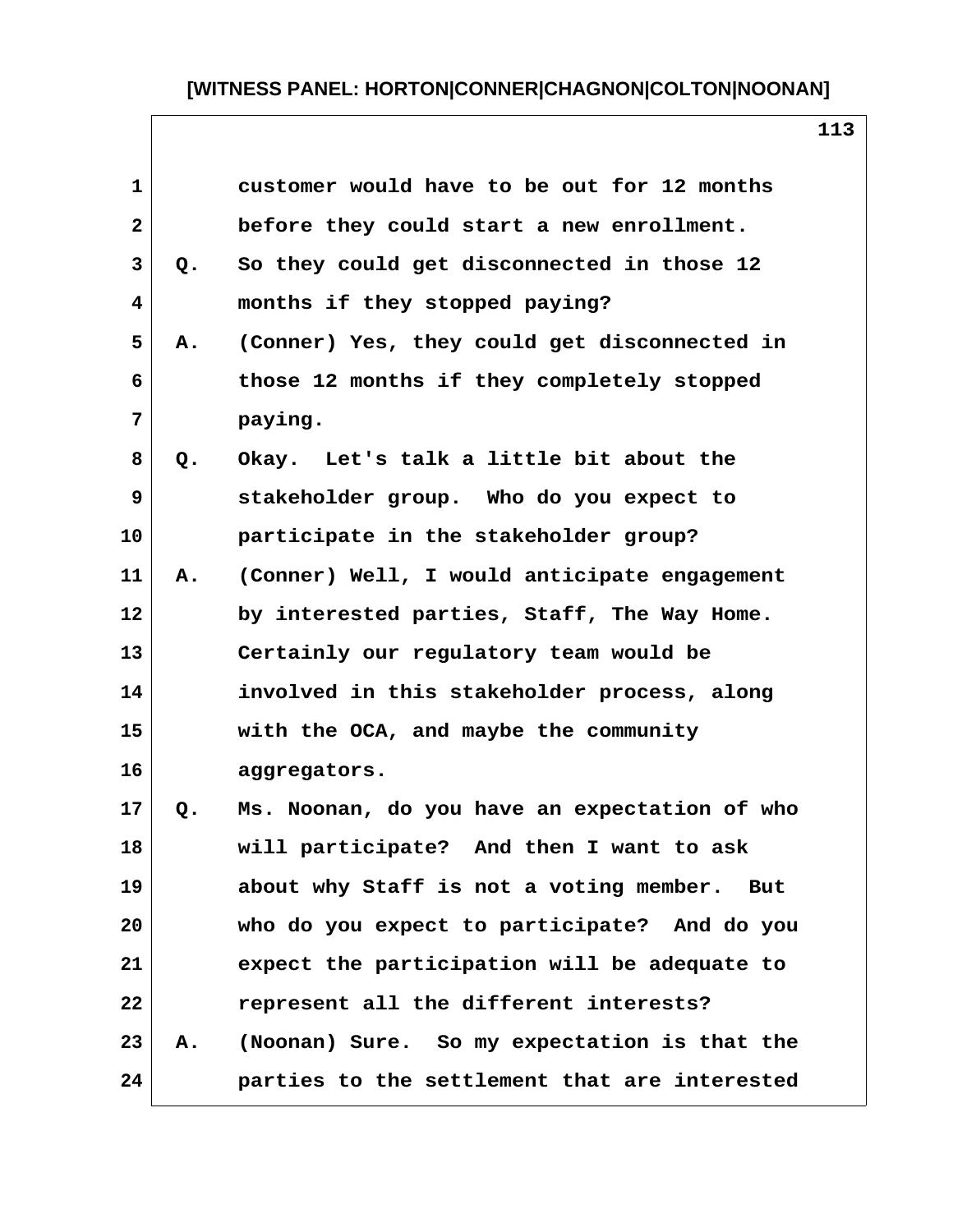| $\mathbf{1}$    |    | in this topic will be part of the stakeholder |
|-----------------|----|-----------------------------------------------|
| $\mathbf{2}$    |    | group. We didn't want to limit the            |
| 3               |    | stakeholder group to only the parties that    |
| 4               |    | participated in this proceeding and signed on |
| 5               |    | to the settlement. So Ms. Conner referenced   |
| 6               |    | the Community Action Agencies, they may be    |
| 7               |    | interested in participating. There are other  |
| 8               |    | community-based advocacy groups, such as      |
| 9               |    | Listen, I think it's called the Front Door in |
| 10              |    | Nashua, other groups that provide assistance  |
| 11              |    | to this targeted population of                |
| 12 <sub>2</sub> |    | financial-hardship customers that have        |
| 13              |    | insight and knowledge to add to how to        |
| 14              |    | implement this in a way that makes sense to   |
| 15              |    | New Hampshire, all those small details that   |
| 16              |    | we're talking about at this point. So         |
| 17              |    | that's -- of those groups who will            |
| 18              |    | participate, it's hard to say. But my hope    |
| 19              |    | is certainly that some number of them do      |
| 20              |    | participate in the group.                     |
| 21              | Q. | Is there any concern that nobody will         |
| 22              |    | participate except OCA and Staff and the      |
| 23              |    | Company?                                      |
| 24              | Α. | (Noonan) I don't have that concern.<br>I.     |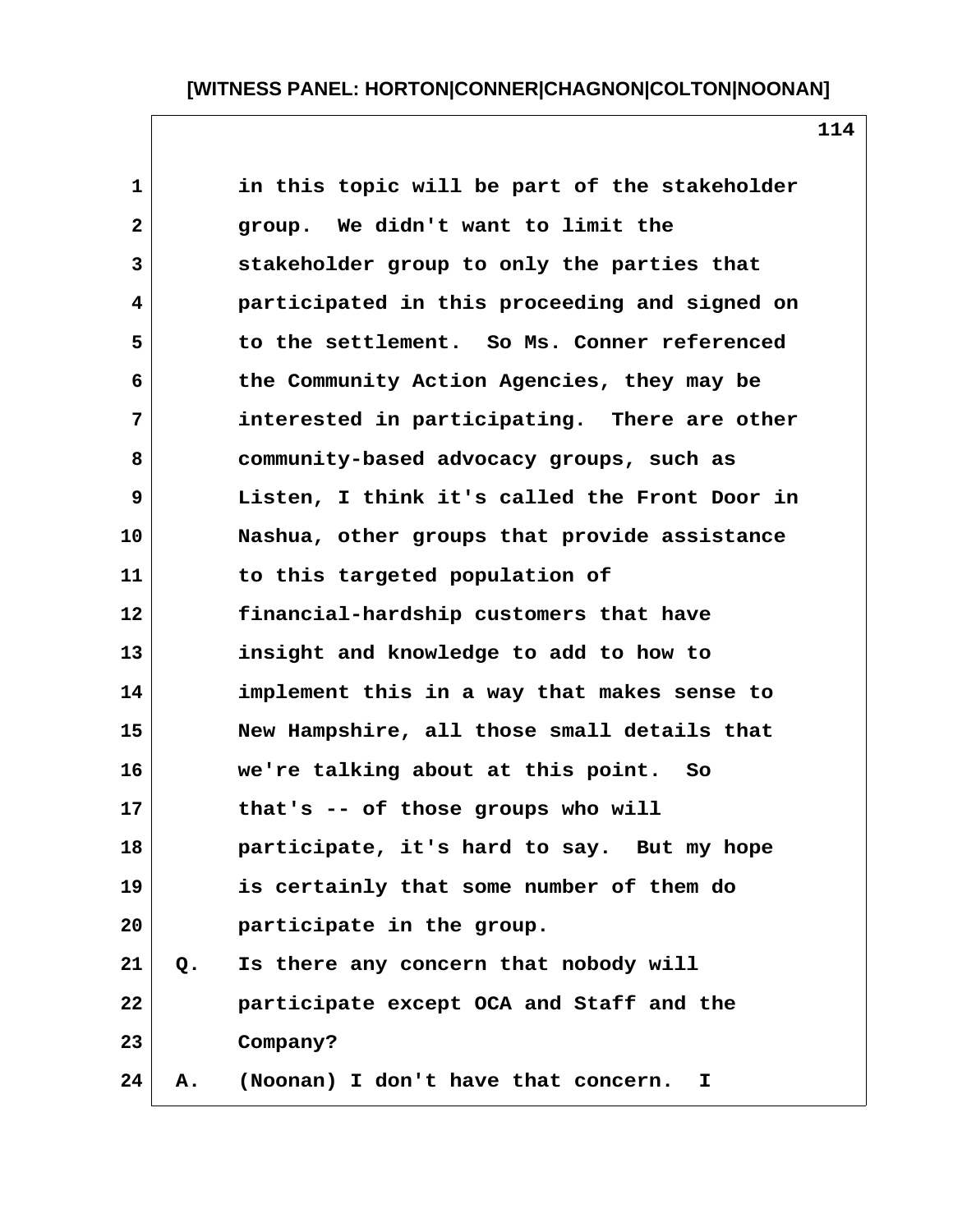| $\mathbf{1}$ |       | suspect that at a minimum, Community Action    |
|--------------|-------|------------------------------------------------|
| $\mathbf{2}$ |       | Agencies and New Hampshire Legal Assistance,   |
| 3            |       | on behalf of The Way Home, will participate.   |
| 4            |       | Mr. Tower is nodding his head, so I think      |
| 5            |       | that's a safe assumption. And certainly        |
| 6            |       | we'll do outreach to other folks to see if     |
| 7            |       | they're interested as well.                    |
| 8            | $Q$ . | Okay. Thanks. Why is Staff not a full          |
| 9            |       | member of the group? Why does Staff's          |
| 10           |       | position not count, Ms. Conner?                |
| 11           | Α.    | (Conner) So this is something that we worked   |
| 12           |       | through on the settlement, that Staff would    |
| 13           |       | be on the working committee. Eversource        |
| 14           |       | would lead it. And the request for them to     |
| 15           |       | be a non-voting member was requested by the    |
| 16           |       | Staff.                                         |
| 17           | Q.    | Okay. Ms. Noonan, can you explain why that     |
| 18           |       | is?                                            |
| 19           | Α.    | (Noonan) Sure. I think that Staff viewed       |
| 20           |       | this similarly to the -- I'm going to get the  |
| 21           |       | wrong acronym $-$ I think it's the EESE Board, |
| 22           |       | where Staff participates in the meetings,      |
| 23           |       | Staff contributes to the meetings, but Staff   |
| 24           |       | is not a voting member of that group. The      |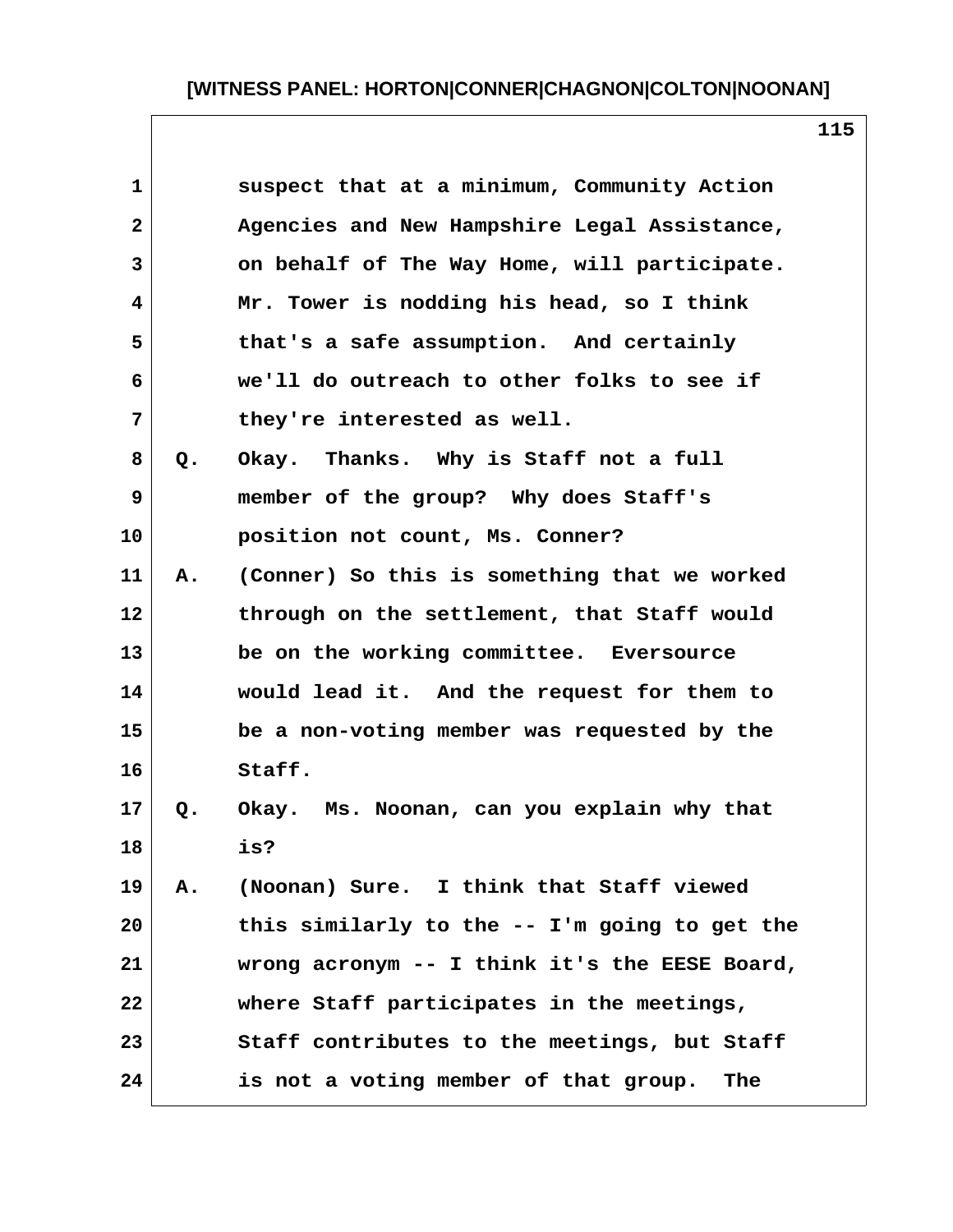| $\mathbf{1}$   |       | stakeholders that are most closely involved   |
|----------------|-------|-----------------------------------------------|
| $\overline{2}$ |       | with the actual community that participates   |
| 3              |       | in this program are the voting members of the |
| 4              |       | group. And that was the basis for this, and   |
| 5              |       | to put this commitment and responsibility out |
| 6              |       | to the people that work with this constituent |
| $\overline{7}$ |       | base every day.                               |
| 8              | Q.    | Okay. The report that we're going to get 120  |
| 9              |       | days after the order if we approve the        |
| 10             |       | settlement agreement, it's going to describe  |
| 11             |       | areas of consensus and areas of disagreement. |
| 12             |       | Will the Commission approve the final program |
| 13             |       | design?                                       |
| 14             | Α.    | (Noonan) That would certainly be my           |
| 15             |       | expectation.                                  |
| 16             | Α.    | (Horton) Mine as well. That was Doug Horton.  |
| 17             | $Q$ . | So if there are disagreements on the program  |
| 18             |       | design, the Commission will have to sort that |
| 19             |       | out and make decisions about it. Everybody    |
| 20             |       | agrees with that?                             |
| 21             |       | MR. BURKE: Commissioner Bailey,               |
| 22             |       | sorry to interrupt. I think Mr. Colton might  |
| 23             |       | have been trying to say something, but he was |
| 24             |       | on mute. I just wanted to flag that in case   |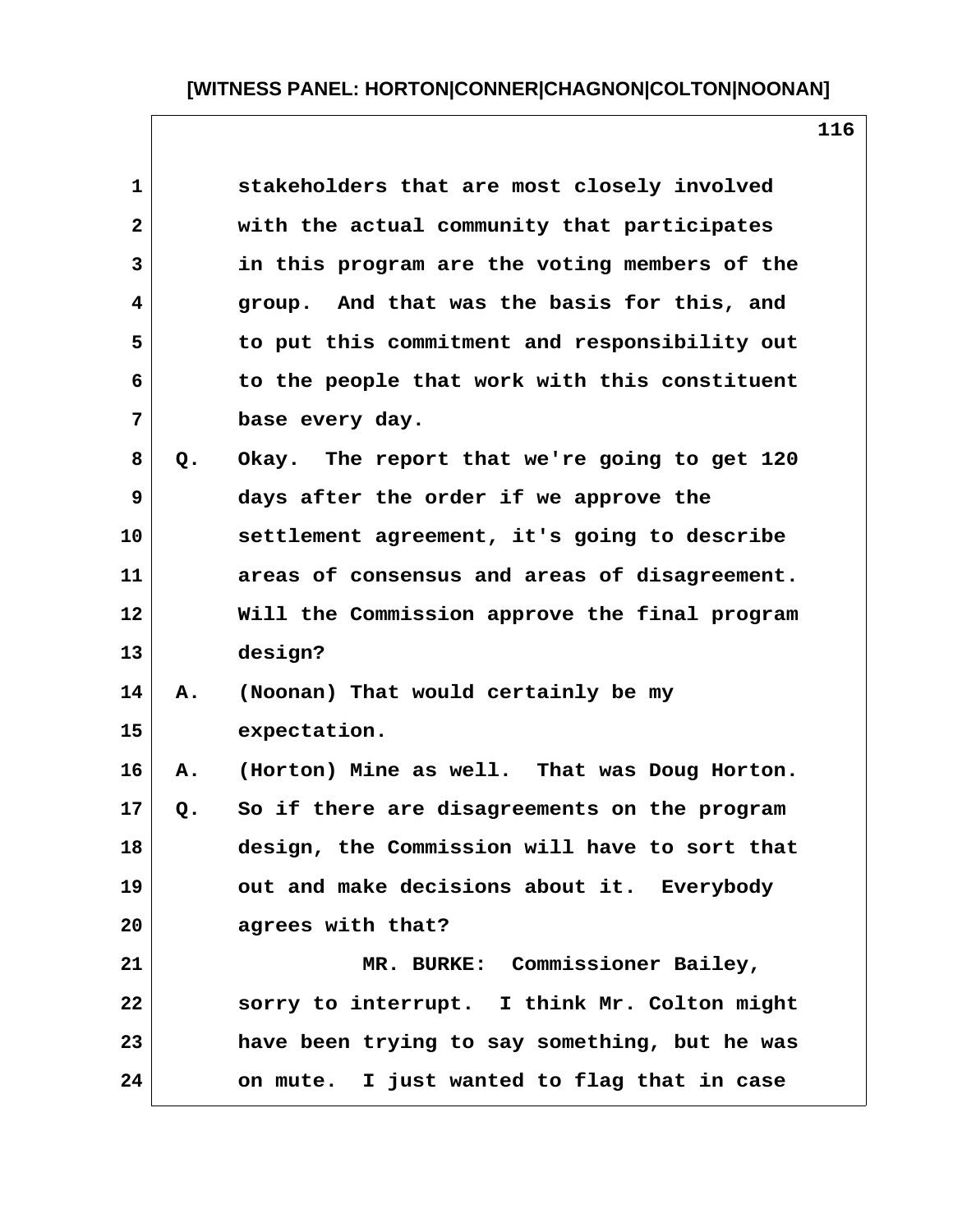**1 he had something to add to your last two 2 questions. 3 COMMISSIONER BAILEY: Thank you. 4 Mr. Colton. 5 A. (Colton) I agree with that, that the 6 agreements -- that the Commission will have 7 the final say. 8 Q. All right. Thank you. 9 COMMISSIONER BAILEY: That's all 10 the questions I have, Madam Chair. 11 CHAIRWOMAN MARTIN: Okay. Ms. 12 Robidas, are you in a position to continue or 13 do you need a break? You're okay? Okay. 14 Then I'll ask my questions now. 15 BY CHAIRWOMAN MARTIN: 16 Q. We heard testimony that in the current 17 program, there is a convenience fee and that 18 the related charge is 1 percent to 2-1/2 19 percent. So is the current convenience fee a 20 fixed fee, or is it variable based upon the 21 actual charge? 22 A. (Conner) The convenience fee is a fixed fee 23 that we have negotiated based on a series of 24 bids that we put out an RFP for pricing on**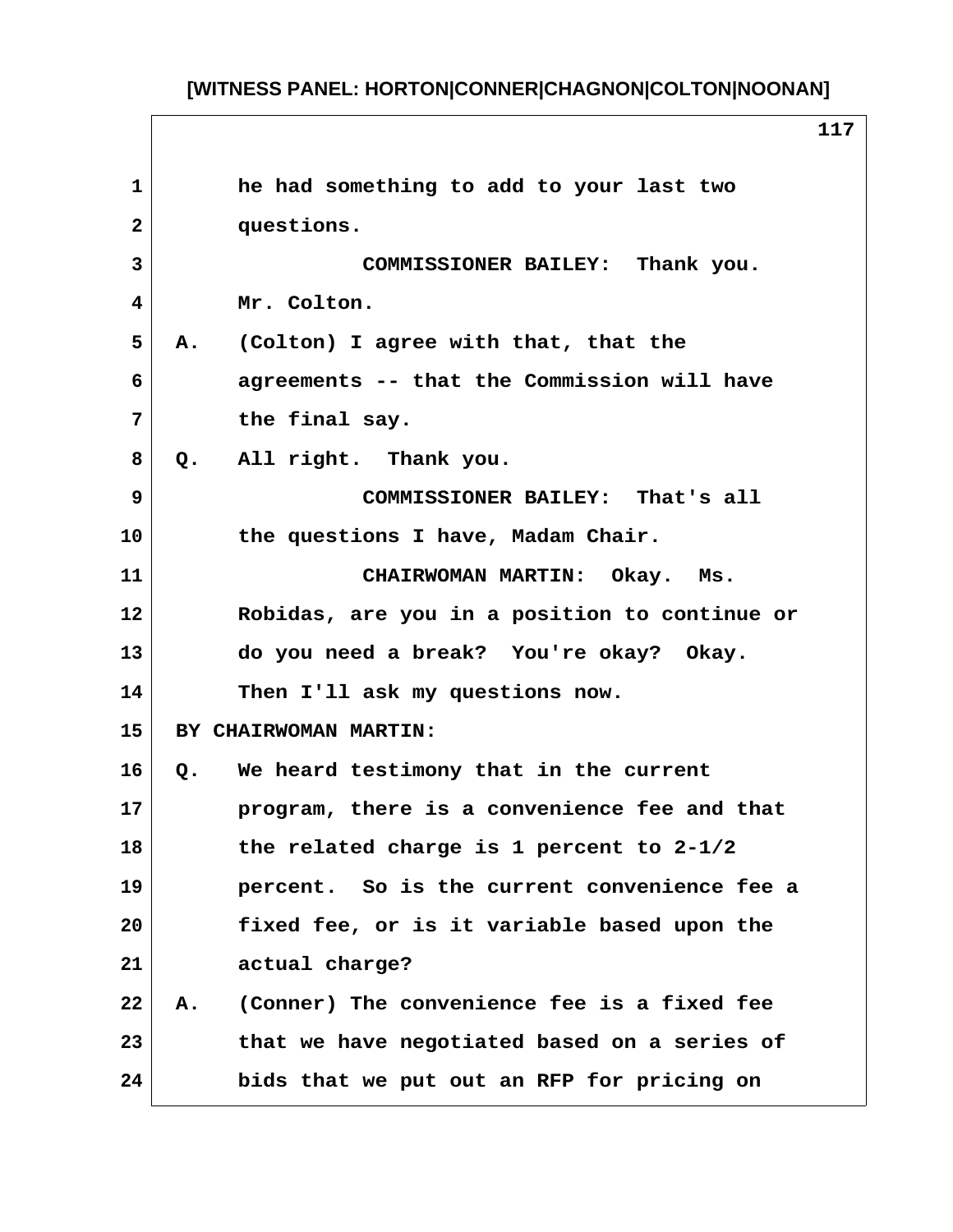| $\mathbf{1}$   |    | this. So it is a fixed fee. As I mentioned,   |
|----------------|----|-----------------------------------------------|
| $\mathbf{2}$   |    | it then has some options for the provider to  |
| 3              |    | review those fees to adjust it. Yeah, so      |
| 4              |    | it's a fixed fee for the customers.           |
| 5              | Q. | Can you clarify, then, the 1 percent or 2-1/2 |
| 6              |    | percent, how that factors in?                 |
| $\overline{7}$ | Α. | (Conner) I'm sorry for creating that          |
| 8              |    | confusion, Chairwoman Martin. I was trying    |
| 9              |    | to explain and describe the magnitude of      |
| 10             |    | scale on the various payment channels. So     |
| 11             |    | the numbers are for illustrative purposes.    |
| 12             |    | They are not exact to the decimal point.      |
| 13             |    | So as I mentioned, if a customer is on        |
| 14             |    | auto pay and we're drafting from their        |
| 15             |    | checking account, that is one of our lowest   |
| 16             |    | cost methods, and it's a couple cents         |
| 17             |    | typically in utilities to cover that cost.    |
| 18             |    | If they pay by check, it's typically around   |
| 19             |    | 10 cents. And if they're paying by credit     |
| 20             |    | card, the fee that we're paying behind the    |
| 21             |    | scenes is typically in the range, once        |
| 22             |    | negotiated, of between 1 and 2 percent, as I  |
| 23             |    | mentioned. That cost varies depending on the  |
| 24             |    | amount of payments. And our vendors have      |

 $\mathbf{I}$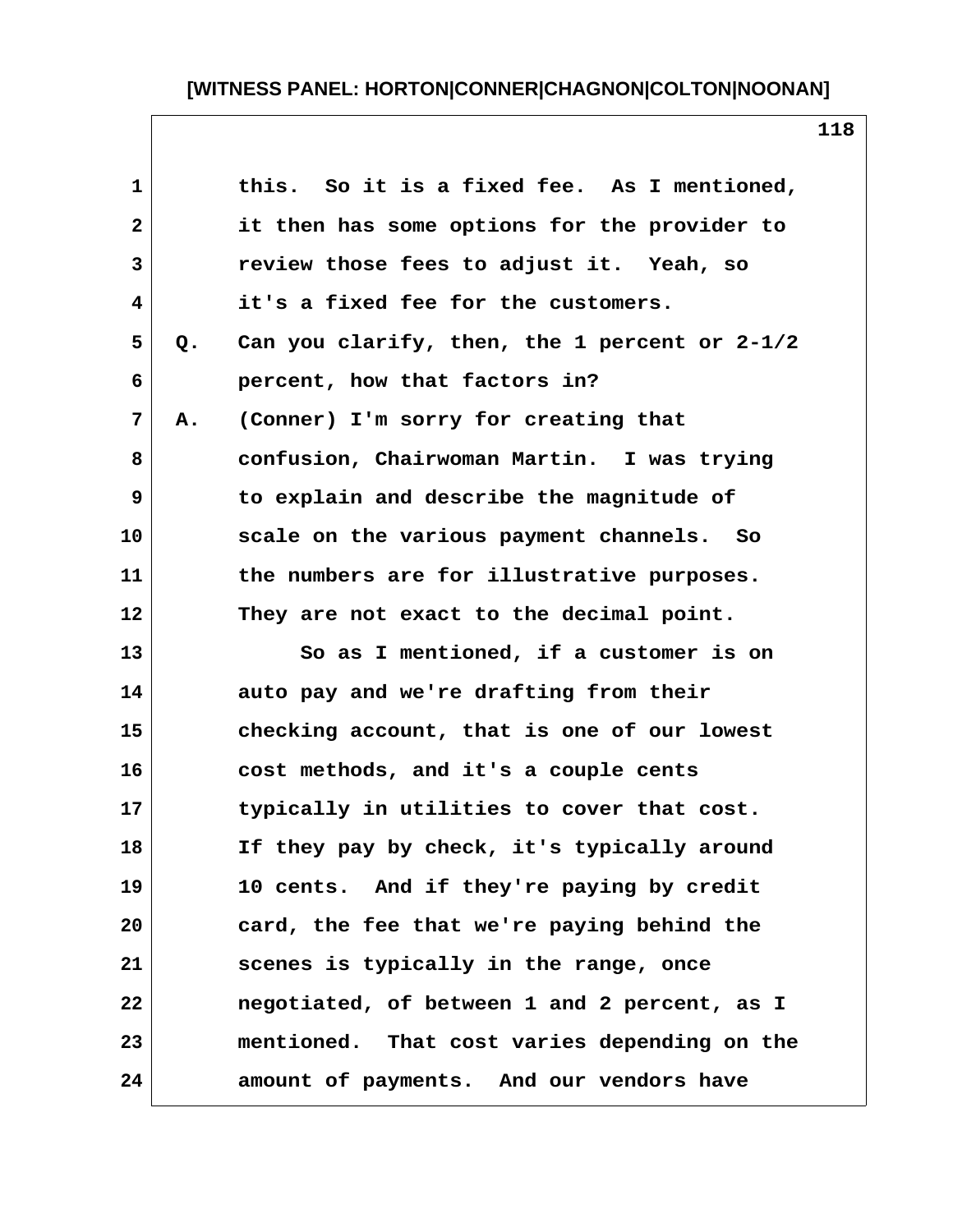**1 reminded us obviously as we expand the 2 program. So if we were to expand it to 3 include, for example, recurring payments, and 4 we would expect an increase in the volume, 5 then we would also expect some lowering of 6 the total cost. But it depends on the amount 7 of customers you're serving, the amount of 8 customers that would be choosing that 9 channel. And then we put that out for bid, 10 and those bids come back to us. So I was 11 just trying to give you a magnitude of scale 12 using a \$100 bill. So a \$100 bill, if 13 they're paying by check, it costs us 10 14 cents. If they're paying by auto pay, it 15 costs us 2 to 3 cents. And if they're paying 16 by credit card, it could be between \$1 and 17 \$2. 18 Q. Okay. And on -- why is it limited to the 19 one-time -- I know it could be done monthly. 20 But why is the agreement limited to the 21 one-time payment versus automatic or 22 recurring? 23 A. (Conner) Very good question. And so as we 24 looked at the refiled settlement, our**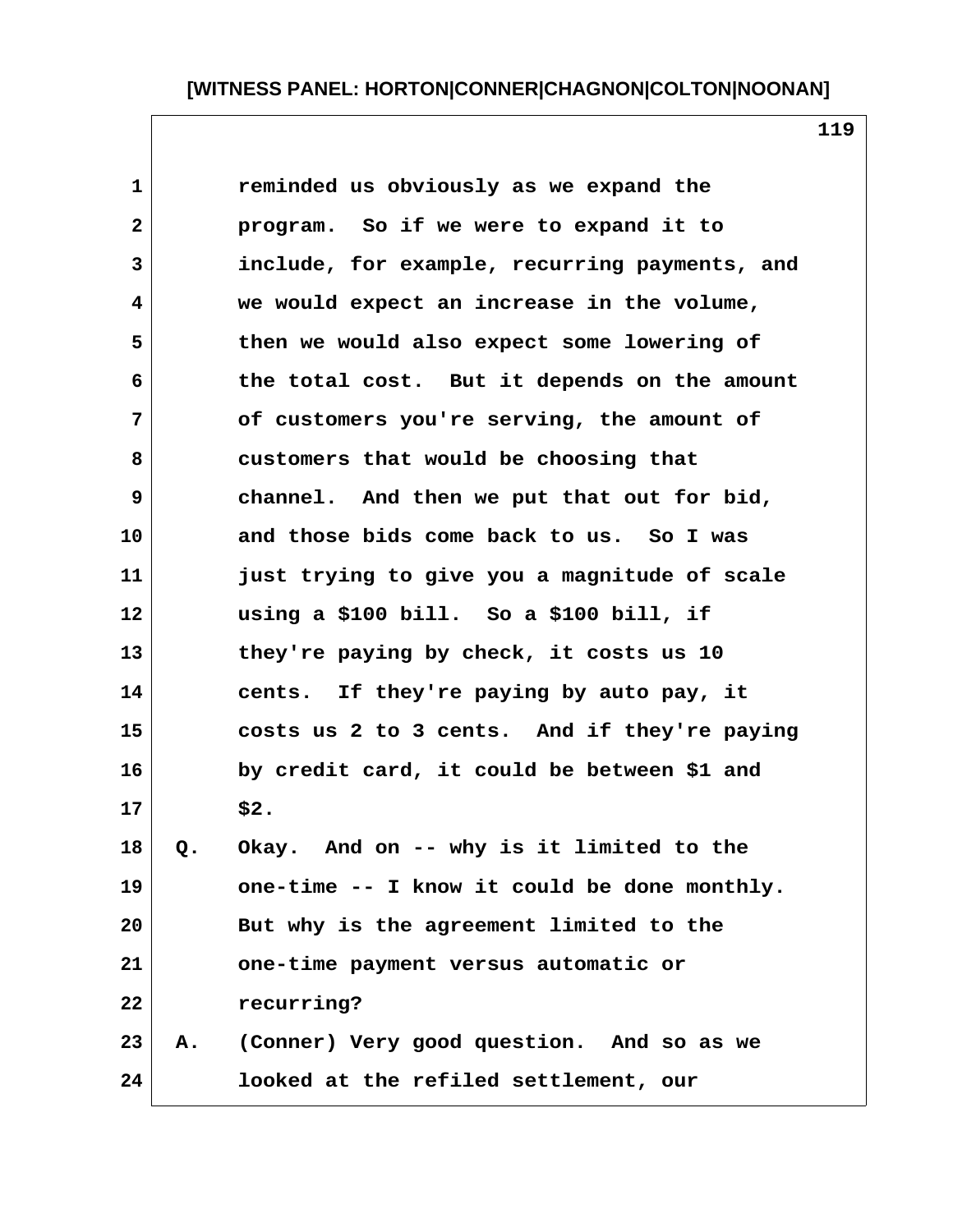| $\mathbf 1$  | penetration rates we're assuming in year one  |
|--------------|-----------------------------------------------|
| $\mathbf{2}$ | is 5 percent, and it ramps up over the four   |
| 3            | years of 8.9 percent. And that, again, was    |
| 4            | informed by our experience in Connecticut.    |
| 5            | Our original filing had that ramp-up rate     |
| 6            | increasing more steeply. And obviously, that  |
| 7            | penetration rate impacts the cost. So as I    |
| 8            | mentioned, the cost in the refiled settlement |
| 9            | is actually lower by 745,000.                 |
| 10           | But let's talk about if we were to offer      |
| 11           | recurring. And I had my team pull this data   |
| 12           | together. As I mentioned, we have 92,000      |
| 13           | customers on recurring payment. If every one  |
| 14           | of those customers said I am going to change, |
| 15           | instead of it coming out of my checking       |
| 16           | account, it's going to come out of a credit   |
| 17           | card, then that would be 12 payments a year   |
| 18           | that we would be covering the cost of, and it |
| 19           | adds another 1.5 million to the cost. So      |
| 20           | instead of the total program being            |
| 21           | 2.081 million, it would be that plus another  |
| 22           | 1.5 million. Now, I would submit that not     |
| 23           | all 92,000 are going to do that.              |
| 24           | So let's assume only half of them do          |

 $\mathsf{l}$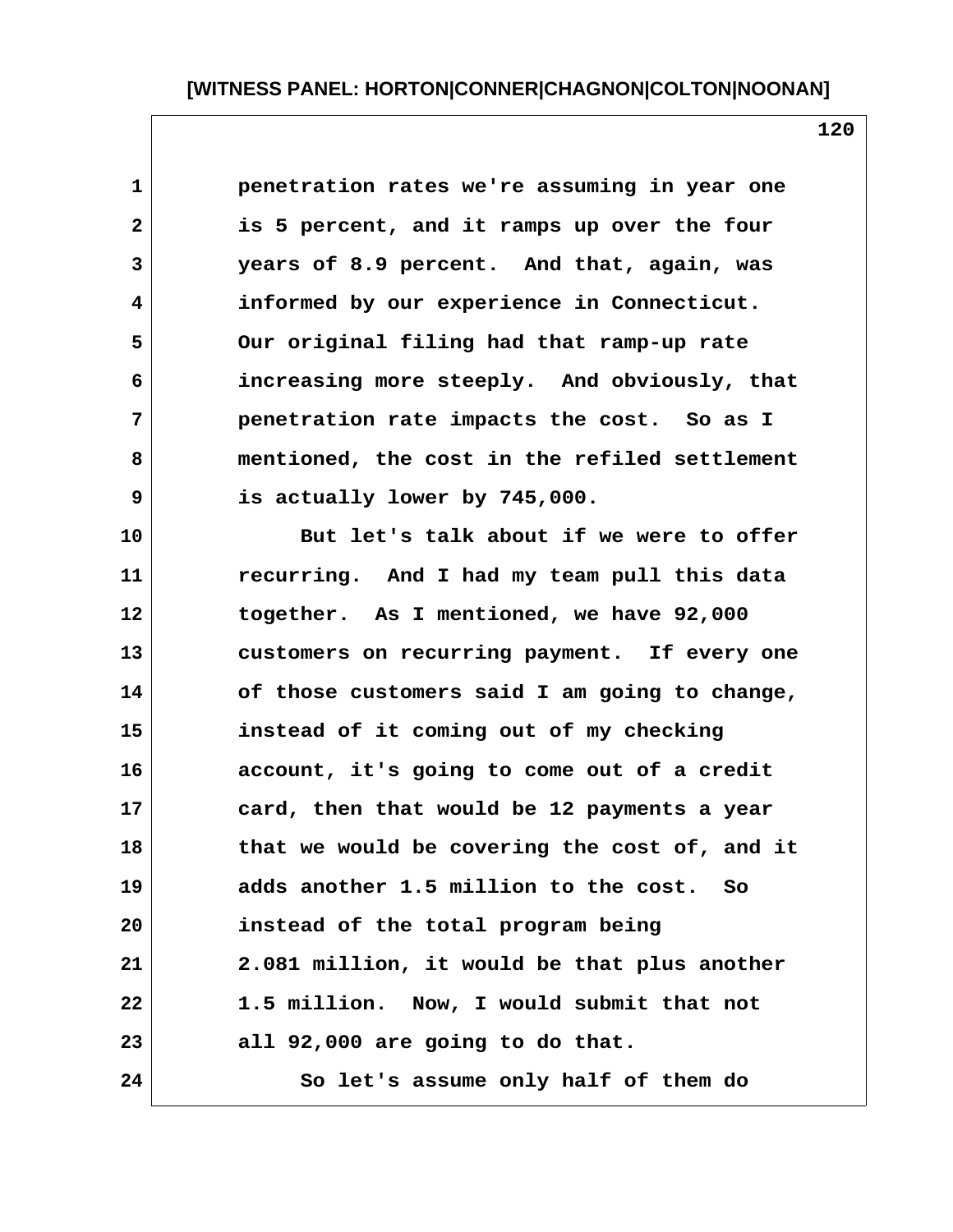| $\mathbf{1}$ |       | that. You're still adding 750,000. It's the   |
|--------------|-------|-----------------------------------------------|
| $\mathbf{2}$ |       | fact that if it is recurring, it's going to   |
| 3            |       | occur 12 times a year. When we actually       |
| 4            |       | believe if it's a one-time payment, the       |
| 5            |       | average customer is probably only going to do |
| 6            |       | maybe three payments a year using that        |
| 7            |       | channel. So it just exposes it to a lot more  |
| 8            |       | cost. And we were concerned about the burden  |
| 9            |       | on rates.                                     |
| 10           | $Q$ . | Okay. Thank you. There was mention about      |
| 11           |       | the \$150 in the arrears forgiveness program  |
| 12           |       | and the 60 days. How were those arrived at?   |
| 13           |       | Is there data to support that?                |
| 14           | Α.    | (Conner) So we've been involved in the        |
| 15           |       | arrearage management programs at Eversource,  |
| 16           |       | and I'm sure Mr. Colton may have further to   |
| 17           |       | build on to this, but we've been involved,    |
| 18           |       | gosh, since I've been with the Company, since |
| 19           |       | 2002. And the programs have evolved. We've    |
| 20           |       | learned a lot of best practices. We've        |
| 21           |       | learned that the one-year horizon really is   |
| 22           |       | the best. We used to have much longer ones.   |
| 23           |       | We've learned that reducing the threshold     |
| 24           |       | allows for -- that lower arrears allows for   |
|              |       |                                               |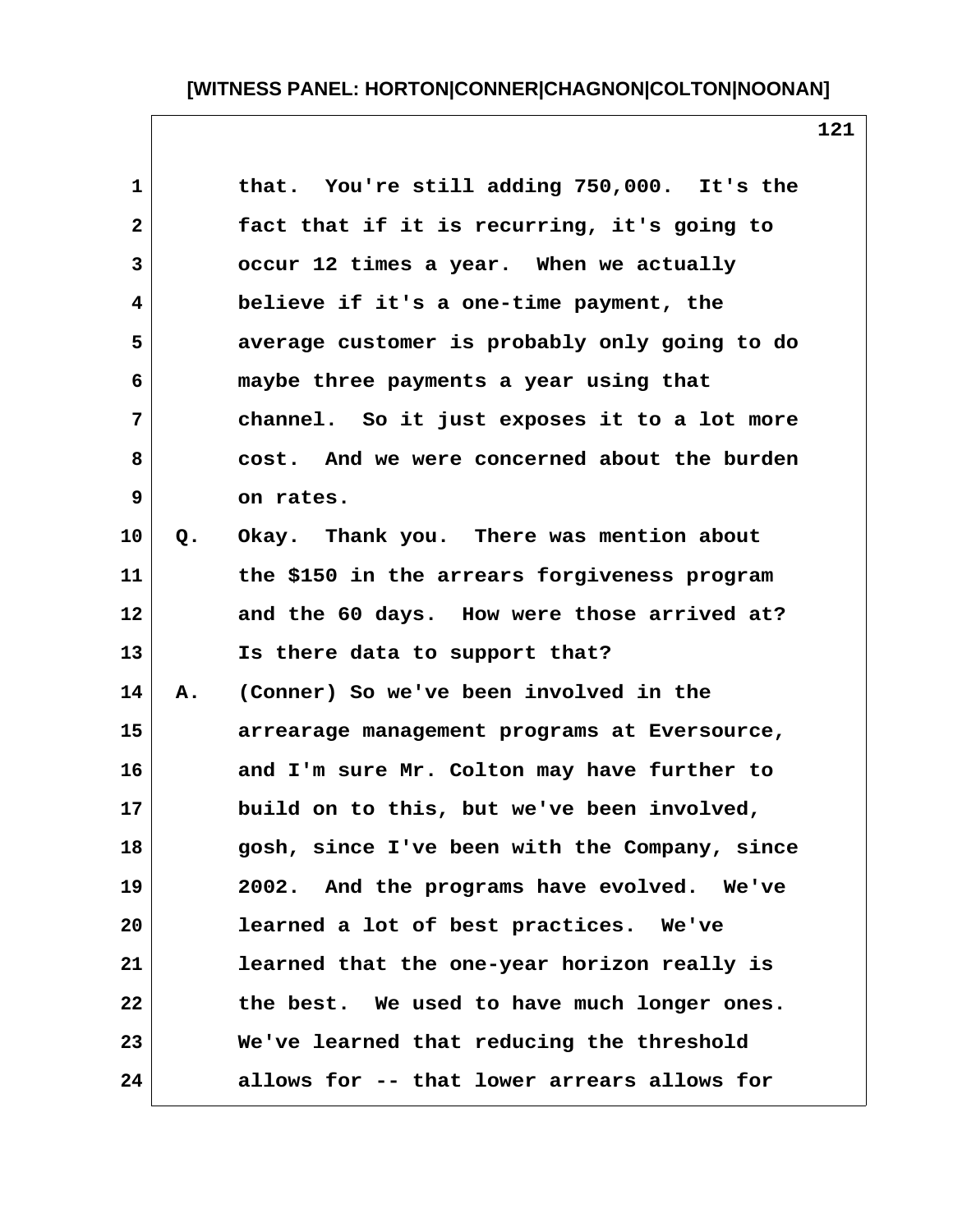| $\mathbf{1}$            |    | customers to be able to see that and be able    |
|-------------------------|----|-------------------------------------------------|
| $\overline{\mathbf{2}}$ |    | to say, you know, I can make that happen,       |
| 3                       |    | it's not so daunting, versus waiting until it   |
| 4                       |    | gets so huge that they feel like it's just      |
| 5                       |    | untenable and they're going to need to --       |
| 6                       |    | they're just not ever going to be able to       |
| 7                       |    | catch up. So that was with discussions and      |
| 8                       |    | collaboration with The Way Home and Staff to    |
| 9                       |    | develop the final selection of 150.             |
| 10                      | Q. | Mr. Colton or Ms. Noonan, if you want add,      |
| 11                      |    | please?                                         |
| 12                      | Α. | (Colton) With respect to your question about    |
| 13                      |    | whether there is data behind that \$150, the    |
| 14                      |    | answer is yes. In my direct testimony, I        |
| 15                      |    | provided an empirical basis for setting the     |
| 16                      |    | number. I believe that my recommendation was    |
| 17                      |    | \$120, but through discussions \$150 was agreed |
| 18                      |    | upon.                                           |
| 19                      |    | And what you want is, you want a couple         |
| 20                      |    | of things. You want the arrearage               |
| 21                      |    | forgiveness to kick in before someone might     |
| 22                      |    | otherwise lose their service to a               |
| 23                      |    | disconnection. The original proposal was        |
| 24                      |    | \$300. But the data in my direct testimony      |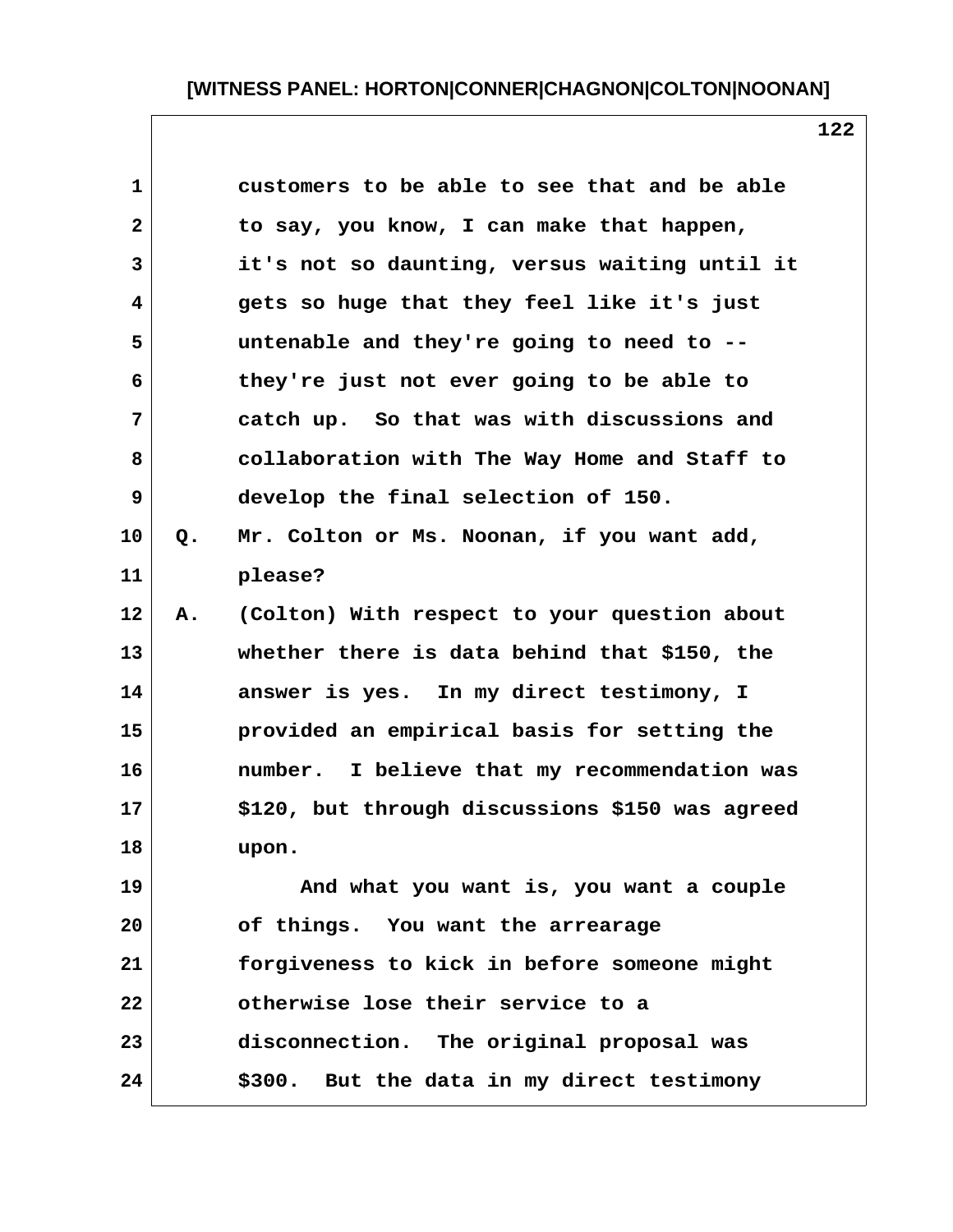| $\mathbf{1}$ |       | showed that there were a lot of customers --  |
|--------------|-------|-----------------------------------------------|
| $\mathbf{2}$ |       | I don't remember the exact number right       |
| 3            |       | offhand. But there were a significant number  |
| 4            |       | of customers who would have had service       |
| 5            |       | disconnected before they would have become    |
| 6            |       | eligible for arrearage forgiveness, and we    |
| 7            |       | wanted to avoid that. On the other hand, you  |
| 8            |       | don't want to set the numbers so low that     |
| 9            |       | somebody who just happens to miss a payment   |
| 10           |       | can be -- can enter the arrearage management  |
| 11           |       | program and have that payment go away. The    |
| 12           |       | arrearage management program is intended to   |
| 13           |       | address customers who are getting so far      |
| 14           |       | behind, that they're beginning to pose a risk |
| 15           |       | of nonpayment in the future, not only of      |
| 16           |       | their past-due arrears, but of their bills    |
| 17           |       | for current service going forward. So that    |
| 18           |       | number needs to be not too high, but it needs |
| 19           |       | to be not too low as well. And there is --    |
| 20           |       | that empirical analysis was presented in my   |
| 21           |       | direct testimony.                             |
| 22           | $Q$ . | Thank you for that.                           |
| 23           |       | Ms. Noonan, did you want to add               |
| 24           |       | anything?                                     |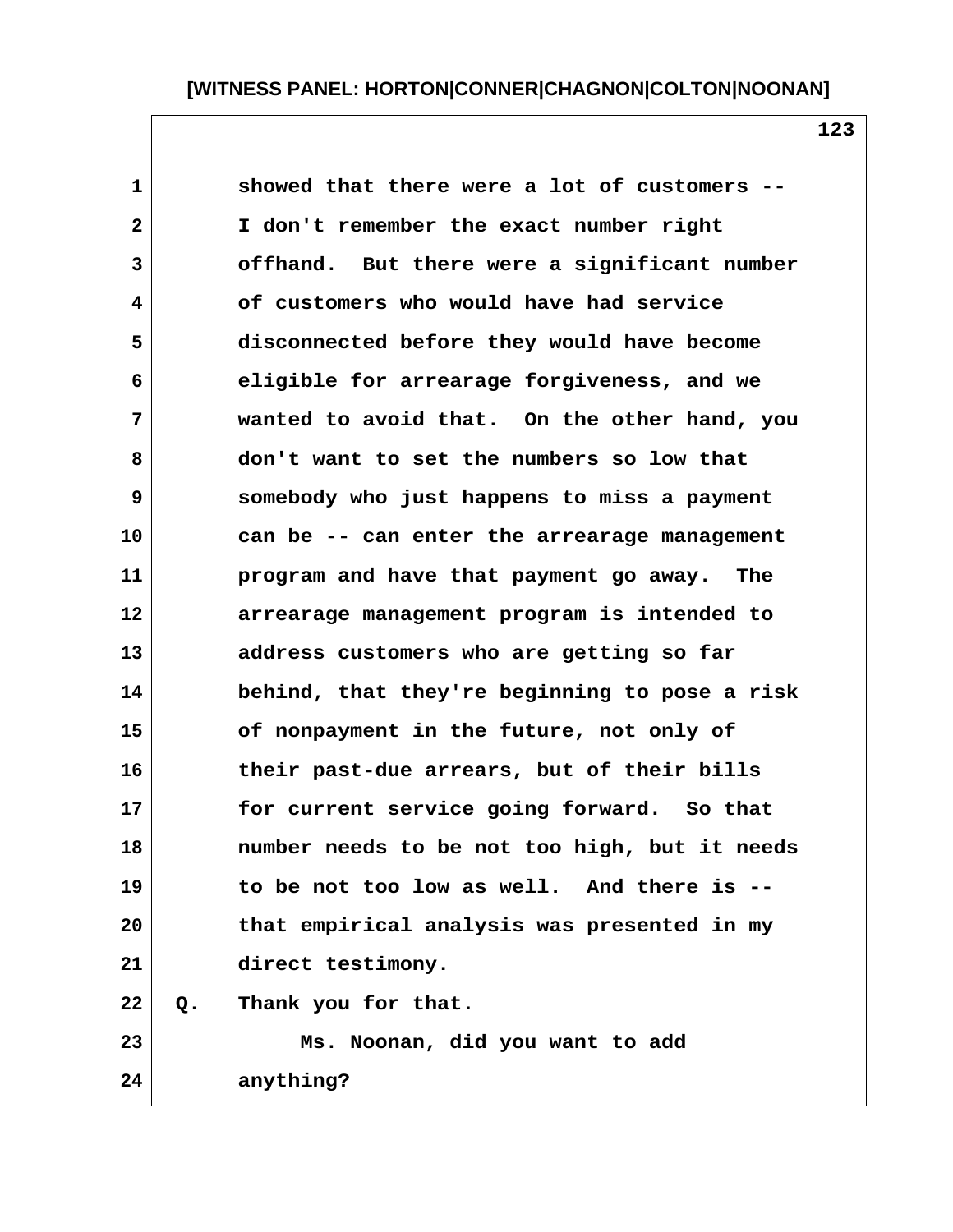| 1            | Α. | (Noonan) I think the only thing I would add    |
|--------------|----|------------------------------------------------|
| $\mathbf{2}$ |    | to the conversation is that, if you think      |
| 3            |    | about an average monthly bill for a customer   |
| 4            |    | using an all-in rate of between 18 and 19      |
| 5            |    | cents, their bill is between \$130 and \$140 a |
| 6            |    | month. And so having \$150 past-due balance    |
| 7            |    | that is 60 days past due, as Mr. Colton        |
| 8            |    | pointed out, they are in jeopardy of being     |
| 9            |    | disconnected. It's not so low that it's just   |
| 10           |    | their current monthly bill, but they are now   |
| 11           |    | in danger of being disconnected. But it is     |
| 12           |    | still a manageable amount, hopefully a         |
| 13           |    | manageable amount for the customer to try to   |
| 14           |    | deal with as opposed to higher amounts, \$300, |
| 15           |    | \$400, \$500, which would be become            |
| 16           |    | overwhelming to customers and a financially    |
| 17           |    | difficult situation.                           |
| 18           | Q. | Okay. Thank you.                               |
| 19           |    | Similar question on the \$12,000 annual        |
| 20           |    | cap on forgiveness. What is that number        |
| 21           |    | based on?                                      |
| 22           | Α. | (Noonan) So we asked -- we looked at the       |
| 23           |    | range of past-due balances owed by Eversource  |
| 24           |    | customers in New Hampshire who were currently  |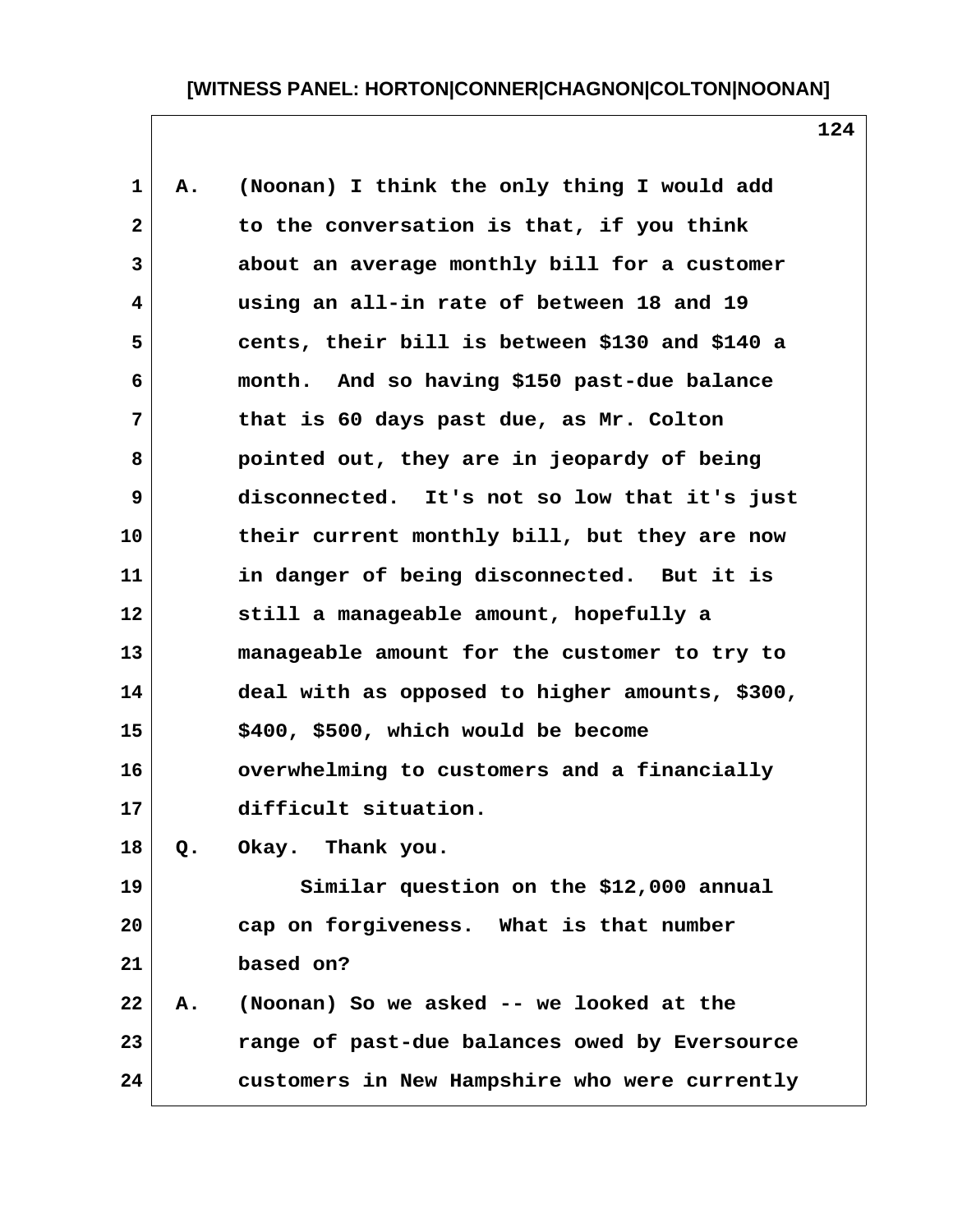| $\mathbf 1$  |    | coded as financial hardship, and we selected  |
|--------------|----|-----------------------------------------------|
| $\mathbf{2}$ |    | that balance as kind of a middle range.<br>It |
| 3            |    | would cover the majority of customers, not    |
| 4            |    | all of the customers. Some customers have     |
| 5            |    | balances considerably higher, some customers  |
| 6            |    | have balances considerably lower. But that    |
| 7            |    | seems to encompass more than 50 percent. I    |
| 8            |    | don't recall the percentage offhand of        |
| 9            |    | customers with past-due balances currently.   |
| 10           | Q. | All right. Thank you. I was just surprised    |
| 11           |    | by the size of that. But it sounds like it's  |
| 12           |    | a number that customers actually have.        |
| 13           |    | We heard testimony earlier about on-time      |
| 14           |    | payments, and there was a discussion about if |
| 15           |    | you missed a payment entirely, what happens   |
| 16           |    | then? What if your payment is just late?      |
| 17           | Α. | (Conner) So I do want to take a moment while  |
| 18           |    | we're on this to clarify if a customer misses |
| 19           |    | a payment or two payments, how they           |
| 20           |    | re-enroll. I was incorrect. We have not       |
| 21           |    | landed on the final rules on that, so we will |
| 22           |    | be developing that in collaboration.          |
| 23           |    | If a customer is just late, that they         |
| 24           |    | wouldn't have been considered -- we would --  |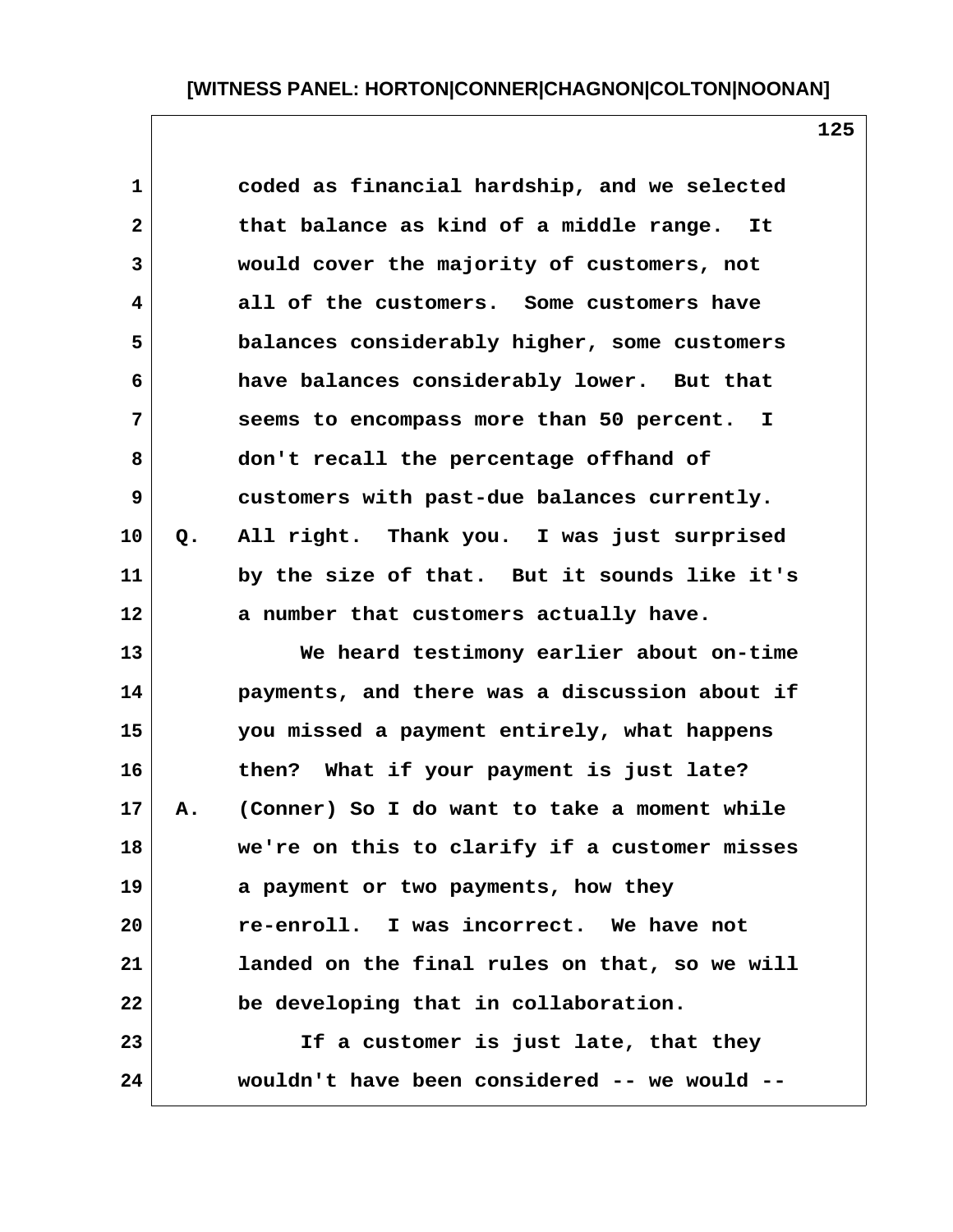| $\mathbf 1$  |    | there is no issue with the payment being late |
|--------------|----|-----------------------------------------------|
| $\mathbf{2}$ |    | because we allow for two months before the    |
| 3            |    | plan breaks, typically. So just being late    |
| 4            |    | wouldn't cause them to break the plan.        |
| 5            | Q. | Okay. Thank you for clarifying that.          |
| 6            |    | Back on the issue around stakeholder          |
| 7            |    | group composition. It says any "interested    |
| 8            |    | party," I think is the language, can          |
| 9            |    | participate, or "any other interested         |
| 10           |    | parties." And it sounds that Staff would be   |
| 11           |    | non-voting, though all other interested       |
| 12           |    | parties will be voting. Is there a plan to    |
| 13           |    | come up with a way to manage that, given that |
| 14           |    | you don't know who the interested parties     |
| 15           |    | will be?                                      |
| 16           | Α. | (Noonan) I think one item for the stakeholder |
| 17           |    | group to address first is its rules of        |
| 18           |    | governance and how it would manage votes and  |
| 19           |    | how it would move forward and who the various |
| 20           |    | members are.                                  |
| 21           | Q. | But is it definitely planned to be a voting   |
| 22           |    | group, and so out of it will come the result  |
| 23           |    | of a vote? Or is that still out there for     |
| 24           |    | debate?                                       |
|              |    |                                               |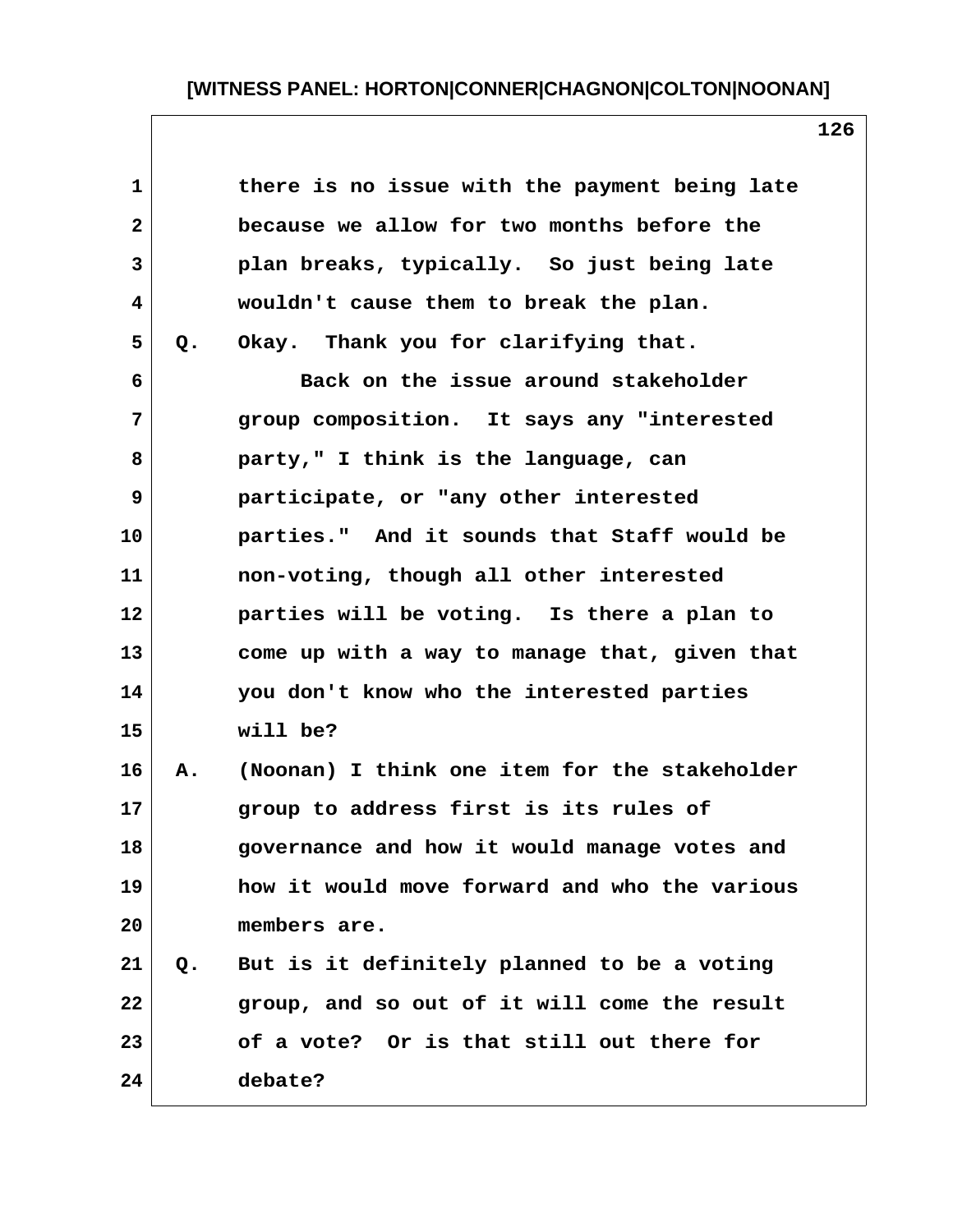| $\mathbf{1}$ | Α. | (Colton) If I understand your question        |  |
|--------------|----|-----------------------------------------------|--|
| $\mathbf{2}$ |    | correctly, I think the expectation is it      |  |
| 3            |    | would be a disappointment to all of the       |  |
| 4            |    | parties who agreed to the stipulation if it   |  |
| 5            |    | came down to having a decision made on a 5-4  |  |
| 6            |    | vote. The expectation is that this working    |  |
| 7            |    | group will work in ways that are similar to   |  |
| 8            |    | other working groups that have been           |  |
| 9            |    | constituted in New Hampshire, for example, on |  |
| 10           |    | low-income energy efficiency, and that the    |  |
| 11           |    | notion of a vote isn't what people had in     |  |
| 12           |    | mind. Again, at least from The Way Home's     |  |
| 13           |    | perspective, if a decision came down to a 5-4 |  |
| 14           |    | vote, that would be -- that would not be what |  |
| 15           |    | was hoped for through the working group. And  |  |
| 16           |    | again, the working group is intended to be    |  |
| 17           |    | constituted in a way similar to other working |  |
| 18           |    | groups. So I think the big expectation of     |  |
| 19           |    | other members are the Community Action        |  |
| 20           |    | Agencies, or probably the Community Action    |  |
| 21           |    | Association would be the other primary        |  |
| 22           |    | expected participant, without talking on      |  |
| 23           |    | behalf of the CAPS, of course.                |  |
| 24           | Q. | Anyone else have a different perspective, or  |  |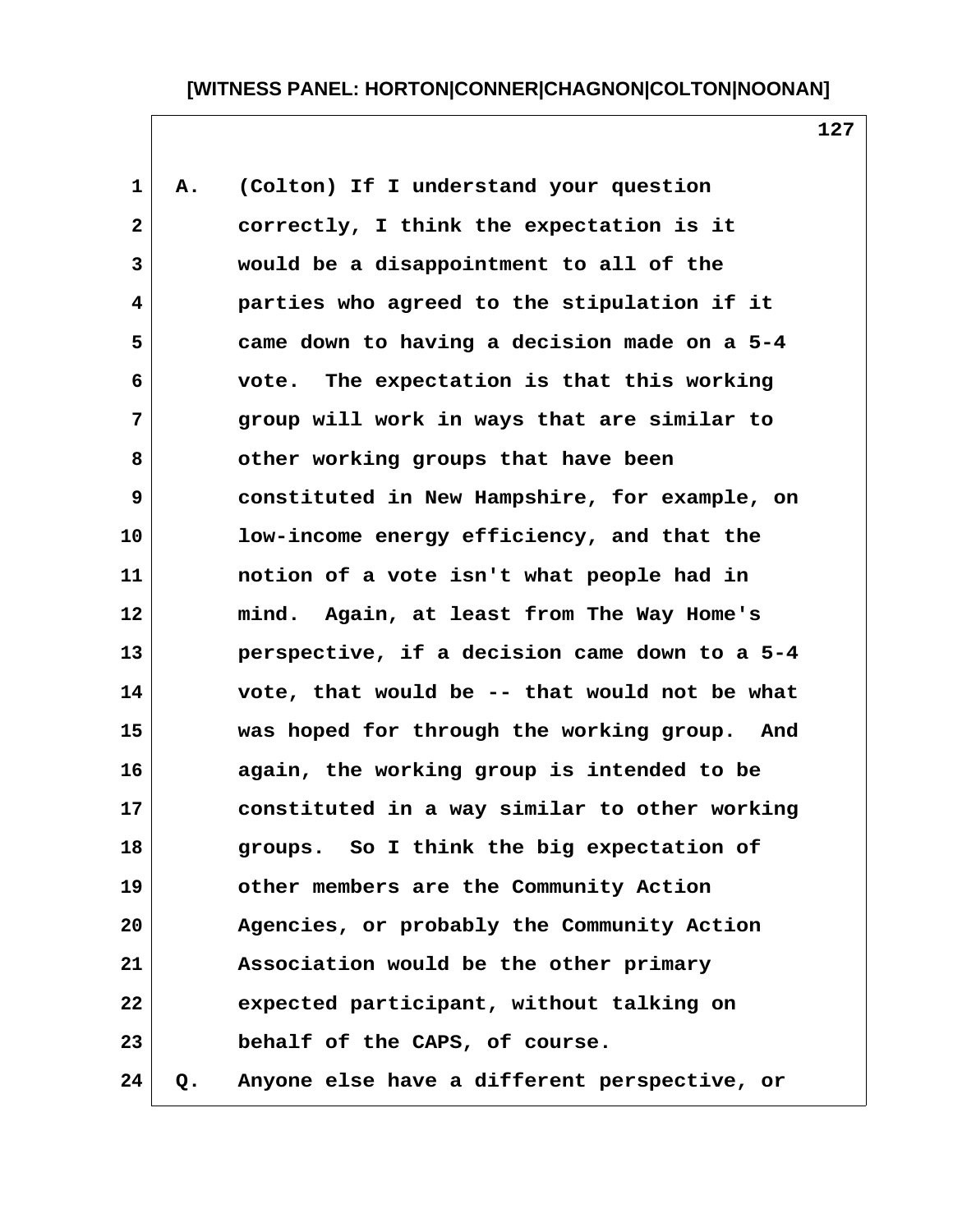| $\mathbf{1}$    |    | is that the understanding?                    |
|-----------------|----|-----------------------------------------------|
| $\mathbf{2}$    | А. | (Conner) You know, that would be my           |
| 3               |    | perspective. I think Mr. Colton has it        |
| 4               |    | correct. We are interested in, Eversource,    |
| 5               |    | in designing a program and implementing a     |
| 6               |    | program that makes sense for New Hampshire    |
| 7               |    | customers. And we are really looking for the  |
| 8               |    | input from stakeholders, the Community Action |
| 9               |    | Agencies, from The Way Home, from Staff, that |
| 10              |    | help us design a program that meets the needs |
| 11              |    | of New Hampshire, which is different than     |
| 12 <sub>2</sub> |    | other states. And so, as I said, the          |
| 13              |    | programs that we manage in Massachusetts and  |
| 14              |    | Connecticut vary. Even within Massachusetts,  |
| 15              |    | the programs used to vary Eastern Mass. to    |
| 16              |    | Western Mass. So it's about designing it for  |
| $17 \,$         |    | what makes sense for your customer base. And  |
| 18              |    | I agree, I don't expect this to be            |
| 19              |    | contentious. Rather, I expect this to be      |
| 20              |    | really gaining an understanding and coming to |
| 21              |    | the best decision. And I agree, I don't       |
| 22              |    | expect anything to be a 5-4 vote. I would     |
| 23              |    | expect we would come to agreement on          |
| 24              |    | everything.                                   |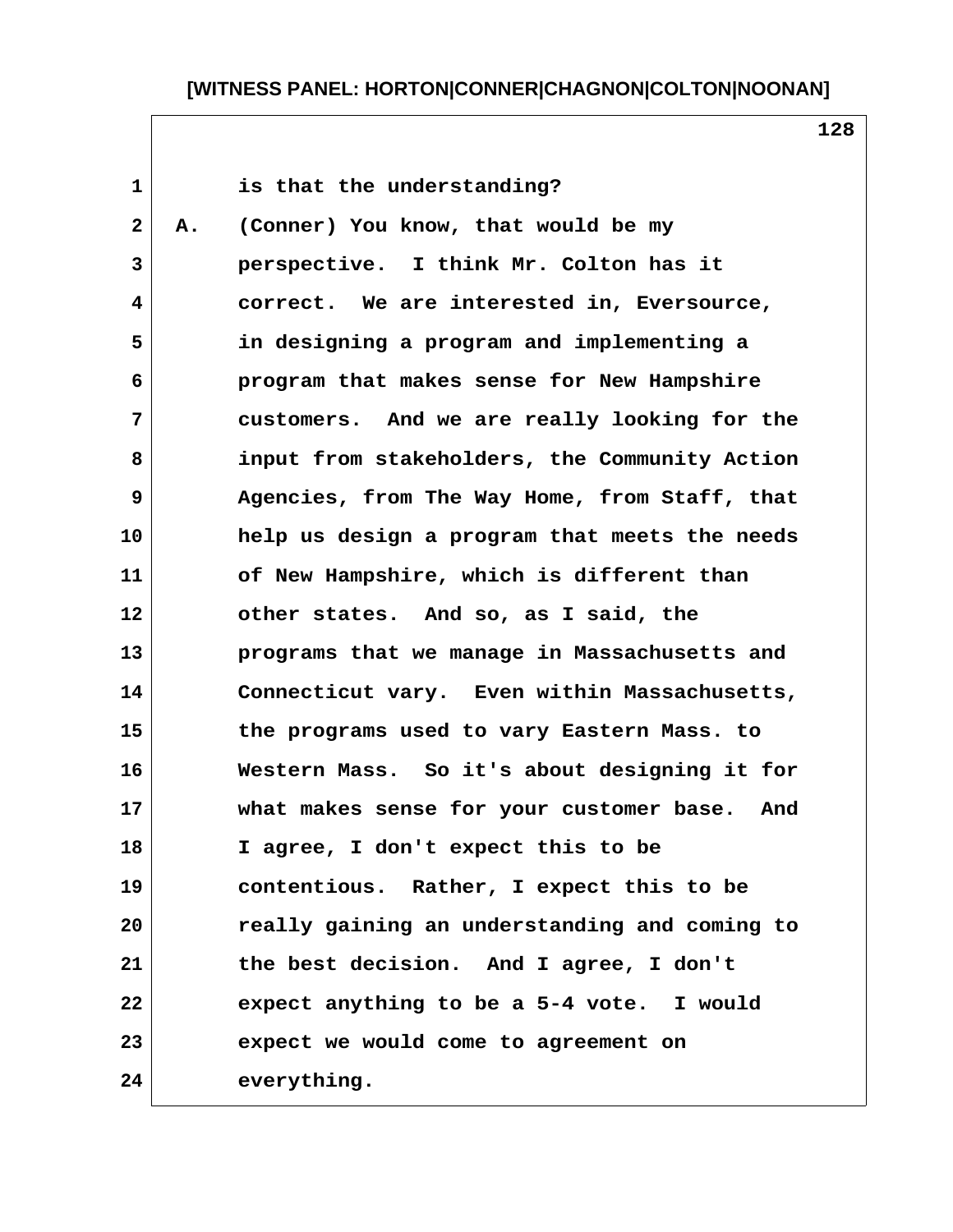1 Q. Okay. Thank you.  **2 I have one last question. Eligibility. 3 We heard some testimony about that. What is 4 the process for reassessing eligibility, and 5 how often does that plan to be done? 6 A. (Conner) Well, today, customers can let us 7 know if they are eligible for hardship. We 8 code it once a year into the systems. We 9 also work with the agencies to get that 10 information. So it's good -- once we do code 11 them for hardship, that protection is good 12 for a year. So a customer can call us up, 13 and we will ask them questions trying to 14 identify whether they might qualify for 15 hardship. Because in these times, 16 particularly in these times, we really are 17 encouraging our customer service 18 representatives to help our customers, 19 because some of these customers with this 20 pandemic may have not qualified before and 21 may qualify now. So we're encouraging our 22 customers. We're having a conversation with 23 them, talking about the various ways they may 24 qualify and then encouraging them to reach**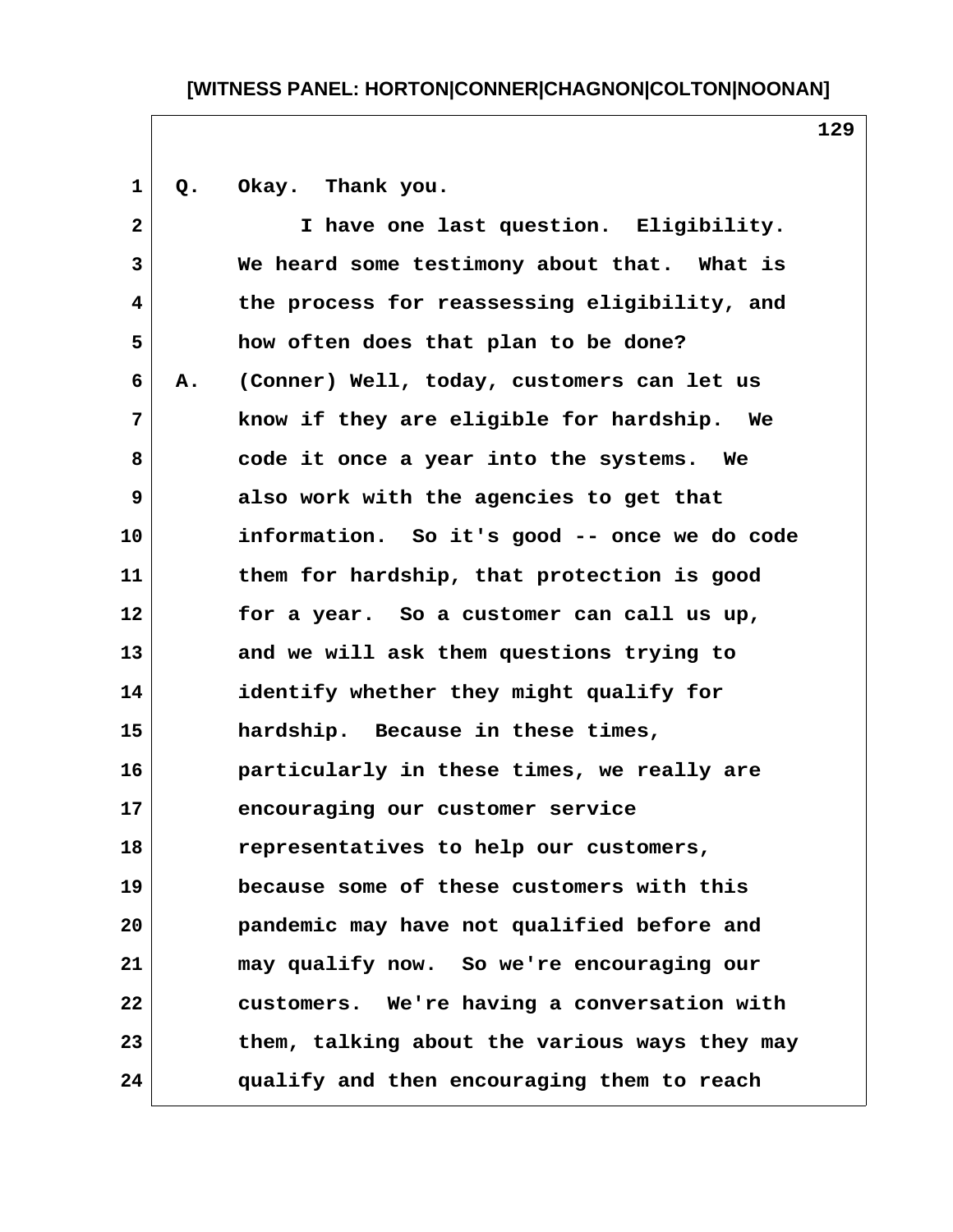| 1              | out to those agencies. And they can provide     |
|----------------|-------------------------------------------------|
| $\mathbf{2}$   | us with documentation that they are             |
| $\overline{3}$ | income-eligible.                                |
| 4              | Okay. Thank you.<br>Q.                          |
| 5              | CHAIRWOMAN MARTIN: Any redirect,                |
| 6              | starting with Mr. Fossum?                       |
| 7              | MR. FOSSUM: Yes, just a couple.                 |
| 8              | And I think the questions that I have I think   |
| 9              | Ms. Conner kind of got to, but I want to make   |
| 10             | sure it's clear.                                |
| 11             | REDIRECT EXAMINATION                            |
| 12             | BY MR. FOSSUM:                                  |
| 13             | Ms. Conner, there were a couple questions<br>Q. |
|                |                                                 |
| 14             | from the Commissioners about sort of the        |
|                | operation of the program, missed payments,      |
| 16             | disconnects, things like that. Do you           |
| 17             | remember those lines of questions,              |
|                | particularly from Commissioner Bailey?          |
| 19             | (Conner) I do.<br>Α.                            |
| 20             | And while you had given some information<br>Q.  |
| 21             | about that, would it be fair to say that        |
| 22             | while the items that you discussed around,      |
| 15<br>18<br>23 | for instance, missed payments, that those       |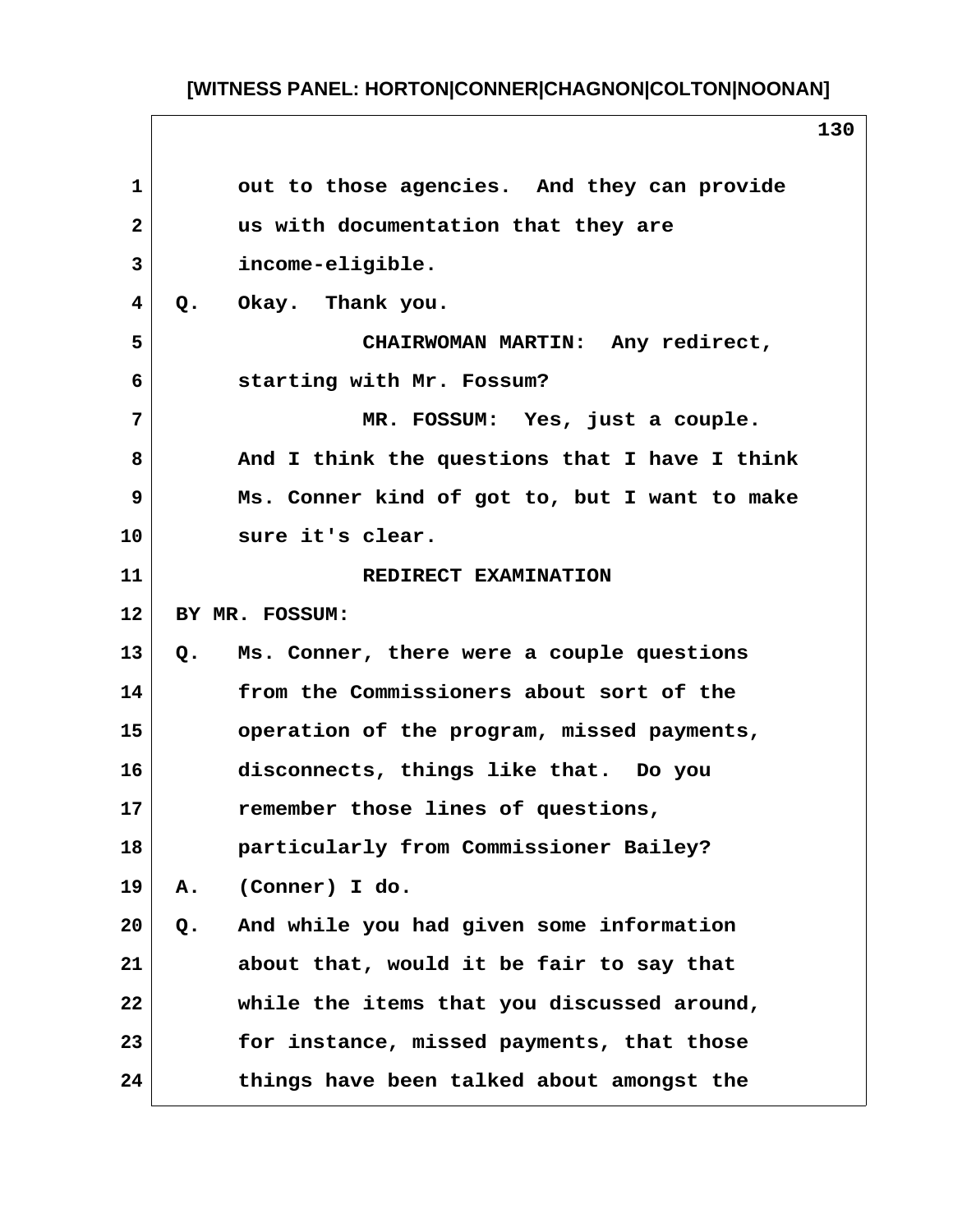**131 1 parties but are not memorialized in the 2 settlement itself? 3 A. (Conner) That is correct. 4 Q. And so those will be items that will be 5 subject to some further detail work with the 6 stakeholders. 7 A. (Conner) That is correct. 8 Q. Thank you. 9 MR. FOSSUM: That's all I have. 10 CHAIRWOMAN MARTIN: All right. 11 Mr. Burke, any redirect? 12 MR. BURKE: No, not for me at this 13 time, Madam Chair. Thank you. 14 CHAIRWOMAN MARTIN: Okay. Thank 15 you. 16 Ms. Amidon. 17 MS. AMIDON: No. Thank you. 18 CHAIRWOMAN MARTIN: Okay. Well, 19 thank you to all the witnesses. I think at 20 this point we will take a lunch break until 21 2:00. We'll go off the record. 22 (Lunch recess taken at 1:12 p.m, and 23 the proceedings resumed at 2:15 p.m.) 24 CHAIRWOMAN MARTIN: Okay. Let's go**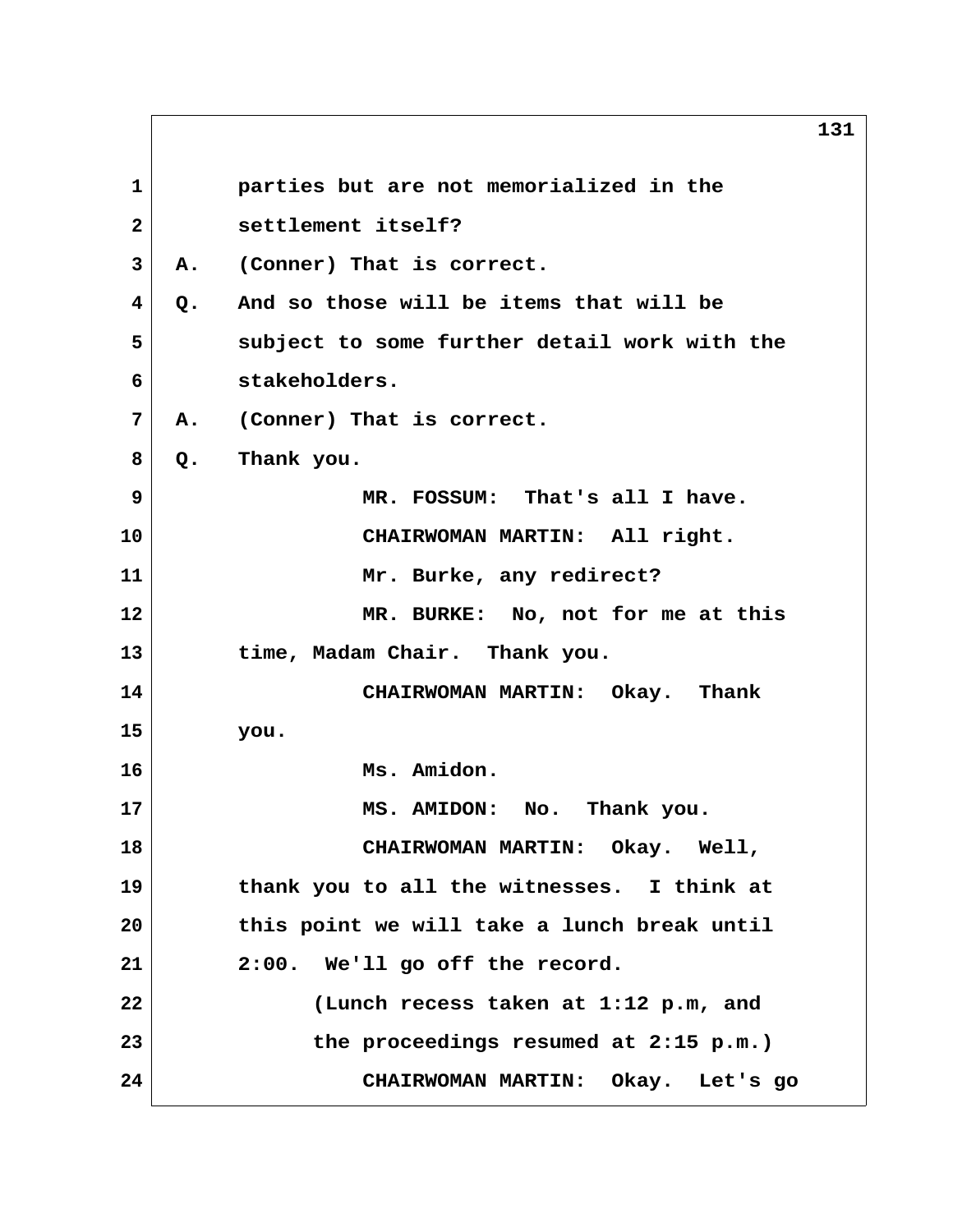1 **back** on the record.  **2 Mr. Wind, do you know if we have 3 anyone here for public comment? If we do, 4 I'd like to take them before closings. 5 MR. WIND: I have not had anyone 6 successfully make contact with me. So no one 7 has contacted me through Webex, and I have 8 not received any communications from either 9 the Executive Director or the receptionist. 10 CHAIRWOMAN MARTIN: All right. 11 Thank you. Then I think we need to deal with 12 exhibits before we move to closing. 13 The settlement agreement provided 14 that all parties agree to admission of the 15 exhibits as full exhibits. So we will strike 16 I.D. on 5 through 58 and admit them as full 17 exhibits. However, I do note that those that 18 consist of prefiled testimony that was not 19 adopted by a witness present during the 20 meeting will be admitted as a full exhibit as 21 documentary evidence. I just wanted to put 22 that on the record. 23 Okay. Let's move on to closings 24 and start with Mr. Kreis.**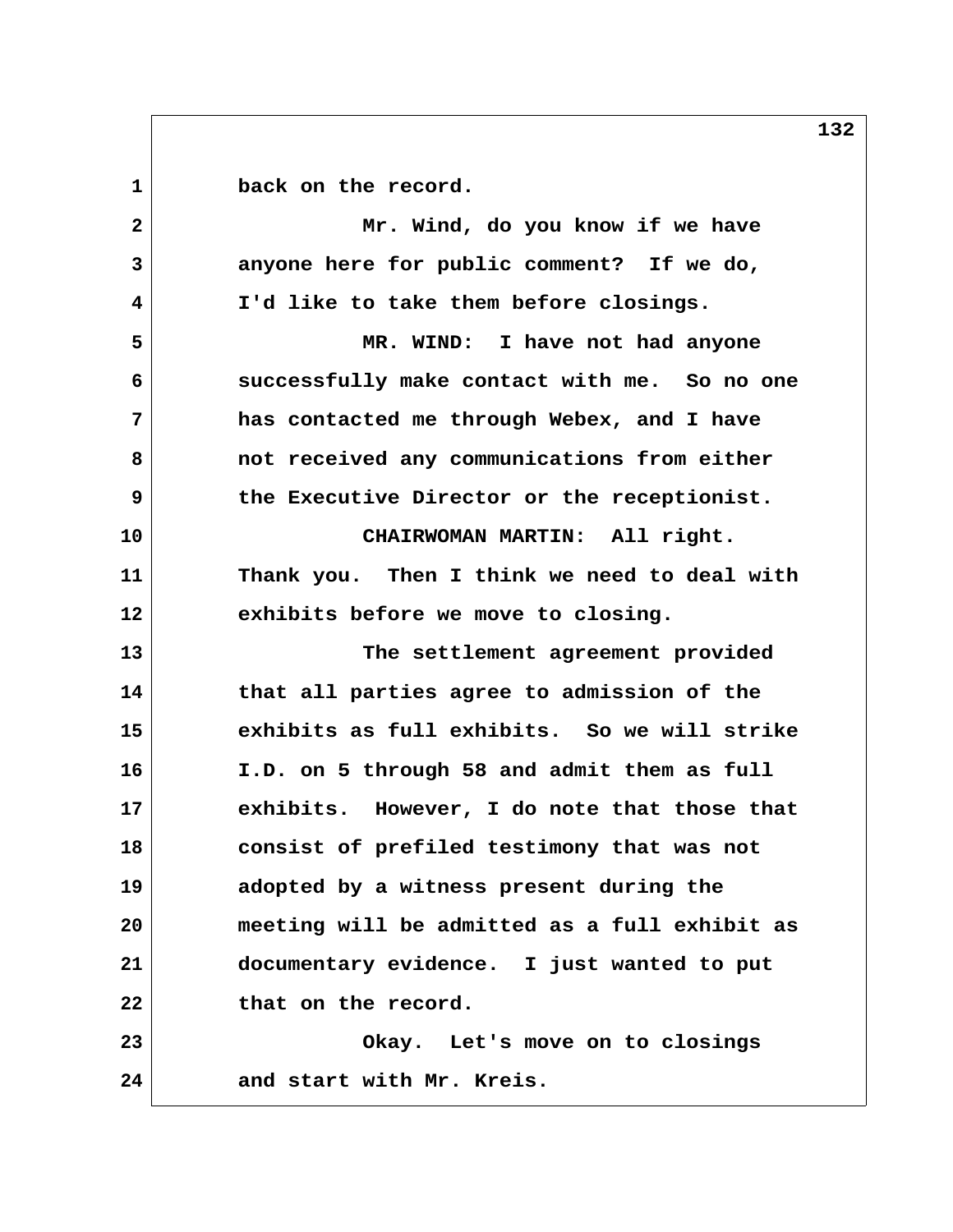**1 MR. KREIS: I've gotten used to 2 being first now. 3 Let me just start by thanking you 4 for the ruling that you just made. I think 5 that admitting those non-attested-to exhibits 6 as documentary evidence I think is really the 7 right thing to do. So thank you. 8 I am just going to start right in 9 with the question that -- or the questions 10 that Chairwoman Martin and Commissioner 11 Bailey asked us explicitly to address, and 12 that is the question of whether Eversource's 13 investment in AMR meters, beginning in 2013, 14 as distinct from AMI meters, was prudent. 15 Chairwoman Martin's specific question was: 16 Do we need to make a prudency finding without 17 something in the settlement to that affect? 18 That something, of course, is an explicit 19 statement in the settlement agreement to the 20 effect that this investment was actually 21 prudent. 22 I have to be very careful about 23 what I say on this subject. My signature 24 appears on the settlement agreement. That**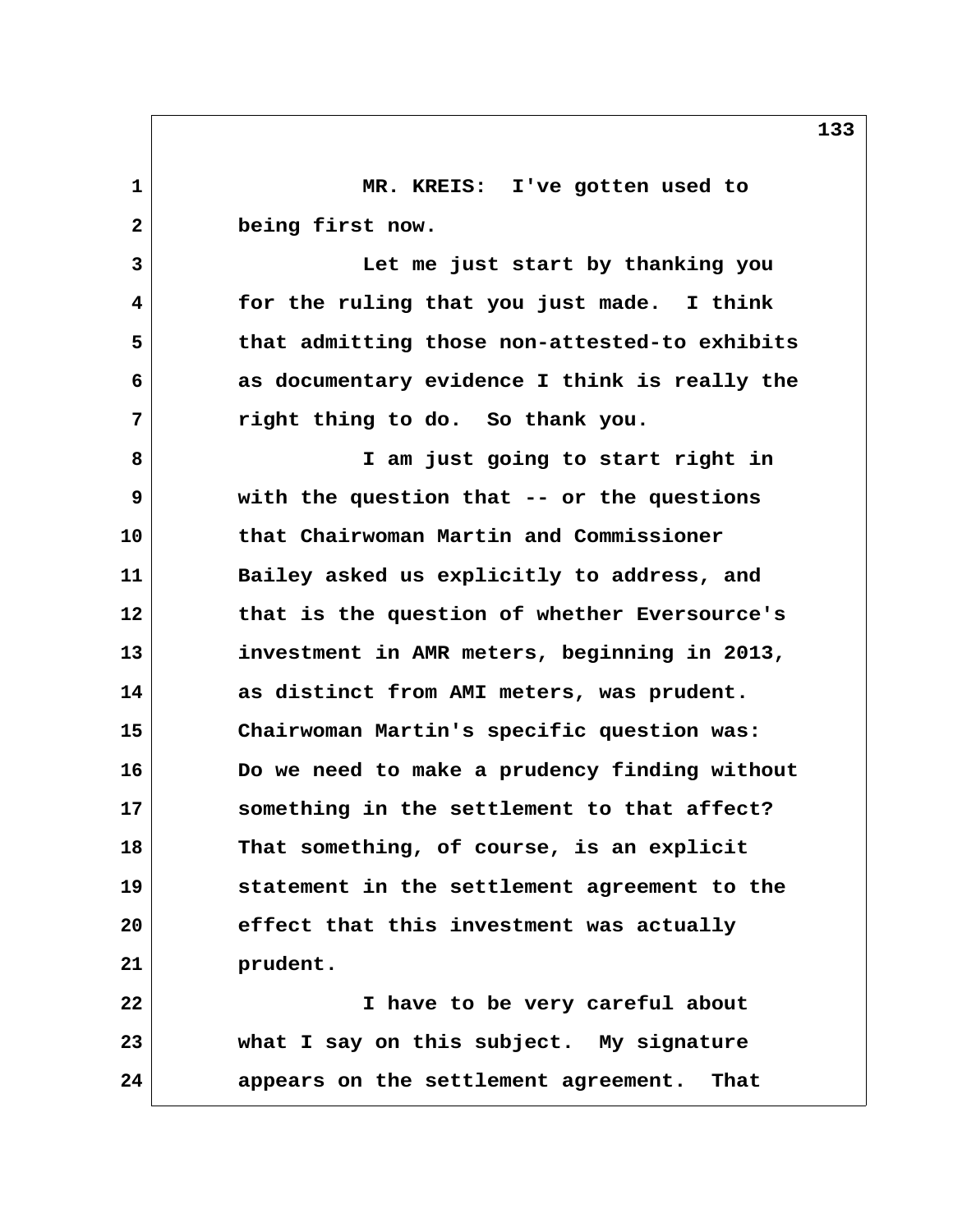**1 obligates me to advocate for your approval of 2 the settlement agreement without change or 3 modification. If you were to disallow some 4 or all of Eversource's AMR investment as 5 imprudent, you would be making a decision 6 that is inconsistent with the settlement 7 agreement. I do not recommend you take that 8 particular course of action.**

**9** At the same time, as an attorney, I **10 have an obligation to be candid with this and 11 any other tribunal before which I appear, and 12 I have to tell you that if this settlement 13 contained an affirmative agreement that 14 Eversource's AMR investments were prudent, I 15 would not have signed the settlement 16 agreement. Had this rate case been fully 17 litigated, we would have introduced the 18 prefiled written testimony of one of our 19 consultants, Paul Alvarez, that has been 20 marked for identification and just admitted 21 into the record in this proceeding as 22 Exhibit No. 27. Mr. Alvarez's written 23 testimony was an effort to make an 24 affirmative case that Eversource's AMR**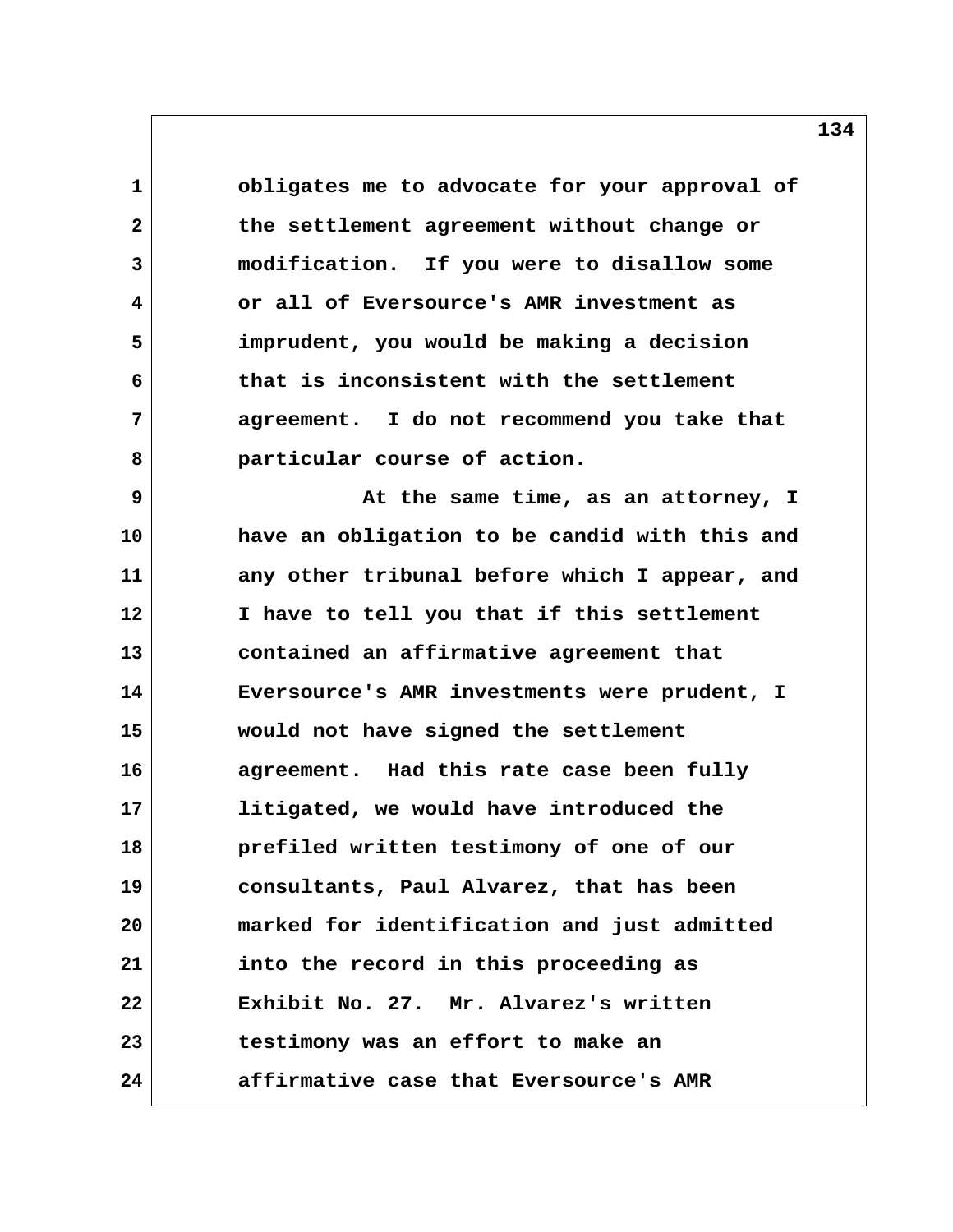**1 investment, which began in 2013, should be 2 disallowed in its entirety on grounds of 3 imprudence. I am not relying on Mr. 4 Alvarez's testimony as record evidence here 5 in support of the settlement agreement. In 6 my judgment, you really ought to treat that 7 exhibit as an offer of proof on the question 8 of what Mr. Alvarez would have testified to 9 on this subject on the date it was filed, 10 December 20th of last year. I'm reasonably 11 certain that had Mr. Alvarez actually taken 12 the stand in this hearing, or if he were to 13 take the stand in the future should you 14 reject the settlement, he would be subjected 15 to vigorous cross-examination from my 16 colleagues representing Eversource. I also 17 can't rule out the possibility that Mr. 18 Alvarez would correct errors in his 19 testimony. But make no mistake. In a fully 20 litigated case, we would have introduced the 21 Alvarez testimony and made him available for 22 cross-examination. On behalf of Eversource's 23 residential customers, I bargained away my 24 opportunity to do that. I did that knowingly**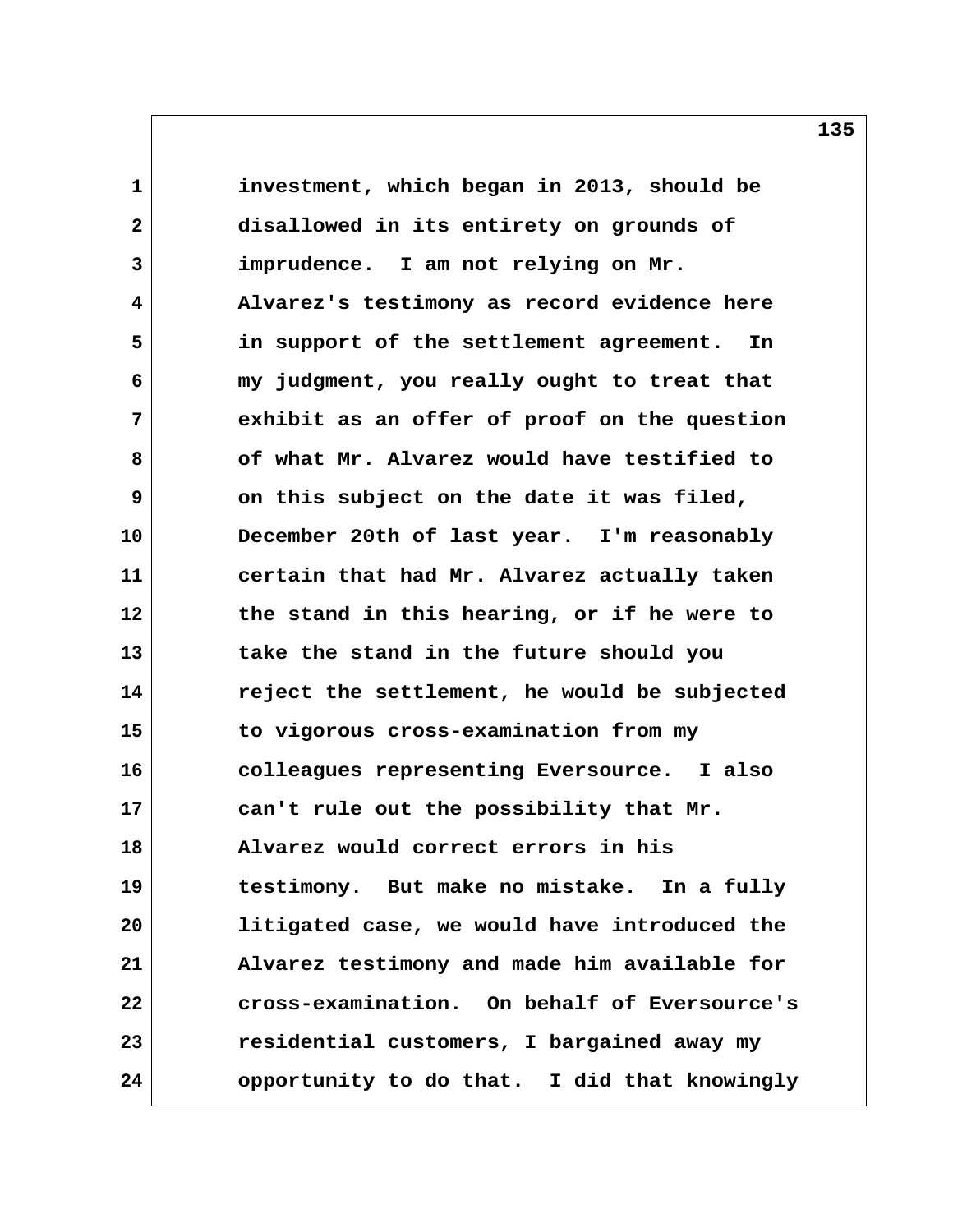**1 and deliberately, based on my judgment that 2 overall the terms of the agreement result in 3 rates that are just and reasonable.**

 **4 So my answer to Chairwoman Martin's 5 question is, no, you do not need to make a 6 prudency finding with respect to the AMR 7 investment. In fact, I would go so far as to 8 suggest that the record adduced here does not 9 even support such a finding. Well, how then 10 can you approve the settlement? The answer 11 is that the Commission resolves rate cases 12 all the time without making an affirmative 13 finding that each and every item in rate base 14 is the result of a prudent investment. There 15 is a pile of weighty questions that is, once 16 again, being, I guess, elided here: Who 17 carries the burden of proof when it comes to 18 prudency? Is a rate case decision res 19 judicata should someone in the future want to 20 revisit the prudence of investments in the 21 test year rate base reflected in the filing 22 that began this proceeding? Is the whole 23 notion of factual findings even applicable 24 here, given the Commission's recent and**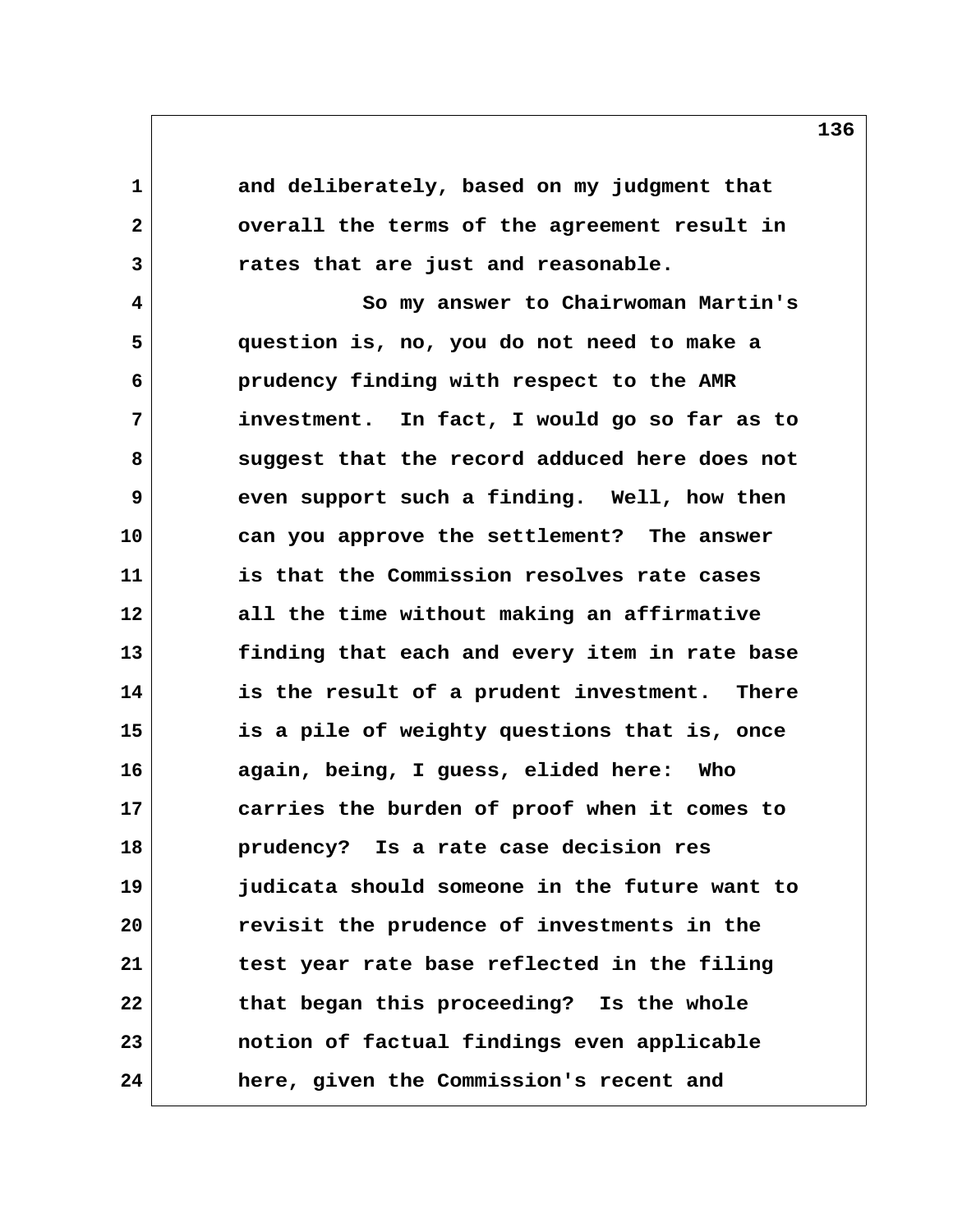**1 troubling suggestion in Order No. 26,417 that 2 rate proceedings aren't even adjudicative in 3 nature and are instead examples of a third 4 flavor of decision-making, call it 5 strawberry, or more properly the so-called 6 "legislative proceeding"?**

 **7 As to all of this, my earnest and 8 respectful recommendation is: Don't go 9 there. Approve the settlement agreement. We 10 agreed upon and explicitly set forth a just 11 and reasonable return on equity, a just and 12 reasonable capital structure, and a just and 13 reasonable overall revenue requirement. We 14 put the Company on a path toward AMI 15 deployment, even though advanced metering is 16 an important step in the inevitable march 17 toward the obsolescence of legacy electric 18 utilities, except perhaps as to literally 19 everything but poles and wires. Not meters, 20 not billing, not customer relationships, not 21 a dynamic retail marketplace. We accelerated 22 the depreciation of the AMR meters because we 23 can't wait to see the last of this technology 24 when AMI meters are so customer-empowering.**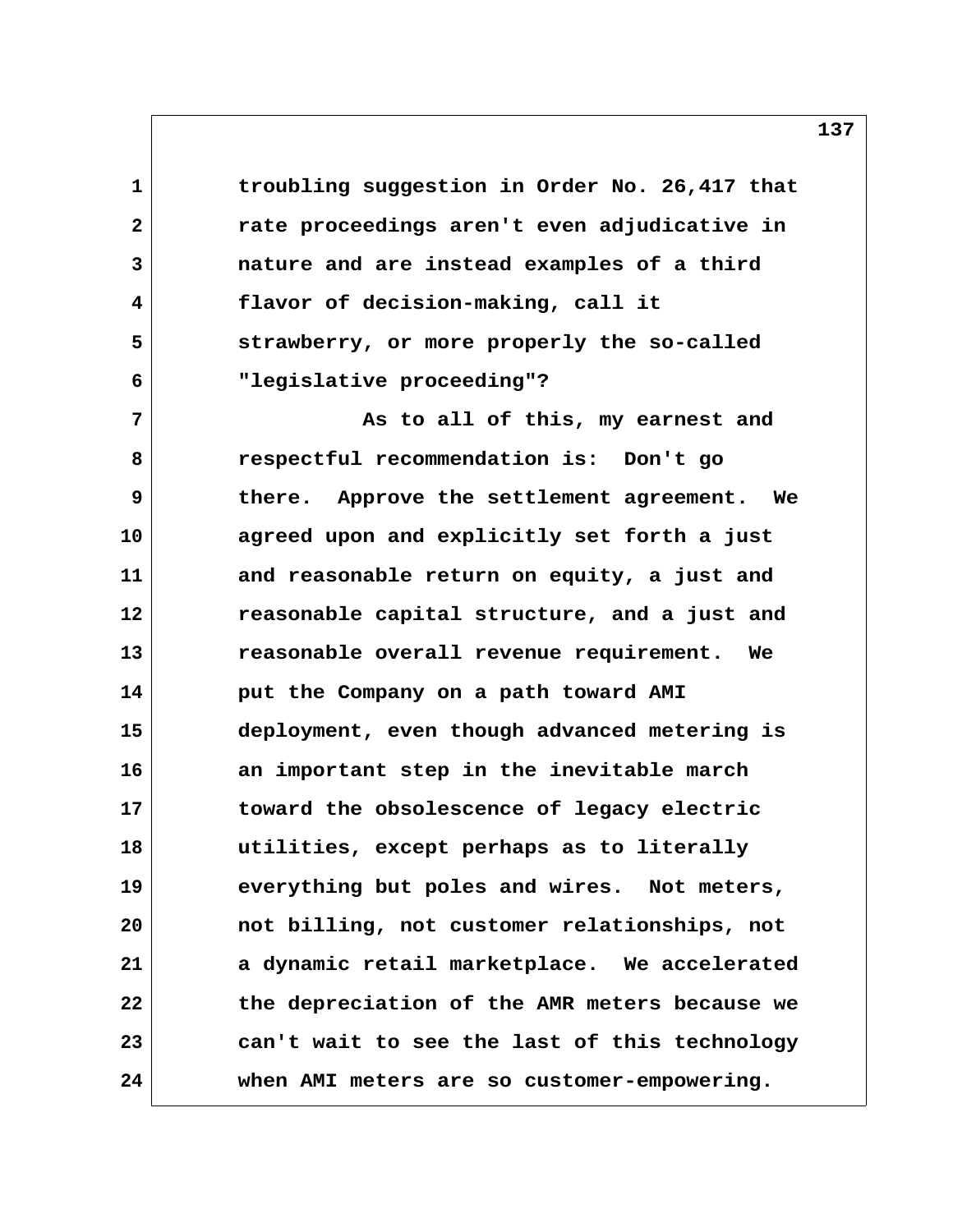**1 I commend to your favorable 2 attention certain key provisions of Section 3 14 of the settlement. In Section 14.3, 4 Eversource agreed to include a symmetrical 5 decoupling mechanism in its next rate case. 6 That is a big deal because Eversource already 7 has a decoupling mechanism: A 8 heads-I-win-tails-you-lose thing called the 9 "lost revenue adjustment mechanism" that 10 supposedly makes Eversource whole for revenue 11 lost to ratepayer-funded energy efficiency. 12 So what we'll get in the next rate 13 case is symmetry, not the upward ratchet we 14 have now, but a mechanism that in appropriate 15 circumstances can and will actually adjust 16 rates down. When this rate case began, I was 17 prepared to insist on symmetrical decoupling 18 now. But then, as everybody knows, the 19 pandemic happened. It is not good for 20 ratepayers to implement decoupling during a 21 pandemic, and that's the reason it's not here 22 in this settlement. And we actually deferred 23 the implementation of decoupling in the 24 recently concluded Liberty Utilities electric**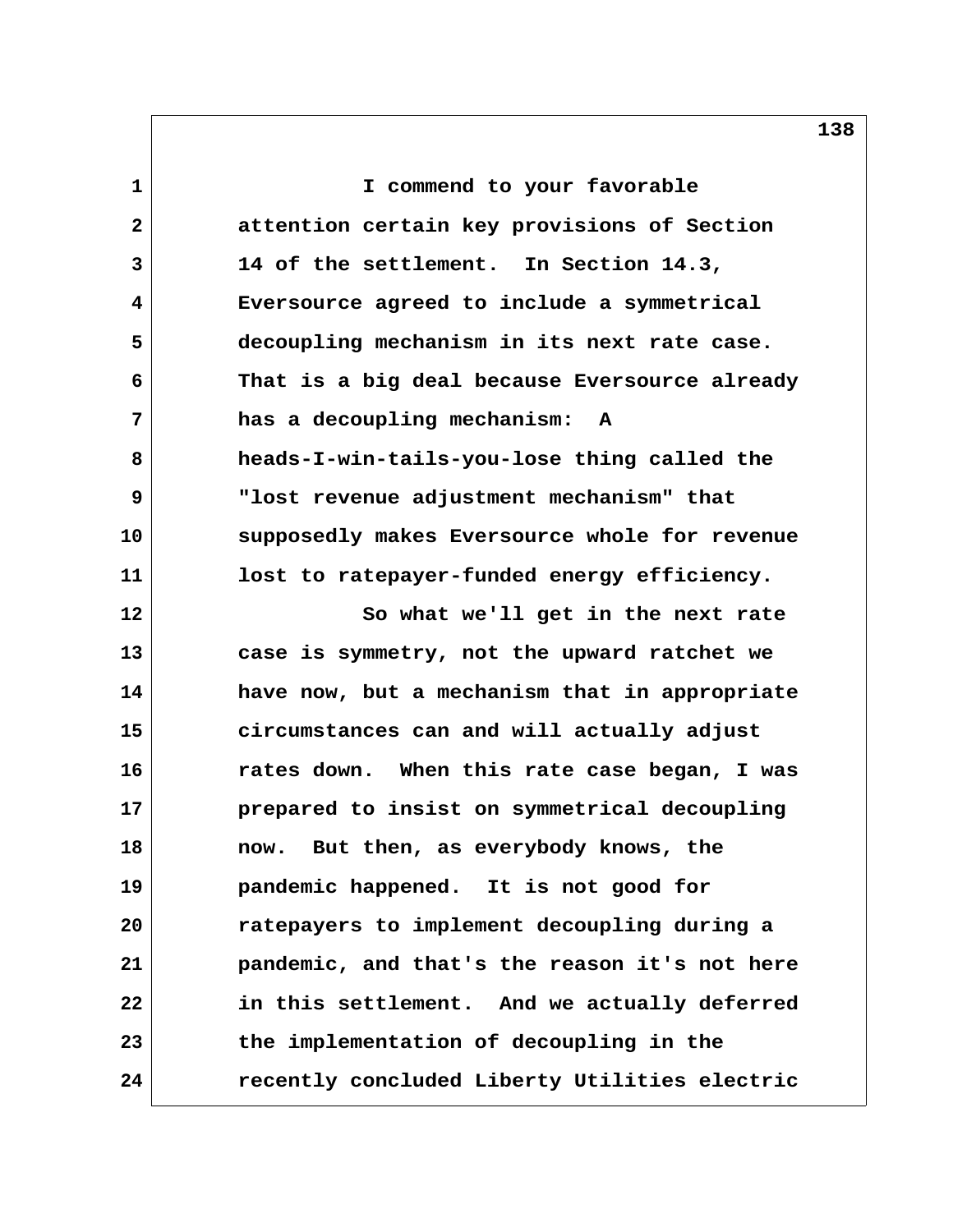**1 rate case, DE 19-064, as well.**

 **2 Meantime, Section 14.6 of the 3 settlement means we are finally going to make 4 near-term progress on a new and better 5 time-of-use rate option for residential 6 customers. I'm really enthusiastic about 7 that because, to be frank, although I never 8 hesitate to criticize Eversource when the 9 Company deserves criticism, I am deeply 10 respectful of the Company's rate analysts. 11 You know from having listened to Doug Horton 12 and Ed Davis and Erica Menard, who testified 13 here, that they are smart and capable folks. 14 We will need their help in getting the new 15 time-of-use rate right. And in Section 14.6, 16 they have committed themselves to providing 17 it. This is very good news for residential 18 customers, and indeed all Eversource 19 customers. 20 Here's my penultimate point: I 21 want to thank my colleagues from the Energy 22 and Utility Justice Program of New Hampshire 23 Legal Assistance, along with the relevant**

**24 folks from Eversource, for their work on**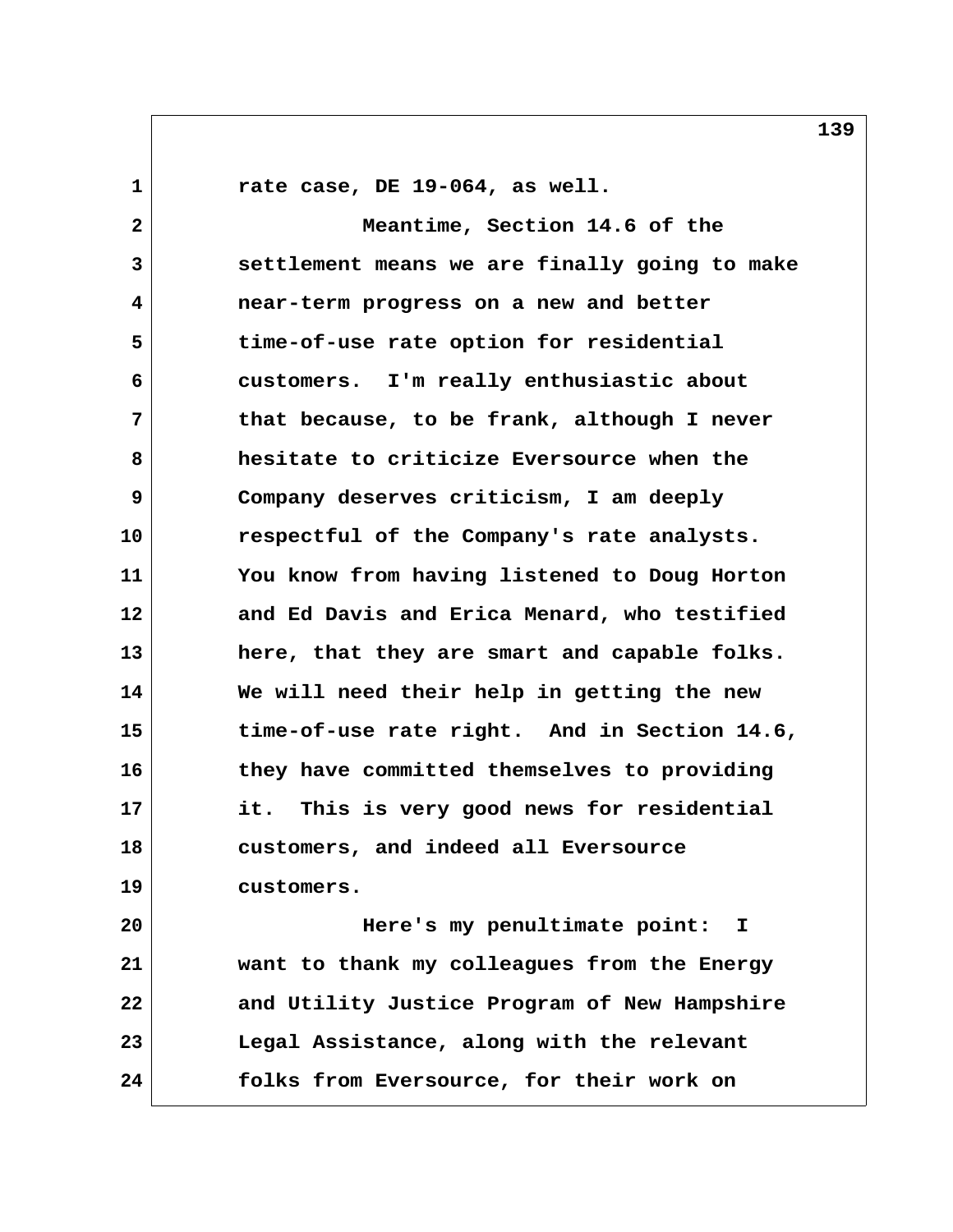**1 implementing an arrearage management program 2 for the first time. The pandemic has loomed 3 over this proceeding like the Sword of 4 Damocles, but this is another example of a 5 crisis that we should not waste. In other 6 words, this is an especially opportune moment 7 to launch a program that allows and 8 encourages the effective management by 9 responsible but economically stressed 10 customers of whatever arrearages they amass. 11 Since all customers ultimately cover the cost 12 of unrecovered revenue, this is good news for 13 all customers, regardless of their economic 14 status.**

15 And finally, I would like to thank **16 my colleagues on the Commission Staff and my 17 colleagues at Eversource for their good work 18 and their good faith over the past couple of 19 months. The negotiations that led to this 20 settlement agreement were respectful, they 21 were thoughtful, and they were constructive. 22 Relations among the key players are better as 23 a result, and we are well poised for a good 24 near-term future of Eversource as a regulated**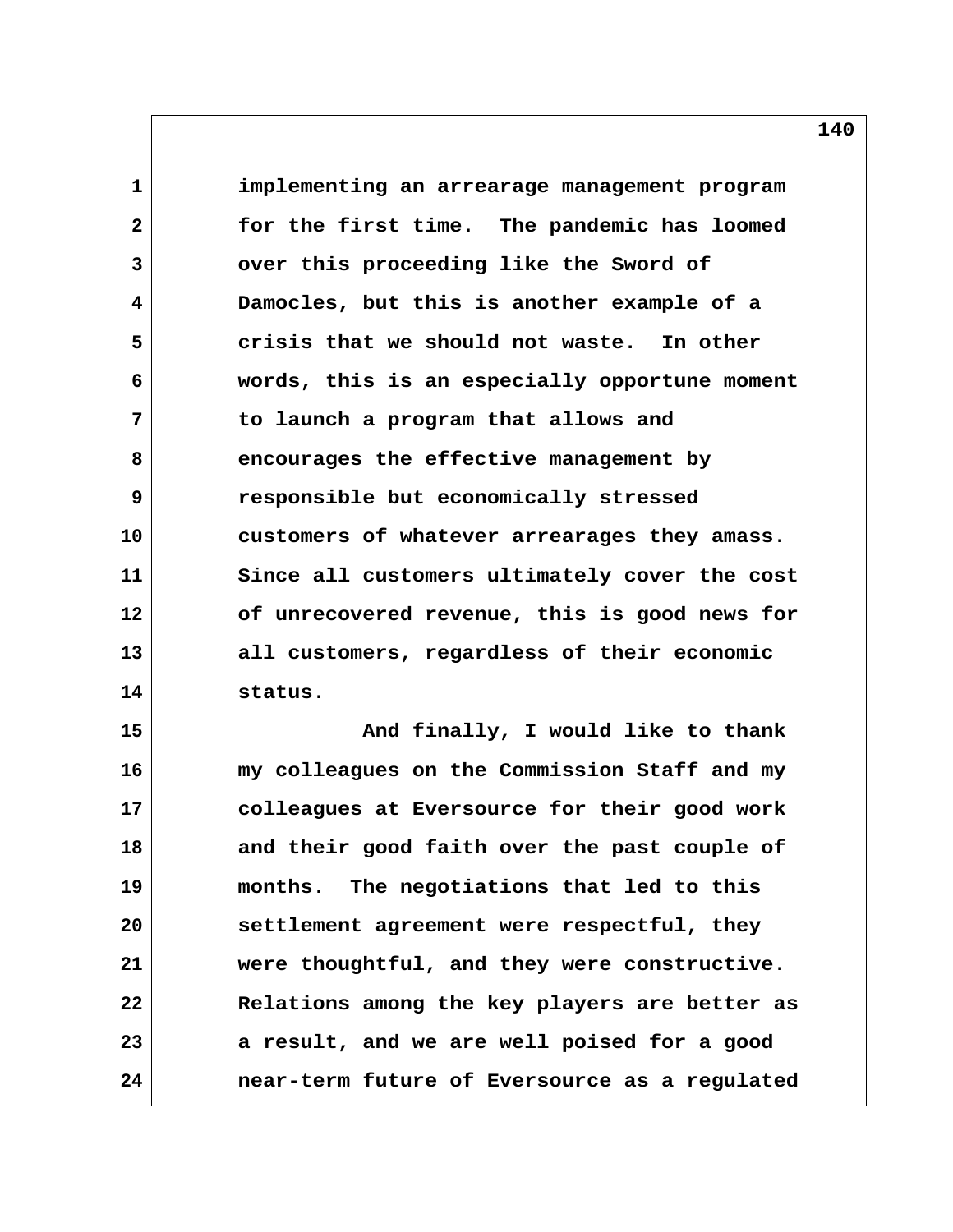1 New Hampshire electric distribution utility.  **2 The rates and terms of service reflected in 3 the settlement agreement are just, reasonable 4 and in the public interest. So therefore, on 5 behalf of residential customers, I recommend 6 that you approve the settlement agreement 7 without change or modification. Thus 8 concludes my closing argument. 9 CHAIRWOMAN MARTIN: Thank you very 10 much. 11 Ms. Buchanan, are you planning to 12 make a closing? 13 MS. BUCHANAN: I am. Thank you, 14 Chairwoman Martin and Commissioner Bailey. 15 Chairwoman Martin, in regards to 16 your questions for the group to answer during 17 closing statements, I will defer to the 18 attorneys in the room today. However, Clean 19 Energy New Hampshire would like to thank 20 PSNH, Staff, OCA, and all of the parties for 21 coming together to agree on the settlement 22 agreement, which we support. 23 Though several of the issues which 24 were most important to us are not fully**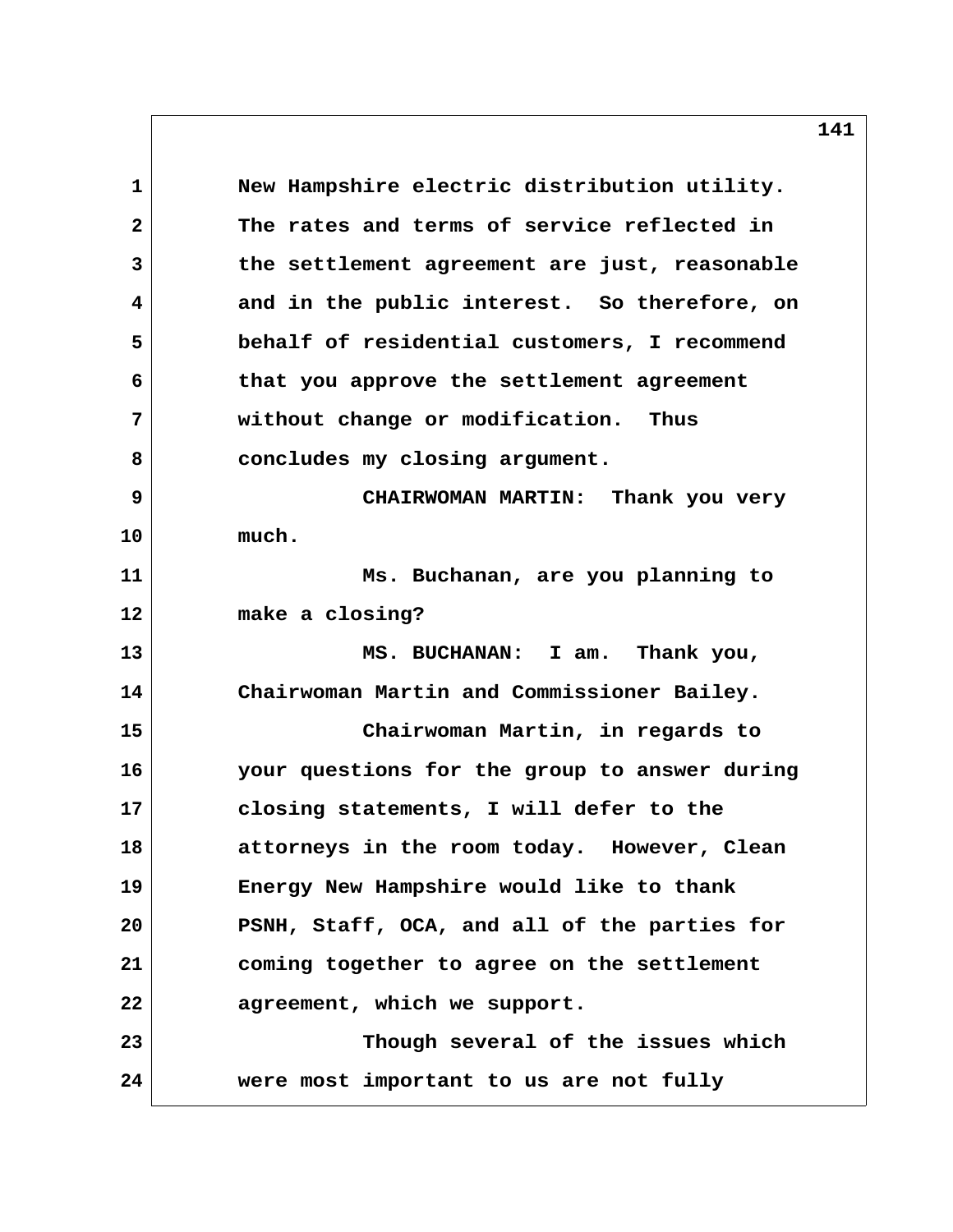**1 resolved, such as electric vehicle make-ready 2 and demand charge alternatives, symmetrical 3 revenue, decoupling, updated efficient 4 streetlight tariff and time-of-day rate, we 5 are satisfied with the commitments included 6 in the settlement agreement to address and 7 resolve these issues. We look forward to 8 working with the Company and other parties to 9 make progress on these matters. Relevant to 10 our testimony, we are also supportive of the 11 DRAM being considerably reduced in scope as 12 the RRA and to ensure it will be included in 13 the net metering tariff. 14 In conclusion, Clean Energy New 15 Hampshire supports the settlement agreement 16 and encourages the Commission to approve it. 17 CHAIRWOMAN MARTIN: All right. 18 Thank you. 19 Mr. Burke. 20 MR. BURKE: Thank you, Chairwoman 21 Martin and Commissioner Bailey. I'll just 22 note at the outset that The Way Home did not 23 focus on the AMR issues, so we will also 24 defer to our other colleagues in this**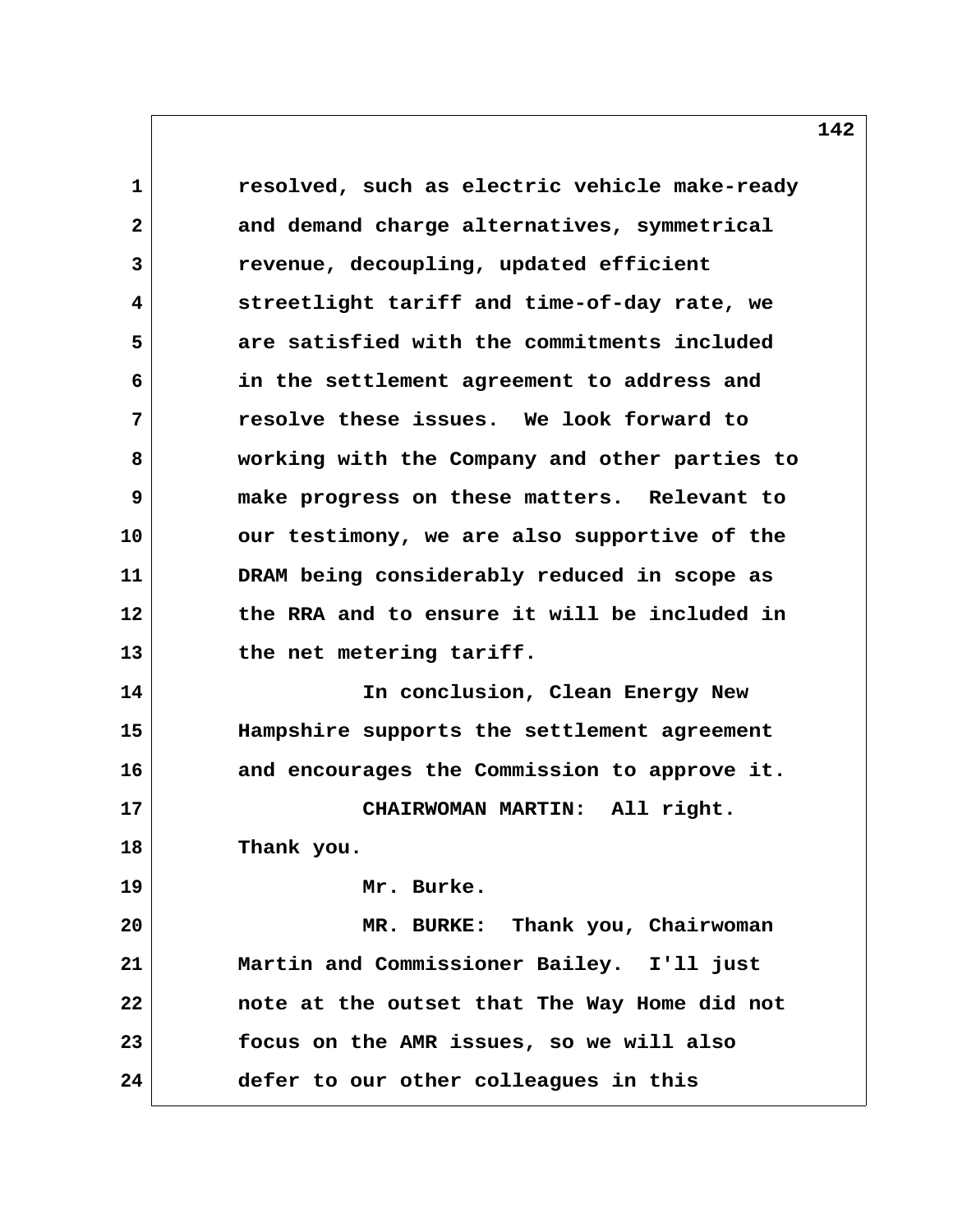**1 proceeding to further address how that should 2 be dealt with.**

 **3 But I would like to say that The 4 Way Home does support the settlement 5 agreement that has been presented to you in 6 this hearing, particularly with respect to 7 the creation of the New Start program. And 8 The Way Home believes that it is appropriate 9 for you to approve the agreement and the New 10 Start program for the reasons the witnesses 11 have testified to today. The Way Home 12 submits that the record demonstrates that the 13 New Start program will help make bills more 14 affordable for low-income customers by 15 creating a mechanism for dealing with what at 16 times can be overwhelming arrearages. And in 17 doing so, the program will help customers 18 with a financial hardship avoid having to 19 make the dire choice between paying their 20 electric bills or paying for other basic 21 needs, such as food or medicine. Based on 22 the testimony of the witnesses in the record 23 before you, The Way Home would suggest that 24 the New Start program is a win for both**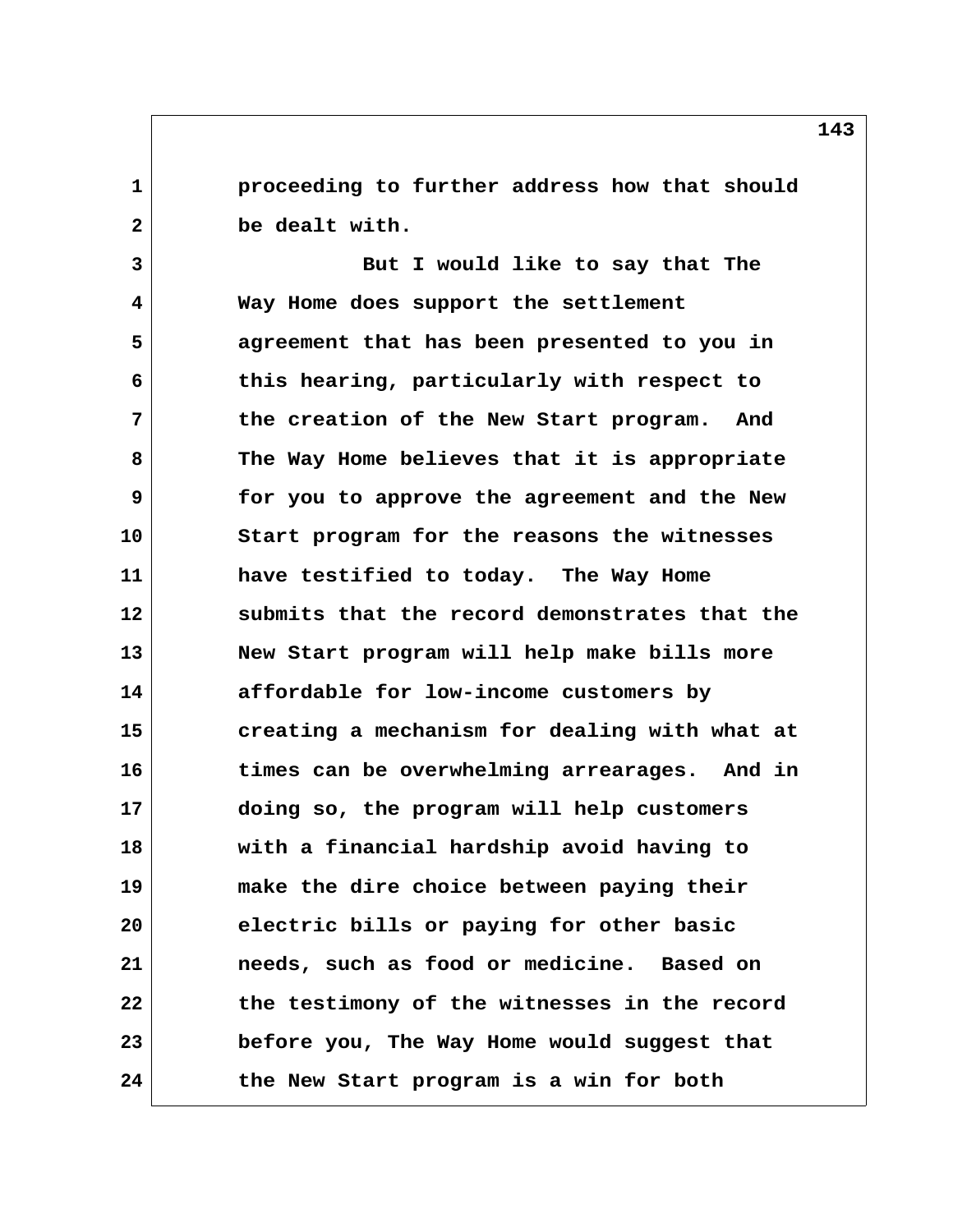**1 customers, and as you heard from the consumer 2 advocate a moment ago, and for the Company, 3 because it could lead to more predictable and 4 stable payment patterns, and may also reduce 5 collection costs and minimize the pressure on 6 working capital, among the other benefits 7 that you heard about today from the 8 witnesses.**

 **9 In addition, you've heard some 10 testimony and comments about the impacts of 11 the pandemic on this proceeding. And we 12 would ask the Commission to take note of the 13 devastating economic impact that the pandemic 14 is having and will continue to have for some 15 time on low-income customers. We share the 16 consumer advocate's statements from a moment 17 ago about the impact of the pandemic on the 18 New Start program, and we would submit that 19 this is another factor that weighs in favor 20 of approving the program, in addition to 21 everything that's in the record before you in 22 this proceeding.**

**23 Finally, we would like to commend 24 the Company for being the first to propose an**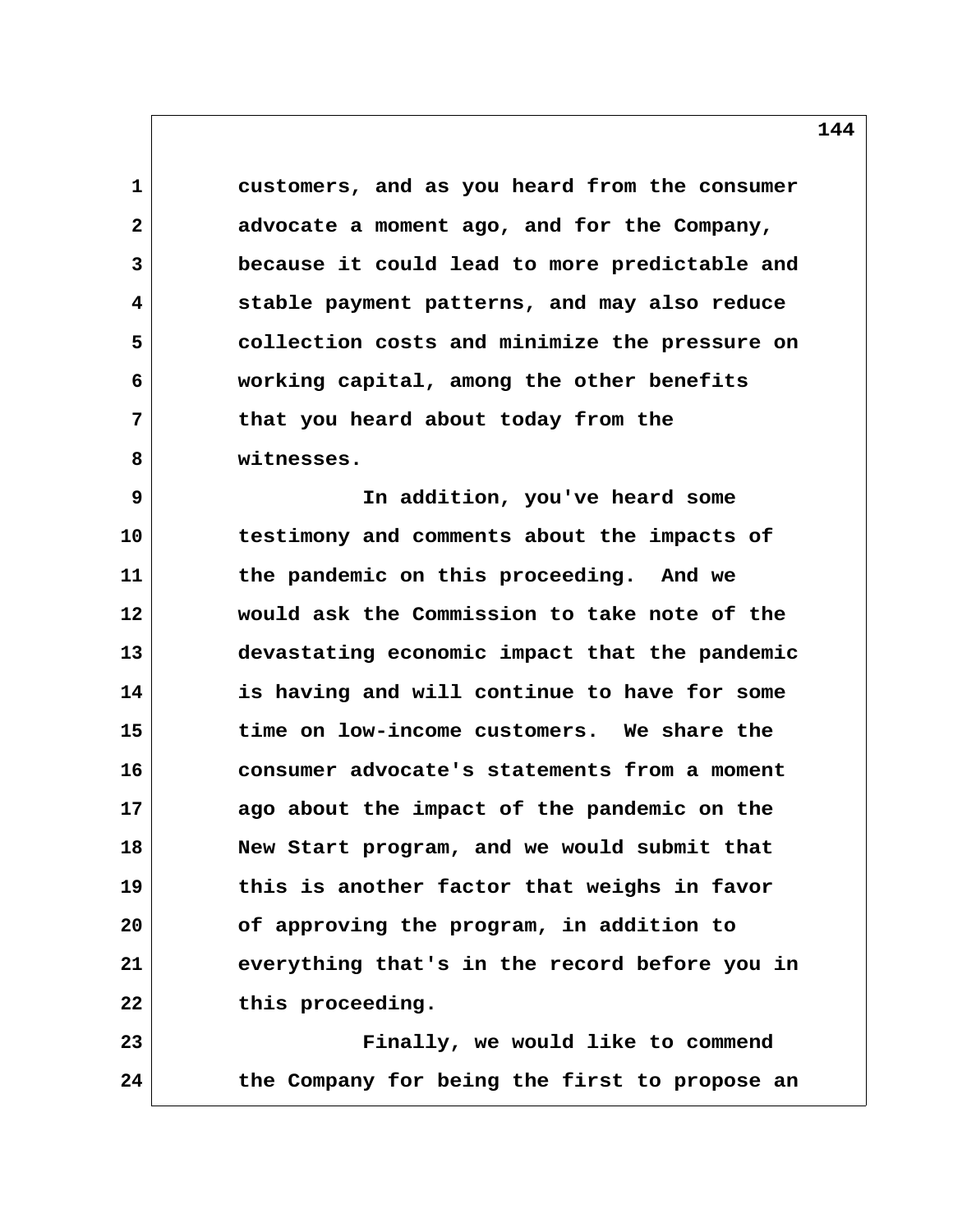**1 arrearage management program in New Hampshire 2 through the New Start program, and we very 3 much appreciate the work of all the parties 4 in this docket that made this agreement 5 possible. We're looking forward to 6 continuing that work with the parties in the 7 New Start stakeholder group to help get the 8 program up and running should the Commission 9 approve this settlement. The Way Home 10 believes that the data we will receive and 11 the lessons we will learn through that 12 stakeholder group will be important to not 13 only monitor and evaluate New Start, but to 14 help build on this program in New Hampshire 15 so that other utilities might one day follow 16 the Company's lead on this issue. 17 In closing, The Way Home believes 18 that the New Start program is in the public 19 interest and will aid in establishing just 20 and reasonable rates, and for these reasons 21 we recommend that the Commission approve the 22 settlement agreement. Thank you.**

**23 CHAIRWOMAN MARTIN: Thank you.** 24 And Mr. Coffman.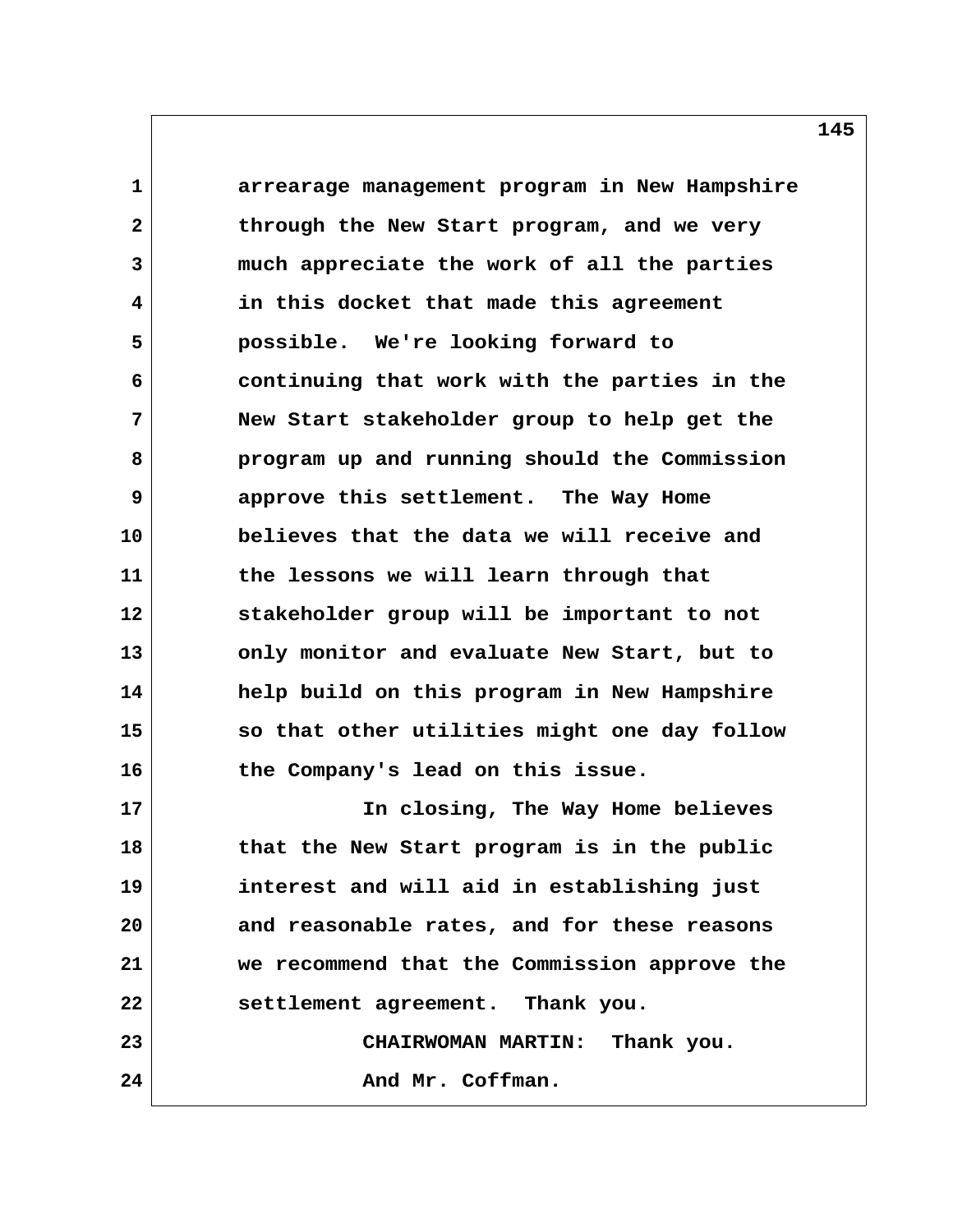**1 MR. COFFMAN: Yes. Thank you, 2 Chairwoman Martin and Commissioner Bailey. 3 On behalf of the AARP, I do 4 recommend that you approve this settlement 5 agreement. It was the result of a lot of 6 discussion, and it wasn't an easy decision of 7 AARP to sign this settlement. As you know, 8 we came into this with quite a bit of concern 9 once the pandemic hit, that this was really 10 not the time for a significant rate increase. 11 But after much discussion and much 12 negotiation, we have come to the opinion that 13 this settlement agreement has more to benefit 14 consumers than litigating this case would. 15 And I can just briefly go through what we see 16 as the things that make this beneficial for 17 consumers in order of probably their 18 significance to the association. 19 One would be the class cost of 20 service treats customers equally as the way 21 of the spread under the agreement. That is 22 much preferable to the way that Dominion 23 [Eversource] had filed its case. 24 We also are satisfied with the**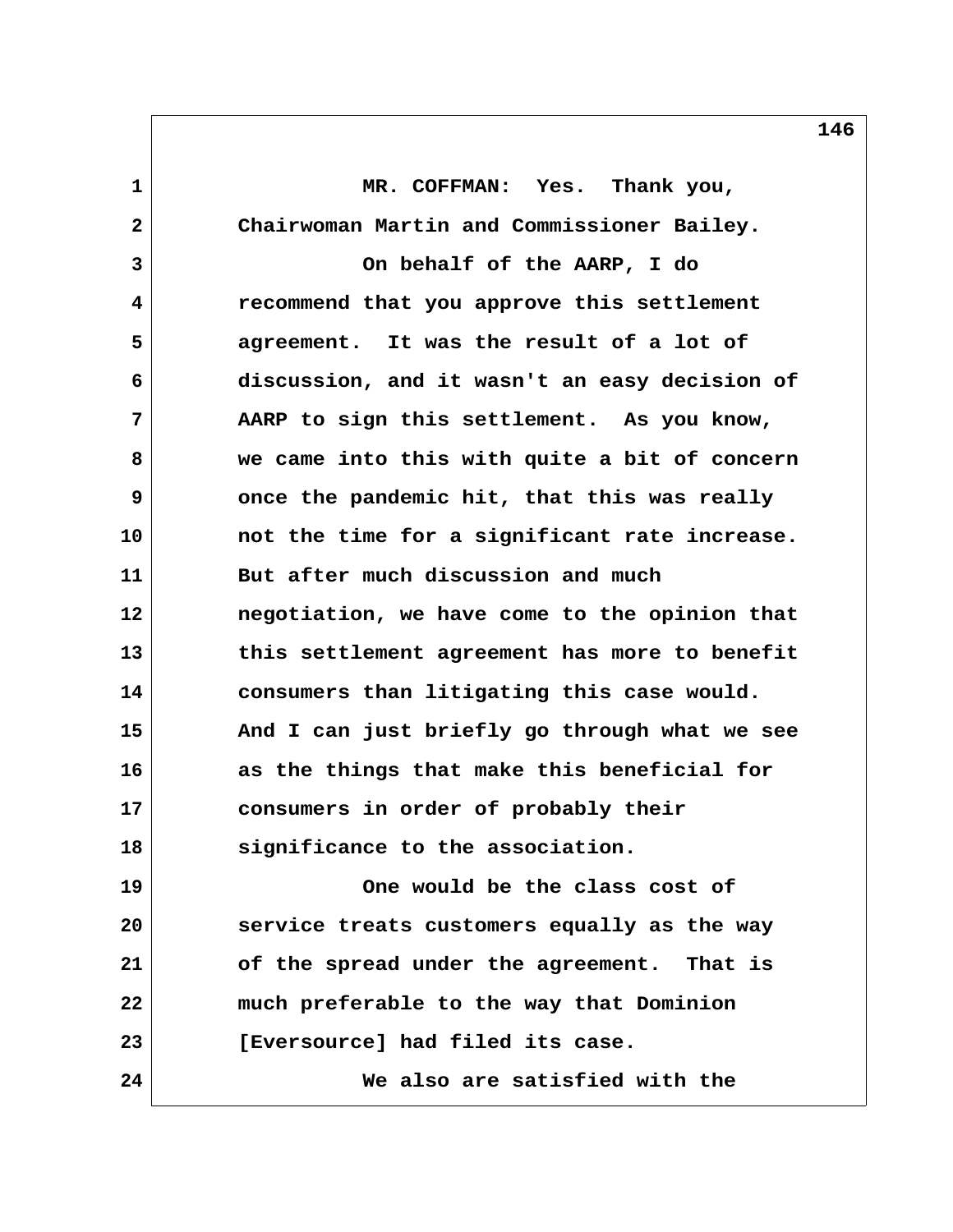**1 customer charge. We do have a preference or 2 a particular focus on low-usage customers. 3 They include a lot of seniors, as well as a 4 lot of low-income folks, and people who do 5 like to conserve. So we think that there are 6 a lot of public benefits to keeping that 7 customer charge low. Obviously, it had 8 already gone up somewhat with the temporary 9 rate system that you have in New Hampshire. 10 But we were reassured that it was not going 11 up any further until at least the next 12 proposal, and that even the step increases 13 going forward will be put in place on a 14 volumetric basis. And that provided us some 15 comfort. 16 We are happy that there is a 17 stay-out provision. We are happy with the 18 New Start arrearage management or arrearage 19 forgiveness management program. AARP has for 20 many decades promoted an arrearage 21 forgiveness, and we're very pleased to see**

**22 that type of program being adopted by 23 utilities across the country. Particularly 24 this year, it seems to be gaining momentum as**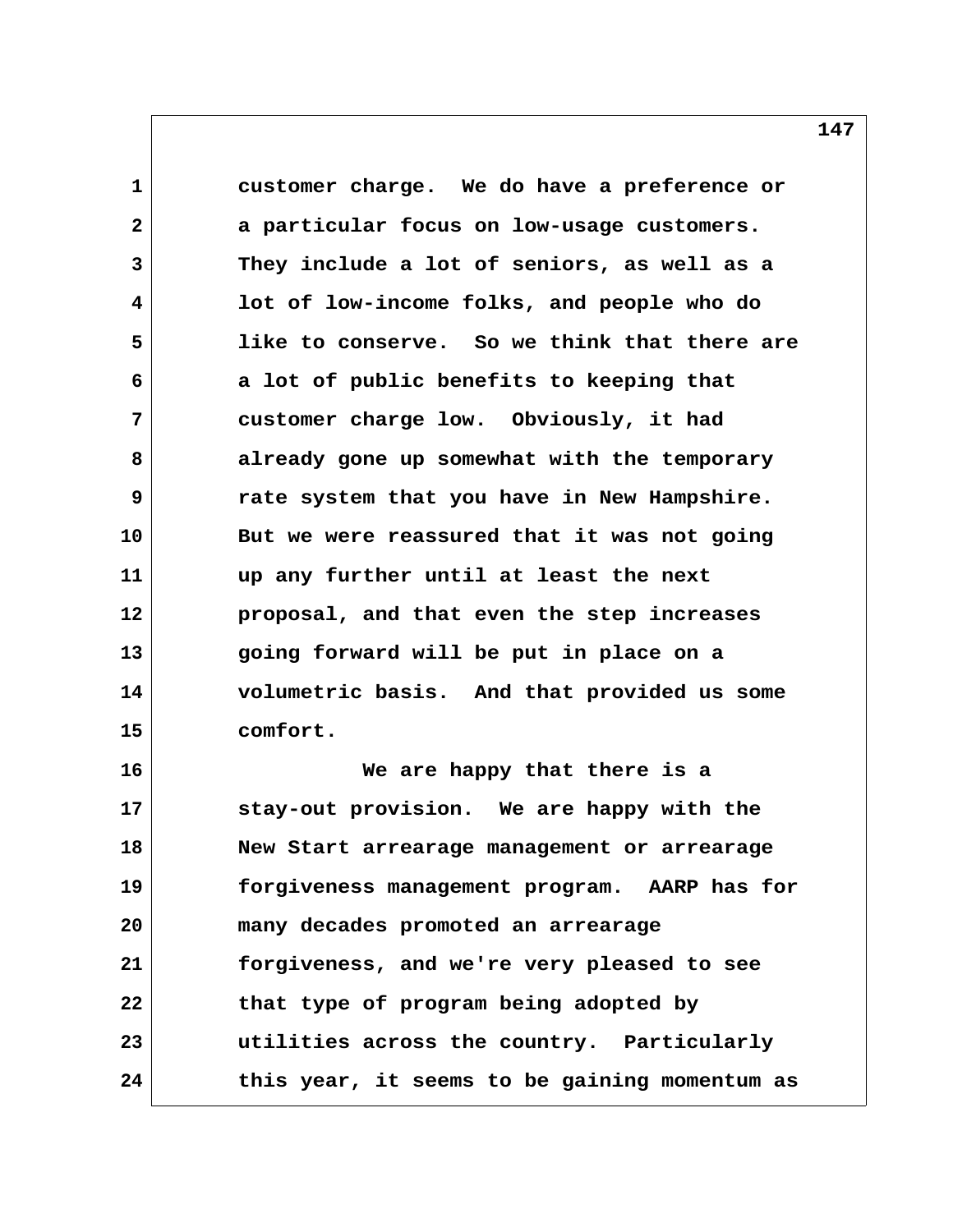**1 a trend, and it is shown to be beneficial to 2 all parties when implemented right and a lot 3 of attention paid to it. So we're happy to 4 see that. 5** And I would not weigh in

 **6 necessarily on the prudence laws in New 7 Hampshire. I have 30 years of specializing 8 in this area of law, but this is my very 9 first New Hampshire case. But I would say 10 that generally we entered into this agreement 11 with the understanding that there was not a 12 specific provision regarding prudence, and we 13 do like the fact generally that commissions 14 are able to review the prudency, and future 15 commissions will be able to review the 16 prudency going forward.**

**17 So we support the agreement as is. 18 And this has been a very positive experience. 19 Everyone who I have dealt with through this 20 process has been courteous, friendly and 21 helpful, and I appreciate being a part of it. 22 Thank you. 23 CHAIRWOMAN MARTIN: Thank you. All**

**24 right. Ms. Amidon.**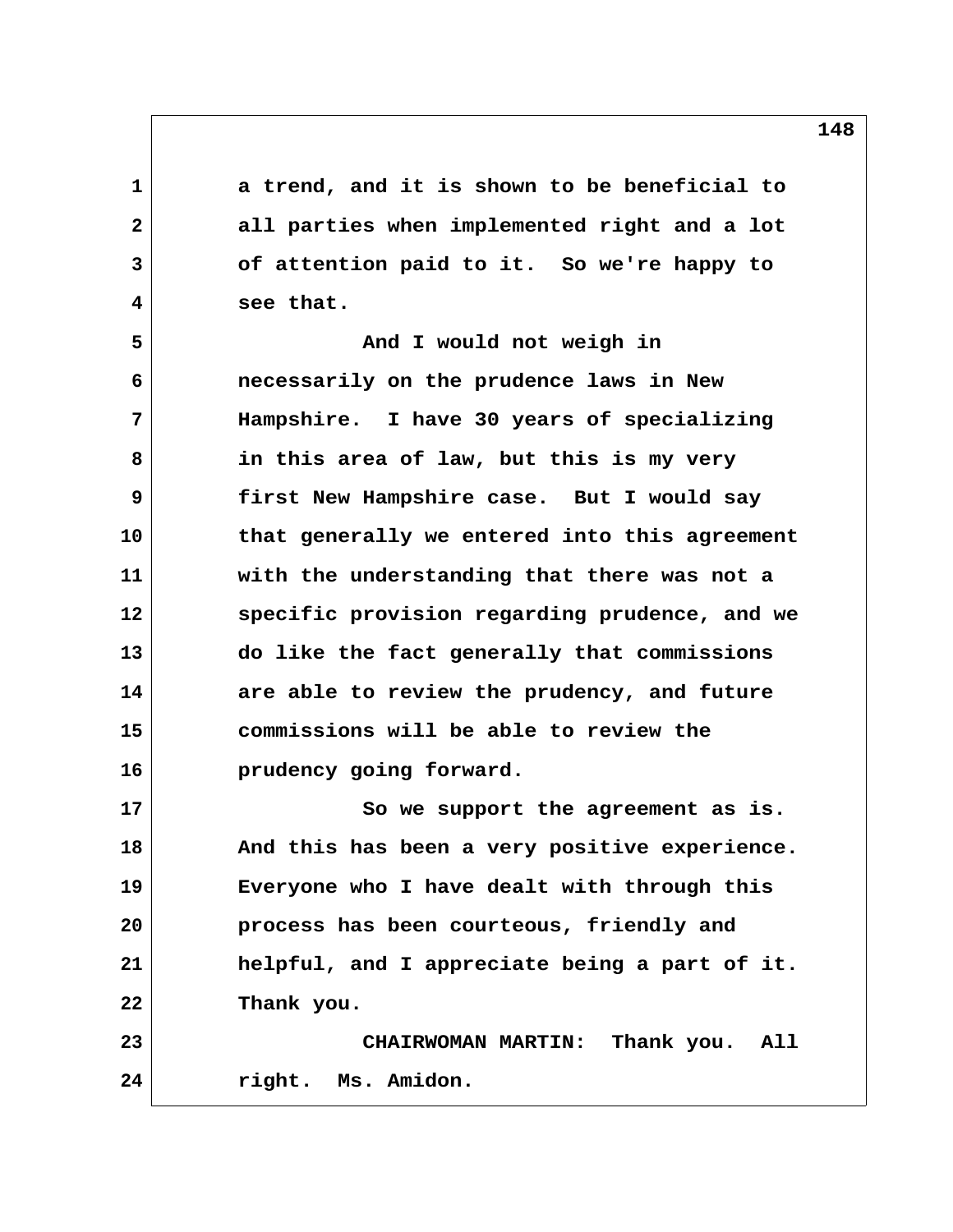1 MS. AMIDON: Thank you.  **2 This petition for permanent rate 3 changes, which is Eversource's first such 4 petition in 10 years, is a complex and 5 detailed proposal that includes significant 6 increases in distribution revenue, ambitious 7 capital spending programs, unique 8 distribution revenue recovery mechanisms and 9 undertakings, such as the New Start 10 forgiveness program and the EV charging 11 infrastructure program, that had not 12 previously come before the New Hampshire 13 Commission. 14 As may be expected, many parties 15 intervened, representing their own interests 16 on how Eversource should modify its proposal 17 and to address their concerns about the 18 filing. The Commission also received 19 hundreds of comments from customers concerned 20 about the rate increase. And in addition to 21 the complexity of the proposal, which 22 resulted in many hours and days of Staff and 23 intervenor review, and the efforts of 24 Eversource to respond to all the discovery**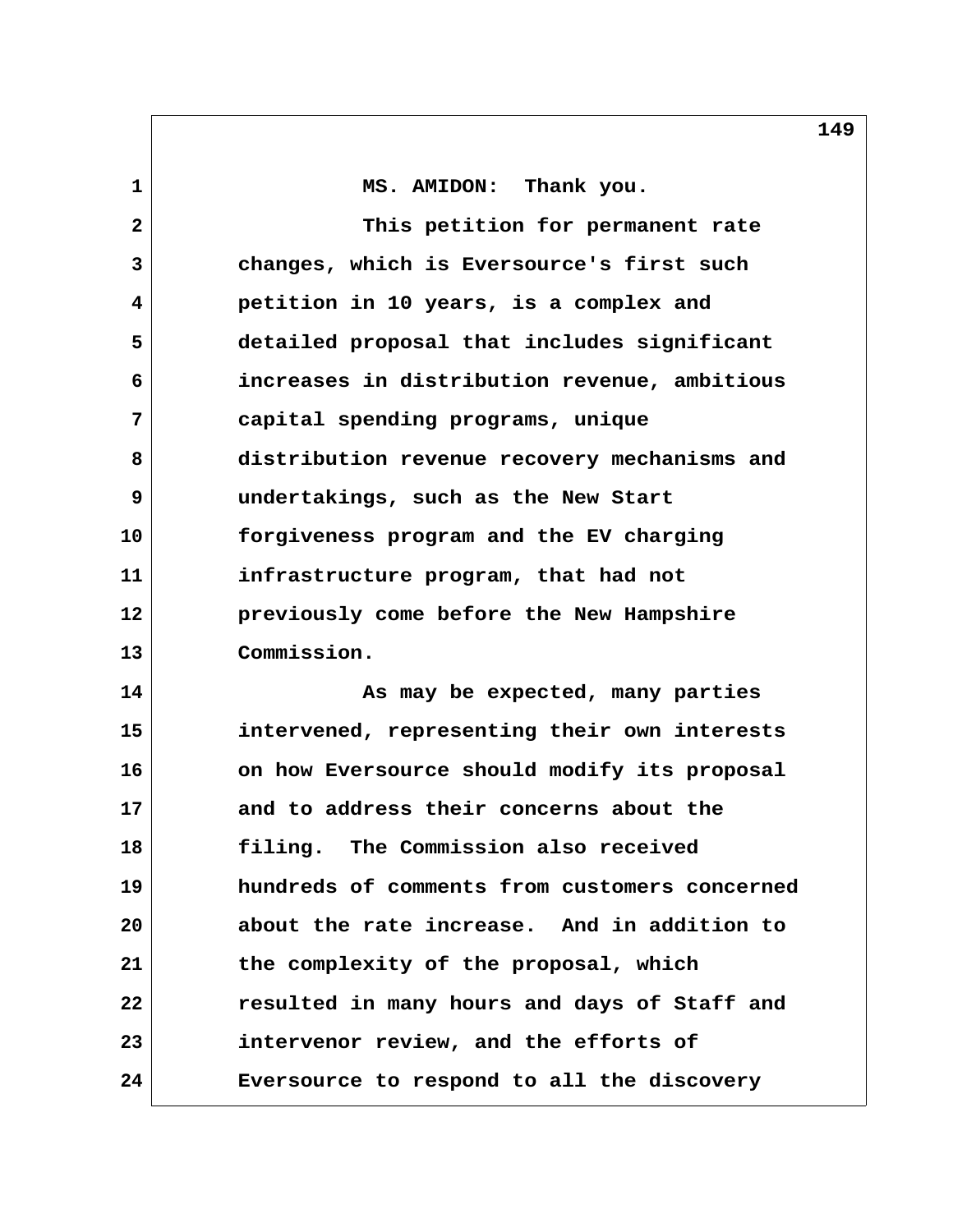1 and other requests for information, we are  **2 currently in the middle of a pandemic.**

 **3 In light of these factors, it's 4 notable that the settlement agreement before 5 you has unanimous support of all the parties 6 and balances the various interests of those 7 parties in a fair and reasonable manner. Are 8 all the parties totally satisfied with all 9 the terms? Staff and others would be happy 10 to accept more concessions from the Company, 11 but that is the nature of a settlement 12 agreement. And this settlement, as the 13 parties all agree, represents a set of 14 compromises and terms that, as a whole, are 15 in the public interest and result in just and 16 reasonable rates for Eversource and its 17 customers. Some parties have already 18 expressed their position supporting various 19 parts of the settlement agreement, so now it 20 is Staff's turn. 21 Some of the terms that we believe**

**22 are important are a number of measures 23 designed to improve the ability of Staff to 24 track and evaluate expenditures in the step**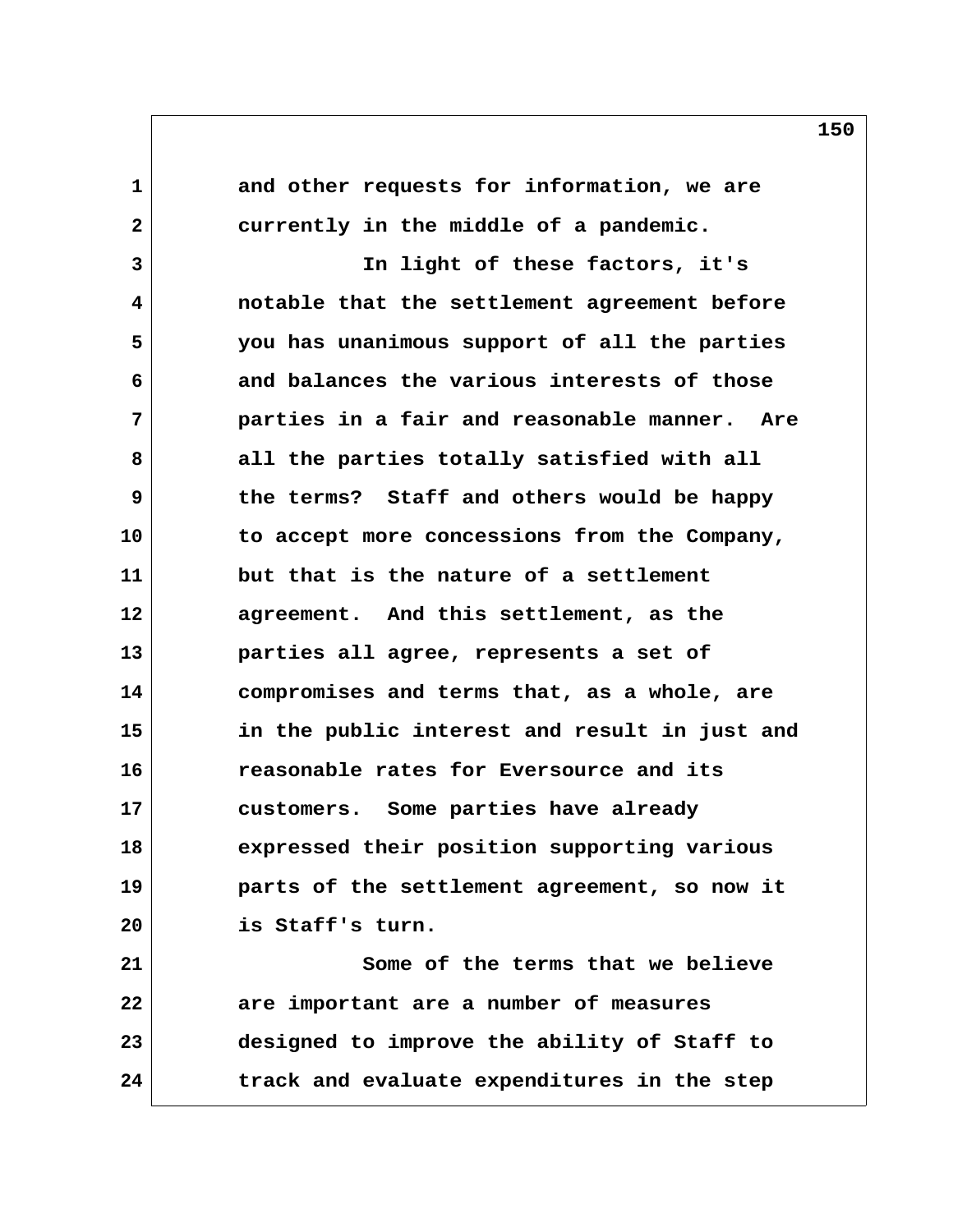**1 adjustments and the Company's capital 2 projects. These measures include developing 3 templates for the submission of information 4 to be reviewed by Staff that will set clear 5 expectations for the Company to provide 6 certain papers and certain documents in 7 connection with those investments to prove 8 that those investments were reasonably 9 developed and consistent with least cost 10 planning criteria. 11 Staff and the Company also agreed 12 to engage an independent auditor to conduct a 13 business process audit of the Company's 14 capital budgeting and expenditure procedure. 15 While the Commission could order such an 16 audit at any time, it's particularly 17 appropriate given the recent divestiture of 18 the Company, the long time since its last 19 rate case, and its merger with affiliates, 20 with Eversource, to have that business audit 21 be done at this point. 22 Another aspect of the settlement 23 agreement is the requirement for an 24 engineering review of proposals within the**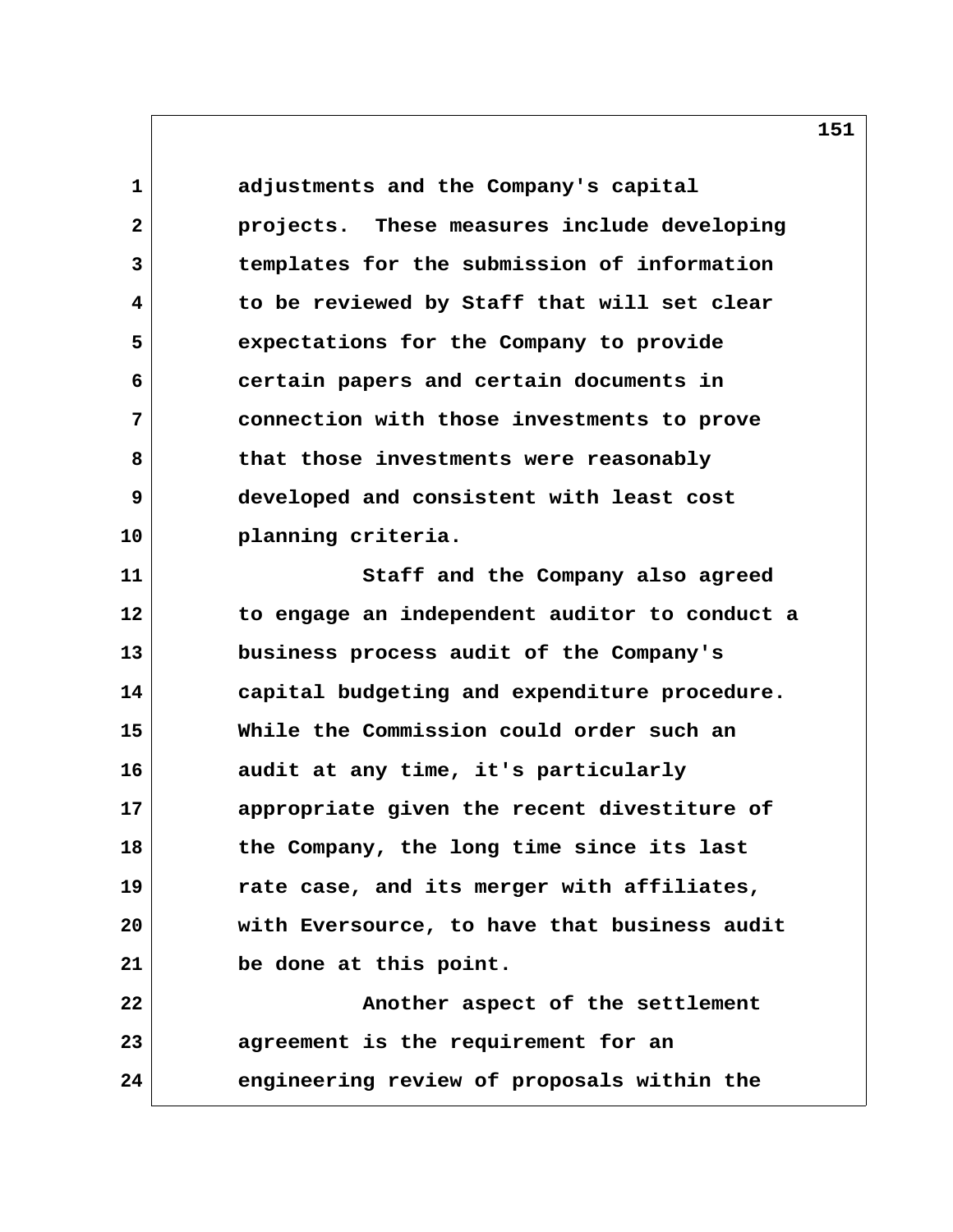**1 so-called "GTEP" program and the examination 2 of the Company's vegetation management 3 practices, again in the context of least cost 4 planning. These provisions in the settlement 5 agreement, as well as those for a business 6 process audit that I just mentioned, are 7 promising examples of the Company's 8 willingness to work with Staff in a manner 9 that benefits customers. 10 Another key provision of the 11 settlement agreement is a term to allow 12 Eversource to use a reconciling mechanism to 13 cover the costs that may vary from year to 14 year for property tax, PUC assessment costs, 15 PUC and OCA consultant costs, lost revenue 16 due to net metering, in addition to certain 17 costs in the vegetation management program as 18 provided in the settlement agreement. This 19 reconciling mechanism addresses a number of 20 Staff's concerns and is consistent with a 21 similar provision that the Commission 22 approved for Unitil in connection with its 23 external delivery cost recovery mechanism and 24 is appropriate to approve for Eversource at**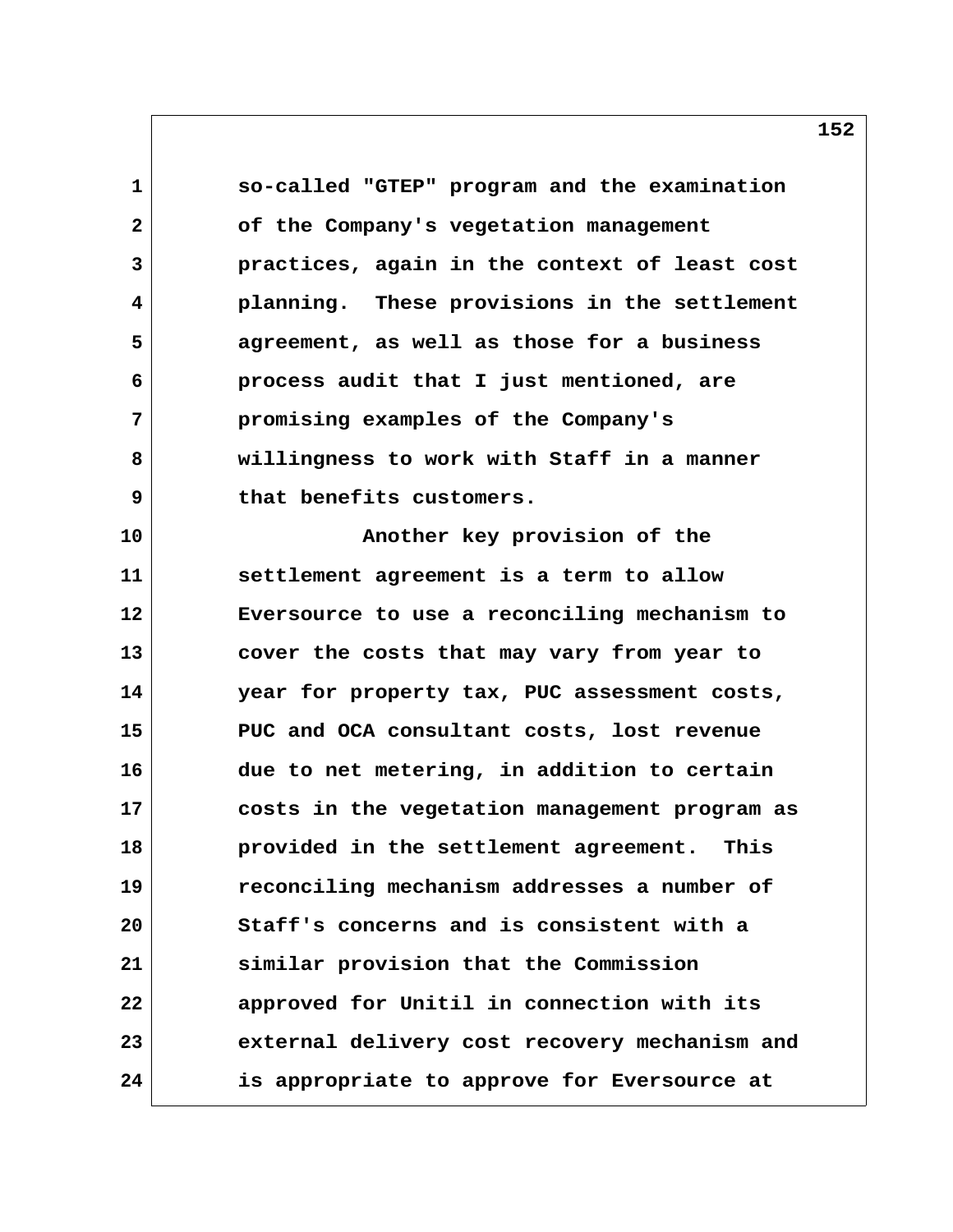1 this time.

| $\overline{2}$    | Staff also supports the significant           |
|-------------------|-----------------------------------------------|
| 3                 | innovative undertakings that the Company has  |
| 4                 | agreed to conduct in the near future,         |
| 5                 | including the development of a new            |
| 6                 | time-of-use rate, provisions for municipal    |
| 7                 | ownership of municipal lighting and           |
| 8                 | maintenance of the lighting, and an           |
| 9                 | investigation of the EV charging              |
| 10                | infrastructure.                               |
| 11                | Staff also supports the initiation            |
| $12 \overline{ }$ | of the New Start arrearage management program |
| 13                | and the Company's agreement to create a       |
| 14                | stakeholder group to help guide the program   |
| 15                | design.                                       |
| 16                | With respect to the Commission's              |
| 17                | request that attorneys address prudency of    |
| 18                | plant in service at the time of the test      |
| 19                | year, Staff agrees that the Commission can    |
| 20                | only provide rate recovery of investments     |
| 21                | that were prudently incurred, used and useful |
| 22                | investments, as required by RSA 378:28.       |
| 23                | As you heard from Mr. Chagnon on              |
| 24                | redirect on Tuesday, and Mr. Horton today,    |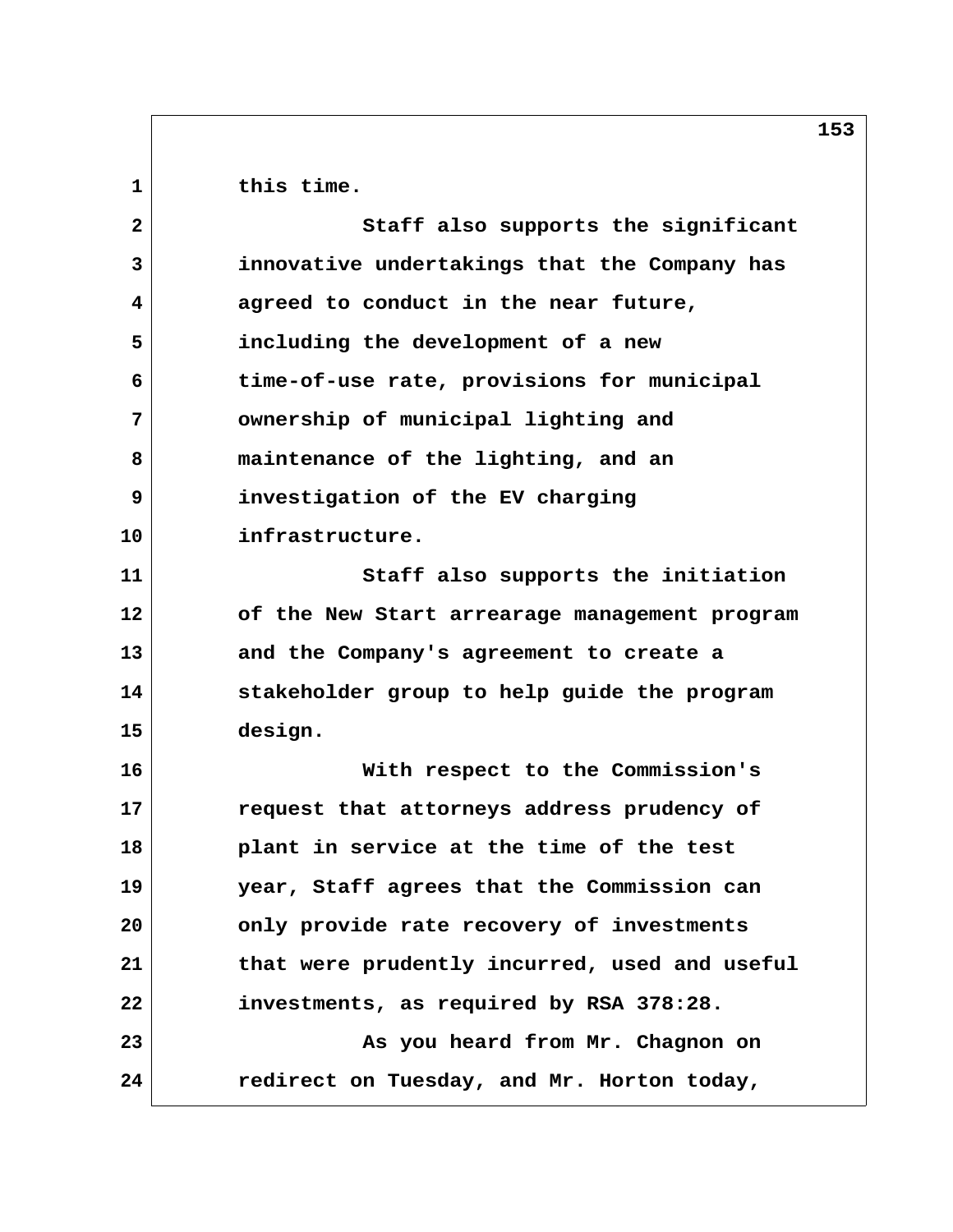1 the settlement in this proceeding is a global  **2 resolution of all issues, with all the 3 parties, including -- and it includes any 4 assertions related to imprudence. In other 5 words, the settlement agreement assumes that 6 all revenue requirements of capital 7 investment in the test year 2018 that is used 8 in the calculation of rates to recover such 9 revenue are for prudent utility plant, used 10 and useful, in service to the public. 11 The Commission encourages 12 settlement. Among its rules is PUC 203.20, 13 which provides that settlement discussions 14 are confidential. The settlement agreement, 15 signed by all the parties, also states that, 16 quote, "All offers of settlement and 17 settlement discussions relating to this 18 docket shall be confidential, shall not be 19 admissible as evidence in this proceeding, 20 and shall be without prejudice to the 21 position of any party or participant 22 representing any such offer or participating 23 in any such discussion." 24 At the Commission [hearing], the**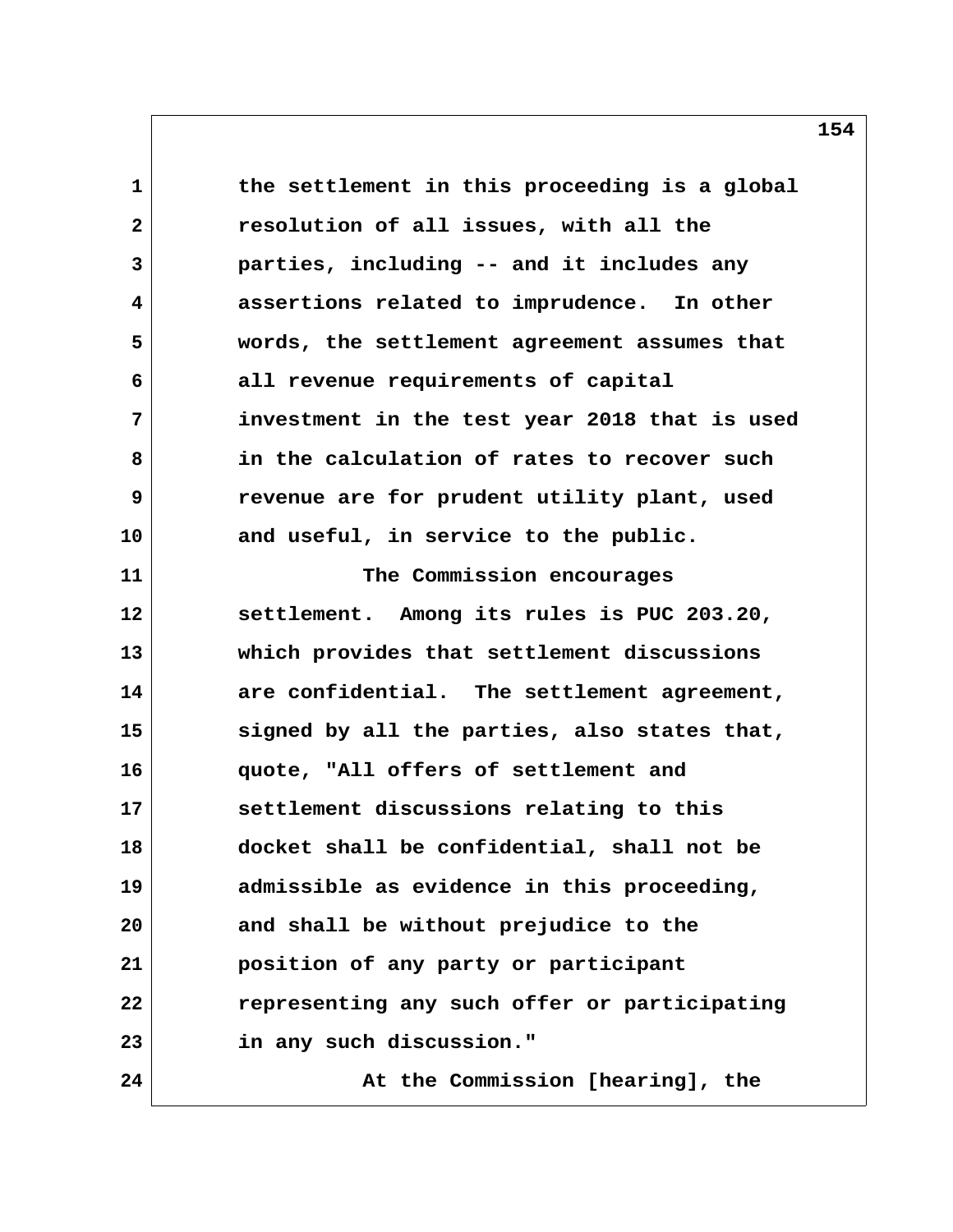**1 hearing [Commission] asked about one 2 provision in the settlement agreement and 3 inquired about the underlying issue. The 4 fact is that that provision was part of an 5 overall settlement where the terms and 6 conditions were carefully weighed and 7 represent a compromise of many, many issues 8 in this petition. The provision might be 9 likened to a "black box," but the black box 10 is a device that has been successfully used 11 in the context of other settlements to 12 achieve a just and reasonable resolution of a 13 contested case. The Commission has 14 previously approved such "black box 15 settlements": For example, in Eversource's 16 last rate case, Docket No. DE 09-035 and 17 Unitil's 2016 rate case, DE 16-384. The 18 Commission has appreciated the use of this 19 device to help achieve a settlement, and that 20 is -- and the purpose of this was -- and that 21 was the purpose it was used in this instance. 22 Again, the flexibility to do so allows Staff 23 and the parties to reach an agreement on all 24 aspects of this case, an achievement that**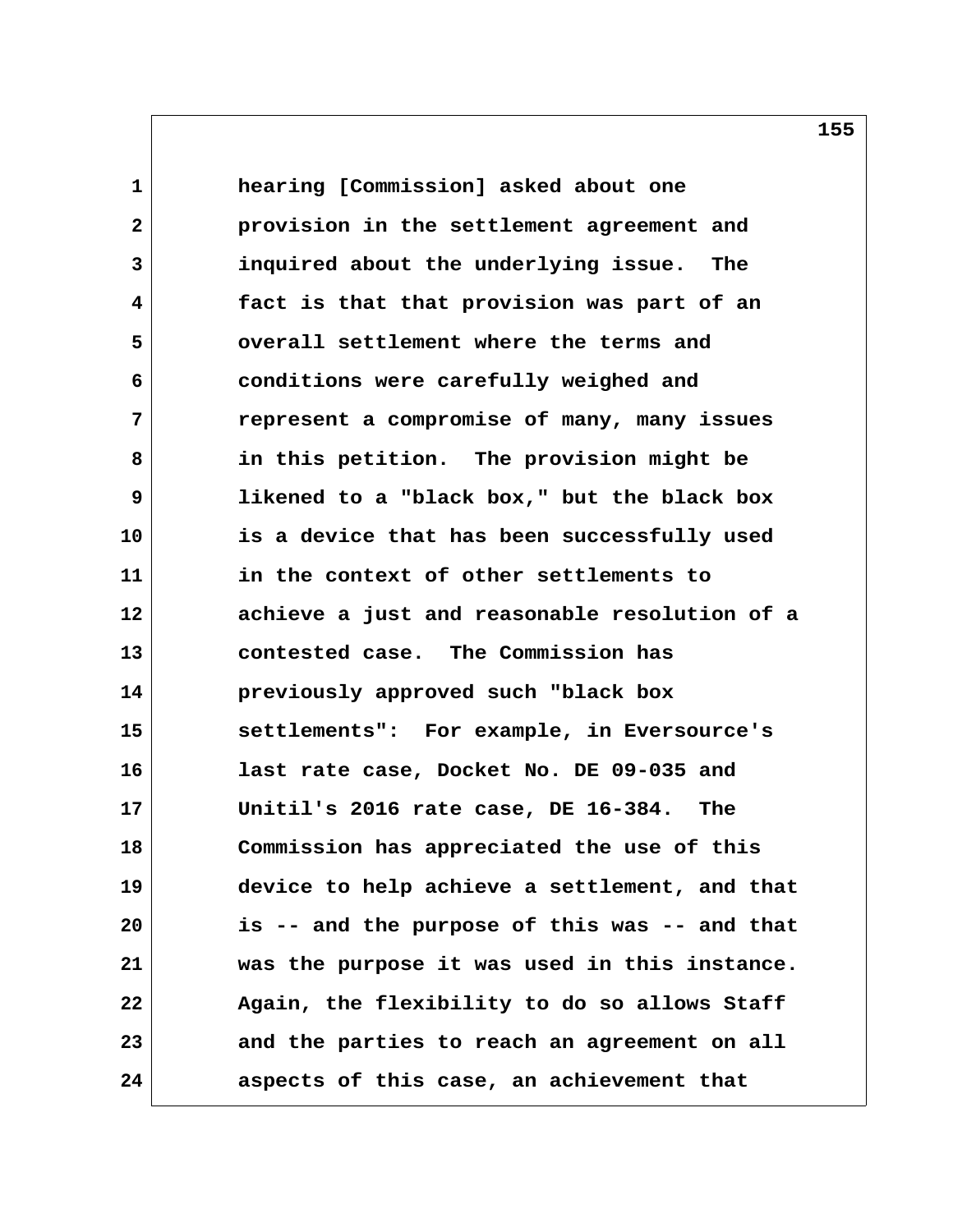1 **Serves** the public interest.

 **2 Based on the testimony of all 3 parties at the hearing, the settlement 4 agreement, in Staff's opinion, is in the 5 public interest and will result in just and 6 reasonable rates, and provides a fair return 7 to shareholders. Staff recommends that the 8 Commission approve the settlement agreement 9 as filed in resolution of all issues in this 10 proceeding. 11 As a side note, I would ask the 12 Commission, respectfully, if it could direct 13 the court reporter to provide expedited 14 transcripts so the order may be issued on or 15 before November 28th, as that is one term in 16 the settlement agreement. Thank you. 17 CHAIRWOMAN MARTIN: All right. 18 Thank you. 19 And Mr. Fossum. 20 MR. FOSSUM: Thank you very much. 21 It feels a little weird to start by thanking 22 the parties to this proceeding, given the 23 length of it and some of the difficulty along 24 the way. But I feel it very much appropriate**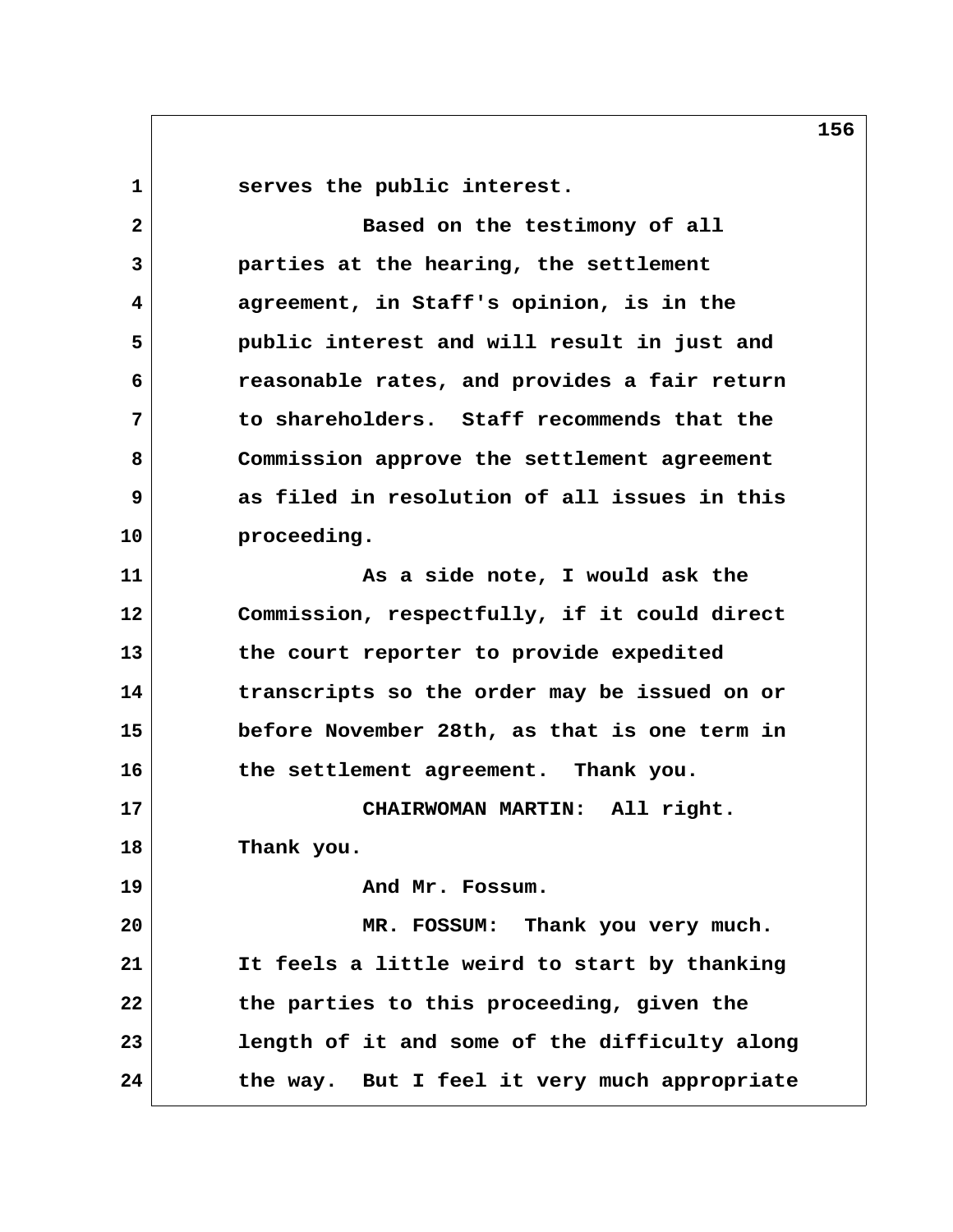**1 to do so. It's been a long road for this 2 case, made longer by the pandemic and the 3 need to shift how we work and how we live. 4 But in that time we have made meaningful 5 advances through important and respectful 6 discussions, and those have led to this 7 comprehensive settlement agreement that's 8 before you today. I believe this agreement 9 is remarkable because it is joined by every 10 party to this case. We each came to this 11 proceeding with widely different 12 perspectives, goals and values. 13 One of the metrics the Commission 14 generally uses in reviewing settlement 15 agreements is to look at the diversity of the 16 parties and interests in a case. In this 17 case, you have an incredible diversity of 18 opinion and position, and we've come together 19 to reach a mutually agreed-upon solution. I 20 believe it speaks to the value of this 21 agreement that each of these parties believe, 22 in the spirit of compromise, that it supports 23 their goals. The settlement resolves 24 immediate matters to this case, provides a**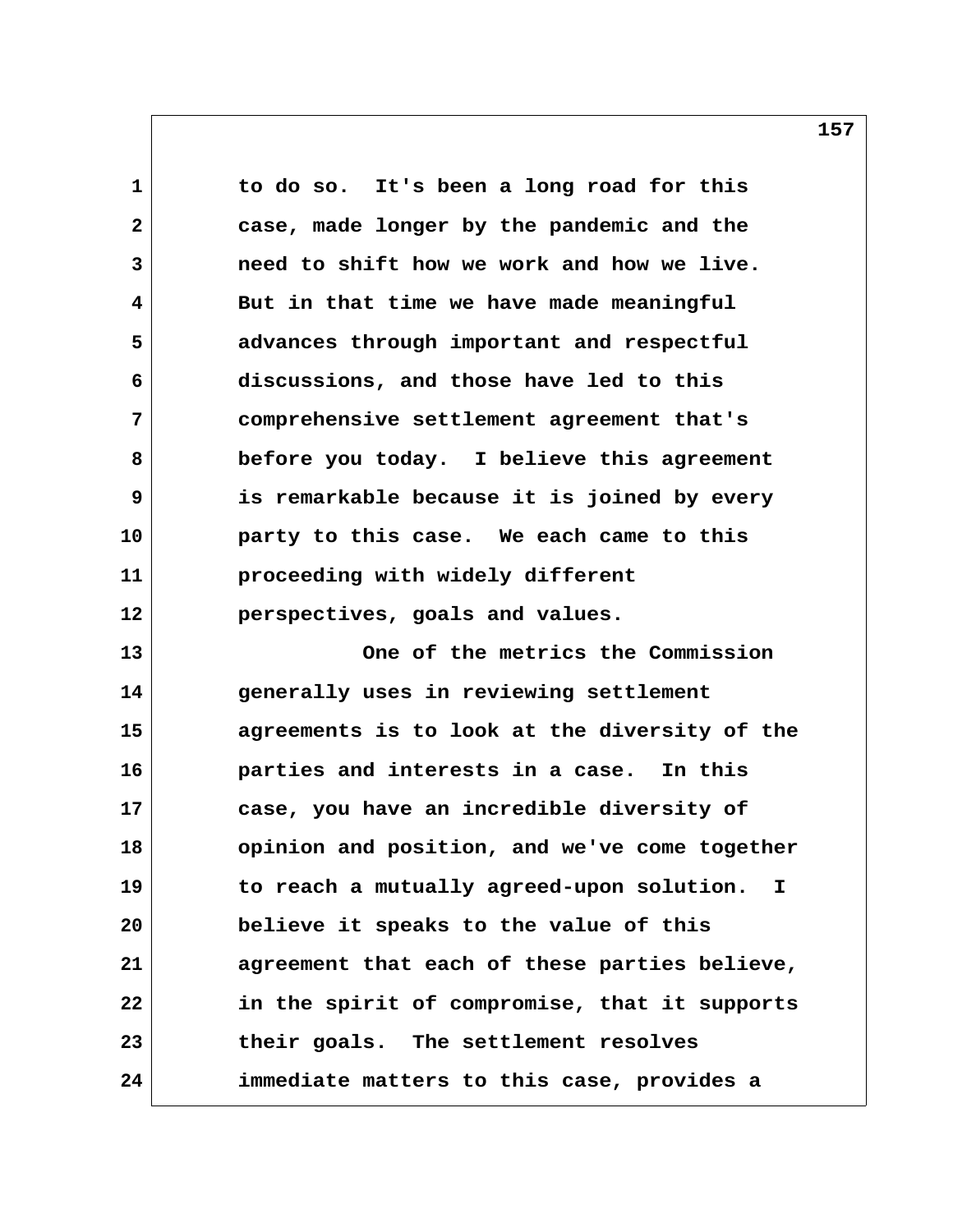**1 meaningful pathway to further future 2 developments that will help this Company, 3 Staff, the OCA and other parties, and 4 importantly, customers. And with that, I'll 5 turn to reviewing the agreement and why it's 6 our position that it serves the public 7 interest.**

 **8 As to some of the specific terms 9 resolving the near-term issues on rates, 10 early in the agreement, Section 2 notes some 11 concessions made in both directions to reach 12 settlement. Each of these concessions, the 13 recovery of the regulatory asset and 14 deduction on the cost of service, were 15 present in the Company's initial filing, 16 thoroughly debated by the parties, and 17 ultimately agreed upon to make it possible 18 for the parties to arrive at a settled 19 revenue requirement in this case. These 20 mutual concessions were essential to reaching 21 an agreement and, in our opinion, represent a 22 fair and reasonable solution. 23 Additionally, the rate design in this 24 case was adjusted to provide for equal**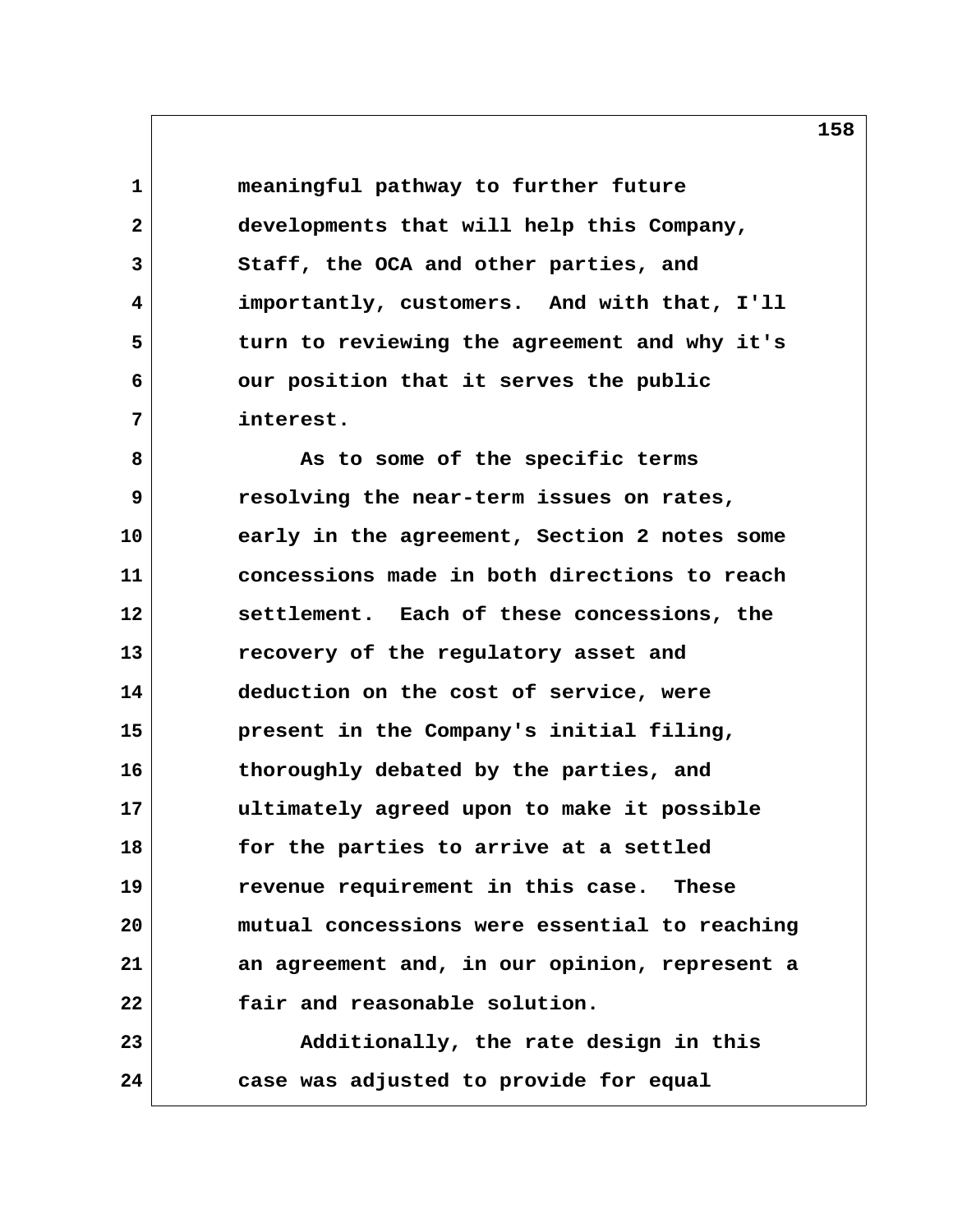**1 percentage changes to the various customer 2 classes. There was an agreement to keep the 3 customer charge at the temporary rate level. 4 As noted by AARP just a few moments ago, this 5 is a fair and reasonable way to apportion 6 costs. We believe it is an important factor 7 for customers.**

 **8 Further, this agreement provides clarity 9 around the handling of storm costs and 10 provides a measure of clarity and certainty 11 around vegetation management costs in the 12 near term. It has set an appropriate return 13 on equity and defined a reasonable capital 14 structure.**

**15 In the settlement, we adjusted how we 16 would handle the excess deferred income tax, 17 as you heard Mr. Horton testify, to drive 18 down the cost of recoupment and mitigate 19 impact to customers. In all, we believe 20 these terms are appropriate and support rates 21 that are just and reasonable. 22 With respect to the question raised**

**23 about the prudence of the AMR investment, the 24 short answer is that there is no need for a**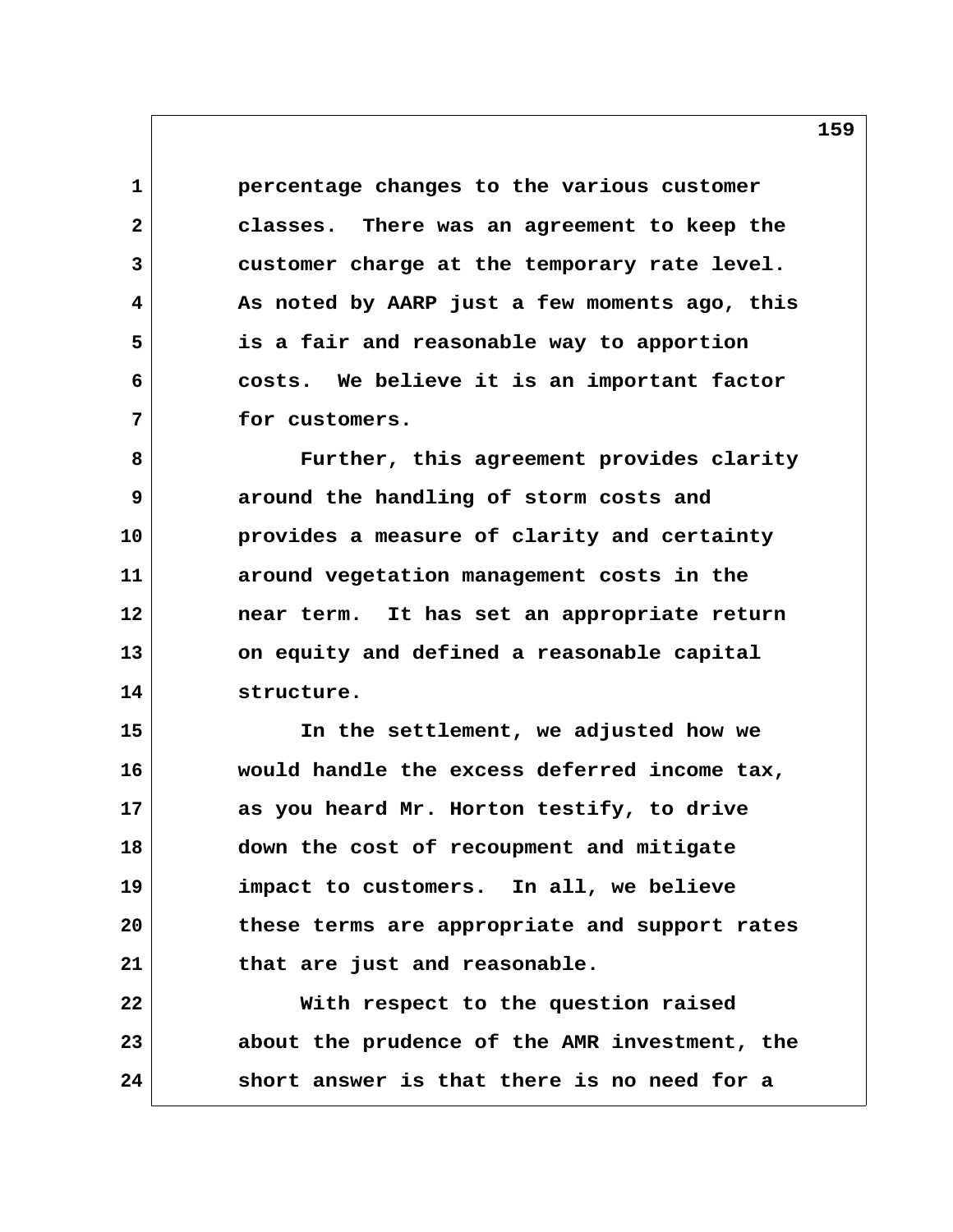**1 separate finding on that issue. As noted by 2 the Staff, under RSA 378:28, we recover on 3 prudent investments. To the extent that the 4 AMR investment or other investments are 5 included in the revenue requirement that is 6 set in this settlement agreement, the 7 presumption is that those investments are 8 prudent and reasonable for recovery. There 9 is no need for an explicit finding on that 10 investment alone, just as there would not be 11 an explicit prudence finding on poles, wires 12 or other equipment. As described by the OCA 13 a few moments ago, the Commission resolves 14 these kinds of matters all the time without 15 such findings, and there's no need for one 16 here.**

**17 Transitioning now from the near term to 18 a view of future items, and looking first at 19 items in the shorter term, we believe this 20 agreement is reasonable because it provides 21 step adjustments that allow the Company an 22 opportunity for recovery on certain plant 23 placed in service to support customers after 24 the test year. The steps are reasonable and**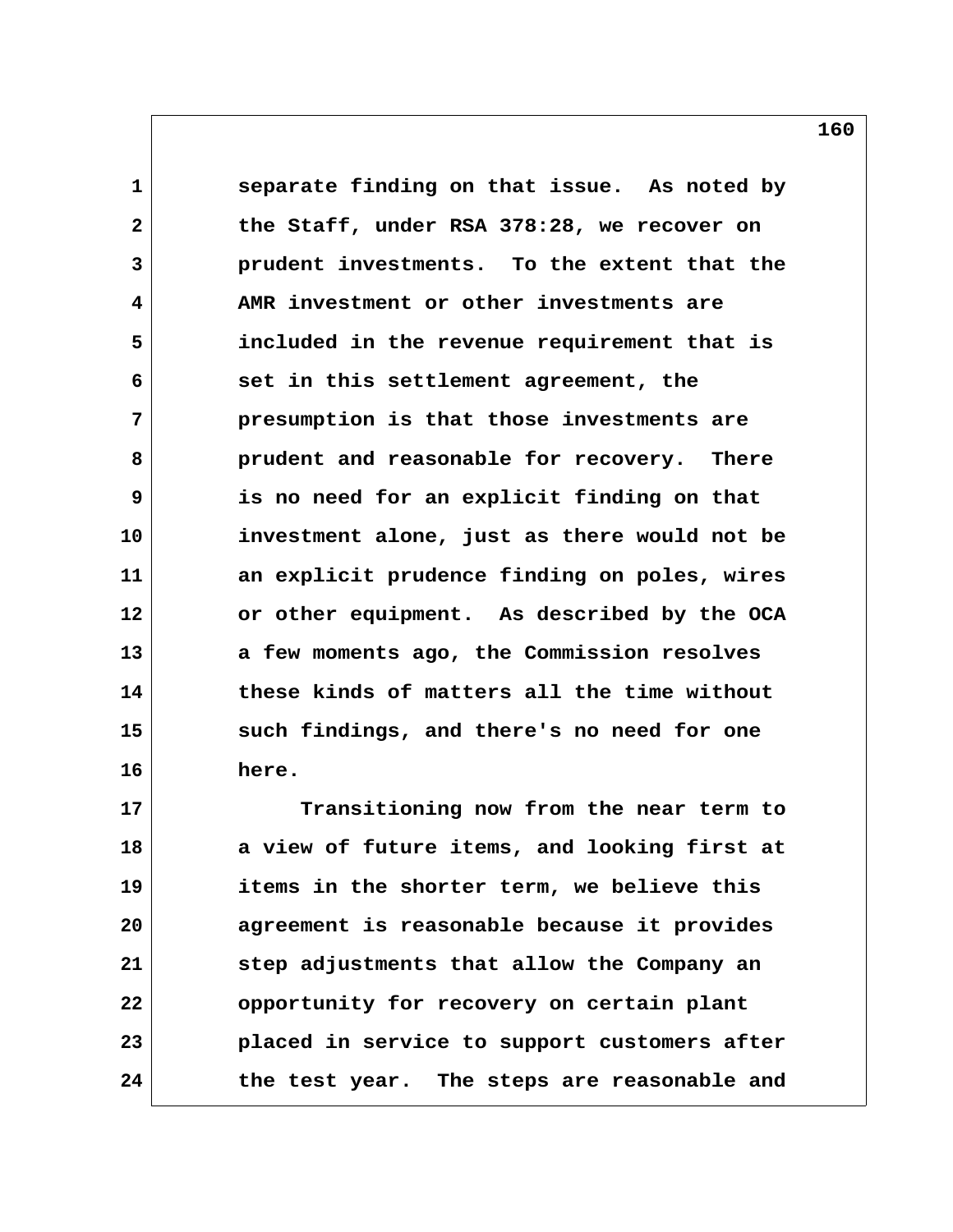**1 in line with prior practice in New Hampshire. 2 Importantly, they are capped in amount and 3 limited to certain defined capital items. 4 The Company retains a meaningful burden to 5 control capital costs, as well as its 6 operation and maintenance costs going 7 forward, as those items outside the step are** 8 **not covered.** 

 **9 Additionally, the Company is pleased to 10 be able to implement the RRA. The items in 11 that recovery adjustment have been pared back 12 from what was initially proposed and now is 13 focused more on the kinds of costs that are, 14 as a general matter, outside the Company's 15 control. This is not to say that we can or 16 will send all defined costs through without 17 doing what we can to control them. As Mr. 18 Horton testified, it is in our interest, as 19 much as customers, to do what we can to keep 20 these costs low, including, for example, 21 seeking tax abatements when and where 22 appropriate. These terms would help assure 23 that there will be just and reasonable rates 24 going into future years.**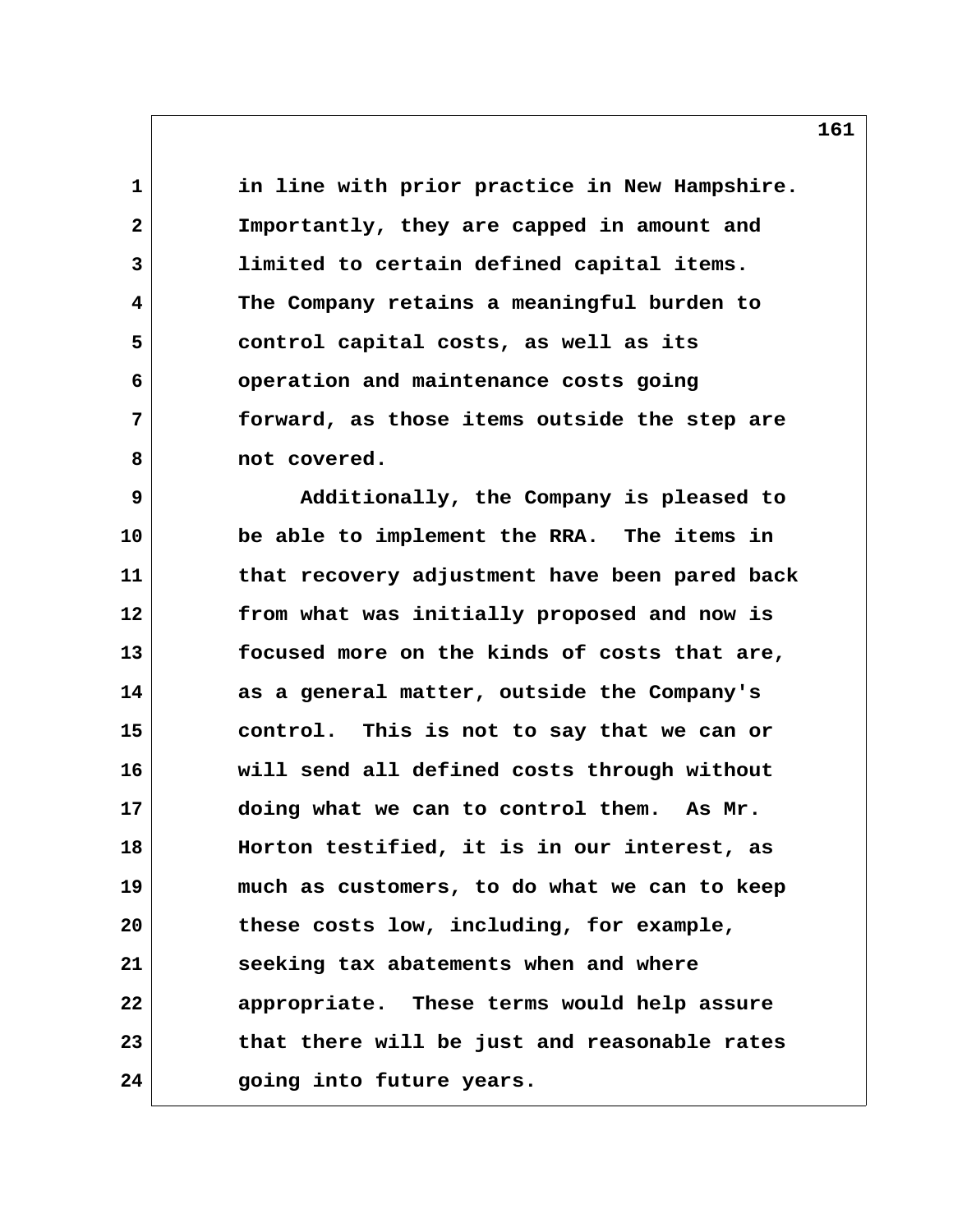**1 Turning to the somewhat longer-term 2 items, here is where we believe there will be 3 significant benefit to a number of parties to 4 this case, as well as to this Commission, and 5 New Hampshire customers more broadly. 6 Looking at these provisions more or less as 7 they show up in the agreement, first, as 8 you've heard discussed, we'll be working with 9 the Staff and the OCA on a template for 10 presenting project information and 11 documentation that will ensure that it's 12 presented in a uniform and useful way. As 13 Commissioner Bailey pointed out, the Staff's 14 review of projects in this case was 15 difficult. In the hopes and with the intent 16 of minimizing similar issues in the future, 17 we will have an agreed-upon way to show and 18 provide that information to our mutual 19 benefit. Along that same line, there will be 20 a business process audit of the Company. 21 That audit will likely be the source of an 22 adjustments template and quite possibly will 23 provide other insights to assist the Company 24 and the regulators in doing the work that**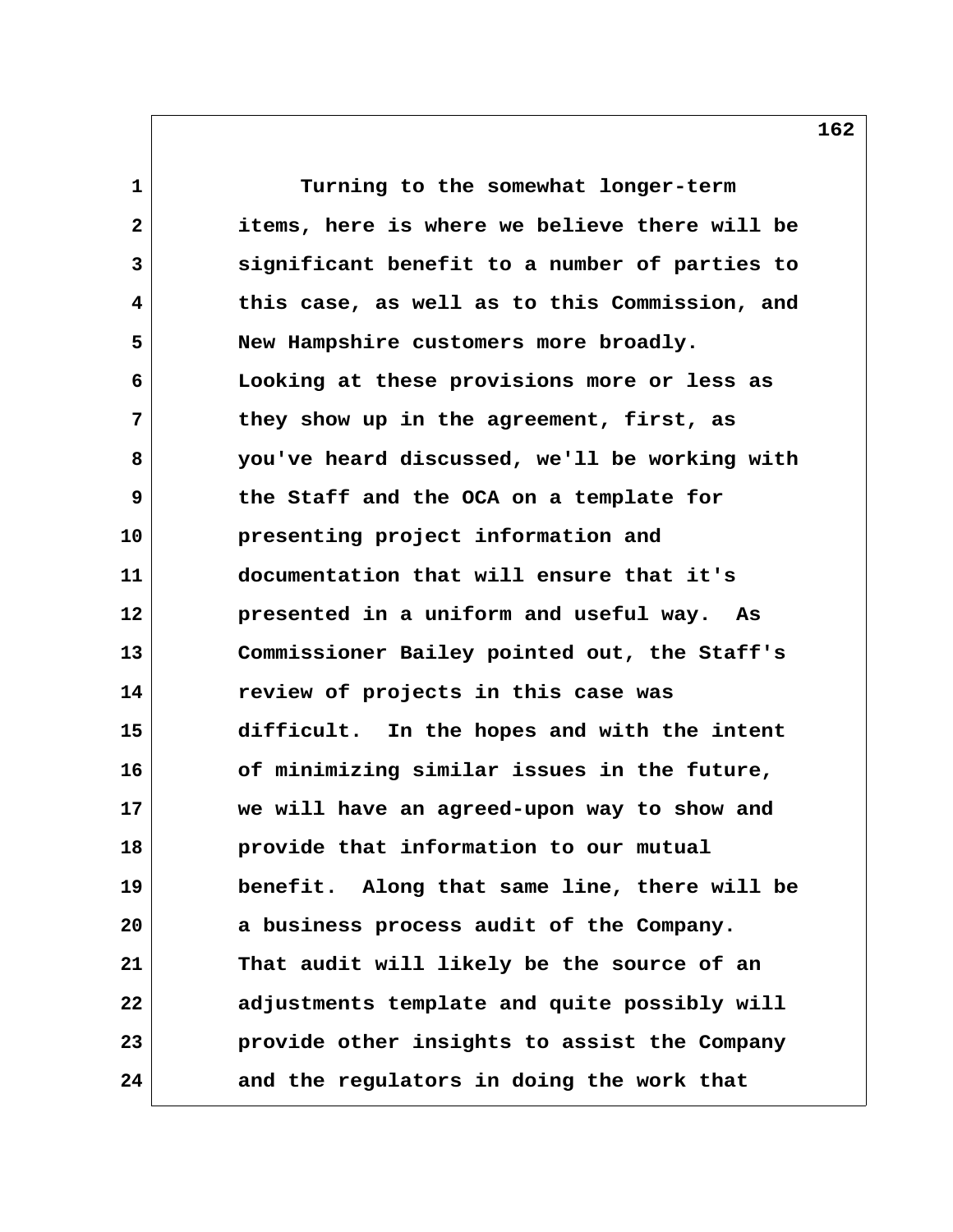1 they need to do.

 **2 There's some continuing work and 3 analysis around the handling of the 4 retirements of the Company's old meter stock, 5 and we look forward to resolving those open 6 questions. An outside party will conduct a 7 comprehensive review of advanced metering 8 functionality and what it will take to bring 9 those benefits to the customers of New 10 Hampshire. As you heard a couple times in 11 testimony, it's not a matter of if this is 12 coming, but when. This assessment will give 13 all parties useful information to guide the 14 next steps along that path. 15 Speaking of various assessments, there 16 will also be an engineering-based condition 17 assessment of the Company's New Hampshire 18 distribution infrastructure. As you've heard**

**19 in testimony, there are and have been some 20 differences of opinion on the state of the 21 Company's system and the need for value of 22 certain system investments. We look forward 23 to having an independent party conduct its 24 own condition assessment which we believe**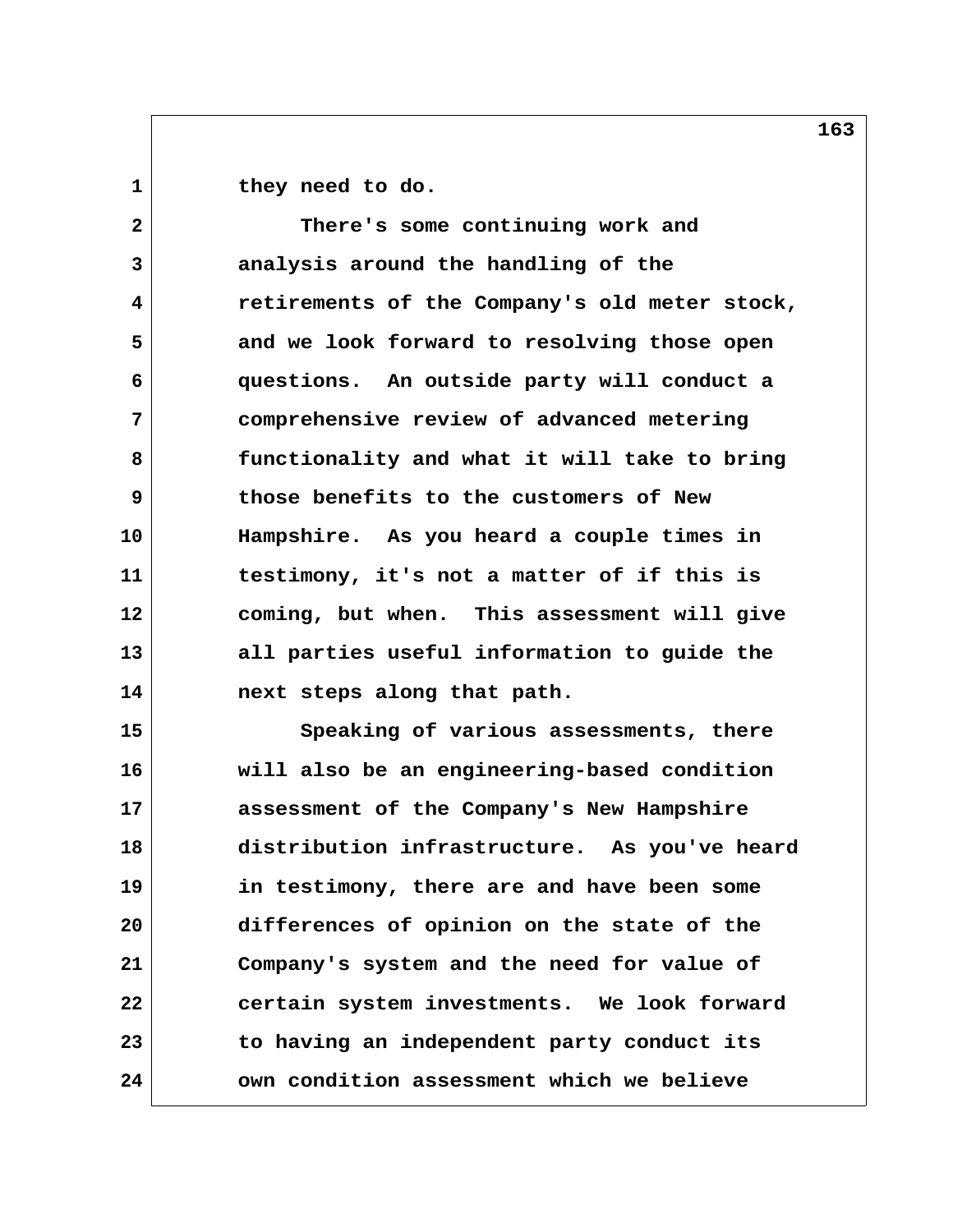**1 will help bridge those differences. As part 2 of this assessment, we'll validate the 3 strategies we are using to address the aging 4 condition of the system to see that they are 5 consistent with the least cost principles. 6 We'll couple this assessment with a customer 7 survey on the value of reliability to ensure 8 that the voice of the customer is part of the 9 overall analysis, both in the pending least 10 cost integrated resource plan and beyond. 11 Also relative to the voice of the 12 customer, we are pleased that this settlement 13 allows for us to implement two programs that**

**14 you heard about today that we believe will 15 provide meaningful improvements in customer 16 satisfaction. First, on the fee-free credit 17 card option, we are pleased to be able to 18 remove this perceived barrier and better 19 align our processes with those of other 20 companies in the modern age. More 21 importantly, though, we are pleased and proud 22 to be able to bring to New Hampshire the New 23 Start program. This program, as you heard a 24 short a while ago, will bring real and**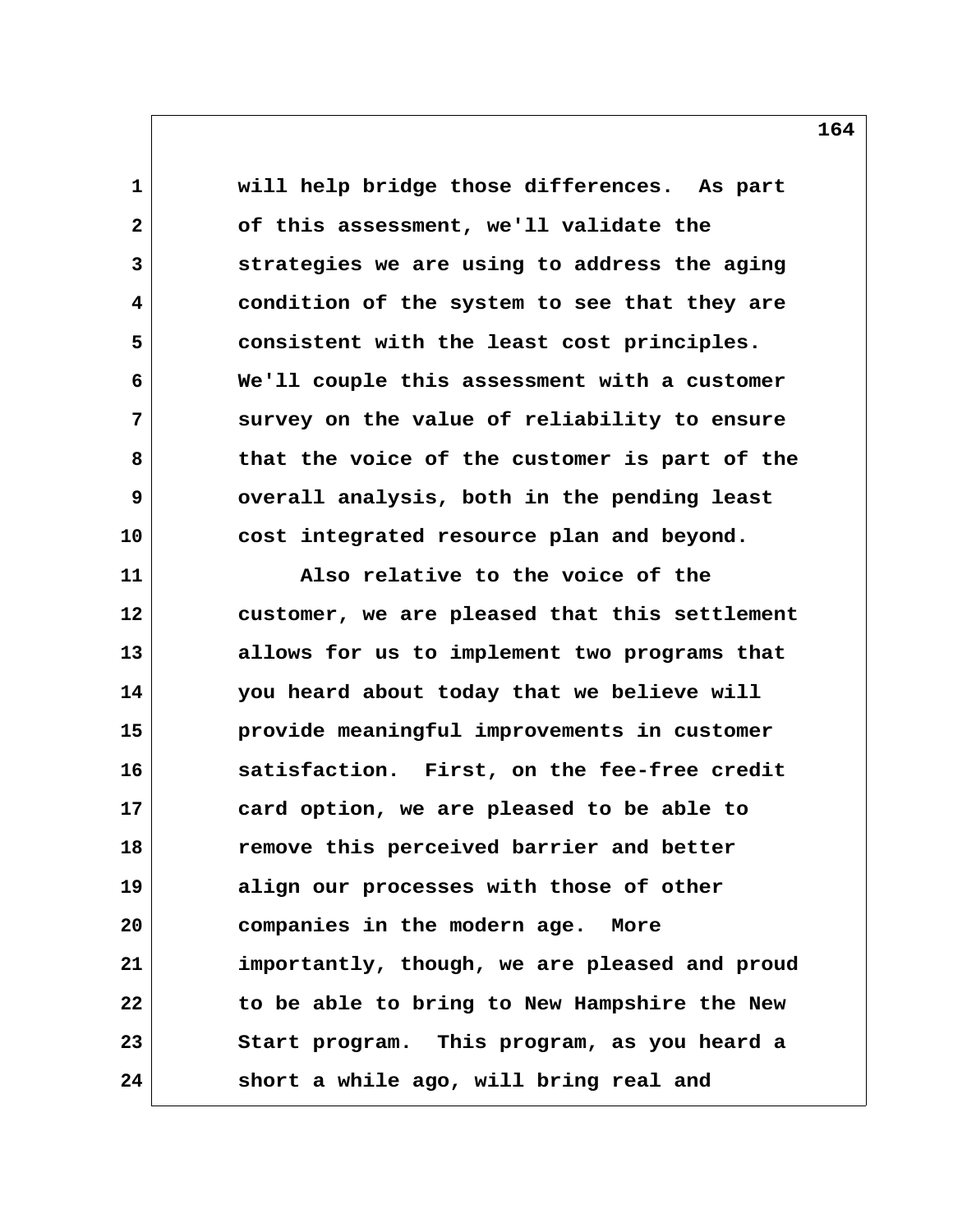**1 tangible benefits to customers struggling 2 with their bills and will help them keep 3 their heads above water and on the right 4 path. The program will allow us to more 5 effectively work with customers to achieve 6 outcomes that are beneficial for everyone. 7 Implementing the program will take some time 8 and it will take some collaboration. We are 9 ready to convene and support the stakeholder 10 group and help guide the deployment of this 11 program in New Hampshire. 12 Lastly coming out of this 13 settlement agreement, there will be some 14 additional dockets to look at focusing on 15 time-of-use rates and EV infrastructure. We 16 are prepared to work with the interested 17 parties on those items and to produce 18 proposals and advance those issues 19 meaningfully in New Hampshire. There are 20 other provisions, and the details are within 21 the settlement of course. 22 But it's fair to say that the above**

**23 proposals expressed in the settlement show 24 the depth and breadth of the issues at stake**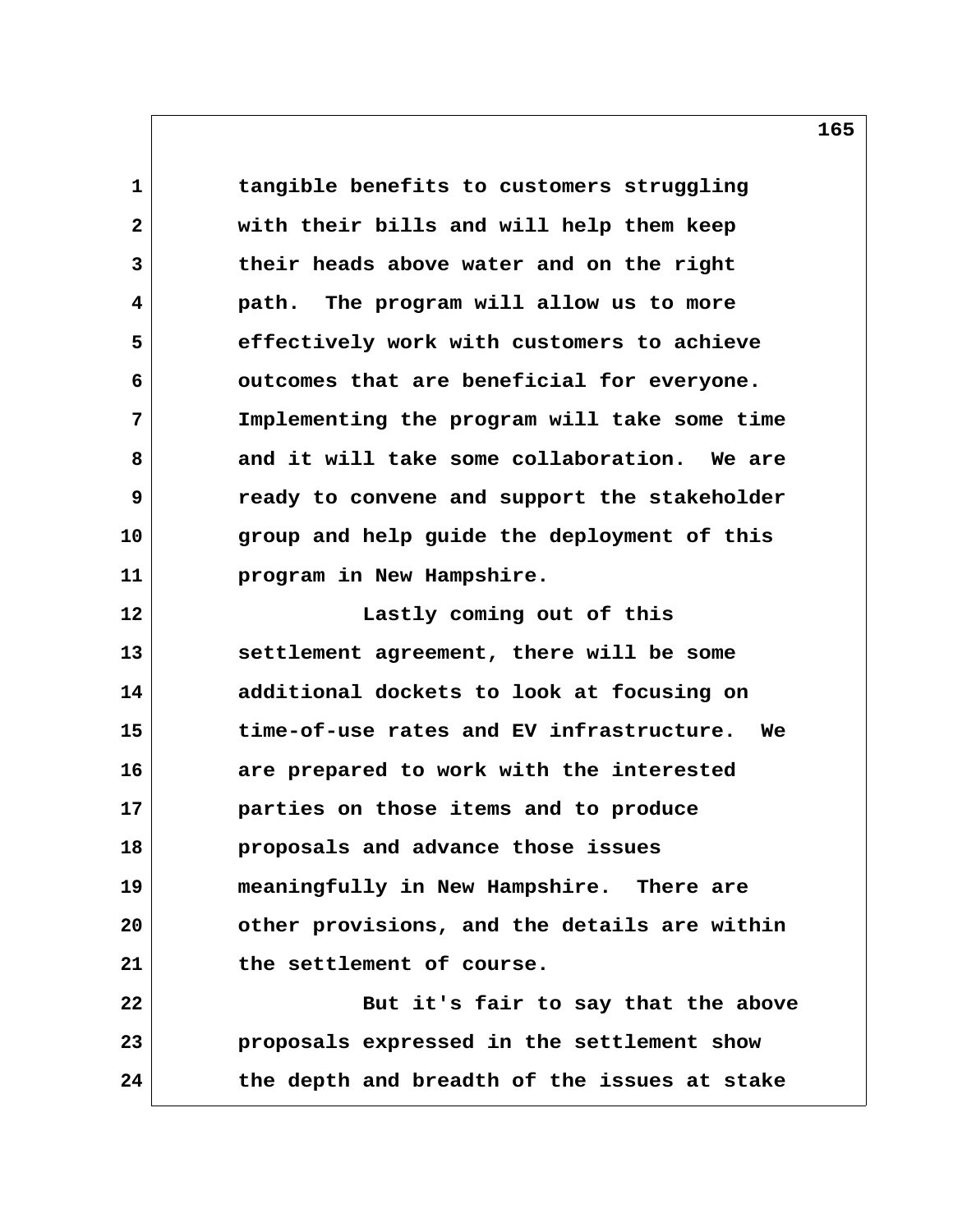**1 in this case and the means that the parties 2 found to address them. We're asking that 3 this settlement be approved as filed because 4 it provides a fair and reasonable resolution 5 to a vast number of issues, it sets just and 6 reasonable rates, and it provides a helpful 7 path to future benefits for New Hampshire 8 customers. Thank you. 9 CHAIRWOMAN MARTIN: All right. 10 Thank you, Mr. Fossum. 11 With that, we will close the record 12 and take this matter under advisement. I do 13 want to say that we appreciate how very 14 organized the presentation of this settlement 15 agreement was and the clear collaboration 16 between the parties to do that. So thank you 17 very much. I think this went very smoothly. 18 And with that, we are adjourned. 19 Have a good rest of the day. 20 MR. FOSSUM: Thank you, 21 Commissioners. Thank you everyone. 22 COMMISSIONER BAILEY: Thank you. 23 (Whereupon the Day 3 of the hearing was 24 adjourned at 2:52 p.m.)**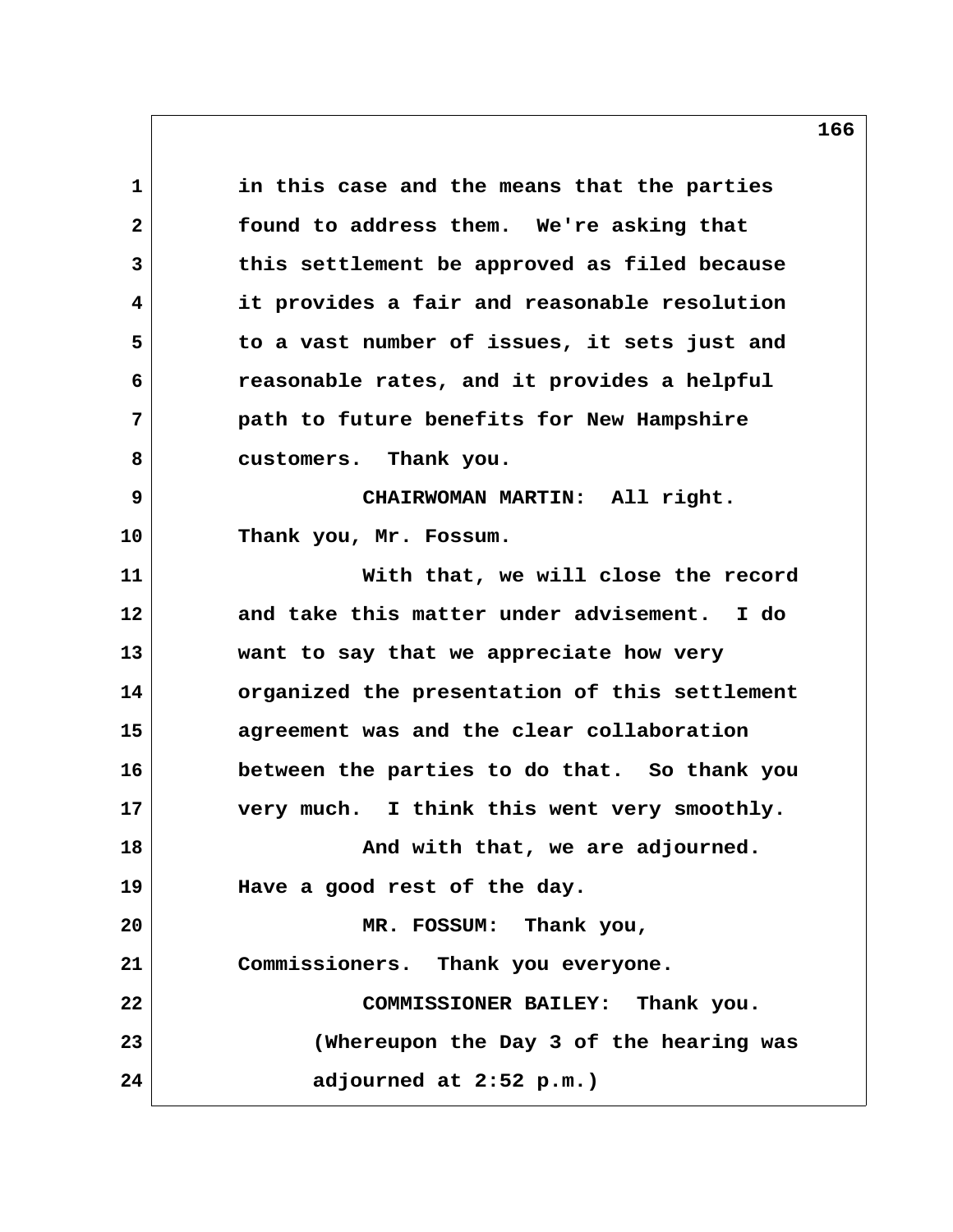|              |                                                                                                                            | 167 |
|--------------|----------------------------------------------------------------------------------------------------------------------------|-----|
| $\mathbf{1}$ | CERTIFICATE                                                                                                                |     |
| $\mathbf{2}$ |                                                                                                                            |     |
| 3            | I, Susan J. Robidas, a Licensed                                                                                            |     |
| 4            | Shorthand Court Reporter and Notary Public<br>of the State of New Hampshire, do hereby                                     |     |
| 5            | certify that the foregoing is a true and<br>accurate transcript of my stenographic                                         |     |
| 6            | notes of these proceedings taken at the<br>place and on the date hereinbefore set                                          |     |
| 7            | forth, to the best of my skill and ability<br>under the conditions present at the time.                                    |     |
| 8            |                                                                                                                            |     |
| 9            | I further certify that I am neither<br>attorney or counsel for, nor related to or<br>employed by any of the parties to the |     |
| 10           | action; and further, that I am not a<br>relative or employee of any attorney or                                            |     |
| 11           | counsel employed in this case, nor am I<br>financially interested in this action.                                          |     |
| 12           |                                                                                                                            |     |
| 13           | The foregoing certification of this<br>transcript does not apply to any<br>reproduction of the same by any means           |     |
| 14           | unless under the direct control and/or<br>direction of the certifying reporter.                                            |     |
| 15           |                                                                                                                            |     |
| 16           |                                                                                                                            |     |
| 17           |                                                                                                                            |     |
| 18           |                                                                                                                            |     |
| 19           |                                                                                                                            |     |
| 20           | Susan J. Robidas, LCR/RPR<br>Licensed Shorthand Court Reporter                                                             |     |
| 21           | Registered Professional Reporter<br>N.H. LCR No. 44 (RSA 310-A:173)                                                        |     |
| 22           |                                                                                                                            |     |
| 23           |                                                                                                                            |     |
| 24           |                                                                                                                            |     |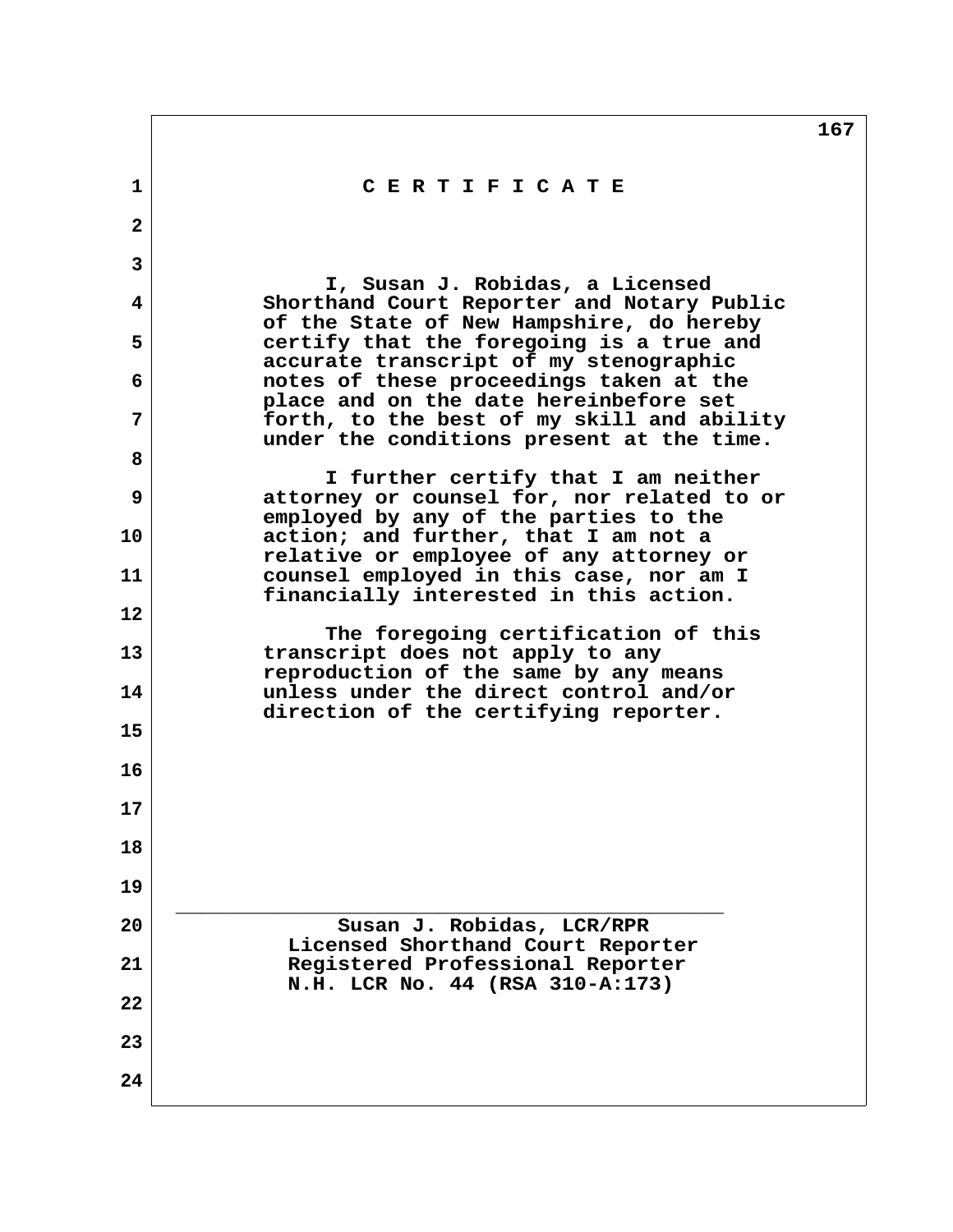## **HEARING ON SETTLEMENT AGREEMENT - DAY 3 October 29, 2020**

|                               | 7:11,21;8:6                        | accuracy(1)                              | 22:11;66:13;75:21,           | advocate $(5)$                           |
|-------------------------------|------------------------------------|------------------------------------------|------------------------------|------------------------------------------|
| \$                            |                                    | 21:12                                    | 23, 24; 76: 3, 7, 9; 77: 24; | 5:10,12;72:3;                            |
|                               | $\mathbf A$                        | accurate(1)                              | 82:4;87:9;92:6,11            | 134:1;144:2                              |
| \$1(2)                        |                                    | 48:9                                     | addresses (1)                | advocated (1)                            |
| 96:5;119:16                   | AARP (5)                           | accuracy (3)                             | 152:19                       | 50:9                                     |
| \$1.40(1)                     | 6:6;146:3,7;                       | 74:24;77:6;87:4                          | addressing $(2)$             | advocates (1)<br>26:14                   |
| 98:8                          | 147:19;159:4<br>abatements (1)     | achieve (4)<br>31:14;155:12,19;          | 66:13:81:3<br>adds(1)        | advocate's (1)                           |
| \$1.48(1)                     | 161:21                             | 165:5                                    | 120:19                       | 144:16                                   |
| 98:9<br>\$100(4)              | ability $(7)$                      | achievement (1)                          | adduced (1)                  | affairs $(3)$                            |
| 96:3;111:17;                  | 18:6;52:13;62:20;                  | 155:24                                   | 136:8                        | 35:15;85:22,23                           |
| 119:12,12                     | 92:19;100:6;111:8;                 | acknowledges (1)                         | adequate $(1)$               | affect $(1)$                             |
| \$12,000(1)                   | 150:23                             | 62:1                                     | 113:21                       | 133:17                                   |
| 124:19                        | able $(20)$                        | acknowledging (1)                        | adequately (2)               | affected $(1)$                           |
| \$120(1)                      | 23:13;39:20;47:17;                 | 99:23                                    | 33:18;80:15                  | 61:17                                    |
| 122:17                        | 62:15,22,23;83:2;                  | acronym(1)                               | adjourned $(3)$              | affiliates (1)                           |
| \$130(1)                      | 93:12;101:17;                      | 115:21                                   | 4:12;166:18,24               | 151:19<br>affirmative $(3)$              |
| 124:5                         | 102:11;106:4;<br>108:21;122:1,1,6; | across(4)<br>13:13;53:5;107:11;          | adjudicative (1)<br>137:2    | 134:13,24;136:12                         |
| \$140(1)                      | 148:14,15;161:10;                  | 147:23                                   | adjust $(4)$                 | affordability (5)                        |
| 124:5                         | 164:17,22                          | action (8)                               | 97:22;100:19;                | 74:4,4;80:11,15;                         |
| \$150(5)<br>112:7;121:11;     | above $(2)$                        | 60:2;80:7;114:6;                         | 118:3;138:15                 | 109:6                                    |
| 122:13,17;124:6               | 165:3,22                           | 115:1;127:19,20;                         | adjusted $(5)$               | affordable (2)                           |
| \$17(1)                       | Absolutely (3)                     | 128:8;134:8                              | 98:6;99:10,21;               | 81:7;143:14                              |
| 110:20                        | 15:9;83:21;84:20                   | actor(1)                                 | 158:24;159:15                | afternoon (1)                            |
| \$170(1)                      | AC(1)                              | 49:16                                    | adjustment (7)               | 85:14                                    |
| 110:20                        | 50:4                               | actors (1)                               | 62:11;63:7;64:1;             | again (19)                               |
| \$2(1)                        | accelerate(1)                      | 49:12                                    | 98:16;99:15;138:9;           | 9:10,18;26:22;                           |
| 119:17                        | 26:22                              | actual(10)                               | 161:11<br>adjustments (3)    | 37:15;41:9;42:5;                         |
| \$200(1)                      | accelerated (1)<br>137:21          | 28:5,11;76:4;84:8;<br>98:23;99:19;100:6, | 151:1;160:21;                | 57:10;58:9;77:23;<br>97:1;100:15;111:24; |
| 111:18                        | accelerating (1)                   | 16;116:2;117:21                          | 162:22                       | 112:22;120:3;                            |
| \$300(2)                      | 25:7                               | actually(14)                             | admissible (1)               | 127:12,16;136:16;                        |
| 122:24;124:14<br>\$375,000(2) | acceleration (3)                   | 19:2;42:8;49:13;                         | 154:19                       | 152:3;155:22                             |
| 97:18;99:1                    | 14:18;24:16,18                     | 50:6;54:10;71:18;                        | admission (1)                | age(3)                                   |
| \$400(1)                      | accept(1)                          | 83:4;120:9;121:3;                        | 132:14                       | 13:8;46:16;164:20                        |
| 124:15                        | 150:10                             | 125:12;133:20;                           | admit(1)                     | agencies (10)                            |
| $$5-(1)$                      | accidentally (2)                   | 135:11;138:15,22                         | 132:16                       | 70:1;80:7;90:22;                         |
| 109:8                         | 16:14;43:1                         | add(8)                                   | admitted (2)                 | 109:1;114:6;115:2;                       |
| \$500(1)                      | accommodate (1)                    | 37:24;40:11;94:19;                       | 132:20;134:20                | 127:20;128:9;129:9;                      |
| 124:15                        | 99:10<br>accommodation (1)         | 114:13;117:1;<br>122:10;123:23;124:1     | admitting (1)<br>133:5       | 130:1<br>aggregation (2)                 |
| \$520,000(1)                  | 24:5                               | adding $(2)$                             | adopt $(4)$                  | 93:24;94:2                               |
| 99:9                          | accomplish(1)                      | 65:23;121:1                              | 11:16;12:6;75:12;            | aggregators $(1)$                        |
| \$520,500(2)<br>99:4;101:16   | 82:19                              | addition (4)                             | 77:17                        | 113:16                                   |
| $$6- (1)$                     | accomplishing(1)                   | 144:9,20;149:20;                         | adopted $(2)$                | aging $(1)$                              |
| 109:8                         | 83:5                               | 152:16                                   | 132:19;147:22                | 164:3                                    |
| \$600,000(1)                  | account(6)                         | additional (10)                          | adoption (11)                | ago (10)                                 |
| 101:14                        | 29:9;43:20;90:14;                  | 14:1;19:4;33:19;                         | 58:23;69:2;91:13;            | 23:23;81:23;84:3,                        |
| $$7-(1)$                      | 97:17;118:15;120:16                | 46:4;48:24;59:2;                         | 97:22,23;98:4,6,24;          | 17;87:14;144:2,17;                       |
| 109:9                         | accounted(1)                       | 64:18;68:8;94:17;                        | 99:24;100:6,16               | 159:4;160:13;164:24                      |
| \$800(1)                      | 61:15<br>accounting(20)            | 165:14<br><b>Additionally (2)</b>        | advance $(1)$<br>165:18      | agree $(13)$<br>21:10;30:15;39:4,        |
| 109:9                         | 21:7,12,13;22:19;                  | 158:23;161:9                             | advanced (7)                 | 10,11;45:23;84:2;                        |
|                               | 25:23;26:2,3,4,5,19;               | address $(21)$                           | 21:4;22:1,16;                | 117:5;128:18,21;                         |
| [                             | 27:16,20;28:3,22;                  | 40:9;48:4;53:11;                         | 31:14;45:21;137:15;          | 132:14;141:21;                           |
| [Commission] (1)              | 60:6,14,18:61:13;                  | 61:19;71:10;77:22;                       | 163:7                        | 150:13                                   |
| 155:1                         | 62:10,12                           | 80:15,23;81:1;82:21;                     | advances $(1)$               | agreed $(11)$                            |
| [Eversource] (1)              | accounts(4)                        | 87:8;89:2;123:13;                        | 157:5                        | 13:21;39:1;43:4;                         |
| 146:23                        | 43:18;44:1;91:6;                   | 126:17;133:11;                           | advisement (1)               | 100:3;122:17;127:4;                      |
| [hearing] $(1)$               | 103:15                             | 142:6;143:1;149:17;                      | 166:12                       | 137:10;138:4;                            |
| 154:24                        | accumulated (1)                    | 153:17;164:3;166:2                       | advocacy (1)                 | 151:11;153:4;158:17                      |
| [No $(3)$                     | 27:22                              | addressed (13)                           | 114:8                        | agreed-upon $(2)$                        |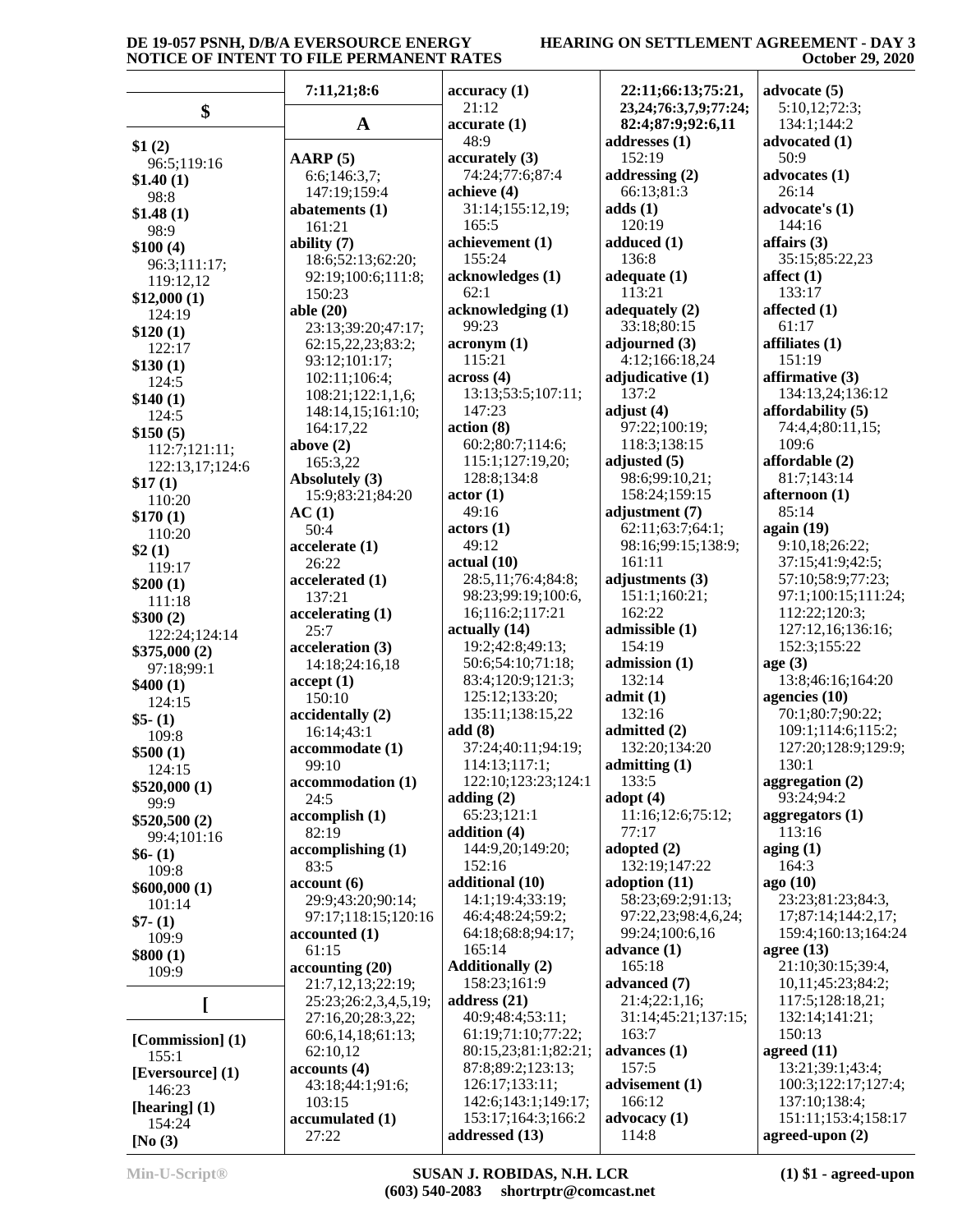### **HEARING ON SETTLEMENT AGREEMENT - DAY 3 October 29, 2020**

| 157:19;162:17                   |                                               |                             |                                              |                                  |
|---------------------------------|-----------------------------------------------|-----------------------------|----------------------------------------------|----------------------------------|
|                                 | 156:23;162:19;                                | 37:13;38:11,16;39:1;        | approach $(3)$                               | 21;86:14;89:13;                  |
| agreeing $(1)$                  | 163:14                                        | 40:6;45:20;46:2;            | 69:4;82:12;83:6                              | 103:2;104:12;106:3,              |
| 39:12                           | alternatives (1)                              | 47:20;48:4,8,14;52:6,       | approaching $(1)$                            | 5;108:14,15;109:9;               |
| agreement (85)                  | 142:2                                         | 11;53:15,19,21;             | 13:15                                        | 112:3,4,7,9,21;                  |
| 14:4,6;15:5;17:3;               | Although (2)                                  | 64:14;65:9;133:13;          | appropriate (12)                             | 121:11,24;123:16                 |
| 19:21;21:3,23;25:6;             | 106:22;139:7                                  | 134:4,14,24;136:6;          | 34:3;83:7;88:19;                             | arrive(1)                        |
| 39:3,12,14,18,24;               | Alvarez (5)                                   | 137:22;142:23;              | 100:21;138:14;                               | 158:18                           |
| 40:20;51:24;55:3,21;            | 134:19;135:8,11,                              | 159:23;160:4                | 143:8;151:17;                                | arrived(1)                       |
|                                 |                                               |                             |                                              | 121:12                           |
| 65:3;67:4,7;69:8;               | 18,21                                         | analog $(1)$<br>12:22       | 152:24;156:24;                               |                                  |
| 71:12;78:12;79:5;               | Alvarez's (2)                                 |                             | 159:12,20;161:22                             | artificially (1)                 |
| 83:11;88:11;93:17;              | 134:22;135:4                                  | analysis (13)               | appropriately (1)                            | 37:11                            |
| 94:8,14;116:10;                 | always $(4)$                                  | 22:11;26:17;27:8;           | 15:22                                        | Aside $(1)$                      |
| 119:20;128:23;                  | 25:13;44:18;50:9;                             | 30:24;35:2,12,24;           | approval $(4)$                               | 43:24                            |
| 132:13;133:19,24;               | 70:6                                          | 36:8;57:12;98:12;           | 55:20;79:12,19;                              | aspect $(1)$                     |
| 134:2,7,13,16;135:5;            | AMANDA (3)                                    | 123:20;163:3;164:9          | 134:1                                        | 151:22                           |
| 136:2;137:9;140:20;             | 66:2,6;108:23                                 | analyst $(1)$               | approve $(12)$                               | aspects $(3)$                    |
| 141:3,6,22;142:6,15;            | amass(1)                                      | 20:15                       | 116:9,12;136:10;                             | 76:1;86:6;155:24                 |
| 143:5,9;145:4,22;               | 140:10                                        | analysts (1)                | 137:9;141:6;142:16;                          | assembled (1)                    |
| 146:5, 13, 21; 148: 10,         | ambitious (1)                                 | 139:10                      | 143:9;145:9,21;                              | 5:1                              |
| 17;150:4,12,19;                 | 149:6                                         | annoying $(1)$              | 146:4;152:24;156:8                           | assertions (1)                   |
| 151:23;152:5,11,18;             | <b>AMI</b> (51)                               | 42:11                       | approved $(4)$                               | 154:4                            |
| 153:13;154:5,14;                | 25:11,14;26:20;                               | annual $(2)$                | 81:17;152:22;                                | assessment $(15)$                |
| 155:2,23;156:4,8,16;            | 27:1,2,11;29:6,14;                            | 100:9;124:19                | 155:14;166:3                                 | 21:5;22:2;34:23;                 |
| 157:7,8,21;158:5,10,            | 30:18;31:7;32:2,4,                            | annually $(1)$              | approving $(4)$                              | 35:21;54:3;55:4;                 |
| 21;159:2,8;160:6,20;            | 21;33:17,23,24;                               | 102:21                      | 61:23;63:20,21;                              | 56:16,17;59:12;                  |
| 162:7;165:13;166:15             | 34:16;36:6,11,12,14,                          | answered (1)                | 144:20                                       | 152:14;163:12,17,24;             |
| agreements $(2)$                | 21;37:7,17;46:3,4;                            | 38:6                        | approximately (1)                            | 164:2,6                          |
| 117:6;157:15                    | 47:20;48:5,19,19;                             | anticipate (1)              | 13:6                                         | assessments $(1)$                |
| agrees $(2)$                    | 49:21;50:22,22;51:6,                          | 113:11                      | area(3)                                      | 163:15                           |
| 116:20;153:19                   | 10, 14; 52: 10, 12; 53: 3,                    | anticipating $(2)$          | 61:10;86:18;148:8                            | asset $(3)$                      |
| ahead $(2)$                     | 5,11;57:4;58:7,8,16;                          | 58:5;63:18                  | area <sub>4</sub>                            | 25:8;26:5;158:13                 |
| 28:14;30:4                      | 59:3,8;106:23;                                | apologies $(1)$             | 45:24;86:9;116:11,                           | assets $(3)$                     |
| aid $(2)$                       | 133:14;137:14,24                              | 11:4                        | 11                                           | 26:1;27:17;33:10                 |
| 85:2;145:19                     | Amidon (19)                                   | apologize (1)               | argument(1)                                  |                                  |
|                                 |                                               |                             | 141:8                                        | assist $(2)$                     |
| alert $(1)$                     | 3:8;5:17,18,18;                               | 45:14                       |                                              | 91:24;162:23                     |
| 97:9                            | 85:10,11,13;88:20,                            | app(1)                      | arguments (1)                                | <b>Assistance</b> (11)           |
| align $(2)$                     | 22, 24; 94: 4, 6, 22;                         | 97:7                        | 40:9                                         | 6:14,16;90:2,3,3,6,              |
|                                 |                                               |                             |                                              |                                  |
| 28:17;164:19                    | 100:24;101:1;                                 | appear $(3)$                | around (18)                                  | 7;109:20;114:10;                 |
| alignment $(2)$                 | 131:16,17;148:24;                             | 55:3;67:3;134:11            | 13:7;24:14;31:10;                            | 115:2;139:23                     |
| 17:15:52:1                      | 149:1                                         | appearances $(1)$           | 34:5;46:2;50:19;                             | assistant $(2)$                  |
| all-in $(1)$                    | among (3)                                     | 4:22                        | 51:16;56:6,13,19;                            | 20:22;83:14                      |
| 124:4                           | 140:22;144:6;                                 | appeared (2)                | 57:2;59:2;118:18;                            | associated (17)                  |
| allow $(17)$                    | 154:12                                        | 80:1.3                      | 126:6;130:22;159:9,                          | 18:13;48:13;57:3,                |
| 42:23;48:12;54:17;              | amongst (4)                                   | Appearing (2)               | 11;163:3                                     | 14;67:15;72:15,18,               |
| 63:16;69:17;70:13;              | 38:18;39:7;84:10;                             | 6:6,15                      | arrangement(1)                               | 24;87:24;95:9;                   |
| 82:23,24,24;83:1;               | 130:24                                        | appears $(1)$               | 70:14                                        | 104:12,24;105:14,24;             |
| 87:15;105:12;                   | amount $(23)$                                 | 133:24                      | arrearage (28)                               | 106:16;107:10;111:1              |
| 106:20;126:2;                   | 14:19;27:23;47:10;                            | Appendix (7)                | 69:11;75:21,23;                              | <b>Association (2)</b>           |
| 152:11;160:21;165:4             | 99:2,3,18;100:11,21;                          | 8:2;78:19;79:1;             | 76:1,5,7;77:24;78:6;                         | 127:21;146:18                    |
| allowed (6)                     | 102:4,7,22;104:1;                             | 81:19,20;91:12,23           | 81:5,12;101:21;                              | assume $(5)$                     |
| 39:17;48:8;70:18;               | 105:20;106:3,7;                               | applicable $(2)$            | 102:13,16;103:22;                            | 25:3;99:7;102:6;                 |
| 96:19;99:1;101:15               | 112:2,3;118:24;                               | 86:10:136:23                | 107:11,19;109:7;                             | 106:15;120:24                    |
| allows (8)                      | 119:6,7;124:12,13;                            | applied $(2)$               | 121:15;122:20;                               | assumed $(2)$                    |
|                                 | 161:2                                         |                             |                                              |                                  |
| 32:1;41:17;69:21;               |                                               | 28:16;95:8                  | 123:6,10,12;140:1;                           | 23:14;98:16                      |
| 121:24,24;140:7;                | amounts $(3)$                                 | apply $(1)$<br>14:4         | 145:1;147:18,18,20;<br>153:12                | assumes $(2)$                    |
| 155:22;164:13                   | 98:12;102:2;                                  |                             |                                              | 112:7;154:5                      |
| alluded $(1)$                   | 124:14                                        | apportion $(1)$             | arrearages (7)                               | assuming $(2)$                   |
| 88:13                           | AMP(3)                                        | 159:5                       | 81:1;82:20,21;                               | 33:24;120:1                      |
| alone $(3)$                     | 82:16;83:7;107:22                             | appreciate $(4)$            | 102:23;103:11;                               | assumption $(4)$                 |
| 4:16,19;160:10                  | <b>AMR</b> (39)                               | 22:17;145:3;                | 140:10;143:16                                | 34:22;35:22;57:7;                |
| along $(8)$                     | 13:9;21:8;23:11,                              | 148:21;166:13               | $\arrears(26)$                               | 115:5                            |
| 57:5,6;111:4;<br>113:14;139:23; | 17, 20, 24; 29: 7, 14, 19;<br>35:22;36:11,18; | appreciated $(1)$<br>155:18 | 69:13,15,18;70:5,<br>14, 17; 71: 20; 80: 18, | assumptions (3)<br>56:23,24;57:1 |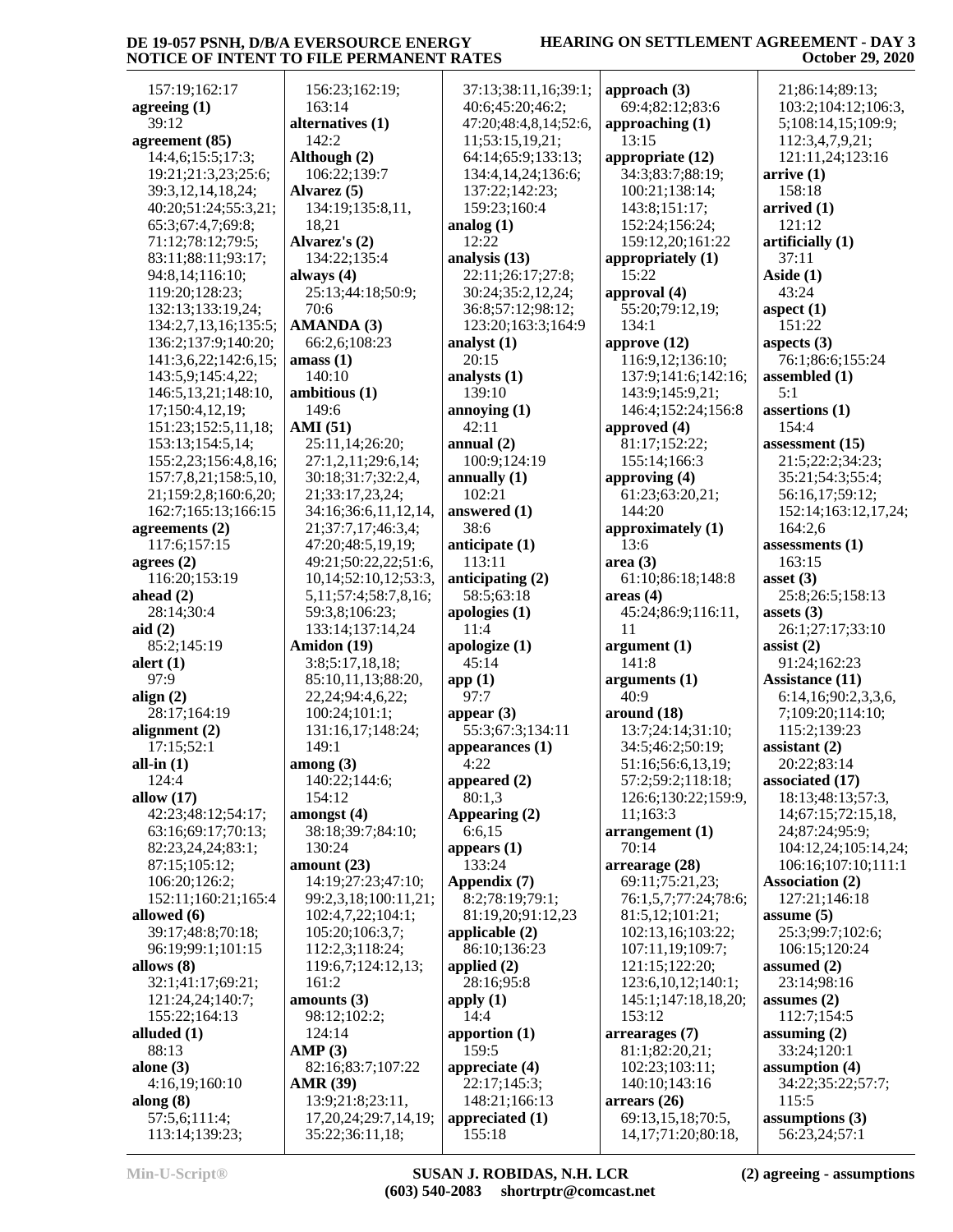#### **HEARING ON SETTLEMENT AGREEMENT - DAY 3 October 29, 2020**

| assure $(1)$                            | backup (1)              |
|-----------------------------------------|-------------------------|
| 161:22                                  | 60:20                   |
| attachments (5)                         | bad(3)                  |
| 8:1;10:23;11:20;                        | 49:12,16                |
| 74:8;78:12                              | baffles $(1)$           |
| attendance (1)                          | 88:22                   |
| 4:14                                    | Bailey (33)             |
| attention (5)                           | 4:17,18,                |
| 78:8;81:19;83:9;<br>138:2;148:3         | 23:5,6,8;<br>45:2;48:   |
| attest (1)                              | 61:6,8,12               |
| 87:3                                    | 2,4;97:5;               |
| <b>Attorney</b> (3)                     | 111:11;1                |
| 5:21;101:1;134:9                        | 117:3,9;                |
| attorneys (2)                           | 133:11;1                |
| 141:18;153:17                           | 142:21;1                |
| attribute (1)                           | 162:13;1                |
| 89:8                                    | <b>Bailey's (1)</b>     |
| atypical (1)                            | 64:20                   |
| 25:24                                   | baked $(1)$             |
| audit (6)                               | 48:15                   |
| 151:13,16,20;<br>152:6;162:20,21        | balance (5)<br>27:9;89: |
| auditor $(1)$                           | 124:6;12                |
| 151:12                                  | balances (              |
| authorization (1)                       | 98:14;12                |
| 93:15                                   | 125:5,6,9               |
| auto $(4)$                              | bank $(1)$              |
| 95:12;97:15;                            | 95:13                   |
| 118:14;119:14                           | bank's $(1)$            |
| automatic (2)                           | 87:23                   |
|                                         |                         |
| 87:22;119:21                            | bargained               |
| available (3)                           | 135:23                  |
| 22:9;87:5;135:21                        | $\rm {barn}$ (1)        |
| average (13)                            | 43:19                   |
| 13:14;14:7,17;<br>23:10,17;69:23;       | barrier (1)<br>164:18   |
| 98:12;100:9,12;                         | base $(13)$             |
| 102:6;111:16;121:5;                     | 40:11;81                |
| 124:3                                   | 99:15,18                |
| avoid (4)                               | 102:21;1                |
| 96:16,20;123:7;                         | 128:17;1                |
| 143:18                                  | based $(21)$            |
| avoided (2)                             | 14:13;17                |
| 104:23;106:15                           | 37:18,18                |
| aware (4)                               | 77:7;87:                |
| 35:11;44:1,6;49:11<br>away $(3)$        | 97:21;98<br>100:15;1    |
| 60:2;123:11;                            | 117:20,2                |
| 135:23                                  | 136:1;14                |
|                                         | basic $(1)$             |
| B                                       | 143:20                  |
|                                         | basically (2            |
| back (19)                               | 37:11;93                |
| 10:22;32:20,22;<br>35:20;45:4,12;47:22; | basis $(8)$<br>16:2;17: |
| 49:2;52:10;54:12;                       | 80:16;91                |
| 95:23;100:8,20;                         | 122:15;1                |
| 111:8,13;119:10;                        | Bates (7)               |
| 126:6;132:1;161:11                      | 45:17;60                |
| backhaul (8)<br>30:3,6;32:16;33:1;      | 19;83:10<br>102:18      |

**backup (1)** 49:12,16;70:10 **Bailey (33)** 4:17,18,19;12:20; 23:5,6,8;40:7,16; 45:2;48:7;60:10; 61:6,8,12;64:4;95:1, 2,4;97:5;101:1,6; 111:11;116:21; 117:3,9;130:18; 133:11;141:14; 142:21;146:2; 62:13;166:22 **Bailey's (1) balance (5)** 27:9;89:18;101:24; 124:6;125:2 **balances (6)** 98:14;124:23; 125:5,6,9;150:6 **bargained (1) barrier (1)** 40:11;81:13,14,15; 99:15,18;100:14,19; 102:21;116:7; 128:17;136:13,21 14:13;17:17;25:15; 37:18,18;67:19;75:2; 77:7;87:4;90:8; 97:21;98:11;99:19; 100:15;103:14; 117:20,23;124:21; 136:1;143:21;156:2 **basically** (2) 37:11;93:7 16:2;17:21;32:23; 80:16;91:11;116:4; 122:15;147:14 45:17;60:4;78:18, 19;83:10;98:22; **became (1)** 92:24 **become (7)** 50:11,11;52:15; 67:24;106:7;123:5; 124:15 **becomes (3)** 48:21;49:13;50:7 **becoming (1)** 97:7 **began (4)** 13:24;135:1; 136:22;138:16 **begin (3)** 8:22;55:21;66:9 **beginning (6)** 56:8;58:7;70:23; 102:21;123:14; 133:13 **behalf (11)** 5:13;6:6,22;74:1,9; 76:14;115:3;127:23; 135:22;141:5;146:3 **behavior (1)** 72:18 **behind (3)** 118:20;122:13; 123:14 **behind-the-meter (1)** 33:10 **belabor (1)** 12:15 **belief (2)** 34:15;99:14 **believes (4)** 21:24;143:8; 145:10,17 **beneficial (3)** 146:16;148:1; 165:6 **beneficiaries (1)** 84:14 **benefit (19)** 19:1;26:17;27:7; 29:10,20;35:1,13; 36:15;37:3,4;48:17; 50:1,6;53:8;57:11; 106:8;146:13;162:3, 19 **benefits (43)** 25:16;29:5,6;32:2, 6,9,10,10;34:20;36:2, 7,10,13,20;37:12,19; 46:5;52:9;53:1,2,10; 68:14;72:16;81:13; 89:24;90:16,19; 105:1;107:10,23,24; 108:4,4,12;109:2,3, 20;144:6;147:6; 152:9;163:9;165:1; 166:7 **best (8)** 28:16;34:1,2; 54:20;69:20;121:20,

 22;128:21 **better (7)** 22:3;24:10;48:22, 22;139:4;140:22; 164:18 **beyond (4)** 46:15;67:6;69:7; 164:10 **bid (1)** 119:9 **bids (2)** 117:24;119:10 **big (3)** 108:12;127:18; 138:6 **bill (27)** 41:20,21;57:6; 58:12;69:24;74:4; 80:11,24;86:12; 87:16;88:4;90:13; 96:3;97:9,9,10; 100:2;102:10; 109:16,18,21;110:3; 119:12,12;124:3,5,10 **billing (4)** 10:11;17:19;87:23; 137:20 **billings (1)** 102:7 **bills (18)** 57:3;70:15;80:15, 17,19,20,22;81:3,6; 102:12;103:15,20; 108:18;109:10; 123:16;143:13,20; 165:2 **bit (5)** 15:16;30:9;91:16; 113:8;146:8 **black (3)** 155:9,9,14 **block (11)** 15:4,7,18;16:5,9, 11,22;42:22,24;93:9; 94:1 **blocking (3)** 40:22;42:13;92:8 **board (2)** 109:12;115:21 **books (1)** 23:24 **Boston (1)** 107:18 **both (19)** 11:9;17:12;20:8; 32:2;34:2,12;43:18, 21;47:9;53:1;66:23; 74:3;81:7;82:2; 91:10;109:5;143:24; 158:11;164:9 **bottom (2)** 98:21;102:18 **box (3)**

 155:9,9,14 **breadth (1)** 165:24 **break (3)** 117:13;126:4; 131:20 **breaks (1)** 126:3 **Brian (1)** 5:20 **bridge (8)** 29:15,17,21,23; 30:5,7;48:6;164:1 **brief (4)** 12:16;20:8;45:6,9 **briefly (7)** 20:19;79:18;82:6; 89:15,22;100:8; 146:15 **bring (6)** 32:20;60:23;61:2; 163:8;164:22,24 **bringing (1)** 22:2 **broadband (1)** 22:12 **broad-base (1)** 41:11 **broad-based (1)** 41:8 **broader (1)** 105:23 **Broadly (4)** 75:15,20;77:20; 162:5 **broken (2)** 26:8;27:12 **Buchanan (4)** 3:5;7:2;141:11,13 **Buckley (8)** 5:20,21;20:6,7,11; 23:1;65:17,18 **budgeting (1)** 151:14 **build (3)** 31:22;121:17; 145:14 **built (3)** 24:23;30:1;42:13 **burden (3)** 121:8;136:17; 161:4 **Burke (13)** 3:6;6:10,11,13; 73:9,10,12;85:6; 116:21;131:11,12; 142:19,20 **business (12)** 5:3;31:24;49:3; 52:24;53:9;55:14; 71:22;72:1;151:13, 20;152:5;162:20

54:20,21,24;55:1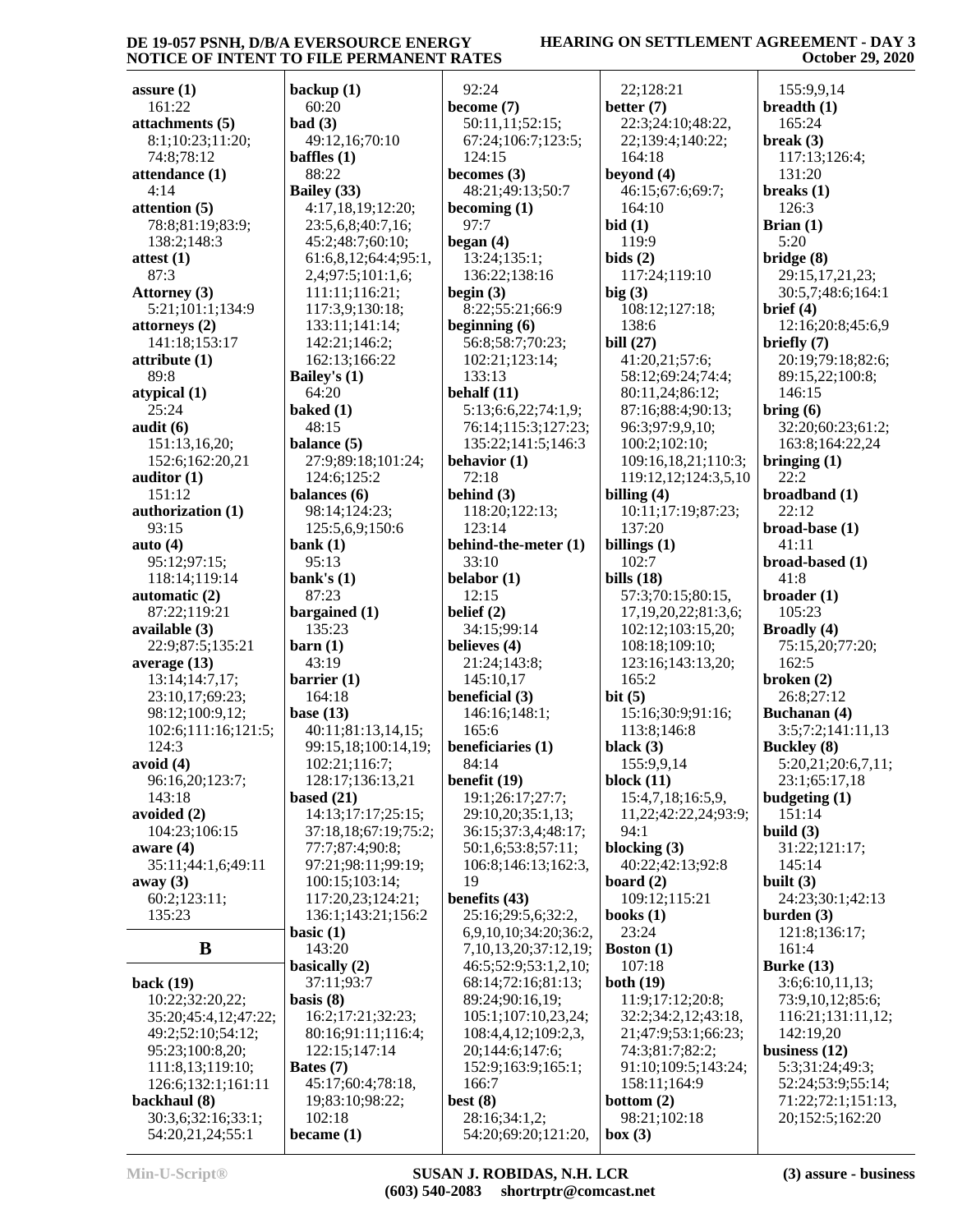### **HEARING ON SETTLEMENT AGREEMENT - DAY 3 October 29, 2020**

|                                             | 127:23                                         | 7:3                                | 50:23,24                             | 130:10;151:4;166:15                      |
|---------------------------------------------|------------------------------------------------|------------------------------------|--------------------------------------|------------------------------------------|
| $\mathbf C$                                 | capture $(2)$                                  | center $(2)$                       | channel (7)                          | clearly $(1)$                            |
|                                             | 17:10:34:11                                    | 10:11;107:18                       | 87:20,21;88:6;                       | 38:17                                    |
| calculate $(1)$                             | captured $(1)$                                 | central $(1)$                      | 96:12,21;119:9;                      | close $(2)$                              |
| 102:4                                       | 36:8                                           | 50:4                               | 121:7                                | 60:24;166:11                             |
| calculated (1)                              | capturing $(1)$                                | cents $(10)$                       | channels (4)                         | closely $(2)$                            |
| 103:13                                      | 36:20                                          | 95:14,18,21;96:9,                  | 41:11;95:10;96:7;                    | 55:14;116:1                              |
| calculation (1)                             | card $(26)$                                    | 10;118:16,19;119:14,               | 118:10                               | CLOSING (8)                              |
| 154:8                                       | 67:5,14,14,18;                                 | 15;124:5                           | characterization (1)                 | 3:3;40:9,16;                             |
| calculations (1)                            | 68:21,22;86:13;                                | certain (12)<br>39:8;75:24;76:3,8; | 89:8                                 | 132:12;141:8,12,17;<br>145:17            |
| 9:23                                        | 87:16,19;88:5;95:6,9,<br>24;96:6,6,17;97:3,11, | 135:11;138:2;151:6,                | charge (8)<br>98:11;100:10;          | closings $(2)$                           |
| call(8)                                     | 11,20;98:13,15;                                | 6;152:16;160:22;                   | 117:18,21;142:2;                     | 132:4,23                                 |
| 4:10,13;10:11;                              | 118:20;119:16;                                 | 161:3;163:22                       | 147:1,7;159:3                        | co-counsel (2)                           |
| 41:24,24;42:14;<br>129:12;137:4             | 120:17;164:17                                  | certainly (12)                     | charged $(1)$                        | 6:16;7:8                                 |
| called (4)                                  | cards $(3)$                                    | 44:17;49:15;68:24;                 | 83:23                                | code(2)                                  |
| 86:15;110:1;114:9;                          | 95:22,22;98:3                                  | 86:8;87:13;92:13;                  | charges (2)                          | 129:8,10                                 |
| 138:8                                       | care $(2)$                                     | 105:12;106:13;                     | 97:20;102:3                          | coded(2)                                 |
| calling $(1)$                               | 10:17;85:16                                    | 113:13;114:19;                     | charging $(2)$                       | 69:19;125:1                              |
| 15:20                                       | careful $(1)$                                  | 115:5;116:14                       | 149:10;153:9                         | Coffman (6)                              |
| calls $(3)$                                 | 133:22                                         | certainty (1)                      | Charlie (2)                          | 3:7;6:4,5,7;145:24;                      |
| 16:19:57:2:91:17                            | carefully (1)                                  | 159:10                             | 107:5,17                             | 146:1                                    |
| came $(4)$                                  | 155:6                                          | cetera $(1)$                       | check $(8)$                          | collaboration (6)                        |
| 127:5,13;146:8;                             | carries (1)<br>136:17                          | 22:7<br><b>CHAGNON (23)</b>        | 23:12;87:22;95:16;<br>96:10;112:1,5; | 60:7,17;122:8;<br>125:22;165:8;166:15    |
| 157:10                                      | carry $(1)$                                    | 8:12,17;20:8,18,21,                | 118:18;119:13                        | collaborative (5)                        |
| can $(59)$                                  | 108:15                                         | 22;21:1,2,15,20,21,                | checking (3)                         | 70:21;71:7;72:5;                         |
| 16:4;19:2;22:13;                            | carrying $(1)$                                 | 24;37:23;38:1;59:21,               | 97:17;118:15;                        | 80:6;84:21                               |
| 28:17;29:4;30:9,11,<br>15;31:10,11,18;32:6; | 91:5                                           | 22;60:19;61:20;                    | 120:15                               | collaboratively (1)                      |
| 33:18;35:4;40:19;                           | case $(44)$                                    | 101:1,8,12,20;153:23               | choice (1)                           | 21:10                                    |
| 41:4;49:24;51:12;                           | 27:15;28:1;40:4;                               | Chagnon's (1)                      | 143:19                               | colleagues $(5)$                         |
| 52:23;54:3;55:8,11;                         | 43:7,16;48:23;52:24;                           | 64:23                              | choices $(1)$                        | 135:16;139:21;                           |
| 58:3;59:24;65:21;                           | 53:9;55:14;61:22;                              | Chair $(7)$                        | 105:2                                | 140:16,17;142:24                         |
| 66:1;69:3,19,23;                            | 68:18;73:14;84:7;                              | 40:12;64:5;65:18;                  | choose $(1)$                         | collect(4)                               |
| 72:22;84:15;96:5;                           | 101:11,13,19;110:16;                           | 73:10;85:6;117:10;                 | 97:10                                | 51:3,7;81:11;                            |
| 97:9,10,17;99:6,13;                         | 116:24;134:16,24;                              | 131:13<br><b>CHAIRWOMAN (53)</b>   | choosing $(1)$                       | 103:11                                   |
| 105:21,22;110:19,24;                        | 135:20;136:18;<br>138:5,13,16;139:1;           | 4:2,15,21;5:4,15,                  | 119:8<br>circumstances (1)           | collectibles (1)<br>104:17               |
| 112:18;115:17;                              | 146:14,23;148:9;                               | 24;6:8,18;7:5,12,22;               | 138:15                               | collecting $(3)$                         |
| 118:5;122:2;123:10,                         | 151:19;155:13,16,17,                           | 8:7,19;20:4;23:3;                  | CIS(1)                               | 51:5;88:14;104:1                         |
| 10;126:8;129:6,12;<br>130:1;136:10;         | 24;157:2,10,16,17,                             | 40:14,23;45:1,7,11,                | 51:11                                | collection (3)                           |
| 138:15;143:16;                              | 24;158:19,24;162:4,                            | 13;61:4;64:6;65:16,                | citizenship (1)                      | 82:7;108:9;144:5                         |
| 146:15;153:19;                              | 14;166:1                                       | 20;66:7;73:7;85:8;                 | 17:20                                | collections (2)                          |
| 161:15,17,19                                | cases $(7)$                                    | 88:20;94:4,23;                     | clarify $(5)$                        | 10:12;91:3                               |
| candid $(2)$                                | 22:7;28:4;48:1;                                | 117:11,15;118:8;                   | 24:1,7,17;118:5;                     | Colorado (1)                             |
| 51:15;134:10                                | 49:4;53:4,6;136:11                             | 130:5;131:10,14,18,                | 125:18                               | 109:22                                   |
| cap $(1)$                                   | cashless (1)                                   | 24;132:10;133:10,                  | clarifying $(2)$                     | Colton $(53)$                            |
| 124:20                                      | 67:23<br>$\text{catch} (1)$                    | 15;136:4;141:9,14,                 | 92:3;126:5                           | 65:23;66:2,5;                            |
| capabilities (1)                            | 122:7                                          | 15;142:17,20;<br>145:23;146:2;     | clarity $(7)$<br>14:1;15:8;19:14;    | 73:13,15,15,17,23;<br>74:12,16,19,22,23; |
| 22:6                                        | categories (1)                                 | 148:23;156:17;166:9                | 31:24;64:19;159:8,                   | 75:3,6,11,14,20;                         |
| capability $(3)$                            | 17:16                                          | challenges (2)                     | 10                                   | 76:12,18,21,24;77:9,                     |
| 68:21;69:17;<br>106:23                      | caught $(1)$                                   | 31:7;107:2                         | class $(1)$                          | 12, 16, 19, 23; 78: 15,                  |
| capable $(1)$                               | 28:23                                          | change $(9)$                       | 146:19                               | 21, 24; 79: 6, 10, 12, 15,               |
| 139:13                                      | cause $(1)$                                    | 28:18;60:2;62:13;                  | classes $(2)$                        | 23;82:2,10;84:2,23;                      |
| capital (10)                                | 126:4                                          | 63:6,7;103:4;120:14;               | 18:19;159:2                          | 85:4;89:3;90:17;                         |
| 108:13;137:12;                              | caused $(1)$                                   | 134:2;141:7                        | Clean $(6)$                          | 107:13,16;116:22;                        |
| 144:6;149:7;151:1,                          | 24:14                                          | changed $(1)$                      | 6:23;7:2;33:12,14;                   | 117:4,5;121:16;                          |
| 14;154:6;159:13;                            | cautioned (2)                                  | 93:14                              | 141:18;142:14                        | 122:10,12;124:7;                         |
| 161:3,5                                     | 8:13;66:3                                      | changes $(5)$                      | clear $(13)$                         | 127:1;128:3                              |
| capped $(2)$                                | cellular $(1)$                                 | 63:3;68:9;86:19;                   | 14:11;41:3;61:24;                    | combination (2)                          |
| 100:22;161:2                                | 22:13                                          | 149:3;159:1                        | 64:23;65:2,7;68:5;                   | 81:5;109:19                              |
| CAPS(1)                                     | CENH(1)                                        | changing $(2)$                     | 92:9,24;107:17;                      | combine (1)                              |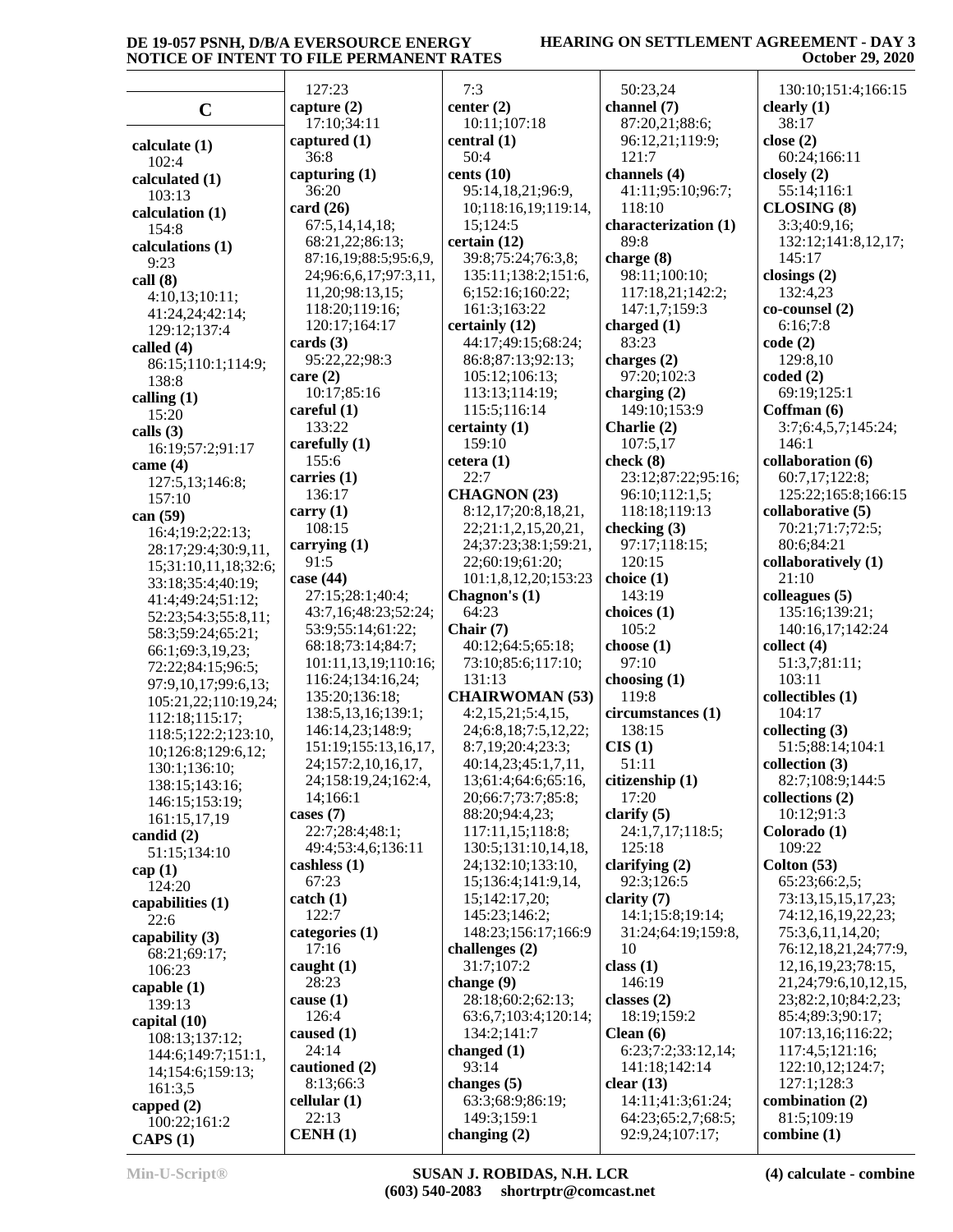#### **HEARING ON SETTLEMENT AGREEMENT - DAY 3 October 29, 2020**

 72:21 **comfort (1)** 147:15 **comfortable (2)** 62:2,8 **coming (12)** 18:2;32:22;33:20; 50:17;53:10;61:21; 63:3;120:15;128:20; 141:21;163:12; 165:12 **commend (2)** 138:1;144:23 **comment (2)** 21:22;132:3 **comments (3)** 94:18;144:10; 149:19 **commercial (3)** 18:20,21,24 **Commission (55)** 4:14,16;5:19;7:23; 9:15;10:1,20;20:13, 20,24;26:18;38:9; 40:10,18;59:17; 60:12;61:2,22;62:21; 73:22,24;74:1;80:2, 4;82:24;85:21;86:1, 21;88:17;89:4; 100:19;109:13; 116:12,18;117:6; 136:11;140:16; 142:16;144:12; 145:8,21;149:13,18; 151:15;152:21; 153:19;154:11,24; 155:13,18;156:8,12; 157:13;160:13;162:4 **Commissioner (34)** 4:17,18,19;12:20; 23:5,6,8;40:7,16; 45:2;48:7;60:10; 61:6,8,12;64:4,20; 95:1,2,4;97:4; 100:24;101:6; 111:11;116:21; 117:3,9;130:18; 133:10;141:14; 142:21;146:2; 162:13;166:22 **Commissioners (9)** 5:1,8;6:12,21,24; 23:7;95:3;130:14; 166:21 **commissions (3)** 26:13;148:13,15 **Commission's (4)** 86:17;89:21; 136:24;153:16 **commitment (1)** 116:5 **commitments (1)** 142:5

**committed (2)** 52:7;139:16 **committee (1)** 115:13 **common (2)** 32:24;68:1 **commonplace (1)** 52:15 **communicate (3)** 41:13;44:17;72:20 **communication (7)** 22:13,14;31:13,16; 53:22;54:7;59:6 **communications (15)** 30:1,3,6;32:16; 49:6,19;50:24;51:17; 54:13,19,24;55:1; 90:21;108:24;132:8 **Community (10)** 80:7;93:24;94:2; 113:15;114:6;115:1; 116:2;127:19,20; 128:8 **community-based (1)** 114:8 **companies (5)** 25:17;26:14;28:22; 95:24;164:20 **Company (44)** 5:3;7:15;8:24; 17:6;21:9;22:15; 26:17;45:23;53:17; 56:21;57:13;75:9,22; 80:22;81:21;82:24; 88:9,14;92:11;97:20; 99:2;101:10;102:19; 108:14,21;110:18; 114:23;121:18; 137:14;139:9;142:8; 144:2,24;150:10; 151:5,11,18;153:3; 158:2;160:21;161:4, 9;162:20,23 **Company's (23)** 5:13;7:14;10:24; 11:21;12:21;19:20; 21:7;22:17;55:19; 75:18;84:4;139:10; 145:16;151:1,13; 152:2,7;153:13; 158:15;161:14; 163:4,17,21 **compared (1)**  $45:20$ **competitive (8)** 15:21;16:12;41:1; 44:19;92:7;93:4,22; 94:10 **complaints (1)** 42:12 **complementary (1)** 105:7 **complete (2)** 70:4 92:8 5:22

 17:12;57:21 **completed (2)** 57:12;106:18 **completely (2)** 70:6;113:6 **completes (1)** 111:22 **completion (1) complex (1)** 149:4 **complexity (1)** 149:21 **composition (1)** 126:7 **comprehensive (6)** 31:6;39:18;83:13; 91:20;157:7;163:7 **compromise (4)** 40:1,3;155:7; 157:22 **compromises (1)** 150:14 **computer (1)** 54:11 **concern (5)** 16:16;47:12; 114:21,24;146:8 **concerned (4)** 46:24;58:11;121:8; 149:19 **concerning (1) concerns (9)** 18:16;52:4;54:1,5; 88:9;92:6;93:20; 149:17;152:20 **concessions (8)** 38:20;39:15,20,22; 150:10;158:11,12,20 **concluded (1)** 138:24 **concludes (1)** 141:8 **conclusion (1)** 142:14 **concur (1)** 32:19 **condition (3)** 163:16,24;164:4 **conditions (1)** 155:6 **conduct (4)** 151:12;153:4; 163:6,23 **conducted (1)** 19:15 **conducting (1) confident (4)** 62:2,21,22;63:2 **confidential (5)** 7:14;8:1;11:5;

 154:14,18 **confidentiality (1)** 54:1 **confusion (2)** 24:13;118:8 **Connecticut (19)** 15:17,24;16:1,18; 22:11;35:12;42:6; 55:12,15;56:3;71:18; 91:10;92:15;98:1,1; 105:19;106:9;120:4; 128:14 **connection (3)** 74:10;151:7; 152:22 **connectivity (2)** 77:2;78:8 **connects (1)** 10:16 **CONNER (90)** 8:10,14;9:1,5;10:2, 5,5,19,21,22;11:2,8, 12,15,18,19,23;12:2, 5,8;14:22;15:9;17:9; 19:17,24;29:12,17; 30:12;31:22;34:2; 40:22;41:6;43:10; 44:3;45:14;46:2; 53:20;54:6;56:12,17; 57:18,20;66:11,23; 67:1,6,10;68:10; 69:11,15;71:6;72:10; 81:23;85:15;88:13; 89:14;92:13;95:5,8; 97:4,21;99:17,22; 102:4,17;103:7; 104:7,18;106:13; 108:6;110:24; 111:10;112:24; 113:5,11;114:5; 115:10,11;117:22; 118:7;119:23; 121:14;125:17; 128:2;129:6;130:9, 13,19;131:3,7 **consensus (2)** 39:19;116:11 **conserve (1)** 147:5 **consider (4)** 30:18;34:4;37:21; 59:11 **considerable (1)** 91:9 **considerably (3)** 125:5,6;142:11 **consideration (5)** 25:18;26:15;29:3; 31:9;59:5 **considerations (5)** 30:20;31:7;35:5; 58:19,24 **considered (5)**

 7:23;27:24;38:2; 86:16;125:24 **considering (1)** 27:10 **consist (1)** 132:18 **consistent (5)** 19:15;90:12;151:9; 152:20;164:5 **constituent (1)** 116:6 **constituted (2)** 127:9,17 **constructive (1)** 140:21 **consultant (5)** 35:3;55:13,17; 60:8;152:15 **consultants (1)** 134:19 **consumer (8)** 5:10,12;26:14; 85:22,22;107:18; 144:1,16 **consumers (3)** 52:23;146:14,17 **consumer's (1)** 54:15 **contact (3)** 15:13;16:3;132:6 **contacted (1)** 132:7 **contained (1)** 134:13 **CONT'D (1)** 3:1 **contentious (1)** 128:19 **contested (1)** 155:13 **context (4)** 28:1,1;152:3; 155:11 **continue (9)** 4:4;22:18;46:5; 59:18;68:10;70:18; 88:6;117:12;144:14 **continues (4)** 30:22;48:20;87:18, 19 **continuing (4)** 70:7;72:8;145:6; 163:2 **continuity (1)** 110:7 **contributes (1)** 115:23 **contributing (1)** 102:15 **control (3)** 161:5,15,17 **convene (1)** 165:9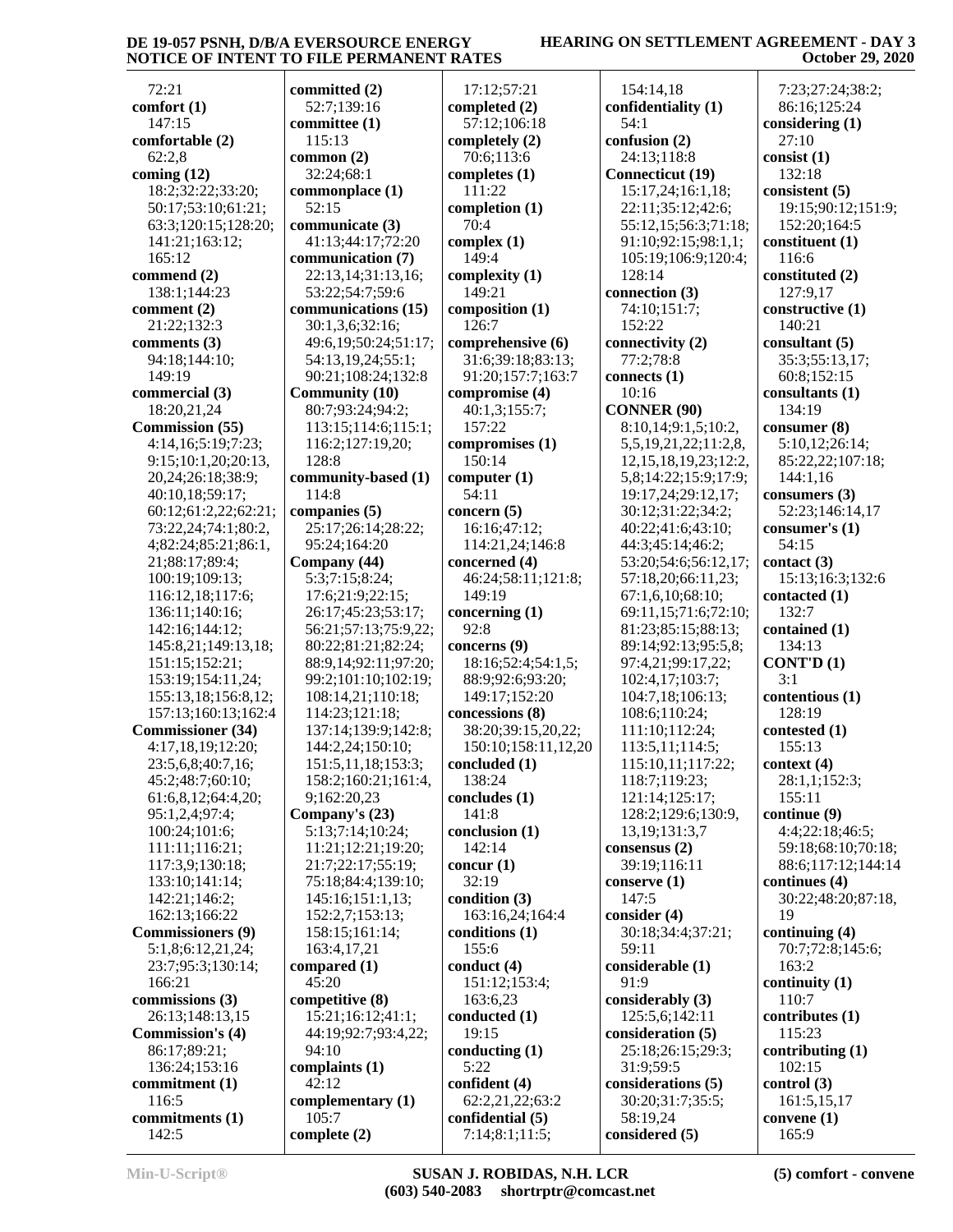## **HEARING ON SETTLEMENT AGREEMENT - DAY 3 October 29, 2020**

| convenience (8)            | 8:13;66:4;77:3;           | 19,23;93:4;97:14;          | Damocles (1)         | 25:13,14;26:23;     |
|----------------------------|---------------------------|----------------------------|----------------------|---------------------|
| 49:16,17;67:15,22;         | 78:9;87:12;156:13         | 100:16;101:23;             | 140:4                | 27:1;37:17;48:2;    |
| 96:21;117:17,19,22         | counteous(1)              | 103:23;106:22;             | danger $(1)$         | 53:14;61:22;127:5,  |
| conversation (3)           | 148:20                    | 109:19;111:4,7,21,         | 124:11               | 13;128:21;134:5;    |
| 93:15;124:2;               | cover(9)                  | 21;112:4,8,20;113:1;       | data $(34)$          | 136:18;146:6        |
| 129:22                     | 8:5;17:15;75:17;          | 118:13;121:5;124:3,        | 32:20,21,21;37:7;    | decision-making (1) |
| convert $(1)$              | 97:19;111:16;             | 13;125:18,23;              | 41:15;42:8,15,20;    | 137:4               |
| 49:1                       | 118:17;125:3;             | 128:17;129:12,17;          | 51:1,3,6,7,8,9,9;    | decisions (3)       |
| copy(4)                    | 140:11;152:13             | 137:20;147:1,7;            | 52:14;54:12,23;      | 26:6;32:1;116:19    |
| 74:17;76:19;78:22,         | coverage $(2)$            | 159:1,3;164:6,8,12,        | 57:10;82:7;84:16,18; | decoupling(6)       |
| 24                         | 32:20;110:1               | 15                         | 88:14;104:12;106:9,  | 138:5,7,17,20,23;   |
| correction (1)             | covered (3)               | customer-empowering (1)    | 13;107:4,9;109:4;    | 142:3               |
| 87:2                       | 47:4;78:18;161:8          | 137:24                     | 120:11;121:13;       | decrease(1)         |
| corrections (5)            | covering $(2)$            | customers (155)            | 122:13,24;145:10     | 98:19               |
| 11:13;12:3;75:4;           | 109:20;120:18             | 5:14;10:9,14;              | date $(3)$           | deduction(1)        |
| 77:10;86:24                | Cramer $(1)$              | 15:18, 19; 16:5, 6, 11,    | 14:21;15:15;135:9    | 158:14              |
| correctly (1)              | 6:22                      | 18,22;17:17;18:4,4,9,      | dated(2)             | deemed (1)          |
| 127:2                      | create $(3)$              | 19,21;19:10;25:20;         | 74:11;76:14          | 103:16              |
| correspondingly (2)        | 54:18;83:23;              | 29:11;31:2;32:11;          | daunting $(1)$       | deeply $(1)$        |
| 16:13;42:23                | 153:13                    | 35:10,14;36:23;37:2;       | 122:3                | 139:9               |
| cost(49)                   | creates $(2)$             | 42:9,10,19,22;44:6,        | Davis $(1)$          | default(1)          |
| 25:16;26:4,6,17;           | 60:2;69:24                | 10,13,17;46:16;            | 139:12               | 93:10               |
|                            |                           |                            |                      |                     |
| 27:7;29:5,10,19;           | creating $(2)$            | 47:14,19;48:10,17;         | day $(5)$            | defer(3)            |
| 30:7;35:1,13;36:10,        | 118:7;143:15              | 49:21,24;50:9,12;          | 7:16;116:7;145:15;   | 93:17;141:17;       |
| 15, 24; 37: 1, 19; 51: 15, | creation $(5)$            | 51:10;52:9;58:12;          | 166:19,23            | 142:24              |
| 16;69:3;76:6;88:10;        | 83:12,19;84:24;           | 67:10,21;68:20;69:5,       | days $(5)$           | deferred $(3)$      |
| 91:3;95:8,13;96:2,6;       | 91:18;143:7               | 17;70:3,7,13;72:2,4,       | 112:9;116:9;         | 17:3;138:22;        |
| 98:8;99:4;101:14,18;       | $\text{credit}$ (27)      | 23;79:22;80:12;            | 121:12;124:7;149:22  | 159:16              |
| 103:2;118:16,17,23;        | 10:11;66:19;67:5,         | 82:17,20;86:11,16;         | DE(4)                | deficiency (1)      |
| 119:6;120:7,8,18,19;       | 14, 18; 68: 21; 72: 15;   | 87:15,17;88:4;89:19;       | 4:4;139:1;155:16,    | 61:14               |
| 121:8;140:11;              | 86:13;87:16,19;88:5;      | 90:8,11,15,22;92:2,        | 17                   | define (1)          |
| 146:19;151:9;152:3,        | 95:6,9,22,24;96:6,17;     | 17,18;93:10,11;95:6,       | deal(3)              | 53:1                |
| 23;158:14;159:18;          | 97:3,11,20;98:3,13,       | 11, 16, 19; 96: 13, 14,    | 124:14;132:11;       | defined (6)         |
| 164:5,10                   | 15;118:19;119:16;         | 15, 20; 97: 6, 15; 98: 13; | 138:6                | 32:6;41:16;86:17;   |
| cost-effective (1)         | 120:16;164:16             | 103:14,20;104:22;          | dealing $(6)$        | 159:13;161:3,16     |
| 49:4                       | crisis(1)                 | 105:2,10,23;106:3,6,       | 44:18;46:20,22;      | definitely $(1)$    |
| costs(27)                  | 140:5                     | 11,14,19;107:24;           | 52:2,4;143:15        | 126:21              |
| 25:20;27:10;36:12;         | criteria (1)              | 108:3;109:3,5;110:2,       | dealt(5)             | definition (2)      |
| 88:16;91:5;97:19,19;       | 151:10                    | 5,8;111:12;114:12;         | 47:2;52:3,5;143:2;   | 89:21;90:12         |
| 98:23;99:18;100:1,         | criticism (1)             | 118:4;119:7,8;             | 148:19               | degree(1)           |
| 17:108:9:119:13.15:        | 139:9                     | 120:13.14:122:1            | debate $(1)$         | 55:18               |
| 144:5;152:13,14,15,        | criticize (1)             | 123:1,4,13;124:16,         | 126:24               | deliberately (1)    |
| 17;159:6,9,11;161:5,       | 139:8                     | 24;125:3,4,4,5,9,12;       | debated (1)          | 136:1               |
| 6,13,16,20                 | cross-examination (2)     | 128:7;129:6,18,19,         | 158:16               | deliver $(1)$       |
| counsel $(2)$              | 135:15,22                 | 22;135:23;139:6,18,        | debit(8)             | 48:9                |
| 6:2;40:16                  | current $(11)$            | 19;140:10,11,13;           | 67:5,14,18;68:22;    | delivered (1)       |
| count(1)                   | 70:15;80:16,20,24;        | 141:5;143:14,17;           | 87:22;95:22;96:6;    | 52:6                |
| 115:10                     | 81:4;102:3,12;            | 144:1,15;146:20;           | 97:11                | delivers (1)        |
| country $(4)$              | 117:16,19;123:17;         | 147:2;149:19;              | decades(1)           | 10:13               |
| 53:5;107:12,20;            | 124:10                    | 150:17;152:9;158:4;        | 147:20               | delivery $(1)$      |
| 147:23                     | currently (4)             | 159:7,19;160:23;           | December (3)         | 152:23              |
| couple $(12)$              | 87:21;124:24;             | 161:19;162:5;163:9;        | 74:11;86:21;         | demand $(2)$        |
| 12:15;43:17;64:13;         | 125:9;150:2               | 165:1,5;166:8              | 135:10               | 33:10;142:2         |
| 66:16;109:24;              | customer (76)             | customers' (4)             | decaptive (1)        | <b>DEMMER (8)</b>   |
| 118:16;122:19;             | 10:6,16;15:9,12,          | 18:15;42:12;47:6;          | 44:4                 | 8:12,18;20:9,9,14,  |
| 130:7,13;140:18;           | 13;16:3;17:2,7,11,13,     | 98:23                      | decide(4)            | 14, 17; 37: 23      |
| 163:10;164:6               | 19,22;32:3;40:24;         | customer's $(3)$           | 26:18;27:2;67:12;    | demonstrate (1)     |
| course(11)                 | 41:2,4,7,9,13,19;         | 89:18,23;90:24             | 112:12               | 69:22               |
| 5:12;22:8;39:9;            | 42:7,14;43:9,15,15,       | cyber $(3)$                | decided(1)           | demonstrates (2)    |
| 65:11;69:22;99:20;         | 22, 24; 47: 14; 54: 17;   | 49:11;53:24;54:19          | 48:7                 | 107:10;143:12       |
|                            | 67:19;68:19;69:21;        |                            |                      |                     |
| 104:24;127:23;             |                           | D                          | decimal(1)           | depend $(1)$        |
| 133:18;134:8;165:21        | 72:18;74:3;76:8,10;       |                            | 118:12               | 58:2                |
| Court $(6)$                | 81:8, 13, 14, 15; 89: 17, |                            | decision (14)        | depending $(2)$     |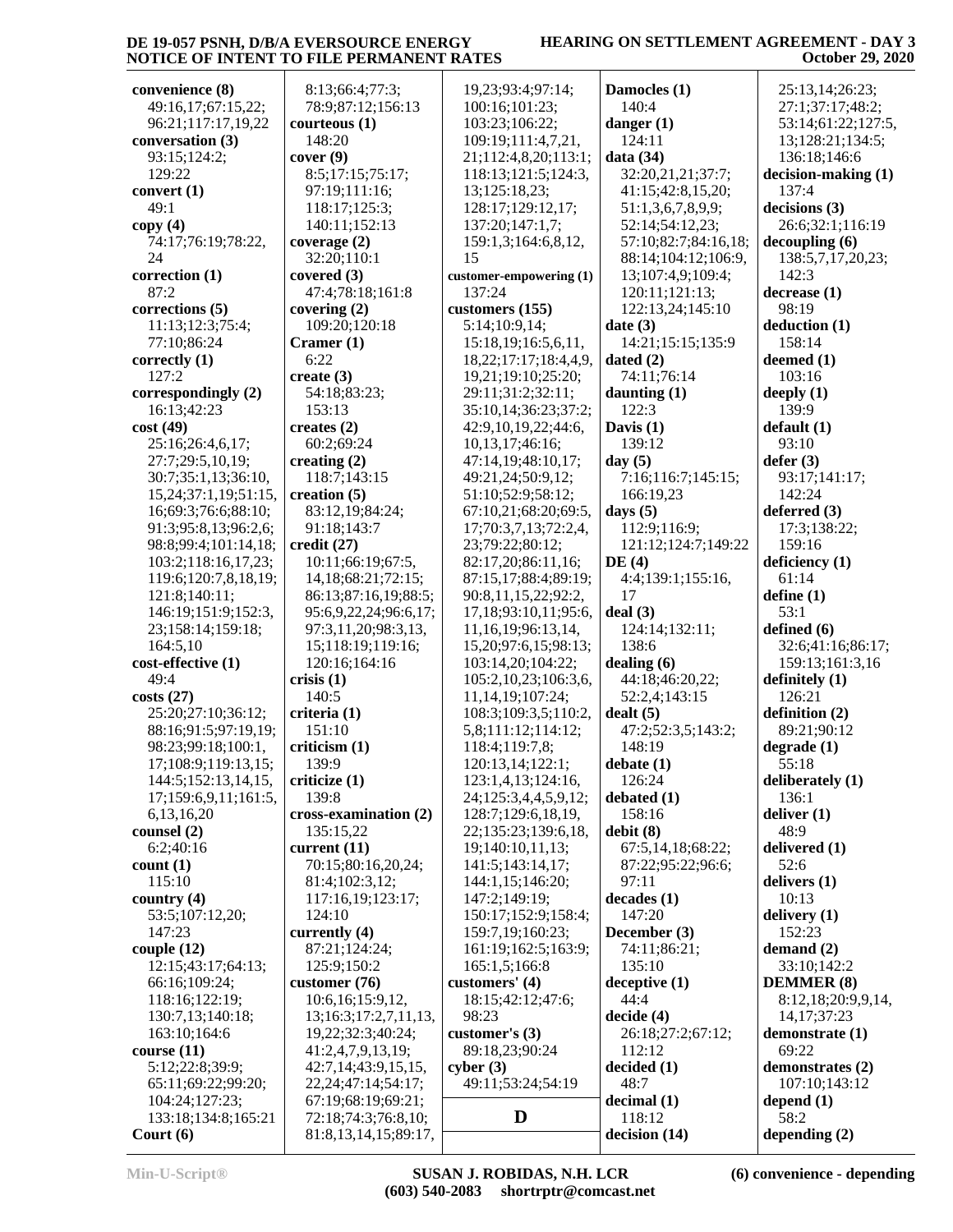#### **HEARING ON SETTLEMENT AGREEMENT - DAY 3 October 29, 2020**

| 100:5;118:23                                 | de  |
|----------------------------------------------|-----|
| depends $(2)$                                |     |
| 57:23;119:6                                  |     |
| deployed (1)<br>35:23                        | de  |
| deployment (3)                               |     |
| 27:11;137:15;                                | de  |
| 165:10<br>depreciable (1)                    | de  |
| 23:14                                        |     |
| depreciate (3)                               | de  |
| 23:18,21;25:9<br>depreciated (3)             |     |
| 25:5,12;26:10                                | de  |
| depreciation (22)                            | de  |
| 13:19,20,24;14:5,                            |     |
| 10;23:23;24:4,15,22;<br>25:1,4;26:23;27:4,5, | DC  |
| 15,22;28:2,5,8,15,24;                        | di  |
| 137:22                                       |     |
| depth(1)<br>165:24                           | dia |
| describe (5)                                 | Di: |
| 54:4;79:18;89:1;                             |     |
| 116:10;118:9                                 | dif |
| described (8)<br>21:17;30:16;79:9,           | dif |
| 13, 19; 82: 1; 85: 1;                        |     |
| 160:12                                       | dif |
| describes (2)<br>21:3;81:20                  |     |
| deserves (1)                                 | dif |
| 139:9                                        |     |
| design(7)                                    |     |
| 83:8,14;116:13,18;<br>128:10;153:15;         |     |
| 158:23                                       |     |
| designed (4)                                 |     |
| 76:2;91:21;105:6;<br>150:23                  | dif |
| designing (2)                                |     |
| 128:5,16                                     | dif |
| detail (2)<br>67:8;131:5                     | dif |
| detailed (1)                                 |     |
| 149:5                                        |     |
| details (15)<br>70:20,24;71:11,13,           | dif |
| 14;72:6;84:5,8;                              | dir |
| 91:21;103:7;111:9,                           |     |
| 10;112:12;114:15;                            | DI  |
| 165:20<br>determination (1)                  | ļ   |
| 90:8                                         |     |
| determine (2)                                |     |
| 33:22;100:17<br>devastating (1)              |     |
| 144:13                                       | dir |
| develop (10)                                 |     |
| 18:14;53:3;55:14;                            | dir |
| 68:3;71:8;83:13;<br>90:12;91:20;103:6;       |     |
| 122:9                                        | dir |

**developed (5)** 76:3;84:17;107:6; 112:10;151:9 **developing (3)** 56:18;125:22; 151:2 **development (3)** 56:15;83:24;153:5 **developments (1)** 158:2 **device (2)** 155:10,19 **devices (3)** 22:14;36:5;59:6 **devoted (1)** 78:3 **DG (1)** 58:23 **di (1)** 29:20 **dialogue (1)** 30:22 **Dianne (1)** 4:15 **differ (3)** 28:5;33:2;105:18 **difference (3)** 15:23;24:7;104:20 **differences (3)** 38:18;163:20; 164:1 **different (21)** 18:19;26:3;29:1; 31:4;32:17;35:14,15; 36:14,15;37:5;46:3; 52:11;55:12;58:23; 59:19;91:17;105:24; 113:22;127:24; 128:11;157:11 **differently (2)** 31:12;104:13 **differing (3)** 104:18;105:20,21 **difficult (3)** 39:21;124:17; 162:15 **difficulty (1)** 156:23 **dire (1)** 143:19 **DIRECT (22)** 9:6;20:3,6,8,10; 24:17;42:1;66:21; 73:6,11;74:8,13,23; 75:5,17;77:5;85:12; 108:4;122:14,24; 123:21;156:12 **directing (1)** 66:15 **direction (4)** 11:11;12:1;74:21; 76:23 **directions (1)**

 158:11 **directly (3)** 10:10;14:23;42:9 **director (3)** 20:22;85:22;132:9 **disagreeing (1)** 39:13 **disagreement (2)** 39:7;116:11 **disagreements (2)** 78:2;116:17 **disallow (1)** 134:3 **disallowed (1)** 135:2 **disappointment (1)** 127:3 **disconnect (4)** 96:16;106:19; 108:11,12 **disconnected (7)** 103:23;106:11; 113:3,5;123:5;124:9, 11 **disconnection (2)** 90:14;122:23 **disconnections (1)** 91:4 **disconnects (3)** 106:16,17;130:16 **discount (1)** 105:17 **discovery (1)** 149:24 **discretionary (1)** 50:6 **discuss (6)** 69:3,9;83:12; 92:22;93:8;105:5 **discussed (7)** 48:6;59:1,10; 91:19;111:21; 130:22;162:8 **discussing (1)** 67:4 **discussion (11)** 12:13;17:1;22:4; 31:9;38:6;50:18; 84:10;125:14;146:6, 11;154:23 **discussions (7)** 13:7;79:4;122:7, 17;154:13,17;157:6 **dispersion (1)** 14:13 **displacement (1)** 57:2 **dispute (3)** 46:1;53:17,18 **dissatisfier (1)** 67:20 **distinct (1)** 133:14

**distributed (3)** 33:9,19;50:16 **distribution (5)** 9:12;141:1;149:6, 8;163:18 **diversity (2)** 157:15,17 **divestiture (1)** 151:17 **Division (2)** 20:15,23 **docket (4)** 86:22;145:4; 154:18;155:16 **dockets (2)** 59:19;165:14 **document (1)** 78:10 **documentary (2)** 132:21;133:6 **documentation (2)** 130:2;162:11 **documents (1)** 151:6 **dollar (1)** 98:12 **dollars (2)** 82:17;102:20 **Dominion (1)** 146:22 **done (15)** 19:15;31:10,11,19; 43:8;55:7;56:23; 57:13,17;81:4;84:11, 20;119:19;129:5; 151:21 **door (2)** 60:24;114:9 **door-to-door (1)** 44:12 **double (1)** 29:19 **double-check (1)** 112:5 **double-checking (1)** 57:8 **Doug (4)** 9:11;56:12;116:16; 139:11 **DOUGLAS (2)** 8:11,15 **down (6)** 46:16;95:18;127:5, 13;138:16;159:18 **draft (1)** 97:17 **drafting (1)** 118:14 **DRAM (1)** 142:11 **draw (2)** 78:7;81:18 **drawing (1)**

 83:9 **drive (2)** 52:22;159:17 **driving (2)** 47:11;92:23 **drop (1)** 93:18 **dropped (3)** 16:14,21;45:2 **due (2)** 124:7;152:16 **duly (2)** 8:12;66:3 **during (8)** 4:9;39:9;49:2; 71:12;105:5;132:19; 138:20;141:16 **dynamic (1)** 137:21 **E earlier (15)** 12:11,12,19;15:2, 3;16:24;17:1;24:13; 34:14;35:20;64:24; 88:13;89:15;92:14; 125:13 **early (3)** 79:24;103:10; 158:10 **earnest (1)** 137:7 **ease (1)** 93:16 **Eastern (1)** 128:15 **easy (1)** 146:6 **echo (1)** 65:2 **economic (2)** 140:13;144:13 **economically (1)** 140:9 **Economics (1)** 73:17 **Ed (1)** 139:12 **edge (2)** 33:6,16 **EDI (4)** 15:11;41:15;42:4; 43:7 **educate (1)** 72:20 **education (1)** 70:2 **EESE (1)** 115:21

 28:13;40:20;61:23; 100:23;133:20

**effect (5)**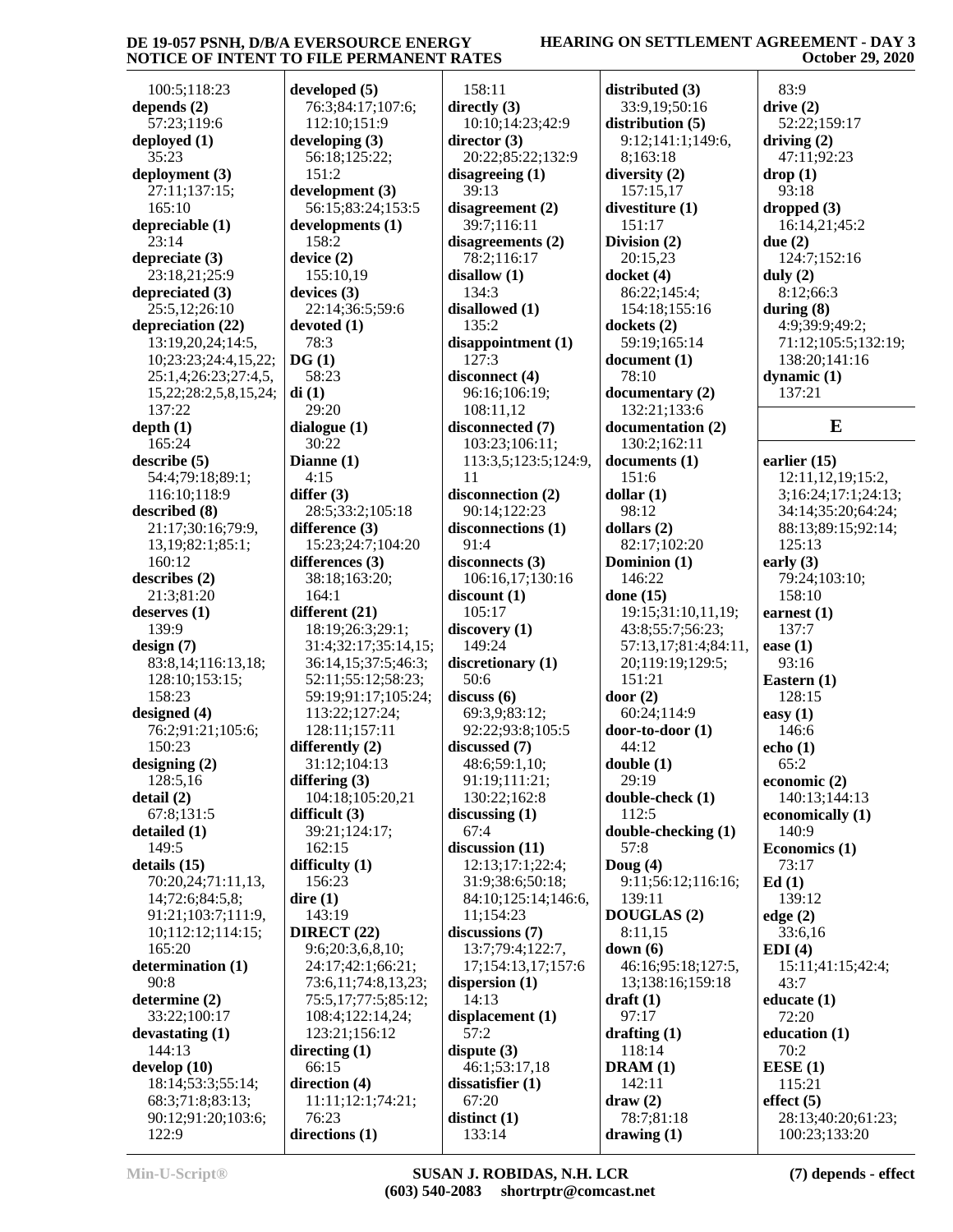#### **HEARING ON SETTLEMENT AGREEMENT - DAY 3 October 29, 2020**

| effective (4)                               | emplo                 |
|---------------------------------------------|-----------------------|
| 15:15;51:11;99:4;<br>140:8                  | 48:1<br>enable        |
| effectively (1)                             | 36:1                  |
| 165:5                                       | enable                |
| efficiencies (2)<br>37:1;56:20              | 48:1<br>encom         |
| efficiency (5)                              | 125:                  |
| 55:16;74:5;105:11;<br>127:10;138:11         | encoul<br>105:        |
| efficient (2)                               | encoul                |
| 95:17;142:3                                 | 140:                  |
| effort(5)<br>56:11;57:15;80:11;             | 154:<br>encoul        |
| 96:16;134:23                                | 15:2                  |
| efforts(1)<br>149:23                        | 129:<br>encryp        |
| Eggleston (1)                               | 54:2                  |
| 6:22                                        | end (8)               |
| eight $(3)$<br>56:6;110:6;111:18            | 13:1<br>25:2          |
| either $(4)$                                | 43:4                  |
| 39:12;42:1;67:18;<br>132:8                  | ended<br>47:3         |
| elderly (1)                                 | end-st                |
| 44:5                                        | 68:7                  |
| Electric (9)<br>20:15,23;22:6;              | <b>Energ</b><br>4:5;  |
| 90:2;137:17;138:24;                         | 9:21                  |
| 141:1;142:1;143:20<br>electromechanical (5) | 41:1<br>69:2          |
| 29:7;37:6;46:9,18;                          | 93:2                  |
| 48:1                                        | 127:<br>139:          |
| electronic (3)<br>41:15;87:22;96:9          | 142:                  |
| element (1)                                 | energy                |
| 47:12<br>Eli(1)                             | 10:1<br>enforc        |
| 6:21                                        | 50:8                  |
| elided (1)<br>136:16                        | engago<br>151:        |
| eligibility (6)                             | engago                |
| 89:3,10;90:9;92:4;<br>129:2,4               | 113:<br>engine        |
| Eligible (7)                                | 151:                  |
| 89:19;90:11;                                | engine                |
| 106:19,22;111:24;<br>123:6;129:7            | 163:<br>Englar        |
| eliminate (2)                               | 50:2                  |
| 67:17;86:11<br>elimination (1)              | <b>Englis</b><br>44:1 |
| 15:3                                        | enhan                 |
| else(6)<br>7:7;8:4;54:4;                    | 73:2<br>enhan         |
| 94:19;110:14;127:24                         | 90:2                  |
| elsewhere (1)                               | enhan                 |
| 107:15<br>Emerson (3)                       | 90:2<br>enroll        |
| 6:19,20,21                                  | 41:4                  |
| empirical (2)<br>122:15;123:20              | enrollo<br>89:1       |
| employed (2)                                | enrollı               |
| 85:18,20                                    | 15:6                  |

| employees (1)                         | 4                     |
|---------------------------------------|-----------------------|
| 48:11                                 | 1                     |
| enable (2)<br>36:14;59:6              | enr<br>1              |
| enabled (1)                           | ens                   |
| 48:10                                 | 2<br>5                |
| encompass (1)<br>125:7                | 9                     |
| encourage (1)                         | $\mathbf{1}$          |
| 105:10                                | ens                   |
| encourages (3)<br>140:8;142:16;       | 1<br>ent              |
| 154:11                                | 5                     |
| encouraging (5)                       | ent                   |
| 15:21;103:19;<br>129:17,21,24         | 1<br>entl             |
| encryption (1)                        | 1                     |
| 54:21                                 | enti                  |
| end (8)<br>13:15;16:16;19:13;         | 1<br>enti             |
| 25:22;26:19;34:10;                    | 1                     |
| 43:4;62:6                             | ent:                  |
| ended (1)<br>47:3                     | 3                     |
| end-state (1)                         | env<br>3              |
| 68:7                                  | env                   |
| Energy $(23)$<br>4:5:5:3;6:23;7:2;    | 6<br>2                |
| 9:21;33:9,12,14,19;                   | equ                   |
| 41:1;49:11;50:17;                     | 1                     |
| 69:24;72:24;74:5;<br>93:22;105:11,13; | equ                   |
| 127:10;138:11;                        | 1<br>equ              |
| 139:21;141:19;                        | 1                     |
| 142:14                                | equ<br>1              |
| energy-efficiency (2)<br>10:13;72:21  | equ                   |
| enforced (1)                          | 1                     |
| 50:8<br>engage (1)                    | era<br>$\overline{4}$ |
| 151:12                                | ER                    |
| engagement (1)                        | 8                     |
| 113:11<br>engineering (1)             | 1<br>err              |
| 151:24                                | 1                     |
| engineering-based (1)                 | err                   |
| 163:16<br>England (1)                 | 1<br>esp              |
| 50:2                                  | 2                     |
| English (1)                           | ess                   |
| 44:10<br>enhance (1)                  | 5<br>ess              |
| 73:2                                  | 1                     |
| enhanced (1)                          | 1                     |
| 90:20<br>enhancements (1)             | esta<br>3             |
| 90:20                                 | esta                  |
| enroll (2)                            | 2                     |
| 41:4,7<br>enrolled (2)                | esta<br>6             |
| 89:17;101:23                          | esti                  |
| enrollment (8)                        | 9                     |
| 15:6,11;40:24;                        | $\mathbf{1}$          |

 41:18;93:9;94:1; 112:11;113:2 **enrolls (1)** 15:10 **ensure (11)** 29:9;32:19;33:18; 51:24;54:16,22; 91:14;92:1;142:12; 162:11;164:7 **ensuring (1)** 10:8 **enter (3)** 53:5;70:13;123:10 **entered (1)** 148:10 **enthusiastic (1)** 139:6 **entirely (1)** 125:15 **entirety (1)** 135:2 **entry (1)** 36:6 **environment (4)** 32:13,14,15;48:11 **envision (6)** 68:10;71:4,6;72:7, 24;97:22 **equal (1)** 158:24 **equally (1)** 146:20 **equate (1)** 19:3 **equipment (1)** 160:12 **equity (2)** 137:11;159:13 **era (1)** 49:3 **ERICA (4)** 8:11,16;9:19; 139:12 **error (4)** 15:12;41:2;43:8,11 **errors (1)** 135:18 **especially (2)** 25:24;140:6 **essential (2)** 50:4;158:20 **essentially (3)** 14:20;102:8; 103:18 **establish (3)** 35:4;38:21;96:1 **established (1)** 28:3 **establishing (3)** 68:21;85:2;145:19 **estimate (4)** 99:17;100:3,14; 103:1

**estimated (2)** 47:15;99:3 **estimates (1)** 47:19 **et (1)** 22:7 **EV (3)** 149:10;153:9; 165:15 **evaluate (8)** 28:10;31:18;32:12; 37:10;68:11;88:18; 145:13;150:24 **evaluated (1)** 29:19 **evaluation (6)** 25:15;31:6,23; 83:15;92:1;109:11 **even (11)** 59:7;68:1;80:14; 96:2;98:18;128:14; 136:9,23;137:2,15; 147:12 **event (4)** 17:24;18:3;47:17; 63:3 **Eversource (29)** 4:5;5:3;9:21;10:7; 50:10;80:23;82:13, 14;91:8,20;115:13; 121:15;124:23; 128:4;135:16;138:4, 6,10;139:8,18,24; 140:17,24;149:16,24; 150:16;151:20; 152:12,24 **Eversource's (7)** 133:12;134:4,14, 24;135:22;149:3; 155:15 **everybody (6)** 19:19;29:3;62:3; 110:14;116:19; 138:18 **everyone (7)** 4:8;7:7,19;23:9; 148:19;165:6;166:21 **everyone's (1)** 54:8 **evidence (4)** 132:21;133:6; 135:4;154:19 **evolve (3)** 87:18,19;88:6 **evolved (3)** 35:8;87:18;121:19 **evolves (2)** 48:20,21 **exact (3)** 107:3;118:12; 123:2 **exactly (3)** 30:10;43:23;107:7

**examination (9)** 5:22;9:6;20:10; 64:11;66:21;73:11; 85:12;130:11;152:1 **examined (1)** 86:7 **examining (1)** 22:12 **example (12)** 24:24;27:12;28:7; 57:1;97:6;105:8,19; 119:3;127:9;140:4; 155:15;161:20 **examples (2)** 137:3;152:7 **exceeds (1)** 98:24 **except (2)** 114:22;137:18 **excess (1)** 159:16 **excited (1)** 69:16 **excuse (3)** 27:19;77:8;79:2 **execution (1)** 25:6 **Executive (1)** 132:9 **exercise (3)** 26:6;28:22;62:11 **Exhibit (29)** 11:1,7,22;74:14,17, 24;75:8,12;76:16,19; 77:5,14,17;78:11,16, 22;79:5,9,14,20; 81:19;82:1,9;85:1; 86:22;98:22;132:20; 134:22;135:7 **exhibits (6)** 11:9;132:12,15,15, 17;133:5 **exist (3)** 29:6;31:16;36:21 **existed (1)** 29:8 **existing (7)** 21:8;22:12;25:18; 26:16;31:2,12,19 **exists (2)** 58:15;59:9 **expand (2)** 119:1,2 **expansion (1)** 88:18 **expect (16)** 28:8;31:8,23;32:8; 57:16,18,19;113:9, 20,21;119:4,5; 128:18,19,22,23 **expectation (11)** 55:6;59:21,22; 103:8;104:14;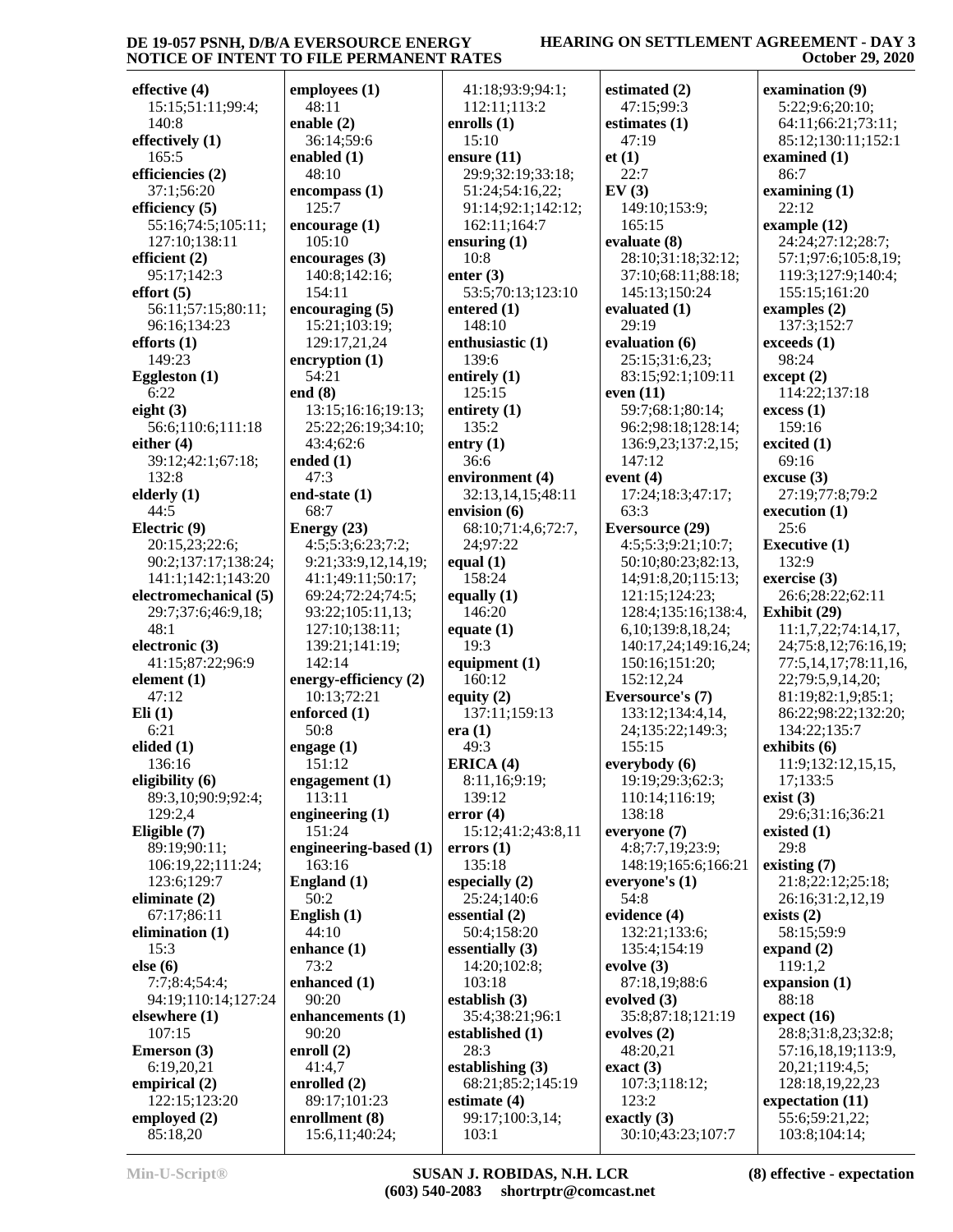### **HEARING ON SETTLEMENT AGREEMENT - DAY 3 October 29, 2020**

| 147:4<br>follow $(4)$<br>16:23;63:23;83:2;<br>145:15<br>following $(1)$ |
|-------------------------------------------------------------------------|
|                                                                         |
|                                                                         |
|                                                                         |
|                                                                         |
|                                                                         |
| 69:6                                                                    |
| follow-up $(3)$                                                         |
| 12:18;61:7,9                                                            |
| food $(1)$                                                              |
| 143:21                                                                  |
|                                                                         |
| forces $(1)$                                                            |
| 28:13                                                                   |
| forecast $(1)$                                                          |
| 102:7                                                                   |
| forgiven (10)                                                           |
| 70:6,17;89:18;                                                          |
| 102:1,13,24;103:2,                                                      |
| 22;105:21;112:21                                                        |
| forgiveness $(11)$                                                      |
| 69:12;70:14;71:20;                                                      |
| 104:12;121:11;                                                          |
| 122:21;123:6;                                                           |
| 124:20;147:19,21;                                                       |
| 149:10                                                                  |
| forms $(1)$                                                             |
| 91:11                                                                   |
| forth $(1)$                                                             |
| 137:10                                                                  |
| forward (38)                                                            |
| 7:4;22:2,22;29:21;                                                      |
| 31:6;32:2;34:4;                                                         |
| 37:17;38:21,22;48:8,                                                    |
| 16;49:14;50:21;                                                         |
| 55:20,24;58:17;60:1,                                                    |
| 23;68:14;69:1,24;                                                       |
| 70:7,8,20;72:4;73:3;                                                    |
| 102:5,6;123:17;                                                         |
| 126:19;142:7;145:5;                                                     |
| 147:13;148:16;                                                          |
| 161:7;163:5,22                                                          |
|                                                                         |
| Fossum $(27)$                                                           |
| 3:9;4:23,24;5:2;                                                        |
| 8:21,23;9:7;12:9,17;                                                    |
| 20:2;24:17;64:7,9,                                                      |
| 12;65:14;66:8,10,22;                                                    |
| 73:5;130:6,7,12;                                                        |
| 131:9;156:19,20;                                                        |
|                                                                         |
| 166:10,20                                                               |
| found $(6)$                                                             |
| 42:11;71:16;                                                            |
| 109:11,13,23;166:2                                                      |
| Foundation (1)                                                          |
| 107:7                                                                   |
| four $(3)$                                                              |
| 27:3;110:10;120:2                                                       |
| frame $(2)$                                                             |
| 103:10;112:17                                                           |
| frank $(1)$                                                             |
| 139:7                                                                   |
| Frankly (1)                                                             |
| 39:19                                                                   |
| free $(1)$<br>95:21                                                     |
|                                                                         |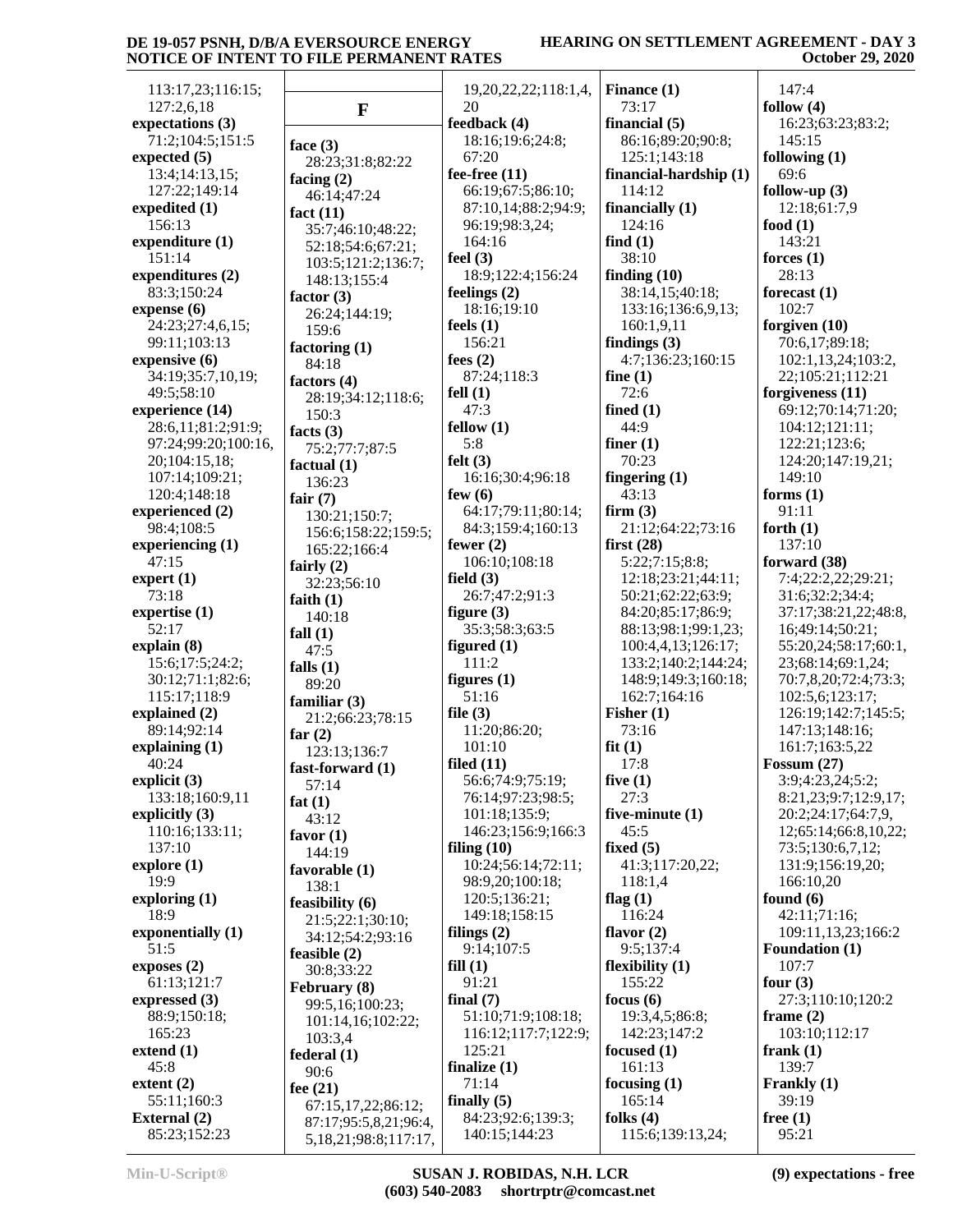#### **HEARING ON SETTLEMENT AGREEMENT - DAY 3 October 29, 2020**

| frequently $(1)$<br>84:9                  | geogra<br>58:2  |
|-------------------------------------------|-----------------|
| ${\bf fresh}$ (1)                         | gets (7         |
| 90:15                                     | 27:1            |
| friendly (1)<br>148:20                    | 102:            |
| front $(5)$                               | 110:<br>given ( |
| 74:17;76:19;78:22;                        | 25:1            |
| 79:1;114:9                                | 130:            |
| fronts $(1)$                              | 151:            |
| 39:16<br>fuel $(1)$                       | glad (1         |
| 90:2                                      | 53:1<br>gleane  |
| full $(4)$                                | 18:1            |
| 115:8;132:15,16,                          | global          |
| 20                                        | 154:            |
| fully $(7)$<br>25:11;26:9;42:17;          | goals (         |
| 105:15;134:16;                            | 90:1<br>goes (3 |
| 135:19;141:24                             | 14:1            |
| functionalities (1)                       | going-          |
| 45:19                                     | 80:1            |
| functionality (7)                         | Good (          |
| 21:4;22:16;46:2;<br>58:15,16;59:3;163:8   | 4:18<br>11,1    |
| functioning $(1)$                         | 22:2            |
| 71:5                                      | 44:2            |
| further $(10)$                            | 73:4            |
| 21:22;69:3;76:7;                          | 103:            |
| 85:6;121:16;131:5;<br>143:1;147:11;158:1; | 129:<br>139:    |
| 159:8                                     | 23;1            |
| future (19)                               | gosh (1         |
| 22:8;34:16;35:6;                          | 121:            |
| 36:7;50:16;68:9;                          | govern          |
| 70:9;88:8;123:15;<br>135:13;136:19;       | 126:<br>govern  |
| 140:24;148:14;                            | 48:2            |
| 153:4;158:1;160:18;                       | grants          |
| 161:24;162:16;166:7                       | 7:24            |
|                                           | granul          |
| G                                         | 18:1<br>great ( |
| gain(1)                                   | 68:2            |
| 72:19                                     | grew (          |
| gained (1)                                | 50:3            |
| 55:16                                     | grid(5)         |
| gaining (4)<br>19:9;32:5;128:20;          | 22:6<br>gross ( |
| 147:24                                    | 27:2            |
| gas(1)                                    | groun           |
| 90:3                                      | 135:            |
| gateway (1)                               | groun           |
| 54:14<br>gave(1)                          | 53:1            |
| 51:15                                     | group<br>9:13   |
| general (5)                               | 71:2            |
| 13:1;14:6;73:17;                          | 83:1            |
| 93:17;161:14                              | 22:9            |
| generally (9)<br>13:4;14:16;15:19;        | 112:<br>114:    |
| 17:6;27:17;36:13;                         | 116:            |
| 148:10,13;157:14                          | 127:            |

| geography (1)              | 145:7,12;153:14;       |
|----------------------------|------------------------|
| 58:22                      | 165:10                 |
| gets (7)                   | groups(8)              |
| 27:12;70:6;101:24;         | 19:4,5;72:3;114:8,     |
| 102:13;103:22;             | 10,17;127:8,18         |
| 110:15;122:4               | GTEP(1)                |
| given (7)                  | 152:1                  |
| 25:18;84:3;126:13;         | guess (4)              |
| 130:20;136:24;             | 41:3;60:15;87:9;       |
| 151:17;156:22              | 136:16                 |
| glad (1)                   | guide (3)              |
| 53:12                      | 153:14;163:13;         |
| gleaned (1)                | 165:10                 |
| 18:11                      |                        |
| global (1)                 | H                      |
| 154:1                      |                        |
| goals (3)                  | habits $(1)$           |
| 90:10;157:12,23            | 90:13                  |
| goes (3)                   | half $(1)$             |
| 14:12;45:22;111:4          | 120:24                 |
| going-forward (1)          | Hampshire (85)         |
| 80:16                      | 6:13,23;7:3;15:24;     |
| Good (32)                  | 16:10,17;18:24;        |
| 4:18,24;5:7,8;6:5,         | 19:10;20:16,24;        |
| 11, 12, 20; 9: 19; 20: 21; | 26:21;30:21;31:1,2,    |
| 22:2;23:9;32:20;           | 8;32:15,17;33:3,11;    |
| 44:23;72:12,16,17;         | 34:17,24;36:19;41:6,   |
| 73:4;81:16;85:14,20;       | 10,11,17;42:18,19;     |
| 103:19;119:23;             | 43:16;44:2;46:11;      |
| 129:10,11;138:19;          | 50:14,20;52:19;53:8;   |
| 139:17;140:12,17,18,       | 58:20,21;59:5;68:18;   |
| 23;166:19                  | 69:4;71:15,19,24;      |
| gosh (1)                   | 72:1;73:24;80:1,4,9,   |
| 121:18                     | 10,13;81:2;82:11;      |
| governance (1)             | 85:21;88:3;91:8,13;    |
| 126:18                     | 92:21;93:3,5;96:13;    |
| government (1)             | 105:9;114:15;115:2;    |
| 48:24                      | 124:24;127:9;128:6,    |
| grants(2)                  | 11;139:22;141:1,19;    |
| 7:24;49:1                  | 142:15;145:1,14;       |
| granular (1)               | 147:9;148:7,9;         |
| 18:15                      | 149:12;161:1;162:5;    |
| great (1)                  | 163:10,17;164:22;      |
| 68:2                       | 165:11,19;166:7        |
| $g$ rew $(1)$              | Hampshire's (1)        |
| 50:3                       | 92:2                   |
| grid (5)                   | Hampshire-specific (1) |
| 22:6;33:6,15,17,20         | 91:15                  |
| gross (1)                  | hand $(2)$             |
| 27:21                      | 24:2;123:7             |
| grounds (1)                | hand-held (2)          |
| 135:2                      | 36:5;46:22             |
| groundwork (1)             | handle (2)             |
| 53:13                      | 48:3;159:16            |
| group (36)                 | handling $(2)$         |
| 9:13;10:6;19:3;            | 159:9;163:3            |
| 71:2,4,8,14;72:7;          | happen $(5)$           |
| 83:13,20,23;84:15,         | 43:17;62:14;70:11;     |
| 22;91:18,19;111:3;         | 97:5;122:2             |
| 112:12;113:9,10;           | happened $(2)$         |
| 114:2,3,20;115:9,24;       | 60:13;138:19           |
| 116:4;126:7,17,22;         | happening $(2)$        |
| 127:7,15,16;141:16;        | 44:1;60:18             |

| RATES                  |                                |
|------------------------|--------------------------------|
|                        |                                |
| 145:7,12;153:14;       | happens $(7)$                  |
| 165:10                 | 27:5,14;46:15,18;              |
| groups (8)             | 112:23;123:9;125:15            |
| 19:4,5;72:3;114:8,     | happy (8)                      |
| 10,17;127:8,18         | 16:11;17:9;46:5;               |
| GTEP(1)                | 93:11;147:16,17;               |
| 152:1                  | 148:3;150:9                    |
| guess (4)              | hard $(1)$                     |
| 41:3;60:15;87:9;       | 114:18                         |
|                        |                                |
| 136:16                 | hardship (11)                  |
| guide (3)              | 69:19;72:23;86:17;             |
| 153:14;163:13;         | 89:20;96:15;105:23;            |
| 165:10                 | 125:1;129:7,11,15;             |
|                        | 143:18                         |
| H                      | hazards $(1)$                  |
|                        | 47:8                           |
| habits (1)             | head $(2)$                     |
| 90:13                  | 44:3;115:4                     |
| half $(1)$             | headquarters (1)               |
|                        |                                |
| 120:24                 | 5:11                           |
| Hampshire (85)         | heads $(1)$                    |
| 6:13,23;7:3;15:24;     | 165:3                          |
| 16:10,17;18:24;        | heads-I-win-tails-you-lose (1) |
| 19:10;20:16,24;        | 138:8                          |
| 26:21;30:21;31:1,2,    | health $(2)$                   |
| 8;32:15,17;33:3,11;    | 90:24;105:2                    |
| 34:17,24;36:19;41:6,   | heard $(16)$                   |
| 10,11,17;42:18,19;     | 7:19;85:14;90:17;              |
| 43:16;44:2;46:11;      | 117:16;125:13;                 |
|                        |                                |
| 50:14,20;52:19;53:8;   | 129:3;144:1,7,9;               |
| 58:20,21;59:5;68:18;   | 153:23;159:17;                 |
| 69:4;71:15,19,24;      | 162:8;163:10,18;               |
| 72:1;73:24;80:1,4,9,   | 164:14,23                      |
| 10,13;81:2;82:11;      | hearing $(15)$                 |
| 85:21;88:3;91:8,13;    | 4:4,7,9,11;7:1,16;             |
| 92:21;93:3,5;96:13;    | 9:3;45:10;74:15;               |
| 105:9;114:15;115:2;    | 76:17;135:12;143:6;            |
| 124:24;127:9;128:6,    | 155:1;156:3;166:23             |
| 11;139:22;141:1,19;    | hearings $(3)$                 |
| 142:15;145:1,14;       | 16:8;78:14;105:5               |
|                        | heavily (1)                    |
| 147:9;148:7,9;         |                                |
| 149:12;161:1;162:5;    | 29:4                           |
| 163:10,17;164:22;      | help (22)                      |
| 165:11,19;166:7        | 21:11;23:13;30:23;             |
| Hampshire's (1)        | 34:23;53:1;88:16;              |
| 92:2                   | 90:10;100:1;128:10;            |
| Hampshire-specific (1) | 129:18;139:14;                 |
| 91:15                  | 143:13,17;145:7,14;            |
| hand $(2)$             | 153:14;155:19;                 |
| 24:2;123:7             | 158:2;161:22;164:1;            |
| hand-held (2)          | 165:2,10                       |
| 36:5;46:22             | helpful $(7)$                  |
|                        |                                |
| handle (2)             | 43:6;45:16;59:17;              |
| 48:3;159:16            | 64:3;92:5;148:21;              |
| handling (2)           | 166:6                          |
| 159:9;163:3            | Helping $(1)$                  |
| happen (5)             | 90:4                           |
| 43:17;62:14;70:11;     | helps $(1)$                    |
| 97:5;122:2             | 22:8                           |
| happened (2)           | here's $(2)$                   |
| 60:13;138:19           | 88:8;139:20                    |
|                        |                                |
| happening (2)          | Herrick (2)                    |
| 44:1;60:18             | 107:6,17                       |

3:9;125:15 15:105:23; **s-you-lose** (1)  $:12;143:6;$  $9:1;128:10;$  $145:7,14;$  $:22;164:1;$ **hesitate (1)** 139:8 **high (3)** 54:3;57:3;123:18 **higher (9)** 47:15,18;96:7; 98:14;100:11,18; 110:2;124:14;125:5 **high-level (1)** 91:23 **high-quality (2)** 10:9;48:9 **hire (1)** 60:8 **historical (1)** 102:9 **hit (1)** 146:9 **hold (1)** 4:7 **Home (22)** 6:14;49:18;54:8, 15;70:2;73:19;74:9; 76:14;80:8;83:1; 105:15;113:12; 115:3;122:8;128:9; 142:22;143:4,8,11, 23;145:9,17 **Home's (1)** 127:12 **Honor (1)** 6:6 **hope (1)** 114:18 **hoped (1)** 127:15 **hopefully (2)** 70:8;124:12 **hopes (1)** 162:15 **horizon (1)** 121:21 **HORTON (55)** 8:11,15;9:1,2,8,11, 11;12:18,23;13:3,22; 14:3;23:10,12;24:1, 10;25:13;27:7,16; 30:12,15;32:12;34:7, 14;36:1;37:14;38:13; 39:3;48:15;52:20; 55:8;56:5,21;57:10, 19,23;59:23;61:19, 21;64:13,16,22; 66:11,23;67:2;99:13; 103:1,13;104:3; 116:16,16;139:11; 153:24;159:17; 161:18 **hours (1)** 149:22 **household (1)** 89:24 **housing (2)**

**Min-U-Script® SUSAN J. ROBIDAS, N.H. LCR (603) 540-2083 shortrptr@comcast.net** **(10) frequently - housing**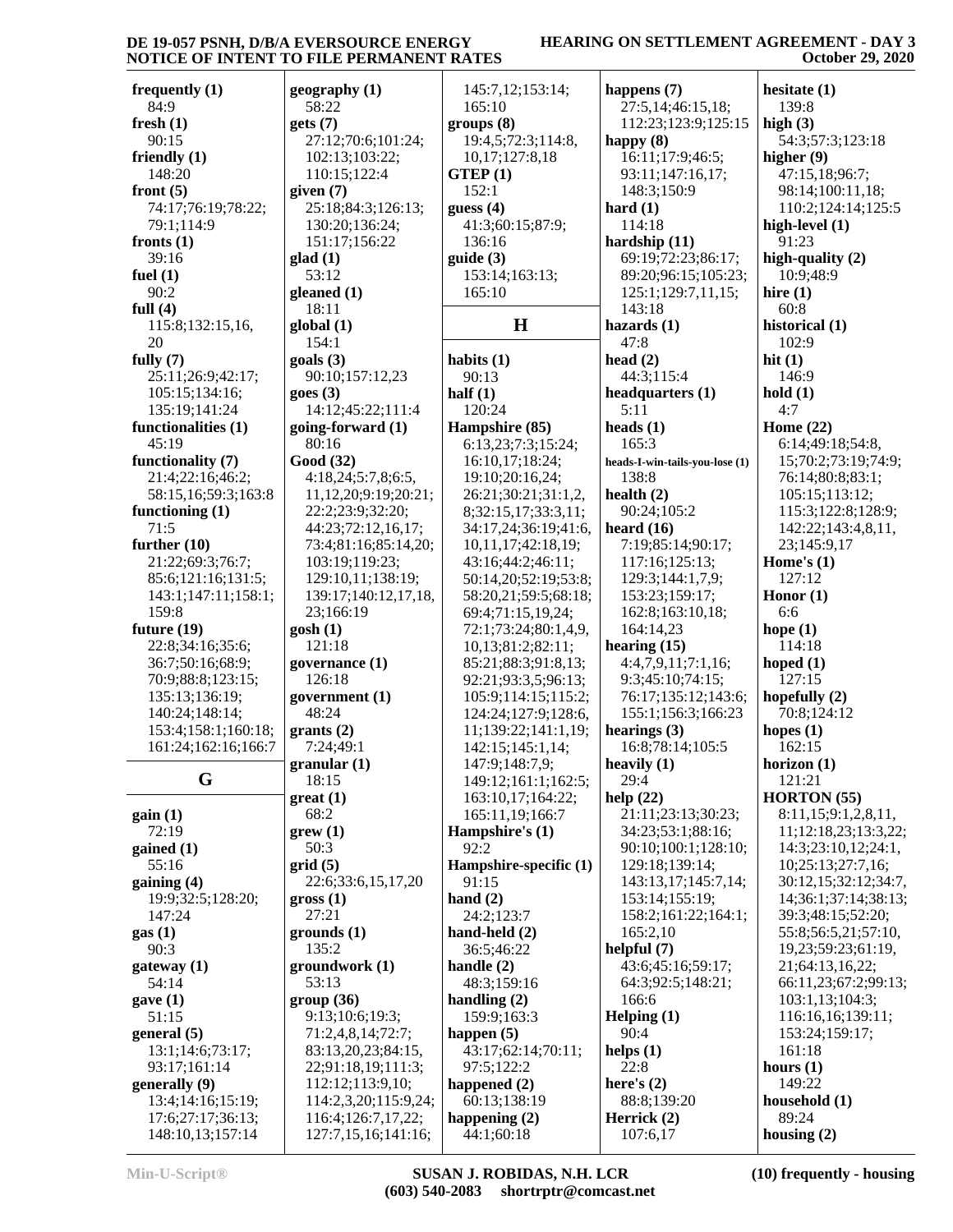## **HEARING ON SETTLEMENT AGREEMENT - DAY 3 October 29, 2020**

| 108:19,20                            | 150:22;157:5;159:6         | incremental (7)            | initiatives (1)                | interim $(2)$              |
|--------------------------------------|----------------------------|----------------------------|--------------------------------|----------------------------|
| huge $(1)$                           | importantly $(3)$          | 29:10,10;34:20;            | 31:3                           | 31:11,19                   |
| 122:4                                | 158:4;161:2;               | 36:1,7,9;37:4              | innovative (1)                 | interpretation (1)         |
| hundreds $(3)$                       | 164:21                     | incurred $(2)$             | 153:3                          | 34:22                      |
| 109:8,8;149:19                       | improve(1)                 | 86:12;153:21               | input $(4)$                    | <b>INTERROGATORIES (2)</b> |
| hypothetically (1)                   | 150:23                     | incurring $(1)$            | 19:6,15;72:8;128:8             | 23:7;95:3                  |
| 99:8                                 | improved (2)               | 87:17                      | inquired $(1)$                 | interrupt $(1)$            |
|                                      | 90:19;108:24               | indeed $(4)$               | 155:3                          | 116:22                     |
| I                                    | improvement (1)            | 60:22;80:5;111:11;         | insight $(1)$                  | interrupting $(1)$         |
|                                      | 109:23                     | 139:18                     | 114:13                         | 45:14                      |
| ID $(1)$                             | improvements (3)           | independent (5)            | insights $(1)$                 | interrupts $(3)$           |
| 132:16                               | 90:20,23;164:15            | 21:11;60:9,17;             | 162:23                         | 77:3;78:9;87:12            |
| idea $(4)$                           | imprudence (3)             | 151:12;163:23              | insist $(1)$                   | interval (1)               |
| 28:16;72:12;81:16;                   | 65:4;135:3;154:4           | indicate $(1)$             | 138:17                         | 32:22                      |
| 101:22                               | imprudent (4)              | 106:9                      | install $(5)$                  | intervened (1)             |
| identification (4)                   | 38:17;39:2,4;134:5         | indicated (1)              | 25:11,14;26:20;                | 149:15                     |
| 74:14;76:16;78:11;                   | imputed $(1)$              | 80:2                       | 52:13;58:8                     | intervenor (2)             |
| 134:20                               | 52:8                       | indicates $(1)$            | installation (1)               | 73:19;149:23               |
| identified (7)                       | inability $(3)$            | 106:14                     | 33:8                           | intimate $(1)$             |
| 7:8;8:2;68:12;                       | 81:9,10:82:22              | indication (1)             | installed (5)                  | 72:3                       |
| 86:22;95:11;98:10;                   | include (8)                | 104:4                      | 14:21;23:22;24:24;             | into $(29)$                |
| 111:15                               | 35:22;65:9;89:19;          | industry $(1)$             | 36:18;47:23                    | 13:3;14:12;17:8;           |
| identify $(5)$                       | 102:2;119:3;138:4;         | 32:24                      | installing $(2)$               | 18:15;24:23;26:14;         |
| 9:4;32:8,10;                         | 147:3;151:2                | inevitable $(1)$           | 10:15:34:16                    | 29:9;33:2;35:5;36:6,       |
| 102:10;129:14                        | included (7)               | 137:16                     | instance (3)                   | 19;48:15;49:7;52:8;        |
| illustrative (1)                     | 11:21;68:23;               | infiltrate $(1)$           | 111:3;130:23;                  | 53:5;70:14;75:15;          |
| 118:11                               | 103:12,24;142:5,12;        | 49:16                      | 155:21                         | 77:21;80:11;84:18;         |
| imagine $(1)$                        | 160:5                      | inform $(1)$               | instead $(5)$                  | 100:23;104:10;             |
| 41:20                                | includes (3)               | 34:24                      | 110:4,8;120:15,20;             | 107:2;112:22;129:8;        |
| imagined $(1)$                       | 17:18;149:5;154:3          | information (29)           | 137:3                          | 134:21;146:8;              |
| 53:7                                 | including $(8)$            | 5:21;8:2;13:10;            | insulated (1)                  | 148:10;161:24              |
| immediate (1)                        | 10:12;22:9;40:5;           | 16:3,21;18:7,11;           | 105:15                         | introduce (1)              |
| 157:24                               | 56:15;65:6;153:5;          | 22:3;31:24;37:15;          | integrated $(1)$               | 106:23                     |
| impect(6)                            | 154:3;161:20               | 43:13;54:9,13;58:1,        | 164:10                         | introduced (2)             |
| 93:21;107:3;                         |                            |                            |                                |                            |
|                                      |                            |                            |                                |                            |
|                                      | income $(5)$               | 14;59:15,24;72:9;          | intend $(1)$                   | 134:17;135:20              |
| 112:14;144:13,17;                    | 82:18;89:5,6;              | 97:12,16;107:5,13;         | 41:23                          | introduction (1)           |
| 159:19                               | 108:1;159:16               | 129:10;130:20;             | intended (8)                   | 86:14                      |
| impacts (6)                          | income-eligible (3)        | 150:1;151:3;162:10,        | 12:10;43:20;44:15;             | investigation (2)          |
| 58:12;72:14;78:5;                    | 80:12;90:1;130:3           | 18;163:13                  | 58:9;84:13;108:2;              | 86:3;153:9                 |
| 91:5;120:7;144:10                    | inconsistent (1)           | informational (1)          | 123:12;127:16                  | investment (19)            |
| implement (10)                       | 134:6                      | 37:8                       | intent $(1)$                   | 26:11;27:21;36:10;         |
| 24:21;25:2;57:22;                    | incorporate (1)            | informed $(1)$             | 162:15                         | 38:11;39:2;50:4;           |
| 83:8;88:11;103:3;                    | 100:3                      | 120:4                      | interact $(1)$                 | 51:23;64:14,21;            |
| 114:14;138:20;                       | incorporated (2)           | infrastructure (26)        | 94:1                           | 133:13,20;134:4;           |
| 161:10;164:13                        | 98:17;100:12               | 31:13,20;34:6;             | interchange (1)                | 135:1;136:7,14;            |
| implementation (7)                   | incorrect (2)              | 36:19;45:20;46:8,9,        | 41:16                          | 154:7;159:23;160:4,        |
| 76:4;84:5,9;88:2;                    | 43:14;125:20               | 21;47:23;48:21;49:7,       | interest $(14)$                | 10                         |
| 91:7;100:4;138:23                    | increase $(12)$            | 9, 19; 51: 1; 52: 2, 14;   | 19:23;21:18;36:16;             | investments (18)           |
| implemented (11)                     | 33:13;37:12;98:7;          | 53:19,21,22;54:14;         | 55:19;68:23;85:2;              | 38:17;39:6,9,15;           |
| 15:17;24:3;58:4;                     | 99:2,8;100:2,7;            | 59:4,8;149:11;             | 94:14;141:4;145:19;            | 40:5;65:5,10,10;           |
| 68:6;69:9;84:13,19;                  | 101:15,17;119:4;           | 153:10;163:18;             | 150:15;156:1,5;                | 134:14;136:20;             |
| 92:24;99:7;104:16;                   | 146:10;149:20              | 165:15                     | 158:7;161:18                   | 151:7,8;153:20,22;         |
| 148:2                                | increased (1)              | infrastructures (1)        | interested (16)                | 160:3,4,7;163:22           |
| implementing (4)                     | 99:10                      | 31:16                      | 37:9,16;59:16;                 | involved (4)               |
| 88:10;128:5;140:1;                   | increases $(3)$            | in-home $(1)$              | 68:16;71:21;88:17;             | 113:14;116:1;              |
| 165:7                                | 51:5;147:12;149:6          | 59:6                       | 113:12,24;114:7;               | 121:14,17                  |
| implements $(1)$                     | increasing $(2)$           | initial $(4)$              | 115:7;126:7,9,11,14;           | involves $(1)$             |
| 104:13                               | 33:16;120:6                | 10:24;30:16;100:2;         | 128:4;165:16                   | 10:10                      |
| important $(16)$                     | increasingly (7)           | 158:15                     | interesting $(1)$              | involving $(2)$            |
| 17:17;33:7,8;46:6;                   | 32:5;33:5,7,7;             | initially $(1)$            | 105:3                          | 76:4;80:6                  |
| 49:10,13,14;79:21;                   | 49:14;96:11;97:8           | 161:12                     | interests $(4)$                | irrespective (1)           |
| 82:8;83:22;137:16;<br>141:24;145:12; | incredible $(1)$<br>157:17 | initiation $(1)$<br>153:11 | 113:22;149:15;<br>150:6;157:16 | 107:24<br>isolated (1)     |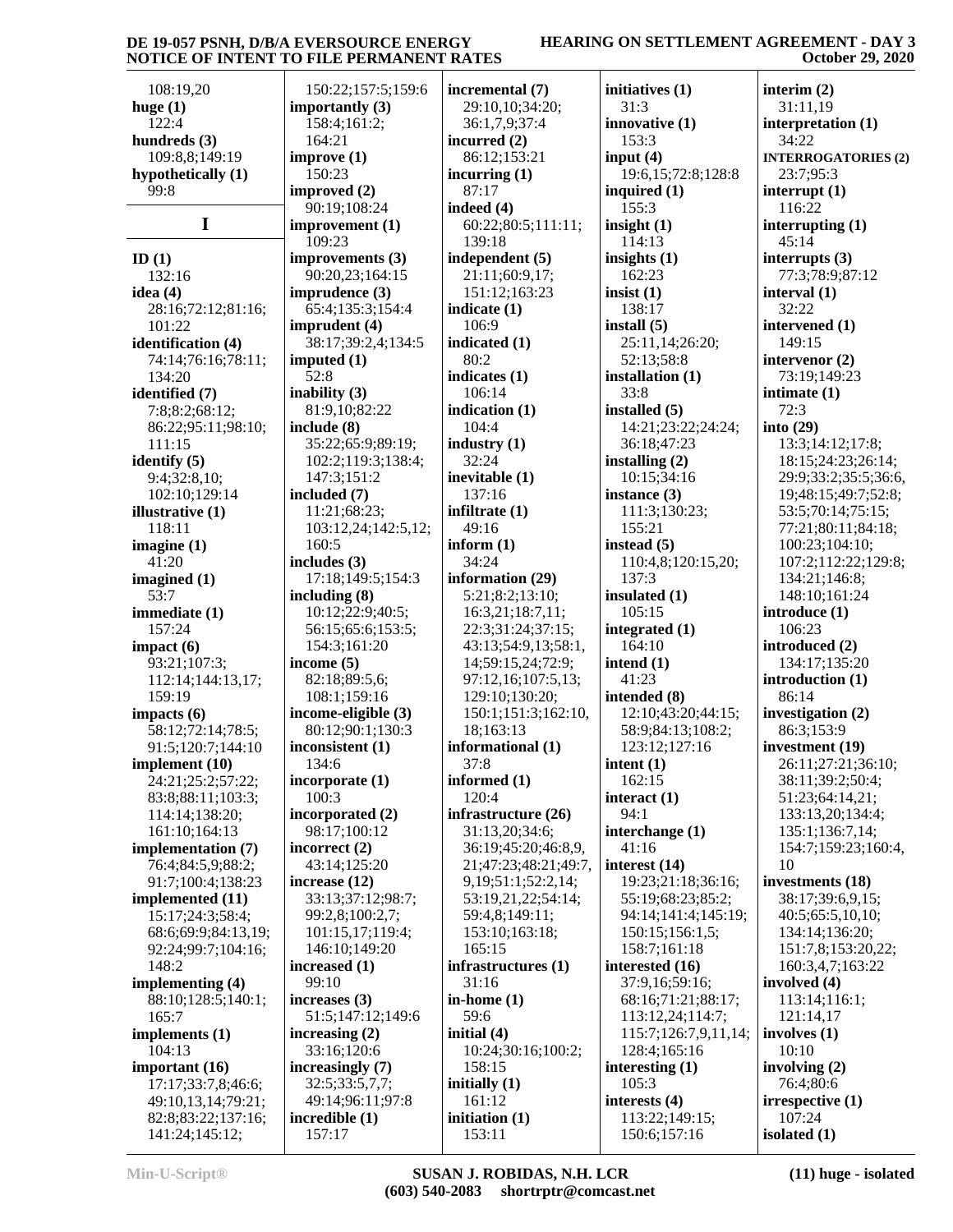## **HEARING ON SETTLEMENT AGREEMENT - DAY 3 October 29, 2020**

| 54:21                         | keep(5)                            | Law $(3)$                             | 35:5;112:10               | lives $(2)$                               |
|-------------------------------|------------------------------------|---------------------------------------|---------------------------|-------------------------------------------|
| issuance $(1)$                | 47:5;54:23;159:2;                  | 107:6,18;148:8                        | Liberty $(1)$             | 13:2;28:3                                 |
| 108:10                        | 161:19;165:2                       | laws(1)                               | 138:24                    | load $(2)$                                |
| issue $(19)$                  | keeping $(1)$                      | 148:6                                 | life $(21)$               | 49:24;50:6                                |
| 4:9;22:21;40:10;              | 147:6                              | lawyer $(1)$                          | 12:21;13:5,14,16,         | local(1)                                  |
| 42:19;44:13;61:22;            | Kelly $(1)$                        | 38:13                                 | 24;14:4,7,17;23:11,       | 90:6                                      |
| 62:7;63:15;65:9;              | 7:2                                | lawyers $(1)$                         | 14, 17; 24: 3, 21; 25: 2, | locations <sub>(1)</sub>                  |
| 77:2;78:8;89:2;               | key(4)                             | 40:8                                  | 23;26:2,19;27:14;         | 95:20                                     |
| 93:18;108:10;126:1,           | 35:4;138:2;140:22;                 | lay(1)                                | 28:18;34:10;46:15         | lock $(1)$                                |
| 6;145:16;155:3;               | 152:10                             | 30:20                                 | light $(3)$               | 22:8                                      |
| 160:1                         | kick(2)                            | lead $(3)$                            | 56:1;59:9;150:3           | locked $(1)$                              |
| issued $(1)$                  | 112:15;122:21                      | 115:14;144:3;                         | lighting $(2)$            | 60:21                                     |
| 156:14                        | $\operatorname{kind}(4)$           | 145:16                                | 153:7,8                   | locks $(1)$                               |
| issues $(26)$                 | 91:21;111:9;125:2;                 | lead-lag $(1)$                        | likely $(5)$              | 30:5                                      |
| 12:11;21:17;40:4;             | 130:9                              | 91:5                                  | 32:23;52:16;106:4;        | long(4)                                   |
| 59:19;62:10;65:4;             | $\text{kinds}(2)$                  | learn $(2)$                           | 110:22;162:21             | 56:4;108:16;                              |
| 74:2,3,4,5,6;76:3,6,8,        | 160:14;161:13                      | 30:13;145:11                          | likened (1)               | 151:18;157:1                              |
| 11;141:23;142:7,23;           | knew(1)                            | learned (4)                           | 155:9                     | longer $(3)$                              |
| 154:2;155:7;156:9;            | 51:23                              | 80:13;121:20,21,                      | likewise (2)              | 36:21;121:22;                             |
| 158:9;162:16;                 | knocking $(1)$                     | 23                                    | 9:16:13:18                | 157:2                                     |
| 165:18,24;166:5               | 44:12                              | learnings $(2)$                       | liking $(1)$              | $longer-term (1)$                         |
| item $(3)$                    | knowing $(1)$                      | 72:19;73:1                            | 16:20                     | 162:1                                     |
| 87:8;126:16;                  | 37:16                              | least $(9)$                           | limit(1)                  | long-term $(2)$                           |
| 136:13                        | knowingly (1)                      | 36:12,22;55:18;                       | 114:2                     | 83:15;91:24                               |
| items $(11)$                  | 135:24                             | 127:12;147:11;<br>151:9;152:3;164:5,9 | limitations (1)<br>58:18  | look $(23)$<br>12:10;18:1;22:22;          |
| 16:23;66:16;<br>130:22;131:4; | knowledge (3)<br>52:17;72:3;114:13 | leave $(2)$                           | limited $(5)$             |                                           |
| 160:18,19;161:3,7,            | known $(3)$                        | 7:1;76:10                             | 45:20;53:19;              | 25:13;26:8,12;34:11;<br>38:2;48:19;51:18; |
| 10;162:2;165:17               | 75:2;77:7;86:9                     | leaves $(1)$                          | 119:18,20;161:3           | 53:9;67:9,22;68:13;                       |
| Itron $(1)$                   | knows $(1)$                        | 47:5                                  | line $(4)$                | 70:7,20;72:4;102:5;                       |
| 29:24                         | 138:18                             | led(3)                                | 14:12;19:19;161:1;        | 142:7;157:15;163:5,                       |
| Itron-proprietary (1)         | Kreis $(6)$                        | 79:4;140:19;157:6                     | 162:19                    | 22;165:14                                 |
|                               |                                    |                                       |                           |                                           |
|                               |                                    |                                       |                           |                                           |
| 30:4                          | 3:4;5:6,7,9;132:24;                | left(2)                               | lines $(1)$               | looked $(13)$                             |
|                               | 133:1                              | 14:9;25:4                             | 130:17                    | 13:3;35:7;47:22;                          |
| ${\bf J}$                     | KURT(3)                            | legacy(1)<br>137:17                   | lingering $(1)$<br>62:7   | 48:4,5,5;51:14,14;<br>52:19;96:13;104:21; |
| JD(3)                         | 8:12,18;20:14                      | Legal $(4)$                           | linked (1)                | 119:24;124:22                             |
| 17:15,16,17                   | L                                  | 6:14,16;115:2;                        | 104:19                    | looking $(14)$                            |
| jeopardy $(1)$                |                                    | 139:23                                | links $(1)$               | 28:14;31:15;36:3;                         |
| 124:8                         | landed $(1)$                       | legislation $(1)$                     | 95:12                     | 46:7;47:13;50:5,14;                       |
| Jersey $(1)$                  | 125:21                             | 59:9                                  | list $(6)$                | 53:13;72:5;102:8;                         |
| 109:10                        | language $(3)$                     | legislative $(1)$                     | 41:9;42:8;92:17,          | 128:7;145:5;160:18;                       |
| John(1)                       | 44:11;86:19;126:8                  | 137:6                                 | 20;93:4,7                 | 162:6                                     |
| 6:6                           | large $(4)$                        | length $(1)$                          | Listen $(1)$              | looks $(2)$                               |
| joined $(2)$                  | 18:20;34:8;50:3;                   | 156:23                                | 114:9                     | 17:16;65:22                               |
| 66:1;157:9                    | 106:5                              | less(5)                               | listened (1)              | loomed $(1)$                              |
| judgment $(2)$                | last $(14)$                        | 26:24;37:5;90:18;                     | 139:11                    | 140:2                                     |
| 135:6;136:1                   | 19:18;28:9;60:10;                  | 96:8;162:6                            | listing $(1)$             | lose $(2)$                                |
| judicata (1)                  | 61:10;62:17;71:1;                  | lessons(1)                            | 16:3                      | 108:22;122:22                             |
| 136:19                        | 80:13;109:22;117:1;                | 145:11                                | literally (1)             | lost(3)                                   |
| July (1)<br>56:7              | 129:2;135:10;<br>137:23;151:18;    | letting $(2)$                         | 137:18                    | 138:9,11;152:15                           |
|                               | 155:16                             | 6:1;7:6<br>level $(7)$                | litigants (1)<br>5:9      | lot(14)<br>30:17;34:22;53:9;              |
| jumping-off $(1)$<br>37:4     | lastly $(2)$                       | 42:10;47:15;54:3;                     | litigated (3)             | 58:14;80:10;109:4;                        |
| jurisdiction (1)              | 16:23;165:12                       | 58:23;84:21;100:17;                   | 84:7;134:17;              | 121:7,20;123:1;                           |
| 98:2                          | late $(5)$                         | 159:3                                 | 135:20                    | 146:5;147:3,4,6;                          |
| Justice $(1)$                 | 61:17;125:16,23;                   | levels $(1)$                          | litigating $(2)$          | 148:2                                     |
| 139:22                        | 126:1,3                            | 88:16                                 | 39:23;146:14              | love $(1)$                                |
|                               | later $(4)$                        | leverage $(3)$                        | little $(6)$              | 42:24                                     |
| K                             | 14:16;41:21;88:18;                 | 18:22;52:18;55:10                     | 30:9;67:8;71:2;           | low(10)                                   |
|                               | 103:9                              | leveraging $(2)$                      | 91:16;113:8;156:21        | 50:15;51:19;82:18;                        |
| Kathryn $(1)$<br>4:19         | launch $(1)$<br>140:7              | 31:12,19<br>levers $(2)$              | live $(2)$<br>39:17;157:3 | 89:5,6;123:8,19;<br>124:9;147:7;161:20    |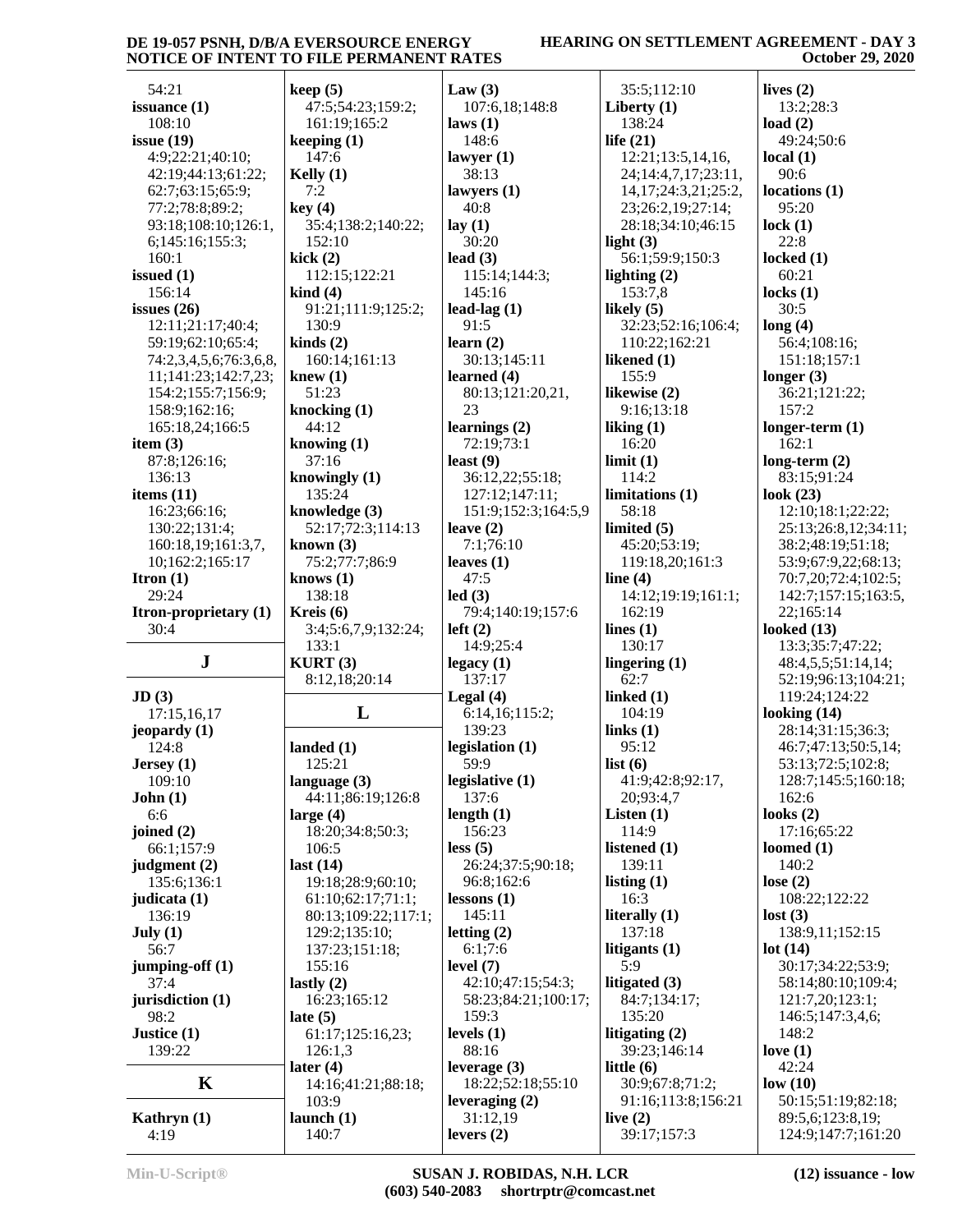#### **HEARING ON SETTLEMENT AGREEMENT - DAY 3 October 29, 2020**

| lower $(9)$                | 9:20                      | 7:13;9:23;75:16;                 | member $(5)$              | 68:13;72:11;81:21,          |
|----------------------------|---------------------------|----------------------------------|---------------------------|-----------------------------|
|                            |                           |                                  |                           |                             |
| 27:20;98:4;99:24,          | managers $(1)$            | 85:17;142:9;157:24;              | 89:23;113:19;             | 24;82:2,23;91:2;            |
| 24;100:1;110:19;           | 10:15                     | 160:14                           | 115:9,15,24               | 157:13                      |
| 120:9;121:24;125:6         | manner $(2)$              | Matthew (1)                      | members (4)               | middle(2)                   |
| lowering $(1)$             | 150:7;152:8               | 5:2                              | 65:22;116:3;              | 125:2;150:2                 |
| 119:5                      | manual(3)                 | matured (1)                      | 126:20;127:19             | might $(16)$                |
| lowest $(2)$               | 36:5,22;48:13             | 32:5                             | memorialized (1)          | 15:7;22:15;34:10;           |
| 95:13;118:15               | manually $(1)$            | Maurice (1)                      | 131:1                     | 41:24,24;43:19;44:5         |
| low-income $(11)$          | 47:18                     | 5:9                              | <b>MENARD</b> (9)         | 68:8;81:8;93:22;            |
| 74:2;79:21;81:14;          | many $(14)$               | May (21)                         | 8:11,16;9:1,2,16,         | 108:22;116:22;              |
| 82:17;105:17;              | 34:21;36:20;38:1;         | 10:22;22:10;23:13;               | 19,20;30:12;139:12        | 122:21;129:14;              |
| 106:10;110:2;              | 43:10;47:24;53:2;         | 31:22;33:2;34:6,7;               | mention $(2)$             | 145:15;155:8                |
| 127:10;143:14;             | 56:22;109:14,16;          | 43:22;62:18;67:11;               | 85:15;121:10              | million $(6)$               |
| 144:15;147:4               | 147:20;149:14,22;         | 75:19;89:6;114:6;                | mentioned (19)            | 51:21,21;102:20;            |
| low-usage $(1)$            | 155:7,7                   | 121:16;129:20,21,23;             | 17:2;19:12;34:7;          | 120:19,21,22                |
| 147:2                      | map(1)                    | 144:4;149:14;                    | 53:24;56:21;61:11;        | mind(5)                     |
| lunch $(2)$                | 35:4                      | 152:13;156:14                    | 81:23;87:14;89:13;        | 28:20;46:17;47:5;           |
| 131:20,22                  | March (3)                 | Maybe $(5)$                      | 97:14;101:4;107:21;       | 62:24;127:12                |
|                            | 11:19;76:15;              | 63:5,7;95:14;                    | 108:17;118:1,13,23;       | minds(1)                    |
| M                          | 137:16                    | 113:15;121:6                     | 120:8,12;152:6            | 22:21                       |
|                            | marked (9)                | McLEAN (3)                       | merely $(1)$              | Mine $(1)$                  |
| Madam (7)                  | 11:1,3,6,22;74:13;        | 8:10,14:10:5                     | 83:3                      | 116:16                      |
| 40:12;64:5;65:18;          | 76:15;78:10;79:5;         | MDM(1)                           | merger $(1)$              | minimize(1)                 |
| 73:10;85:6;117:10;         | 134:20                    | 51:17                            | 151:19                    | 144:5                       |
| 131:13                     | market (2)                | mean(8)                          | meter $(27)$              | minimizing(1)               |
| magnitude $(3)$            | 16:4;93:23                | 25:10;32:15;34:15;               | 10:12;21:13;23:11;        | 162:16                      |
| 51:20;118:9;               | marketers $(1)$           | 39:6;60:1;96:23;                 | 24:24;29:15,21,23,        | minimum(1)                  |
| 119:11                     | 16:19                     | 99:7;111:6                       | 24;30:5;36:4,22;          | 115:1                       |
| mail(1)                    | marketing $(4)$           | meaningful (4)                   | 39:1;41:18;47:1,7,11,     | minimus(1)                  |
| 95:16                      | 16:6;41:8;92:17;          | 157:4;158:1;161:4;               | 18;48:9,13;51:1;          | 29:20                       |
| maintenance (3)            | 93:7                      | 164:15                           | 52:14;54:7,11,12;         | minute(3)                   |
|                            |                           |                                  |                           |                             |
|                            |                           |                                  |                           |                             |
| 18:17;153:8;161:6          | marketplace (1)           | meaningfully $(1)$               | 57:4;59:7;163:4           | 38:7;71:13;84:17            |
| major(1)                   | 137:21                    | 165:19                           | metering (29)             | minutes $(4)$               |
| 15:23                      | <b>MARTIN</b> (51)        | means $(8)$                      | 10:11;12:11,14;           | 32:23;51:7;64:17;           |
| majority $(2)$             | 4:2,15,21;5:4,15,         | 31:13;37:3;50:23,                | 14:23;21:4;22:1,5,        | 84:3                        |
| 36:23;125:3                | 24;6:8,18;7:5,12,22;      | 24;97:2;110:17;                  | 16;25:19;26:13;           | miss(5)                     |
| make-ready (1)             | 8:7,19;20:4;23:3;         | 139:3;166:1                      | 29:18,20;31:14,20;        | 6:3:7:9:70:17:              |
| 142:1                      | 40:14,23;45:1,7,11,       | Meantime (1)                     | 32:17;38:12;45:21;        | 111:12;123:9                |
| makes $(10)$               | 13;61:4;64:6;65:16,       | 139:2                            | 46:8,9,14,20;47:23;       | missed(6)                   |
| 29:11;71:22,24;            | 20;66:7;73:7;85:8;        | measure $(2)$                    | 48:21;49:18;59:3;         | 55:5;111:14,17;             |
| 89:17;101:23;111:4;        | 88:20;94:4,23;            | 83:2;159:10                      | 137:15;142:13;            | 125:15;130:15,23            |
| 114:14;128:6,17;           | 117:11,15;118:8;          | measured $(1)$                   | 152:16;163:7              | misses $(2)$                |
| 138:10                     | 130:5;131:10,14,18,       | 91:2                             | meter-reading (1)         | 111:6;125:18                |
| making $(12)$              | 24;132:10;133:10;         | measures $(2)$                   | 46:22                     | missing $(1)$               |
| 26:24;39:22;44:22;         | 141:9,14,15;142:17,       | 150:22;151:2                     | meters $(49)$             | 91:22                       |
| 67:17;105:3;110:5,6,       | 21;145:23;146:2;          | mechanism (9)                    | 12:22;13:2,5,8,11,        | mistake(1)                  |
| 8, 10, 11; 134: 5; 136: 12 | 148:23;156:17;166:9       | 42:14;138:5,7,9,                 | 11, 15, 16, 19; 14: 7, 9, | 135:19                      |
| manage $(3)$               | Martin's $(2)$            | 14;143:15;152:12,19,             | 21;21:8;22:15,20;         | mitigate $(2)$              |
| 126:13,18;128:13           | 133:15;136:4              | 23                               | 23:17,19,20,24;           | 100:1;159:18                |
| manageable $(2)$           | Mass(2)                   | mechanisms $(1)$                 | 25:11,14,21;26:16;        | mobile(1)                   |
| 124:12,13                  | 128:15,16                 | 149:8                            | 29:2,7,14,18;30:7;        | 97:6                        |
| management (32)            | <b>Massachusetts (13)</b> | media(1)                         | 34:9;35:22;36:3,5;        | mod(1)                      |
| 51:2;52:14;69:14,          | 15:17,23;16:1,17;         | 41:12                            | 37:6;46:11,13,15,18;      | 22:6                        |
| 15, 18; 75: 21, 24; 76: 2, | 42:6;71:18;91:10;         | $\text{ medicine} (1)$           | 47:16;48:1,6;49:5;        | moderated (1)               |
| 5,7;77:24;78:6;81:6,       | 92:15;105:8,16;           | 143:21                           | 50:23;51:4;61:14;         | 19:2                        |
| 12;86:14;89:14;            | 106:10;128:13,14          | meet $(2)$                       | 133:13,14;137:19,22,      | modern(1)                   |
| 101:22;107:11,20;          | match(1)                  | 94:14;96:19                      | 24                        | 164:20                      |
| 109:7;121:15;              | 93:2                      | meeting $(1)$                    | method $(5)$              | modification (2)            |
| 123:10,12;140:1,8;         | matter $(6)$              | 132:20                           | 14:5;24:3,21;25:3;        | 134:3;141:7                 |
| 145:1;147:18,19;           | 52:20;77:21;92:11;        | meetings $(3)$                   | 95:13                     | $\text{modify}(1)$          |
| 152:2,17;153:12;           | 161:14;163:11;            | 19:5;115:22,23                   | methods (1)               | 149:16                      |
| 159:11<br>manager $(1)$    | 166:12<br>matters $(7)$   | meets $(3)$<br>91:14;92:2;128:10 | 118:16<br>metrics $(8)$   | moment (9)<br>34:8,9;81:23; |

 157:13 **(2)**  $2:150:2$  $(16)$  $;22:15;34:10;$  41:24,24;43:19;44:5; 68:8;81:8;93:22; 22;116:22; 21;129:14; 15;155:8 **million (6)** 51:21,21;102:20; 120:19,21,22 **mind (5)** 28:20;46:17;47:5; 4;127:12 **(1)**  22:21 **T** 16 **minimize (1)** 144:5 **izing (1)** 16 **um** (1) 115:1 **minimus (1)** 29:20 **minute (3)** 38:7;71:13;84:17 **minutes (4)** 32:23;51:7;64:17; 84:3 **miss (5)**  $6:9;70:17;$ 12;123:9 **missed (6)** 55:5;111:14,17; 125:15;130:15,23 **misses (2)** 6;125:18 **missing (1)** 91:22 **mise** (1) 135:19 **te** (2) 1;159:18 **mobile (1)** 97:6 **mod (1)** 22:6 **ated** (1) 19:2 **n** (1) 20 cation (2) 3;141:7 **modify (1)** 149:16 **moment (9)**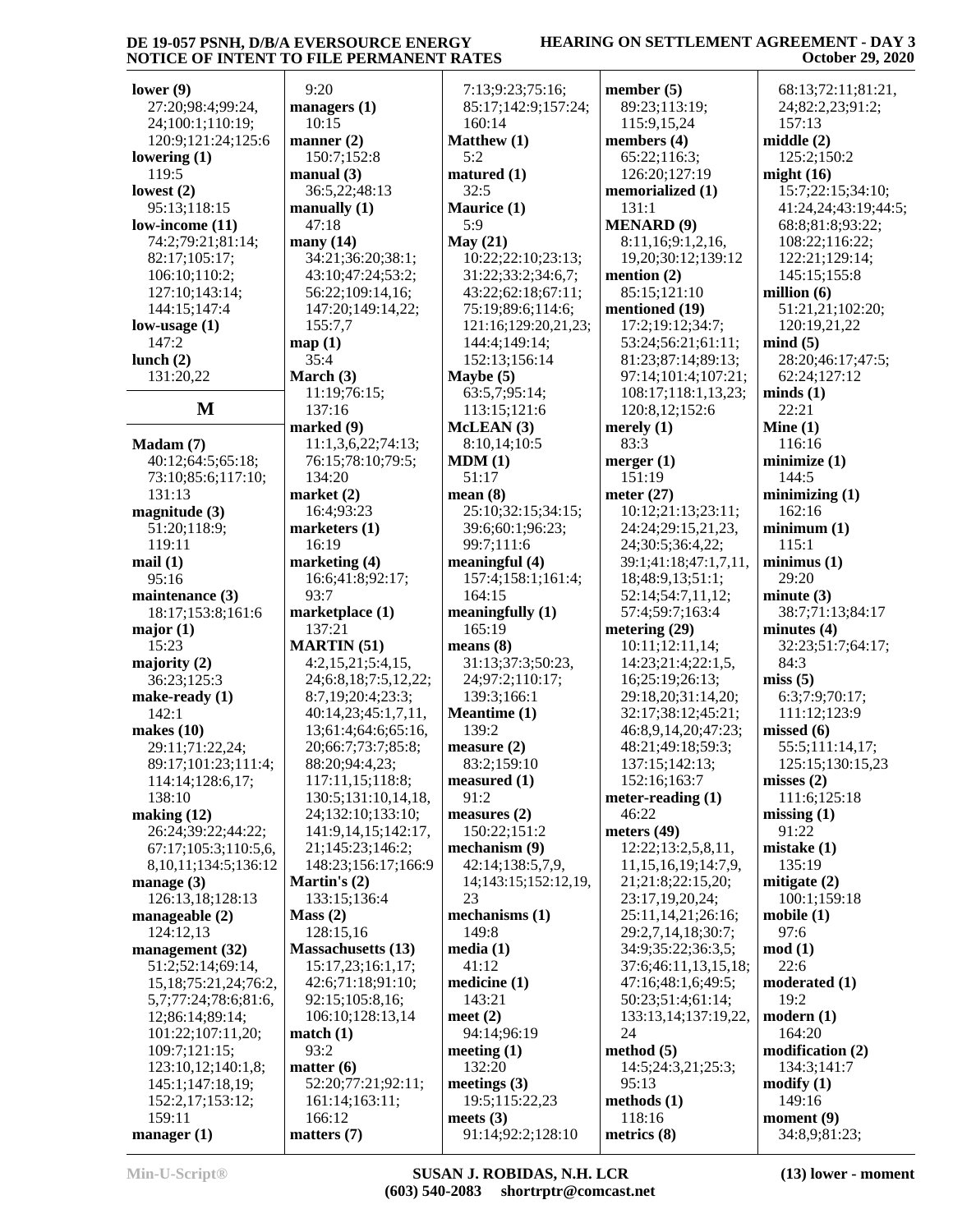| 87:14;97:10;125:17;<br>need(35)<br>52:6,10;55:20,23;<br>14, 18; 147: 9, 18;                                                                                     | 52:20;159:4;160:1   |
|-----------------------------------------------------------------------------------------------------------------------------------------------------------------|---------------------|
| 59:18;65:21;69:20;<br>8:4;15:13;16:10;<br>140:6;144:2,16<br>148:6,9;149:9,12;<br>notes $(2)$                                                                    |                     |
| moments $(3)$<br>29:8;33:1,16;35:11;<br>70:8;93:23;109:7;<br>153:5,12;161:1;                                                                                    | 112:6;158:10        |
| 34:7;159:4;160:13<br>126:19;132:12,23<br>40:17,18;42:23;<br>162:5;163:9,17;<br>notice $(3)$                                                                     |                     |
| momentum $(1)$<br>moved $(3)$<br>44:20;45:3;52:22;<br>164:22,22;165:11,19;                                                                                      | 33:11;108:11,12     |
| 147:24<br>49:24;69:1;98:8<br>166:7<br>notion(2)<br>54:12,16;59:11;                                                                                              |                     |
| news(2)<br>monetize $(1)$<br>movement $(1)$<br>63:23;75:23;93:5;                                                                                                | 127:11;136:23       |
|                                                                                                                                                                 |                     |
| 32:9<br>34:4<br>139:17;140:12<br>99:8;110:18;111:14,                                                                                                            | November (1)        |
| moving $(7)$<br>money $(1)$<br>19;117:13;122:5;<br>next(20)                                                                                                     | 156:15              |
| 44:20<br>20:18;30:4;48:13;<br>4:22;15:15;23:19;<br>132:11;133:16;                                                                                               | number $(20)$       |
| monitor $(2)$<br>136:5;139:14;157:3;<br>49:22;50:22;67:23;<br>41:18;59:14;65:21;                                                                                | 21:13;28:19;38:19;  |
| 68:11;145:13<br>101:21<br>159:24;160:9,15;<br>89:1;101:8,11,13,18,                                                                                              | 39:16;49:2;59:19;   |
| much $(20)$<br>163:1,21<br>19;102:8,14;110:16;<br>monitoring $(5)$                                                                                              | 89:22;99:21;109:24; |
| 24:15;28:11;46:24;<br>needed $(6)$<br>83:15,24;84:12;<br>112:22;138:5,12;                                                                                       | 114:19;122:16;      |
| 26:11;46:23;48:2;<br>88:15;91:24<br>147:11;163:14<br>50:7;66:17;94:22;                                                                                          | 123:2,3,18;124:20;  |
| month $(14)$<br>nine(9)<br>104:4,5,5;112:3;<br>52:3,4;61:1                                                                                                      | 125:12;150:22;      |
| 41:21;42:5;51:4;<br>121:22;141:10;<br>$\mathbf{needing}$ (1)<br>13:20;14:17,19;                                                                                 | 152:19;162:3;166:5  |
| 70:8<br>70:16;96:24;97:1;<br>145:3;146:11,11,22;<br>23:21;24:6;56:13,15;                                                                                        | numbers $(3)$       |
|                                                                                                                                                                 |                     |
| needs $(14)$<br>156:20,24;161:19;<br>57:17;110:6<br>110:9,10,11,12,12;                                                                                          | 35:17;118:11;       |
| 166:17<br>38:14;51:11;80:23,<br>nine-year $(2)$<br>123:8<br>111:6,17;124:6                                                                                      |                     |
| monthly $(12)$<br>Mueller $(1)$<br>13:24;24:14<br>24;84:15,20;91:15;                                                                                            | nutrition (1)       |
| 5:20<br>69:23,23;89:16;<br>nits $(3)$<br>90:24<br>92:2;96:20;112:12;                                                                                            |                     |
| multiple $(2)$<br>71:10;112:13,14<br>101:23;102:1,5,10;<br>123:18,18;128:10;                                                                                    |                     |
| 22:4;43:24<br>143:21<br>111:5,16;119:19;<br>nobody(1)                                                                                                           | $\mathbf 0$         |
| 124:3,10<br>municipal $(2)$<br>negotiated (2)<br>114:21                                                                                                         |                     |
| 153:6,7<br>117:23;118:22<br>nodding(1)<br>months $(17)$<br>Obama (1)                                                                                            |                     |
| 22:23;56:6,13,15;<br>must(2)<br>115:4<br>49:3<br>negotiation $(1)$                                                                                              |                     |
| 32:19;49:7<br>146:12<br>57:17;102:6,8,14;<br>non-attested-to (1)                                                                                                | objected (1)        |
| negotiations (2)<br>133:5<br>7:16<br>110:9;111:5;112:2,<br>mute $(4)$                                                                                           |                     |
| 24:9;88:21;94:5;<br>79:4;140:19<br>21;113:1,4,6;126:2;<br>none $(2)$                                                                                            | objection (2)       |
|                                                                                                                                                                 |                     |
|                                                                                                                                                                 |                     |
| 116:24<br>Neighbor (2)<br>7:23;8:8<br>140:19<br>7:17,20                                                                                                         |                     |
| 90:4,4<br>non-income-eligible (1)<br>more (49)<br>mutual $(2)$                                                                                                  | obligates $(1)$     |
| 13:11;14:12;18:14;<br>158:20;162:18<br>net(2)<br>108:3<br>134:1                                                                                                 |                     |
| 142:13;152:16<br>non-low-income (1)<br>27:4;29:4;33:13,23;<br>mutually $(1)$                                                                                    | obligation (1)      |
| 157:19<br>81:15<br>41:5,11;42:9;49:14;<br>networks(1)                                                                                                           | 134:10              |
| 22:13<br>myself(2)<br>non-monetary (1)<br>50:16;52:15,16;53:2,                                                                                                  | obsolescence (3)    |
| 24:9;108:6<br>New (127)<br>105:1<br>4,4,19;58:14;60:4;                                                                                                          | 47:24;48:3;137:17   |
| 6:13,23;7:2;10:15,<br>nonpayment (2)<br>64:22;65:2;68:1;                                                                                                        | obsolete (2)        |
| N<br>110:13;123:15<br>70:10;71:2,20;79:11;<br>16;15:10,24;16:9,17;                                                                                              | 46:23;47:24         |
| 88:7;99:4;106:4,19;<br>non-recurring $(1)$<br>18:24;19:9;20:16,23;                                                                                              | obviated (2)        |
| 88:12                                                                                                                                                           |                     |
| 107:4;109:16,17,20;<br>26:20;30:21;31:1,2,<br>name $(11)$<br>8;32:14,17;33:3,11;                                                                                | 47:20,21            |
| 110:21;120:6;121:7;<br>non-voting $(2)$<br>4:14;9:9,17,19;                                                                                                      | obvious (1)         |
| 125:7;137:5;143:13;<br>34:17,24;36:19;41:6,<br>115:15;126:11<br>35:18<br>10:3;20:12,14,19;                                                                      |                     |
| Noonan (33)<br>144:3;146:13;<br>73:13,15;107:7<br>10,11,17,22;42:18,                                                                                            | obviously (8)       |
| 150:10;161:13;<br>19;43:16;44:2;46:11;<br>65:23;66:3,6;<br>Nashua (1)                                                                                           | 26:8;54:16;61:21;   |
| 162:5,6;164:20;<br>50:2,14,19;52:19;<br>68:12;85:14,20;86:2,<br>114:10                                                                                          | 67:22;102:9;119:1;  |
| 165:4<br>National (2)<br>53:6,8,10;58:19,21;<br>5,8,23;87:2,7,13;                                                                                               | 120:6;147:7         |
| morning $(17)$<br>59:4;66:20;68:18;<br>89:12;92:13;94:7,12,<br>107:6,17<br>OCA(15)                                                                              |                     |
| 4:4,18,24;5:7,8;<br>69:4,13,15;71:15,19,<br>16, 19; 95: 11; 108: 7,<br>natural $(1)$                                                                            | 19:16;21:10;55:22;  |
| 6:5,11,12,20;8:24;<br>34:6<br>24;72:1;73:24;78:17;<br>23;113:17,23;                                                                                             | 56:2;60:12,21;62:8; |
| 9:19;11:14;20:3,21;<br>nature (4)<br>79:8,13,19;80:1,4,9,<br>114:24;115:17,19;                                                                                  | 82:24;113:15;       |
| 23:9;85:20;92:14<br>38:22;59:2;137:3;<br>10,12;81:2,22;82:11;<br>116:14;122:10;                                                                                 | 114:22;141:20;      |
| most(4)<br>84:24;85:21;86:15;<br>123:23;124:1,22;<br>150:11                                                                                                     | 152:15;158:3;       |
| 71:24;109:15;<br>88:2;89:1,12;91:7,8,<br>near(4)<br>126:16                                                                                                      | 160:12;162:9        |
| 116:1;141:24<br>19:12;153:4;<br>13, 14; 92: 2, 21; 93: 2, 4;<br>notable(1)<br>OCA's(1)                                                                          |                     |
| motion (3)<br>159:12;160:17<br>94:9;96:13;101:21;<br>150:4<br>62:24                                                                                             |                     |
| 7:14,24;8:3<br>105:9;109:10;113:2;<br>note(9)<br>$near-term (3)$<br>occur(3)                                                                                    |                     |
| mountains $(1)$<br>114:15;115:2;<br>6:24;12:12;55:10;<br>139:4;140:24;                                                                                          | 18:2;60:16;121:3    |
| 32:18<br>124:24;127:9;128:6,<br>66:10;75:4;132:17;<br>158:9                                                                                                     | occurred(1)         |
|                                                                                                                                                                 |                     |
| move $(25)$<br>142:22;144:12;<br>necessarily (3)<br>11;139:4,14,22;                                                                                             | 109:24              |
| 9:4;25:17;27:1,2;<br>58:6;60:1;148:6<br>141:1,19;142:14;<br>156:11<br>occurs(1)<br>noted(6)<br>29:21,23;30:2;37:17;<br>necessary (1)<br>143:7,9,13,24;<br>29:22 |                     |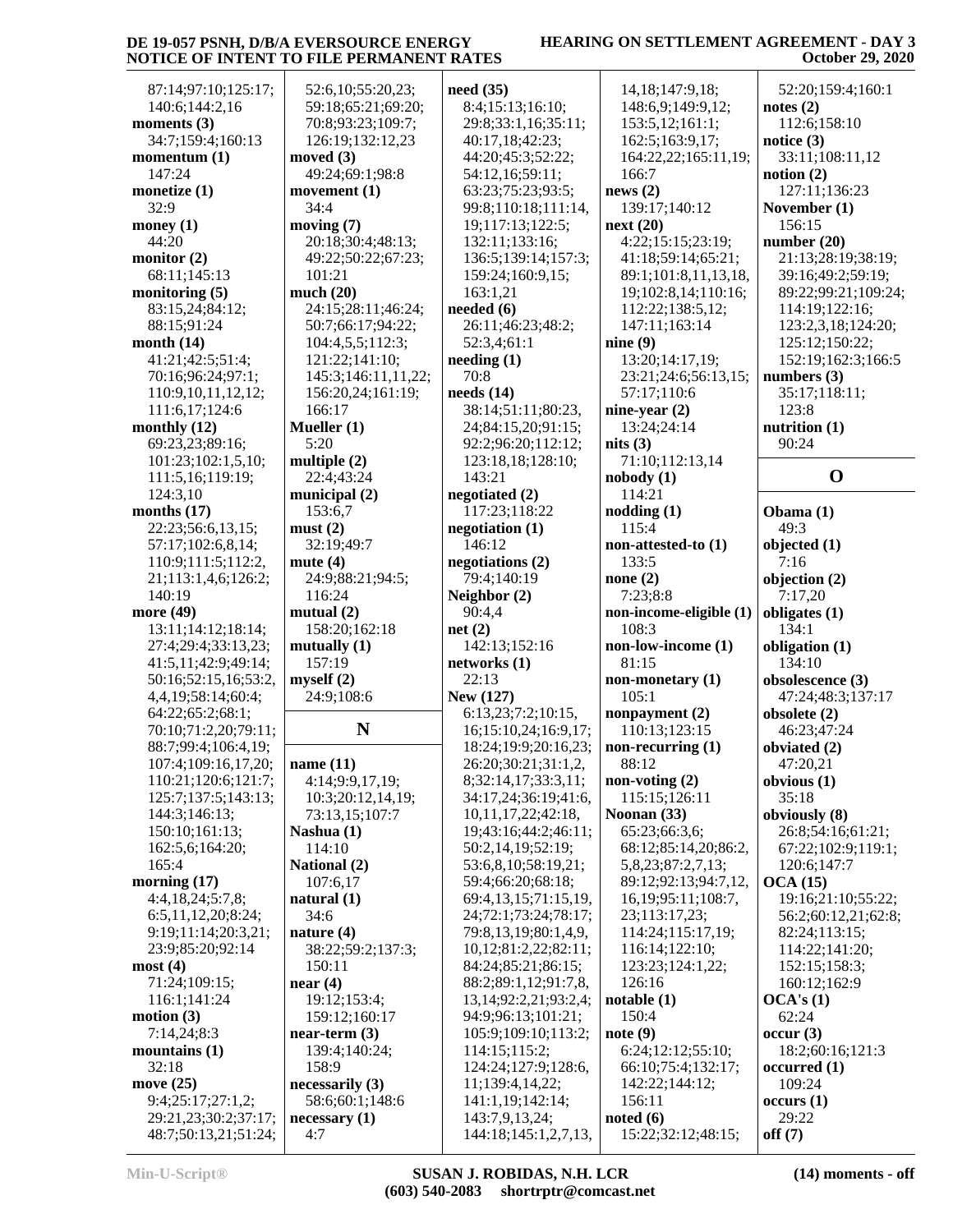#### **HEARING ON SETTLEMENT AGREEMENT - DAY 3 October 29, 2020**

 44:3;45:2,3; 103:15;111:7; 112:16;131:21 **offer (10)** 16:22;22:15;42:22; 46:4;59:4;71:17; 112:18;120:10; 135:7;154:22 **offered (1)** 97:7 **offering (8)** 67:10;68:1,17,20; 96:18;97:24;103:9, 17 **offerings (1)** 41:13 **offers (1)** 154:16 **offhand (2)** 123:3;125:8 **Office (1)** 5:11 **often (1)** 129:5 **Oftentimes (2)** 25:16;26:13 **old (8)** 13:13,14;46:8,10, 12,19,21;163:4 **onboard (1)** 50:17 **once (8)** 41:19;55:20;65:24; 118:21;129:8,10; 136:15;146:9 **one (43)** 7:16;19:18;23:21; 24:2;29:14;38:3; 45:24;47:2;51:3,4; 60:4;61:8;63:17; 64:10;71:21;79:23; 91:2;95:19;97:1,2; 104:7;107:21; 108:12,17,22;109:22, 24;110:7,9,11; 118:15;120:1,13; 126:16;129:2;132:6; 134:18;145:15; 146:19;155:1; 156:15;157:13; 160:15 **onerous (1)** 50:12 **ones (2)** 96:14;121:22 **one-time (8)** 67:11,17;96:19,22; 101:9;119:19,21; 121:4 **one-twelfth (1)** 70:16 **one-year (1)** 121:21

**ongoing (6)** 17:12,21;18:12; 30:22;73:1;83:6 **online (3)** 18:22;19:1;87:23 **Only (15)** 38:1;50:23;71:19; 80:3,23;88:12;97:2; 109:2;114:3;120:24; 121:5;123:15;124:1; 145:13;153:20 **on-time (2)** 89:16;125:13 **oops (1)** 79:2 **open (4)** 19:6;62:23;96:21; 163:5 **operate (1)** 71:17 **operation (4)** 78:5;84:8;130:15; 161:6 **operational (4)** 32:3,6,9;53:2 **opinion (10)** 19:20;75:1;77:6; 82:7;83:22;146:12; 156:4;157:18; 158:21;163:20 **opinions (2)** 38:18;87:4 **opportune (1)** 140:6 **opportunities (1)** 58:19 **opportunity (8)** 34:11;44:20;53:12; 96:22;97:3;101:10; 135:24;160:22 **opposed (2)** 43:9;124:14 **opt (1)** 88:4 **opted (1)**  $95.6$ **optimization (1)** 32:7 **optimize (1)** 105:13 **opt-in (3)** 59:2,5;94:3 **option (6)** 15:18;67:13,13; 98:24;139:5;164:17 **optional (1)** 50:10 **options (5)** 22:9,10;29:13; 38:1;118:2 **opt-out (1)** 94:2 **order (8)**  $38:2$  116:9;137:1;146:17; 151:15;156:14 **organ** 166  $origin$  $75:9$ **origin** 98: **others (4)** 150 **otherw**  $60:2$ 108 **ought (1)** 135:6  $oursel$ 66: **out (38)**  $19:4$  $30:2$  $47:3$  $61:2$ 23; 79:2 106 113:1;116:5,19; 117:24;119:9; 120 126 135:17;162:13; 165 **outage**  $18:$  $outcon$  $36:$ **outco**  83:6  $outco$ 83:  $outlin$  $91:$  $outpu$  $59:$  $outre$ 16: 115:6 **outset (2)**  $30:$ **Outside**  $76:1$ 163 **over (23)** 13:  $25:$  $13:4$ 55: 102 109 18

| 38:20;67:3;78:5;                 | overall (6)                       |
|----------------------------------|-----------------------------------|
| 116:9;137:1;146:17;              | 17:22;110:17;                     |
|                                  |                                   |
| 151:15;156:14                    | 136:2;137:13;15                   |
| organized (1)                    | 164:9                             |
| 166:14                           | overlook (1)                      |
| original (6)                     | 35:6                              |
| 75:9;97:23;98:9,                 | overview (2)                      |
| 19;120:5;122:23                  | 66:17;91:23                       |
| originally (3)                   | overwhelming (2)                  |
| 98:5;99:16;100:9                 | 124:16;143:16                     |
| others (4)                       | owed (1)                          |
| 14:16;34:23;89:6;                | 124:23                            |
| 150:9                            | own(3)                            |
| otherwise (5)                    | 25:15;149:15;                     |
| 60:23;81:8;104:2;                | 163:24                            |
| 108:22;122:22                    | ownership (1)                     |
| ought (1)                        | 153:7                             |
| 135:6                            |                                   |
| ourselves (1)                    | P                                 |
| 66:16                            |                                   |
|                                  |                                   |
| out (38)                         | Page $(4)$                        |
| 19:4;25:21;27:19;                | 45:18;60:5;98:2                   |
| 30:20;35:3,18;42:9;              | 102:18                            |
| 47:3;50:23,24;58:3;              | Pages (3)                         |
| 61:21;63:5,19;70:20,             | 78:18;81:20;83:                   |
| 23;71:11;72:17;                  | paid (3)                          |
| 79:23;84:7;102:7;                | 70:15;111:18;                     |
| 106:6;111:3,12;                  | 148:3                             |
| 113:1;116:5,19;                  | paint (1)                         |
| 117:24;119:9;                    | 34:18                             |
| 120:15,16;124:8;                 | pandemic (12)                     |
| 126:22,23;130:1;                 | 67:24;70:11;                      |
| 135:17;162:13;                   | 129:20;138:19,2                   |
| 165:12                           | 140:2;144:11,13                   |
| outages (1)                      | 146:9;150:2;157                   |
| 18:14                            | panel $(13)$                      |
| outcome (2)                      | 5:23;8:8,24;12:1                  |
| 36:15;82:19                      | 15:1;18:22;19:1                   |
| outcome-based (1)                | 54:4;65:19,21;66                  |
| 83:6                             | 101:4                             |
| outcomes (3)                     | papers (1)                        |
| 83:3;90:17;165:6                 | 151:6                             |
| outlined (1)                     | paradox (1)                       |
| 91:11                            | 93:2                              |
| output (1)                       | Paragraph (3)                     |
| 59:15                            | 35:21;98:21;                      |
| outreach (4)                     | 102:19                            |
|                                  |                                   |
|                                  |                                   |
| 16:19;41:8;70:2;                 | Paragraphs (3)                    |
| 115:6                            | 83:10,12,17                       |
| outset (2)                       | paraphrasing (1)                  |
| 30:16;142:22                     | 89:7                              |
| Outside (4)                      | $\boldsymbol{\mathrm{pared}}$ (1) |
| 76:6;161:7,14;                   | 161:11                            |
| 163:6                            | part (14)                         |
|                                  | 10:24;11:20;27:                   |
| 13:12;23:18,21;                  | 9;54:2;59:1;72:1                  |
| over (23)<br>25:5,9;28:18;46:11, | 100:14;101:4;11                   |
| 13;47:4;48:2;54:13;              | 148:21;155:4;16                   |
| 55:18;65:11;69:22;               | 8                                 |
| 95:17;96:24;100:10;              | participant (2)                   |
| 102:14;103:18;                   | 127:22;154:21                     |
| 109:18;120:2;140:3,              | participants (7)                  |

37:13:155:5: 45:18;60:5;98:22; 81:20;83:10 129:20;138:19,21; 140:2;144:11,13,17; 146:9;150:2;157:2 5:23;8:8,24;12:10;  $:22;19:1,2;$  54:4;65:19,21;66:15;  $1:20;27:7,$  9;54:2;59:1;72:10; 100:14;101:4;114:1; 155:4;164:1, 109:2,14,15,15,17 **participate (15)** 4:11;79:3;86:3; 103:21;105:11,22; 109:6;113:10,18,20; 114:18,20,22;115:3; 126:9 **participated (1)** 114:4 **participates (2)** 115:22;116:2 **participating (3)** 104:23;114:7; 154:22 **participation (3)** 72:13;88:16; 113:21 **particular (5)** 29:2,24;112:14; 134:8;147:2 **particularly (8)** 67:24;93:23;96:8; 129:16;130:18; 143:6;147:23;151:16 **parties (55)** 5:1;6:13;22:22; 36:17;37:9,16,20; 38:2,9,18;39:1,8,19, 21;40:3;62:1,20; 63:17;88:17;100:2; 113:12,24;114:3; 126:10,12,14;127:4; 131:1;132:14; 141:20;142:8;145:3, 6;148:2;149:14; 150:5,7,8,13,17; 154:3,15;155:23; 156:3,22;157:16,21; 158:3,16,18;162:3; 163:13;165:17; 166:1,16 **partner (1)** 70:1 **parts (1)** 150:19 **party (7)** 39:12;60:21;126:8; 154:21;157:10; 163:6,23 **past (3)** 95:7;124:7;140:18 **past-due (7)** 89:18;101:24; 102:2;123:16;124:6, 23;125:9 **path (7)** 31:6;38:21;58:17; 137:14;163:14; 165:4;166:7 **pathway (1)** 158:1 **patterns (1)** 144:4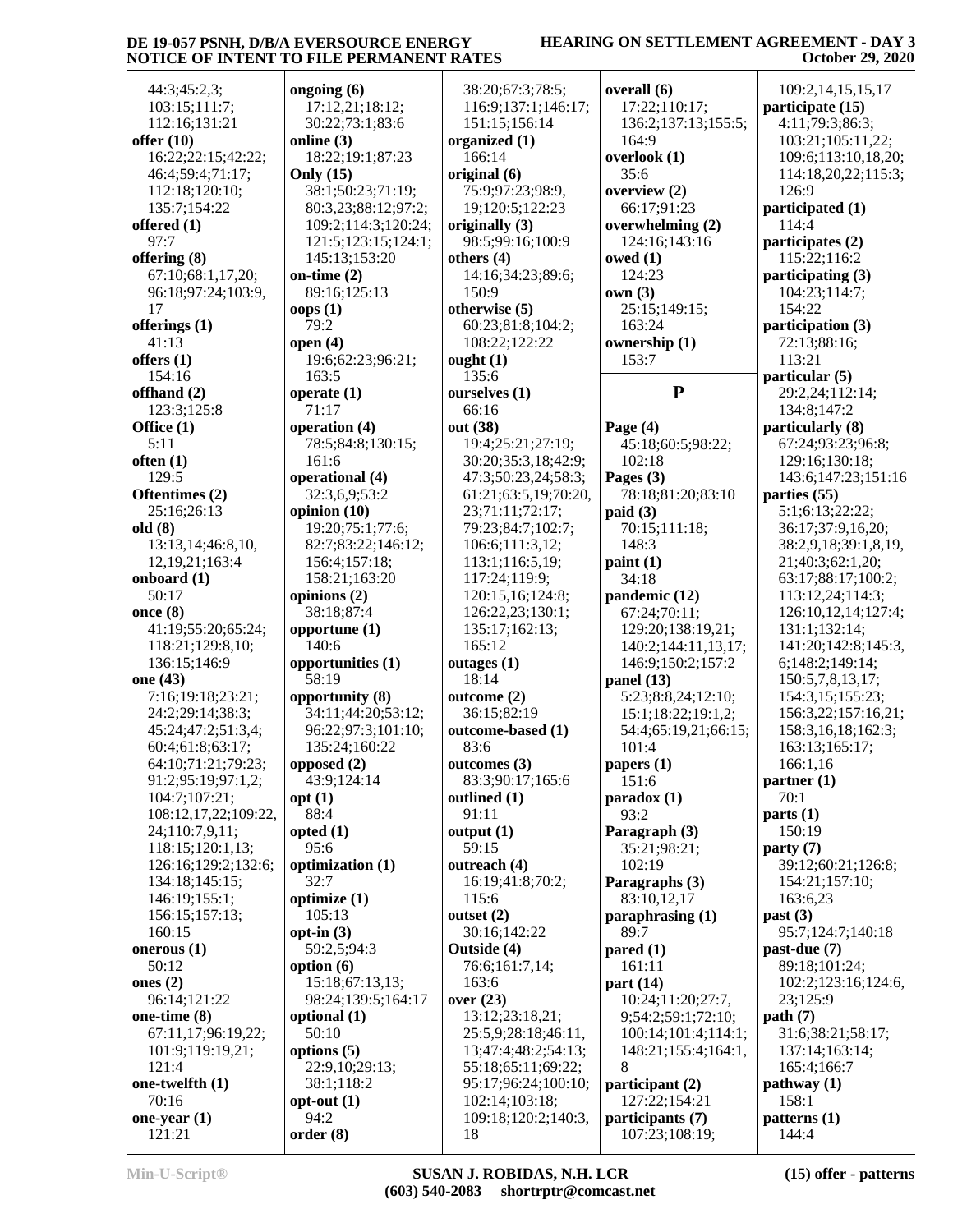#### **HEARING ON SETTLEMENT AGREEMENT - DAY 3 October 29, 2020**

| Paul $(1)$                                  | 164:18                     |
|---------------------------------------------|----------------------------|
| 134:19                                      | percent (15)               |
| Pause (2)                                   | 13:11;46:10;96:2,          |
| 38:8;45:3                                   | 4;109:10,16,18;            |
| pay (20)                                    | 117:18,19;118:5,6          |
| 67:14;69:23;81:9;                           | 22;120:2,3;125:7           |
| 87:15;88:4;95:6,12;                         | percentage (4)             |
| 96:17,24;97:3,9,10,<br>15;102:11,11;103:14, | 47:19;110:3;125:8<br>159:1 |
| 20;118:14,18;119:14                         | perception (2)             |
| paying $(22)$                               | 17:13;18:12                |
| 25:21;86:12;96:4,                           | perceptions (2)            |
| 18;98:13,15;102:12;                         | 17:22;18:5                 |
| 109:9,14,15,17;                             | performed (1)              |
| 110:2,11;113:4,7;                           | 109:12                     |
| 118:19,20;119:13,14,                        | perhaps $(13)$             |
| 15;143:19,20                                | 19:4;41:12;43:15,          |
| payment (49)                                | 18,20;44:9,10,11;          |
| 17:19;67:11,12,16,                          | 72:20;95:19;96:16          |
| 18;68:22;70:5,17;                           | 105:14;137:18              |
| 87:20,21,23;88:1,6;                         | period (3)                 |
| 89:16;90:13,13;                             | 62:5;100:10;               |
| 95:10,15,18;96:6,9,<br>10,19;97:16;98:9,11; | 111:23<br>periodically (1) |
| 101:23;102:1,5;                             | 92:20                      |
| 103:19;110:1,4,8,11,                        | Permanent (2)              |
| 12, 12; 111: 5, 16;                         | 4:6;149:2                  |
| 118:10;119:21;                              | permitted (1)              |
| 120:13;121:4;123:9,                         | 102:20                     |
| 11;125:15,16,19;                            | perpetual (1)              |
| 126:1;144:4                                 | 22:3                       |
| payments (22)                               | personal (2)               |
| 68:17,19;80:19,21;                          | 42:10;99:14                |
| 87:18,20;88:12;95:9;                        | perspective (13)           |
| 109:19;110:5,6,7;                           | 32:3,4,13,14;33:4;         |
| 111:12,14;118:24;<br>119:3;120:17;121:6;    | 34:5;47:9;55:19;           |
| 125:14,19;130:15,23                         | 81:7,9;127:13,24;<br>128:3 |
| pays (1)                                    | perspectives (1)           |
| 112:20                                      | 157:12                     |
| penalize (1)                                | pertains (1)               |
| 88:3                                        | 94:8                       |
| pending (1)                                 | Petition (7)               |
| 164:9                                       | 4:5;62:20;86:4,7;          |
| PENELOPE (2)                                | 149:2,4;155:8              |
| 8:10,14                                     | petitioning $(1)$          |
| penetrated (1)                              | 60:12                      |
| 54:17                                       | phone(1)                   |
| penetration (3)                             | 57:2                       |
| 50:15;120:1,7<br>Penni (2)                  | physically (1)<br>47:10    |
| 10:5;23:13                                  | picture $(1)$              |
| Pennsylvania (1)                            | 34:19                      |
| 109:5                                       | piece $(5)$                |
| penultimate (1)                             | 29:22;37:15;49:13          |
| 139:20                                      | 51:10;57:9                 |
| People (7)                                  | pieces $(3)$               |
| 80:18,21;108:14,                            | 51:3,6,13                  |
| 18;116:6;127:11;                            | pile(1)                    |
| 147:4                                       | 136:15                     |
| per $(4)$                                   | $\pi$ ping $(1)$           |
| 41:16;91:3;98:9,11                          | 54:11                      |
| perceived (1)                               | Piper $(1)$                |

**percent (15)** 13:11;46:10;96:2, 4;109:10,16,18; 117:18,19;118:5,6, 22;120:2,3;125:7 **rcentage (4)**  47:19;110:3;125:8; 17:13;18:12 **perceptions (2)**  17:22;18:5 formed (1) **perhaps (13)** 9:4;41:12;43:15, 8,20;44:9,10,11; 72:20;95:19;96:16; 105:14;137:18  $62:5:100:10;$ **periodically (1) Permanent** (2) 4:6;149:2 **permitted (1) perpetual (1) personal (2)** 42:10;99:14 **productive (13)**  32:3,4,13,14;33:4; 34:5;47:9;55:19; 81:7,9;127:13,24; **persually propertives** (1) **pertains (1)** *Petition* (7)  $4:5:62:20:86:4,7;$  149:2,4;155:8 *itioning* (1) **physically (1)** 29:22;37:15;49:13; 51:10;57:9 51:3,6,13 6:22 **place (8)** 22:4;25:19;26:12; 33:2;49:7;104:10; 112:18;147:13 **placed (2)** 33:14;160:23 **plan (9)** 18:21;57:22;58:6; 72:10;126:3,4,12; 129:5;164:10 **planned (1)** 126:21 **planning (3)** 141:11;151:10; 152:4 **plant (5)** 27:18,21;153:18; 154:9;160:22 **plates (1)** 56:2 **players (1)** 140:22 **please (15)** 7:9;9:9;10:3;15:6; 17:5;20:12,19;38:7; 61:20;73:13;79:18; 86:6;87:8,11;122:11 **pleased (7)** 68:3;112:15; 147:21;161:9; 164:12,17,21 **plus (2)** 30:6;120:21 **pm (3)** 131:22,23;166:24 **point (14)** 7:4;34:16;37:5,7; 54:8;56:10;71:1; 89:7;106:6;114:16; 118:12;131:20; 139:20;151:21 **pointed (2)** 124:8;162:13 **pointing (1)** 35:18 **poised (1)** 140:23 **pole (3)** 26:7;27:12;28:8 **poles (2)** 137:19;160:11 **pole's (1)** 26:9 **policies (3)** 52:1,22;58:24 **policy (6)** 31:3;32:13;33:4, 13;34:5;50:14 **popular (2)** 96:12;97:8 **population (5)** 34:9;46:12,14;

 50:8;114:11 **portion (3)** 89:17;101:24; 102:2 **pose (1)** 123:14 **position (16)** 9:9,17,21;10:3; 19:20;20:13,19; 73:14;79:7;85:19; 115:10;117:12; 150:18;154:21; 157:18;158:6 **positive (3)** 35:13,16;148:18 **possibility (1)** 135:17 **possible (5)** 31:17;56:1;112:19; 145:5;158:17 **possibly (1)** 162:22 **potential (6)** 60:8;62:9;63:24; 90:23;91:4;93:21 **potentially (3)** 21:11;25:22;31:12 **Power (5)** 17:15,16,17;93:24; 94:2 **practice (2)** 69:21;161:1 **practices (4)** 54:20;103:19; 121:20;152:3 **pre-AMR (2)** 12:22;13:15 **precludes (1)** 60:11 **predictable (1)** 144:3 **pre-existing (2)** 80:18,21 **preferable (1)** 146:22 **preference (1)** 147:1 **prefiled (2)** 132:18;134:18 **prejudice (1)** 154:20 **preliminary (2)** 7:13;85:17 **premarked (1)** 74:24 **premises (1)** 47:6 **prepare (2)** 74:7;76:13 **prepared (10)** 11:10,24;74:20; 75:1;76:22;77:7; 87:6;101:2;138:17;

 165:16 **preparing (1)** 18:1 **present (3)** 51:9;132:19; 158:15 **presentation (1)** 166:14 **presented (7)** 9:24;13:10;40:4; 58:6;123:20;143:5; 162:12 **presenting (1)** 162:10 **preserve (1)** 108:21 **pressure (1)** 144:5 **presumption (1)** 160:7 **previously (11)** 9:2;10:19;29:8; 66:12;73:22,23;84:3; 85:24;98:5;149:12; 155:14 **preyed (1)** 44:8 **preying (2)** 44:5,9 **price (2)** 52:12;95:20 **pricing (2)** 17:19;117:24 **primarily (2)** 74:2;75:21 **primary (2)** 78:13;127:21 **Primmer (1)** 6:22 **principal (1)** 73:16 **principles (1)** 164:5 **print (1)** 41:12 **prior (5)** 25:22;26:19;28:4, 4;161:1 **probably (8)** 24:13;95:13;102:9; 106:20;110:24; 121:5;127:20;146:17 **probes (1)** 18:15 **problem (1)** 63:19 **procedure (1)** 151:14 **procedures (1)** 54:22 **proceeding (22)** 11:17;12:7;39:10; 59:1;65:12;73:20;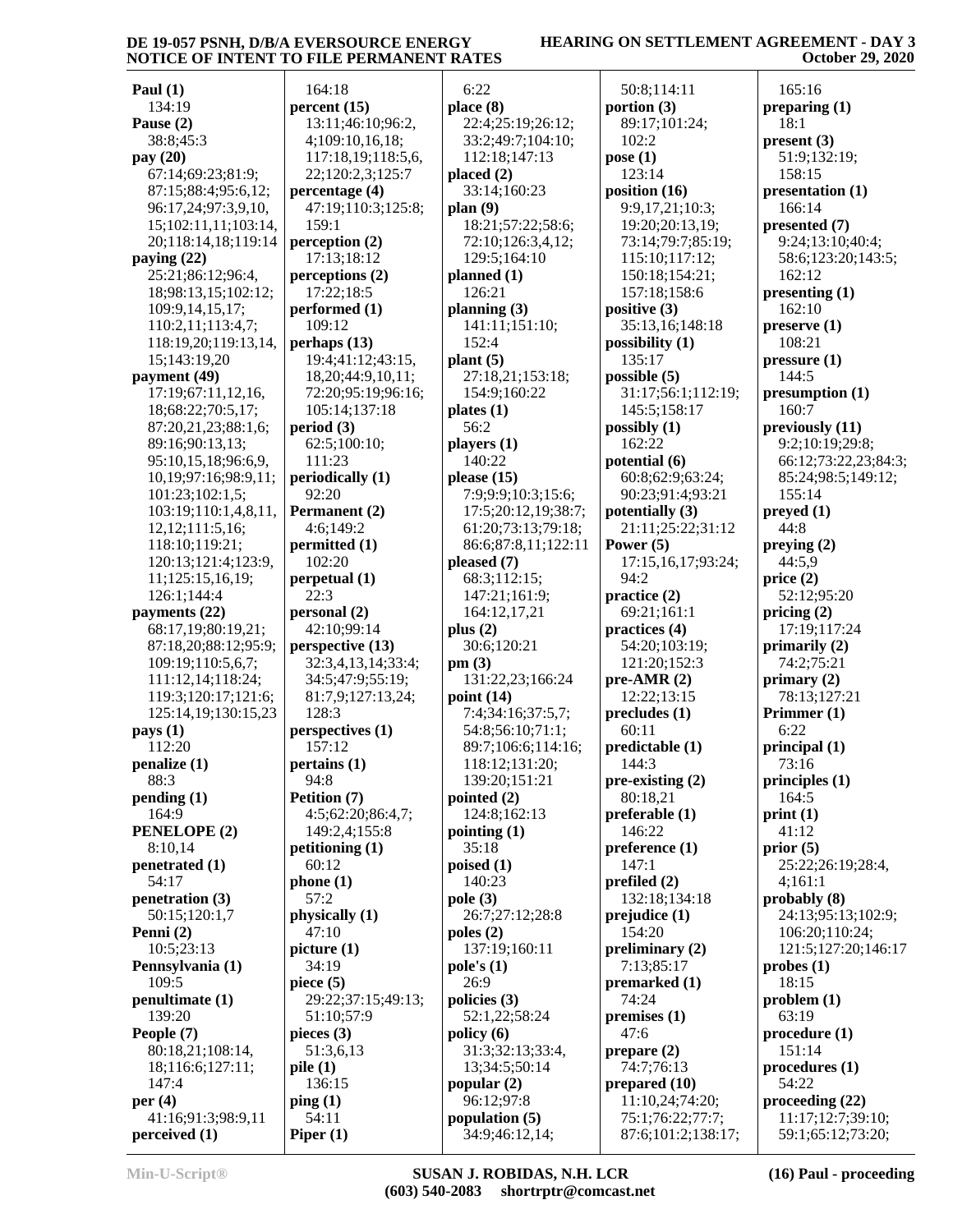| 74:10;100:5,15;                              | progress (2)                           | 10         |
|----------------------------------------------|----------------------------------------|------------|
| 114:4;134:21;                                | 139:4;142:9                            | 13         |
| 136:22;137:6;140:3;                          | project(1)                             | 15         |
| 143:1;144:11,22;                             | 162:10                                 | 16         |
| 154:1,19;156:10,22;<br>157:11                | projects (2)<br>151:2;162:14           | prov<br>45 |
| proceedings (3)                              | promising (1)                          | 10         |
| 38:8;131:23;137:2                            | 152:7                                  | 13         |
| process(19)                                  | promoted (1)                           | 15         |
| 13:10;15:7,11;                               | 147:20                                 | prov       |
| 16:14;19:7;44:4;                             | promotes (1)                           | 95         |
| 63:1,10,23;71:7,12;                          | 33:13                                  | prov       |
| 84:21;95:15;113:14;                          | promoting (1)                          | 21         |
| 129:4;148:20;                                | 80:11                                  | 10         |
| 151:13;152:6;162:20<br>processes $(2)$       | proof(2)<br>135:7;136:17               | 15<br>10   |
| 38:22;164:19                                 | properly $(1)$                         | prov       |
| produce (2)                                  | 137:5                                  | 10         |
| 58:9;165:17                                  | property $(1)$                         | prov       |
| producing (1)                                | 152:14                                 | 15         |
| 62:4                                         | proposal (12)                          | 15         |
| product(1)                                   | 18:10;66:20;75:9,                      | 61         |
| 29:24                                        | 18;82:12,15;86:9;                      | 92         |
| program (133)                                | 122:23;147:12;                         | 10         |
| 10:15;66:20;67:5,<br>8;68:6,7,11,14,17;      | 149:5,16,21<br>proposals (3)           | 14<br>15   |
| 69:9,12,14,18;70:9,                          | 151:24;165:18,23                       | prov       |
| 12, 19; 71: 9; 72: 9;                        | propose (2)                            | 21         |
| 73:2,2;75:22,24;76:2,                        | 18:18;144:24                           | 94         |
| 5;78:1,6,18;79:8,13,                         | proposed (9)                           | 15         |
| 20;81:6,12,22;83:4,4,                        | 75:22;77:24;78:6;                      | prud       |
| 8, 14, 16; 84: 1, 5, 12, 14,                 | 82:3,11,23;86:19;                      | 39         |
| 19;85:1;86:10,14;                            | 93:21;161:12                           | 64         |
| 87:10,14;88:2,10,12,<br>19;89:2,10,11,12,14; | proposing (2)<br>18:8;70:12            | 14<br>16   |
| 90:1,2,3,4,5,7,10,16,                        | proposition (3)                        | prud       |
| 18;91:1,9,11,14,20;                          | 35:10;48:22;58:11                      | 40         |
| 92:1,5;101:22;                               | protected (2)                          | 13         |
| 102:24;103:9,17,21;                          | 93:13;106:15                           | 15         |
| 106:12,16;109:6,7,                           | protecting (1)                         | prud       |
| 23;111:2,7,8,13,20,                          | 90:13                                  | 38         |
| 22, 24; 112: 8, 18;                          | protection (1)<br>129:11               | 13         |
| 116:3,12,17;117:17;<br>119:2;120:20;         | protects <sub>(1)</sub>                | 13<br>8    |
| 121:11;123:11,12;                            | 16:5                                   | pruo       |
| 128:5,6,10;130:15;                           | protocol (1)                           | 15         |
| 139:22;140:1,7;                              | 30:1                                   | <b>PSN</b> |
| 143:7,10,13,17,24;                           | protocols (1)                          | 14         |
| 144:18,20;145:1,2,8,                         | 41:16                                  | publ       |
| 14, 18; 147: 19, 22;                         | prod(1)                                | 4:         |
| 149:10,11;152:1,17;<br>153:12,14;164:23,23;  | 164:21<br>prove(1)                     | 20<br>54   |
| 165:4,7,11                                   | 151:7                                  | 85         |
| programming $(3)$                            | proven(1)                              | 10         |
| 16:15;43:4;112:14                            | 69:20                                  | 14         |
| program-related (1)                          | provide (32)                           | 15         |
| 97:18                                        | 10:17;14:1;16:2,                       | 15         |
| programs (16)<br>10:14;18:17;71:17;          | 10,20;18:6;31:23;<br>41:9;48:10;49:15; | publ<br>10 |
| 72:22;105:6,7,12;                            | 55:4;58:13;64:19;                      | <b>PUC</b> |
| 107:11,15,20;121:15,                         | 67:7;72:8;73:18;                       | 20         |
| 19;128:13,15;149:7;                          | 81:11,12;82:16;                        | 15         |
| 164:13                                       | 90:15;92:16,20;                        | pull       |

| 107:22;114:10;      | 120    |
|---------------------|--------|
| 130:1;151:5;153:20; | purpo  |
| 156:13;158:24;      | 93:    |
| 162:18,23;164:15    | 21     |
| provided (8)        | purpo  |
| 45:19,21;54:14;     | 27:    |
| 107:4;122:15;       | 118    |
| 132:13;147:14;      | pursu  |
| 152:18              | 16:    |
| provider (2)        | pursu  |
| 95:23;118:2         | 81:    |
| provides (12)       | put (1 |
| 21:6;33:17;90:7;    | 24:    |
| 107:23;154:13;      | 52:    |
| 156:6;157:24;159:8, | 89:    |
|                     | 104    |
| 10;160:20;166:4,6   |        |
| providing (2)       | 117    |
| 10:10;139:16        | 132    |
| provision (21)      | 147    |
| 15:4;16:22;24:5,    | puttir |
| 15;26:21;39:5;60:5; | 100    |
| 61:24;63:16;82:9;   |        |
| 92:7;93:18;94:10;   |        |
| 108:11;147:17;      |        |
| 148:12;152:10,21;   | qualif |
| 155:2,4,8           | 66:    |
| provisions (9)      | qualif |
| 21:18,22;66:24;     | 69:    |
| 94:7;138:2;152:4;   | 103    |
| 153:6;162:6;165:20  | 129    |
| prudence (10)       | qualit |
| 39:8,14;40:5;       | 32:    |
| 64:14,21;136:20;    | qualit |
| 148:6,12;159:23;    | 19:    |
| 160:11              | quick  |
| prudency (8)        | 55:    |
| 40:9,18;133:16;     | 112    |
| 136:6,18;148:14,16; | quite  |
| 153:17              | 146    |
| prudent (10)        | quo(   |
| 38:12;39:2;68:15;   | 24:    |
| 133:14,21;134:14;   | quote  |
| 136:14;154:9;160:3, | 154    |
| 8                   |        |
| prudently (1)       |        |
| 153:21              |        |
| PSNH(1)             | radio  |
| 141:20              | 41:    |
| public (24)         | raise  |
| 4:11,16;5:2;19:23;  | 76:    |
| 20:24;21:18;31:3;   | raised |
| 54:24;58:24;73:17;  | 7:1.   |
| 85:2,21;94:14;      | 76:    |
| 109:12,19;132:3;    | ramp   |
| 141:4;145:18;147:6; | 120    |
| 150:15;154:10;      | ramp   |
| 156:1,5;158:6       | 120    |
| published (1)       | ran (1 |
| 107:8               | 71:    |
| PUC(4)              | range  |
| 20:16;152:14,15;    | 118    |
| 154:12<br>pull (1)  | 125    |
|                     | rare ( |

| 120:11                                  | 48:23                 |
|-----------------------------------------|-----------------------|
| purpose (4)                             | ratchet (1)           |
| 93:1;101:5;155:20,                      | 138:13                |
| 21                                      | rate $(55)$           |
| purposes (4)                            | 9:14;22:7;28:1,4,     |
| 27:20;74:14;92:17;                      | 15;40:11;69:2;74:3;   |
| 118:11                                  | 96:1,1;97:22,23;98:4, |
| pursue(1)                               | 6;99:9,15,24;101:3,   |
| 16:9                                    | 11,13,19;104:22;      |
| pursued (1)                             | 105:4,17,18,24;       |
| 81:17                                   | 110:16;120:5,7;       |
| put (17)                                | 124:4;134:16;         |
| 24:9;33:1;49:7;                         | 136:11,13,18,21;      |
|                                         | 137:2;138:5,12,16;    |
| 52:17;60:19;80:9,10;<br>89:16;100:9,21; | 139:1,5,10,15;142:4;  |
|                                         |                       |
| 104:10;116:5;                           | 146:10;147:9;149:2,   |
| 117:24;119:9;                           | 20;151:19;153:6,20;   |
| 132:21;137:14;                          | 155:16,17;158:23;     |
| 147:13                                  | 159:3                 |
| putting (1)                             | ratepayer-funded (1)  |
| 100:13                                  | 138:11                |
|                                         | ratepayers (1)        |
| Q                                       | 138:20                |
|                                         | Rates (46)            |
| qualified (2)                           | 4:6;9:12,22,24;       |
| 66:12;129:20                            | 21:19;24:23;49:23;    |
| qualify (7)                             | 50:1,7,8,11,19;61:17, |
| 69:19;70:13;                            | 23;62:5,13;63:20;     |
| 103:21;112:8;                           | 72:13,14;85:3;94:15;  |
| 129:14,21,24                            | 99:1,3,18;100:5,6,15, |
| qualitative (1)                         | 19,21;102:21;103:4;   |
| 32:10                                   | 108:10;120:1;121:9;   |
| quality $(1)$                           | 136:3;138:16;141:2;   |
| 19:11                                   | 145:20;150:16;        |
| quickly (5)                             | 154:8;156:6;158:9;    |
| 55:24;70:22;71:3;                       | 159:20;161:23;        |
| 112:16,19                               | 165:15;166:6          |
| quite $(2)$                             | rather $(4)$          |
| 146:8;162:22                            | 22:8;33:21;104:21;    |
| quo $(1)$                               | 128:19                |
| 24:19                                   | ratio $(3)$           |
| quote $(1)$                             | 36:15;110:1,4         |
| 154:16                                  | Raymond (1)           |
|                                         | 6:13                  |
| $\bf R$                                 | reach $(5)$           |
|                                         | 39:17;129:24;         |
| radio (1)                               | 155:23;157:19;        |
| 41:12                                   | 158:11                |
| raise (1)                               | reached $(2)$         |
| 76:10                                   | 40:1;65:3             |
| raised $(5)$                            | reaches $(1)$         |
| 7:15;16:24;60:10;                       | 42:9                  |
| 76:5;159:22                             | reaching $(1)$        |
| ramps $(1)$                             | 158:20                |
| 120:2                                   | reacting $(1)$        |
| ramp-up $(1)$                           | 84:14                 |
| 120:5                                   | read $(4)$            |
| ran $(1)$                               | 15:15;36:5;41:18;     |
| 71:11                                   | 47:18                 |
| range $(3)$                             | readers $(3)$         |
| 118:21;124:23;                          | 36:4;47:1,11          |
| 125:2                                   | reading $(3)$         |
| rare $(1)$                              | 10:12;36:22;48:14     |
|                                         |                       |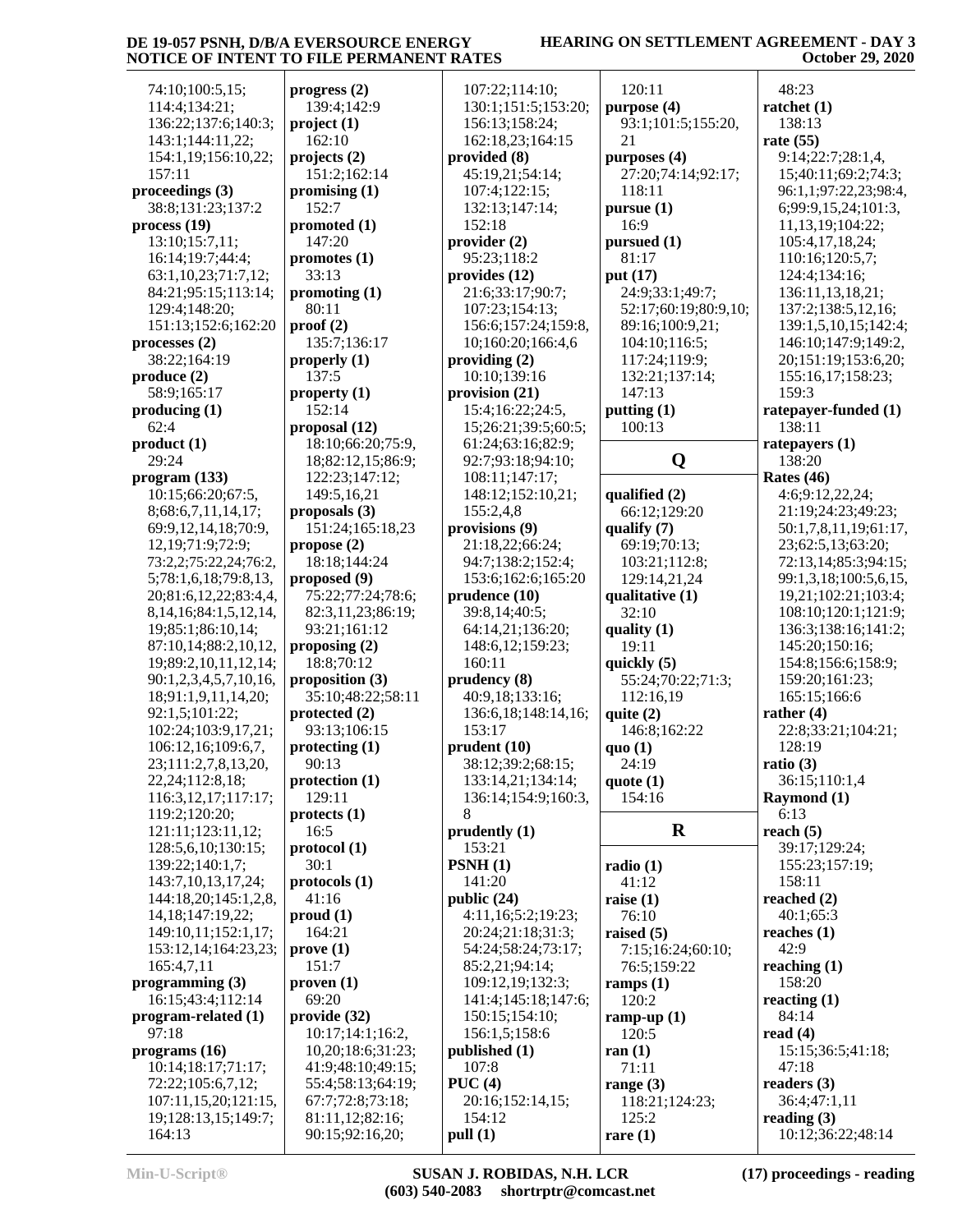| readings $(1)$<br>48:9 | 10:9;15:10;32:11;<br>97:8;108:3;145:10 | redirect $(8)$<br>64:8,11;65:17,19; | relate $(1)$<br>78:17 | 78:4;81:24;82:4,8;<br>88:15 |
|------------------------|----------------------------------------|-------------------------------------|-----------------------|-----------------------------|
| reads $(3)$            | received $(2)$                         | 130:5,11;131:11;                    | related $(6)$         | represent $(3)$             |
| 47:7;51:2;57:5         | 132:8;149:18                           | 153:24                              | 14:23,24;24:6;        | 113:22;155:7;               |
| ready $(1)$            | receives $(1)$                         | redo(1)                             | 74:2;117:18;154:4     | 158:21                      |
| 165:9                  | 89:24                                  | 106:21                              | relating $(2)$        | representatives (2)         |
| real $(1)$             | receiving $(1)$                        | reduce $(8)$                        | 12:21;154:17          | 18:23;129:18                |
| 164:24                 | 16:18                                  | 72:22;91:1;103:18;                  | <b>Relations (1)</b>  | representing $(5)$          |
| reality $(6)$          | recent $(3)$                           | 104:6;105:13;106:2;                 | 140:22                | 6:14;7:3;135:16;            |
| 46:17;50:2;51:19,      | 57:11;136:24;                          | 108:14;144:4                        | relationships (1)     | 149:15;154:22               |
| 19;58:10;106:18        | 151:17                                 | reduced $(3)$                       | 137:20                | represents $(2)$            |
|                        |                                        | 52:12;110:15;                       | relative $(4)$        | 87:4;150:13                 |
| realization $(1)$      | recently $(1)$                         |                                     |                       |                             |
| 98:14                  | 138:24                                 | 142:11                              | 12:14,24;29:6;        | request $(13)$              |
| realize $(2)$          | receptionist (1)                       | reduces $(1)$                       | 164:11                | 7:24;16:7;40:8,15;          |
| 41:23;44:14            | 132:9                                  | 72:14                               | release $(1)$         | 41:16;42:12,14,15,          |
| realized $(1)$         | recess(5)                              | reducing $(2)$                      | 93:3                  | 21;43:5,8;115:14;           |
| 36:24                  | 45:5,6,8,9;131:22                      | 106:7;121:23                        | relevant $(2)$        | 153:17                      |
| realizing $(2)$        | recognize $(3)$                        | reduction (4)                       | 139:23;142:9          | requested $(2)$             |
| 25:20;55:11            | 91:16:96:11,12                         | 108:8,8,13;110:21                   | reliability $(5)$     | 15:19;115:15                |
| really $(22)$          | recognized (1)                         | re-enroll $(1)$                     | 17:18:18:10,17;       | requests $(1)$              |
| 14:18;18:9;23:15;      | 36:24                                  | 125:20                              | 19:11;164:7           | 150:1                       |
| 24:20;26:5;28:20;      | recommend (6)                          | re-enter $(1)$                      | relying $(1)$         | require $(1)$               |
| 30:19;42:17,24;        | 78:4;91:13;134:7;                      | 97:13                               | 135:3                 | 84:9                        |
| 50:11;51:11;63:10;     | 141:5;145:21;146:4                     | re-establish (1)                    | remain $(1)$          | required $(8)$              |
| 65:7;66:17;121:21;     | recommendation (2)                     | 111:20                              | 80:17                 | 16:1,15;42:7;43:3;          |
| 128:7,20;129:16;       | 122:16;137:8                           | referenced (1)                      | remainder $(1)$       | 50:12;92:16;102:1;          |
| 133:6;135:6;139:6;     | recommendations (2)                    | 114:5                               | 23:19                 | 153:22                      |
| 146:9                  | 71:9;104:9                             | refiled $(3)$                       | remaining $(6)$       | requirement (9)             |
| reason $(3)$           | recommended (3)                        | 98:18;119:24;                       | 24:22;25:8,19;        | 9:23;92:4,22;93:6;          |
| 28:12;47:16;           | 70:21;82:16;106:1                      | 120:8                               | 26:15;27:9;103:7      | 110:18;137:13;              |
| 138:21                 | recommends (1)                         | reflect $(3)$                       | remains $(1)$         | 151:23;158:19;160:5         |
| reasonable (30)        | 156:7                                  | 46:6;74:24;77:6                     | 46:1                  | requirements $(7)$          |
| 19:23;21:19;35:1;      | reconciled (2)                         | reflected $(5)$                     | remarkable (1)        | 9:13,20;12:13;              |
| 57:16;58:17;62:5;      | 99:19;101:12                           | 63:6,8;110:15;                      | 157:9                 | 48:16;52:8;78:4;            |
| 63:21,22;85:3;94:15;   | reconciling $(2)$                      | 136:21;141:2                        | remember $(2)$        | 154:6                       |
| 136:3;137:11,12,13;    | 152:12,19                              | reflecting $(1)$                    | 123:2;130:17          | requires $(3)$              |
| 141:3;145:20;150:7,    | reconnections (1)                      | 99:3                                | remind $(1)$          | 30:2;51:1;84:11             |
| 16;155:12;156:6;       | 91:4                                   | regard $(3)$                        | 4:8                   | res $(1)$                   |
| 158:22;159:5,13,21;    | record $(17)$                          | 26:1;75:18;92:9                     | reminded (1)          | 136:18                      |
|                        | 4:3;9:10,18;10:4;                      |                                     |                       | rescheduled (1)             |
| 160:8,20,24;161:23;    |                                        | regarding $(6)$                     | 119:1                 |                             |
| 166:4,6                | 45:3,12;107:16;                        | 4:5;22:5;66:19;                     | remotely $(1)$        | 4:12                        |
| reasonably $(3)$       | 131:21;132:1,22;                       | 94:10;101:3;148:12                  | 4:8                   | research $(1)$              |
| 55:24;135:10;          | 134:21;135:4;136:8;                    | regardless $(1)$                    | removal $(1)$         | 17:18                       |
| 151:8                  | 143:12,22;144:21;                      | 140:13                              | 93:6                  | reserve $(1)$               |
| reasons(7)             | 166:11                                 | regards $(3)$                       | remove(3)             | 27:22                       |
| 28:19;43:11,22;        | recomponent(1)                         | 17:11;112:2;                        | 42:4;43:5;164:18      | residence $(1)$             |
| 99:22;104:8;143:10;    | 159:18                                 | 141:15                              | removed (1)           | 43:18                       |
| 145:20                 | recover $(4)$                          | registered $(1)$                    | 42:2                  | residential (10)            |
| reassessing $(1)$      | 27:5;102:20;154:8;                     | 44:23                               | replace $(3)$         | 5:13;18:20,24;              |
| 129:4                  | 160:2                                  | regular $(3)$                       | 26:1,7;58:7           | 86:11,15;87:15;             |
| reassured $(1)$        | recovered $(1)$                        | 16:2;72:11;104:9                    | replaced $(4)$        | 135:23;139:5,17;            |
| 147:10                 | 99:12                                  | regularity $(1)$                    | 13:9,17;27:13;        | 141:5                       |
| rebuttal $(8)$         | recovering $(1)$                       | 110:4                               | 46:24                 | resolution (6)              |
| 11:21;76:13,22;        | 99:18                                  | regulated $(1)$                     | replacing $(1)$       | 21:17;62:16;154:2;          |
| 77:11,22,23;78:2,3     | recovery $(12)$                        | 140:24                              | 29:13                 | 155:12;156:9;166:4          |
| recall $(4)$           | 26:6;27:8;28:17;                       | regulators $(1)$                    | report $(2)$          | resolve $(6)$               |
| 12:20;13:19;64:15;     | 76:6;101:3;149:8;                      | 162:24                              | 81:21;116:8           | 40:3;62:15,23;              |
| 125:8                  | 152:23;153:20;                         | regulatory (8)                      | reported $(1)$        | 103:6;112:17;142:7          |
| recalling $(1)$        | 158:13;160:8,22;                       | 9:12,14,22;26:5;                    | 84:18                 | resolved $(1)$              |
| 64:23                  | 161:11                                 | 93:2;109:13;113:13;                 | Reporter (6)          | 142:1                       |
| receivables $(1)$      | recurring $(8)$                        | 158:13                              | 8:13;66:4;77:3;       | resolves $(4)$              |
| 103:16                 | 68:17,19,22;119:3,                     | reject $(1)$                        | 78:9;87:12;156:13     | 65:3;136:11;                |
| receive $(6)$          | 22;120:11,13;121:2                     | 135:14                              | reporting $(5)$       | 157:23;160:13               |
|                        |                                        |                                     |                       |                             |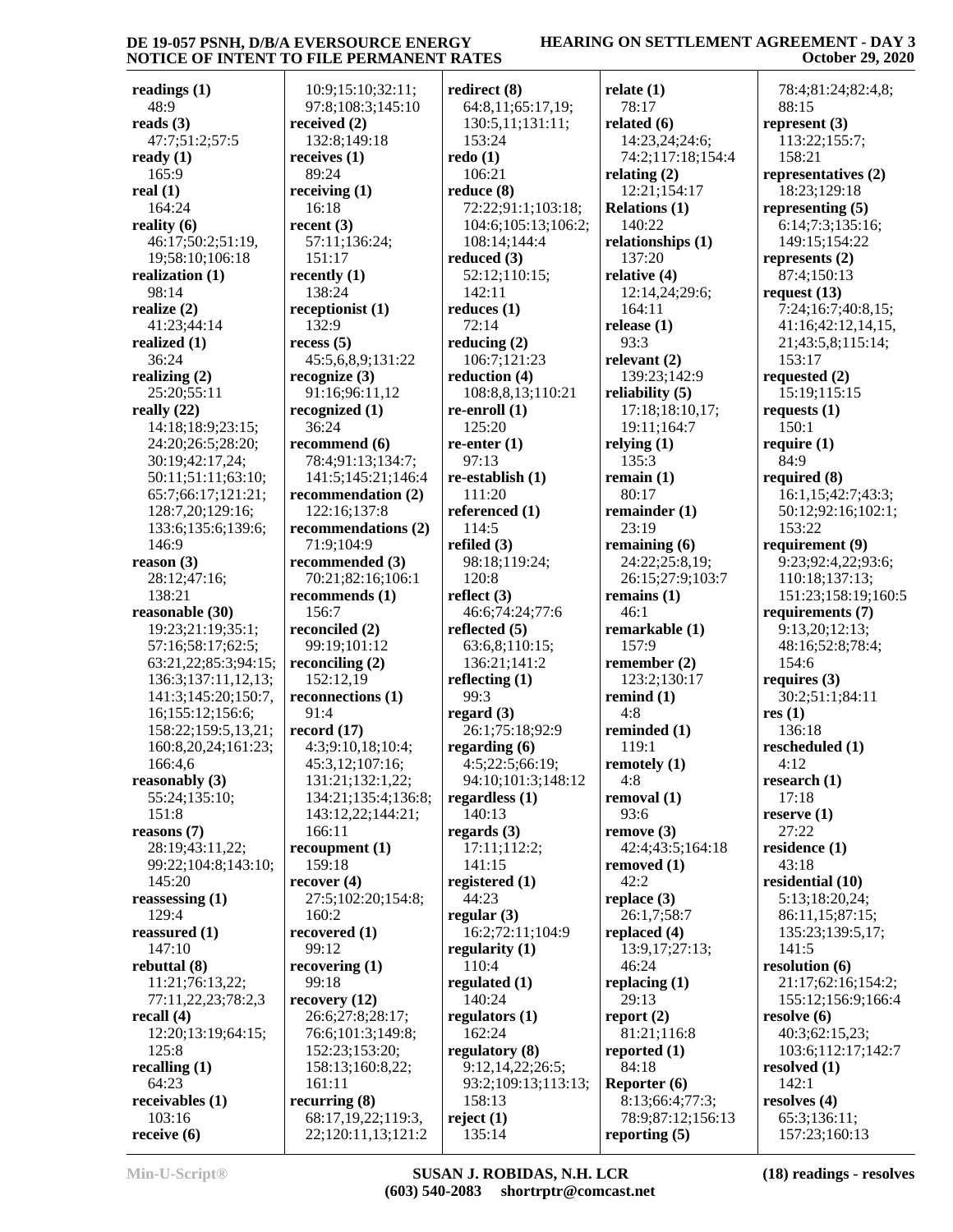| resolving $(3)$                   |                                    |                       |                        |                                           |
|-----------------------------------|------------------------------------|-----------------------|------------------------|-------------------------------------------|
|                                   | 14:14;28:13;60:6                   | ROGER(3)              | save $(1)$             | 42:3;161:16                               |
| 22:23;158:9;163:5                 | retirements (4)                    | 66:2,5;73:15          | 44:20                  | sending $(3)$                             |
| resource(1)                       | 21:14;22:19;61:15;                 | role(2)               | savings $(5)$          | 54:9,10,12                                |
| 164:10                            | 163:4                              | 10:7;73:14            | 36:24;48:12,14,18;     | senior $(2)$                              |
| resources $(5)$                   | return $(3)$                       | roll $(2)$            | 52:7                   | 10:6;20:15                                |
| 33:9,14,19;50:17;                 | 137:11;156:6;                      | 4:13:108:9            | saw(1)                 | seniors $(1)$                             |
| 106:20                            | 159:12                             | rollout $(1)$         | 49:2                   | 147:3                                     |
| respect $(7)$                     | revenue $(19)$                     | 30:18                 | saying $(3)$           | sense $(10)$                              |
| 13:18;81:22;                      | 9:20,23;48:16;                     | rolls $(2)$           | 23:16;54:11;63:18      | 29:11;34:10;49:21;                        |
| 122:12;136:6;143:6;               | 52:8;101:15;108:21;                | 72:15;104:23          | SCADA(2)               | 71:15,23;72:1;81:10;                      |
| 153:16;159:22                     | 110:17;137:13;                     | room $(2)$            | 32:21;49:8             | 114:14;128:6,17                           |
| respectful (4)                    | 138:9,10;140:12;                   | 71:12;141:18          | scale $(3)$            | sentence $(1)$                            |
| 137:8;139:10;                     | 142:3;149:6,8;                     | rosy $(1)$            | 51:20;118:10;          | 60:10                                     |
| 140:20;157:5                      | 152:15;154:6,9;                    | 34:18                 | 119:11                 | separate $(6)$                            |
| respectfully $(1)$                | 158:19;160:5                       | roughly $(2)$         | scenario $(2)$         | 24:4;31:15;43:20;                         |
| 156:12                            | reverse $(1)$                      | 24:22;25:7            | 36:9;60:16             | 49:8;80:19;160:1                          |
| respects $(1)$                    | 42:24                              | rounding $(1)$        | scenarios (1)          | separately $(1)$                          |
| 34:21                             | reversed $(1)$                     | 102:21                | 55:23                  | 31:18                                     |
| respond $(5)$                     | 15:14                              | route $(1)$           | scenes $(1)$           | series $(4)$                              |
| 17:4;41:8,14;                     | review $(15)$                      | 30:8                  | 118:21                 | 17:14;68:12;72:11;                        |
| 84:16;149:24                      | 22:18;60:6,6,9;                    | RRA(4)                | scope $(4)$            | 117:23                                    |
| response $(5)$                    | 61:13;75:17;83:7;                  | 63:8;99:11;142:12;    | 55:22,23;56:16;        | serves $(2)$                              |
| 14:2;18:5;19:13;                  | 86:18;118:3;148:14,                | 161:10                | 142:11                 | 156:1;158:6                               |
| 45:16;64:19                       | 15;149:23;151:24;                  | RSA(2)                | Scott $(1)$            | Service (40)                              |
| response] $(3)$                   | 162:14;163:7                       | 153:22;160:2          | 5:19                   | 5:2;10:9,10;12:21;                        |
| 7:11,21;8:6                       | reviewed (3)                       | rule $(4)$            | screen $(2)$           | 13:1,5,12;17:20;                          |
| responsibilities (5)              | 54:2;94:7;151:4                    | 19:3;89:22;90:12;     | 6:3;7:7                | 23:11;25:22;27:19;                        |
| 9:10,17;10:4,8,18                 | reviewing $(3)$                    | 135:17                | second $(1)$           | 28:17;31:1;37:2;                          |
| responsibility (1)                | 60:13;157:14;                      | rules $(10)$          | 86:13                  | 42:3;54:8;74:3;76:8,                      |
| 116:5                             | 158:5                              | 71:22;72:1;86:18;     | Section (18)           | 11;80:16,20,24;81:4;                      |
| responsible $(3)$                 | reviews $(1)$                      | 89:21;105:20,22;      | 15:5;17:2;21:2,5,8;    | 82:22;90:14,22;                           |
| 9:13,22;140:9                     | 44:24                              | 111:1;125:21;         | 40:13;45:18;67:4;      | 93:10,13;95:23;                           |
| rest(1)                           | revisit $(1)$                      | 126:17;154:12         | 69:7,7,10,13;78:24;    | 109:1;122:22;123:4,                       |
| 166:19                            | 136:20                             | ruling $(1)$          | 138:2,3;139:2,15;      | 17;129:17;141:2;                          |
| result $(17)$                     | RFP(1)                             | 133:4                 | 158:10                 | 146:20;153:18;                            |
|                                   |                                    |                       |                        |                                           |
|                                   |                                    |                       |                        |                                           |
| 21:19;38:10;57:24;                | 117:24                             | run $(3)$             | Sections (2)           | 154:10;158:14;                            |
| 58:2,5;60:22;62:11,               | RICH(3)                            | 14:11;26:11;107:1     | 12:13;66:18            | 160:23                                    |
| 12;106:11;107:14;                 | 8:11,17;30:16                      | running $(2)$         | secure $(2)$           | services (2)<br>10:15:85:23               |
| 126:22;136:2,14;<br>140:23;146:5; | Richard (1)<br>20:21               | 71:11;145:8           | 33:1;48:12             |                                           |
|                                   |                                    |                       | secured $(1)$          | serving $(1)$<br>119:7                    |
| 150:15;156:5<br>resulted $(1)$    | right $(47)$<br>4:2,21;5:4,15;6:8; | S                     | 98:2<br>security $(5)$ | set $(7)$                                 |
| 149:22                            | 7:5,13;8:4;20:4;23:3;              | safe $(3)$            | 49:11,12;53:24;        | 53:12;123:8;                              |
| resulting $(1)$                   | 26:20;28:15;37:13;                 | 48:11;54:23;115:5     | 54:19,22               | 137:10;150:13;                            |
| 98:23                             | 45:11,17;52:21,23;                 | safety $(6)$          | Seeing $(4)$           | 151:4;159:12;160:6                        |
| results $(2)$                     | 53:16;58:8;60:2;                   | 47:1,9,12;48:4;       | 7:22;8:7;48:17;        | sets $(1)$                                |
| 57:22;94:15                       | 62:3,16;69:3,4;73:7;               | 52:4;90:24            | 52:9                   | 166:5                                     |
| resumed (2)                       | 82:11;85:8;94:23;                  | same (17)             | seeking $(1)$          | setting $(1)$                             |
| 45:10;131:23                      | 97:3;101:19;103:1;                 | 11:3,4,6;25:8;        | 161:21                 | 122:15                                    |
| retail $(1)$                      | 104:2,3;117:8;123:2;               | 26:12;27:23;36:11,    | seem $(1)$             | settled $(2)$                             |
| 137:21                            | 125:10;131:10;                     | 13;40:15;55:17;       | 46:17                  | 112:1;158:18                              |
| retain $(1)$                      | 132:10;133:7,8;                    | 59:22;61:10;65:22;    | seemed (1)             | settlement (115)                          |
| 82:22                             | 139:15;142:17;                     | 75:10;77:15;134:9;    | 29:20                  | 13:21;14:3,6;15:5;                        |
| retained $(2)$                    | 148:2,24;156:17;                   | 162:19                | seems $(3)$            | 19:21:21:3,6,9,23;                        |
| 73:18;97:12                       | 165:3;166:9                        | sample $(1)$          | 24:10;125:7;           | 22:20;24:5;25:6;                          |
| retains $(1)$                     | risk(2)                            | 18:4                  | 147:24                 | 38:11,15,16,24;39:3,                      |
| 161:4                             | 110:13;123:14                      | satisfaction (2)      | select (1)             | 5, 11, 13, 18, 24; 40: 2,                 |
| retire $(1)$                      | road $(2)$                         | 47:14;164:16          | 59:8                   | 20;55:3,21;62:4;                          |
| 27:18                             | 35:4;157:1                         | satisfied (3)         | selected $(1)$         | 65:2;66:19;67:16;                         |
| retired $(4)$                     | Robidas (3)                        | 142:5;146:24;         | 125:1                  | 68:4,24;76:9;78:12,                       |
| 14:14,15;27:18;                   | 8:9;65:24;117:12                   | 150:8                 | selection $(1)$        | 16;79:5;82:5;83:11;                       |
| 28:12<br>retirement (3)           | $\text{robo}(1)$<br>16:18          | satisfy $(1)$<br>38:3 | 122:9<br>send $(2)$    | 88:11;91:12,17;94:8,<br>13;98:6,19;99:21; |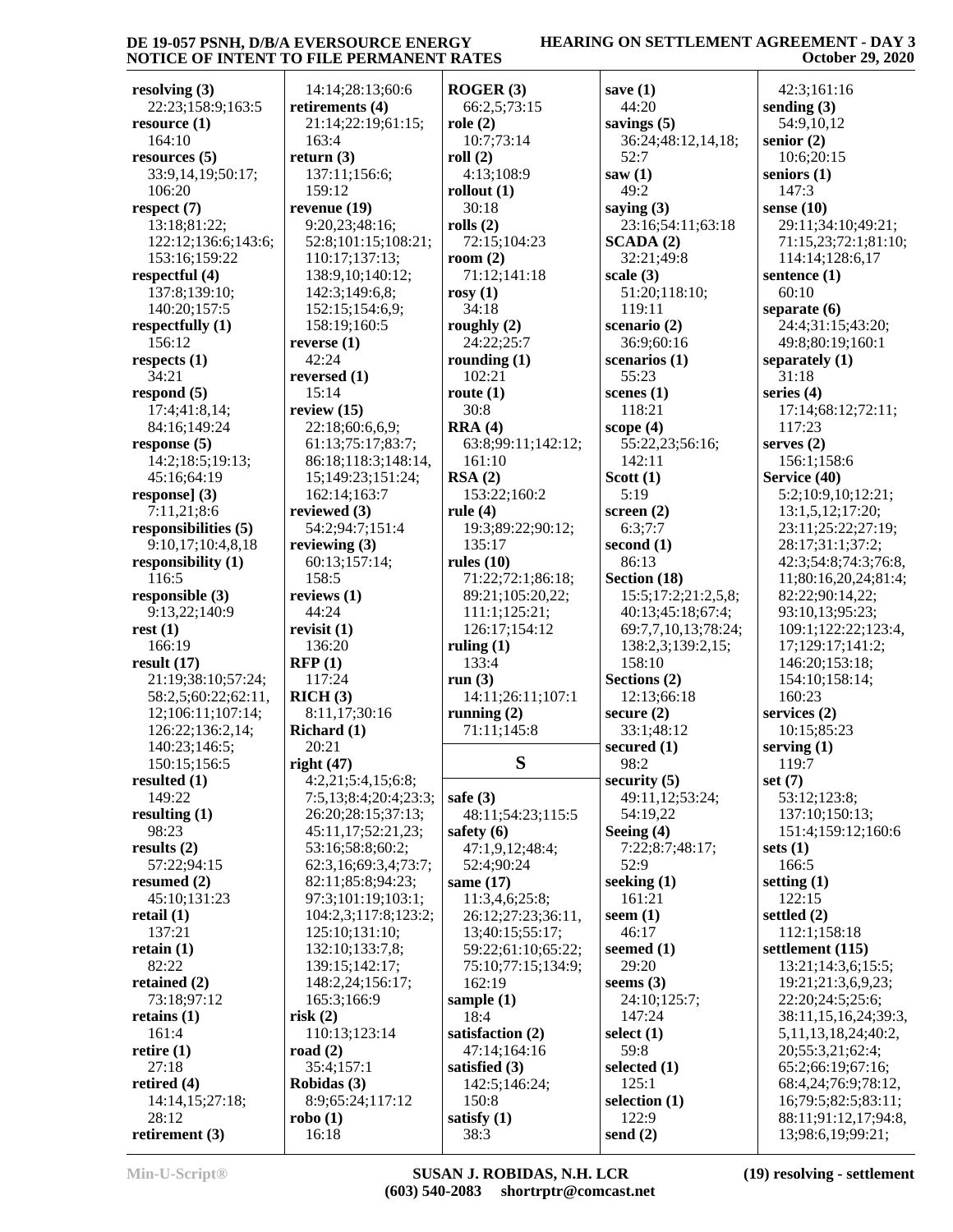## **HEARING ON SETTLEMENT AGREEMENT - DAY 3 October 29, 2020**

| 106:2;112:6;113:24;                                                       | side $(1)$            | 137:5;152:1               | 149:7                                    | 18;147:18;149:9;            |
|---------------------------------------------------------------------------|-----------------------|---------------------------|------------------------------------------|-----------------------------|
| 114:5;115:12;                                                             | 156:11                | social $(3)$              | spirit $(1)$                             | 153:12;156:21;              |
| 116:10;119:24;                                                            | sign(3)               | 10:17;90:22;109:1         | 157:22                                   | 164:23                      |
| 120:8;131:2;132:13;                                                       | 43:2,23;146:7         | sofa $(1)$                | spoke $(1)$                              | started $(5)$               |
| 133:17,19,24;134:2,                                                       | signal $(1)$          | 49:17                     | 103:8                                    | 33:5,12;56:13;              |
| 6, 12, 15; 135: 5, 14;                                                    | 54:9                  | solution (3)              | spoken $(1)$                             | 79:23;92:22                 |
| 136:10;137:9;138:3,                                                       | signature $(1)$       | 63:5;157:19;              | 19:22                                    | starting $(5)$              |
|                                                                           |                       |                           |                                          |                             |
| 22;139:3;140:20;                                                          | 133:23                | 158:22                    | spread $(1)$                             | 4:22;53:3,6;57:9;           |
| 141:3,6,21;142:6,15;                                                      | signed $(4)$          | somebody (2)              | 146:21                                   | 130:6                       |
| 143:4;145:9,22;                                                           | 44:14;114:4;          | 30:11;123:9               | stabilized (2)                           | starts $(2)$                |
| 146:4,7,13;150:4,11,                                                      | 134:15;154:15         | someone $(3)$             | 108:19,20                                | 14:20;49:21                 |
| 12, 19; 151: 22; 152: 4,                                                  | significance $(1)$    | 54:4;122:21;              | stable $(1)$                             | state $(17)$                |
| 11, 18; 154: 1, 5, 12, 13,                                                | 146:18                | 136:19                    | 144:4                                    | 9:9,16;10:3;20:12,          |
| 14, 16, 17; 155: 2, 5, 19;                                                | significant $(8)$     | sometimes (2)             | Staff $(55)$                             | 19;31:3,4;35:15;            |
| 156:3,8,16;157:7,14,                                                      | 24:20;29:4;51:22;     | 47:8;70:10                | 5:19;15:22;16:8;                         | 50:22;73:13;90:5;           |
| 23;158:12;159:15;                                                         | 123:3;146:10;149:5;   | somewhat (3)              | 19:7,16;21:9,24;                         | 91:16;98:1;104:13;          |
| 160:6;164:12;                                                             | 153:2;162:3           | 14:24;147:8;162:1         | 22:17;23:2;42:21;                        | 109:13,22;163:20            |
| 165:13,21,23;166:3,                                                       | significantly $(1)$   | sooner $(1)$              | 55:22;56:2;60:11,15,                     | stated $(1)$                |
| 14                                                                        | 35:9                  | 14:15                     | 20;62:8,19;63:15;                        | 15:4                        |
|                                                                           | similar(8)            | sophistication (1)        |                                          | statement (8)               |
| settlements (2)                                                           |                       |                           | 65:18;68:3,16,23;                        |                             |
| 155:11,15                                                                 | 77:1;93:6;109:23;     | 52:13                     | 72:2;80:5,6;88:16;                       | 45:18,24;46:4;              |
| settlement's (1)                                                          | 124:19;127:7,17;      | sorry $(3)$               | 113:12,19;114:22;                        | 53:18,20;62:6,17;           |
| 21:16                                                                     | 152:21;162:16         | 69:11;116:22;             | 115:8, 12, 16, 19, 22, 23,               | 133:19                      |
| settling $(4)$                                                            | similarly $(1)$       | 118:7                     | 23;122:8;126:10;                         | <b>STATEMENTS (3)</b>       |
| 22:22;37:9,16;                                                            | 115:20                | sort $(8)$                | 128:9;140:16;                            | 3:3;141:17;144:16           |
| 100:2                                                                     | simply $(7)$          | 24:19;27:24;28:21,        | 141:20;149:22;                           | states $(10)$               |
| seven $(5)$                                                               | 16:21;82:16;84:6;     | 23;63:13;72:8;            | 150:9,23;151:4,11;                       | 22:20;44:7,13;              |
| 23:22,23;25:1;                                                            | 87:20;88:5;89:15;     | 116:18;130:14             | 152:8;153:2,11,19;                       | 71:19;92:18;93:1;           |
| 51:3;111:17                                                               | 107:22                | sounds $(5)$              | 155:22;156:7;158:3;                      | 104:11,16;128:12;           |
| seventh $(1)$                                                             | sitting $(1)$         | 33:21;53:16;57:16;        | 160:2;162:9                              | 154:15                      |
| 111:6                                                                     | 36:2                  | 125:11;126:10             | Staff's $(8)$                            | status $(2)$                |
|                                                                           |                       |                           |                                          |                             |
|                                                                           |                       |                           |                                          |                             |
| several $(1)$                                                             | situation $(3)$       | source $(1)$              | 59:21,22;62:24;                          | 24:19;140:14                |
| 141:23                                                                    | 42:18;50:18;          | 162:21                    | 115:9;150:20;                            | stay-out $(1)$              |
| shall $(6)$                                                               | 124:17                | south $(1)$               | 152:20;156:4;162:13                      | 147:17                      |
| 35:22;99:2;102:19;                                                        | situations (1)        | 50:3                      | stake $(1)$                              | steeply $(1)$               |
| 154:18,18,20                                                              | 44:7                  | space $(1)$               | 165:24                                   | 120:6                       |
| share $(4)$                                                               | six(4)                | 33:13                     | stakeholder (18)                         | step $(8)$                  |
| 42:7;72:22;107:14;                                                        | 17:15;56:6;110:5;     | speak $(6)$               | 19:5;71:8;83:13,                         | 22:2;63:6,9;                |
| 144:15                                                                    | 111:5                 | 7:9:55:8:74:18;           | 20,23;91:18;111:3;                       | 137:16;147:12;              |
| shared $(2)$                                                              | size $(1)$            | 76:20;91:22;99:13         | 113:9, 10, 14; 114: 1, 3;                | 150:24;160:21;161:7         |
| 42:15;54:23                                                               | 125:11                | speaking $(7)$            | 126:6, 16; 145:7, 12;                    | Stephen $(1)$               |
| shareholders (1)                                                          | sizeable (1)          | 5:10;17:6;66:18;          | 153:14;165:9                             | 6:17                        |
| 156:7                                                                     | 56:11                 | 75:15,20;77:20;           | stakeholders (6)                         | stepped $(1)$               |
| Sheehan $(1)$                                                             | skipping $(1)$        | 163:15                    | 80:10;83:1;84:10;                        | 100:11                      |
| 73:16                                                                     | 110:9                 | speaks $(1)$              | 116:1;128:8;131:6                        | Stepping $(1)$              |
|                                                                           | slight $(1)$          | 157:20                    | stand $(4)$                              | 100:8                       |
| 157:3                                                                     | 24:18                 | specializing $(1)$        | 24:15;70:22;                             | steps $(2)$                 |
|                                                                           | slightly $(2)$        | 148:7                     | 135:12,13                                | 160:24;163:14               |
| 112:17;159:24;                                                            | 26:22;35:16           | specific $(12)$           | standard (1)                             | step's $(1)$                |
| 164:24                                                                    | slow $(1)$            | 21:6;30:20,24;            | 28:21                                    | 59:14                       |
|                                                                           | 46:16                 | 55:9;58:20;59:13;         | start $(47)$                             | still $(13)$                |
| 160:19                                                                    | small $(4)$           | 78:1;82:19;89:8;          | 8:5;20:9;23:20;                          | 7:1;27:3;34:19;             |
|                                                                           | 62:15,18;71:11;       | 133:15;148:12;158:8       | 30:15;40:21;42:17;                       | 35:9,19;36:4;50:20;         |
| 36:9;162:7,17;                                                            | 114:15                | specifically $(4)$        | 46:16;50:5;58:3;                         | 70:19;88:21;112:13;         |
| 165:23                                                                    |                       | 41:5;56:5;78:17;          | 66:20;69:13,15;71:7;                     | 121:1;124:12;126:23         |
|                                                                           | smaller $(1)$<br>50:7 | 79:21                     |                                          |                             |
| shift $(1)$<br>short $(3)$<br>shorter $(1)$<br>show $(4)$<br>showed $(1)$ |                       |                           | 78:17;79:8,13,19;                        | stipulation $(1)$           |
| 123:1                                                                     | smart $(1)$           | specifics (2)             | 81:22;84:24;86:15;                       | 127:4                       |
| shown $(1)$                                                               | 139:13                | 75:16;77:21               | 87:10;89:1,12;90:16;                     | stock $(2)$                 |
| 148:1                                                                     | smoothly $(1)$        | specified $(2)$           | 91:8;94:9;96:24;                         | 21:8;163:4                  |
| shows $(1)$                                                               | 166:17                | 67:7;69:8                 | 101:21;111:24;                           | stood $(2)$                 |
| 98:19<br>shut-off $(1)$                                                   | snow $(1)$<br>47:17   | spend $(2)$<br>66:17;89:9 | 113:2;132:24;133:3,<br>8;143:7,10,13,24; | 18:23;71:3<br>stopped $(2)$ |

112:11

**so-called (2)**

**spending (1)**

113:4,6

144:18;145:2,7,13,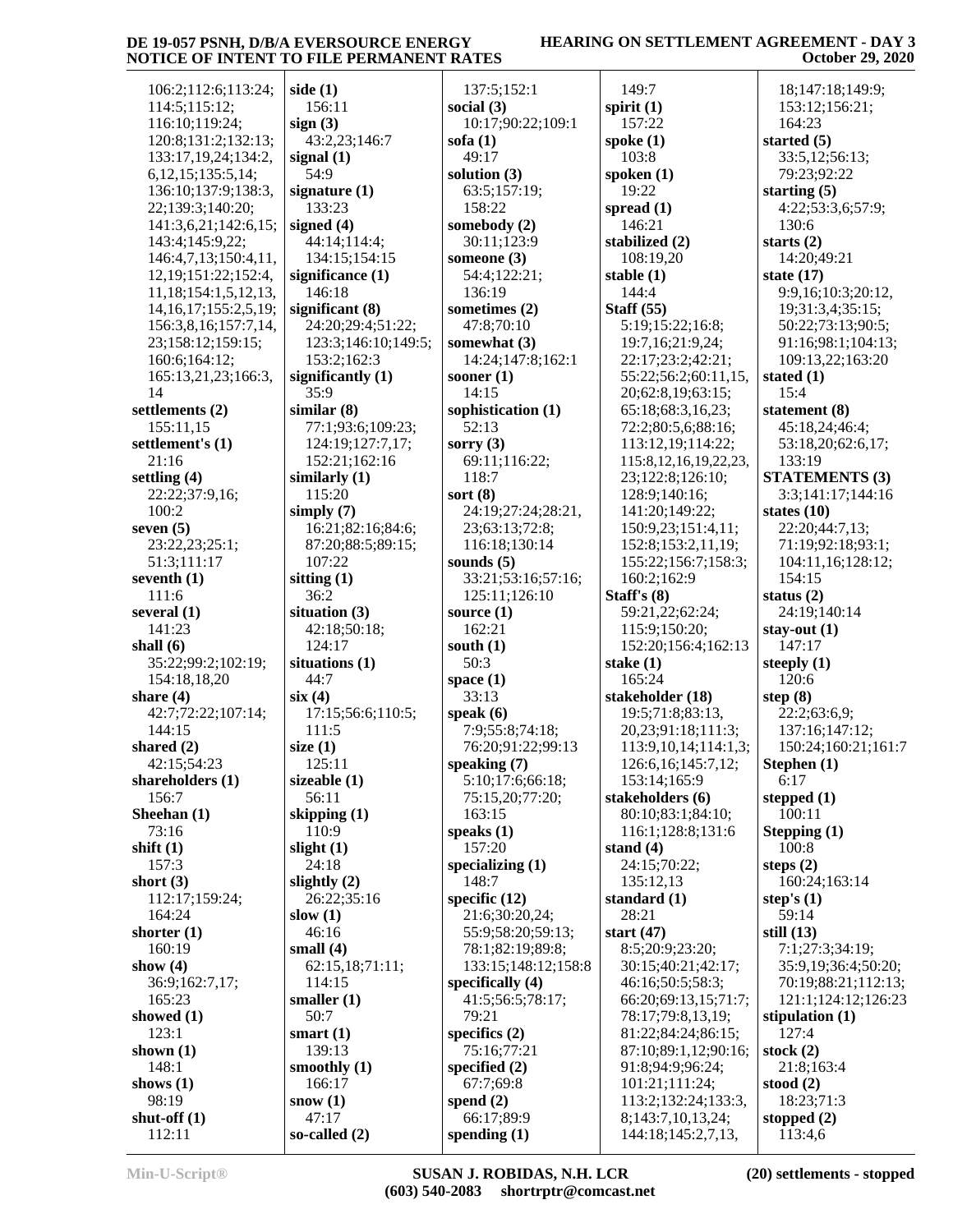#### **HEARING ON SETTLEMENT AGREEMENT - DAY 3 October 29, 2020**

| store $(2)$                                | 155:10                                   |
|--------------------------------------------|------------------------------------------|
| 51:2,8                                     | successor (1)                            |
| stored (1)                                 | 90:5                                     |
| 97:15<br>storm $(4)$                       | succinct $(1)$                           |
| 17:24;18:3;47:16;                          | 65:7<br>suggest $(2)$                    |
| 159:9                                      | 136:8;143:23                             |
| straight $(1)$                             | suggestion (1)                           |
| 14:11                                      | 137:1                                    |
| strategies (1)                             | summarize (2)                            |
| 164:3                                      | 86:6;92:10                               |
| strawberry (1)                             | super $(1)$                              |
| 137:5<br>stream $(1)$                      | 95:17<br>supplier $(18)$                 |
| 108:21                                     | 15:4,10,14;16:12;                        |
| streetlight (1)                            | 41:14,14,22;42:1,2                       |
| 142:4                                      | 43:1,2,8,12;44:19,2                      |
| stressed (1)                               | 92:7;93:8                                |
| 140:9                                      | suppliers $(13)$                         |
| strike (1)                                 | 15:20;16:2,4;                            |
| 132:15                                     | 41:10;42:8,16;44:5<br>8;92:16,21;93:4;   |
| structural (1)<br>76:1                     | 94:10                                    |
| structure $(2)$                            | supply (3)                               |
| 137:12;159:14                              | 15:21;41:1;93:22                         |
| structured (1)                             | supplying $(1)$                          |
| 40:2                                       | 42:20                                    |
| struggle $(1)$                             | support $(24)$                           |
| 103:20                                     | 10:17;33:18;51:12                        |
| struggling $(1)$<br>165:1                  | 70:3;79:12,18;81:2<br>82:2,3,8;83:19;88: |
| studies (2)                                | 91:7;103:6;121:13                        |
| 28:5,8                                     | 135:5;136:9;141:2                        |
| study $(11)$                               | 143:4;148:17;150:                        |
| 14:10;28:2,10,24;                          | 159:20;160:23;165                        |
| 30:10,14,19;32:8;                          | supported (1)                            |
| 33:21,23;107:9                             | 104:8                                    |
| subject $(10)$                             | supporting $(1)$                         |
| 23:12;34:21;75:16;<br>77:21;78:13;112:1,5; | 150:18<br>supportive $(1)$               |
| 131:5;133:23;135:9                         | 142:10                                   |
| subjected (1)                              | supports $(5)$                           |
| 135:14                                     | 10:14;142:15;                            |
| submission (1)                             | 153:2,11;157:22                          |
| 151:3                                      | suppose $(2)$                            |
| submit $(5)$                               | 43:12;62:19                              |
| 10:23;41:15;43:14;<br>120:22;144:18        | supposed (1)<br>60:7                     |
| submits $(1)$                              | supposedly $(1)$                         |
| 143:12                                     | 138:10                                   |
| subsistence (1)                            | sure $(14)$                              |
| 48:24                                      | 7:18;44:21,23;                           |
| substantial (1)                            | 56:22;62:8;79:23;                        |
| 110:22                                     | 82:10;88:7;89:4,12                       |
| succeed $(1)$<br>106:4                     | 113:23;115:19;<br>121:16;130:10          |
| success $(5)$                              | surface $(1)$                            |
| 72:14;104:22;                              | 53:10                                    |
| 105:4,18,24                                | surprised (1)                            |
| successful $(1)$                           | 125:10                                   |
| 112:20                                     | survey $(10)$                            |
| successfully $(3)$                         | 17:2,7,11,13,13,21                       |
| 111:22;132:6;                              | 18:3,15;19:14;164                        |

| 155:10                                     | surveys $(5)$                        | 31         |
|--------------------------------------------|--------------------------------------|------------|
| successor $(1)$                            | 17:7,23;18:12,13,                    | tech       |
| 90:5                                       | 18                                   | 32         |
| succinct $(1)$                             | suspect $(1)$                        | 52         |
| 65:7                                       | 115:1                                | 13         |
|                                            |                                      | tells      |
| suggest $(2)$<br>136:8;143:23              | Suzanne (1)<br>5:18                  | 58         |
|                                            |                                      |            |
| suggestion $(1)$                           | swear $(1)$                          | temp       |
| 137:1                                      | 66:1                                 | 16         |
| summarize (2)                              | switch (1)                           | temp       |
| 86:6;92:10                                 | 43:7                                 | 15         |
| super $(1)$                                | switching (1)                        | temp       |
| 95:17                                      | 44:4                                 | 14         |
| supplier $(18)$                            | Sword (1)                            | term       |
| 15:4, 10, 14; 16: 12;                      | 140:3                                | 13         |
| 41:14,14,22;42:1,2,3;                      | sworn $(12)$                         | 15         |
| 43:1,2,8,12;44:19,22;                      | 8:9, 12, 14, 15, 16, 17,             | 16         |
| 92:7;93:8                                  | 18;66:3,5,6;75:12;                   | term       |
| suppliers $(13)$                           | 77:17                                | 19         |
| 15:20;16:2,4;                              | symmetrical (3)                      | 13         |
| 41:10;42:8,16;44:5,8,                      | 138:4,17;142:2                       | 14         |
| 8;92:16,21;93:4;                           | symmetry $(1)$                       | 15         |
| 94:10                                      | 138:13                               | terra      |
| supply $(3)$                               | system $(19)$                        | 32         |
| 15:21;41:1;93:22                           | 13:13;26:11;29:15,                   | terri      |
| supplying $(1)$                            | 18;32:21;33:1;35:14;                 | 31         |
| 42:20                                      | 46:22;49:17,23;51:2,                 | test       |
| support (24)                               | 11;52:16;87:24;                      | 65         |
| 10:17;33:18;51:12;                         | 97:16;147:9;163:21,                  | 15         |
| 70:3;79:12,18;81:24;                       | 22;164:4                             | testi      |
| 82:2,3,8;83:19;88:1;                       | systems $(1)$                        | 9:         |
|                                            | 129:8                                | 73         |
| 91:7;103:6;121:13;                         |                                      |            |
| 135:5;136:9;141:22;                        |                                      | 13         |
| 143:4;148:17;150:5;                        | T                                    | 14         |
| 159:20;160:23;165:9                        |                                      | testi      |
|                                            | talk (5)                             | 15         |
| supported (1)<br>104:8                     | 30:9;90:17;110:24;                   | testi      |
|                                            | 113:8;120:10                         | 10         |
| supporting $(1)$<br>150:18                 | talked (6)                           | 14         |
| supportive $(1)$                           | 58:21,22;84:16;                      | 6;         |
| 142:10                                     |                                      |            |
|                                            | 108:7,23;130:24                      | 66<br>13   |
| supports $(5)$<br>10:14;142:15;            | talking $(6)$                        | 20         |
| 153:2,11;157:22                            | 89:10;95:14;96:15;<br>114:16;127:22; | 18         |
|                                            | 129:23                               | 85         |
| suppose $(2)$                              |                                      |            |
| 43:12;62:19                                | tangible(3)                          | 9;<br>12   |
| supposed $(1)$<br>60:7                     | 34:20;90:19;165:1                    | 12         |
|                                            | target(1)<br>49:12                   | 13         |
| supposedly $(1)$                           |                                      | 13         |
| 138:10                                     | targeted $(1)$                       | 14         |
| sure $(14)$<br>7:18;44:21,23;              | 114:11                               | 15         |
|                                            | $\text{tariff}(6)$                   | than       |
| 56:22;62:8;79:23;                          | 86:19;92:8;93:19;<br>94:9;142:4,13   | 13         |
| 82:10;88:7;89:4,12;                        |                                      | Thar       |
| 113:23;115:19;                             | tax(3)                               | 11         |
| 121:16;130:10                              | 152:14;159:16;                       | theo       |
| surface $(1)$<br>53:10                     | 161:21                               | 10         |
|                                            | team $(3)$                           |            |
| surprised (1)                              | 10:13;113:13;                        | theo<br>26 |
| 125:10                                     | 120:11                               | 10         |
| survey $(10)$                              | teased $(1)$<br>72:17                | ther       |
| 17:2,7,11,13,13,21;<br>18:3,15;19:14;164:7 | technologies (1)                     | 28         |

| 31:20                                | 141:4                  |
|--------------------------------------|------------------------|
| technology (7)                       | there'll $(1)$         |
| 32:4;35:8;48:20;                     | 88:7                   |
| 52:12;88:7,22;                       | thinking $(1)$         |
| 137:23                               | 19:8                   |
| tells $(2)$                          | third $(2)$            |
| 58:2;100:20                          | 86:18;137              |
| template (2)                         | thoroughly             |
| 162:9,22                             | 158:16                 |
| templates (1)                        | though (8)             |
| 151:3                                | 25:17;53:              |
| temporary $(2)$                      | 98:7;126:              |
| 147:8;159:3                          | 141:23;16              |
| term(7)                              | thought $(3)$          |
| 13:20;14:5;152:11;                   | 60:22;61:              |
| 156:15;159:12;                       | thoughtful             |
| 160:17,19                            | 140:21                 |
| terms $(12)$                         | three $(6)$            |
| 19:21;78:16;94:14;                   | 29:13;86:              |
| 136:2;141:2;150:9,                   | 110:9,13;              |
| 14,21;155:5;158:8;                   | threshold (2           |
| 159:20;161:22                        | 112:7;121              |
| $\text{terrain} (3)$                 | throughout             |
| 32:16,18;33:3                        | 107:20                 |
| territory $(2)$                      | Thus $(1)$             |
| 31:1;50:22                           | 141:7                  |
| test(5)                              | tick $(1)$             |
| 65:6;136:21;                         | 107:2                  |
| 153:18;154:7;160:24                  | tie $(1)$              |
| testified (11)                       | 107:2                  |
| 9:3;10:20;62:4,13;                   | timeline (4)           |
| 73:22,23;85:24;                      | 55:4,5,9;5             |
| 135:8;139:12;                        | time-of-day            |
| 143:11;161:18                        | 142:4                  |
| testify $(1)$                        | time-of-use            |
| 159:17                               | 22:5;139:              |
| testimony (60)<br>10:23;11:3,5,6,10, | 153:6;165<br>times (6) |
| 14, 16, 17, 20, 24; 12: 4,           | 29:5;121:              |
| 6;29:12;56:18;64:24;                 | 16;143:16              |
| 66:12;73:19;74:1,8,                  | time-varyin            |
| 13, 20, 23; 75: 5, 13, 17,           | 49:23;50:              |
| 20;76:13,22;77:5,11,                 | 19                     |
| 18, 22, 23; 78: 2, 3; 84: 2;         | $t$ iming $(4)$        |
| 85:15;86:20;87:1,3,                  | 34:3,5,13              |
| 9;92:9;117:16;                       | tired $(1)$            |
| 122:14,24;123:21;                    | 15:20                  |
| 125:13;129:3;                        | today $(33)$           |
| 132:18;134:18,23;                    | 5:10,19;6              |
| 135:4,19,21;142:10;                  | 20;23:20;              |
| 143:22;144:10;                       | 31:21;36:3             |
| 156:2;163:11,19                      | 20;51:18,              |
| thanking $(2)$                       | 67:13,23;              |
| 133:3;156:21                         | 77:11,15,              |
| Thanks $(1)$                         | 88:8;129:              |
| 115:8                                | 143:11;14              |
| theoretically (1)                    | 153:24;15              |
| 103:24                               | together (4)           |
| theory $(3)$                         | 63:4;120:              |
| 26:12;54:15;                         | 141:21;15              |
| 102:12                               | tools(2)               |
| therefore (3)                        | 17:10,12               |
| 28:14;110:14;                        | top(4)                 |

 141:4 **there'll (1)** 88:7 **thinking (1)** 19:8 **third (2)** 86:18;137:3 **thoroughly (1)** 158:16 **though (8)** 25:17;53:17;91:15; 98:7;126:11;137:15; 141:23;164:21 **thought (3)** 60:22;61:1;92:8 **thoughtful (1)** 140:21 **three (6)** 29:13;86:8;108:6; 110:9,13;121:6 **threshold (2)** 112:7;121:23 **throughout (1)** 107:20 **Thus (1)** 141:7 **tick (1)** 107:2 107:2 **timeline (4)** 55:4,5,9;56:3 **time-of-day (1)** 142:4 **time-of-use (5)** 22:5;139:5,15; 153:6;165:15 **times (6)** 29:5;121:3;129:15, 16;143:16;163:10 **time-varying (6)** 49:23;50:1,7,8,10, 19 **timing (4)** 34:3,5,13;82:3 **tired (1)** 15:20 **today (33)** 5:10,19;6:15;14:8, 20;23:20;28:20; 31:21;36:3,6,11;37:5, 20;51:18,22;52:11; 67:13,23;75:5,10,13; 77:11,15,18;85:16; 88:8;129:6;141:18; 143:11;144:7; 153:24;157:8;164:14 **together (4)** 63:4;120:12; 141:21;157:18 **tools (2)** 17:10,12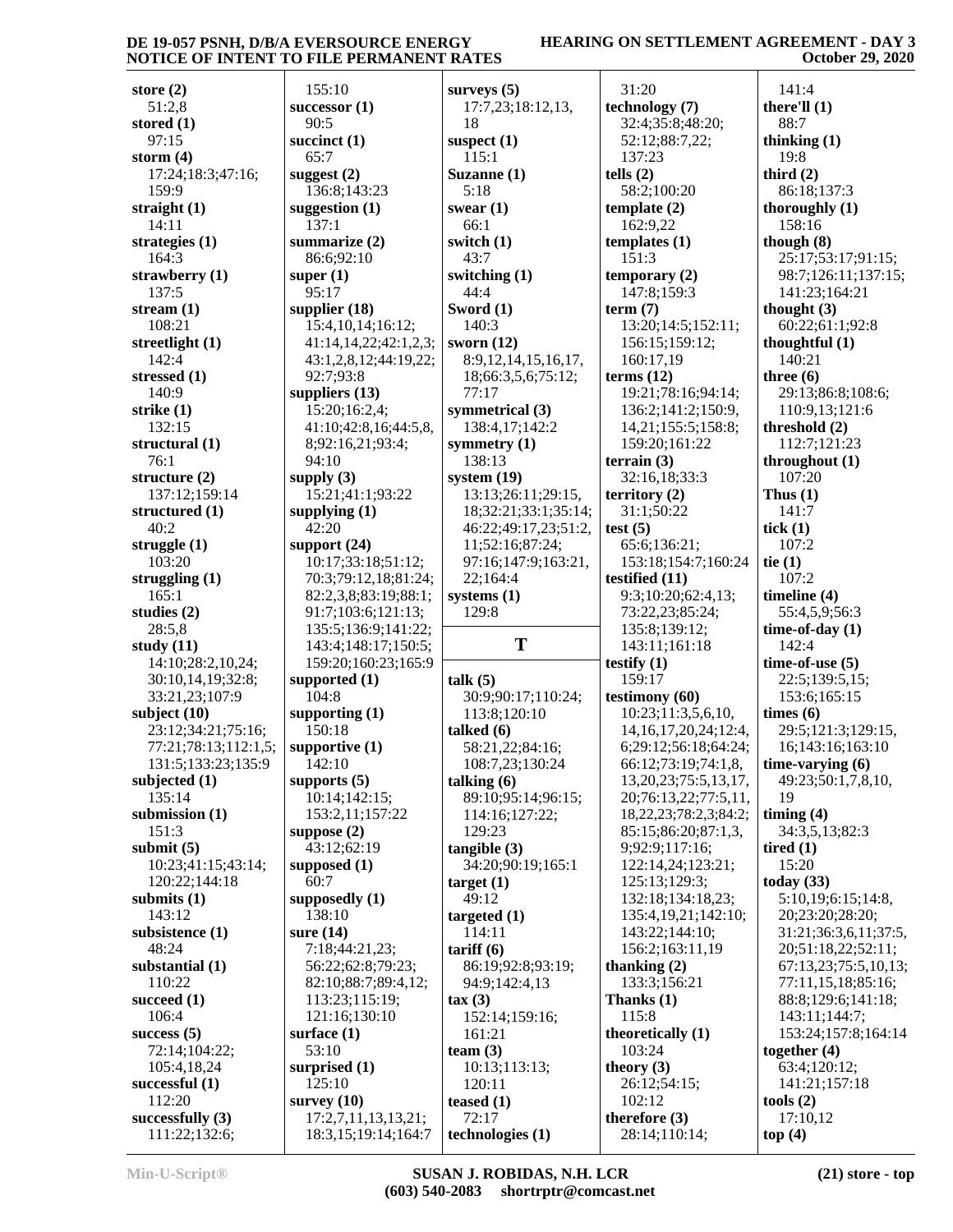#### **HEARING ON SETTLEMENT AGREEMENT - DAY 3 October 29, 2020**

 44:3;49:11,11; 67:20 **topic (1)** 114:1 **topics (2)** 63:12;73:6 **total (5)** 25:4;80:22;105:20; 119:6;120:20 **totally (1)** 150:8 **touched (1)** 61:9 **touching (1)** 108:1 **toward (4)** 80:19,22;137:14, 17 **towards (3)** 49:22;67:23;93:23 **Tower (2)** 6:17;115:4 **track (3)** 78:5;83:2;150:24 **transactional (2)** 17:23;18:13 **transcripts (1)** 156:14 **transition (2)** 33:23,24 **Transitioning (1)** 160:17 **treat (1)** 135:6 **treated (1)** 27:23 **treatment (4)** 7:14;8:1;21:7; 22:19 **treats (1)** 146:20 **trend (1)** 148:1 **tribunal (1)** 134:11 **trigger (1)** 106:3 **tripped (1)** 43:2 **trouble (1)** 112:22 **troubling (1)** 137:1 **truck (3)** 72:15;104:23; 108:9 **try (8)** 28:16;45:4,12; 61:19;63:4,17; 103:17;124:13 **trying (18)** 24:2,6,12,17; 26:21;30:19;44:16;

 55:10;57:9;82:13,14, 18;89:7;107:2; 116:23;118:8; 119:11;129:13 **Tuesday (1)** 153:24 **turn (2)** 150:20;158:5 **turned (1)** 103:15 **Turning (4)** 12:18;14:22;69:6; 162:1 **two (9)** 14:18;54:10;110:9, 12;111:12;117:1; 125:19;126:2;164:13 **two-way (3)** 49:18;53:21;54:7 **type (5)** 44:24;70:9;90:6; 95:15;147:22 **typical (2)** 27:16;28:21 **typically (7)** 41:10;49:4;96:1; 118:17,18,21;126:3  $\mathbf{U}$  | 1 **ultimately (3)** 19:14;140:11; 158:17 **unable (1)** 4:11 **unaffordable (1)** 80:17 **unanimous (1)** 150:5 **uncollected (1)** 27:14 **uncollectible (3)** 91:6;103:16;104:1 **uncollectibles (5)** 103:12,13;104:6, 21;108:8 **undepreciated (1)** 27:9 **under (6)** 57:17;89:20;90:11; 146:21;160:2;166:12 **underlying (1)** 155:3 **understands (1)**  $89 - 5$ **undertakings (2)** 149:9;153:3 **underway (1)** 56:9 **uniform (1)** 162:12 **unique (3)** 29:1;58:20;149:7 **Unitil (1)**  $152:$ **Unitil'**  $155:$ **unless (3)**  $48:2$ **Unlike (2)**  $32:20$ unnece 105: **unreal**  $51:1$ **unreco**  $140:$ **unreso**  $22:2$ **unseen (1)** 47:8 **untena**  $122:$ **up (31)**  $7:9:$  $28:2$  $23:4$ 65:5 96:2. 101:  $111:$ 122: 129:  $11;1$  $u$ pdate  $142:$ **updates (1)** 104:  $u$ pfron  $107:$ **upon** (5)  $31:2$ 122: 158: upwar 138: **usage (3)**  $105:$ usage- 74:6 **use (10)** 17:9 41:1 97:6 **used (9)**  $22:1$  $128:$  $153:$ 155: **useful (7)** 13:1  $153:$  $162:$ **uses (1)**  $157:$ **using (5)**

| $\bf(1)$                      | 96:17;119:12;                  |
|-------------------------------|--------------------------------|
| 22                            | 121:6;124:4;164:3              |
| s (1)                         | <b>Utilities (18)</b>          |
| 17                            | 4:16;20:24;25:24;              |
| (3)                           | 27:24;28:23;49:1;              |
| 3;55:5;82:21                  | 53:4;80:7;85:21;               |
| $\cdot$ (2)                   | 90:21;91:2;92:15;              |
| 0;50:2                        | 109:12;118:17;                 |
| $\text{essary}\left(1\right)$ | 137:18;138:24;                 |
| 14                            | 145:15;147:23                  |
| istic (1)                     | utility $(11)$                 |
| 8                             | 27:17;28:21;81:10,             |
| overed (1)                    | 16;86:12;87:16;                |
| 12                            | 109:1;110:14;                  |
| $d$ lved $(1)$                | 139:22;141:1;154:9             |
| $\mathbf{1}$                  | utilize $(2)$                  |
| $\mathbf{1}$ $(1)$            | 31:21;55:17                    |
|                               |                                |
| able (1)                      | V                              |
| 5                             |                                |
| $\overline{\phantom{a}}$      | validate (2)                   |
| 16:23;18:23;                  | 51:8;164:2                     |
| 4;30:23;43:2,2,               | value $(5)$                    |
| 4:14;47:3;50:3;               | 26:15;68:2;157:20;             |
| ;70:18,22;71:3;               | 163:21;164:7                   |
| ,21;100:11;                   | values $(1)$                   |
| 16,18;110:10;                 | 157:12                         |
| 14, 19; 120: 2;               | variable (1)                   |
| 7;126:13;                     | 117:20                         |
| 12;145:8;147:8,               | varies (2)                     |
| 62:7                          | 105:4;118:23                   |
| ed $(1)$                      | variety (2)                    |
| 3                             | 9:24;17:10                     |
| es (1)                        | various (9)                    |
| 9                             | 72:2;95:10;118:10;             |
| it(1)                         | 126:19;129:23;                 |
| 22                            | 150:6,18;159:1;                |
| 5)                            | 163:15                         |
| 2;117:20;<br>18;137:10;       | vary $(3)$<br>128:14,15;152:13 |
| 17                            | $\text{vast}(2)$               |
| 'd (1)                        | 36:23;166:5                    |
| 13                            | vegetation (3)                 |
| (3)                           | 152:2,17;159:11                |
| 13, 14; 111: 16               | vehicle (1)                    |
| reduction (1)                 | 142:1                          |
|                               | vehicles (1)                   |
| )                             | 22:7                           |
| ;18:14;30:19;                 | vendor $(2)$                   |
| 1;53:4,6;73:2;                | 98:8,10                        |
| ;152:12;155:18                | vendors (1)                    |
| 9)                            | 118:24                         |
| 4;121:22;                     | venues $(1)$                   |
| 15;133:1;                     | 22:4                           |
| 21;154:7,9;                   | verbal (3)                     |
| 10,21                         | 7:11,21;8:6                    |
| (7)                           | verify $(1)$                   |
| 6;27:13;46:15;                | 21:12                          |
| 21;154:10;                    | version $(2)$                  |
| 12;163:13                     | 11:5;68:5                      |
| .)                            | versus(6)                      |
| 14<br>(5)                     | 24:18;57:8;94:3;               |
|                               | 97:13;119:21;122:3             |

24:4:164:3  $:24:25:24;$  $28:23:49:1$ : 53:4;80:7;85:21; 91:2;92:15; 28:21;81:10, 139:22;141:1;154:9 **V visibility (5)** 68:2:157:20; 5:10;118:10; 15:152:13 152:2,17;159:11 **vetted (2)** 56:23;57:7 **vetting (2)** 56:24;57:12 **via (6)** 10:17;15:11;86:13; 87:16,23;88:4 **vice-president (2)** 9:11;10:6 **view (4)** 37:7;88:5;92:10; 160:18 **viewed (1)** 115:19 **vigorous (1)** 135:15 **virus (1)** 54:18 33:6,16,17;57:4,5 **visits (1)** 91:3 **voice (4)** 17:10,12;164:8,11 **Volt/VAR (1)** 32:7 **volume (1)** 119:4 **volumetric (1)** 147:14 **vote (5)** 126:23;127:6,11, 14;128:22 **votes (1)** 126:18 **voting (5)** 113:19;115:24; 116:3;126:12,21 **W wait (2)** 63:9;137:23 **waiting (1)** 122:3

**walk (2)** 41:4;95:19 **walk-in (1)** 95:20 **walking (2)** 47:6,10 **walk-up (1)** 36:4 **wallet (1)** 72:23 **wants (1)** 62:19 **waste (1)** 140:5 **wasted (1)** 105:14 **water (1)** 165:3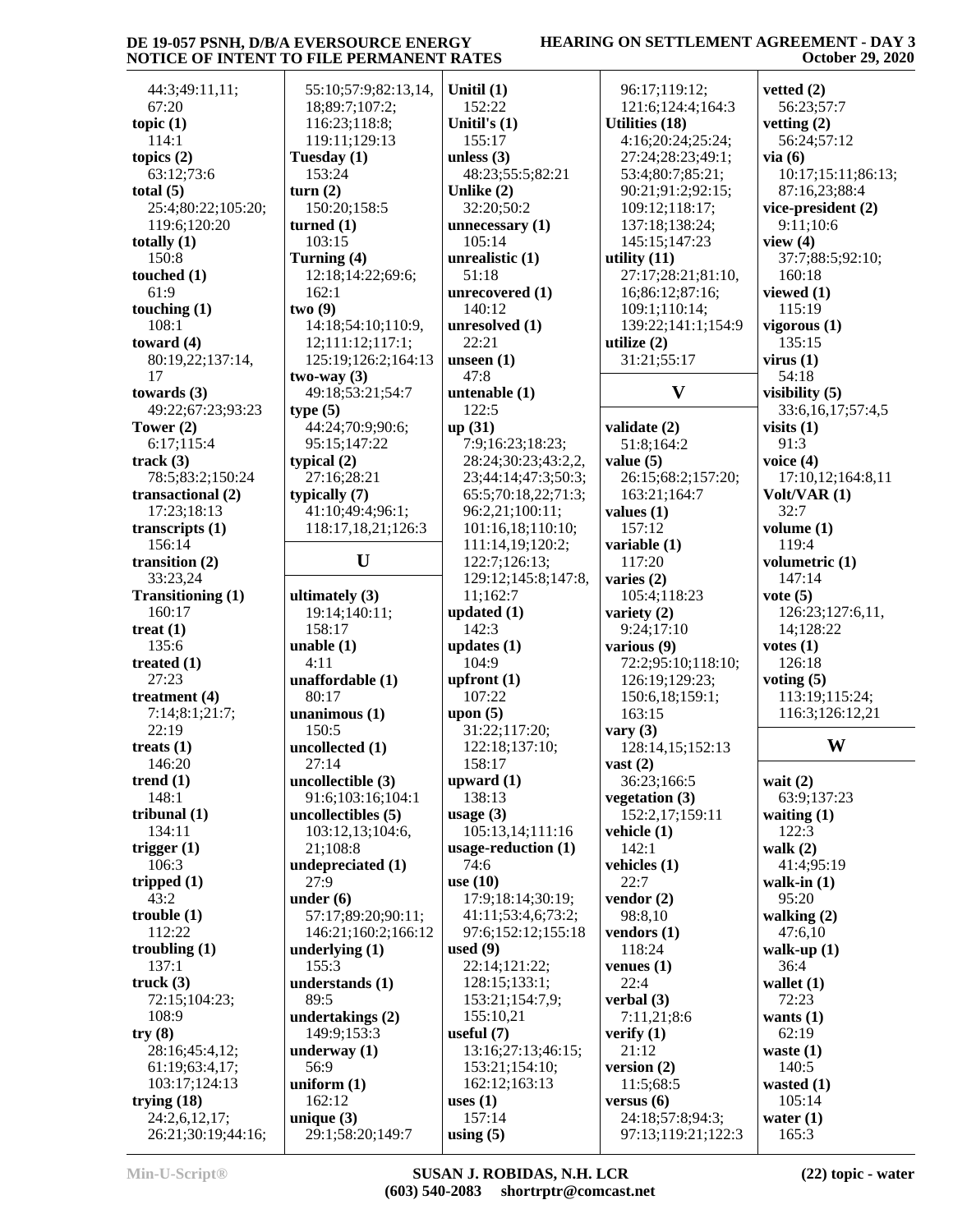| <b>Way</b> (48)                          | 157:11                                 | 74:7;76:13;134:18,                         | 45:9                       | 102:22             |
|------------------------------------------|----------------------------------------|--------------------------------------------|----------------------------|--------------------|
| 6:14;14:10;27:23;                        | willingness $(2)$                      | 22                                         | 11:20(1)                   |                    |
| 34:1,2;37:14;40:1;                       | 22:18;152:8                            | wrong(1)                                   | 45:8                       | $\overline{2}$     |
| 41:6;42:1;57:5,6;                        | win(1)                                 | 115:21                                     | 11:25(1)                   |                    |
| 61:14;63:18;65:7;                        | 143:24                                 |                                            | 45:10                      | 2(7)               |
| 70:2;73:19;74:9;                         | Wind $(2)$                             | $\mathbf{Y}$                               | 12(13)                     | 95:14;96:2,8;      |
| 76:14;80:8;82:11;                        | 132:2,5                                |                                            | 11:7;66:18;67:4;           | 110:3;118:22;      |
| 83:1,7;100:1;102:4;                      | wires $(2)$<br>137:19;160:11           | year $(26)$                                | 102:6,8,14;112:1,20;       | 119:15;158:10      |
| 105:5;106:6,24;<br>113:12;114:14;        | within $(7)$                           | 56:8;65:6;69:22;                           | 113:1,3,6;120:17;<br>121:3 | 2.081(1)           |
| 115:3;122:8;126:13;                      | 14:6;30:1;38:16;                       | 70:23;99:1,23;100:4,<br>13;101:18;110:5,6; | 12.3(1)                    | 120:21<br>2:00(1)  |
| 127:12,17;128:9;                         | 39:13;128:14;                          | 112:23;120:1,17;                           | 98:21                      | 131:21             |
| 142:22;143:4,8,11,                       | 151:24;165:20                          | 121:3,6;129:8,12;                          | 120(1)                     | 2:15(1)            |
| 23;145:9,17;146:20,                      | without $(16)$                         | 135:10;136:21;                             | 116:8                      | 131:23             |
| 22;156:24;159:5;                         | 26:1;40:19;49:3;                       | 147:24;152:13,14;                          | 1202.09(1)                 | 2:52(1)            |
| 162:12,17                                | 75:15;77:20;87:17;                     | 153:19;154:7;160:24                        | 89:22                      | 166:24             |
| ways $(4)$                               | 93:14;104:19;                          | year-long $(1)$                            | 13(5)                      | 20(3)              |
| 54:10;109:24;                            | 127:22;133:16;                         | 70:4                                       | 66:18;69:7,13;             | 13:13;23:13;46:11  |
| 127:7;129:23                             | 134:2;136:12;141:7;                    | Years $(37)$                               | 71:19;78:24                | 2002(1)            |
| weather $(1)$                            | 154:20;160:14;                         | 13:6, 13, 14, 21; 14:8,                    | 13.3(1)                    | 121:19             |
| 18:1                                     | 161:16                                 | 17, 18, 18, 19; 23: 14,                    | 102:19                     | 2013(11)           |
| Webex $(1)$                              | witness $(4)$                          | 18, 19, 21, 22, 23; 24: 6,                 | 13.5(1)                    | 23:22;24:24;35:8;  |
| 132:7                                    | 8:24;80:3;84:4;                        | 22;25:1,3,5,7,8,9;                         | 83:10                      | 46:7;47:22;48:23;  |
| week (11)                                | 132:19                                 | 27:3,4,13;28:9;46:12,                      | 13.6(1)                    | 52:10;53:7,14;     |
| 12:12,19;15:2,3;                         | witnesses (8)                          | 13;48:2;80:14;81:5;                        | 83:10                      | 133:13;135:1       |
| 16:24;17:1;18:2;                         | 8:5,8;28:10;108:6;                     | 95:17;120:3;148:7;                         | 133(1)                     | 2016(1)            |
| 24:13;34:15;35:21;                       | 131:19;143:10,22;                      | 149:4;161:24                               | 3:4                        | 155:17             |
| 64:24                                    | 144:8                                  |                                            | 14(2)                      | 2018(1)            |
| weigh $(3)$                              | wondered (1)                           | Z                                          | 71:19;138:3                | 154:7              |
| 26:16;37:21;148:5                        | 92:10                                  |                                            | 14.2(1)                    | 2019(3)            |
| weighed $(1)$                            | words $(4)$                            | zero $(1)$                                 | 15:5                       | 10:22;74:11;75:19  |
| 155:6                                    | 14:20;58:4;140:6;                      | 110:21                                     | 14.3(1)                    | 2020(2)            |
| weighs $(2)$                             | 154:5                                  | $\boldsymbol{0}$                           | 138:3                      | 11:19;76:15        |
| 29:3;144:19<br>weighty $(1)$             | work (35)<br>10:16;21:10;35:2;         |                                            | 14.6 $(2)$<br>139:2,15     | 2021(1)<br>103:9   |
| 136:15                                   | 47:3;55:22;56:1,9,                     | $09-035(1)$                                | 141(1)                     | 2022(7)            |
| weird $(1)$                              | 18;57:14;59:7;63:4;                    | 155:16                                     | 3:5                        | 99:5;100:23;       |
| 156:21                                   | 64:1;68:3;70:20,23;                    |                                            | 142(1)                     | 101:16;102:22;     |
| welfare $(1)$                            | 71:13,23;84:22;                        | $\mathbf{1}$                               | 3:6                        | 103:3,4,10         |
| 90:6                                     | 91:19;95:22;109:4;                     |                                            | 146(1)                     | 203.20(1)          |
| wellness $(1)$                           | 116:6;127:7;129:9;                     | 1(8)                                       | 3:7                        | 154:12             |
| 105:2                                    | 131:5;139:24;                          | 96:2,4;100:23;                             | 149(1)                     | 20th(2)            |
| weren't $(2)$                            | 140:17;145:3,6;                        | 103:3,4;117:18;                            | 3:8                        | 74:11;135:10       |
| 39:20;76:8                               | 152:8;157:3;162:24;                    | 118:5,22                                   | 15(2)                      | $2-1/2(2)$         |
| Western $(1)$                            | 163:2;165:5,16                         | 1.5(2)                                     | 32:23;51:7                 | 117:18;118:5       |
| 128:16                                   | worked $(10)$                          | 120:19,22                                  | 150(1)                     | 22(1)              |
| What's $(12)$                            | 15:7:55:13:73:24;                      | 1:12(1)                                    | 122:9                      | 58:7               |
| 28:11,14;34:1;                           | 80:4;84:7;89:15;                       | 131:22                                     | 156(1)                     | 225,000(2)         |
| 57:21;58:17;59:21;                       | 92:23;107:19;                          | 1:30(1)                                    | 3:9                        | 46:13;48:1         |
| 66:18;67:6;69:8;                         | 111:11;115:11                          | 6:24                                       | 16(1)                      | 24(5)              |
| 82:10;93:7;110:1                         | working $(16)$                         | 10(5)                                      | 25:9                       | 74:14,17,24;75:8,  |
| whereas $(4)$                            | 47:7,13;48:11;                         | 95:18:96:9;118:19;                         | $16-384(1)$                | 12                 |
| 25:5;26:6;36:18;                         | 52:24;56:7;89:11;                      | 119:13;149:4                               | 155:17                     | 26(1)              |
| 59:4                                     | 108:13;115:13;                         | 100(3)                                     | 18(2)                      | 98:22              |
| <b>WHEREUPON (3)</b><br>8:10;66:2;166:23 | 127:6,8,15,16,17;<br>142:8;144:6;162:8 | 47:1;51:20;109:18                          | 25:5;124:4<br>19(1)        | 26,417(1)<br>137:1 |
| whether's $(1)$                          | works $(2)$                            | 11(7)                                      | 124:4                      | $26-1/2(1)$        |
| 7:19                                     | 95:23;107:17                           | 11:1;14:8,17;<br>23:17;24:22;25:3,7        | $19-057(1)$                | 13:14              |
| whole $(8)$                              | world $(3)$                            | 11.4(1)                                    | 4:4                        | 27(3)              |
| 14:4;24:3,21;25:2;                       | 5:11;52:11;67:23                       | 17:3                                       | $19-064(1)$                | 78:18;102:18;      |
| 57:9;136:22;138:10;                      | writing $(1)$                          | $1-1/2(1)$                                 | 139:1                      | 134:22             |
| 150:14                                   | 87:21                                  | 96:2                                       | 1st $(5)$                  | 28(3)              |
| widely $(1)$                             | written $(4)$                          | 11:06(1)                                   | 99:5,16;101:14,16;         | 10:22;75:19;83:10  |